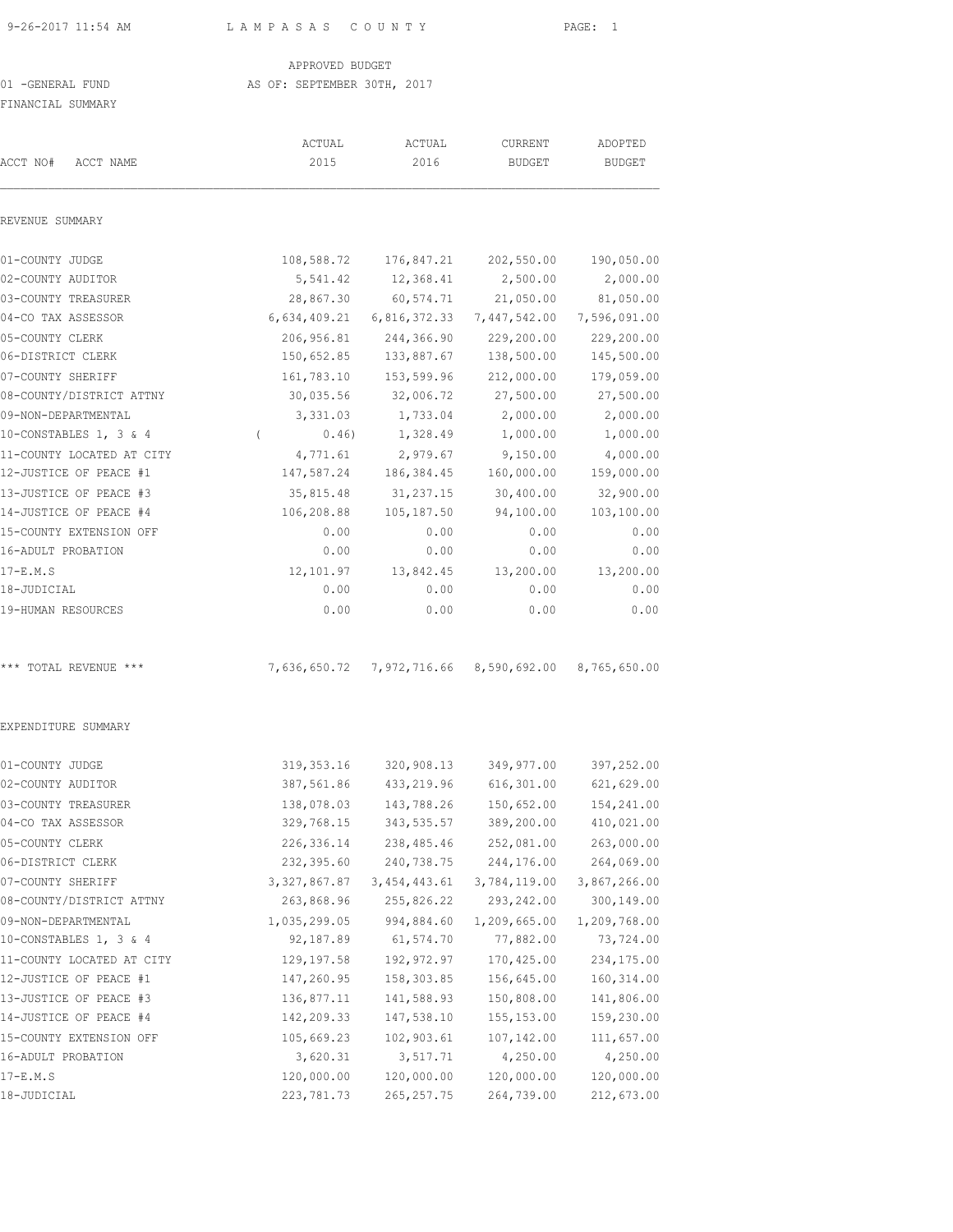| 9-26-2017 11:54 AM                 | LAMPASAS COUNTY             |                                                            |               | PAGE: 2                |
|------------------------------------|-----------------------------|------------------------------------------------------------|---------------|------------------------|
|                                    | APPROVED BUDGET             |                                                            |               |                        |
| 01 -GENERAL FUND                   | AS OF: SEPTEMBER 30TH, 2017 |                                                            |               |                        |
| FINANCIAL SUMMARY                  |                             |                                                            |               |                        |
|                                    | ACTUAL                      | ACTUAL                                                     | CURRENT       | ADOPTED                |
| ACCT NO#<br>ACCT NAME              | 2015                        | 2016                                                       | <b>BUDGET</b> | <b>BUDGET</b>          |
| 19-HUMAN RESOURCES                 | 71,900.34                   | 75,625.23                                                  | 94,235.00     | 60,426.00              |
| *** TOTAL EXPENDITURES ***         |                             | 7,433,233.29 7,695,113.41 8,590,692.00 8,765,650.00        |               |                        |
|                                    |                             |                                                            |               |                        |
| REVENUES OVER/(UNDER) EXPENDITURES | =============               | 203, 417. 43 277, 603. 25<br>============================= | 0.00          | 0.00<br>-------------- |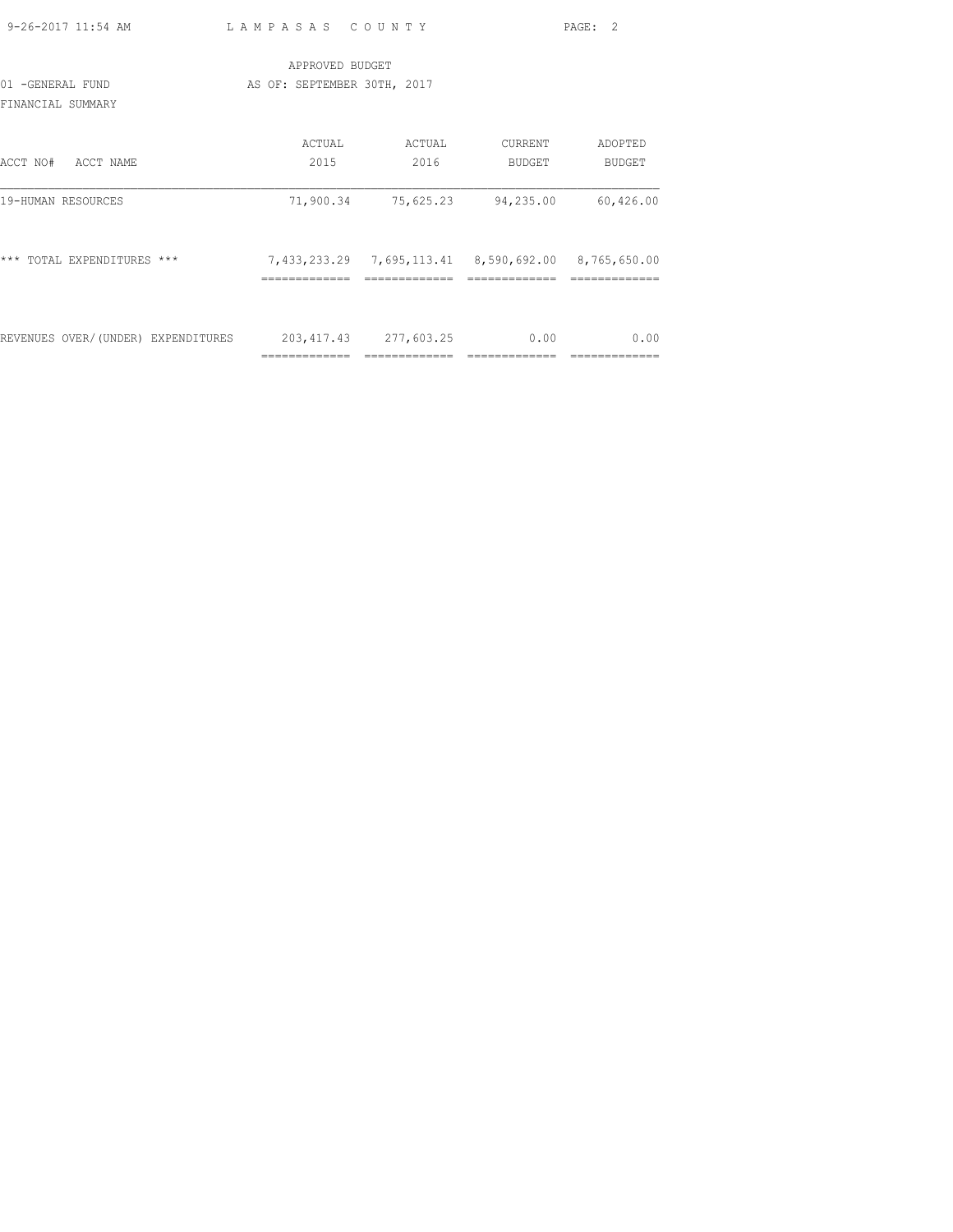### 01 -GENERAL FUND AS OF: SEPTEMBER 30TH, 2017

# DEPARTMENT - 01-COUNTY JUDGE

|          | DEPARTMENT REVENUES |        |        |         |               |
|----------|---------------------|--------|--------|---------|---------------|
|          |                     | ACTUAL | ACTUAL | CURRENT | ADOPTED       |
| ACCT NO# | ACCT NAME           | 2015   | 2016   | BUDGET  | <b>BUDGET</b> |
|          |                     |        |        |         |               |
|          |                     |        |        |         |               |
|          |                     |        |        |         |               |

|                      | 101-00-001 BEGINNING FUND BALANCE      | 0.00       | 0.00       | 0.00       | 0.00       |
|----------------------|----------------------------------------|------------|------------|------------|------------|
|                      | 101-00-002 A GAIN ON SALE OF ASSET     | 0.00       | 0.00       | 0.00       | 0.00       |
|                      | 101-00-006 REIMBURSEMENT OF JUROR PMT  | 0.00       | 0.00       | 0.00       | 0.00       |
|                      | 101-00-031 CRIME STOPPER               | 921.31     | 0.00       | 0.00       | 0.00       |
|                      | 101-00-062 HOMELAND SECURITY           | 0.00       | 0.00       | 0.00       | 0.00       |
|                      | 101-00-085 SUBDIVISION FEES            | 0.00       | 0.00       | 0.00       | 0.00       |
|                      | 101-00-098 SANITATION FEES             | 34,670.00  | 36,885.00  | 37,500.00  | 37,500.00  |
|                      | 101-00-099 INTEREST REVENUE            | 4,943.64   | 7,994.65   | 6,000.00   | 8,000.00   |
|                      | 101-00-100 SALE OF SURPLUS EQUIP/PROPE | 160.00     | 1,080.00   | 1,000.00   | 1,000.00   |
|                      | 101-00-101 INC(DEC) FV OF INVESTMENTS  | 0.00       | 0.00       | 0.00       | 0.00       |
|                      | 101-00-103 STATE SUPPLEMENT-JUDGE      | 17,805.41  | 26,050.39  | 25,200.00  | 25,200.00  |
|                      | 101-00-109 SERVICE FEES (ADMIN)        | 4,685.00   | 22,618.73  | 5,000.00   | 5,000.00   |
|                      | 101-00-112 MIXED BEVERAGE TAX          | 11,080.85  | 6,397.62   | 12,000.00  | 0.00       |
|                      | 101-00-113 LIQUOR LICENSE & PERMITS    | 0.00       | 0.00       | 0.00       | 0.00       |
|                      | 101-00-114 PROBATE COURT FEE           | 360.00     | 445.00     | 350.00     | 350.00     |
|                      | 101-00-116 GRANT REVENUE               | 0.00       | 0.00       | 0.00       | 0.00       |
| 101-00-117 LCAD COST |                                        | 0.00       | 0.00       | 0.00       | 0.00       |
|                      | 101-00-118 TOBACCO SETTLEMENT          | 7,026.27   | 6,363.36   | 8,500.00   | 8,500.00   |
|                      | 101-00-130 911-ADDRESSING SIGNS        | 603.00     | 795.00     | 1,000.00   | 1,000.00   |
|                      | 101-00-140 GENERAL PROGRAM INCOME NTF  | 0.00       | 0.00       | 0.00       | 0.00       |
|                      | 101-00-150 ELECTRONIC E-FILING         | 0.00       | 0.00       | 0.00       | 0.00       |
|                      | 101-00-166 TX TASK FORCE/INDIGENT DEFE | 20,076.25  | 19,785.00  | 24,000.00  | 24,000.00  |
|                      | 101-00-190 MISCELLANEOUS RECEIPTS      | 5,095.01   | 2,405.73   | 5,000.00   | 2,500.00   |
|                      | 101-00-194 REIMBURSEMENT-INSURANCE     | 1,000.00   | 0.00       | 0.00       | 0.00       |
|                      | 101-00-207 COBRA INSURANCE PREMIUM     | 161.98     | 26.73      | 1,000.00   | 1,000.00   |
|                      | 201-00-000 OTHER RESOURCE - TAX NOTE   | 0.00       | 0.00       | 0.00       | 0.00       |
|                      | 201-00-001 CONTRIBUTIONS-OTHERGOV-CITY | 0.00       | 0.00       | 0.00       | 0.00       |
|                      | 201-00-010 OPERATING TRANSFERS-IN      | 0.00       | 46,000.00  | 76,000.00  | 76,000.00  |
|                      | ** SUB-DEPARTMENT REVENUE TOTAL **     | 108,588.72 | 176,847.21 | 202,550.00 | 190,050.00 |
|                      | ** DEPARTMENT REVENUE TOTAL **         | 108,588.72 | 176,847.21 | 202,550.00 | 190,050.00 |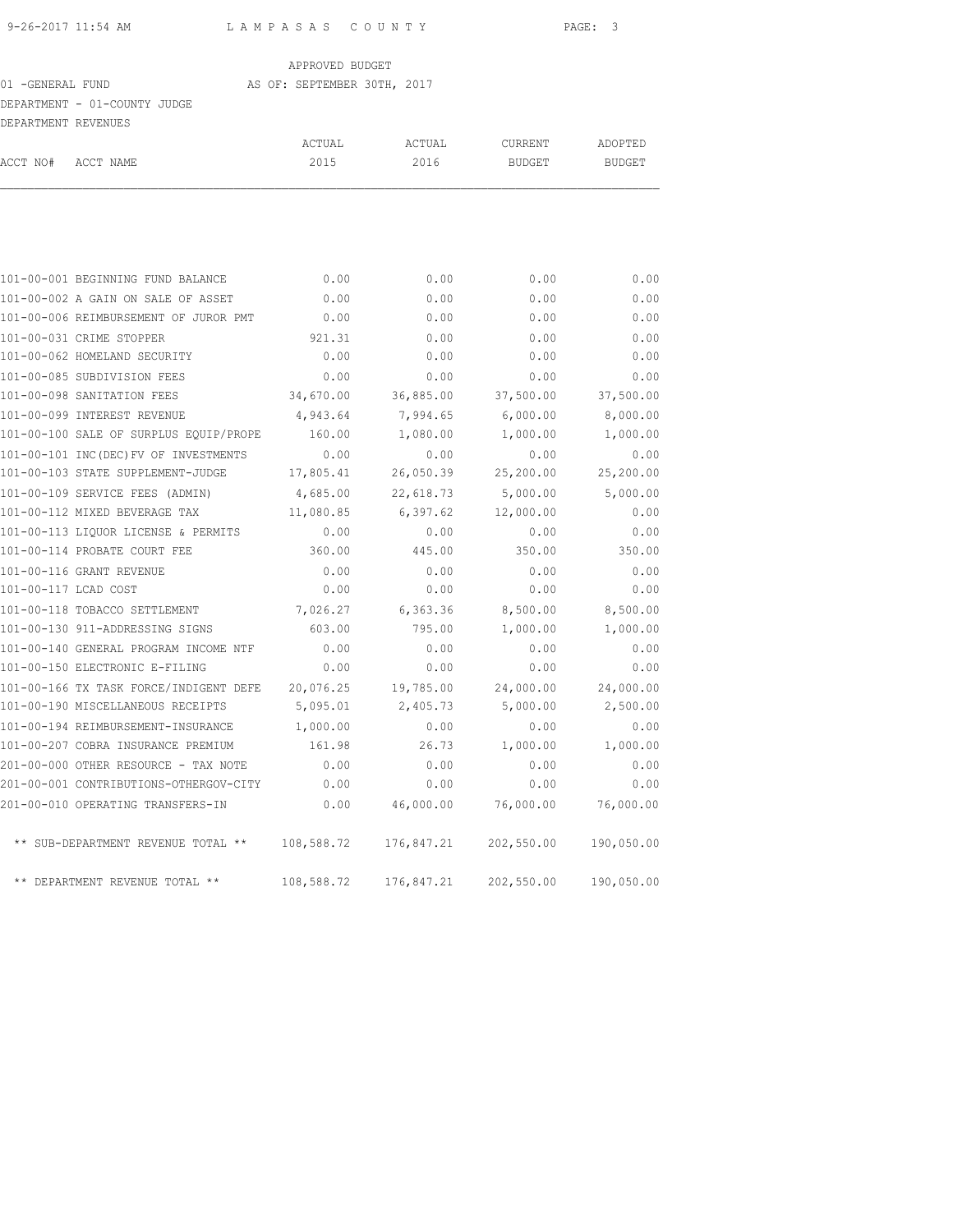|  |  | 9-26-2017 11:54 AM |  |
|--|--|--------------------|--|

L A M P A S A S C O U N T Y PAGE: 4

#### APPROVED BUDGET

#### 01 -GENERAL FUND AS OF: SEPTEMBER 30TH, 2017

# DEPARTMENT - 02-COUNTY AUDITOR

| DEPARTMENT REVENUES |                                                     |                |                 |                    |               |
|---------------------|-----------------------------------------------------|----------------|-----------------|--------------------|---------------|
|                     | ACCT NAME                                           | ACTUAL<br>2015 | ACTUAL<br>2016  | CURRENT<br>BUDGET  | ADOPTED       |
| ACCT NO#            |                                                     |                |                 |                    | <b>BUDGET</b> |
|                     |                                                     |                |                 |                    |               |
|                     | 102-00-087 UNEMPLOYMENT REFUND                      | 2,446.82       | 0.00            | 0.00               | 0.00          |
|                     | 102-00-099 INTEREST REVENUE                         | 0.00           | 27.69           | 0.00               | 0.00          |
|                     | 102-00-102 INSURANCE REFUND                         |                | 114.00 6,111.61 | 0.00               | 0.00          |
|                     | 102-00-143 COLLECTION DEPT                          | 0.00           | 644.00          | 0.00               | 0.00          |
|                     | 102-00-190 MISCELLANEOUS RECEIPTS 254.23            |                | 3,533.44        | 1,500.00           | 1,000.00      |
|                     | 102-00-193 COUNTY COLLECTIN-OMNI BASE 1,080.00      |                | 1,170.00        | 1,000.00           | 1,000.00      |
|                     | 202-00-000 OTHER RESOURSE - TAX NOTE                | 0.00           | 0.00            | 0.00               | 0.00          |
|                     | ** SUB-DEPARTMENT REVENUE TOTAL ** 3,895.05         |                |                 | 11,486.74 2,500.00 | 2,000.00      |
|                     | 102-01-194 REIMBURSEMENT - IHC                      | 0.00           | 0.00            | 0.00               | 0.00          |
|                     | ** SUB-DEPARTMENT REVENUE TOTAL **                  | 0.00           | 0.00            | 0.00               | 0.00          |
|                     |                                                     |                |                 |                    |               |
|                     | 102-02-018 COURT APPOINTED ATTORNEY 1,646.37 881.67 |                |                 | 0.00               | 0.00          |
|                     | 102-02-116 GRANT REVENUE                            | 0.00           | 0.00            | 0.00               | 0.00          |
|                     | ** SUB-DEPARTMENT REVENUE TOTAL ** 1,646.37 881.67  |                |                 | 0.00               | 0.00          |
|                     | ** DEPARTMENT REVENUE TOTAL **                      | 5,541.42       | 12,368.41       | 2,500.00           | 2,000.00      |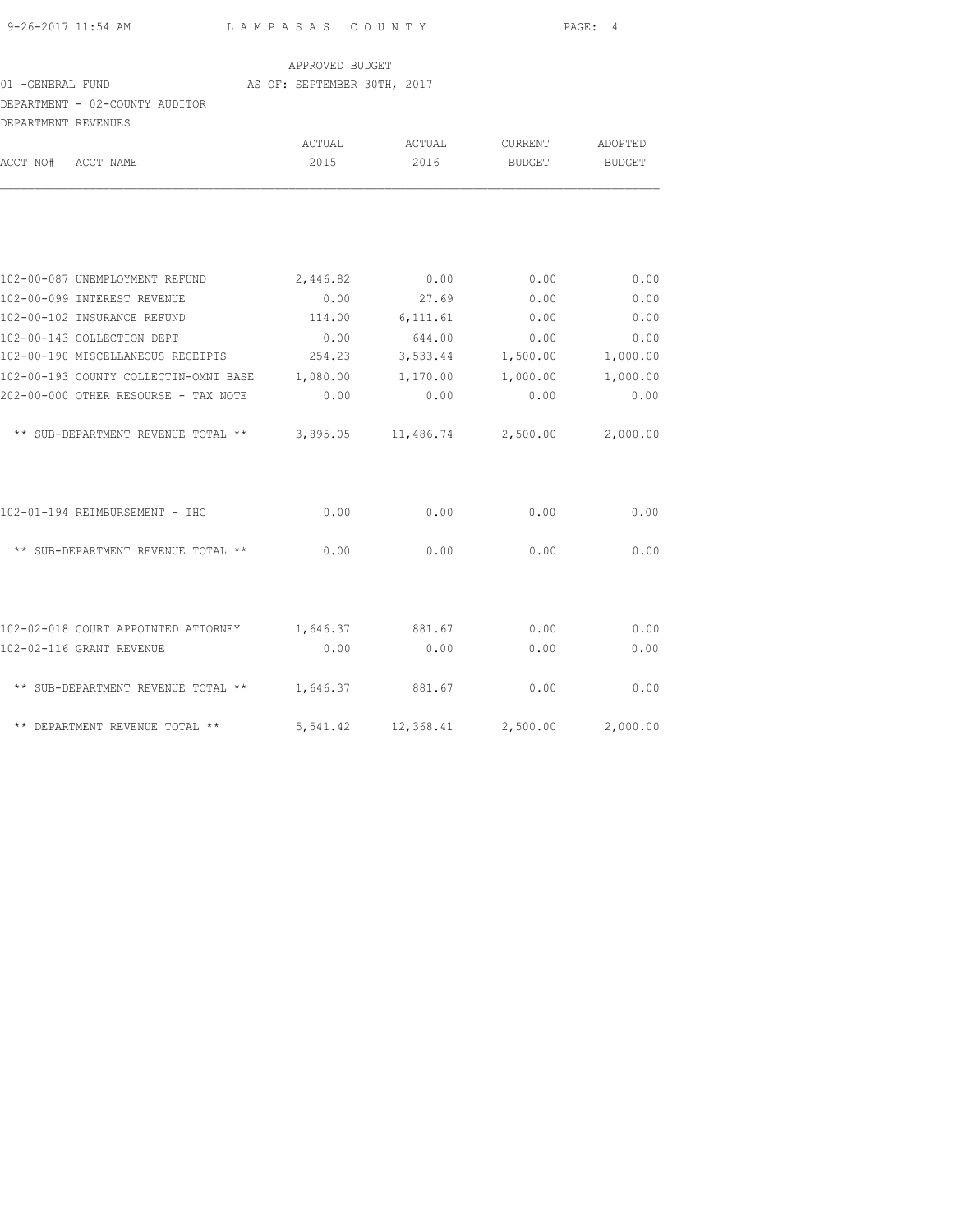| 9-26-2017 11:54 AM | LAMPASAS COUNTY | PAGE: 5 |
|--------------------|-----------------|---------|

### 01 -GENERAL FUND AS OF: SEPTEMBER 30TH, 2017

DEPARTMENT - 03-COUNTY TREASURER

| DEPARTMENT REVENUES |        |        |         |         |
|---------------------|--------|--------|---------|---------|
|                     | ACTUAL | ACTUAL | CURRENT | ADOPTED |
| ACCT NO# ACCT NAME  | 2015   | 2016   | BUDGET  | BUDGET  |
|                     |        |        |         |         |

| 103-00-099 INTEREST REVENUE          | 0.00      | 7,612.83  | 5,000.00  | 50,000.00 |
|--------------------------------------|-----------|-----------|-----------|-----------|
| 103-00-109 SERVICE FEES              | 28,182.59 | 51,535.15 | 15,000.00 | 30,000.00 |
| 103-00-117 BINGO TAX                 | 0.00      | 0.00      | 0.00      | 0.00      |
| 103-00-143 COLLECTION DEPT           | 17.00     | 271.99    | 50.00     | 50.00     |
| 103-00-190 MISCELLANEOUS RECEIPTS    | 667.71    | 1,154.74  | 1,000.00  | 1,000.00  |
| ** SUB-DEPARTMENT REVENUE TOTAL **   | 28,867.30 | 60,574.71 | 21,050.00 | 81,050.00 |
| $***$<br>DEPARTMENT REVENUE TOTAL ** | 28,867.30 | 60,574.71 | 21,050.00 | 81,050.00 |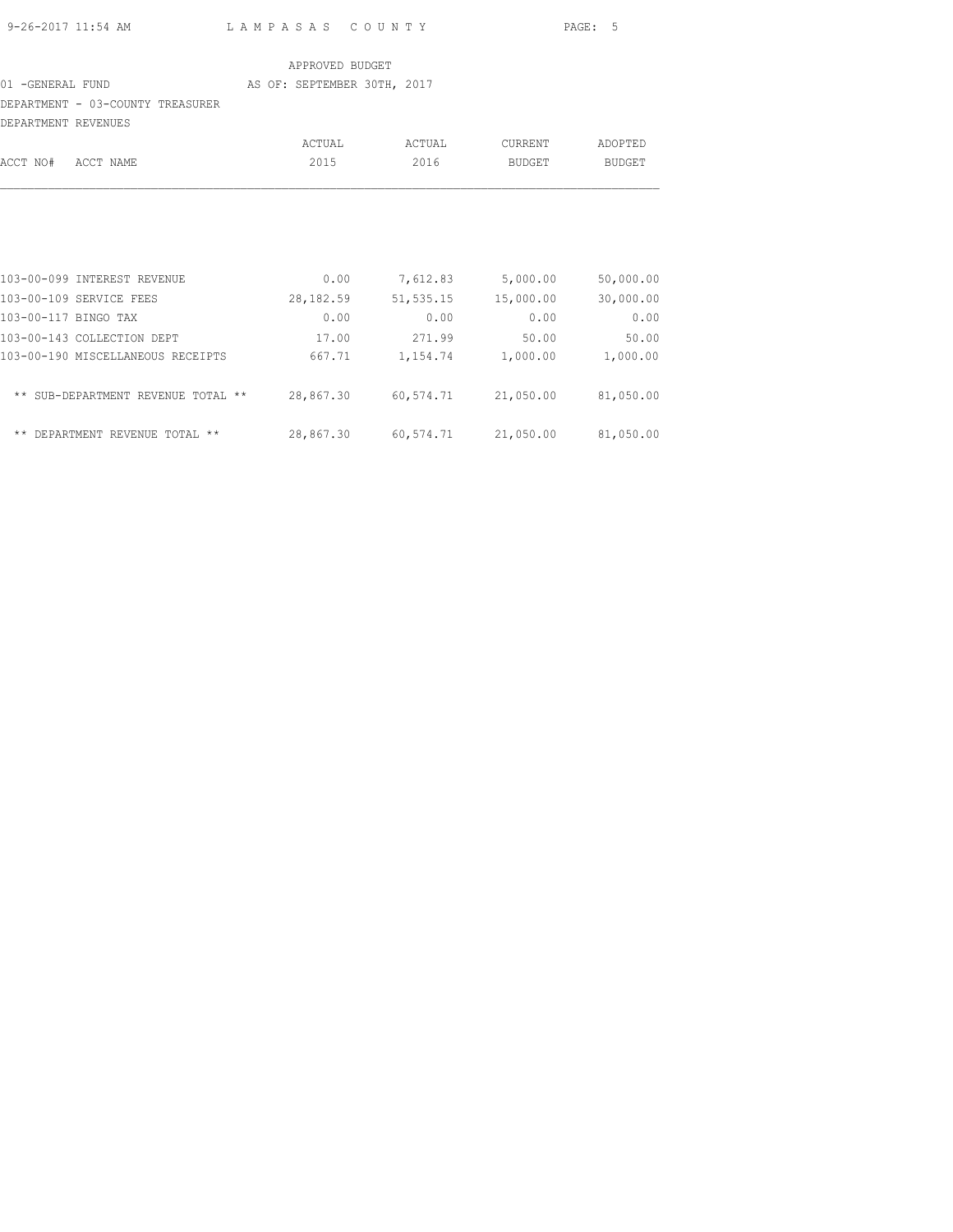# 01 -GENERAL FUND AS OF: SEPTEMBER 30TH, 2017 DEPARTMENT - 04-CO TAX ASSESSOR

| DEPARTMENT REVENUES |        |        |         |         |
|---------------------|--------|--------|---------|---------|
|                     | ACTUAL | ACTUAL | CURRENT | ADOPTED |
| ACCT NO# ACCT NAME  | 2015   | 2016   | BUDGET  | BUDGET  |

| 104-00-010 CURRENT AD VALOREM TAXES    | 5, 431, 546.17 | 5,469,064.66 | 6, 143, 542.00                                              | 6,216,591.00 |
|----------------------------------------|----------------|--------------|-------------------------------------------------------------|--------------|
| 104-00-015 LOCAL OPTION 1/2% SALES TAX | 706,921.13     | 770,880.74   | 760,000.00                                                  | 760,000.00   |
| 104-00-020 DELINQUENT AD VALORM TAXES  | 139,315.74     | 118,854.38   | 120,000.00                                                  | 120,000.00   |
| 104-00-030 PENALTIES & INT. AD VALOREM | 702.60         | 28,871.11    | 15,000.00                                                   | 15,000.00    |
| 104-00-031 CHILD WELFARE BOARD         | 0.00           | 0.00         | 0.00                                                        | 0.00         |
| 104-00-035 LCAD REFUND                 | 0.00           | 0.00         | 0.00                                                        | 0.00         |
| 104-00-036 POSTAGE REIMBURSEMENT       | 3,328.00       | 2,682.00     | 3,000.00                                                    | 4,000.00     |
| 104-00-043 COURT COST CHILD SAFETY     | 34,152.00      | 36,519.00    | 35,000.00                                                   | 35,000.00    |
| 104-00-089 MOTOR VEHICLE VERIFICATION  | 451.00         | 414.00       | 500.00                                                      | 500.00       |
| 104-00-090 MOTOR VEHICLE REGISTRATION  | 61,702.45      | 64,276.20    | 62,500.00                                                   | 69,000.00    |
| 104-00-091 STATE SALES TAX REBATE      | 220,804.37     | 279,415.88   | 270,000.00                                                  | 325,000.00   |
| 104-00-104 T/AC-AUTO TITLES            | 34,210.00      | 34,740.00    | 32,000.00                                                   | 35,000.00    |
| 104-00-113 LIQUOR LICENSE & PERMITS    | 762.50         | 10,310.42    | 5,000.00                                                    | 15,000.00    |
| 104-00-190 MISCELLANEOUS RECEIPTS      | 513.25         | 343.94       | 1,000.00                                                    | 1,000.00     |
| ** SUB-DEPARTMENT REVENUE TOTAL **     |                |              | $6,634,409.21$ $6,816,372.33$ $7,447,542.00$ $7,596,091.00$ |              |
| 104-01-011 VOTER REGISTRATION          | 0.00           | 0.00         | 0.00                                                        | 0.00         |
| ** SUB-DEPARTMENT REVENUE TOTAL **     | 0.00           | 0.00         | 0.00                                                        | 0.00         |
|                                        |                |              |                                                             |              |

\*\* DEPARTMENT REVENUE TOTAL \*\* 6,634,409.21 6,816,372.33 7,447,542.00 7,596,091.00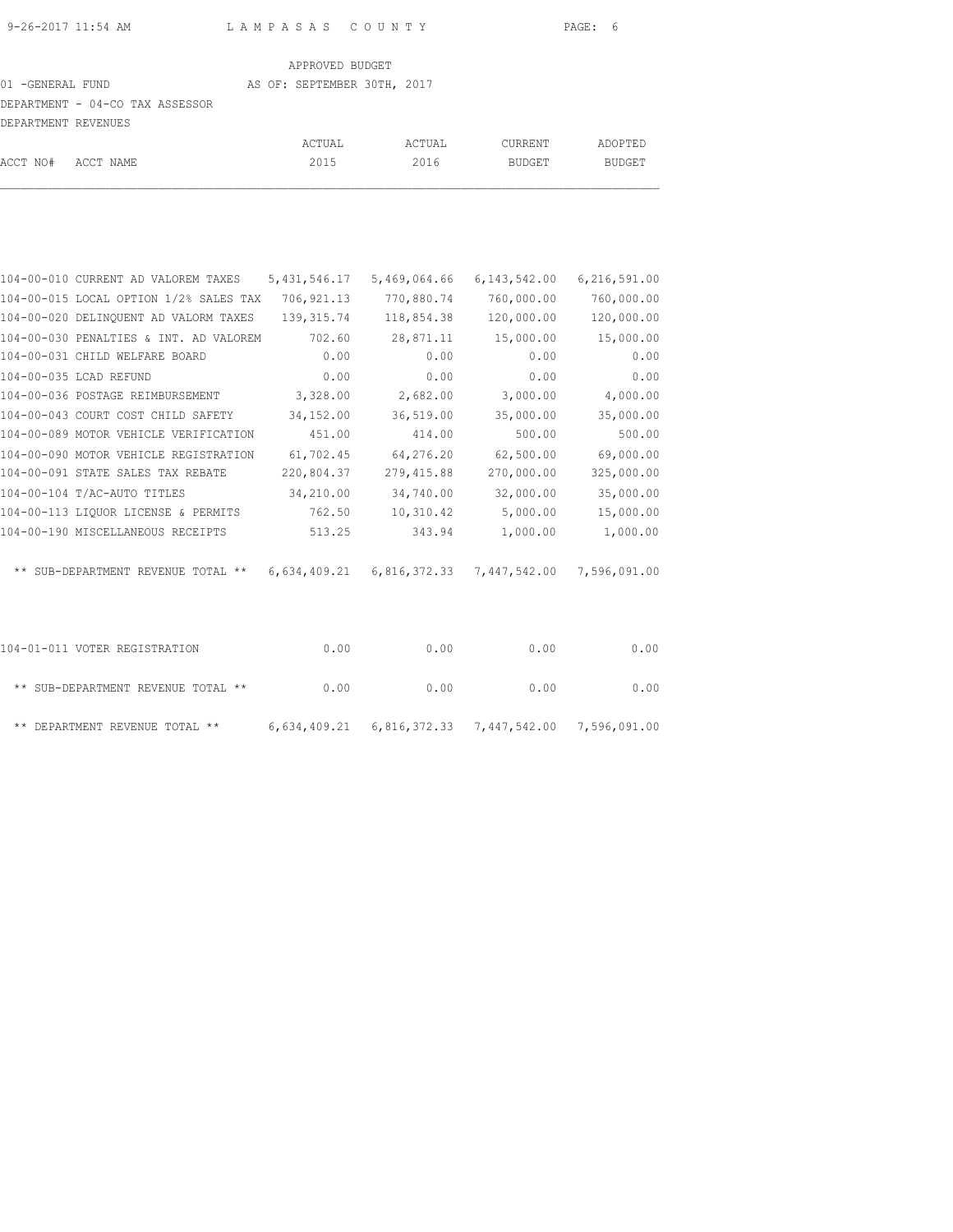#### 01 -GENERAL FUND AS OF: SEPTEMBER 30TH, 2017

# DEPARTMENT - 05-COUNTY CLERK

| DEPARTMENT REVENUES |        |        |         |         |
|---------------------|--------|--------|---------|---------|
|                     | ACTUAL | ACTUAL | CURRENT | ADOPTED |
| ACCT NO# ACCT NAME  | 2015   | 2016   | BUDGET  | BUDGET  |

| 105-00-009 3rd DISTRICT FEES             | 0.00         | 0.00       | 0.00       | 0.00       |
|------------------------------------------|--------------|------------|------------|------------|
| 105-00-012 SUPPLE CRT GUARDIANSHIP FEE   | 2,600.00     | 3,020.00   | 3,000.00   | 3,000.00   |
| 105-00-033 PRESERVATION CLERK ACCOUNT    | 1,290.00     | 1,500.00   | 1,200.00   | 1,200.00   |
| 105-00-106 COUNTY CLERK                  | 174, 183. 91 | 201,076.90 | 190,000.00 | 190,000.00 |
| 105-00-107 COUNTY CLERK-PROBATION        | 28,882.90    | 38,770.00  | 35,000.00  | 35,000.00  |
| 105-00-120 CO.CLERK DELINOUENT COLLECT   | 0.00         | 0.00       | 0.00       | 0.00       |
| 105-00-190 MISCELLANEOUS RECEIPTS        | 0.00         | 0.00       | 0.00       | 0.00       |
| ** SUB-DEPARTMENT REVENUE TOTAL<br>$***$ | 206,956.81   | 244,366.90 | 229,200.00 | 229,200.00 |
| ** DEPARTMENT REVENUE TOTAL **           | 206,956.81   | 244,366.90 | 229,200.00 | 229,200.00 |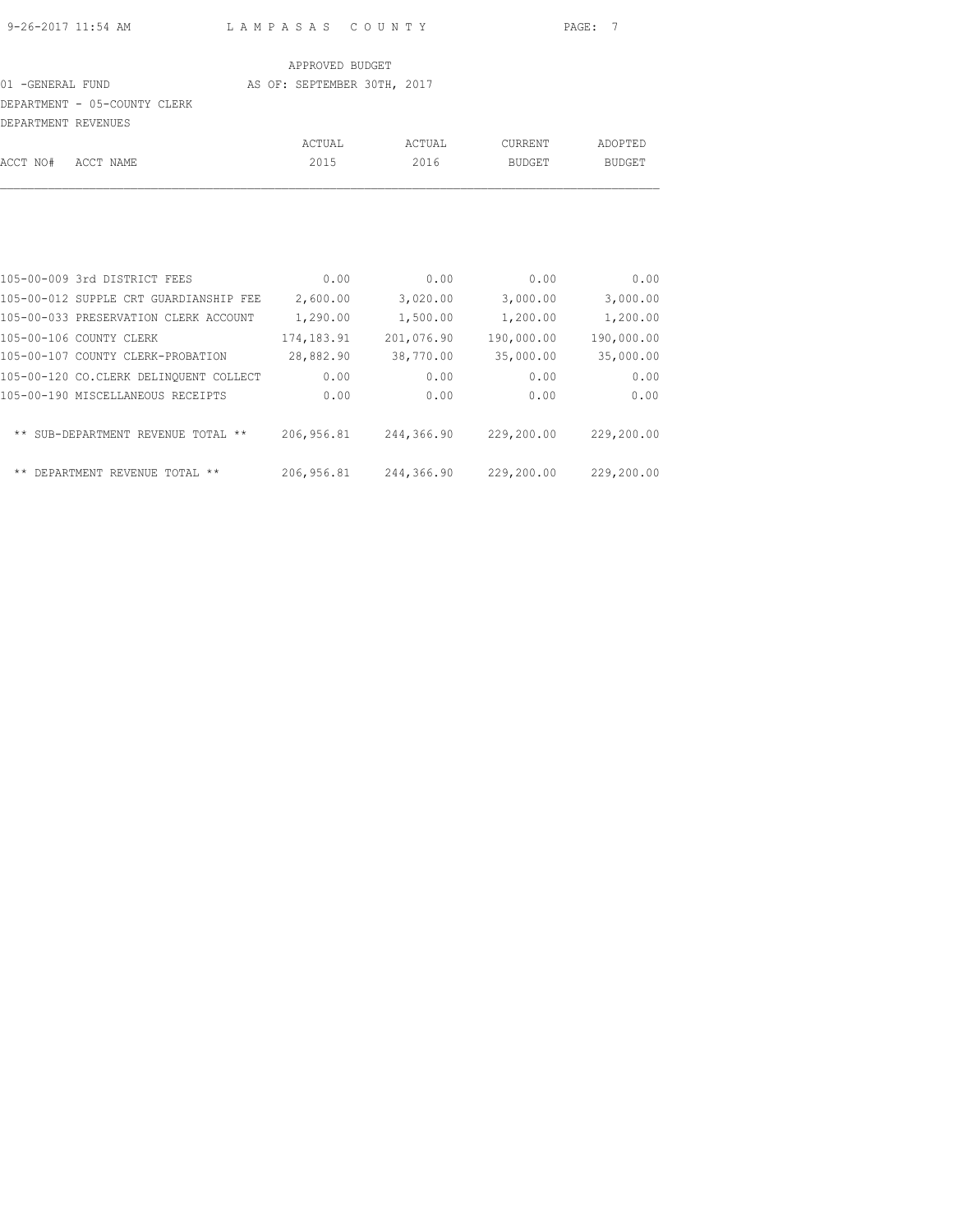### 01 -GENERAL FUND AS OF: SEPTEMBER 30TH, 2017

# DEPARTMENT - 06-DISTRICT CLERK

| DEPARTMENT REVENUES |  |        |        |         |         |  |  |  |
|---------------------|--|--------|--------|---------|---------|--|--|--|
|                     |  | ACTUAL | ACTUAL | CURRENT | ADOPTED |  |  |  |
| ACCT NO# ACCT NAME  |  | 2015   | 2016   | BUDGET  | BUDGET  |  |  |  |

| 106-00-006 REIMBURSMENT OF JUROR PMT 8,432.00                       |           | 5,168.00            | 6,000.00  | 6,000.00   |
|---------------------------------------------------------------------|-----------|---------------------|-----------|------------|
| 106-00-008 JUVENILE DELINQUENCY PREVEN                              | 0.00      | 0.00                | 0.00      | 0.00       |
| 106-00-009 3rd DISTRICT FEES                                        | 0.00      | 0.00                | 0.00      | 0.00       |
| 106-00-036 POSTAGE REIMBURSEMENT                                    | 0.00      | 0.00                | 0.00      | 0.00       |
| 106-00-037 DIST CLERK RECORD MGMT                                   | 0.00      | 0.00                | 2,000.00  | 0.00       |
| 106-00-038 INDIGENT FEE                                             | 0.00      | 0.00                | 0.00      | 0.00       |
| 106-00-094 DISTRICT CLERK                                           | 70,423.76 | 56,930.59           | 58,000.00 | 60,000.00  |
| 106-00-105 DISTRICT CLK AG CHILD SUPPO                              | 0.00      | 0.00                | 0.00      | 0.00       |
| 106-00-108 DISTRICT CLERK-PROBATION                                 | 57,722.95 | 51,406.08           | 50,000.00 | 55,000.00  |
| 106-00-116 GRANT REVENUE - VINE                                     | 0.00      | 0.00                | 0.00      | 0.00       |
| 106-00-120 CHILD ABUSE PREVENTION FEE                               | 30.00     | 220.00              | 0.00      | 0.00       |
| 106-00-150 ELECTRONIC E-FILING                                      | 0.00      | 0.00                | 0.00      | 0.00       |
| 106-00-190 MISCELLANEOUS RECEIPTS                                   | 4,738.14  | 11,773.00           | 12,500.00 | 12,500.00  |
| 206-00-010 OPERATING TRANSFERS - IN                                 | 0.00      | 0.00                | 0.00      | 0.00       |
| ** SUB-DEPARTMENT REVENUE TOTAL ** 141,346.85 125,497.67 128,500.00 |           |                     |           | 133,500.00 |
| 106-01-190 MISCELLANEOUS (PASSPORT)                                 |           | $9,306.00$ 8,390.00 | 10,000.00 | 12,000.00  |
| ** SUB-DEPARTMENT REVENUE TOTAL ** $9,306.00$ 8,390.00              |           |                     | 10,000.00 | 12,000.00  |
|                                                                     |           |                     |           |            |

\*\* DEPARTMENT REVENUE TOTAL \*\* 150,652.85 133,887.67 138,500.00 145,500.00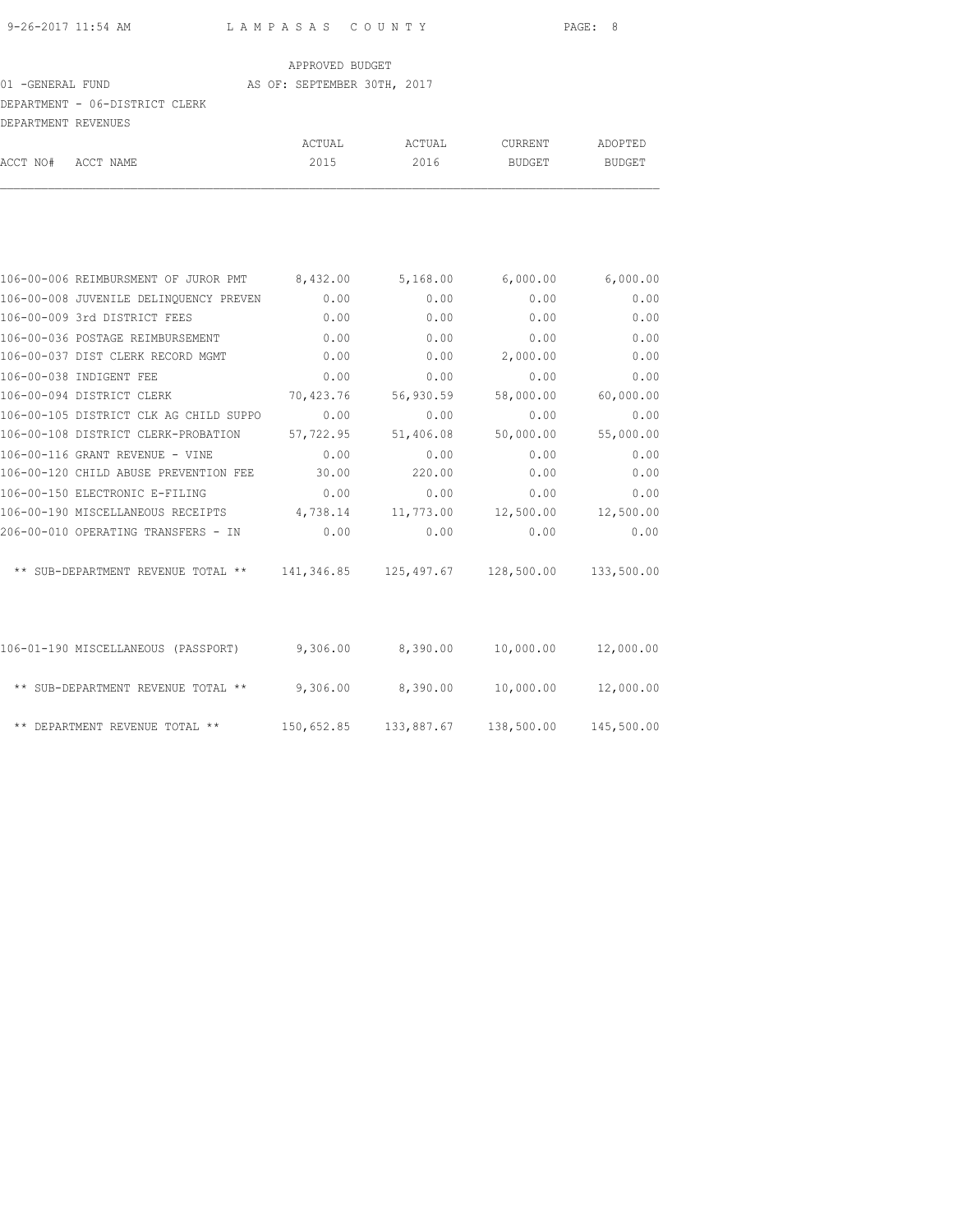#### 01 -GENERAL FUND AS OF: SEPTEMBER 30TH, 2017

# DEPARTMENT - 07-COUNTY SHERIFF

| DEPARTMENT REVENUES |                    |        |        |         |         |
|---------------------|--------------------|--------|--------|---------|---------|
|                     |                    | ACTUAL | ACTUAL | CURRENT | ADOPTED |
|                     | ACCT NO# ACCT NAME | 2015   | 2016   | BUDGET  | BUDGET  |
|                     |                    |        |        |         |         |

| 107-00-050 TELEPHONE COMMISSION                                     | 6,701.68   | 7,350.35   | 7,500.00   | 7,500.00   |
|---------------------------------------------------------------------|------------|------------|------------|------------|
| 107-00-062 HOMELAND SECURITY                                        | 0.00       | 0.00       | 0.00       | 0.00       |
| 107-00-092 SERVING CITATION                                         | 4,905.00   | 3,725.00   | 5,000.00   | 5,000.00   |
| 107-00-100 SALE OF SURPLUS PROPERTY                                 | 11,452.00  | 10,732.95  | 10,000.00  | 10,000.00  |
| 107-00-102 INSURANCE REFUND                                         | 0.00       | 0.00       | 0.00       | 0.00       |
| 107-00-116 GRANT REVENUE                                            | 16,059.01  | 3,742.53   | 15,000.00  | 15,000.00  |
| 107-00-119 CITY PAYMENT FOR PRISONERS                               | 4,221.36   | 3,559.44   | 3,500.00   | 3,500.00   |
| 107-00-122 PRISONER TRANSPORTATION                                  | 5,245.50   | 1,188.15   | 3,000.00   | 3,000.00   |
| 107-00-123 STATE REIMBURSEMENT                                      | 0.00       | 0.00       | 0.00       | 0.00       |
| 107-00-125 LOMETA INTERLOCAL                                        | 0.00       | 0.00       | 0.00       | 0.00       |
| 107-00-188 FORFEITED PROPERTY                                       | 0.00       | 6,653.83   | 5,000.00   | 5,000.00   |
| 107-00-190 MISCELLANEOUS RECEIPTS                                   | 867.41     | 2,777.05   | 2,000.00   | 2,000.00   |
| 107-00-191 CITIZENS DONATIONS                                       | 0.00       | 100.00     | 0.00       | 0.00       |
| 107-00-194 REIMBURSEMENT-INSURANCE                                  | 0.00       | 0.00       | 0.00       | 0.00       |
| 207-00-000 OTHER RESOURCE-LEASE                                     | 110,000.00 | 112,000.00 | 158,000.00 | 125,059.00 |
| ** SUB-DEPARTMENT REVENUE TOTAL ** 159,451.96 151,829.30 209,000.00 |            |            |            | 176,059.00 |
| 107-01-116 GRANT REVENUE - VINE                                     | 0.00       | 0.00       | 0.00       | 0.00       |
| ** SUB-DEPARTMENT REVENUE TOTAL **                                  | 0.00       | 0.00       | 0.00       | 0.00       |
|                                                                     |            |            |            |            |
| 107-02-190 MISCELLANEOUS RECEIPTS                                   | 2,331.14   | 1,770.66   | 2,000.00   | 2,000.00   |
| 107-02-191 CITIZENS DONATIONS                                       | 0.00       | 0.00       | 1,000.00   | 1,000.00   |
| ** SUB-DEPARTMENT REVENUE TOTAL ** $2,331.14$ 1,770.66              |            |            | 3,000.00   | 3,000.00   |
| 107-03-190 MISCELLANEOUS RECEIPTS                                   | 0.00       | 0.00       | 0.00       | 0.00       |
| ** SUB-DEPARTMENT REVENUE TOTAL **                                  | 0.00       | 0.00       | 0.00       | 0.00       |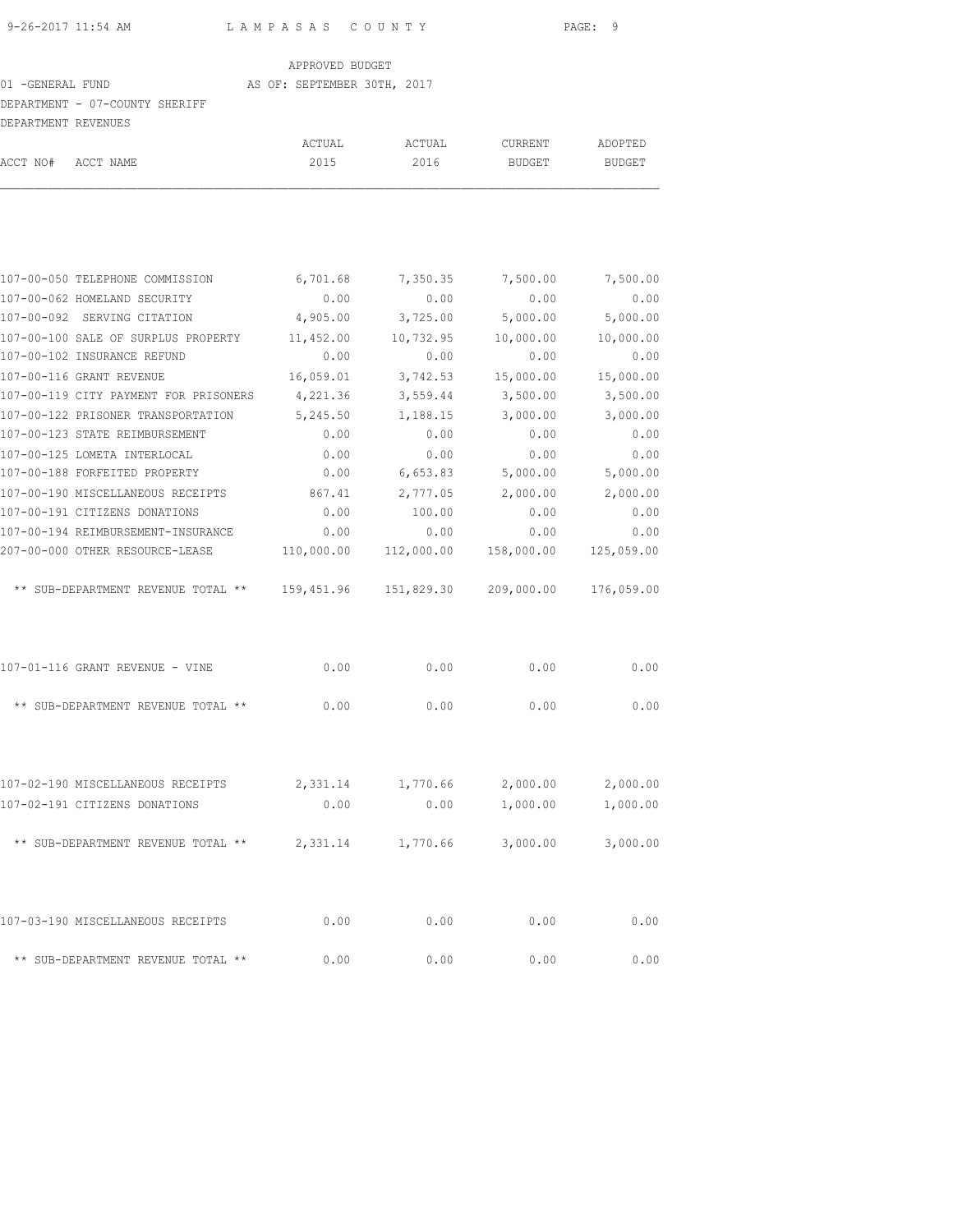|                     | 9-26-2017 11:54 AM                 | LAMPASAS COUNTY                                |        |         | PAGE: 10 |
|---------------------|------------------------------------|------------------------------------------------|--------|---------|----------|
|                     |                                    | APPROVED BUDGET                                |        |         |          |
| 01 -GENERAL FUND    |                                    | AS OF: SEPTEMBER 30TH, 2017                    |        |         |          |
|                     | DEPARTMENT - 07-COUNTY SHERIFF     |                                                |        |         |          |
| DEPARTMENT REVENUES |                                    |                                                |        |         |          |
|                     |                                    | ACTUAL                                         | ACTUAL | CURRENT | ADOPTED  |
| ACCT NO# ACCT NAME  |                                    | 2015                                           | 2016   | BUDGET  | BUDGET   |
|                     |                                    |                                                |        |         |          |
|                     |                                    |                                                |        |         |          |
|                     |                                    |                                                |        |         |          |
|                     | 107-04-116 GRANT REVENUE           | 0.00                                           | 0.00   | 0.00    | 0.00     |
|                     | 107-04-190 MISCELLANEOUS RECEIPTS  | 0.00                                           | 0.00   | 0.00    | 0.00     |
|                     |                                    |                                                |        |         |          |
|                     | ** SUB-DEPARTMENT REVENUE TOTAL ** | 0.00                                           | 0.00   | 0.00    | 0.00     |
|                     |                                    |                                                |        |         |          |
|                     | ** DEPARTMENT REVENUE TOTAL **     | 161,783.10  153,599.96  212,000.00  179,059.00 |        |         |          |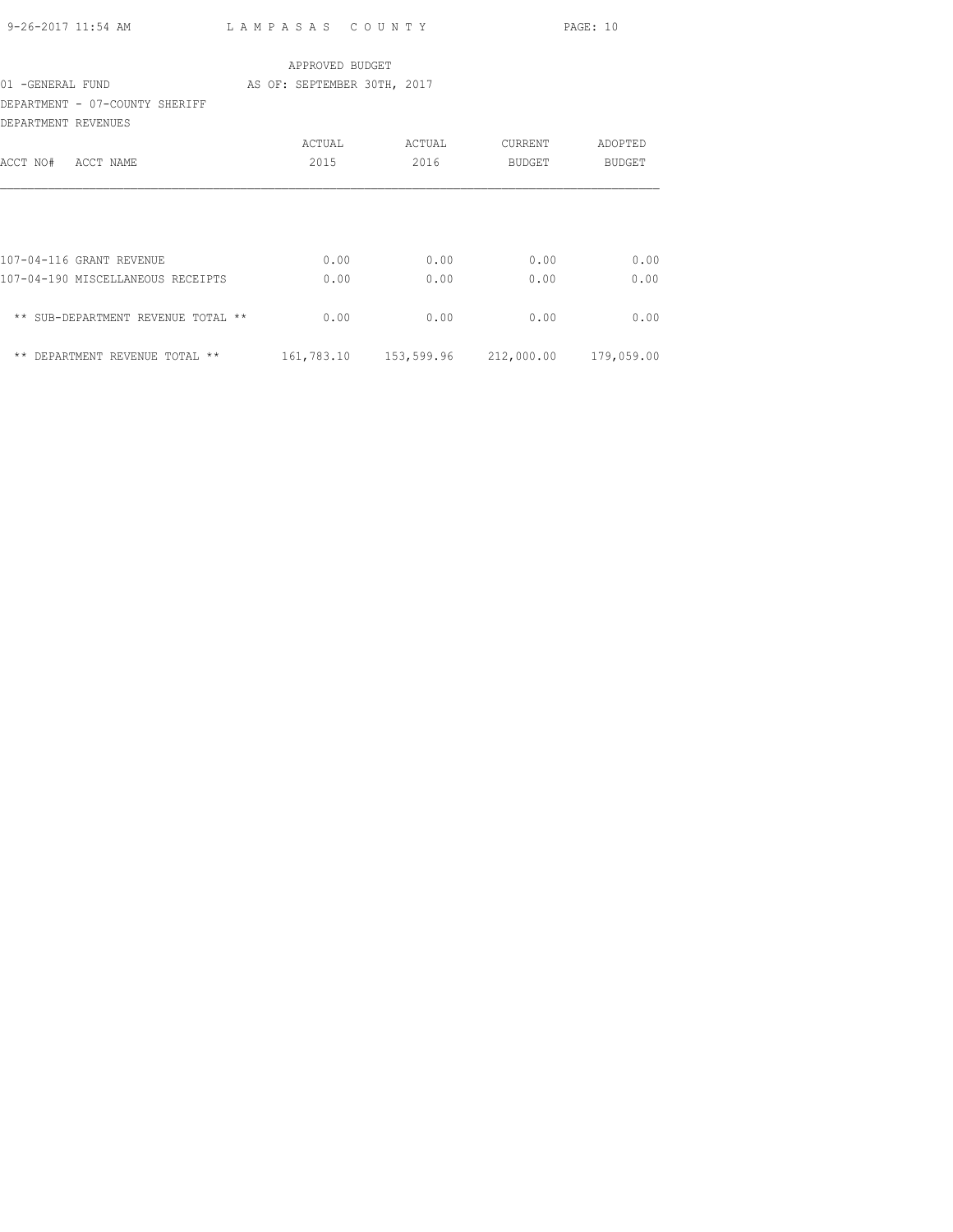## 01 -GENERAL FUND AS OF: SEPTEMBER 30TH, 2017

DEPARTMENT - 08-COUNTY/DISTRICT ATTNY

| DEPARTMENT REVENUES |                                        |           |           |           |               |
|---------------------|----------------------------------------|-----------|-----------|-----------|---------------|
|                     |                                        | ACTUAL    | ACTUAL    | CURRENT   | ADOPTED       |
| ACCT NO#            | ACCT NAME                              | 2015      | 2016      | BUDGET    | <b>BUDGET</b> |
|                     |                                        |           |           |           |               |
|                     | 108-00-103 STATE SUPPLEMENT ASST. D.A. | 2,160.00  | 4,506.72  | 0.00      | 0.00          |
|                     | 108-00-116 GRANT REVENUE JUVENILE PROS | 0.00      | 0.00      | 0.00      | 0.00          |
|                     | 108-00-123 STATE REIMBURSEMENT         | 27,500.00 | 27,500.00 | 27,500.00 | 27,500.00     |
|                     | 108-00-190 MISCELLANEOUS RECEIPTS      | 375.56    | 0.00      | 0.00      | 0.00          |
|                     | ** SUB-DEPARTMENT REVENUE TOTAL **     | 30,035.56 | 32,006.72 | 27,500.00 | 27,500.00     |
| ** DEPARTMENT       | REVENUE TOTAL **                       | 30,035.56 | 32,006.72 | 27,500.00 | 27,500.00     |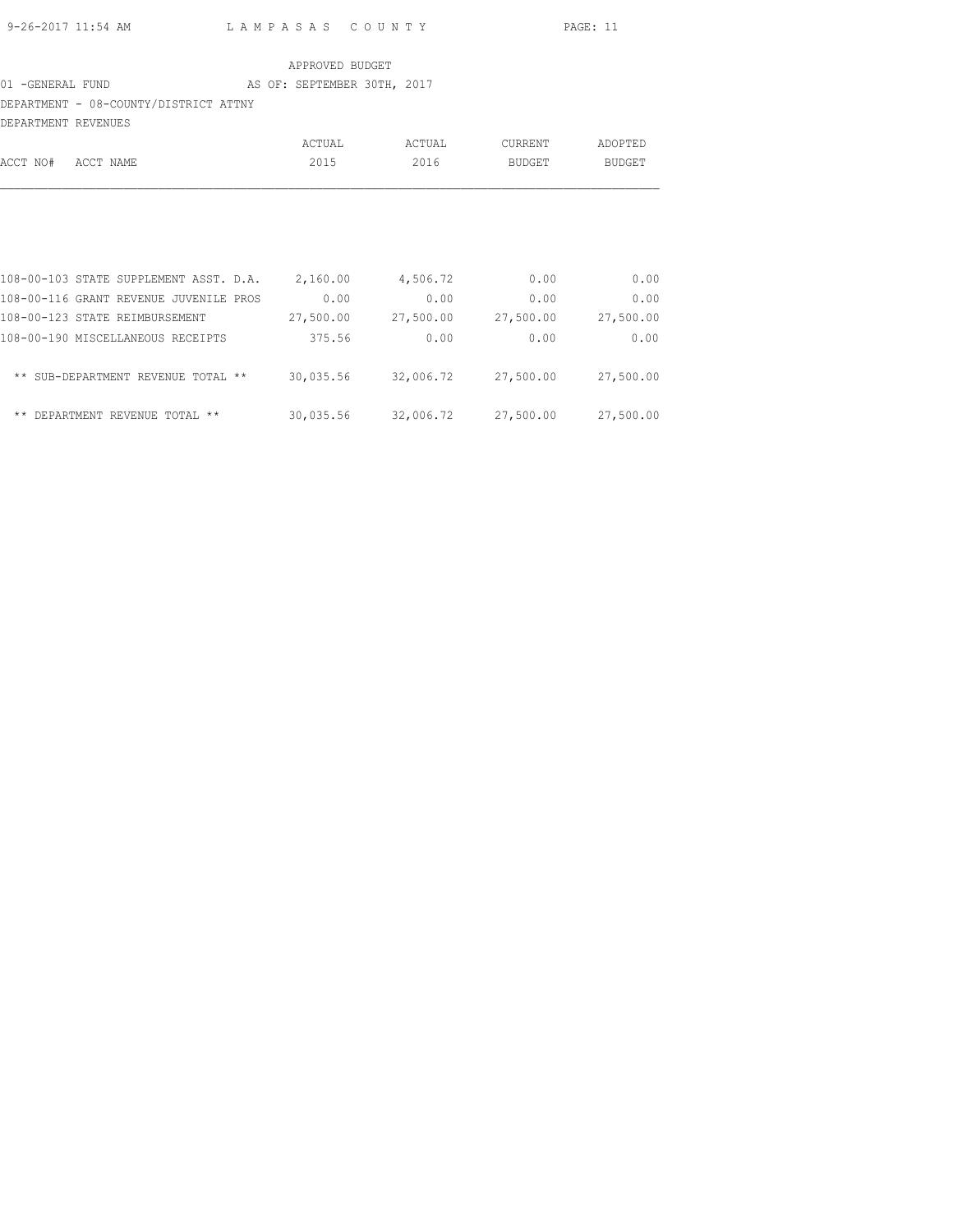| 9-26-2017 11:54 AM                 | LAMPASAS COUNTY             |                            |                   | PAGE: 12      |
|------------------------------------|-----------------------------|----------------------------|-------------------|---------------|
|                                    | APPROVED BUDGET             |                            |                   |               |
| 01 - GENERAL FUND                  | AS OF: SEPTEMBER 30TH, 2017 |                            |                   |               |
| DEPARTMENT - 09-NON-DEPARTMENTAL   |                             |                            |                   |               |
| DEPARTMENT REVENUES                |                             |                            |                   |               |
|                                    | ACTUAL                      | ACTUAL                     | CURRENT           | ADOPTED       |
| ACCT NO#<br>ACCT NAME              | 2015                        | 2016                       | BUDGET            | <b>BUDGET</b> |
|                                    |                             |                            |                   |               |
|                                    |                             |                            |                   |               |
|                                    |                             |                            |                   |               |
|                                    |                             |                            |                   |               |
| 109-00-190 MISCELLANEOUS RECEIPTS  |                             | 3,331.03 1,733.04 2,000.00 |                   | 2,000.00      |
|                                    |                             |                            |                   |               |
| ** SUB-DEPARTMENT REVENUE TOTAL ** | 3,331.03                    |                            | 1,733.04 2,000.00 | 2,000.00      |
|                                    |                             |                            |                   |               |
| ** DEPARTMENT REVENUE TOTAL **     | 3,331.03                    |                            | 1,733.04 2,000.00 | 2,000.00      |
|                                    |                             |                            |                   |               |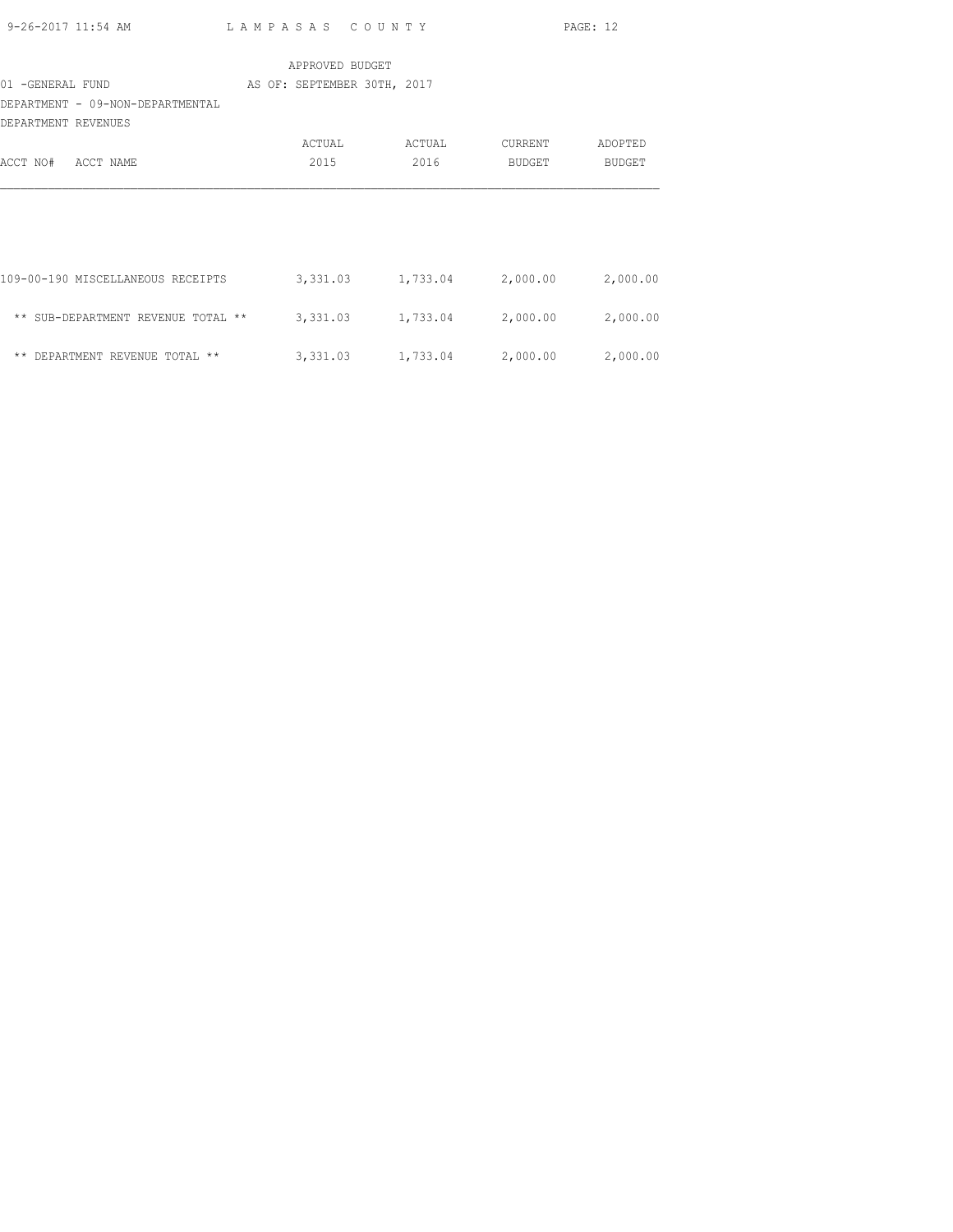| 9-26-2017 11:54 AM | LAMPASAS COUNTY | PAGE: 13 |
|--------------------|-----------------|----------|
|                    |                 |          |

# 01 -GENERAL FUND AS OF: SEPTEMBER 30TH, 2017

DEPARTMENT - 10-CONSTABLES 1, 3 & 4 DEPARTMENT REVENUES

| DEFARTMENT KEVENUES                           |        |                  |                          |               |
|-----------------------------------------------|--------|------------------|--------------------------|---------------|
|                                               | ACTUAL | ACTUAL           | CURRENT                  | ADOPTED       |
| ACCT NO# ACCT NAME                            | 2015   | 2016             | <b>BUDGET</b>            | <b>BUDGET</b> |
|                                               |        |                  |                          |               |
| 110-00-092 SERVING CITATION                   | 0.00   | 0.00             | 0.00                     | 0.00          |
| 110-00-123 STATE REIMBURSEENT                 | 0.00   | 0.00             | 0.00                     | 0.00          |
| 110-00-190 MISCELLANEOUS RECEIPTS<br>$\left($ |        | $0.46$ 1, 328.49 | 1,000.00                 | 1,000.00      |
| ** SUB-DEPARTMENT REVENUE TOTAL ** (          |        | $0.46$ 1, 328.49 | 1,000.00                 | 1,000.00      |
| 110-01-092 SERVING CITATION                   | 0.00   | 0.00             | 0.00                     | 0.00          |
| 110-01-102 INSURANCE REFUND                   | 0.00   | 0.00             | 0.00                     | 0.00          |
| 110-01-123 STATE REIMBURSEMENT                | 0.00   | 0.00             | 0.00                     | 0.00          |
| ** SUB-DEPARTMENT REVENUE TOTAL **            | 0.00   | 0.00             | 0.00                     | 0.00          |
| 110-02-092 SERVING CITATION                   | 0.00   | 0.00             | 0.00                     | 0.00          |
| 110-02-123 STATE REIMBURSEMENT                | 0.00   | 0.00             | 0.00                     | 0.00          |
| ** SUB-DEPARTMENT REVENUE TOTAL **            | 0.00   | 0.00             | 0.00                     | 0.00          |
| ** DEPARTMENT REVENUE TOTAL ** (              |        |                  | $0.46$ 1,328.49 1,000.00 | 1,000.00      |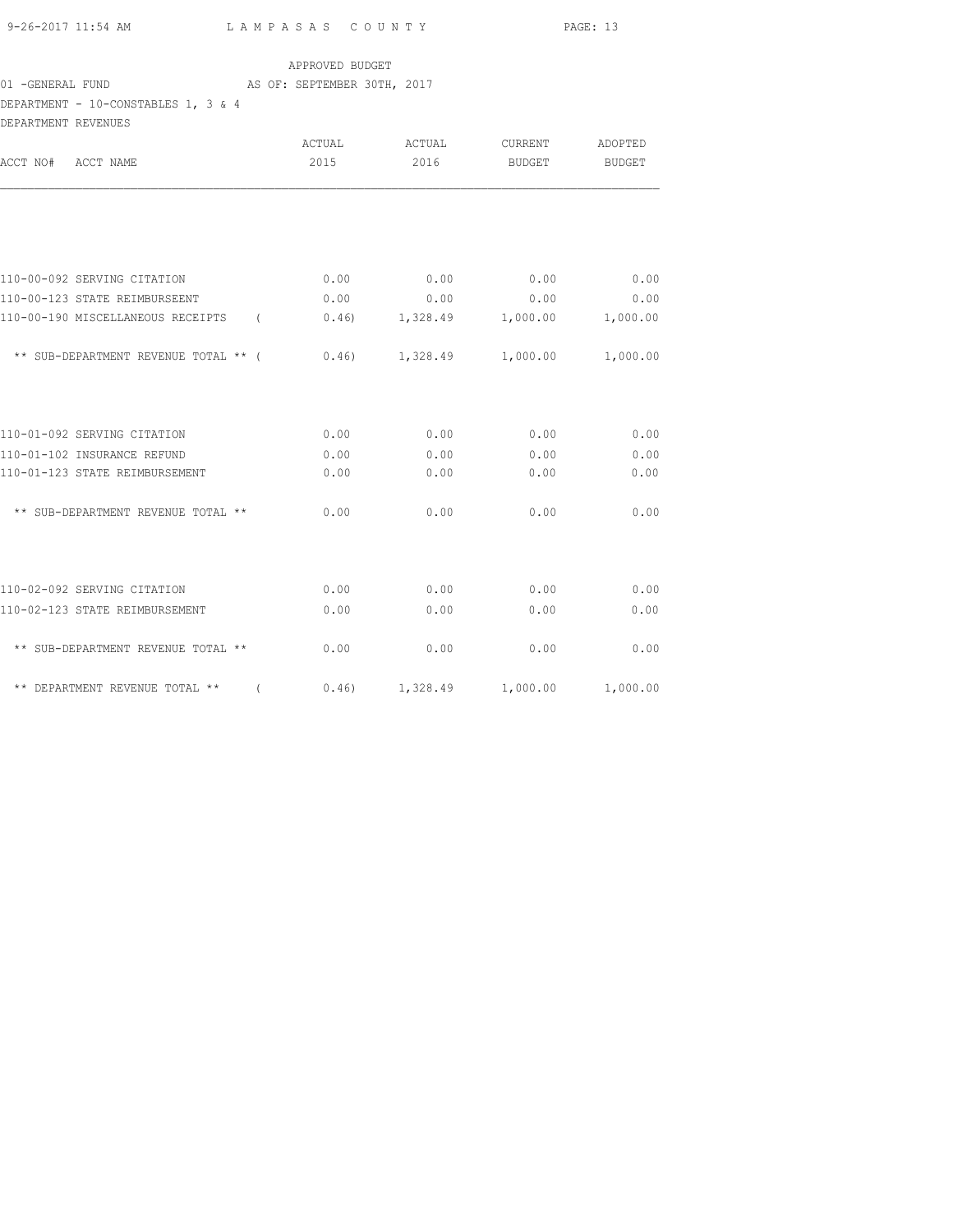|                                                                                                                       |                 |                               |             | PAGE: 14 |  |
|-----------------------------------------------------------------------------------------------------------------------|-----------------|-------------------------------|-------------|----------|--|
|                                                                                                                       | APPROVED BUDGET |                               |             |          |  |
| 01 -GENERAL FUND AS OF: SEPTEMBER 30TH, 2017                                                                          |                 |                               |             |          |  |
| DEPARTMENT - 11-COUNTY LOCATED AT CITY<br>DEPARTMENT REVENUES                                                         |                 |                               |             |          |  |
|                                                                                                                       |                 | ACTUAL ACTUAL CURRENT ADOPTED |             |          |  |
| ACCT NO# ACCT NAME                                                                                                    |                 | 2015 2016 BUDGET BUDGET       |             |          |  |
|                                                                                                                       |                 |                               |             |          |  |
| 111-00-116 GRANT REVENUE                                                                                              |                 | $0.00$ 0.00 0.00 0.00 0.00    |             |          |  |
| 111-00-190 MISCELLANEOUS                                                                                              |                 | 111.00  296.00  0.00  0.00    |             |          |  |
|                                                                                                                       |                 |                               |             |          |  |
| ** SUB-DEPARTMENT REVENUE TOTAL ** $111.00$ 296.00                                                                    |                 |                               | 0.00        | 0.00     |  |
|                                                                                                                       |                 |                               |             |          |  |
| 111-01-190 MISCELLANEOUS RECEIPTS 3,772.48 2,633.67 4,000.00 4,000.00                                                 |                 |                               |             |          |  |
| ** SUB-DEPARTMENT REVENUE TOTAL ** 3,772.48 2,633.67 4,000.00 4,000.00                                                |                 |                               |             |          |  |
|                                                                                                                       |                 |                               |             |          |  |
|                                                                                                                       |                 |                               |             |          |  |
| 111-02-190 MISCELLANEOUS RECEIPTS 688.13 50.00 5,150.00 0.00                                                          |                 |                               |             |          |  |
|                                                                                                                       |                 |                               |             |          |  |
| ** SUB-DEPARTMENT REVENUE TOTAL ** 888.13 50.00 5,150.00 0.00                                                         |                 |                               |             |          |  |
|                                                                                                                       |                 |                               |             |          |  |
| 111-03-190 MISCELLANOUS                                                                                               | 0.00            | 0.00                          | $0.00$ 0.00 |          |  |
| $\star\star$ SUB-DEPARTMENT REVENUE TOTAL $\star\star$ $\qquad \qquad 0.00$ $\qquad \qquad 0.00$ $\qquad \qquad 0.00$ |                 |                               |             |          |  |
|                                                                                                                       |                 |                               |             |          |  |

\*\* DEPARTMENT REVENUE TOTAL \*\*  $4,771.61$  2,979.67 9,150.00  $4,000.00$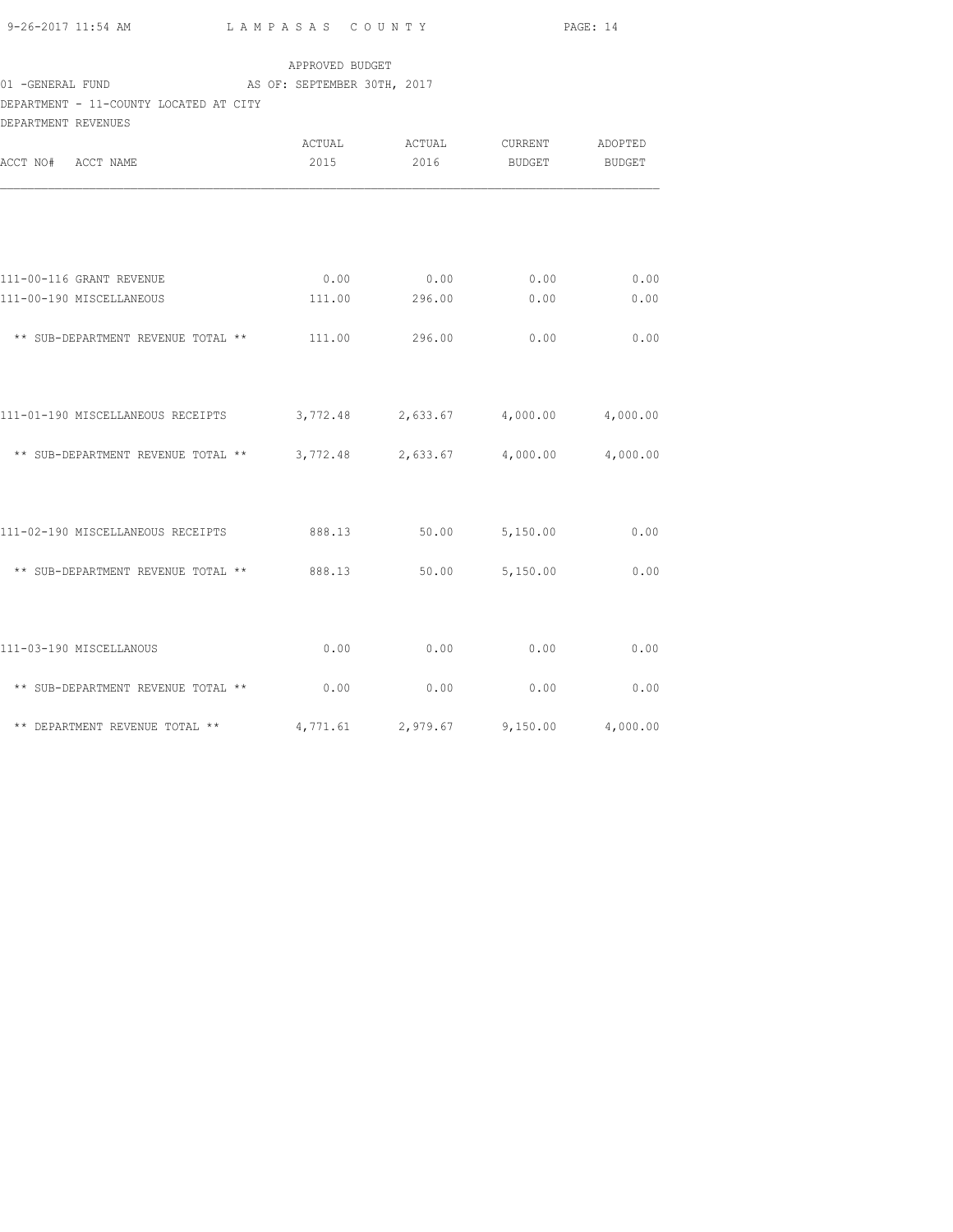# 01 -GENERAL FUND AS OF: SEPTEMBER 30TH, 2017 DEPARTMENT - 12-JUSTICE OF PEACE #1

| DEPARTMENT - 12-JUSTICE OF PEACE #1                                            |               |                                             |                       |            |
|--------------------------------------------------------------------------------|---------------|---------------------------------------------|-----------------------|------------|
| DEPARTMENT REVENUES                                                            |               |                                             |                       |            |
|                                                                                |               | ACTUAL ACTUAL                               | <b>CURRENT</b>        | ADOPTED    |
| ACCT NO# ACCT NAME                                                             | 2015          | 2016                                        | BUDGET                | BUDGET     |
|                                                                                |               |                                             |                       |            |
| 112-00-003 SCHOOL EDUCATION FUND 0.00                                          |               | 0.00                                        | $0.00$ 0.00           |            |
| 112-00-006 REIMBURSEMENT OF JUROR PMT 0.00                                     |               | 0.00                                        | 0.00                  | 0.00       |
| 112-00-034 JP#1 SECURITY FEES                                                  | 790.45 901.92 |                                             | 900.00                | 900.00     |
| 112-00-080 JUSTICE COURT TECHNOLOGY 0.00                                       |               | 0.00                                        | 0.00                  | 0.00       |
| 112-00-095 JP #1                                                               |               | 133,982.54 162,134.85 150,000.00 140,000.00 |                       |            |
| 112-00-116 GRANT REVENUE (DPS)                                                 | 0.00          | 0.00                                        | 0.00                  | 0.00       |
| 112-00-150 ELECTRONIC E-FILING                                                 | 0.00          | $0.00$ 0.00                                 |                       | 0.00       |
| 112-00-190 MISCELLANEOUS RECEIPTS 0.00 55.00 100.00                            |               |                                             |                       | 100.00     |
| 112-00-193 JP # 1 OMNI-BASE FEES 5,614.14 6,532.14 6,000.00 6,000.00           |               |                                             |                       |            |
| ** SUB-DEPARTMENT REVENUE TOTAL ** 140,387.13 169,623.91 157,000.00 147,000.00 |               |                                             |                       |            |
| 112-01-095 JP #1 (COLAGY)                                                      |               | 7,200.11  16,760.54  3,000.00  12,000.00    |                       |            |
| ** SUB-DEPARTMENT REVENUE TOTAL ** $7,200.11$ $16,760.54$ $3,000.00$           |               |                                             |                       | 12,000.00  |
| ** DEPARTMENT REVENUE TOTAL **                                                 | 147,587.24    |                                             | 186,384.45 160,000.00 | 159,000.00 |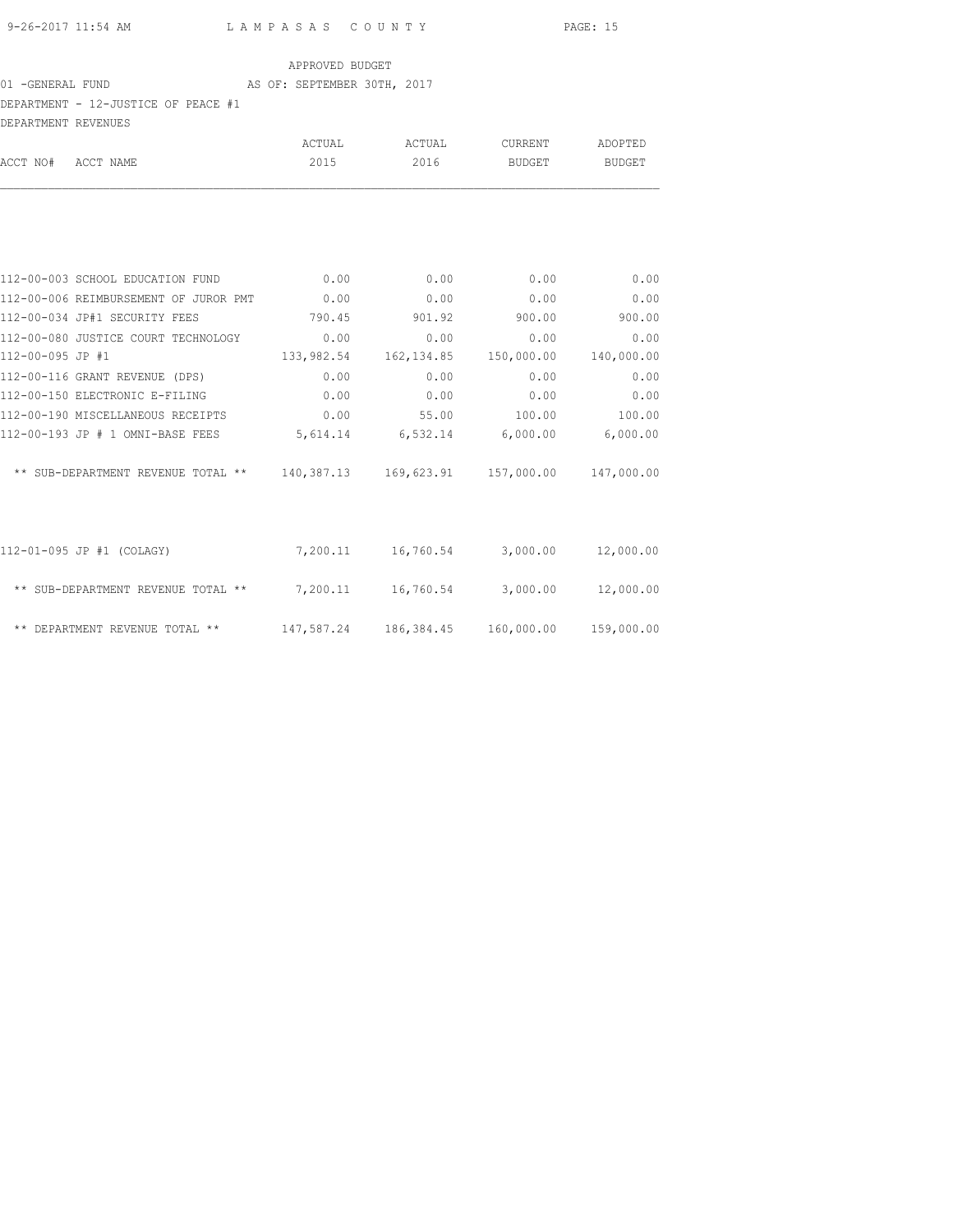# 01 -GENERAL FUND **AS OF: SEPTEMBER 30TH, 2017**

DEPARTMENT - 13-JUSTICE OF PEACE #3

| DEPARTMENT REVENUES |                                                                            |           |           |           |           |
|---------------------|----------------------------------------------------------------------------|-----------|-----------|-----------|-----------|
|                     |                                                                            | ACTUAL    | ACTUAL    | CURRENT   | ADOPTED   |
| ACCT NO#            | ACCT NAME                                                                  | 2015      | 2016      | BUDGET    | BUDGET    |
|                     |                                                                            |           |           |           |           |
|                     | 113-00-003 SCHOOL EDUCATION FUND                                           | 0.00      | 0.00      | 0.00      | 0.00      |
|                     | 113-00-034 JP#3 SECURITY FEES                                              | 287.45    | 283.59    | 400.00    | 400.00    |
|                     | 113-00-080 JUSTICE COURT TECHNOLOGY FU                                     | 0.00      | 0.00      | 0.00      | 0.00      |
|                     | 113-00-096 JUSTICE OF PEACE 3                                              | 29,384.67 | 27,719.89 | 25,000.00 | 30,000.00 |
|                     | 113-00-116 GRANT REVEUE (DPS)                                              | 0.00      | 0.00      | 0.00      | 0.00      |
|                     | 113-00-150 ELECTRONIC E-FILING                                             | 0.00      | 0.00      | 0.00      | 0.00      |
|                     | 113-00-190 MISCELLANEOUS RECEIPTS                                          | 0.00      | 0.00      | 0.00      | 0.00      |
|                     | 113-00-193 JP # 3 OMNI-BASE FEES                                           | 2,058.57  | 907.93    | 2,000.00  | 1,000.00  |
|                     | ** SUB-DEPARTMENT REVENUE TOTAL ** 31,730.69 28,911.41 27,400.00 31,400.00 |           |           |           |           |

| 113-01-096 JP #3 (COLAGY)          | 4,084.79  | 2,325.74  | 3,000.00  | 1,500.00  |
|------------------------------------|-----------|-----------|-----------|-----------|
| ** SUB-DEPARTMENT REVENUE TOTAL ** | 4,084.79  | 2,325.74  | 3,000.00  | 1,500.00  |
| ** DEPARTMENT REVENUE TOTAL **     | 35,815.48 | 31,237.15 | 30,400.00 | 32,900.00 |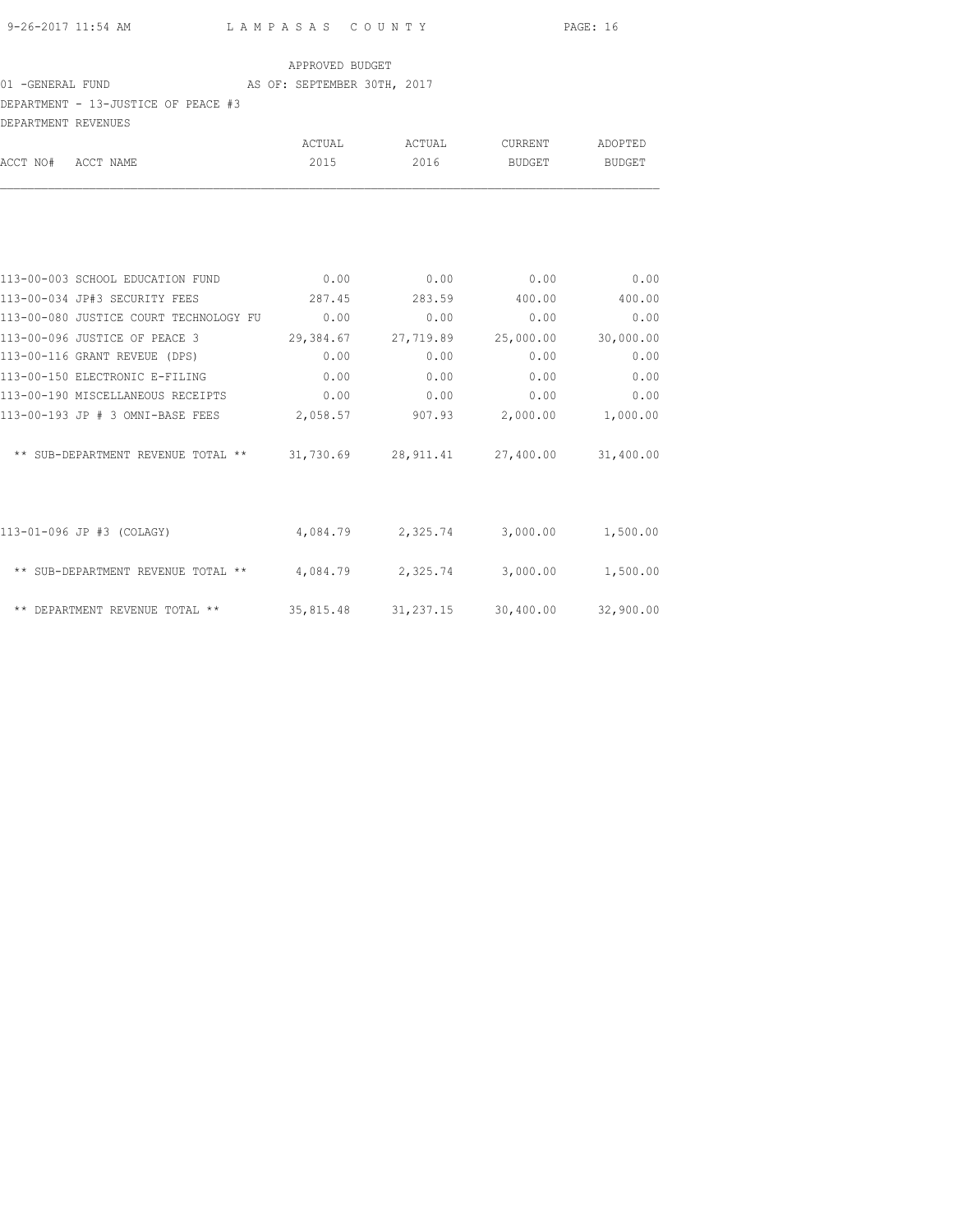# 01 -GENERAL FUND AS OF: SEPTEMBER 30TH, 2017

|                     | DEPARTMENT - 14-JUSTICE OF PEACE #4                               |             |                                            |           |           |
|---------------------|-------------------------------------------------------------------|-------------|--------------------------------------------|-----------|-----------|
| DEPARTMENT REVENUES |                                                                   |             |                                            |           |           |
|                     |                                                                   | ACTUAL      | ACTUAL                                     | CURRENT   | ADOPTED   |
| ACCT NO# ACCT NAME  |                                                                   | 2015        | 2016                                       | BUDGET    | BUDGET    |
|                     |                                                                   |             |                                            |           |           |
|                     | 114-00-003 SCHOOL EDUCATION FUND                                  | $\sim$ 0.00 | 0.00                                       | 0.00      | 0.00      |
|                     | 114-00-006 REIMBURSEMENT OF JUROR PMT 0.00                        |             | 0.00                                       | 0.00      | 0.00      |
|                     | 114-00-034 JP#4 SECURITY FEES                                     | 558.88      | 563.12 600.00                              |           | 600.00    |
|                     | 114-00-080 JUSTICE COURT TECHNOLOGY FU 0.00                       |             | 0.00                                       | 0.00      | 0.00      |
|                     | 114-00-097 JUSTICE OF PEACE 4                                     | 100,062.09  | 95,650.73                                  | 87,000.00 | 95,000.00 |
| 114-00-099 INTEREST |                                                                   | 0.00        | 0.00                                       | 0.00      | 0.00      |
|                     | 114-00-109 SERVICE FEES                                           | 0.00        | 0.00                                       | 0.00      | 0.00      |
|                     | 114-00-116 GRANT REVENUE (DPS)                                    | 0.00        | 0.00                                       | 0.00      | 0.00      |
|                     | 114-00-150 ELECTRONIC E-FILING                                    | $\sim$ 0.00 | 0.00                                       | 0.00      | 0.00      |
|                     | 114-00-190 MISCELLANEOUS RECEIPTS 38.56                           |             | 0.00                                       | 100.00    | 100.00    |
|                     | $114-00-193$ JP # 4 OMNI-BASE FEES 2,288.77 2,564.26 2,400.00     |             |                                            |           | 2,400.00  |
|                     | ** SUB-DEPARTMENT REVENUE TOTAL ** 102,948.30 98,778.11 90,100.00 |             |                                            |           | 98,100.00 |
|                     | 114-01-097 JP #4 (COLAGY)                                         |             | $3,260.58$ 6,409.39 4,000.00               |           | 5,000.00  |
|                     | ** SUB-DEPARTMENT REVENUE TOTAL ** 3,260.58 6,409.39 4,000.00     |             |                                            |           | 5,000.00  |
|                     | ** DEPARTMENT REVENUE TOTAL **                                    |             | 106,208.88 105,187.50 94,100.00 103,100.00 |           |           |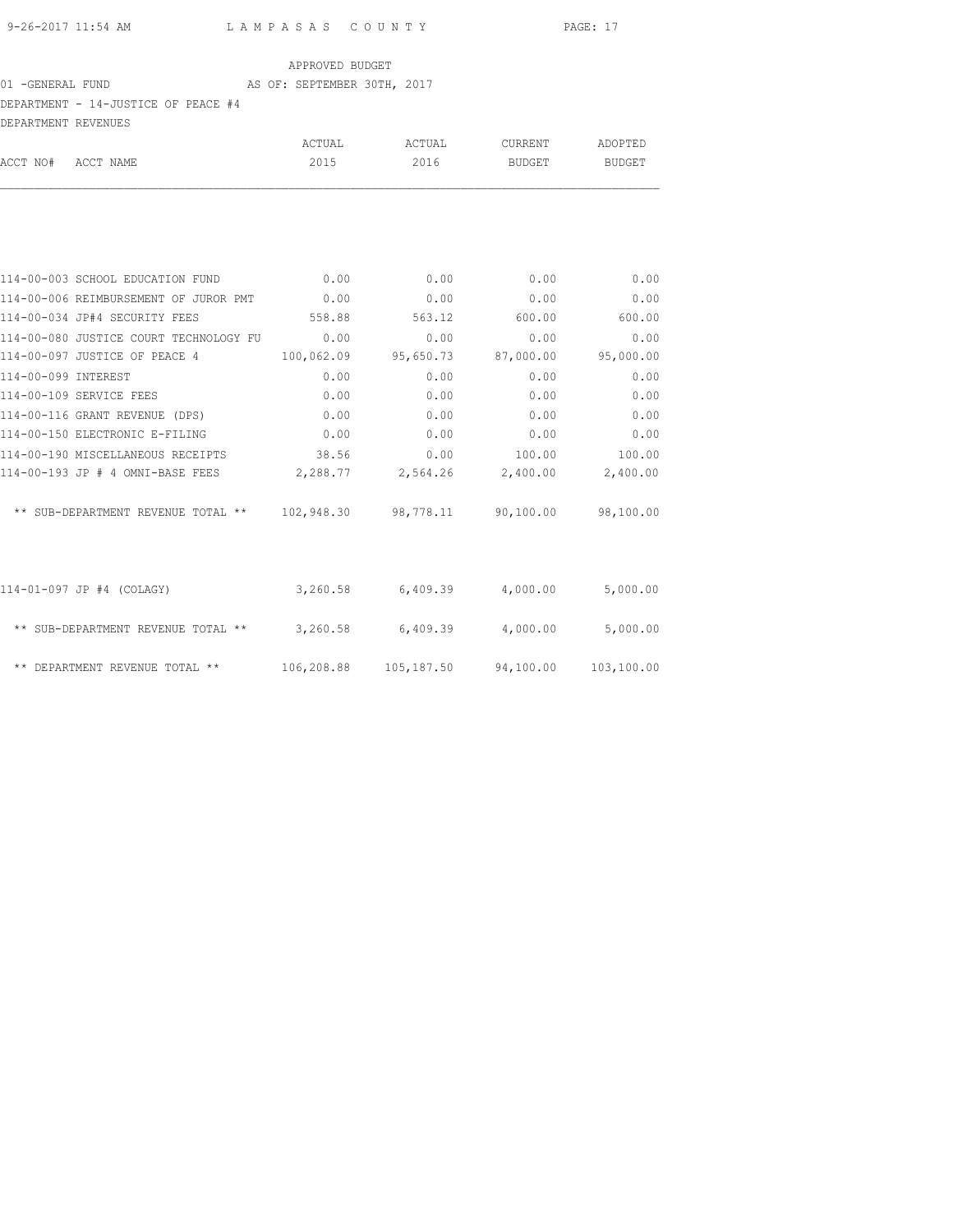|                     |                                               |  |                 |      |  |      |      | PAGE: 18      |      |      |                               |
|---------------------|-----------------------------------------------|--|-----------------|------|--|------|------|---------------|------|------|-------------------------------|
|                     |                                               |  | APPROVED BUDGET |      |  |      |      |               |      |      |                               |
|                     | 01 - GENERAL FUND AS OF: SEPTEMBER 30TH, 2017 |  |                 |      |  |      |      |               |      |      |                               |
|                     | DEPARTMENT - 15-COUNTY EXTENSION OFF          |  |                 |      |  |      |      |               |      |      |                               |
| DEPARTMENT REVENUES |                                               |  |                 |      |  |      |      |               |      |      |                               |
|                     |                                               |  |                 |      |  |      |      |               |      |      | ACTUAL ACTUAL CURRENT ADOPTED |
| ACCT NO# ACCT NAME  |                                               |  |                 | 2015 |  | 2016 |      | <b>BUDGET</b> |      |      | BUDGET                        |
|                     |                                               |  |                 |      |  |      |      |               |      |      |                               |
|                     |                                               |  |                 |      |  |      |      |               |      |      |                               |
|                     |                                               |  |                 |      |  |      |      |               |      |      |                               |
|                     |                                               |  |                 |      |  |      |      |               |      |      |                               |
|                     | 115-00-190 MISCELLANEOUS RECEIPTS             |  |                 | 0.00 |  |      | 0.00 |               | 0.00 |      | 0.00                          |
|                     |                                               |  |                 |      |  |      |      |               |      |      |                               |
|                     | ** SUB-DEPARTMENT REVENUE TOTAL **            |  |                 | 0.00 |  |      | 0.00 |               | 0.00 |      | 0.00                          |
|                     |                                               |  |                 |      |  |      |      |               |      |      |                               |
|                     | ** DEPARTMENT REVENUE TOTAL **                |  |                 | 0.00 |  |      | 0.00 |               |      | 0.00 | 0.00                          |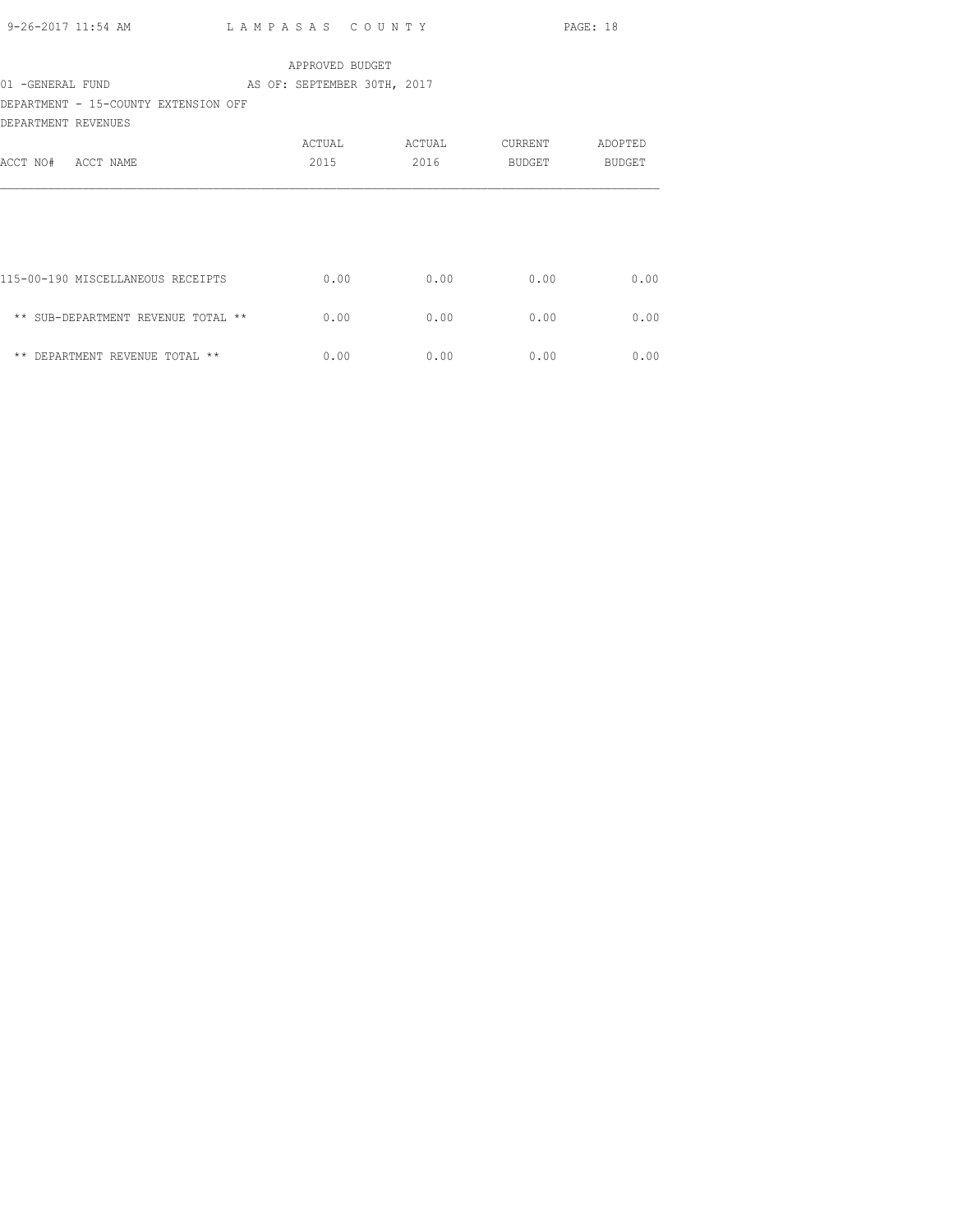| 9-26-2017 11:54 AM                                     | LAMPASAS COUNTY             |                 |         | PAGE: 19 |
|--------------------------------------------------------|-----------------------------|-----------------|---------|----------|
|                                                        |                             | APPROVED BUDGET |         |          |
| 01 -GENERAL FUND                                       | AS OF: SEPTEMBER 30TH, 2017 |                 |         |          |
| DEPARTMENT - 16-ADULT PROBATION<br>DEPARTMENT REVENUES |                             |                 |         |          |
|                                                        | ACTUAL                      | ACTUAL          | CURRENT | ADOPTED  |
| ACCT NO# ACCT NAME                                     | 2015                        | 2016            | BUDGET  | BUDGET   |
|                                                        |                             |                 |         |          |
| 116-00-190 MISCELLANEOUS RECEIPTS                      |                             | 0.00<br>0.00    | 0.00    | 0.00     |
| ** SUB-DEPARTMENT REVENUE TOTAL **                     |                             | 0.00<br>0.00    | 0.00    | 0.00     |
| ** DEPARTMENT REVENUE TOTAL **                         |                             | 0.00<br>0.00    | 0.00    | 0.00     |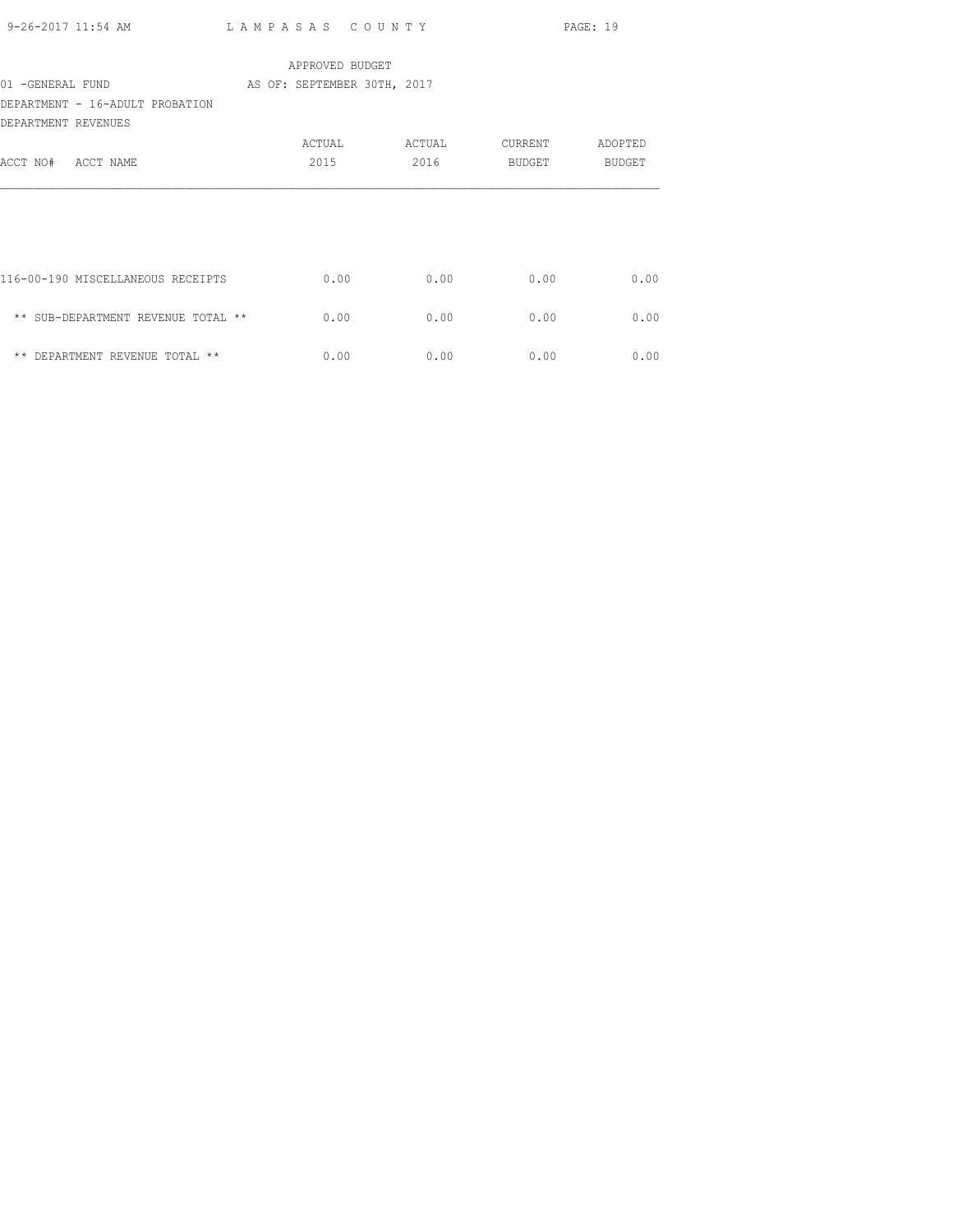|                     | 9-26-2017 11:54 AM LAMPASAS COUNTY                                         |                             |                 |        |      |                    | PAGE: 20                                        |
|---------------------|----------------------------------------------------------------------------|-----------------------------|-----------------|--------|------|--------------------|-------------------------------------------------|
|                     |                                                                            |                             | APPROVED BUDGET |        |      |                    |                                                 |
| 01 -GENERAL FUND    |                                                                            | AS OF: SEPTEMBER 30TH, 2017 |                 |        |      |                    |                                                 |
|                     | DEPARTMENT - 17-E.M.S                                                      |                             |                 |        |      |                    |                                                 |
| DEPARTMENT REVENUES |                                                                            |                             | ACTUAL          | ACTUAL |      | <b>CURRENT</b>     | ADOPTED                                         |
|                     | ACCT NO# ACCT NAME                                                         |                             | 2015            |        |      | 2016 BUDGET BUDGET |                                                 |
|                     |                                                                            |                             |                 |        |      |                    |                                                 |
|                     |                                                                            |                             |                 |        |      |                    |                                                 |
|                     |                                                                            |                             |                 |        |      |                    |                                                 |
|                     | 117-00-109 SERVICE FEE                                                     |                             | 0.00            |        |      | $0.00$ 0.00        | 0.00                                            |
|                     | 117-00-190 MISCELLANEOUS RECEIPTS                                          |                             | 0.00            |        |      | $0.00$ 200.00      | 200.00                                          |
|                     | 117-00-191 CITIZENS DONATIONS                                              |                             |                 |        |      |                    | $12,101.97$ $13,842.45$ $13,000.00$ $13,000.00$ |
|                     | 117-00-192 EMS COLLECTIONS                                                 |                             | 0.00            |        | 0.00 | 0.00               | 0.00                                            |
|                     | ** SUB-DEPARTMENT REVENUE TOTAL ** 12,101.97 13,842.45 13,200.00 13,200.00 |                             |                 |        |      |                    |                                                 |

\*\* DEPARTMENT REVENUE TOTAL \*\* 12,101.97 13,842.45 13,200.00 13,200.00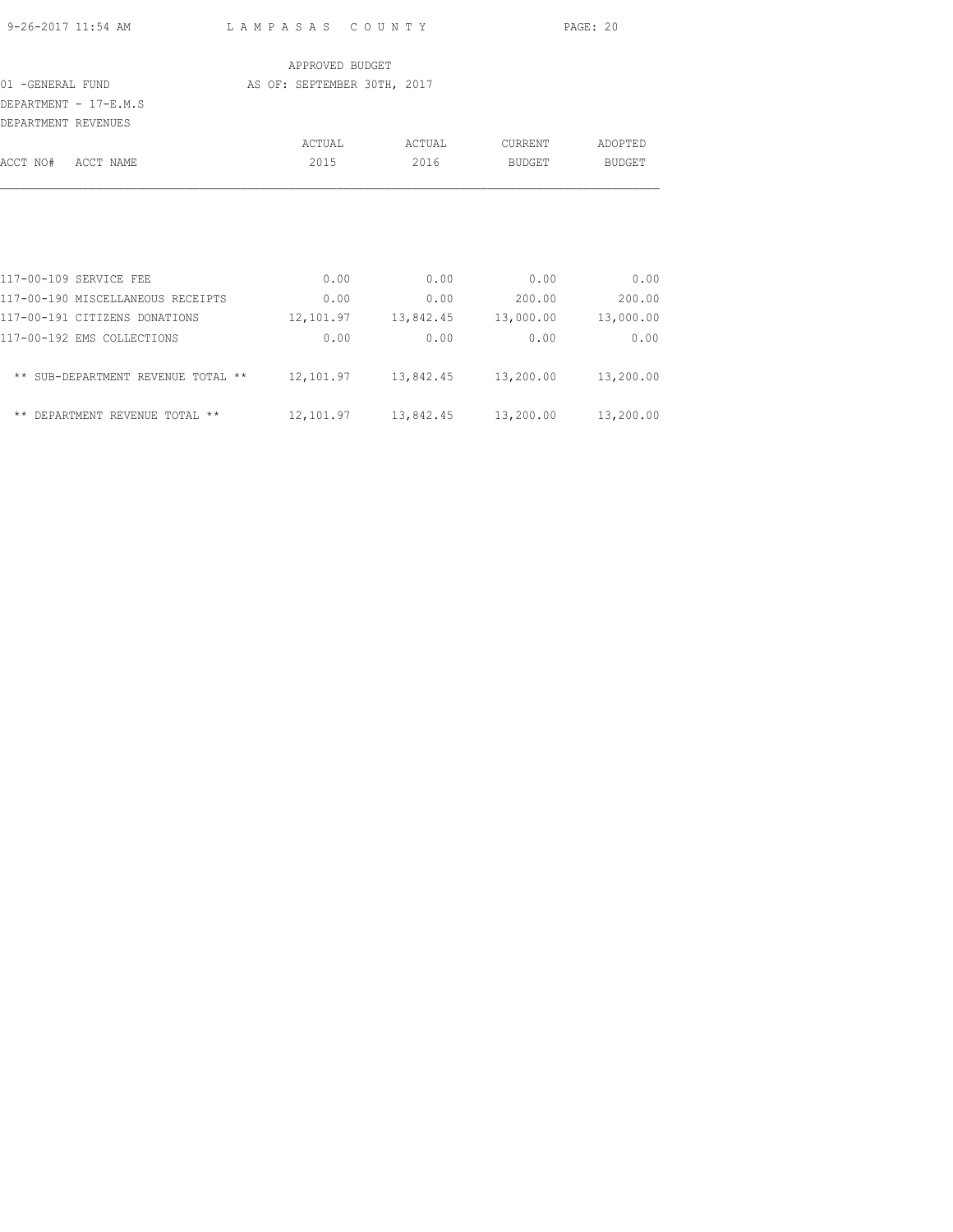| 9-26-2017 11:54 AM                 | LAMPASAS COUNTY             |        |         | PAGE: 21 |
|------------------------------------|-----------------------------|--------|---------|----------|
|                                    | APPROVED BUDGET             |        |         |          |
| 01 -GENERAL FUND                   | AS OF: SEPTEMBER 30TH, 2017 |        |         |          |
| DEPARTMENT - 18-JUDICIAL           |                             |        |         |          |
| DEPARTMENT REVENUES                |                             |        |         |          |
|                                    | ACTUAL                      | ACTUAL | CURRENT | ADOPTED  |
| ACCT NO# ACCT NAME                 | 2015                        | 2016   | BUDGET  | BUDGET   |
|                                    |                             |        |         |          |
|                                    |                             |        |         |          |
|                                    |                             |        |         |          |
|                                    |                             |        |         |          |
| 118-00-190 MISCELLANEOUS RECEIPTS  | 0.00                        | 0.00   | 0.00    | 0.00     |
| ** SUB-DEPARTMENT REVENUE TOTAL ** | 0.00                        | 0.00   | 0.00    | 0.00     |
|                                    |                             |        |         |          |
| ** DEPARTMENT REVENUE TOTAL **     | 0.00                        | 0.00   | 0.00    | 0.00     |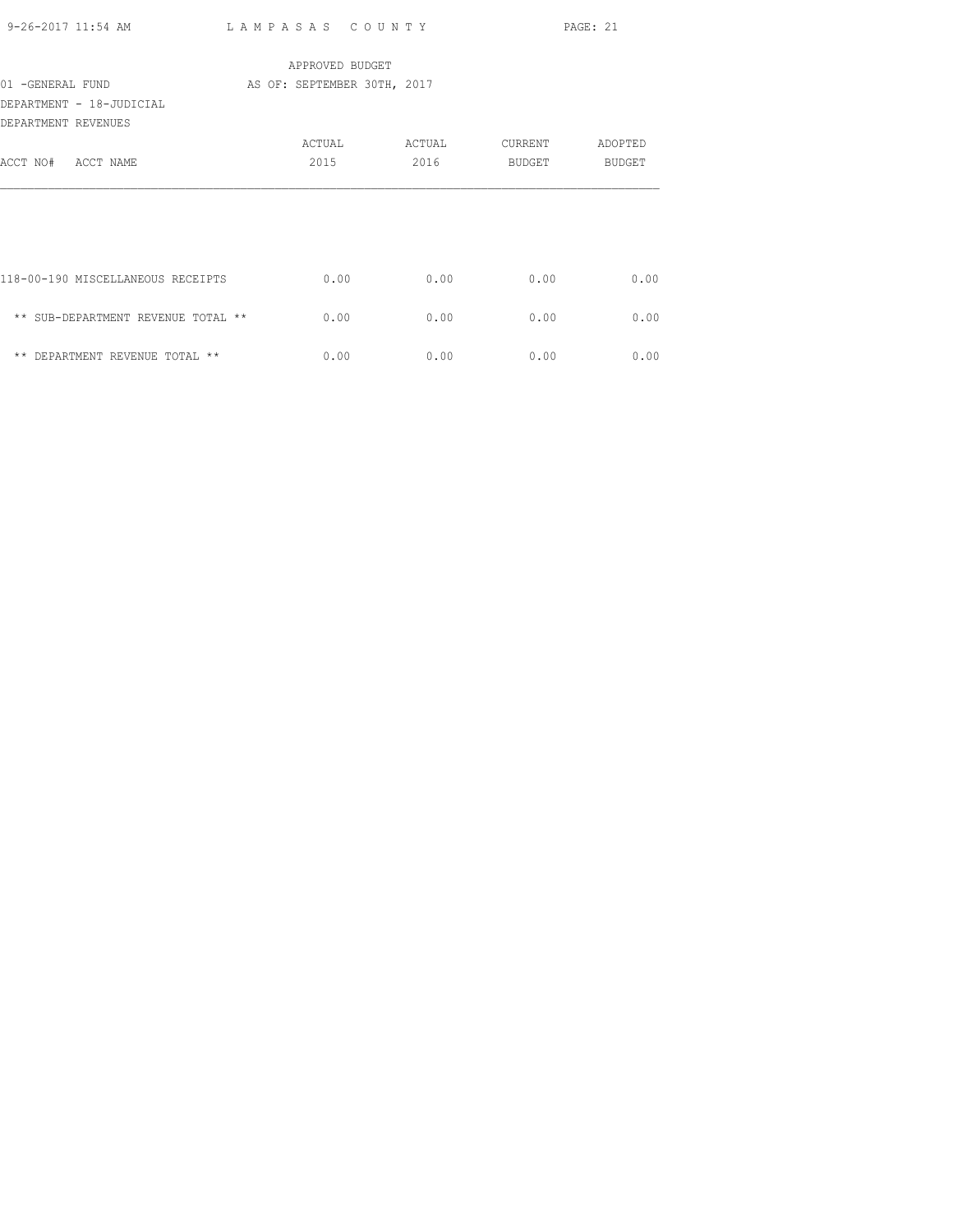| 9-26-2017 11:54 AM |  |  |
|--------------------|--|--|

L A M P A S A S C O U N T Y PAGE: 22

### APPROVED BUDGET

# 01 -GENERAL FUND **AS OF: SEPTEMBER 30TH, 2017**

## DEPARTMENT - 19-HUMAN RESOURCES

| DEPARTMENT REVENUES  |                                    |               |        |                                                                                       |               |
|----------------------|------------------------------------|---------------|--------|---------------------------------------------------------------------------------------|---------------|
|                      |                                    | ACTUAL        | ACTUAL | CURRENT                                                                               | ADOPTED       |
| ACCT NO# ACCT NAME   |                                    | 2015          | 2016   | BUDGET                                                                                | <b>BUDGET</b> |
|                      |                                    |               |        |                                                                                       |               |
|                      | 119-00-116 GRANT REVENUE           | 0.00          | 0.00   | 0.00                                                                                  | 0.00          |
| 119-00-152 CONTRACTS |                                    | 0.00          | 0.00   | 0.00                                                                                  | 0.00          |
|                      | 119-00-190 MISCELLANEOUS RECEIPTS  | 0.00          | 0.00   | 0.00                                                                                  | 0.00          |
|                      | 219-00-010 OPERATING TRANSFERS IN  | 0.00          | 0.00   | 0.00                                                                                  | 0.00          |
|                      | ** SUB-DEPARTMENT REVENUE TOTAL ** | 0.00          | 0.00   | 0.00                                                                                  | 0.00          |
|                      | 119-01-190 MISCELLANEOUS RECEIPTS  | 0.00          | 0.00   | 0.00                                                                                  | 0.00          |
|                      | ** SUB-DEPARTMENT REVENUE TOTAL ** | 0.00          | 0.00   | 0.00                                                                                  | 0.00          |
|                      | ** DEPARTMENT REVENUE TOTAL **     | 0.00          | 0.00   | 0.00                                                                                  | 0.00          |
|                      | *** FUND TOTAL REVENUES ***        | ============= |        | 7,636,650.72 7,972,716.66 8,590,692.00 8,765,650.00<br>------------------------------ |               |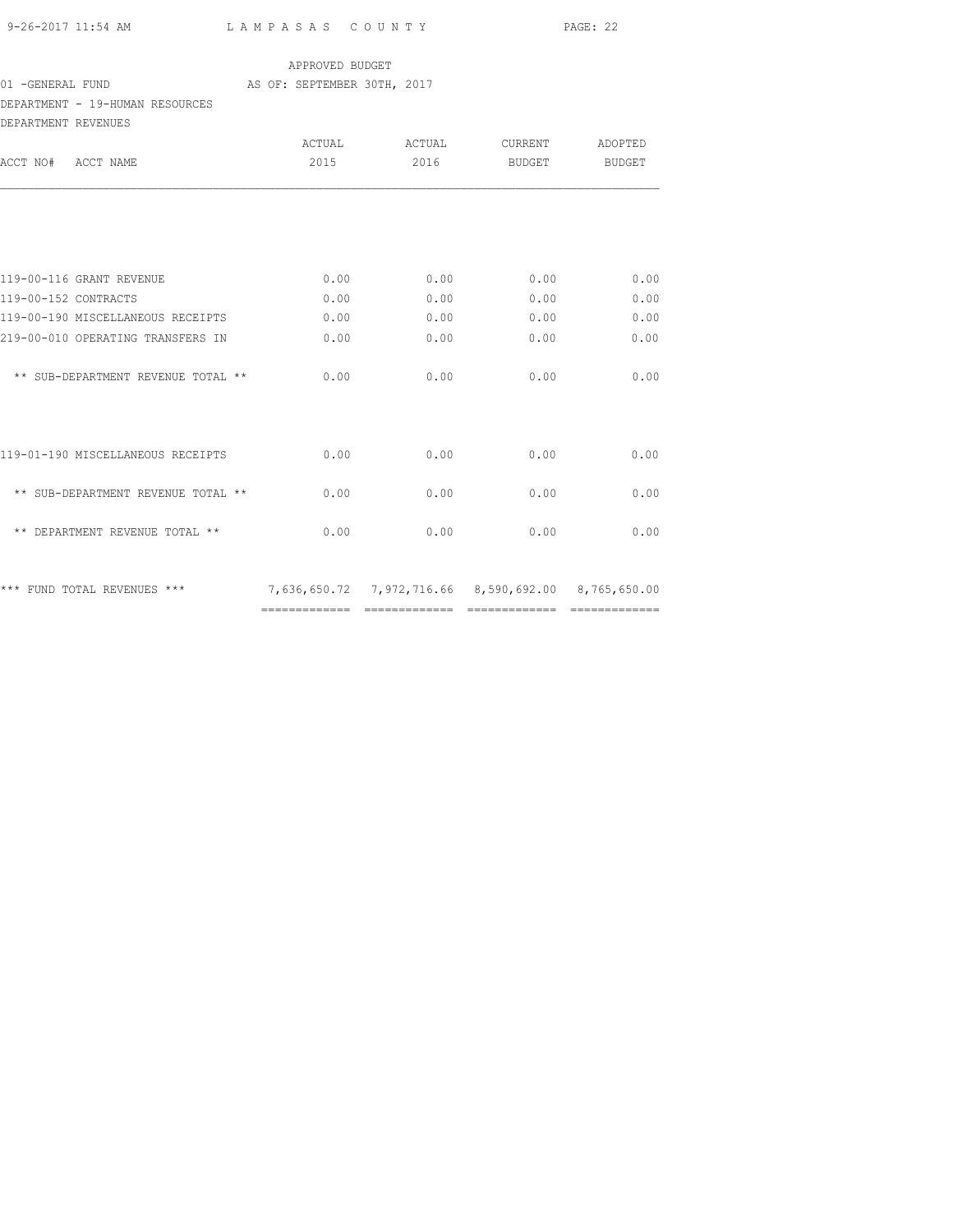| 9-26-2017 11:54 AM | LAMPASAS COUNTY | PAGE: 23 |
|--------------------|-----------------|----------|
|                    |                 |          |

|                              | APPROVED BUDGET             |        |                |               |
|------------------------------|-----------------------------|--------|----------------|---------------|
| 01 -GENERAL FUND             | AS OF: SEPTEMBER 30TH, 2017 |        |                |               |
| DEPARTMENT - 01-COUNTY JUDGE |                             |        |                |               |
| DEPARTMENT EXPENDITURES      |                             |        |                |               |
|                              | ACTUAL                      | ACTUAL | <b>CURRENT</b> | ADOPTED       |
| ACCT NO# ACCT NAME           | 2015                        | 2016   | <b>BUDGET</b>  | <b>BUDGET</b> |

### WAGES

| 401-00-101 SALARIES & WAGES ELECTED OF                                   | 68,861.28 | 63,695.08                                      | 69,457.00  | 69,734.00 |
|--------------------------------------------------------------------------|-----------|------------------------------------------------|------------|-----------|
| 401-00-107 SALARIES & WAGES ADM #3058                                    | 34,039.93 | 34,765.56                                      | 36, 255.00 | 36,798.00 |
| 401-00-108 SALARIES & WAGES VA<br>#2882                                  | 7,967.44  | 8,699.69                                       | 8,829.00   | 8,992.00  |
| 401-00-113 SALARIES & WAGES ASST #2280                                   | 21,943.34 | 21,871.63                                      | 24,091.00  | 24,537.00 |
| 401-00-133 SALARY/SUPPLEMENT                                             | 17,908.39 | 25,199.98                                      | 25,200.00  | 25,200.00 |
| 401-00-199 LONGEVITY PAYMENT                                             | 840.00    | 960.00                                         | 1,080.00   | 1,200.00  |
| ** CATEGORY TOTAL **                                                     |           | 151,560.38  155,191.94  164,912.00  166,461.00 |            |           |
| EMPLOYEE BENEFITS<br>. _ _ _ _ _ _ _ _ _ _ _ _ _ _ _ _                   |           |                                                |            |           |
| 401-00-203 FICA BENEFITS                                                 | 11,310.26 | 12,000.20                                      | 12,616.00  | 12,734.00 |
| 401-00-204 GROUP MEDICAL INSURANCE                                       | 18,183.44 | 24,797.68                                      | 24,813.00  | 26,856.00 |
| 401-00-205 RETIREMENT                                                    | 22,846.32 | 24, 235.62                                     | 26,386.00  | 26,634.00 |
| 401-00-207 WORKMAN'S COMP                                                | 462.00    | 530.00                                         | 545.00     | 443.00    |
| 401-00-208 UNEMPLOYMENT INSURANCE                                        | 0.00      | 41.00                                          | 68.00      | 72.00     |
| ** CATEGORY TOTAL **                                                     |           | 52,802.02 61,604.50 64,428.00 66,739.00        |            |           |
| GENERAL EXPENSES                                                         |           |                                                |            |           |
| ----------------<br>401-00-300 COURT INTERPRETER/MEDIATOR 0.00           |           | 0.00                                           | 200.00     | 200.00    |
| 401-00-301 COMMUNICATIONS                                                | 30.00     | 0.00                                           | 0.00       | 0.00      |
| 401-00-302 UTILITIES                                                     | 0.00      | 0.00                                           | 0.00       | 0.00      |
| 401-00-303 COMPUTER SUPPLIES                                             | 0.00      | 0.00                                           | 1,000.00   | 500.00    |
| 401-00-304 OPERATING SUPPLIES                                            | 1,659.71  | 2,337.04                                       | 2,500.00   | 1,500.00  |
| 401-00-305 TRAVEL & INSERVICE TRAINING                                   | 6,275.94  | 4,540.85                                       | 5,000.00   | 5,000.00  |
| 401-00-309 COURT APPOINTED ATTORNEY                                      | 20,645.42 | 14,979.00                                      | 20,000.00  | 20,000.00 |
| 401-00-310 JURY FEES                                                     | 1,120.00  | 890.00                                         | 1,200.00   | 1,200.00  |
| 401-00-311 REPAIRS & MAINTENANCE-COURT                                   | 0.00      | 0.00                                           | 0.00       | 0.00      |
| 401-00-312 EQUIPMENT MAINTENANCE CONTR 1,878.00                          |           | 819.00                                         | 0.00       | 0.00      |
| 401-00-315 DUES                                                          | 4,940.00  | 4,940.00                                       | 5,500.00   | 5,600.00  |
| 401-00-320 INVESTIGATIVE EXPENSE                                         | 0.00      | 0.00                                           | 0.00       | 0.00      |
| 401-00-333 CONTRACTED SERVICES                                           | 0.00      | 0.00                                           | 0.00       | 0.00      |
| 401-00-341 COURT REPORTER                                                | 1,460.00  | 1,250.00                                       | 1,500.00   | 1,500.00  |
| 401-00-358 CONSULTING FEES                                               | 0.00      | 0.00                                           | 0.00       | 0.00      |
| 401-00-361 POSTAGE                                                       | 177.02    | 55.00                                          | 0.00       | 0.00      |
| 401-00-364 PUBLICATIONS, BOOKS, MANUAL                                   | 52.94     | 5.58                                           | 200.00     | 200.00    |
| 401-00-370 EQUIPMENT RENTAL - COPIER 2,193.94 2,216.26 2,000.00 2,000.00 |           |                                                |            |           |
| 401-00-371 EXPERT WITNESS                                                | 0.00      | 0.00                                           | 0.00       | 0.00      |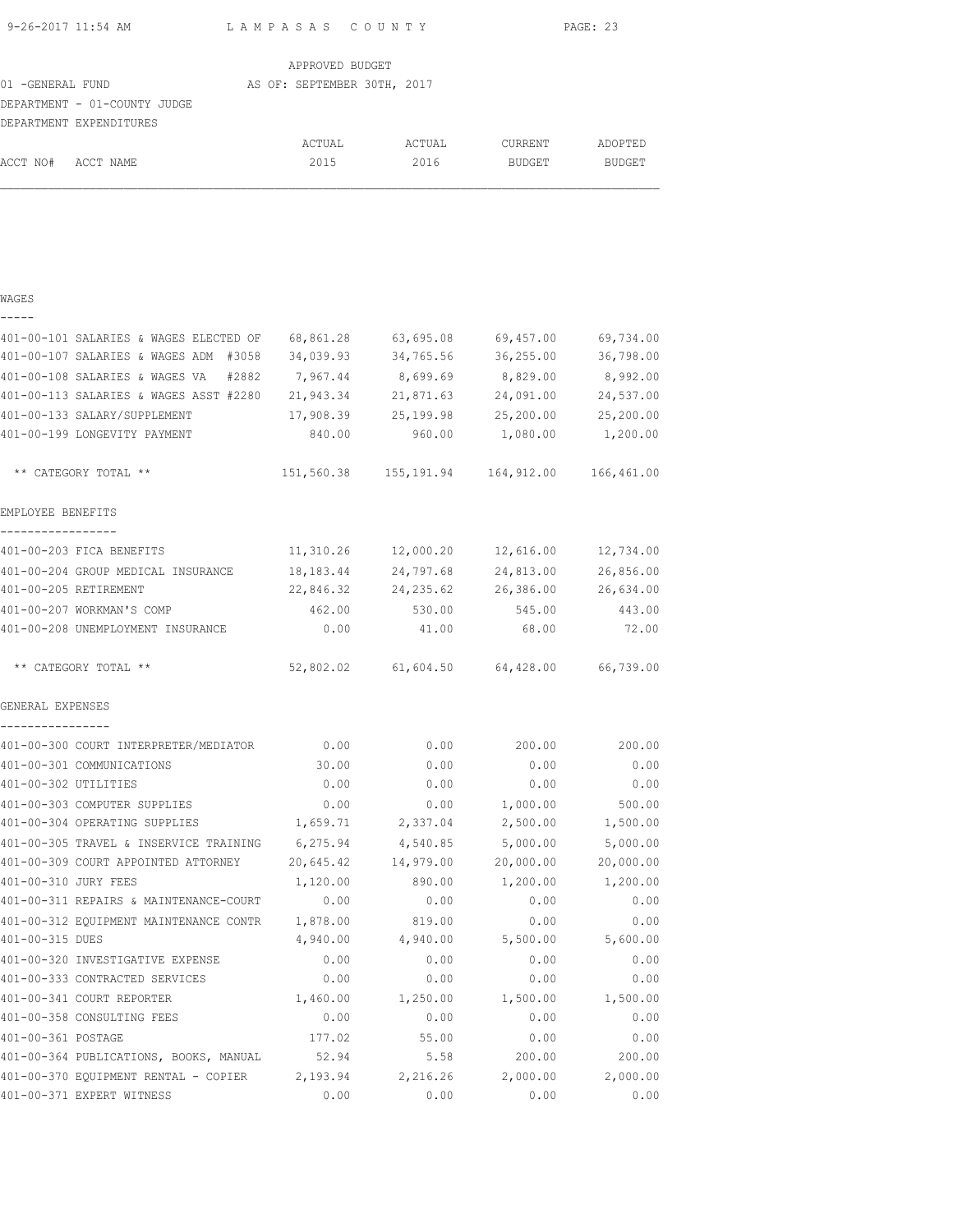9-26-2017 11:54 AM L A M P A S A S C O U N T Y PAGE: 24

### APPROVED BUDGET

### 01 -GENERAL FUND AS OF: SEPTEMBER 30TH, 2017

### DEPARTMENT - 01-COUNTY JUDGE DEPARTMENT EXPENDITURES

|                | DELARIMENI PYLEMDIIOKES                     |        |                                         |              |                                                |
|----------------|---------------------------------------------|--------|-----------------------------------------|--------------|------------------------------------------------|
|                |                                             | ACTUAL | ACTUAL                                  | CURRENT      | ADOPTED                                        |
|                | ACCT NO# ACCT NAME                          | 2015   | 2016                                    | BUDGET       | <b>BUDGET</b>                                  |
|                | 401-00-378 RENTAL SPACE                     | 0.00   | 0.00                                    | 0.00         | 0.00                                           |
|                | 401-00-381 911-ADDRESSING SIGNS             |        | 6,042.19 1,244.04                       | 3,000.00     | 2,000.00                                       |
|                | 401-00-383 SEPTIC TANK INSPECTION           | 400.00 | 0.00                                    | 0.00         | 0.00                                           |
|                | 401-00-387 VETERAN SEVICES/VET RIDE 856.85  |        | 895.32                                  | 1,000.00     | 1,300.00                                       |
|                | 401-00-389 MISCELLANEOUS EXPENSE            | 0.00   | 0.00                                    | 0.00         | 0.00                                           |
|                | ** CATEGORY TOTAL **                        |        | 47,732.01 34,172.09 43,100.00 41,000.00 |              |                                                |
| CAPITAL OUTLAY |                                             |        |                                         |              |                                                |
|                | 401-00-401 OFFICE MACHINES & EQUIPMENT 0.00 |        |                                         | 0.00<br>0.00 | 0.00                                           |
|                | 401-00-402 OPERATING EQUIPMENT              | 0.00   | 0.00                                    | 0.00         | 0.00                                           |
|                | 401-00-418 ANNEX BUILDING                   | 0.00   | 0.00                                    | 0.00         | 0.00                                           |
|                | ** CATEGORY TOTAL **                        | 0.00   | 0.00                                    | 0.00         | 0.00                                           |
|                | 401-00-500 OPERATING TRANSFERS OUT          | 0.00   | 0.00                                    | 0.00         | 0.00                                           |
|                | ** CATEGORY TOTAL **                        | 0.00   | 0.00                                    | 0.00         | 0.00                                           |
|                |                                             |        |                                         |              | 252,094.41  250,968.53  272,440.00  274,200.00 |

### WAGES

| 401-01-104 SALARY & WAGES DEP #2840 | 43,154.97 | 43,888.46 | 47,476.00 | 48,188.00 |
|-------------------------------------|-----------|-----------|-----------|-----------|
| 401-01-199 LONGEVITY                | 1,920.00  | 2,040.00  | 2,160.00  | 2,280.00  |
| ** CATEGORY TOTAL **                | 45,074.97 | 45,928.46 | 49,636.00 | 50,468.00 |
| EMPLOYEE BENEFITS                   |           |           |           |           |
| 401-01-203 FICA BENEFITS            | 3,448.31  | 3,513.57  | 3,797.00  | 3,861.00  |
| 401-01-204 GROUP MEDICAL INSURANCE  | 4,704.50  | 7,378.24  | 8,218.00  | 8,845.00  |
| 401-01-205 RETIREMENT               | 7,212.07  | 7,348.58  | 7,942.00  | 8,075.00  |
| 401-01-207 WORKMEN'S COMP           | 131.00    | 153.00    | 164.00    | 134.00    |
| 401-01-208 UNEMPLOYEMENT INSURANCE  | 0.00      | 0.00      | 135.00    | 0.00      |
| ** CATEGORY TOTAL **                | 15,495.88 | 18,393.39 | 20,256.00 | 20,915.00 |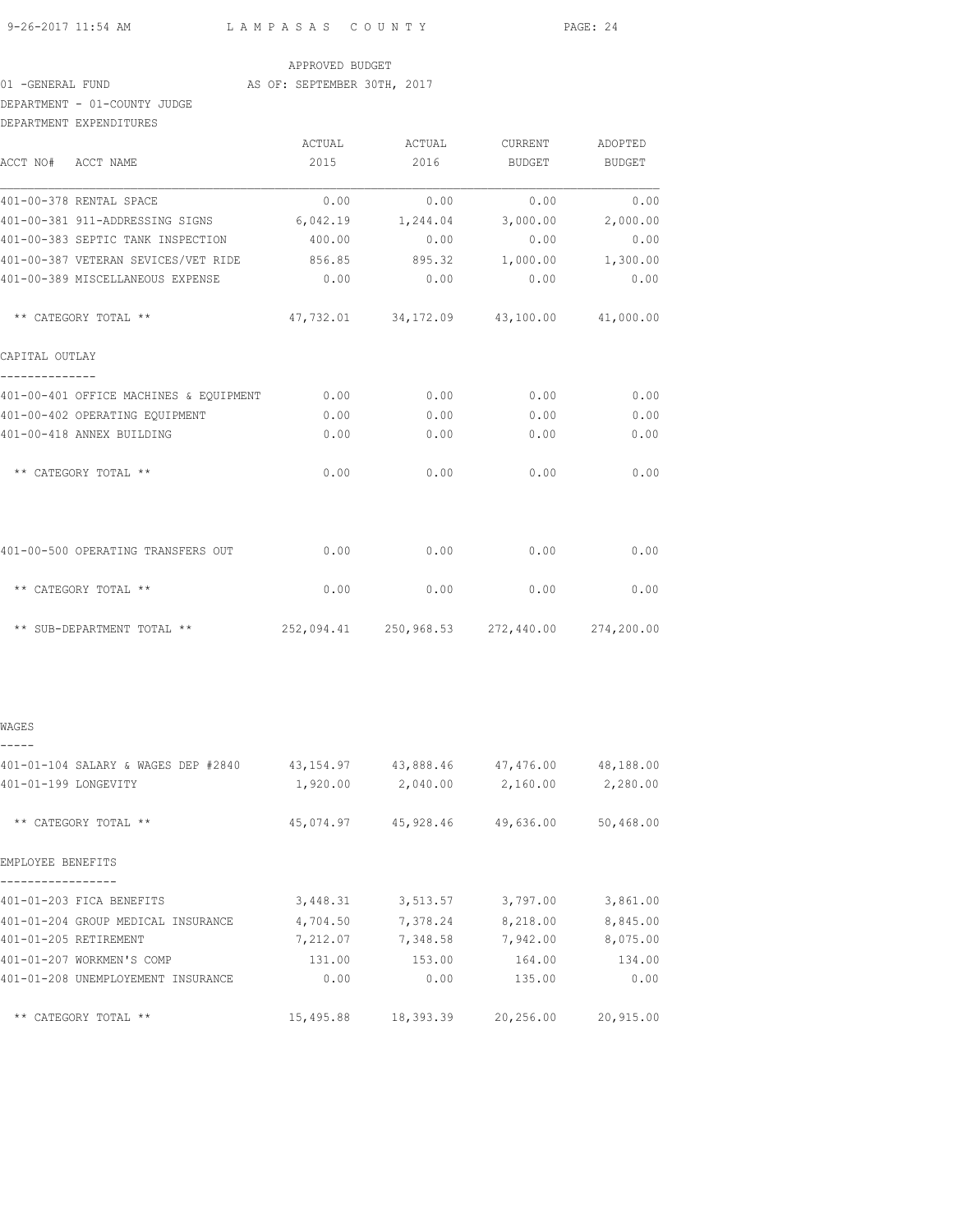| 9-26-2017 11:54 AM |  |  |
|--------------------|--|--|

4 AM L A M P A S A S C O U N T Y PAGE: 25

APPROVED BUDGET

01 -GENERAL FUND AS OF: SEPTEMBER 30TH, 2017

DEPARTMENT - 01-COUNTY JUDGE

| DEPARTMENT EXPENDITURES                                                                 |                |                                             |                    |                          |
|-----------------------------------------------------------------------------------------|----------------|---------------------------------------------|--------------------|--------------------------|
| ACCT NO# ACCT NAME                                                                      | ACTUAL<br>2015 | ACTUAL<br>2016                              | CURRENT<br>BUDGET  | ADOPTED<br><b>BUDGET</b> |
| GENERAL EXPENSES                                                                        |                |                                             |                    |                          |
|                                                                                         |                |                                             |                    |                          |
| 401-01-301 COMMUNICATION                                                                | 1,262.35       | 1,270.61                                    | 1,425.00           | 1,425.00                 |
| 401-01-304 OPERATING SUPPLIES                                                           | 1,030.51       | 1,889.48                                    | 950.00             | 950.00                   |
| 401-01-305 TRAVEL & INSERVICE TRAINING 1,630.48<br>401-01-308 REPAIR & MAINTENCE        | 117.90         | 107.98<br>72.58                             | 1,950.00<br>250.00 | 1,950.00<br>600.00       |
|                                                                                         |                |                                             |                    |                          |
| 401-01-342 GAS & OIL                                                                    | 961.63         | 594.73                                      | 1,150.00           | 1,150.00                 |
| 401-01-343 REPAIRS & MAINTENANCE VEHIC                                                  | 14.38          | 0.00                                        | 200.00             | 200.00                   |
| 401-01-361 POSTAGE<br>401-01-370 EQUIPMENT RENTAL - COPIER $1,614.65$ 1,599.87 1,620.00 | 56.00          | 82.50                                       | 100.00             | 100.00<br>1,620.00       |
| ** CATEGORY TOTAL **                                                                    |                | $6,687.90$ $5,617.75$ $7,645.00$            |                    | 7,995.00                 |
| CAPITAL OUTLAY                                                                          |                |                                             |                    |                          |
| 401-01-402 OPERATING EQUIPMENT                                                          | 0.00           | 0.00                                        | 0.00               | 0.00                     |
| ** CATEGORY TOTAL **                                                                    | 0.00           | 0.00                                        | 0.00               | 0.00                     |
| ** SUB-DEPARTMENT TOTAL **                                                              |                |                                             |                    |                          |
| WAGES                                                                                   |                |                                             |                    |                          |
|                                                                                         |                |                                             |                    |                          |
| 401-02-167 MAINTENANCE TECHNICIAN#3687                                                  | 0.00           | 0.00                                        | 0.00               | 24,173.00                |
| 401-02-199 LONGEVITY PAYMENT                                                            | 0.00           | 0.00                                        | 0.00               | 0.00                     |
| ** CATEGORY TOTAL **                                                                    | 0.00           | 0.00                                        | 0.00               | 24,173.00                |
| EMPLOYEE BENEFITS                                                                       |                |                                             |                    |                          |
| 401-02-203 FICA BENEFITS                                                                |                | 0.00                                        | 0.00               | $0.00$ 1,877.00          |
| 401-02-204 GROUPT MEDICAL INSURANCE                                                     |                | 0.00                                        | 0.00<br>0.00       | 13,129.00                |
| 401-02-205 RETIREMENT                                                                   |                | 0.00                                        | 0.00               | $0.00$ $3,925.00$        |
| 401-02-207 WORKMEN'S COMP                                                               | 0.00           | 0.00                                        | 0.00               | 65.00                    |
| 401-02-208 UNEMPLOYMENT INSURANCE                                                       | 0.00           | 0.00                                        | 0.00               | 25.00                    |
| 401-02-212 PHONE ALLOWANCE                                                              | 0.00           | 0.00                                        | 0.00               | 480.00                   |
| ** CATEGORY TOTAL **                                                                    | 0.00           | 0.00                                        | 0.00               | 19,501.00                |
| ** SUB-DEPARTMENT TOTAL **                                                              | 0.00           | 0.00                                        |                    | $0.00$ $43,674.00$       |
| ***<br>DEPARTMENT TOTAL ***                                                             |                | 319,353.16 320,908.13 349,977.00 397,252.00 |                    |                          |
|                                                                                         |                |                                             |                    |                          |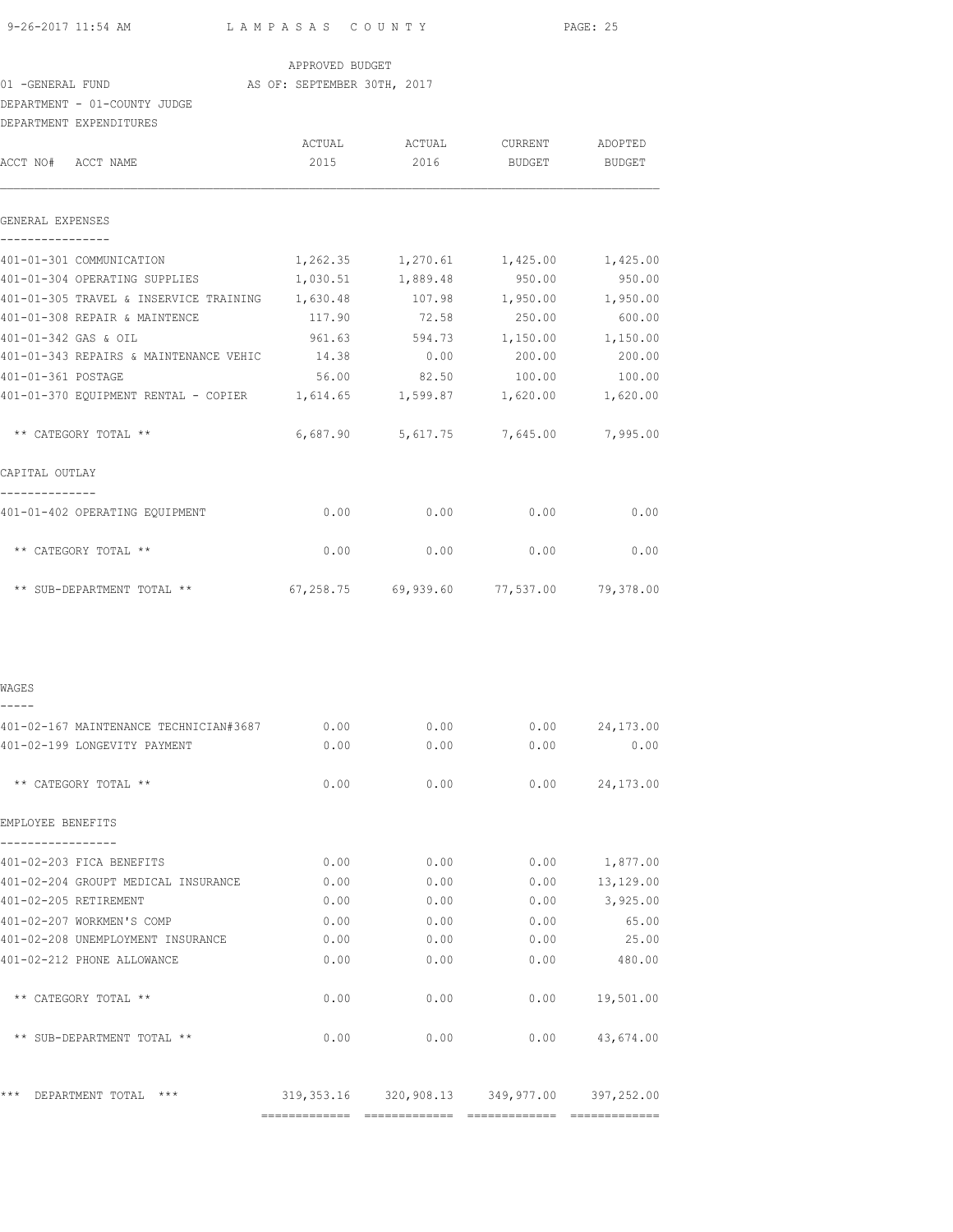| 9-26-2017 11:54 AM | LAMPASAS COUNTY | PAGE: 26 |
|--------------------|-----------------|----------|
|                    |                 |          |

ACCT NO# ACCT NAME  $2015$  2016 BUDGET BUDGET

|                                | APPROVED BUDGET             |        |         |         |
|--------------------------------|-----------------------------|--------|---------|---------|
| 01 -GENERAL FUND               | AS OF: SEPTEMBER 30TH, 2017 |        |         |         |
| DEPARTMENT - 02-COUNTY AUDITOR |                             |        |         |         |
| DEPARTMENT EXPENDITURES        |                             |        |         |         |
|                                | ACTUAL                      | ACTUAL | CURRENT | ADOPTED |

| WAGES                                                                      |           |                 |                                                     |           |
|----------------------------------------------------------------------------|-----------|-----------------|-----------------------------------------------------|-----------|
| -----                                                                      |           |                 |                                                     |           |
| 402-00-102 SALARIES & WAGES APPOINTED                                      | 58,001.91 | 53,469.83       | 58,954.00                                           | 60,078.00 |
| 402-00-103 SALARIES & WAGES DEP #2878                                      | 28,114.99 | 30,443.01       | 34,714.00                                           | 35,235.00 |
| 402-00-104 SALARY & WAGES DEP #3433                                        | 28,656.40 | 25,836.71       | 28,825.00                                           | 27,403.00 |
| 402-00-110 PART-TIME EMPLOYEES                                             | 0.00      | 0.00            | 0.00                                                | 0.00      |
| 402-00-111 INFO TECHNOLOGY                                                 | 0.00      | 0.00            | 0.00                                                | 0.00      |
| 402-00-120 SALARY & WAGES OVERTIME                                         | 0.00      | 0.00            | 0.00                                                | 0.00      |
| 402-00-199 LONGEVITY PAYMENT                                               |           |                 | $3,000.00$ $1,680.00$ $1,800.00$ $1,920.00$         |           |
| ** CATEGORY TOTAL **                                                       |           |                 | $117,773.30$ $111,429.55$ $124,293.00$ $124,636.00$ |           |
| EMPLOYEE BENEFITS                                                          |           |                 |                                                     |           |
| -----------------<br>402-00-203 FICA BENEFITS                              | 8,892.60  | 8,808.06        | 9,508.00                                            | 9,533.00  |
| 402-00-204 GROUP MEDICAL INSURANCE                                         | 20,047.60 | 24,064.56       | 24,659.00                                           | 26,534.00 |
| 402-00-205 RETIREMENT                                                      | 18,797.76 | 18,638.15       | 19,887.00                                           | 19,942.00 |
| 402-00-207 WORKMEN'S COMP                                                  |           | 371.00 3,284.00 | 412.00                                              | 413.00    |
| 402-00-208 UNEMPLOYMENT INSURANCE                                          | 0.00      | 45.00           | 62.00                                               | 62.00     |
| 402-00-212 PHONE ALLOWANCE                                                 | 480.00    | 240.00          | 0.00                                                | 0.00      |
| ** CATEGORY TOTAL **                                                       |           |                 | 48,588.96 55,079.77 54,528.00 56,484.00             |           |
| GENERAL EXPENSES                                                           |           |                 |                                                     |           |
| ----------------<br>402-00-301 COMMUNICATIONS                              | 2,997.35  |                 | $3,846.55$ $3,000.00$                               | 3,000.00  |
| 402-00-304 OPERATING SUPPLIES                                              | 2,857.09  | 4,829.54        | 2,500.00                                            | 2,000.00  |
| 402-00-305 TRAVEL & INSERVICE TRAINING                                     | 2,084.25  | 0.00            | 2,500.00                                            | 2,500.00  |
| 402-00-308 REPAIRS & MAINTENANCE EQUIP                                     | 0.00      | 0.00            | 0.00                                                | 0.00      |
| 402-00-312 EQUIPMENT MAINTENANCE CONTR 6,273.46 6,518.86 6,800.00 6,800.00 |           |                 |                                                     |           |
| 402-00-315 DUES                                                            | 0.00      | 370.00          | 600.00                                              | 600.00    |
| 402-00-333 CONTRACTED SERVICES                                             | 0.00      | 0.00            | 0.00                                                | 0.00      |
| 402-00-361 POSTAGE                                                         | 0.00      | 0.00            | 0.00                                                | 0.00      |
| 402-00-364 PUBLICATIONS, BOOKS, MANUAL                                     | 696.53    | 778.00          | 500.00                                              | 700.00    |
| 402-00-370 EQUIPMENT RENTAL-COPIER                                         | 861.90    | 1,024.20        | 1,200.00                                            | 1,200.00  |
| 402-00-375 BANK CHARGES                                                    | 5.00      | 1.00            | 0.00                                                | 0.00      |
| 402-00-389 MISCELLANOUS EXPENSE                                            | 0.00      | 0.00            | 0.00                                                | 0.00      |
| ** CATEGORY TOTAL **                                                       | 15,775.58 | 17,368.15       | 17,100.00                                           | 16,800.00 |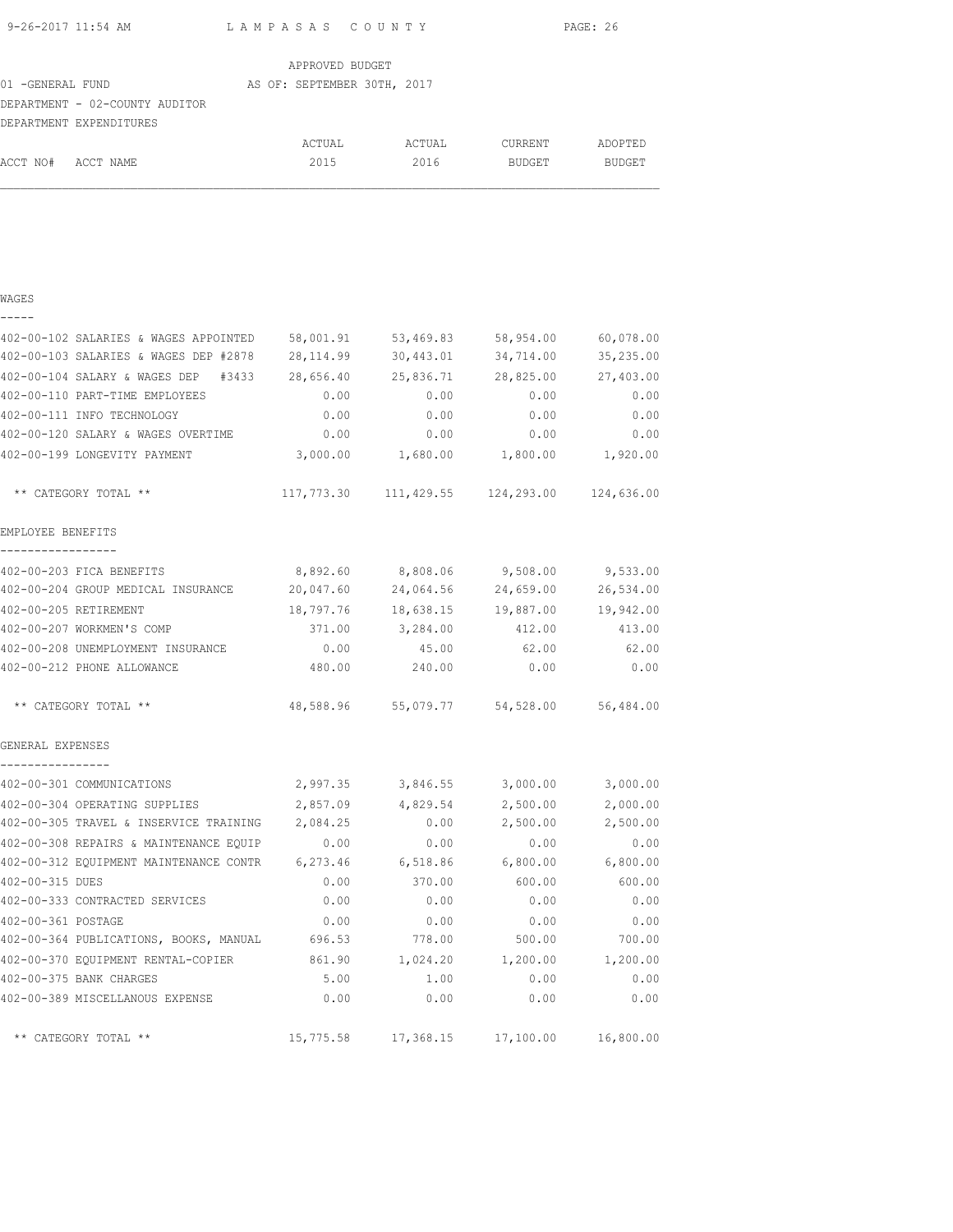9-26-2017 11:54 AM L A M P A S A S C O U N T Y PAGE: 27

### APPROVED BUDGET

### 01 -GENERAL FUND AS OF: SEPTEMBER 30TH, 2017

DEPARTMENT - 02-COUNTY AUDITOR

| DEPARTMENT EXPENDITURES                |        |        |                                                    |         |
|----------------------------------------|--------|--------|----------------------------------------------------|---------|
|                                        | ACTUAL | ACTUAL | CURRENT                                            | ADOPTED |
| ACCT NO# ACCT NAME                     | 2015   | 2016   | BUDGET                                             | BUDGET  |
|                                        |        |        |                                                    |         |
|                                        |        |        |                                                    |         |
| CAPITAL OUTLAY                         |        |        |                                                    |         |
|                                        |        |        |                                                    |         |
| 402-00-401 OFFICE MACHINES & EQUIPMENT | 0.00   | 0.00   | 0.00                                               | 0.00    |
|                                        |        |        |                                                    |         |
| ** CATEGORY TOTAL **                   | 0.00   | 0.00   | 0.00                                               | 0.00    |
|                                        |        |        |                                                    |         |
|                                        |        |        |                                                    |         |
| 402-00-501 DEPRECIATION                | 0.00   | 0.00   | 0.00                                               | 0.00    |
|                                        |        |        |                                                    |         |
| ** CATEGORY TOTAL **                   | 0.00   | 0.00   | 0.00                                               | 0.00    |
|                                        |        |        |                                                    |         |
| ** SUB-DEPARTMENT TOTAL **             |        |        | 182, 137.84  183, 877.47  195, 921.00  197, 920.00 |         |
|                                        |        |        |                                                    |         |

| ۰,<br>۰, |  |
|----------|--|

| 402-01-104 SALARY & WAGES DEP #1635 45,482.20 46,213.38 53,605.00 54,410.00         |      |      |                                                   |        |
|-------------------------------------------------------------------------------------|------|------|---------------------------------------------------|--------|
| 402-01-199 LONGEVITY PAYMENT $2,400.00$ $2,400.00$ $2,400.00$ $2,400.00$ $2,400.00$ |      |      |                                                   |        |
| ** CATEGORY TOTAL **                                                                |      |      | 47,882.20 48,613.38 56,005.00 56,810.00           |        |
| EMPLOYEE BENEFITS                                                                   |      |      |                                                   |        |
|                                                                                     |      |      |                                                   |        |
| 402-01-203 FICA BENEFITS                                                            |      |      | $3,596.37$ $3,652.22$ $4,284.00$ $4,346.00$       |        |
| 402-01-204 GROUP MEDICAL INSURANCE 5,615.95 7,981.68 8,220.00 8,845.00              |      |      |                                                   |        |
| 402-01-205 RETIREMENT                                                               |      |      | 7,661.14 7,778.08 8,961.00 9,090.00               |        |
| 402-01-207 WORKMEN'S COMP                                                           |      |      |                                                   |        |
| 402-01-208 UNEMPLOYMENT INSURANCE $0.00$ 34.00 51.00 58.00                          |      |      |                                                   |        |
| ** CATEGORY TOTAL **                                                                |      |      | 17,019.46  19,607.98  21,702.00  22,527.00        |        |
| GENERAL EXPENSES                                                                    |      |      |                                                   |        |
| 402-01-301 COMMUNICATION                                                            |      | 0.00 | $0.00$ 0.00                                       | 0.00   |
| 402-01-303 COMPUTER SUPPLIES                                                        | 0.00 | 0.00 | 0.00                                              | 0.00   |
| 402-01-304 OPERATING SUPPLIES                                                       | 0.00 |      | $0.00$ 0.00                                       | 0.00   |
| 402-01-305 TRAVEL & INSERVICE TRAINING                                              | 0.00 |      | $0.00$ 400.00 400.00                              |        |
| 402-01-361 POSTAGE                                                                  | 0.00 |      | 0.00<br>0.00                                      | 0.00   |
| 402-01-364 PUBLICATIONS, BOOKS, MANUAL                                              | 0.00 | 0.00 | 100.00                                            | 100.00 |
| 402-01-365 IHC HOSPITAL                                                             |      |      | $51,930.09$ $77,774.05$ $144,948.00$ $144,948.00$ |        |
| 402-01-366 IHC DOCTORS                                                              |      |      | 12,030.71  15,619.91  93,000.00  93,000.00        |        |
| 402-01-367 IHC LABORATORY                                                           |      | 0.00 | $0.00$ 150.00 150.00                              |        |
| 402-01-368 IHC X-RAYS                                                               |      |      | 19,278.64 26,606.60 150.00                        | 150.00 |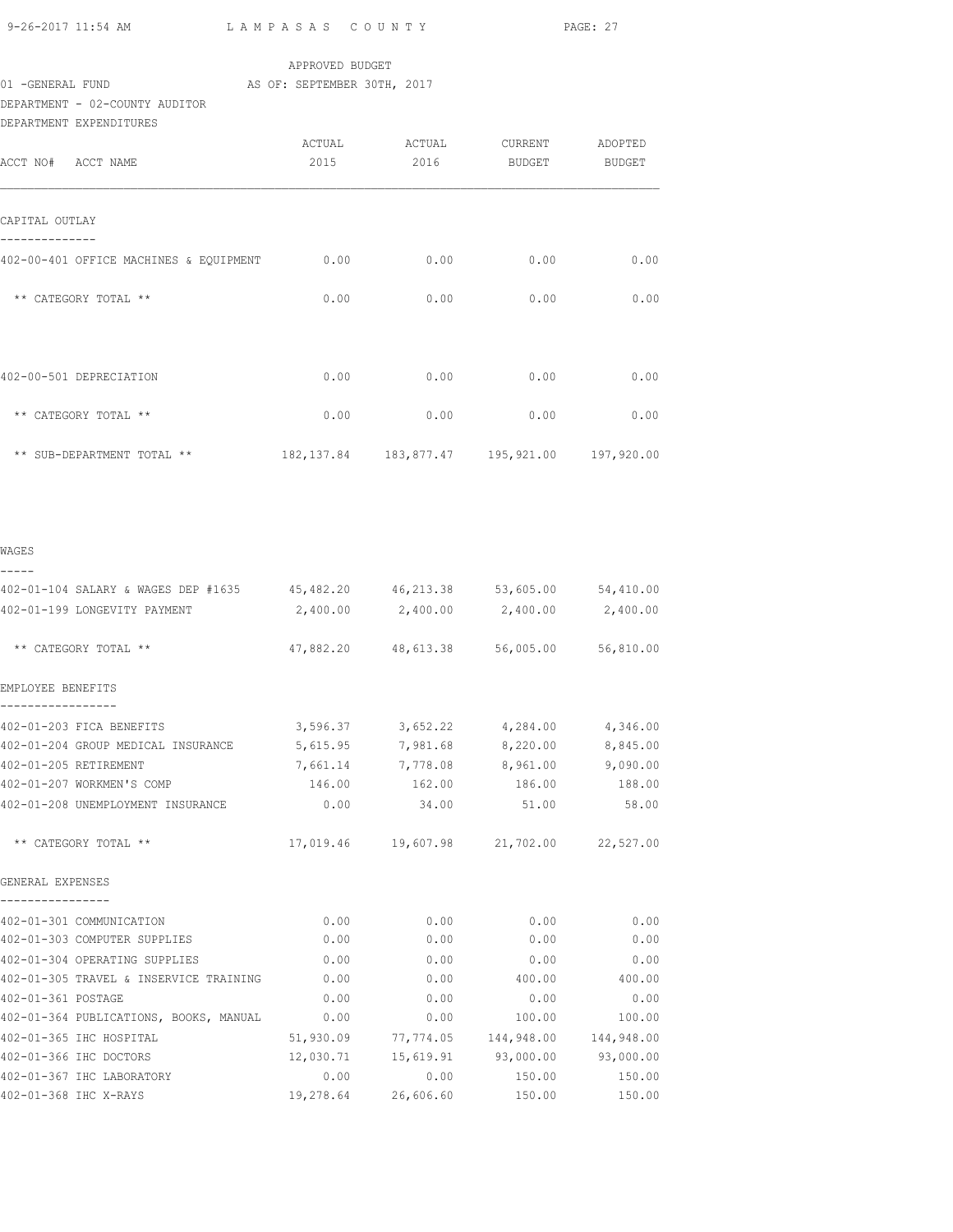9-26-2017 11:54 AM L A M P A S A S C O U N T Y PAGE: 28

### APPROVED BUDGET

#### 01 -GENERAL FUND AS OF: SEPTEMBER 30TH, 2017

DEPARTMENT - 02-COUNTY AUDITOR

| DEPARTMENT | EXPENDITURES |
|------------|--------------|

| ACCT NO#<br>ACCT NAME      | ACTUAL<br>2015 | ACTUAL<br>2016 | <b>CURRENT</b><br>BUDGET | ADOPTED<br><b>BUDGET</b> |
|----------------------------|----------------|----------------|--------------------------|--------------------------|
| 402-01-369 IHC DRUGS       | $0.00$ (       | 9.72)          | 38,000.00                | 38,000.00                |
| ** CATEGORY TOTAL **       | 83, 239.44     | 119,990.84     | 276,748.00               | 276,748.00               |
| ** SUB-DEPARTMENT TOTAL ** | 148, 141. 10   | 188,212.20     | 354,455.00               | 356,085.00               |

WAGES

| 402-02-103 SALARIES & WAGES DEP #3070 35,980.95 37,026.58 39,851.00 40,451.00 |             |                                                  |          |
|-------------------------------------------------------------------------------|-------------|--------------------------------------------------|----------|
| 402-02-199 LONGEVITY PAYMENT                                                  |             | 840.00  960.00  1,080.00  1,200.00               |          |
| ** CATEGORY TOTAL **                                                          |             | 36,820.95 37,986.58 40,931.00 41,651.00          |          |
| EMPLOYEE BENEFITS                                                             |             |                                                  |          |
| -----------------                                                             |             |                                                  |          |
| 402-02-203 FICA BENEFITS                                                      |             | $2,755.68$ $2,819.03$ $3,131.00$ $3,186.00$      |          |
| 402-02-204 GROUP MEDICAL INSURANCE 5,634.00 8,021.52 8,220.00 8,845.00        |             |                                                  |          |
| 402-02-205 RETIREMENT                                                         |             | 5,891.36 6,077.88 6,376.00 6,664.00              |          |
| 402-02-207 WORKMEN'S COMP                                                     |             | 112.00   126.00   130.00   138.00                |          |
| 402-02-208 UNEMPLOYMENT INSURANCE $0.00$ 27.00 39.00 42.00                    |             |                                                  |          |
| ** CATEGORY TOTAL **                                                          |             | 14,393.04    17,071.43    17,896.00    18,875.00 |          |
| GENERAL EXPENSES                                                              |             |                                                  |          |
| --------------<br>402-02-301 COMMUNICATIONS                                   |             | $0.00$ $0.00$ $0.00$ $0.00$ $0.00$               |          |
| 402-02-303 COMPUTER SUPPLIES 2,388.00 2,388.00 2,388.00 2,388.00              |             |                                                  |          |
| 402-02-304 OPERATING SUPPLIES                                                 |             | 2,208.72 2,182.05 2,710.00                       | 2,710.00 |
| 402-02-305 TRAVEL & INSERVICE TRAINING 562.21 462.23 1,000.00                 |             |                                                  | 1,000.00 |
| 402-02-315 DUES                                                               | $0.00$ 0.00 | 0.00                                             | 0.00     |
| 402-02-352 OMNI-BASE FEES                                                     |             | $910.00$ $1,040.00$ $1,000.00$ $1,000.00$        |          |
| 402-02-370 EQUIPMENT RENTAL-COPIER 0.00                                       | 0.00        | 0.00                                             | 0.00     |
| ** CATEGORY TOTAL **                                                          |             | 6,068.93 6,072.28 7,098.00 7,098.00              |          |
| ** SUB-DEPARTMENT TOTAL **                                                    |             | $57,282.92$ $61,130.29$ $65,925.00$ $67,624.00$  |          |
| *** DEPARTMENT TOTAL ***                                                      |             | 387,561.86 433,219.96 616,301.00 621,629.00      |          |
|                                                                               |             |                                                  |          |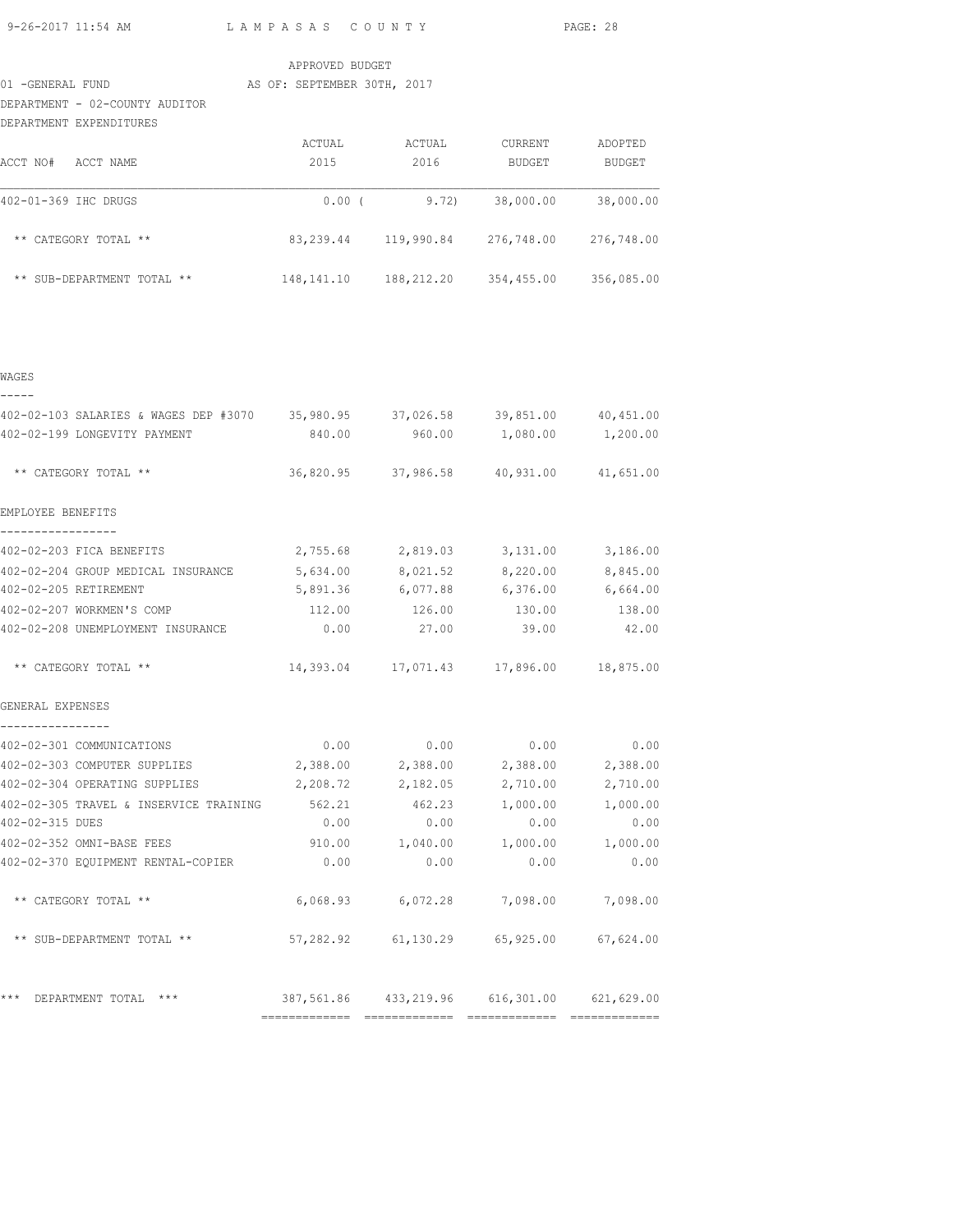|                    |                                                                                    |                 |                                                 |                                       | PAGE: 29    |
|--------------------|------------------------------------------------------------------------------------|-----------------|-------------------------------------------------|---------------------------------------|-------------|
|                    |                                                                                    | APPROVED BUDGET |                                                 |                                       |             |
| 01 -GENERAL FUND   | AS OF: SEPTEMBER 30TH, 2017                                                        |                 |                                                 |                                       |             |
|                    | DEPARTMENT - 03-COUNTY TREASURER                                                   |                 |                                                 |                                       |             |
|                    | DEPARTMENT EXPENDITURES                                                            |                 |                                                 |                                       |             |
| ACCT NO# ACCT NAME |                                                                                    | ACTUAL<br>2015  | <b>ACTUAL</b>                                   | CURRENT ADOPTED<br>2016 BUDGET BUDGET |             |
|                    |                                                                                    |                 |                                                 |                                       |             |
|                    |                                                                                    |                 |                                                 |                                       |             |
| WAGES              |                                                                                    |                 |                                                 |                                       |             |
| -----              |                                                                                    |                 |                                                 |                                       |             |
|                    | 403-00-101 SALARIES & WAGES ELECTED OF 57,835.33 56,012.27 58,954.00 60,078.00     |                 |                                                 |                                       |             |
|                    | 403-00-103 SALARIES & WAGES DEPUTY                                                 | 0.00            | 0.00                                            | 0.00                                  | 0.00        |
|                    | $403-00-104$ SALARY & WAGES DEP #3474 32,477.21 33,176.44 35,014.00 35,214.00      |                 |                                                 |                                       |             |
|                    | 403-00-110 PART-TIME EMPLOYEES                                                     | 0.00            | 0.00                                            | 0.00                                  | 0.00        |
|                    | 403-00-199 LONGEVITY PAYMENT                                                       | 0.00            | 600.00                                          | 720.00                                | 840.00      |
|                    | ** CATEGORY TOTAL **                                                               |                 | 90,312.54 89,788.71 94,688.00 96,132.00         |                                       |             |
| EMPLOYEE BENEFITS  |                                                                                    |                 |                                                 |                                       |             |
|                    | 403-00-203 FICA BENEFITS 6,667.50 6,767.52 7,244.00 7,354.00                       |                 |                                                 |                                       |             |
|                    | 403-00-204 GROUP MEDICAL INSURANCE $10,935.80$ $16,003.20$ $16,439.00$ $17,689.00$ |                 |                                                 |                                       |             |
|                    | 403-00-205 RETIREMENT                                                              |                 | $14,430.48$ $14,806.84$ $15,150.00$ $15,381.00$ |                                       |             |
|                    | 403-00-207 WORKMEN'S COMP                                                          | 276.00          | 306.00                                          | 315.00                                | 319.00      |
|                    | 403-00-208 UNEMPLOYMENT INSURANCE                                                  | 0.00            | 24.00                                           | 36.00                                 | 36.00       |
|                    | 403-00-212 PHONE ALLOWANCE                                                         |                 | 480.00 480.00 480.00 480.00                     |                                       |             |
|                    | ** CATEGORY TOTAL **                                                               |                 | 32,789.78 38,387.56 39,664.00 41,259.00         |                                       |             |
| GENERAL EXPENSES   |                                                                                    |                 |                                                 |                                       |             |
| ----------------   |                                                                                    |                 |                                                 |                                       |             |
|                    | 403-00-301 COMMUNICATIONS                                                          | 0.00            | 0.00                                            |                                       | $0.00$ 0.00 |
|                    | 403-00-303 COMPUTER SUPPLIES                                                       | 0.00            | 0.00                                            | 0.00                                  | 0.00        |
|                    | 403-00-304 OPERATING SUPPLIES                                                      | 4,210.23        | 3,846.43                                        | 4,600.00                              | 4,600.00    |
|                    | 403-00-305 TRAVEL & INSERVICE TRAINING 2,398.02                                    |                 | 2,938.20                                        | 2,500.00                              | 3,000.00    |

403-00-305 TRAVEL & INSERVICE TRAINING 2,398.02 2,938.20 2,500.00 3,000.00 403-00-312 EQUIPMENT MAINTENANCE CONTR 6,143.40 6,518.85 6,300.00 6,300.00 403-00-315 DUES 185.00 285.00 300.00 350.00 403-00-318 LEGAL NOTICES 0.00 0.00 0.00 0.00 403-00-361 POSTAGE 68.00 33.00 100.00 100.00 403-00-370 EQUIPMENT RENTAL-COPIER 1,971.06 1,990.51 2,500.00 2,500.00 403-00-389 MISCELLANEOUS EXPENSE 0.00 0.00 0.00 0.00

\*\* CATEGORY TOTAL \*\* 14,975.71 15,611.99 16,300.00 16,850.00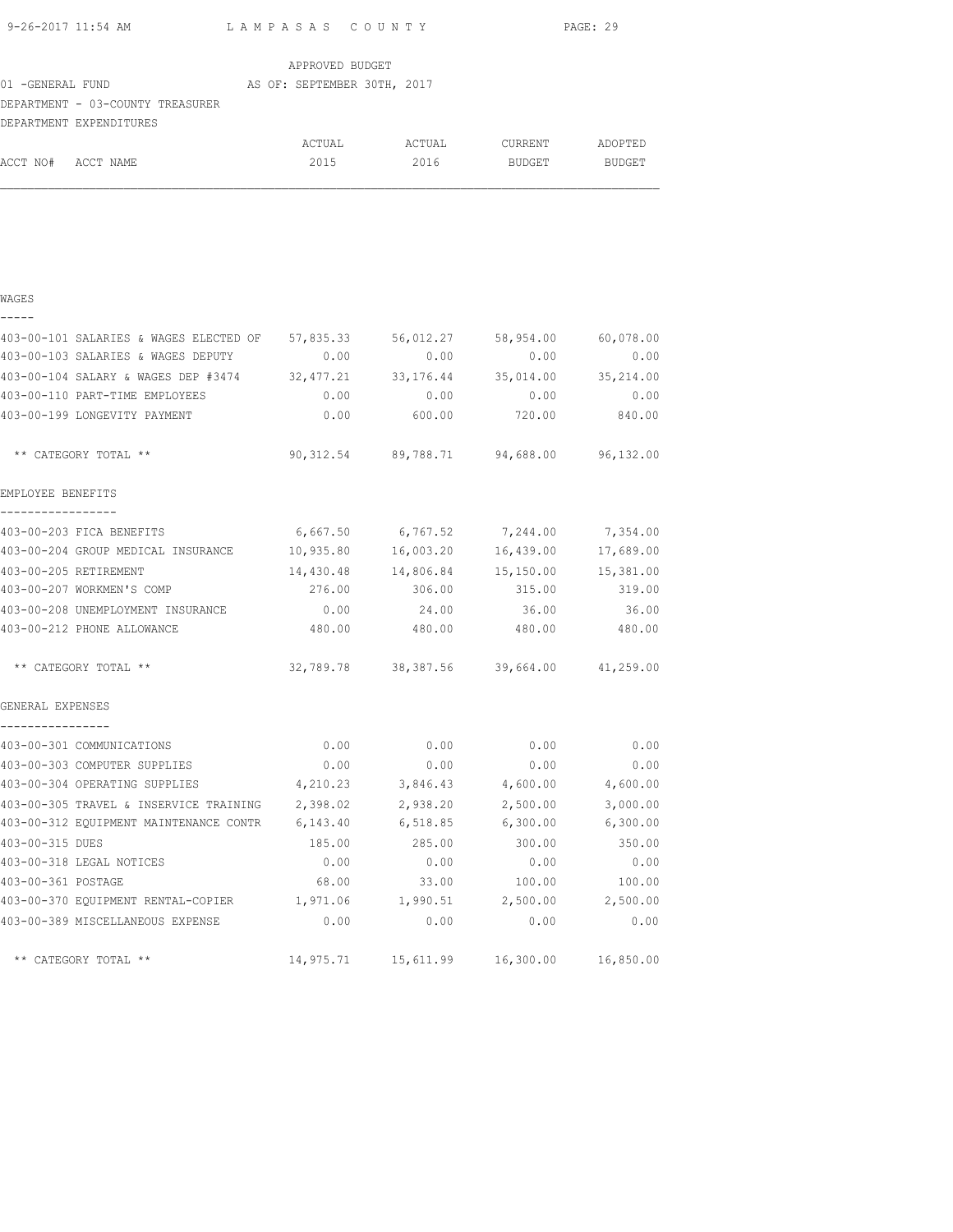|                                                                        |                 |                                                |             | PAGE: 30                                                                                                                                                                                                                                                                                                                                                                                                                                                                               |
|------------------------------------------------------------------------|-----------------|------------------------------------------------|-------------|----------------------------------------------------------------------------------------------------------------------------------------------------------------------------------------------------------------------------------------------------------------------------------------------------------------------------------------------------------------------------------------------------------------------------------------------------------------------------------------|
|                                                                        | APPROVED BUDGET |                                                |             |                                                                                                                                                                                                                                                                                                                                                                                                                                                                                        |
| 01 - GENERAL FUND AS OF: SEPTEMBER 30TH, 2017                          |                 |                                                |             |                                                                                                                                                                                                                                                                                                                                                                                                                                                                                        |
| DEPARTMENT - 03-COUNTY TREASURER<br>DEPARTMENT EXPENDITURES            |                 |                                                |             |                                                                                                                                                                                                                                                                                                                                                                                                                                                                                        |
|                                                                        |                 |                                                |             |                                                                                                                                                                                                                                                                                                                                                                                                                                                                                        |
| ACCT NO# ACCT NAME                                                     | 2015 70         |                                                | 2016 BUDGET | BUDGET                                                                                                                                                                                                                                                                                                                                                                                                                                                                                 |
| CAPITAL OUTLAY                                                         |                 |                                                |             |                                                                                                                                                                                                                                                                                                                                                                                                                                                                                        |
| 403-00-401 OFFICE MACHINES & EQUIPMENT 0.00 0.00 0.00 0.00 0.00        |                 |                                                |             | 0.00                                                                                                                                                                                                                                                                                                                                                                                                                                                                                   |
| 403-00-407 OFFICE FURNITURE & FIXTURES 0.00                            |                 | 0.00                                           | 0.00        | 0.00                                                                                                                                                                                                                                                                                                                                                                                                                                                                                   |
| ** CATEGORY TOTAL **                                                   | 0.00            |                                                | $0.00$ 0.00 | 0.00                                                                                                                                                                                                                                                                                                                                                                                                                                                                                   |
| ** SUB-DEPARTMENT TOTAL ** 138,078.03 143,788.26 150,652.00 154,241.00 |                 |                                                |             |                                                                                                                                                                                                                                                                                                                                                                                                                                                                                        |
|                                                                        |                 |                                                |             |                                                                                                                                                                                                                                                                                                                                                                                                                                                                                        |
| *** DEPARTMENT TOTAL ***                                               |                 | 138,078.03  143,788.26  150,652.00  154,241.00 |             |                                                                                                                                                                                                                                                                                                                                                                                                                                                                                        |
|                                                                        |                 |                                                |             | $\begin{array}{cccccccccccccc} \multicolumn{2}{c}{} & \multicolumn{2}{c}{} & \multicolumn{2}{c}{} & \multicolumn{2}{c}{} & \multicolumn{2}{c}{} & \multicolumn{2}{c}{} & \multicolumn{2}{c}{} & \multicolumn{2}{c}{} & \multicolumn{2}{c}{} & \multicolumn{2}{c}{} & \multicolumn{2}{c}{} & \multicolumn{2}{c}{} & \multicolumn{2}{c}{} & \multicolumn{2}{c}{} & \multicolumn{2}{c}{} & \multicolumn{2}{c}{} & \multicolumn{2}{c}{} & \multicolumn{2}{c}{} & \multicolumn{2}{c}{} & \$ |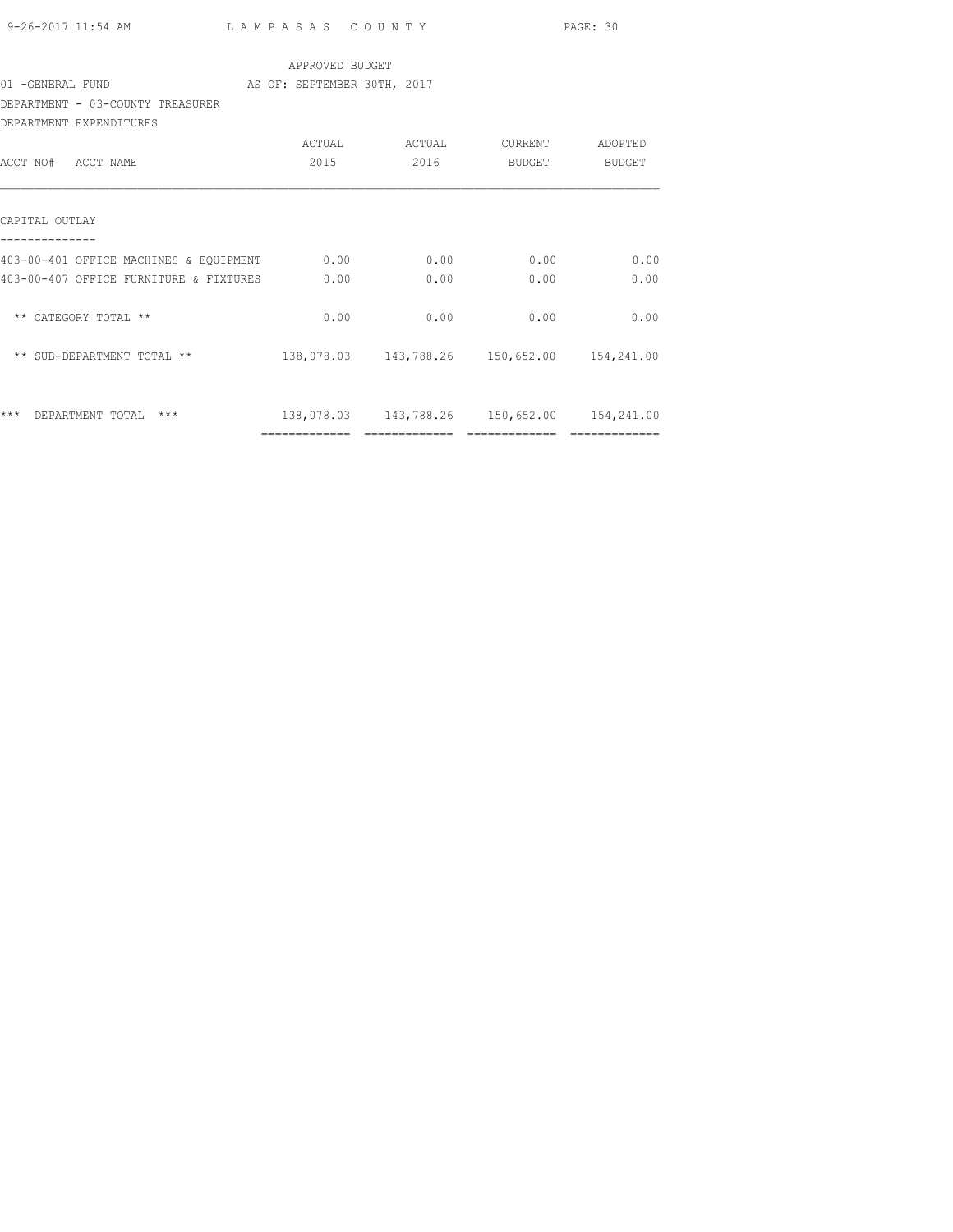| 9-26-2017 11:54 AM | LAMPASAS COUNTY | PAGE: 31 |
|--------------------|-----------------|----------|
|                    |                 |          |

ACCT NO# ACCT NAME  $2015$  2016 BUDGET BUDGET

|                                 | APPROVED BUDGET             |        |         |         |
|---------------------------------|-----------------------------|--------|---------|---------|
| 01 -GENERAL FUND                | AS OF: SEPTEMBER 30TH, 2017 |        |         |         |
| DEPARTMENT - 04-CO TAX ASSESSOR |                             |        |         |         |
| DEPARTMENT EXPENDITURES         |                             |        |         |         |
|                                 | ACTUAL                      | ACTUAL | CURRENT | ADOPTED |

|  | ò,<br>×<br>I |  |  |
|--|--------------|--|--|
|  |              |  |  |

| 404-00-101 SALARIES & WAGES ELECTED OF 58,034.33 54,721.27               |        |                   |                                                | 58,954.00 60,078.00 |
|--------------------------------------------------------------------------|--------|-------------------|------------------------------------------------|---------------------|
| 404-00-103 SALARIES & WAGES DEPUTY                                       | 0.00   | 0.00              | 0.00                                           | 0.00                |
| 404-00-104 SALARY & WAGES DEP #1555 22,755.81 23,519.98 23,843.00        |        |                   |                                                | 24,537.00           |
| 404-00-110 PART-TIME EMPLOYEES                                           |        | $0.00$ 582.25     | 0.00                                           | 0.00                |
| 404-00-120 SALARIES & WAGES OVERTIME 0.00 238.42                         |        |                   |                                                | 0.00<br>0.00        |
| 404-00-199 LONGEVITY PAYMENT                                             | 0.00   | 0.00              | 0.00                                           | 0.00                |
| ** CATEGORY TOTAL **                                                     |        |                   | 80,790.14 79,061.92 82,797.00 84,615.00        |                     |
| EMPLOYEE BENEFITS                                                        |        |                   |                                                |                     |
| -----------------<br>404-00-203 FICA BENEFITS                            |        | 6,022.45 6,222.53 |                                                | 6,334.00 6,473.00   |
| 404-00-204 GROUP MEDICAL INSURANCE 11,988.33 16,117.20                   |        |                   |                                                | 16,439.00 17,697.00 |
| 404-00-205 RETIREMENT                                                    |        |                   | 12,849.33  13,127.03  13,248.00  13,538.00     |                     |
| 404-00-207 WORKMEN'S COMP                                                | 244.00 | 272.00            | 275.00                                         | 281.00              |
| 404-00-208 UNEMPLOYMENT INSURANCE 0.00 69.00 24.00                       |        |                   |                                                | 25.00               |
| 404-00-212 PHONE ALLOWANCE                                               |        |                   | $0.00$ $0.00$ $0.00$ $0.00$ $480.00$           |                     |
| ** CATEGORY TOTAL **                                                     |        |                   |                                                |                     |
| GENERAL EXPENSES<br>----------------                                     |        |                   |                                                |                     |
| 404-00-301 COMMUNICATIONS                                                | 0.00   | 0.00              | 0.00                                           | 0.00                |
| 404-00-303 COMPUTER SUPPLIES                                             | 0.00   | 0.00              | 600.00                                         | 600.00              |
| 404-00-304 OPERATING SUPPLIES                                            |        | 1,242.24 1,685.38 | 1,500.00                                       | 1,700.00            |
| 404-00-305 TRAVEL & INSERVICE TRAINING 1,789.38                          |        | 747.48            | 2,000.00                                       | 2,000.00            |
| 404-00-307 INSURANCE AND BONDS                                           | 0.00   | 0.00              | 0.00                                           | 0.00                |
| 404-00-312 EQUIPMENT MAINTENANCE CONTR 0.00                              |        | 0.00              | 180.00                                         | 0.00                |
| 404-00-315 DUES                                                          |        | 85.00 85.00       | 100.00                                         | 100.00              |
| 404-00-332 DISTRICT TAX ASSESSOR COLLE 120,248.47 121,472.74 150,630.00  |        |                   |                                                | 169,000.00          |
| 404-00-361 POSTAGE                                                       | 114.00 | 55.00             | 114.00                                         | 0.00                |
| 404-00-364 PUBLICATIONS, BOOKS, MANUAL 0.00                              |        | 0.00              | 300.00                                         | 0.00                |
| 404-00-370 EQUIPMENT RENTAL - COPIER 1,088.89 1,286.87 1,200.00 1,200.00 |        |                   |                                                |                     |
| 404-00-389 MISCELLANEOUS EXPENSE                                         | 0.00   | 0.00              | 0.00                                           | 0.00                |
| ** CATEGORY TOTAL **                                                     |        |                   | 124,567.98  125,332.47  156,624.00  174,600.00 |                     |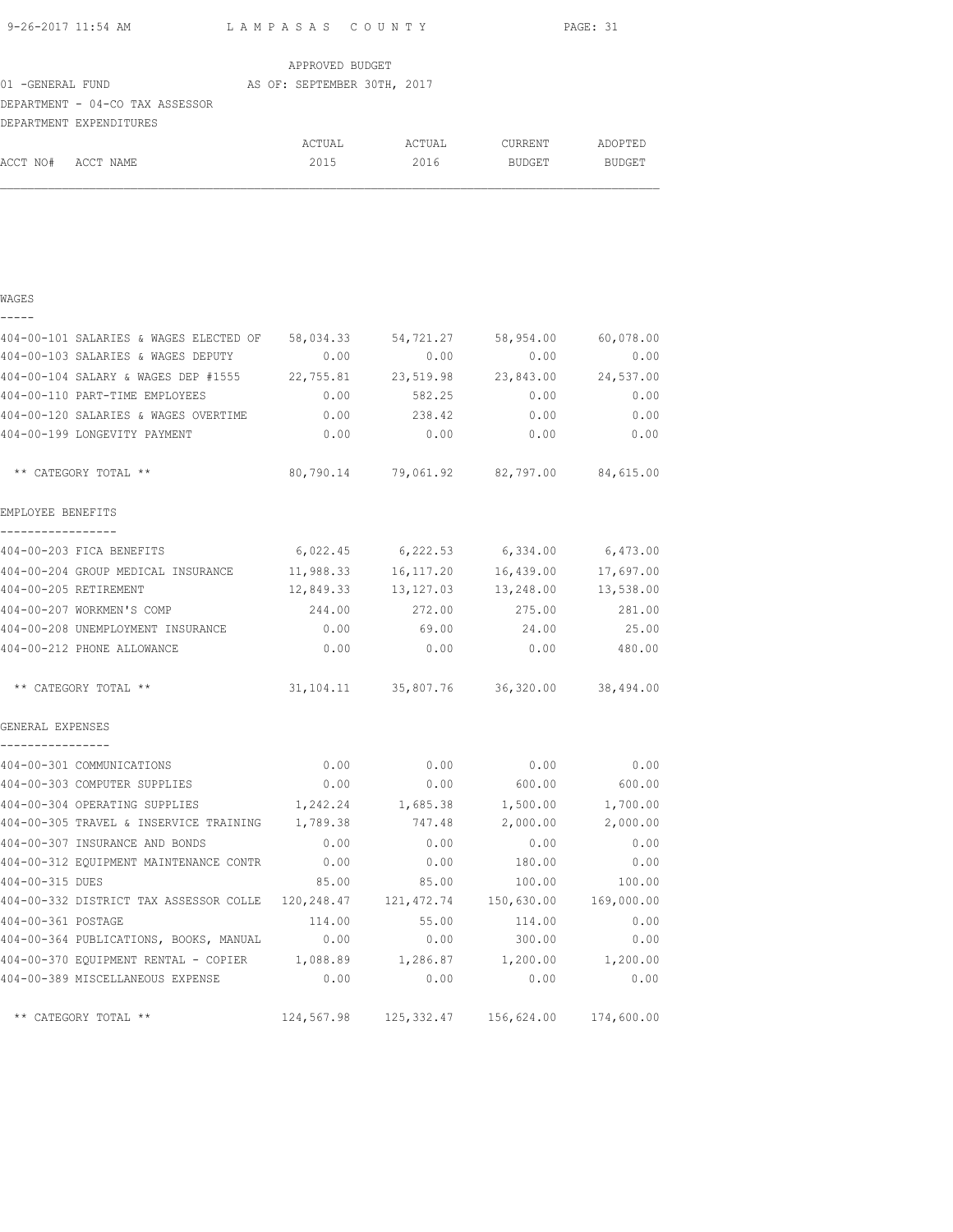|  | 9-26-2017 11:54 AM |  |
|--|--------------------|--|
|  |                    |  |

L A M P A S A S C O U N T Y PAGE: 32

| APPROVED BUDGET |  |
|-----------------|--|
|-----------------|--|

# 01 -GENERAL FUND **AS OF: SEPTEMBER 30TH, 2017**

DEPARTMENT - 04-CO TAX ASSESSOR

| DEPARTMENT EXPENDITURES                |            |            |            |            |
|----------------------------------------|------------|------------|------------|------------|
|                                        | ACTUAL     | ACTUAL     | CURRENT    | ADOPTED    |
| ACCT NO#<br>ACCT NAME                  | 2015       | 2016       | BUDGET     | BUDGET     |
|                                        |            |            |            |            |
| CAPITAL OUTLAY                         |            |            |            |            |
| 404-00-401 OFFICE MACHINES & EQUIPMENT | 0.00       | 0.00       | 0.00       | 0.00       |
| ** CATEGORY TOTAL **                   | 0.00       | 0.00       | 0.00       | 0.00       |
| ** SUB-DEPARTMENT TOTAL **             | 236,462.23 | 240,202.15 | 275,741.00 | 297,709.00 |

| WAGES                                                                         |           |                                             |                                         |           |
|-------------------------------------------------------------------------------|-----------|---------------------------------------------|-----------------------------------------|-----------|
| 404-01-103 SALARIES & WAGES DEP #2415 36,082.94 36,891.76 41,098.00 41,714.00 |           |                                             |                                         |           |
| 404-01-104 SALARY & WAGES DEP #3000 26,273.52 27,025.97                       |           |                                             | 30,834.00                               | 31,064.00 |
| 404-01-120 SALARY/OVERTIME                                                    |           | $0.00$ $787.82$ $0.00$                      |                                         | 0.00      |
| 404-01-199 LONGEVITY PAYMENT                                                  |           | $3,145.44$ $3,240.00$ $3,360.00$ $3,480.00$ |                                         |           |
| ** CATEGORY TOTAL **                                                          |           |                                             |                                         |           |
| EMPLOYEE BENEFITS                                                             |           |                                             |                                         |           |
| 404-01-203 FICA BENEFITS                                                      |           | $4,404.08$ $4,765.51$ $5,760.00$ $5,834.00$ |                                         |           |
| 404-01-204 GROUP MEDICAL INSURANCE 12,721.50 19,529.04 20,039.00              |           |                                             |                                         | 17,689.00 |
| 404-01-205 RETIREMENT                                                         |           | 10,480.44 10,871.32                         | 12,047.00                               | 12,201.00 |
| 404-01-207 WORKMAN'S COMP                                                     |           | 198.00  222.00  250.00  253.00              |                                         |           |
| 404-01-208 UNEMPLOYMENT INSURANCE 0.00                                        |           |                                             | $0.00$ 71.00                            | 77.00     |
| ** CATEGORY TOTAL **                                                          |           | 27,804.02 35,387.87 38,167.00 36,054.00     |                                         |           |
| GENERAL EXPENSES<br>---------------                                           |           |                                             |                                         |           |
| 404-01-303 COMPUTER SUPPLIES                                                  | 0.00      | 0.00                                        | 0.00                                    | 0.00      |
| ** CATEGORY TOTAL **                                                          |           | $0.00$ 0.00                                 | 0.00                                    | 0.00      |
| ** SUB-DEPARTMENT TOTAL **                                                    | 93,305.92 |                                             | 103, 333.42   113, 459.00   112, 312.00 |           |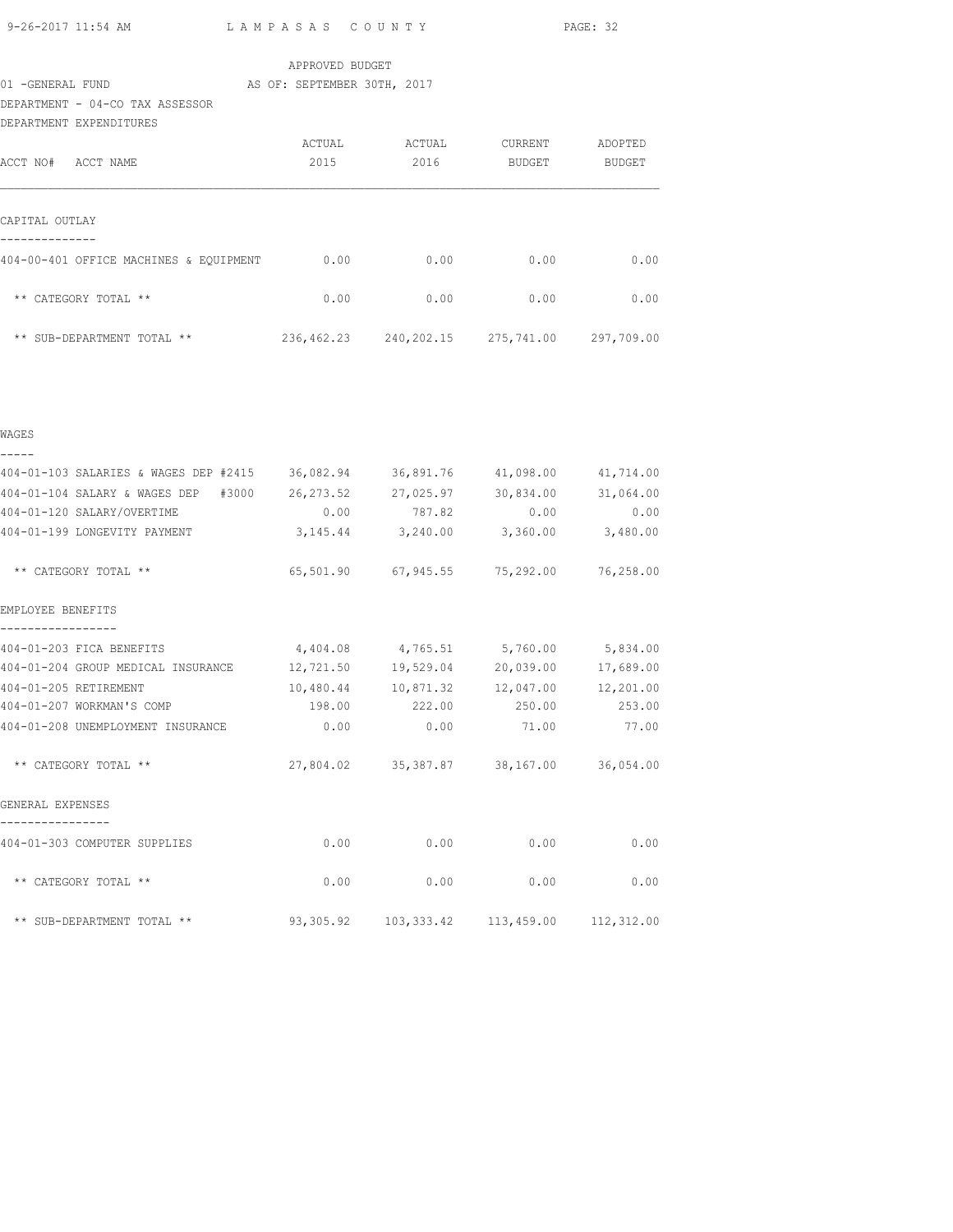|                                                                   |                 |                                             |      | PAGE: 33 |
|-------------------------------------------------------------------|-----------------|---------------------------------------------|------|----------|
|                                                                   | APPROVED BUDGET |                                             |      |          |
| 01 -GENERAL FUND AS OF: SEPTEMBER 30TH, 2017                      |                 |                                             |      |          |
| DEPARTMENT - 04-CO TAX ASSESSOR                                   |                 |                                             |      |          |
| DEPARTMENT EXPENDITURES                                           |                 |                                             |      |          |
|                                                                   |                 | ACTUAL ACTUAL CURRENT ADOPTED               |      |          |
| ACCT NO# ACCT NAME                                                |                 | 2015 2016 BUDGET BUDGET                     |      |          |
| GENERAL EXPENSES<br>----------------                              |                 |                                             |      |          |
| 404-02-301 COMMUNICATIONS                                         |                 | $0.00$ $0.00$ $0.00$ $0.00$ $0.00$          |      |          |
| 404-02-354 VOTER REGISTRATION SUPPLIES $0.00$ 0.00 0.00 0.00 0.00 |                 |                                             |      | 0.00     |
| ** CATEGORY TOTAL **                                              | 0.00            | 0.00                                        | 0.00 | 0.00     |
| ** SUB-DEPARTMENT TOTAL **                                        |                 | $0.00$ 0.00 0.00                            |      | 0.00     |
| *** DEPARTMENT TOTAL ***                                          |                 | 329,768.15 343,535.57 389,200.00 410,021.00 |      |          |
|                                                                   |                 |                                             |      |          |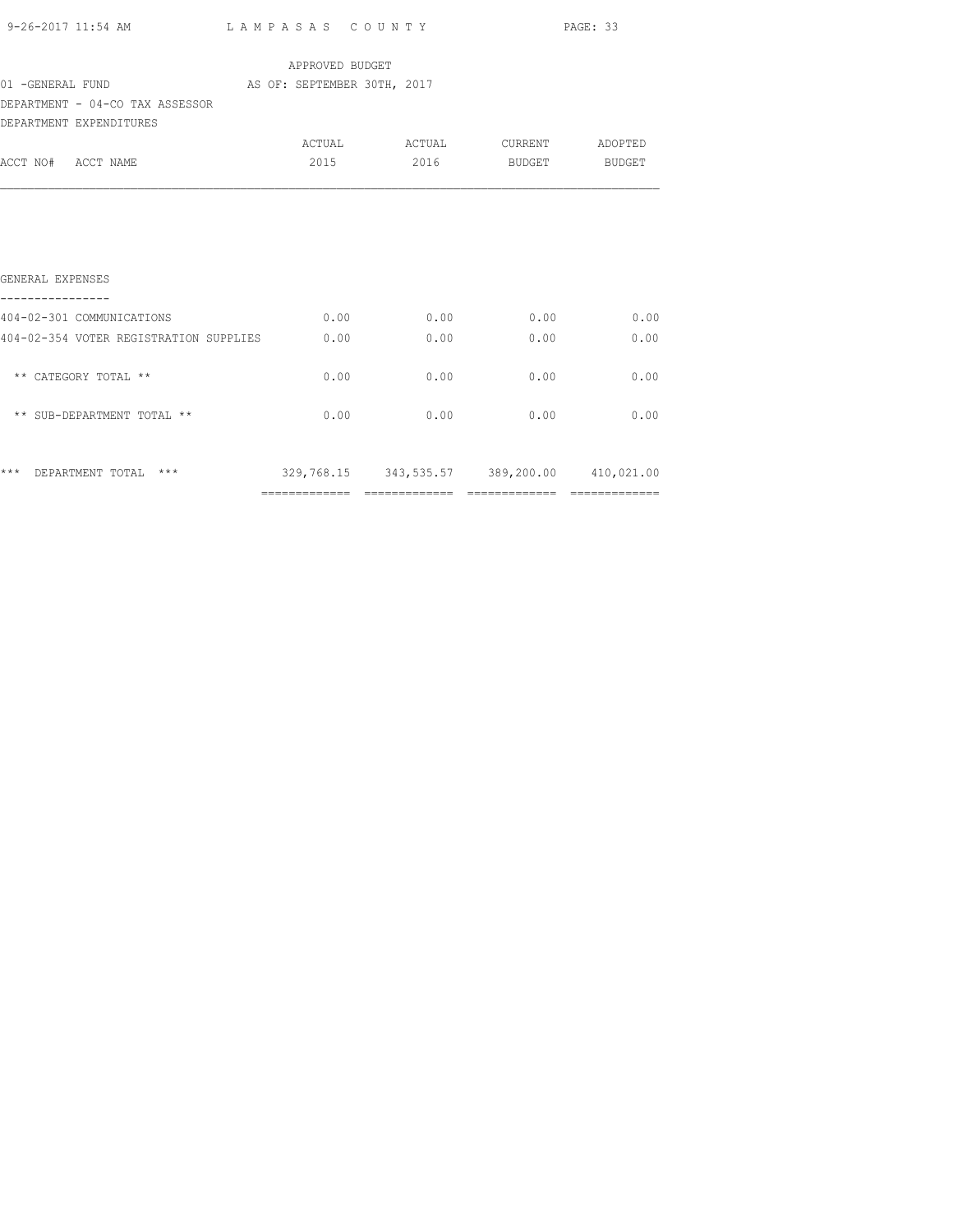| 9-26-2017 11:54 AM |                 | LAMPASAS COUNTY | PAGE: 34 |
|--------------------|-----------------|-----------------|----------|
|                    | APPROVED BUDGET |                 |          |

|                                                                                                   | ACTUAL | ACTUAL | CURRENT                     | ADOPTED       |
|---------------------------------------------------------------------------------------------------|--------|--------|-----------------------------|---------------|
|                                                                                                   | 2015   | 2016   | BUDGET                      | <b>BUDGET</b> |
| 01 -GENERAL FUND<br>DEPARTMENT - 05-COUNTY CLERK<br>DEPARTMENT EXPENDITURES<br>ACCT NO# ACCT NAME |        |        | AS OF: SEPTEMBER 30TH, 2017 |               |

### WAGES -----

| 405-00-101 SALARIES & WAGES ELECTED OF | 58,091.33  | 54,500.27 | 58,954.00                                         | 60,078.00 |
|----------------------------------------|------------|-----------|---------------------------------------------------|-----------|
| 405-00-103 SALARIES & WAGES DEP #3600  | 43,858.81  | 44,519.15 | 46,858.00                                         | 49,591.00 |
| 405-00-104 SALARY AND WAGES DEP #2290  | 26,058.25  | 26,764.53 | 30,623.00                                         | 31,063.00 |
| 405-00-106 TEMPORARY EMPLOYEE          | 0.00       | 0.00      | 0.00                                              | 0.00      |
| 405-00-110 PART-TIME EMPLOYEES         | 0.00       | 0.00      | 0.00                                              | 0.00      |
| 405-00-120 SALARY & WAGES OVERTIME     | 0.00       | 0.00      | 0.00                                              | 0.00      |
| 405-00-199 LONGEVITY PAYMENT           | 720.00     | 840.00    | 960.00                                            | 1,080.00  |
| ** CATEGORY TOTAL **                   |            |           | 128,728.39   126,623.95   137,395.00   141,812.00 |           |
| EMPLOYEE BENEFITS                      |            |           |                                                   |           |
| 405-00-203 FICA BENEFITS               | 9,672.68   | 9,899.21  | 10,511.00                                         | 10,848.00 |
| 405-00-204 GROUP MEDICAL INSURANCE     | 17,496.46  | 26,720.72 | 24,659.00                                         | 26,534.00 |
| 405-00-205 RETIREMENT                  | 20,510.39  | 20,865.50 | 21,983.00                                         | 22,687.00 |
| 405-00-207 WORKMEN'S COMP              | 392.00     | 436.00    | 456.00                                            | 470.00    |
| 405-00-208 UNEMPLOYMENT INSURANCE      | 0.00       | 52.00     | 77.00                                             | 81.00     |
| ** CATEGORY TOTAL **                   | 48,071.53  |           | 57,973.43 57,686.00                               | 60,620.00 |
| GENERAL EXPENSES                       |            |           |                                                   |           |
| ----------------                       |            |           |                                                   |           |
| 405-00-301 COMMUNICATIONS              | 0.00       | 0.00      | 0.00                                              | 0.00      |
| 405-00-302 UTILITIES                   | 0.00       | 0.00      | 0.00                                              | 0.00      |
| 405-00-304 OPERATING SUPPLIES          | 12,393.63  | 13,099.97 | 13,000.00                                         | 15,000.00 |
| 405-00-305 TRAVEL & INSERVICE TRAINING | 716.86     | 1,012.44  | 1,500.00                                          | 1,500.00  |
| 405-00-308 REPAIRS - RESTORING BOOKS   | 0.00       | 0.00      | 0.00                                              | 0.00      |
| 405-00-312 EQUIPMENT MAINTENANCE CONTR | 0.00       | 0.00      | 200.00                                            | 200.00    |
| 405-00-315 DUES                        | 125.00     | 125.00    | 85.00                                             | 150.00    |
| 405-00-335 RECORD STORAGE              | 0.00       | 0.00      | 0.00                                              | 0.00      |
| 405-00-337 ELECTIONS, JUDGES & SUPPLIE | 0.00       | 0.00      | 0.00                                              | 0.00      |
| 405-00-361 POSTAGE                     | 68.00      | 33.00     | 125.00                                            | 125.00    |
| 405-00-364 PUBLICATIONS, BOOKS, MANUAL | 0.00       | 0.00      | 150.00                                            | 150.00    |
| 405-00-370 EQUIPMENT RENTAL-COPIER     | 3,818.90   | 3,835.79  | 3,600.00                                          | 3,600.00  |
| 405-00-372 EQUIPMENT LEASE - VEHICLE   | 0.00       | 0.00      | 0.00                                              | 0.00      |
| 405-00-389 MISCELLANEOUS EXPENSE       | 0.00       | 0.00      | 0.00                                              | 0.00      |
| ** CATEGORY TOTAL **                   | 17, 122.39 |           | 18,106.20 18,660.00                               | 20,725.00 |
|                                        |            |           |                                                   |           |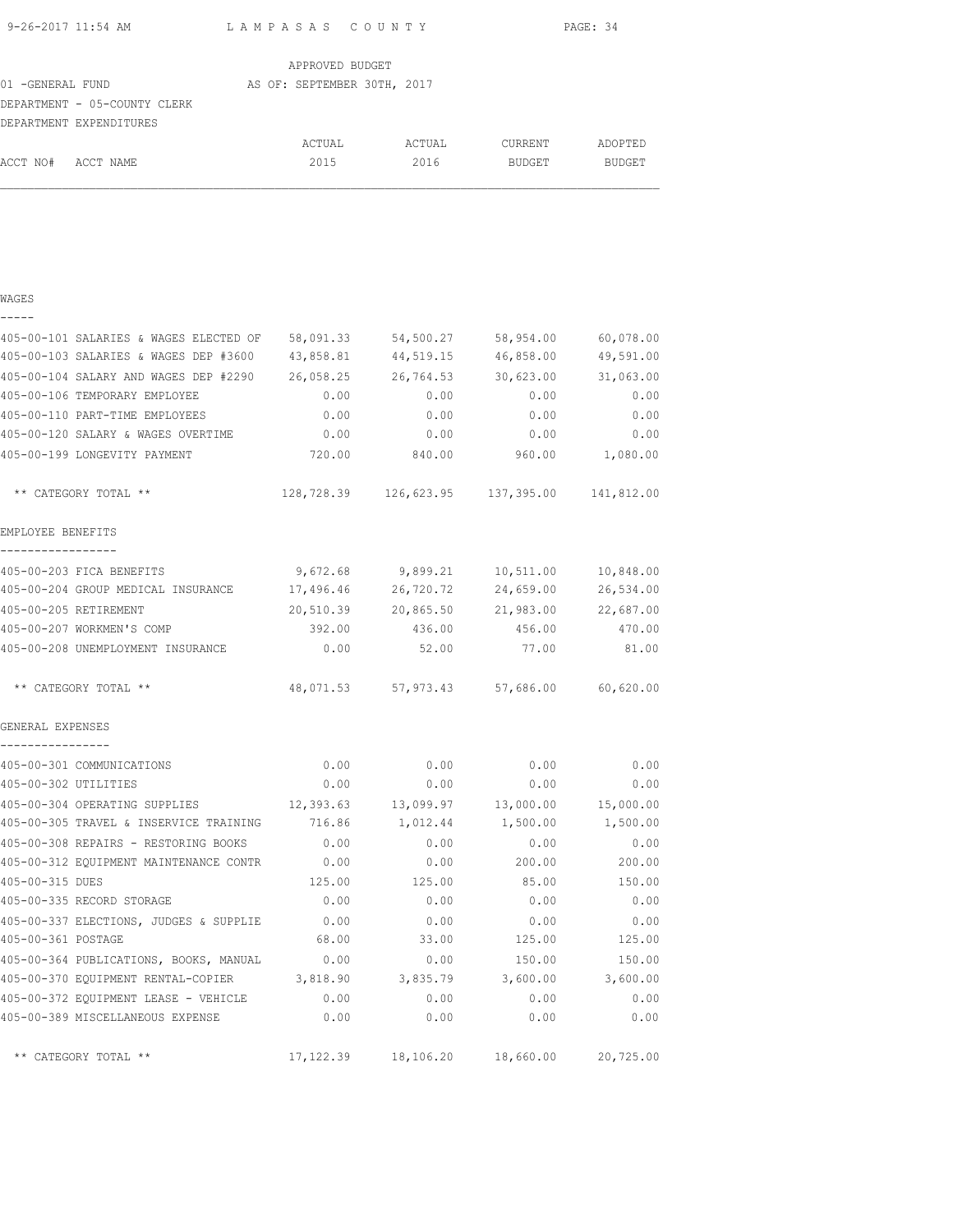| 9-26-2017 11:54 AM |
|--------------------|
|--------------------|

L A M P A S A S C O U N T Y PAGE: 35

| APPROVED BUDGET |  |
|-----------------|--|
|                 |  |

01 -GENERAL FUND **AS OF: SEPTEMBER 30TH, 2017** 

DEPARTMENT - 05-COUNTY CLERK

| DEPARTMENT EXPENDITURES                 |            |            |            |            |
|-----------------------------------------|------------|------------|------------|------------|
|                                         | ACTUAL     | ACTUAL     | CURRENT    | ADOPTED    |
| ACCT NO#<br>ACCT NAME                   | 2015       | 2016       | BUDGET     | BUDGET     |
| CAPITAL OUTLAY                          |            |            |            |            |
|                                         |            |            |            |            |
| 405-00-401 OFFICE MACHINES & EQUIPMENT  | 0.00       | 0.00       | 0.00       | 0.00       |
| CATEGORY TOTAL **<br>$***$              | 0.00       | 0.00       | 0.00       | 0.00       |
| $\star\star$<br>SUB-DEPARTMENT TOTAL ** | 193,922.31 | 202,703.58 | 213,741.00 | 223,157.00 |

| <b>WAGES</b>                                                                  |               |              |                                                 |          |
|-------------------------------------------------------------------------------|---------------|--------------|-------------------------------------------------|----------|
|                                                                               |               |              |                                                 |          |
| 405-01-103 SALARIES & WAGES DEP #0541 21,984.21 22,406.47 24,276.00 24,982.00 |               |              |                                                 |          |
| 405-01-104 SALARIES & WAGES DEPUTY                                            |               | 0.00<br>0.00 | 0.00                                            | 0.00     |
| 405-01-199 LONGEVITY PAYMENT                                                  |               | $0.00$ 0.00  | 0.00                                            | 0.00     |
| ** CATEGORY TOTAL **                                                          |               |              | 21,984.21 22,406.47 24,276.00 24,982.00         |          |
| EMPLOYEE BENEFITS                                                             |               |              |                                                 |          |
| 405-01-203 FICA BENEFITS                                                      |               |              | 1,650.10 1,671.90 1,855.00                      | 1,911.00 |
| 405-01-204 GROUP MEDICAL INSURANCE                                            |               |              | 5,192.00 8,021.52 8,220.00                      | 8,845.00 |
| 405-01-205 RETIREMENT                                                         |               |              | 3,517.52 3,584.99 3,880.00                      | 3,997.00 |
| 405-01-207 WORKMAN'S COMP                                                     |               |              | 70.00 80.00 83.00                               | 83.00    |
| 405-01-208 UNEMPLOYMENT INSURANCE                                             | 0.00          | 17.00        | 26.00                                           | 25.00    |
| ** CATEGORY TOTAL **                                                          |               |              | $10,429.62$ $13,375.41$ $14,064.00$ $14,861.00$ |          |
| ** SUB-DEPARTMENT TOTAL **                                                    |               |              | 32,413.83 35,781.88 38,340.00 39,843.00         |          |
| ***<br>***<br>DEPARTMENT TOTAL                                                |               |              | 226,336.14 238,485.46 252,081.00 263,000.00     |          |
|                                                                               | ============= | seesseessees |                                                 |          |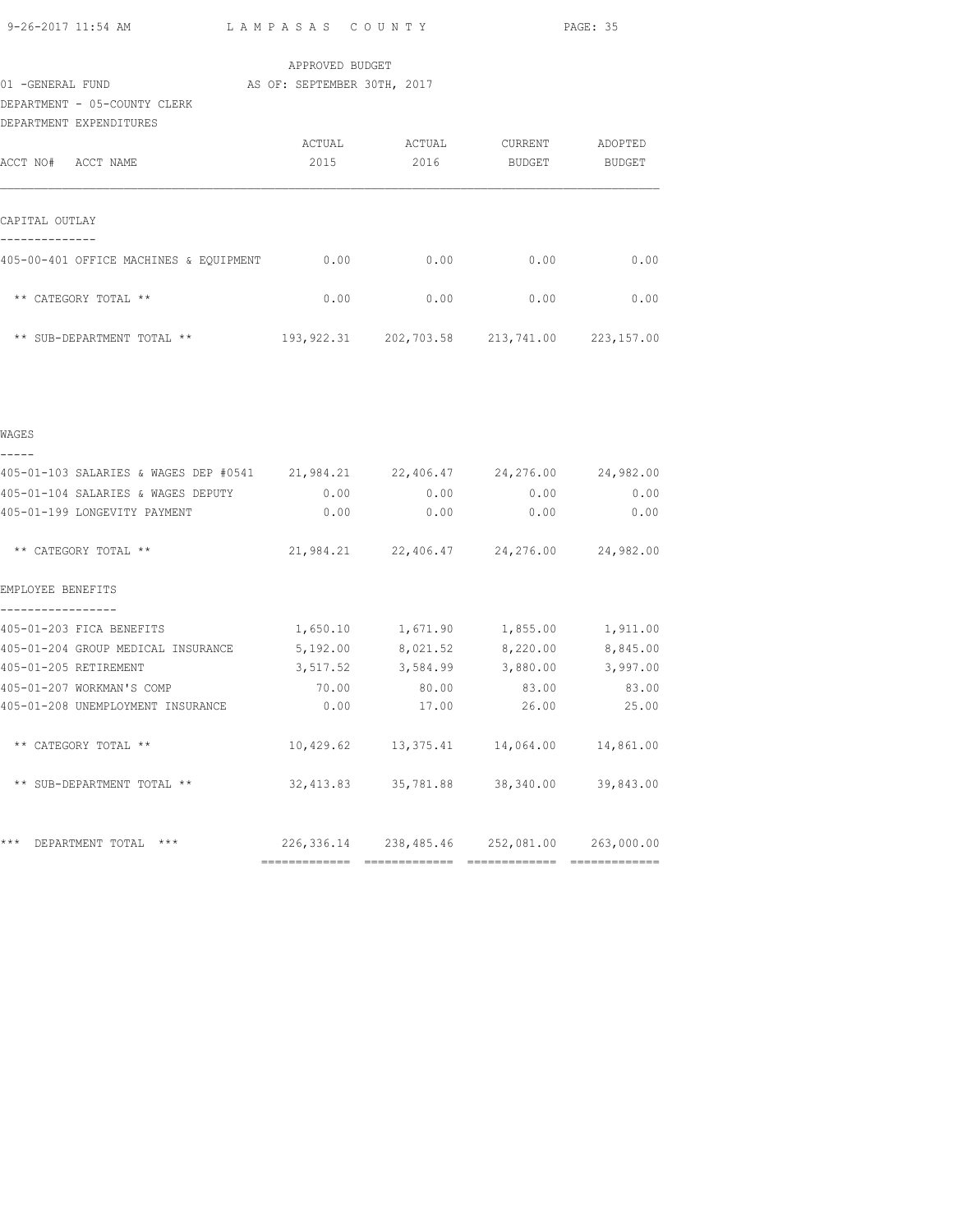| 9-26-2017 11:54 AM | LAMPASAS COUNTY | PAGE: 36 |
|--------------------|-----------------|----------|
|                    |                 |          |

|                  |                                | APPROVED BUDGET             |        |               |               |
|------------------|--------------------------------|-----------------------------|--------|---------------|---------------|
| 01 -GENERAL FUND |                                | AS OF: SEPTEMBER 30TH, 2017 |        |               |               |
|                  | DEPARTMENT - 06-DISTRICT CLERK |                             |        |               |               |
|                  | DEPARTMENT EXPENDITURES        |                             |        |               |               |
|                  |                                | ACTUAL                      | ACTUAL | CURRENT       | ADOPTED       |
| ACCT NO#         | ACCT NAME                      | 2015                        | 2016   | <b>BUDGET</b> | <b>BUDGET</b> |

| WAGES                                  |            |            |            |            |
|----------------------------------------|------------|------------|------------|------------|
| 406-00-101 SALARIES & WAGES ELECTED OF | 57,943.33  | 55,167.56  | 58,954.00  | 60,078.00  |
| 406-00-103 SALARIES & WAGES DEP #1881  | 26, 454.52 | 34,007.84  | 25,226.00  | 25,604.00  |
| 406-00-104 SALARY & WAGES DEP<br>#1942 | 29,661.84  | 18,751.67  | 29,821.00  | 33,956.00  |
| 406-00-106 TEMPORARY EMPLOYEE          | 0.00       | 0.00       | 0.00       | 0.00       |
| 406-00-110 PART-TIME EMPLOYEES         | 0.00       | 0.00       | 0.00       | 0.00       |
| 406-00-120 SALARY & WAGES OVERTIME     | 0.00       | 345.79     | 0.00       | 0.00       |
| 406-00-199 LONGEVITY PAYMENT           | 600.00     | 0.00       | 0.00       | 0.00       |
| ** CATEGORY TOTAL **                   | 114,659.69 | 108,272.86 | 114,001.00 | 119,638.00 |
| EMPLOYEE BENEFITS                      |            |            |            |            |
| 406-00-203 FICA BENEFITS               | 8,577.95   | 8,276.83   | 8,721.00   | 9,152.00   |
| 406-00-204 GROUP MEDICAL INSURANCE     | 17,526.80  | 23,369.54  | 24,659.00  | 26,702.00  |
| 406-00-205 RETIREMENT                  | 18,283.14  | 17,884.09  | 18,240.00  | 19,142.00  |
| 406-00-207 WORKMEN'S COMP              | 341.00     | 465.00     | 380.00     | 397.00     |
| 406-00-208 UNEMPLOYMENT INSURANCE      | 0.00       | 40.00      | 56.00      | 55.00      |
| 406-00-212 PHONE ALLOWANCE             | 0.00       | 160.00     | 0.00       | 480.00     |
| ** CATEGORY TOTAL **                   | 44,728.89  | 50,195.46  | 52,056.00  | 55,928.00  |
| GENERAL EXPENSES                       |            |            |            |            |
| 406-00-301 COMMUNICATIONS              | 0.00       | 0.00       | 0.00       | 0.00       |
| 406-00-304 OPERATING SUPPLIES          | 6,262.39   | 19,732.36  | 7,500.00   | 8,500.00   |
| 406-00-305 TRAVEL & INSERVICE TRAINING | 925.55     | 1,858.78   | 2,500.00   | 3,000.00   |
| 406-00-310 JURY FEES                   | 16,560.00  | 12,670.00  | 15,000.00  | 15,000.00  |
| 406-00-312 EQUIPMENT MAINTENANCE CONTR | 8,987.00   | 8,987.00   | 9,000.00   | 10,335.00  |
| 406-00-315 DUES                        | 100.00     | 350.00     | 225.00     | 400.00     |
| 406-00-333 CONTRACTED SERVICES         | 0.00       | 0.00       | 0.00       | 0.00       |
| 406-00-361 POSTAGE                     | 68.00      | 33.00      | 72.00      | 72.00      |
| 406-00-363 JURY MEALS                  | 0.00       | 0.00       | 350.00     | 350.00     |
| 406-00-364 PUBLICATIONS, BOOKS, MANUAL | 0.00       | 0.00       | 250.00     | 350.00     |
| 406-00-370 EQUIPMENT RENTAL-COPIER     | 3,738.67   | 3,451.08   | 3,500.00   | 3,500.00   |
| 406-00-378 ELECTRONIC E-FILING         | 0.00       | 0.00       | 0.00       | 0.00       |
| 406-00-389 MISCELLANEOUS EXPENSE       | 0.00       | 0.00       | 0.00       | 0.00       |
| ** CATEGORY TOTAL **                   | 36,641.61  | 47,082.22  | 38,397.00  | 41,507.00  |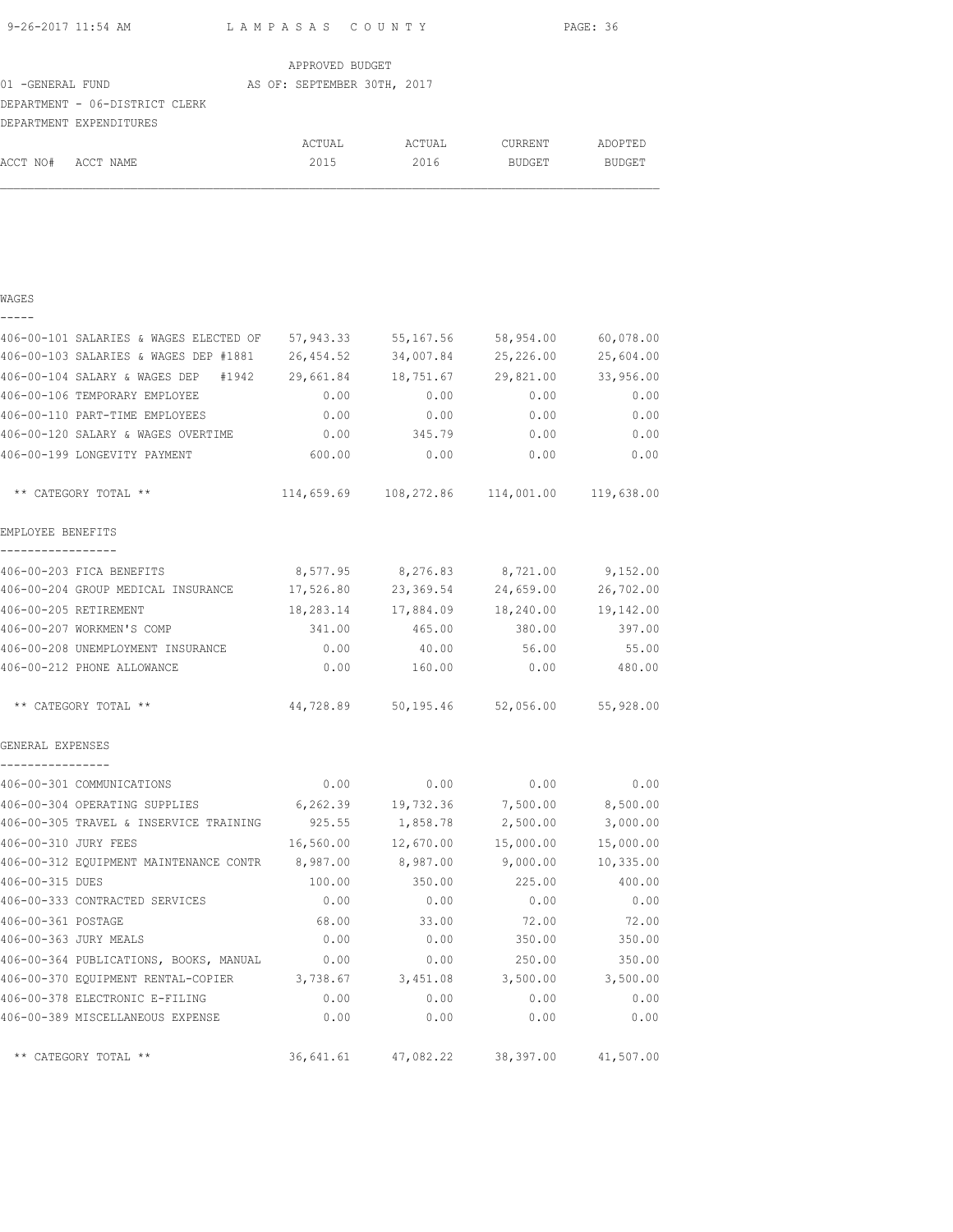|                                        |                                                                             |                 |             |                                              | PAGE: 37           |
|----------------------------------------|-----------------------------------------------------------------------------|-----------------|-------------|----------------------------------------------|--------------------|
|                                        |                                                                             | APPROVED BUDGET |             |                                              |                    |
| 01 -GENERAL FUND                       | AS OF: SEPTEMBER 30TH, 2017                                                 |                 |             |                                              |                    |
|                                        | DEPARTMENT - 06-DISTRICT CLERK                                              |                 |             |                                              |                    |
|                                        | DEPARTMENT EXPENDITURES                                                     |                 |             |                                              |                    |
|                                        |                                                                             |                 |             | ACTUAL ACTUAL CURRENT ADOPTED                |                    |
| ACCT NO# ACCT NAME                     |                                                                             | 2015            | 2016        | BUDGET                                       | BUDGET             |
| CAPITAL OUTLAY                         |                                                                             |                 |             |                                              |                    |
| --------------                         | 406-00-401 OFFICE MACHINES & EQUIPMENT 0.00 0.00 0.00 0.00 0.00             |                 |             |                                              |                    |
|                                        | 406-00-407 OFFICE FURNITURE & FIXTURES $0.00$ 0.00 0.00 0.00 0.00           |                 |             |                                              |                    |
|                                        | ** CATEGORY TOTAL **                                                        |                 |             | $0.00$ 0.00 0.00 0.00 0.00                   |                    |
|                                        |                                                                             |                 |             |                                              |                    |
|                                        |                                                                             |                 |             |                                              |                    |
| WAGES<br>-----                         |                                                                             |                 |             |                                              |                    |
|                                        | 406-01-103 SALARY & WAGES DEP #2002 24,819.55 22,792.46 25,270.00 25,604.00 |                 |             |                                              |                    |
|                                        | 406-01-199 LONGEVITY PAYMENT                                                |                 |             | $0.00$ $0.00$ $0.00$ $0.00$                  | 0.00               |
|                                        | ** CATEGORY TOTAL **                                                        |                 |             | 24,819.55 22,792.46 25,270.00 25,604.00      |                    |
| EMPLOYEE BENEFITS<br>----------------- |                                                                             |                 |             |                                              |                    |
|                                        | 406-01-203 FICA BENEFITS                                                    |                 |             | 1,828.84    1,596.34    1,979.00    1,959.00 |                    |
|                                        | 406-01-204 GROUP MEDICAL INSURANCE                                          | 5,671.00        | 7,134.60    |                                              | 8,220.00 15,229.00 |
|                                        | 406-01-205 RETIREMENT                                                       | 3,971.02        | 3,646.81    | 4,139.00                                     | 4,096.00           |
|                                        | 406-01-207 WORKMEN'S COMP                                                   | 75.00           | 0.00        | 86.00                                        | 83.00              |
|                                        | 406-01-208 UNEMPLOYMENT INSURANCE 0.00                                      |                 | 18.00       | 28.00                                        | 25.00              |
|                                        | ** CATEGORY TOTAL **                                                        |                 |             | 11,545.86 12,395.75 14,452.00                | 21,392.00          |
|                                        | ** SUB-DEPARTMENT TOTAL **                                                  | 36, 365.41      | 35, 188. 21 | 39,722.00                                    | 46,996.00          |
|                                        | *** DEPARTMENT TOTAL ***                                                    | 232,395.60      | 240,738.75  | 244,176.00                                   | 264,069.00         |
|                                        |                                                                             |                 |             |                                              |                    |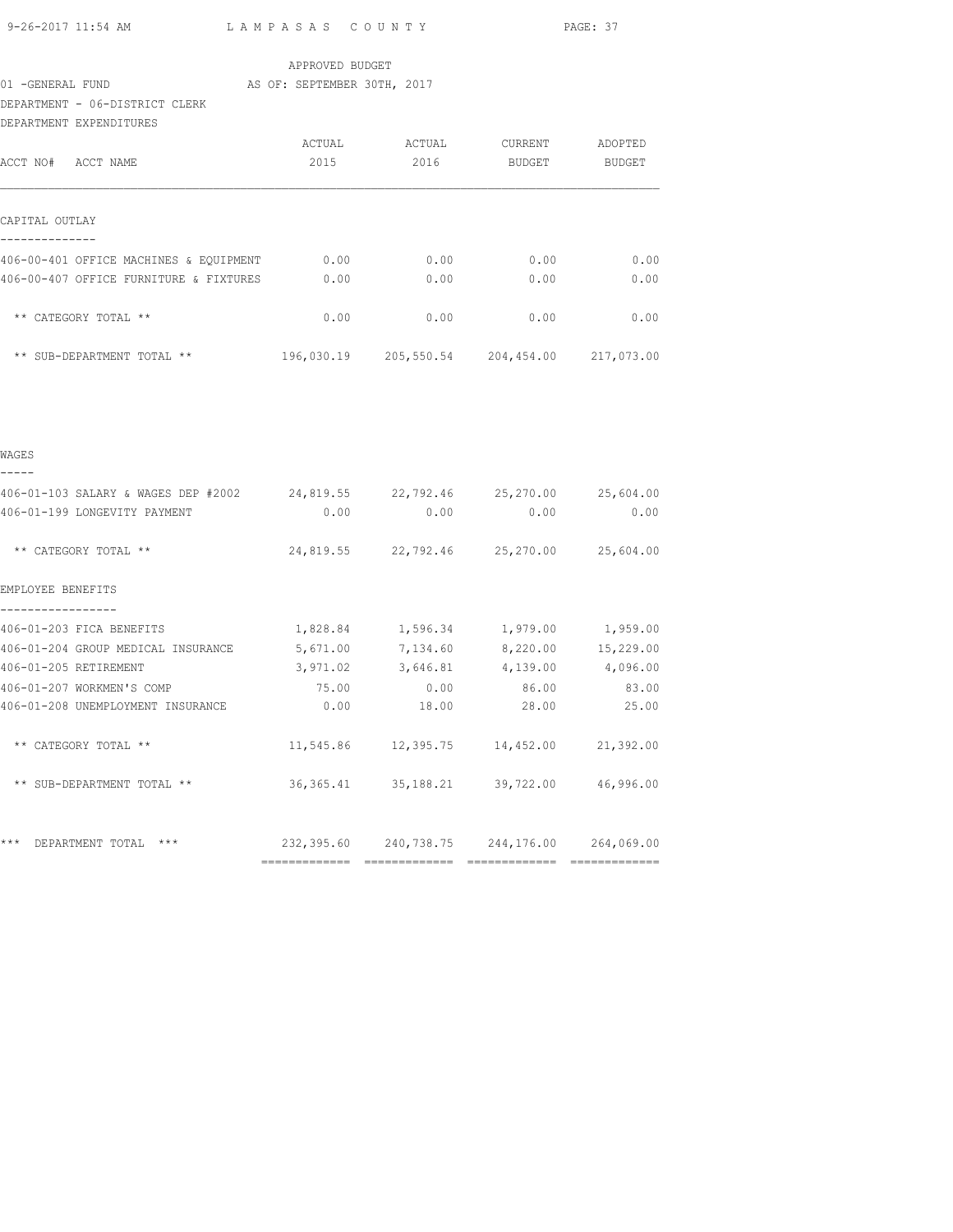| 9-26-2017 11:54 AM | LAMPASAS COUNTY                           | PAGE: 38 |
|--------------------|-------------------------------------------|----------|
|                    | $\sim$ $\sim$ $\sim$ $\sim$ $\sim$ $\sim$ |          |

|                   |                                | APPROVED BUDGET             |        |               |               |
|-------------------|--------------------------------|-----------------------------|--------|---------------|---------------|
| 01 - GENERAL FUND |                                | AS OF: SEPTEMBER 30TH, 2017 |        |               |               |
|                   | DEPARTMENT - 07-COUNTY SHERIFF |                             |        |               |               |
|                   | DEPARTMENT EXPENDITURES        |                             |        |               |               |
|                   |                                | ACTUAL                      | ACTUAL | CURRENT       | ADOPTED       |
| ACCT NO#          | ACCT NAME                      | 2015                        | 2016   | <b>BUDGET</b> | <b>BUDGET</b> |

| _ |  | ___ |  |
|---|--|-----|--|
|   |  |     |  |

|                   | 407-00-101 SALARY ELECTED OFF          | #2883<br>84,539.36 | 40,466.27   | 79,758.00  | 81,278.00    |
|-------------------|----------------------------------------|--------------------|-------------|------------|--------------|
|                   | 407-00-103 SALARY DEPUTY SHERIFF #0130 | 38,568.28          | 39,954.48   | 42,265.00  | 44,970.00    |
|                   | 407-00-114 SALARY OFFICE MANAGER #2884 | 38,612.03          | 39, 345.78  | 45,072.00  | 45,084.00    |
|                   | 407-00-118 SALARY DEPUTY SHERIFF #1115 | 46,888.56          | 21,892.37   | 47,645.00  | 48,425.00    |
|                   | 407-00-120 SALARY/OVERTIME             | 12,616.84          | 11,921.48   | 15,000.00  | 15,000.00    |
|                   | 407-00-121 SALARY DEPUTY SHERIFF #1358 | 38,775.40          | 47,549.74   | 46,696.00  | 47,287.00    |
|                   | 407-00-122 SALARY DEPUTY SHERIFF #3572 | 42,499.27          | 42,459.55   | 46,184.00  | 47,570.00    |
|                   | 407-00-123 SALARY DEPUTY SHERIFF #1055 | 41,213.70          | 42, 415.72  | 41,630.00  | 47,449.00    |
|                   | 407-00-124 SALARY DEPUTY SHERIFF #3059 | 55,885.58          | 56,514.07   | 57,257.00  | 64,255.00    |
|                   | 407-00-125 SALARY DEPUTY SHERIFF #1972 | 60,754.50          | 61,487.37   | 62,190.00  | 70,000.00    |
|                   | 407-00-132 SALARY DEPUTY SHERIFF #2432 | 46,873.11          | 30,826.31   | 47,633.00  | 35,500.00    |
|                   | 407-00-133 SALARY SUPPLEMENT           | 20,502.31          | 27,161.90   | 0.00       | 0.00         |
|                   | 407-00-134 SALARY DEPUTY SHERIFF #3047 | 38,085.82          | 38,408.96   | 41,033.00  | 43,661.00    |
|                   | 407-00-148 SALARY DEPUTY SHERIFF #3301 | 49,645.06          | 50,376.00   | 51,103.00  | 58,776.00    |
|                   | 407-00-149 SALARY DEPUTY SHERIFF #0941 | 42,769.23          | 44,807.38   | 45,502.00  | 46,185.00    |
|                   | 407-00-153 SALARY DEPUTY SHERIFF #0880 | 47,777.64          | 48,359.09   | 48,099.00  | 52,211.00    |
|                   | 407-00-154 SALARY DEPUTY SHERIFF #1403 | 39,486.64          | 36, 164.46  | 38,108.00  | 36,565.00    |
|                   | 407-00-156 SALARY DEPUTY SHERIFF #1877 | 41,207.44          | 42,260.38   | 41,844.00  | 44,970.00    |
|                   | 407-00-157 SALARY DEPUTY SHERIFF #3503 | 33,526.12          | 34, 377.59  | 33,936.00  | 36,565.00    |
|                   | 407-00-159 SALARY DEPUTY SHERIFF #0602 | 41,720.67          | 41,849.80   | 41,327.00  | 46,319.00    |
|                   | 407-00-162 SALARY DEPUTY SHERIFF #0128 | 46,391.21          | 46,035.61   | 45,398.00  | 47,780.00    |
|                   | 407-00-163 SALARY/DEPUTY SHERIFF #3500 | 37,098.43          | 37, 338.19  | 39,839.00  | 41,154.00    |
|                   | 407-00-199 LONGEVITY PAYMENT           | 17,280.09          | 11,521.61   | 12,480.00  | 12,240.00    |
|                   | ** CATEGORY TOTAL **                   | 962,717.29         | 893, 494.11 | 969,999.00 | 1,013,244.00 |
| EMPLOYEE BENEFITS |                                        |                    |             |            |              |
|                   | 407-00-203 FICA BENEFITS               | 69,880.89          | 69, 371.31  | 74,205.00  | 77,522.00    |
|                   | 407-00-204 GROUP MEDICAL INSURANCE     | 102,124.50         | 148,226.51  | 166,527.00 | 181,859.00   |
|                   | 407-00-205 RETIREMENT                  | 153,612.45         | 150,434.18  | 155,200.00 | 162,138.00   |
|                   | 407-00-207 WORKMEN'S COMP              | 8,233.60           | 29,569.56   | 16,435.00  | 17,170.00    |
|                   | 407-00-208 UNEMPLOYMENT INSURANCE      | 0.00               | 618.00      | 893.00     | 979.00       |
|                   | 407-00-212 PHONE ALLOWANCE             | 9,280.00           | 8,320.00    | 9,880.00   | 9,880.00     |
|                   | ** CATEGORY TOTAL **                   | 343, 131.44        | 406,539.56  | 423,140.00 | 449,548.00   |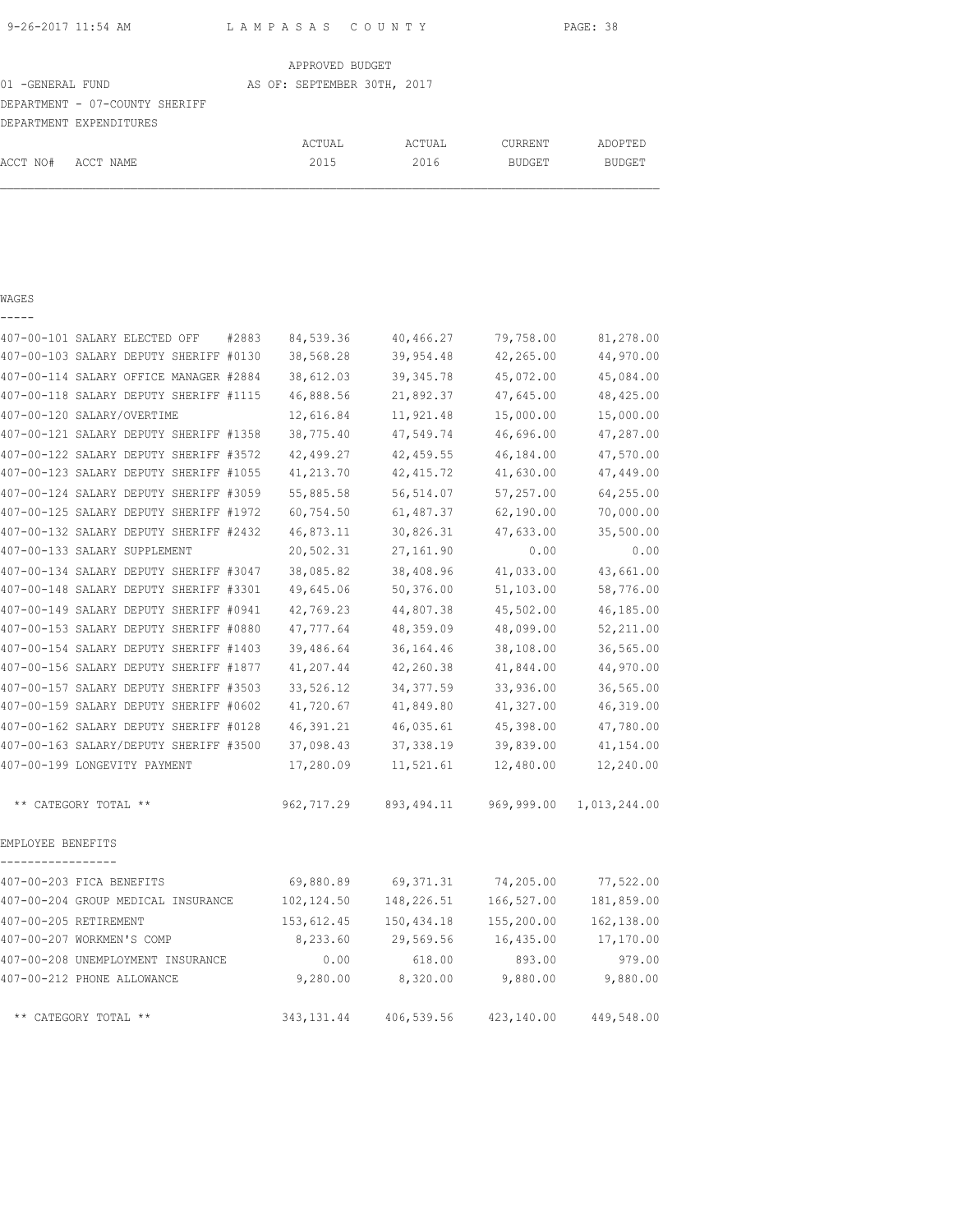#### APPROVED BUDGET

## 01 -GENERAL FUND **AS OF: SEPTEMBER 30TH, 2017**

## DEPARTMENT - 07-COUNTY SHERIFF

|                      | DEPARTMENT EXPENDITURES                                                           |                |                                                        |                   |                   |  |
|----------------------|-----------------------------------------------------------------------------------|----------------|--------------------------------------------------------|-------------------|-------------------|--|
| ACCT NO#             | ACCT NAME                                                                         | ACTUAL<br>2015 | ACTUAL<br>2016                                         | CURRENT<br>BUDGET | ADOPTED<br>BUDGET |  |
| GENERAL EXPENSES     |                                                                                   |                |                                                        |                   |                   |  |
|                      | 407-00-301 COMMUNICATIONS                                                         | 8,529.63       | 13,074.25                                              | 15,000.00         | 15,000.00         |  |
| 407-00-302 UTILITIES |                                                                                   | 20,599.08      | 20,590.92                                              | 17,500.00         | 17,500.00         |  |
|                      | 407-00-303 COMPUTER SUPPLIES                                                      | 126,658.21     | 8,833.71                                               | 8,000.00          | 8,000.00          |  |
|                      | 407-00-304 OPERATING SUPPLIES                                                     | 7,692.98       | 9,983.19                                               | 7,500.00          | 7,500.00          |  |
|                      | 407-00-305 TRAVEL & INSERVICE TRAINING                                            | 18,775.00      | 22,677.51                                              | 20,000.00         | 20,000.00         |  |
|                      | 407-00-308 REPAIRS & MAINTENANCE EQUIP                                            | 3,264.15       | 5,124.86                                               | 3,500.00          | 3,500.00          |  |
|                      | 407-00-312 EQUIPMENT MAINTENANCE CONTR                                            | 1,196.48       | 3,321.48                                               | 3,350.00          | 3,350.00          |  |
| 407-00-315 DUES      |                                                                                   | 0.00           | 0.00                                                   | 0.00              | 0.00              |  |
|                      | 407-00-318 LEGAL EXPENDITURES                                                     | 0.00           | 0.00                                                   | 0.00              | 0.00              |  |
|                      | 407-00-320 INVESTIGATIVE EXPENSE                                                  | 5,334.75       | 12,699.40                                              | 7,000.00          | 7,000.00          |  |
|                      | 407-00-333 CONTRACTED SERVICES/ANIMAL                                             | 0.00           | 0.00                                                   | 0.00              | 0.00              |  |
|                      | 407-00-336 OUT OF CO PRISONER MAINTENA                                            | 0.00           | 0.00                                                   | 0.00              | 0.00              |  |
| 407-00-342 GAS & OIL |                                                                                   | 57,538.62      | 55,383.95                                              | 75,000.00         | 60,000.00         |  |
|                      | 407-00-343 REPAIRS & MAINTENANCE VEHIC                                            | 12,366.40      | 16,834.97                                              | 20,000.00         | 20,000.00         |  |
|                      | 407-00-345 MEDICAL SERVICES                                                       | 128.00         | 0.00                                                   | 0.00              | 0.00              |  |
| 407-00-346 FOOD      |                                                                                   | 0.00           | 0.00                                                   | 0.00              | 0.00              |  |
| 407-00-347 UNIFORMS  |                                                                                   | 6,582.30       | 9,820.09                                               | 7,000.00          | 7,000.00          |  |
| 407-00-361 POSTAGE   |                                                                                   | 0.00           | 0.00                                                   | 0.00              | 0.00              |  |
|                      | 407-00-362 HOMELAND SECURITY                                                      | 0.00           | 0.00                                                   | 0.00              | 0.00              |  |
|                      | 407-00-364 PUBLICATIONS, BOOKS, MANUAL                                            | 133.28         | 880.60                                                 | 1,000.00          | 1,000.00          |  |
|                      | 407-00-370 EQUIPMENT RENTAL-COPIER                                                | 2,382.71       | 2,626.39                                               | 2,350.00          | 2,350.00          |  |
|                      | 407-00-372 EQUIPMENT LEASE - VEHICLES                                             | 0.00           | 1,528.55                                               | 0.00              | 0.00              |  |
|                      | 407-00-373 EQUIPMENT SUPPLIES-SHERIFF                                             | 10,240.53      | 35, 319.02                                             | 25,000.00         | 25,000.00         |  |
|                      | ** CATEGORY TOTAL **                                                              | 281,422.12     | 218,698.89                                             | 212,200.00        | 197,200.00        |  |
| CAPITAL OUTLAY       |                                                                                   |                |                                                        |                   |                   |  |
|                      | 407-00-401 OFFICE MACHINES & EQUIPMENT                                            | 0.00           | 0.00                                                   | 0.00              | 0.00              |  |
|                      | 407-00-402 OPERATING EQUIPMENT                                                    |                | $106,649.53$ $116,072.95$ $158,000.00$ $125,059.00$    |                   |                   |  |
|                      | 407-00-407 OFFICE FURNITURE & FIXTURES                                            | 0.00           | 0.00                                                   | 0.00              | 0.00              |  |
|                      | 407-00-419 RURAL AREA NARCOTIC TASK FO                                            | 0.00           | 0.00                                                   | 0.00              | 0.00              |  |
|                      | ** CATEGORY TOTAL **                                                              |                | 106,649.53 116,072.95 158,000.00 125,059.00            |                   |                   |  |
| CAPITAL LEASE        |                                                                                   |                |                                                        |                   |                   |  |
|                      | 407-00-903 CAPITAL PURCHASE PRINCIPAL 158,454.06 324,234.54 162,623.00 126,772.00 |                |                                                        |                   |                   |  |
|                      | 407-00-904 CAPITAL PURCHASES - INTERES 13,970.61 20,348.15 11,836.00              |                |                                                        |                   | 6,665.00          |  |
|                      | ** CATEGORY TOTAL **                                                              |                | 172,424.67 344,582.69 174,459.00                       |                   | 133,437.00        |  |
|                      | ** SUB-DEPARTMENT TOTAL **                                                        |                | 1,866,345.05  1,979,388.20  1,937,798.00  1,918,488.00 |                   |                   |  |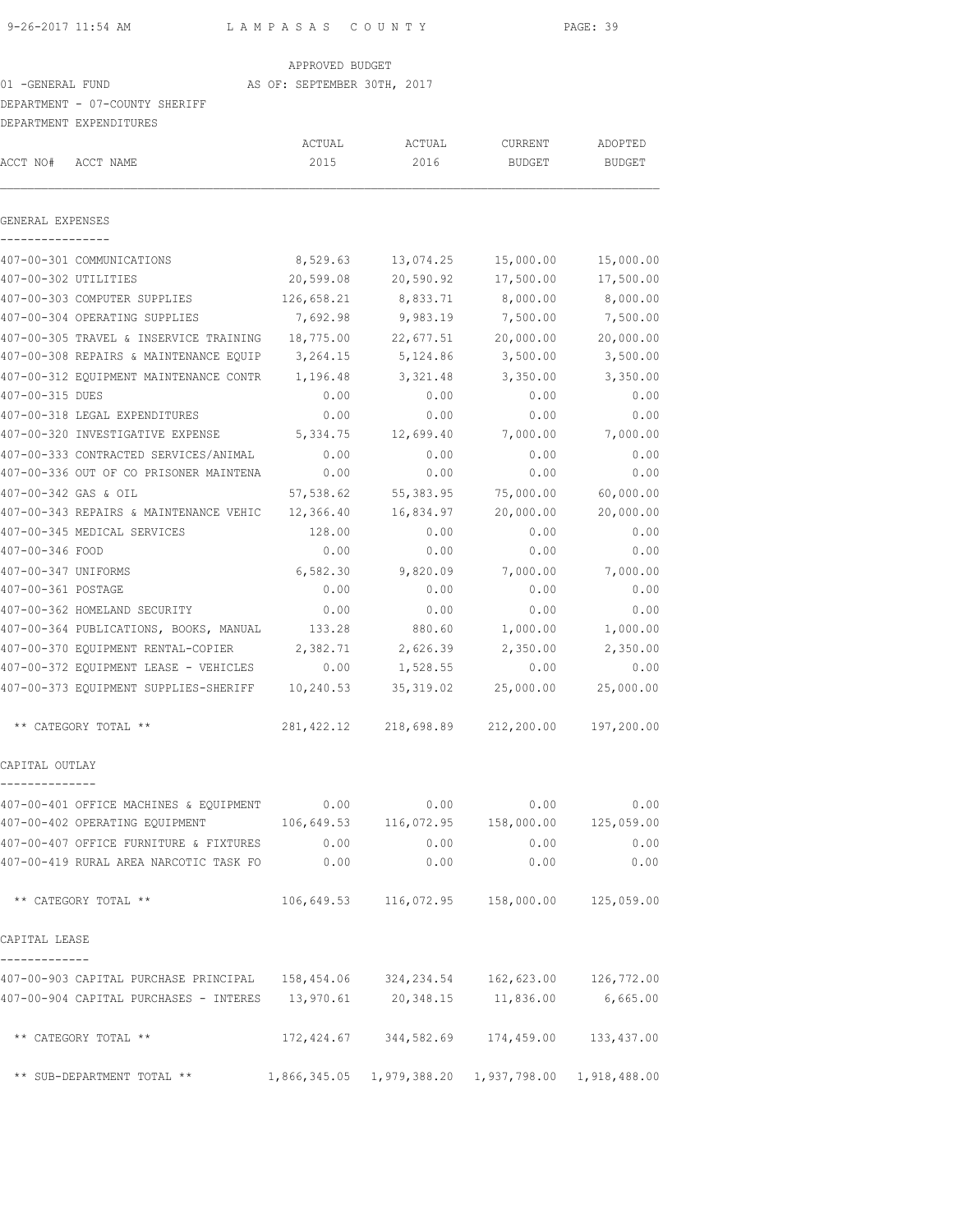| 9-26-2017 11:54 AM |  |  |
|--------------------|--|--|
|                    |  |  |

9-26-2017 11:54 AM L A M P A S A S C O U N T Y PAGE: 40

| APPROVED BUDGET                |  |                             |  |        |                |               |  |  |  |
|--------------------------------|--|-----------------------------|--|--------|----------------|---------------|--|--|--|
| 01 - GENERAL FUND              |  | AS OF: SEPTEMBER 30TH, 2017 |  |        |                |               |  |  |  |
| DEPARTMENT - 07-COUNTY SHERIFF |  |                             |  |        |                |               |  |  |  |
| DEPARTMENT EXPENDITURES        |  |                             |  |        |                |               |  |  |  |
|                                |  | ACTUAL                      |  | ACTUAL | <b>CURRENT</b> | ADOPTED       |  |  |  |
| ACCT NO#<br>ACCT NAME          |  | 2015                        |  | 2016   | <b>BUDGET</b>  | <b>BUDGET</b> |  |  |  |

| -----                                  |       |            |            |            |            |
|----------------------------------------|-------|------------|------------|------------|------------|
| 407-01-105 JAIL ADMINISTRATOR          | #0886 | 52,481.67  | 53, 215.18 | 53,397.00  | 60,000.00  |
| 407-01-110 PART-TIME EMPLOYEES         |       | 0.00       | 0.00       | 17,659.00  | 17,659.00  |
| 407-01-117 SALARY DETENTION OFF #1195  |       | 30,902.51  | 31,806.28  | 31,210.00  | 40,980.00  |
| 407-01-118 SALARY DETENTION OFF #open  |       | 28,615.31  | 22,299.75  | 28,552.00  | 30,160.00  |
| 407-01-119 SALARY DETENTION OFF #0888  |       | 20,284.80  | 25,041.45  | 34,651.00  | 35,350.00  |
| 407-01-120 SALARY/OVERTIME             |       | 34,452.32  | 45,843.77  | 35,000.00  | 35,000.00  |
| 407-01-135 SALARY DETENTION OFF #3199  |       | 14,179.02  | 27,501.24  | 27,239.00  | 40,980.00  |
| 407-01-136 ASSISTANT JAIL ADMIN #1982  |       | 42,004.07  | 43,748.63  | 45,080.00  | 50,000.00  |
| 407-01-141 SALARY DETENTION OFF #open  |       | 32,638.22  | 33, 244.54 | 33,014.00  | 30,160.00  |
| 407-01-147 JAIL OPS COORDINATOR #2885  |       | 33,289.03  | 26, 233.43 | 34,492.00  | 37,457.00  |
| 407-01-150 SALARY DETENTION OFF #1647  |       | 27,046.18  | 27,507.67  | 27,249.00  | 30, 160.00 |
| 407-01-151 SALARY DETENTION OFF #2552  |       | 32,867.75  | 33,408.48  | 33,202.00  | 40,980.00  |
| 407-01-152 SALARY DETENTION OFF #0453  |       | 27,122.04  | 27,426.42  | 27,280.00  | 35,350.00  |
| 407-01-155 SALARY DETENTION OFF #3020  |       | 32, 915.42 | 33,645.35  | 33,165.00  | 40,980.00  |
| 407-01-158 SALARY DETENTION OFF #3323  |       | 33, 253.49 | 33,667.65  | 33,340.00  | 40,980.00  |
| 407-01-160 SALARY DETENTION OFF #3330  |       | 32,019.90  | 32,707.53  | 32,352.00  | 38,628.00  |
| 407-01-161 SALARY DETENTION OFF #3134  |       | 31,799.61  | 30,577.51  | 34,495.00  | 40,980.00  |
| 407-01-164 SALARY DETENTION OFF #0553  |       | 0.00       | 15,742.33  | 33,508.00  | 30,160.00  |
| 407-01-165 SALARY DETENTION OFF #0497  |       | 0.00       | 0.00       | 26,255.00  | 30,160.00  |
| 407-01-166 SALARY DETENTION OFF #open  |       | 0.00       | 0.00       | 27,043.00  | 30,160.00  |
| 407-01-199 LONGEVITY PAYMENT           |       | 5,713.82   | 6,951.02   | 8,640.00   | 9,360.00   |
| ** CATEGORY TOTAL **                   |       | 511,585.16 | 550,568.23 | 656,823.00 | 745,644.00 |
| EMPLOYEE BENEFITS<br>----------------- |       |            |            |            |            |
| 407-01-203 FICA BENEFITS               |       | 37,743.86  | 40,603.70  | 50,197.00  | 57,042.00  |
| 407-01-204 GROUP MEDICAL INSURANCE     |       | 90,653.76  | 109,099.14 | 142,347.00 | 193,704.00 |
| 407-01-205 RETIREMENT                  |       | 81,753.34  | 88,225.27  | 104,990.00 | 119,303.00 |
| 407-01-207 WORKMAN'S COMP              |       | 7,854.00   | 9,069.00   | 11,330.00  | 12,334.00  |
| 407-01-208 UNEMPLOYMENT INSURANCE      |       | 0.00       | 2,182.00   | 721.00     | 728.00     |
| 407-01-212 PHONE ALLOWANCE             |       | 0.00       | 840.00     | 960.00     | 960.00     |
| ** CATEGORY TOTAL **                   |       | 218,004.96 | 250,019.11 | 310,545.00 | 384,071.00 |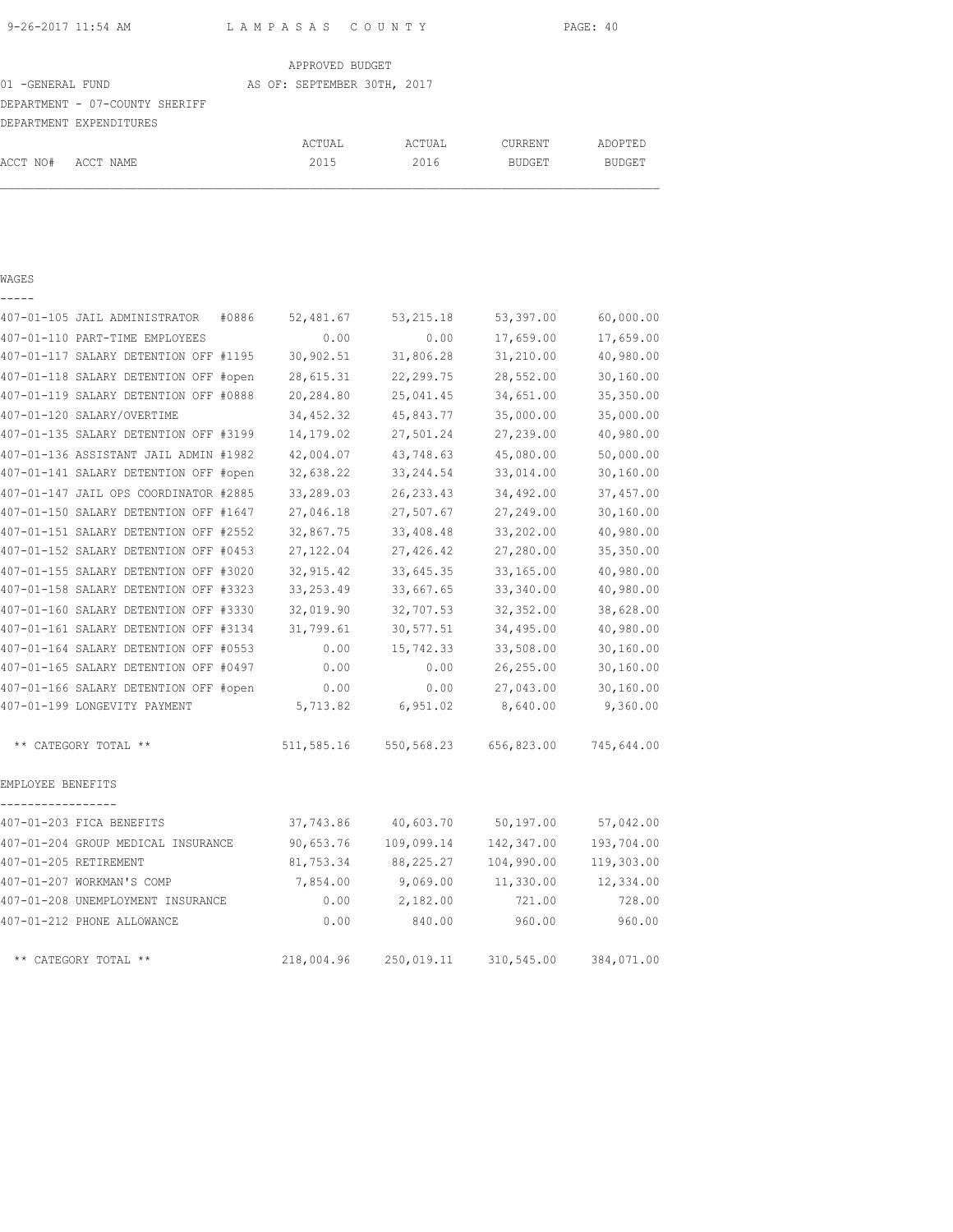APPROVED BUDGET

## 01 -GENERAL FUND AS OF: SEPTEMBER 30TH, 2017

### DEPARTMENT - 07-COUNTY SHERIFF

|                      | DEPARTMENT EXPENDITURES                      |             |                                                        |            |               |
|----------------------|----------------------------------------------|-------------|--------------------------------------------------------|------------|---------------|
|                      |                                              | ACTUAL      | ACTUAL                                                 | CURRENT    | ADOPTED       |
| ACCT NO#             | ACCT NAME                                    | 2015        | 2016                                                   | BUDGET     | <b>BUDGET</b> |
| GENERAL EXPENSES     |                                              |             |                                                        |            |               |
|                      |                                              |             |                                                        |            |               |
| 407-01-302 UTILITIES |                                              | 19,061.55   | 19,741.62                                              | 17,500.00  | 17,500.00     |
|                      | 407-01-303 COMPUTER SUPPLIES                 | 0.00        | 0.00                                                   | 0.00       | 0.00          |
|                      | 407-01-304 OPERATING SUPPLIES                | 24,568.49   | 26,443.54                                              | 25,000.00  | 25,000.00     |
|                      | 407-01-305 TRAVEL & INSERVICE TRAINING       | 10,076.74   | 4,805.65                                               | 8,000.00   | 12,000.00     |
|                      | 407-01-312 EOUIPMENT & MAINTENANCE CON       | 12,370.75   | 10,787.89                                              | 22,000.00  | 22,000.00     |
|                      | 407-01-336 OUT OF CO PRISONER MAINTENA       | 255,593.99  | 139,172.00                                             | 250,000.00 | 250,000.00    |
|                      | 407-01-344 REPAIRS & MAINTENANCE JAIL        | 37,206.92   | 66,149.44                                              | 140,000.00 | 75,000.00     |
|                      | 407-01-345 MEDICAL SERVICES                  | 91, 115. 27 | 71,370.70                                              | 90,000.00  | 90,000.00     |
| 407-01-346 FOOD      |                                              | 78,396.09   | 68,320.38                                              | 70,000.00  | 70,000.00     |
| 407-01-347 UNIFORMS  |                                              | 2,610.81    | 3,200.71                                               | 3,500.00   | 6,500.00      |
| 407-01-361 POSTAGE   |                                              | 0.00        | 0.00                                                   | 0.00       | 0.00          |
|                      | 407-01-364 PUBLICATIONS, BOOKS, MANUALS      | 159.00      | 0.00                                                   | 250.00     | 250.00        |
|                      | 407-01-372 OPERATING SUPPLIES JAIL 15,797.99 |             | 16,345.25                                              | 12,000.00  | 12,000.00     |
|                      | 407-01-399 PRE-BOND-JAIL                     | 0.00        | 3,015.00                                               | 0.00       | 0.00          |
|                      | ** CATEGORY TOTAL **                         |             | 546,957.60 429,352.18 638,250.00                       |            | 580,250.00    |
| CAPITAL OUTLAY       |                                              |             |                                                        |            |               |
|                      | 407-01-401 OFFICE MACHINE & EQUIPMENT        | 0.00        | 0.00                                                   | 0.00       | 0.00          |
|                      | 407-01-402 OPERATING EQUIPMENT               | 0.00        | 0.00                                                   | 0.00       | 0.00          |
|                      | 407-01-403 REAL ESTATE                       | 0.00        | 0.00                                                   | 0.00       | 0.00          |
|                      | 407-01-407 OFFICE FURNITURE & FIXTURES       | 0.00        | 0.00                                                   | 0.00       | 0.00          |
|                      | ** CATEGORY TOTAL **                         | 0.00        | 0.00                                                   | 0.00       | 0.00          |
| CAPITAL LEASE        |                                              |             |                                                        |            |               |
|                      | 407-01-903 CAPITAL PURCHASE PRINCIPLE        | 0.00        | 0.00                                                   | 0.00       | 0.00          |
|                      | 407-01-904 CAPITAL PURCHASES INTEREST        | 0.00        | 0.00                                                   | 0.00       | 0.00          |
|                      | ** CATEGORY TOTAL **                         | 0.00        | 0.00                                                   | 0.00       | 0.00          |
|                      | ** SUB-DEPARTMENT TOTAL **                   |             | 1,276,547.72  1,229,939.52  1,605,618.00  1,709,965.00 |            |               |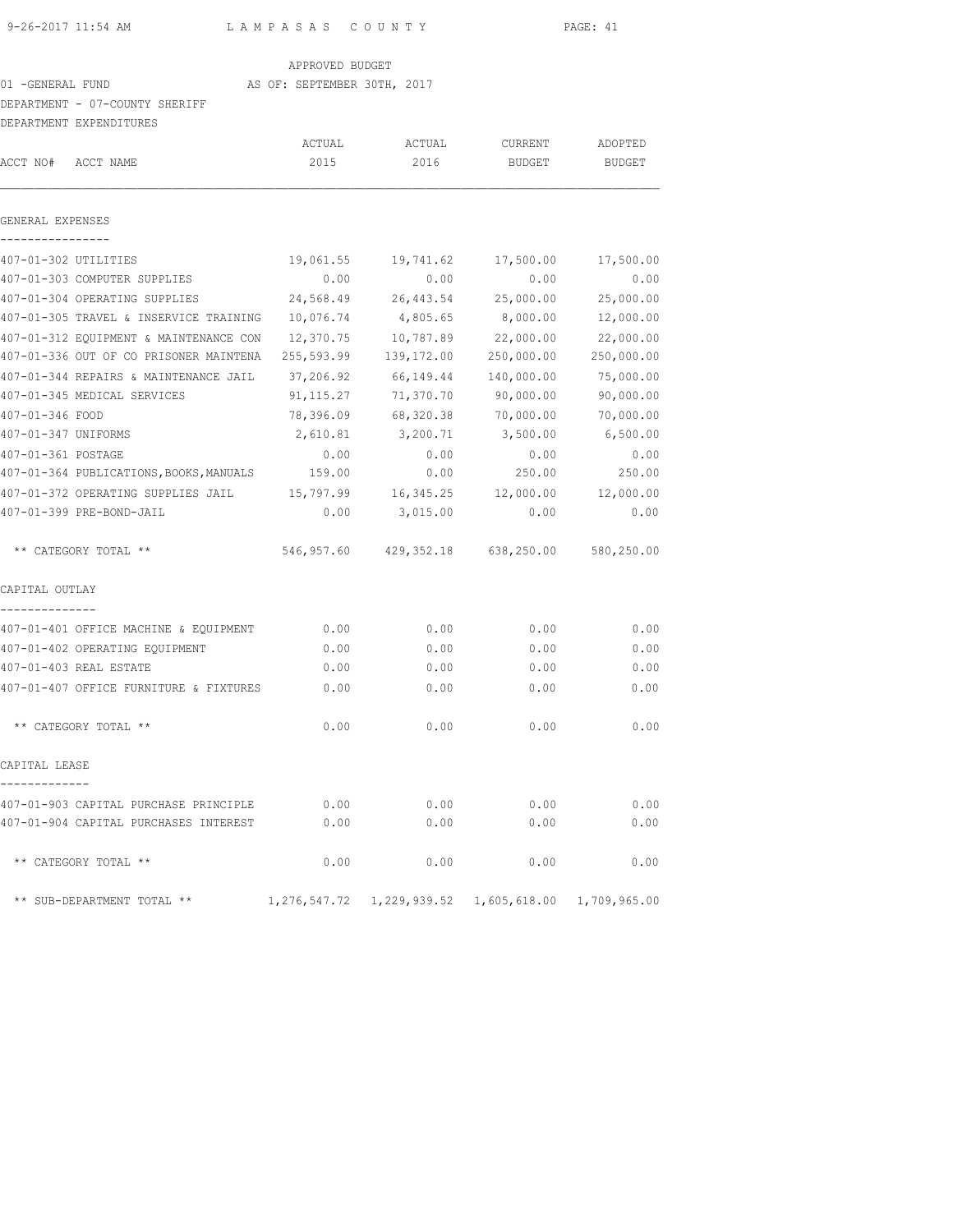| 9-26-2017 11:54 AM |  |  |  | LAMPASAS COUNTY             |  |  |  | PAGE: 42 |  |
|--------------------|--|--|--|-----------------------------|--|--|--|----------|--|
|                    |  |  |  | APPROVED BUDGET             |  |  |  |          |  |
| 01 -GENERAL FUND   |  |  |  | AS OF: SEPTEMBER 30TH, 2017 |  |  |  |          |  |

DEPARTMENT - 07-COUNTY SHERIFF DEPARTMENT EXPENDITURES

|                                                                                | ACTUAL    | ACTUAL          | CURRENT                                 | ADOPTED       |
|--------------------------------------------------------------------------------|-----------|-----------------|-----------------------------------------|---------------|
| ACCT NO#<br>ACCT NAME                                                          | 2015      | 2016            | <b>BUDGET</b>                           | <b>BUDGET</b> |
| WAGES                                                                          |           |                 |                                         |               |
|                                                                                |           |                 |                                         |               |
| 407-02-103 SALARY ANIMAL CONTROL #3121 39,841.38 47,548.13 50,602.00 51,302.00 |           |                 |                                         |               |
| 407-02-110 PART-TIME EMPLOYEES                                                 | 0.00      | 0.00            | 0.00                                    | 0.00          |
| 407-02-120 SALARY/OVERTIME                                                     | 97.85     | 429.37          | 750.00                                  | 750.00        |
| 407-02-199 LONGEVITY PAYMENT                                                   | 604.33    | 723.20          | 840.00                                  | 960.00        |
| ** CATEGORY TOTAL **                                                           |           |                 | 40,543.56 48,700.70 52,192.00 53,012.00 |               |
| EMPLOYEE BENEFITS                                                              |           |                 |                                         |               |
| -----------------<br>407-02-203 FICA BENEFITS                                  |           |                 | $3,009.08$ $3,609.19$ $3,994.00$        | 3,998.00      |
| 407-02-204 GROUP MEDICAL INSURANCE 5,671.00 8,021.52 8,220.00                  |           |                 |                                         | 8,845.00      |
| 407-02-205 RETIREMENT                                                          | 6,486.90  | 7,792.19        | 8,351.00                                | 8,362.00      |
| 407-02-207 WORKMAN'S COMP                                                      | 673.00    | 794.00          | 794.00                                  | 885.00        |
| 407-02-208 UNEMPLOYMENT INSURANCE                                              | 0.00      | 0.00            | 0.00                                    | 52.00         |
| ** CATEGORY TOTAL **                                                           |           |                 | 15,839.98 20,216.90 21,359.00 22,142.00 |               |
| GENERAL EXPENSES                                                               |           |                 |                                         |               |
| 407-02-304 OPERATING SUPPLIES                                                  |           | 220.07 1,302.03 | 1,200.00                                | 1,200.00      |
| 407-02-305 TRAVEL & INSERVICE TRAINING                                         | 784.85    | 0.00            | 1,100.00                                | 1,100.00      |
| 407-02-308 REPAIRS & MAINTENANCE EQUIP                                         | 0.00      | 0.00            | 0.00                                    | 0.00          |
| 407-02-315 DUES                                                                | 0.00      | 0.00            | 0.00                                    | 0.00          |
| 407-02-333 CONTRACTED SERVICES/ANIMAL 64,214.11 81,474.59 96,000.00            |           |                 |                                         | 96,000.00     |
| 407-02-342 GAS & OIL                                                           | 4,632.71  | 4,520.49        | 9,000.00                                | 5,000.00      |
| 407-02-343 REPAIRS & MAINTANCE VEHICLE                                         | 923.82    | 2,789.83        | 3,250.00                                | 5,000.00      |
| 407-02-345 MEDICAL SERVICES                                                    | 0.00      | 0.00            | 1,237.00                                | 1,237.00      |
| 407-02-347 UNIFORMS                                                            | 234.85    | 278.96          | 600.00                                  | 600.00        |
| 407-02-364 PUBLICATIONS, BOOKS, MANUALS                                        | 0.00      | 0.00            | 0.00                                    | 0.00          |
| 407-02-373 OPERATING SUPPLIES POLICE E                                         | 0.00      | 0.00            | 0.00                                    | 0.00          |
| 407-02-389 MISCELLANOUS                                                        | 0.00      | 1,500.00        | 0.00                                    | 0.00          |
| ** CATEGORY TOTAL **                                                           | 71,010.41 |                 | 91,865.90 112,387.00                    | 110,137.00    |
| CAPITAL OUTLAY                                                                 |           |                 |                                         |               |
| 407-02-402 OPERATING EQUIPMENT                                                 | 0.00      | 33, 187. 22     | 0.00                                    | 0.00          |
| ** CATEGORY TOTAL **                                                           | 0.00      | 33,187.22       | 0.00                                    | 0.00          |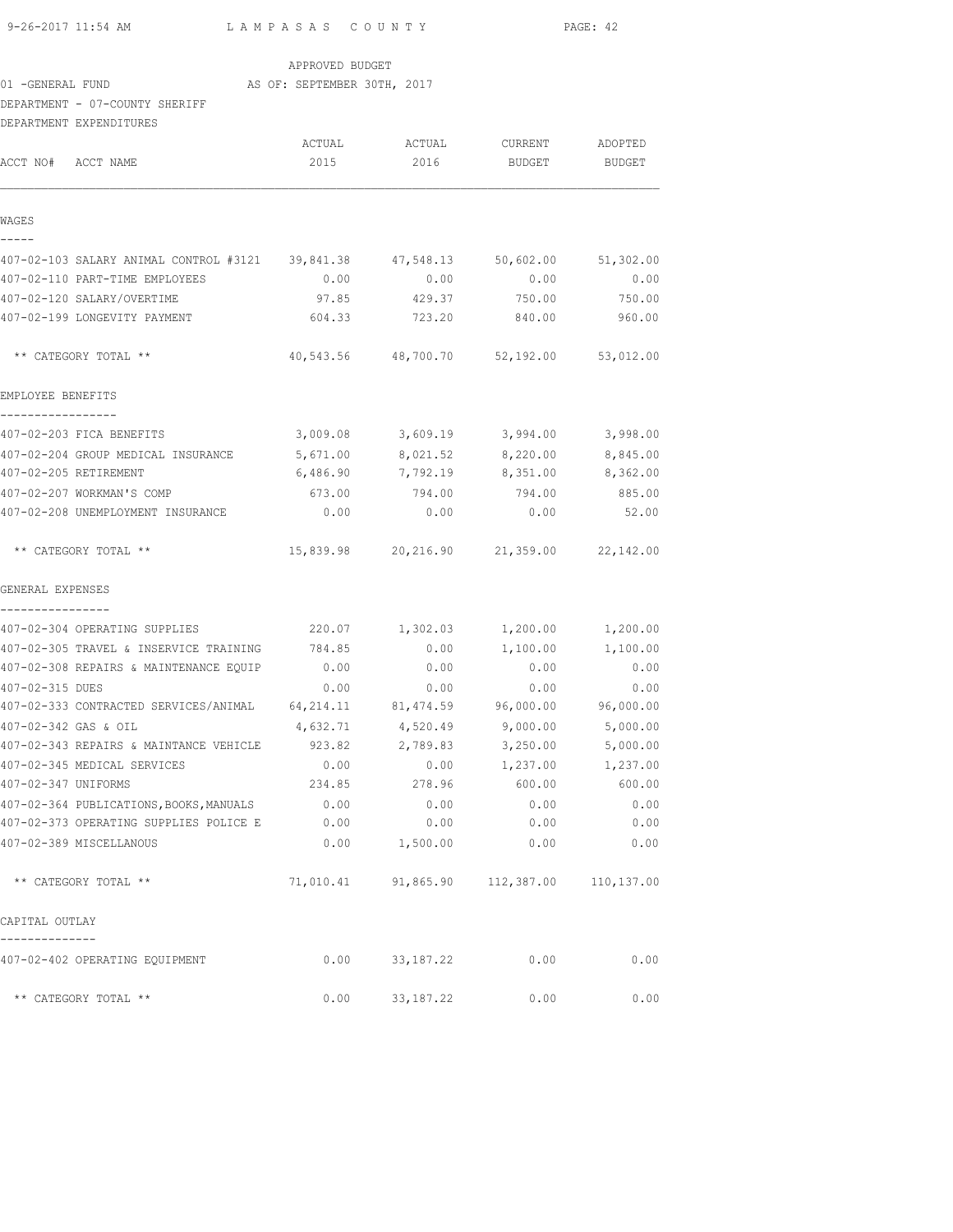|  |  | 9-26-2017 11:54 AM |  |  |  |  |
|--|--|--------------------|--|--|--|--|
|--|--|--------------------|--|--|--|--|

01 -GENERAL FUND AS OF: SEPTEMBER 30TH, 2017

DEPARTMENT - 07-COUNTY SHERIFF

| DEPARTMENT EXPENDITURES               |        |                       |            |            |
|---------------------------------------|--------|-----------------------|------------|------------|
|                                       | ACTUAL | ACTUAL                | CURRENT    | ADOPTED    |
| ACCT NO#<br>ACCT NAME                 | 2015   | 2016                  | BUDGET     | BUDGET     |
|                                       |        |                       |            |            |
| CAPITAL LEASE                         |        |                       |            |            |
| 407-02-903 CAPITAL PURCHASE PRINCIPAL | 0.00   | 0.00                  | 0.00       | 0.00       |
| ** CATEGORY TOTAL **                  | 0.00   | 0.00                  | 0.00       | 0.00       |
| ** SUB-DEPARTMENT TOTAL **            |        | 127,393.95 193,970.72 | 185,938.00 | 185,291.00 |

| WAGES                                                                     |                                             |                                            |                  |      |
|---------------------------------------------------------------------------|---------------------------------------------|--------------------------------------------|------------------|------|
| 407-03-113 SALARY/ASSISTANT #1082 37,002.97 32,560.81 35,094.00 33,589.00 |                                             |                                            |                  |      |
| 407-03-199 LONGEVITY PAYMENT                                              |                                             | $1,920.00$ 0.00 0.00                       |                  | 0.00 |
| ** CATEGORY TOTAL **                                                      |                                             | 38,922.97 32,560.81 35,094.00 33,589.00    |                  |      |
| EMPLOYEE BENEFITS                                                         |                                             |                                            |                  |      |
| 407-03-203 FICA BENEFITS                                                  |                                             | 2,894.05 2,396.30 2,685.00 2,570.00        |                  |      |
| 407-03-204 GROUP MEDICAL INSURANCE 5,634.00 8,021.52 8,220.00 8,845.00    |                                             |                                            |                  |      |
| 407-03-205 RETIREMENT                                                     |                                             | 6,227.74 5,209.72 5,615.00 5,374.00        |                  |      |
| 407-03-207 WORKMEN'S COMP                                                 |                                             | 107.00   108.00   116.00   111.00          |                  |      |
| 407-03-208 UNEMPLOYMENT INSURANCE                                         | $0.00$ $25.00$ $35.00$ $33.00$              |                                            |                  |      |
| ** CATEGORY TOTAL **                                                      |                                             | 14,862.79  15,760.54  16,671.00  16,933.00 |                  |      |
| GENERAL EXPENSES                                                          |                                             |                                            |                  |      |
| 407-03-301 COMMUNICATIONS                                                 | $1,866.27$ $1,863.30$ $2,000.00$ $2,000.00$ |                                            |                  |      |
| 407-03-304 OPERATING SUPPLIES                                             |                                             | 978.46 960.52 1,000.00 1,000.00            |                  |      |
| 407-03-347 UNIFORMS                                                       | 0.00                                        | 0.00                                       | 0.00             | 0.00 |
| ** CATEGORY TOTAL **                                                      |                                             | 2,844.73 2,823.82 3,000.00 3,000.00        |                  |      |
| CAPITAL OUTLAY                                                            |                                             |                                            |                  |      |
| 407-03-402 OPERATING EQUIPMENT                                            | 0.00                                        | 0.00                                       | 0.00             | 0.00 |
| ** CATEGORY TOTAL **                                                      | 0.00                                        |                                            | $0.00$ 0.00 0.00 |      |
| ** SUB-DEPARTMENT TOTAL **                                                |                                             | 56,630.49 51,145.17 54,765.00 53,522.00    |                  |      |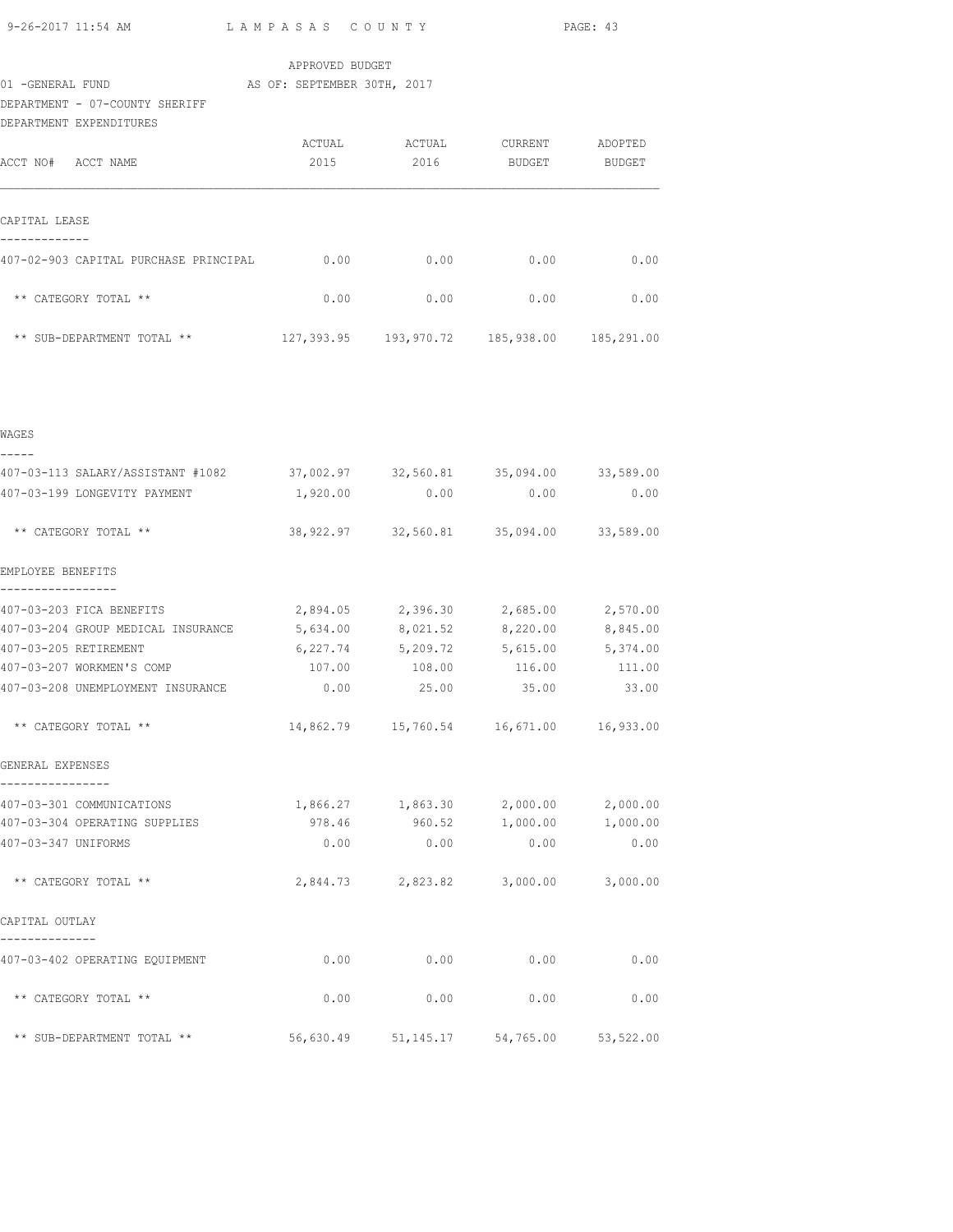|                                                                      |                  |                        |               | PAGE: 44      |
|----------------------------------------------------------------------|------------------|------------------------|---------------|---------------|
|                                                                      | APPROVED BUDGET  |                        |               |               |
| 01 -GENERAL FUND AS OF: SEPTEMBER 30TH, 2017                         |                  |                        |               |               |
| DEPARTMENT - 07-COUNTY SHERIFF                                       |                  |                        |               |               |
| DEPARTMENT EXPENDITURES                                              |                  |                        |               |               |
| ACCT NO# ACCT NAME                                                   | 2015             | 2016                   | <b>BUDGET</b> | <b>BUDGET</b> |
|                                                                      |                  |                        |               |               |
|                                                                      |                  |                        |               |               |
|                                                                      |                  |                        |               |               |
|                                                                      |                  |                        |               |               |
| WAGES                                                                |                  |                        |               |               |
| -----                                                                |                  |                        |               |               |
| 407-04-103 SALARY DEPUTY SHERIFF 0.00                                |                  | 0.00                   |               | $0.00$ 0.00   |
| 407-04-110 PART-TIME EMPLOYEES                                       | 0.00             | 0.00                   | 0.00          | 0.00          |
| 407-04-118 SALARY DEPUTY SHERIFF #0490<br>407-04-120 SALARY/OVERTIME | 330.41<br>439.78 | 0.00<br>0.00           | 0.00<br>0.00  | 0.00          |
| 407-04-199 LONGEVITY PAYMENT                                         | 0.00             | 0.00                   | 0.00          | 0.00<br>0.00  |
|                                                                      |                  |                        |               |               |
| ** CATEGORY TOTAL **                                                 | 770.19           | 0.00                   | 0.00          | 0.00          |
| EMPLOYEE BENEFITS                                                    |                  |                        |               |               |
| -----------------                                                    |                  |                        |               |               |
| 407-04-203 FICA BENEFITS<br>407-04-204 GROUP MEDICAL INSURANCE       | 0.00             | $57.22$ 0.00 0.00 0.00 |               | $0.00$ 0.00   |
| 407-04-205 RETIREMENT                                                | 123.25           | 0.00<br>0.00           | 0.00          | 0.00          |
| 407-04-207 WORKMEN'S COMP                                            | 0.00             | 0.00                   | 0.00          | 0.00          |
| 407-04-208 UNEMPLOYMENT INSURANCE                                    | 0.00             | 0.00                   | 0.00          | 0.00          |
|                                                                      |                  |                        |               |               |
| ** CATEGORY TOTAL **                                                 | 180.47           | 0.00                   | 0.00          | 0.00          |
| GENERAL EXPENSES<br>----------------                                 |                  |                        |               |               |
| 407-04-301 COMMUNICATIONS                                            | 0.00             | 0.00                   | 0.00          | 0.00          |
| 407-04-304 OPERATING SUPPLIES                                        | 0.00             | 0.00                   | 0.00          | 0.00          |
| 407-04-305 TRAVEL & INSERVICE                                        | 0.00             | 0.00                   | 0.00          | 0.00          |
| 407-04-342 GAS & OIL                                                 | 0.00             | 0.00                   | 0.00          | 0.00          |
| 407-04-343 REPAIRS & MAINTENANCE VEHIC                               | 0.00             | 0.00                   | 0.00          | 0.00          |
| 407-04-346 FOOD                                                      | 0.00             | 0.00                   | 0.00          | 0.00          |
| 407-04-347 UNIFORMS                                                  | 0.00             | 0.00                   | 0.00          | 0.00          |
| 407-04-361 POSTAGE                                                   | 0.00             | 0.00                   | 0.00          | 0.00          |
| ** CATEGORY TOTAL **                                                 | 0.00             | 0.00                   | 0.00          | 0.00          |
| CAPITAL OUTLAY                                                       |                  |                        |               |               |
| --------------                                                       |                  |                        |               |               |
| 407-04-402 OPERATING EQUIPMENT                                       | 0.00             | 0.00                   | 0.00          | 0.00          |
| ** CATEGORY TOTAL **                                                 | 0.00             | 0.00                   | 0.00          | 0.00          |
| ** SUB-DEPARTMENT TOTAL **                                           | 950.66           | 0.00                   | 0.00          | 0.00          |
|                                                                      |                  |                        |               |               |
| *** DEPARTMENT TOTAL ***                                             |                  |                        |               |               |

============= ============= ============= =============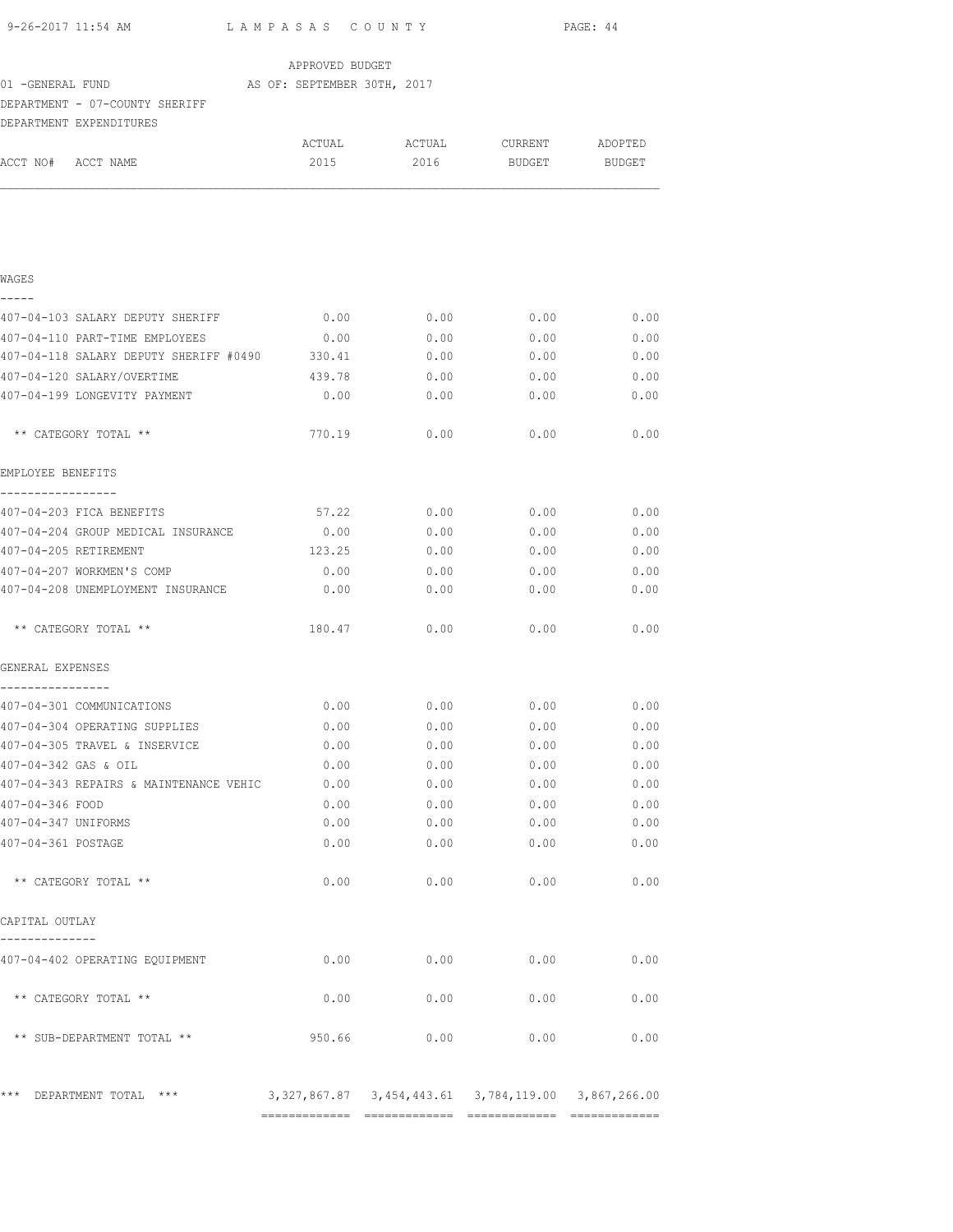| 9-26-2017 11:54 AM | LAMPASAS COUNTY | PAGE: 45 |
|--------------------|-----------------|----------|

| APPROVED BUDGET |
|-----------------|
|-----------------|

#### 01 -GENERAL FUND AS OF: SEPTEMBER 30TH, 2017

## DEPARTMENT - 08-COUNTY/DISTRICT ATTNY

|                    | DEPARTMENT EXPENDITURES |        |        |         |         |
|--------------------|-------------------------|--------|--------|---------|---------|
|                    |                         | ACTUAL | ACTUAL | CURRENT | ADOPTED |
| ACCT NO# ACCT NAME |                         | 2015   | 2016   | BUDGET  | BUDGET  |

|                                        | 408-00-103 SALARIES & WAGES DEP #1192 39,491.17                   |            | 33,746.16                                      | 45,252.00    | 45,254.00 |
|----------------------------------------|-------------------------------------------------------------------|------------|------------------------------------------------|--------------|-----------|
|                                        | 408-00-104 SALARIES & WAGES DEP #2436                             | 24,140.79  | 23,634.13                                      | 24,242.00    | 24,986.00 |
| 408-00-110 PART-TIME EMPLOYEES         |                                                                   | 0.00       | 0.00                                           | 0.00         | 0.00      |
|                                        | 408-00-113 SALARIES & WAGES ASST #0885                            | 60,749.33  | 61,481.20                                      | 75,000.00    | 77,268.00 |
|                                        | 408-00-114 SALARY & WAGES OFFICE #0615                            |            | 39,065.00 39,734.72                            | 44,789.00    | 45,254.00 |
|                                        | 408-00-133 SALARY/SUPP #615 #1192 #88                             |            | 3,223.92 6,628.49                              | 0.00         | 0.00      |
| 408-00-199 LONGEVITY PAYMENT           |                                                                   |            | $4,320.00$ $4,440.00$ $4,560.00$ $4,680.00$    |              |           |
| ** CATEGORY TOTAL **                   |                                                                   |            | 170,990.21  169,664.70  193,843.00  197,442.00 |              |           |
| EMPLOYEE BENEFITS<br>_________________ |                                                                   |            |                                                |              |           |
| 408-00-203 FICA BENEFITS               |                                                                   |            | 12,210.77 12,909.15                            | 14,829.00    | 15,104.00 |
|                                        | 408-00-204 GROUP MEDICAL INSURANCE                                | 25,060.27  | 29,843.78                                      | 34,079.00    | 36,020.00 |
| 408-00-205 RETIREMENT                  |                                                                   | 27, 264.47 | 27,813.60                                      | 31,015.00    | 31,591.00 |
| 408-00-207 WORKMEN'S COMP              |                                                                   | 653.00     | 38.00                                          | 76.00        | 84.00     |
|                                        | 408-00-208 UNEMPLOYMENT INSURANCE 0.00 77.00 194.00               |            |                                                |              | 122.00    |
| 408-00-212 PHONE ALLOWANCE             |                                                                   | 0.00       | 0.00                                           | 0.00         | 480.00    |
| ** CATEGORY TOTAL **                   |                                                                   |            | 65,188.51 70,681.53 80,193.00 83,401.00        |              |           |
| GENERAL EXPENSES<br>----------------   |                                                                   |            |                                                |              |           |
| 408-00-301 COMMUNICATIONS              |                                                                   |            | 1,913.00 2,090.45 2,000.00                     |              | 2,000.00  |
| 408-00-302 UTILITIES                   |                                                                   | 0.00       | 0.00                                           | 0.00         | 0.00      |
| 408-00-304 OPERATING SUPPLIES          |                                                                   | 4,517.05   | 2,209.31                                       | 3,000.00     | 3,500.00  |
|                                        | 408-00-305 TRAVEL & INSERVICE TRAINING 2,320.24                   |            | 946.12                                         | 2,500.00     | 2,500.00  |
| 408-00-307 INSURANCE & BONDS           |                                                                   | 0.00       | 0.00                                           | 400.00       | 0.00      |
|                                        | 408-00-312 EQUIPMENT MAINTENANCE CONTR                            | 0.00       | 7,500.00                                       | 7,500.00     | 7,500.00  |
|                                        | 408-00-320 INVESTIGATIVE EXPENSES                                 | 837.99     | 456.11                                         | 2,000.00     | 2,000.00  |
| 408-00-333 CONTRACTED SERVICE          |                                                                   | 8,520.00   | 0.00                                           | 0.00         | 0.00      |
| 408-00-361 POSTAGE                     |                                                                   | 0.00       |                                                | 55.00 126.00 | 126.00    |
|                                        | $408-00-370$ EQUIPMENT RENTAL - COPIER 2,081.96 2,223.00 1,680.00 |            |                                                |              | 1,680.00  |
|                                        | 408-00-389 MISCELLANEOUS EXPENSE 0.00 0.00 0.00                   |            |                                                | 0.00         | 0.00      |
| ** CATEGORY TOTAL **                   |                                                                   |            | 20,190.24 15,479.99 19,206.00 19,306.00        |              |           |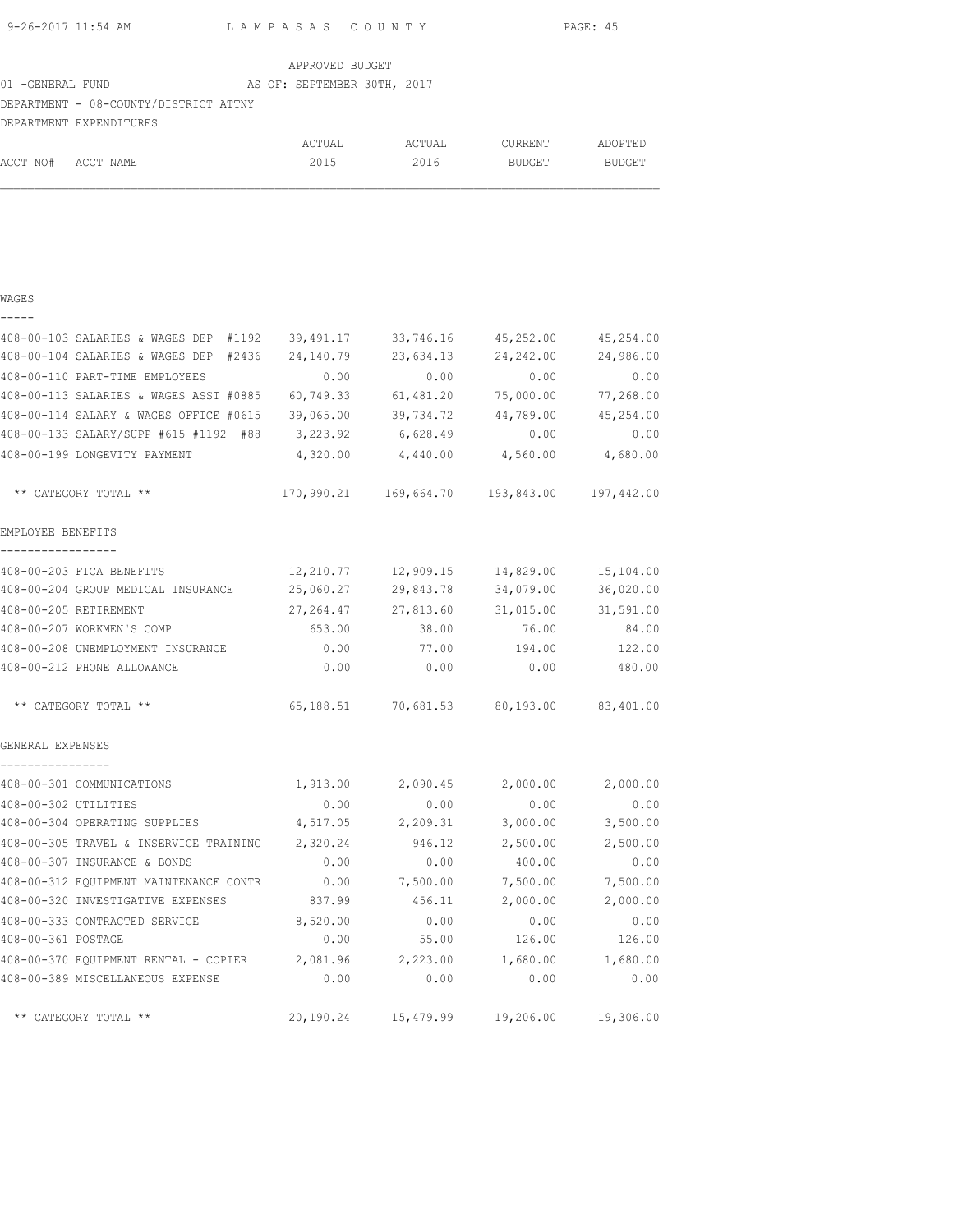|                    |                                                                |                                             |               |                                             | PAGE: 46 |
|--------------------|----------------------------------------------------------------|---------------------------------------------|---------------|---------------------------------------------|----------|
|                    |                                                                |                                             |               |                                             |          |
|                    |                                                                | APPROVED BUDGET                             |               |                                             |          |
|                    | 01 - GENERAL FUND AS OF: SEPTEMBER 30TH, 2017                  |                                             |               |                                             |          |
|                    | DEPARTMENT - 08-COUNTY/DISTRICT ATTNY                          |                                             |               |                                             |          |
|                    | DEPARTMENT EXPENDITURES                                        |                                             |               |                                             |          |
|                    |                                                                | ACTUAL                                      | ACTUAL        | CURRENT                                     | ADOPTED  |
| ACCT NO# ACCT NAME |                                                                | 2015                                        | 2016 BUDGET   |                                             | BUDGET   |
|                    |                                                                |                                             |               |                                             |          |
|                    |                                                                |                                             |               |                                             |          |
| CAPITAL OUTLAY     |                                                                |                                             |               |                                             |          |
|                    |                                                                |                                             |               |                                             |          |
|                    | 408-00-401 OFFICE MACHINES & EQUIPMENT 7,500.00 0.00 0.00 0.00 |                                             |               |                                             | 0.00     |
|                    | 408-00-407 OFFICE FURNITURE & FIXTURES 0.00                    |                                             | 0.00          | 0.00                                        | 0.00     |
|                    |                                                                |                                             |               |                                             |          |
|                    | ** CATEGORY TOTAL **                                           |                                             | 7,500.00 0.00 | 0.00                                        | 0.00     |
|                    |                                                                |                                             |               |                                             |          |
|                    | ** SUB-DEPARTMENT TOTAL **                                     | 263,868.96 255,826.22 293,242.00 300,149.00 |               |                                             |          |
|                    |                                                                |                                             |               |                                             |          |
|                    |                                                                |                                             |               |                                             |          |
|                    | *** DEPARTMENT TOTAL ***                                       |                                             |               | 263,868.96 255,826.22 293,242.00 300,149.00 |          |

============= ============= ============= =============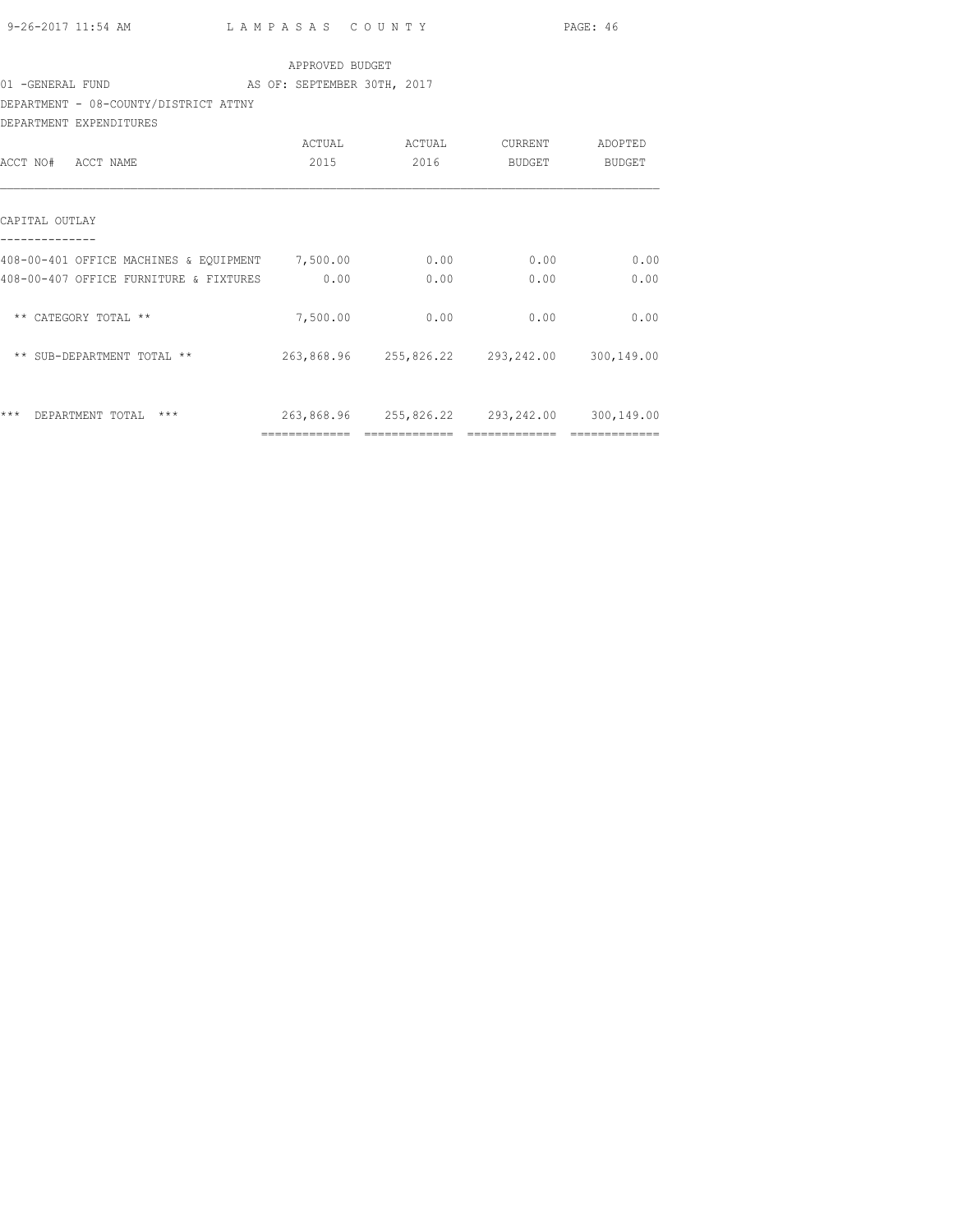| 9-26-2017 11:54 AM | LAMPASAS COUNTY | PAGE: 47 |
|--------------------|-----------------|----------|
|                    |                 |          |

|                                  | APPROVED BUDGET             |        |                |               |
|----------------------------------|-----------------------------|--------|----------------|---------------|
| 01 -GENERAL FUND                 | AS OF: SEPTEMBER 30TH, 2017 |        |                |               |
| DEPARTMENT - 09-NON-DEPARTMENTAL |                             |        |                |               |
| DEPARTMENT EXPENDITURES          |                             |        |                |               |
|                                  | ACTUAL                      | ACTUAL | <b>CURRENT</b> | ADOPTED       |
| ACCT NO# ACCT NAME               | 2015                        | 2016   | <b>BUDGET</b>  | <b>BUDGET</b> |

GENERAL EXPENSES

|                      | 409-00-301 COMMUNICATION                        | 27,325.62 | 28,721.35                        | 25,000.00 | 20,000.00  |
|----------------------|-------------------------------------------------|-----------|----------------------------------|-----------|------------|
| 409-00-302 UTILITIES |                                                 | 74,718.97 | 70,068.31                        | 65,000.00 | 65,000.00  |
|                      | 409-00-305 SEPTIC INSP TRAVEL & INSVC           | 318.92    | 799.03                           | 0.00      | 0.00       |
|                      | 409-00-307 INSURANCE & BONDS                    | 40,673.42 | 133,724.27                       | 86,350.00 | 86,350.00  |
|                      | 409-00-309 COURT APPOINTED ATTORNEY             | 1,917.00  | 300.00                           | 0.00      | 0.00       |
|                      | 409-00-311 REPAIRS & MAINTENANCE-COURT          | 49,188.20 | 31,478.26                        | 40,000.00 | 40,000.00  |
|                      | 409-00-312 EQUIPMENT MAINTENANCE CONTR          | 12,546.38 | 13,082.87                        | 15,000.00 | 15,000.00  |
|                      | 409-00-313 JANITORIAL CONTRACT                  | 34,792.80 | 34,883.09                        | 35,340.00 | 0.00       |
|                      | 409-00-314 JANITORIAL SUPPLIES                  | 3,687.09  | 2,988.79                         | 3,200.00  | 3,200.00   |
| 409-00-315 DUES      |                                                 | 0.00      | 0.00                             | 2,000.00  | 0.00       |
|                      | 409-00-316 CHILD WELFARE BOARD                  | 10,000.00 | 10,000.00                        | 10,000.00 | 10,000.00  |
|                      | 409-00-318 LEGAL EXPENDITURES                   | 0.00      | 0.00                             | 2,000.00  | 0.00       |
| 409-00-319 AUDIT     |                                                 | 27,000.00 | 28,000.00                        | 27,500.00 | 27,500.00  |
|                      | 409-00-321 HISTORICAL COMMISSION                | 1,000.00  | 1,000.00                         | 1,000.00  | 1,000.00   |
|                      | 409-00-322 SOIL CONSERVATION                    | 1,500.00  | 0.00                             | 1,500.00  | 1,500.00   |
| 409-00-324 BOUNTIES  |                                                 | 394.00    | 587.00                           | 500.00    | 500.00     |
|                      | 409-00-326 SARATOGA WATER DISTRICT 3,000.00     |           | 3,000.00                         | 3,000.00  | 3,000.00   |
|                      | 409-00-327 C T YOUTH SER BUREAU                 | 0.00      | 0.00                             | 0.00      | 0.00       |
|                      | 409-00-328 CONTINGENCY                          | 21,759.01 | 5,395.14                         | 77,598.00 | 75,000.00  |
|                      | 409-00-329 RENT - MHMR                          | 4,200.00  | 4,200.00                         | 4,500.00  | 4,500.00   |
|                      | 409-00-330 PREDATOR CONTROL                     | 64,800.00 | 64,800.00                        | 67,000.00 | 73,800.00  |
|                      | 409-00-331 HILL CTY CHILD ADVOCACY CTR 3,000.00 |           | 3,000.00                         | 3,000.00  | 3,000.00   |
|                      | 409-00-333 CONTRACTED SERVICES                  | 20,081.97 | 19,017.04                        | 18,900.00 | 23,000.00  |
|                      | 409-00-334 HCCAA CONTRIBUTION (SC) 6,199.00     |           | 6,199.00                         | 6,200.00  | 6,200.00   |
|                      | 409-00-340 INDIGENT BURIAL                      | 500.00    | 500.00                           | 1,000.00  | 1,100.00   |
|                      | 409-00-343 REPAIRS & MAINTENANCE VECHI          | 0.00      | 0.00                             | 0.00      | 0.00       |
|                      | 409-00-345 MEDICAL SERVICES                     | 1,816.00  | 7,448.00                         | 3,500.00  | 3,500.00   |
| 409-00-348 AUTOPSIES |                                                 | 14,172.50 | 25,108.10                        | 25,000.00 | 25,000.00  |
|                      | 409-00-356 ADMINISTRATIVE COSTS                 | 1,475.54  | 1,110.00                         | 900.00    | 0.00       |
|                      | 409-00-358 CONSULTING FEES                      | 0.00      | 0.00                             | 0.00      | 0.00       |
| 409-00-361 POSTAGE   |                                                 | 21,927.00 | 20,000.00                        | 20,000.00 | 20,000.00  |
|                      | 409-00-362 HOMELAND SECURITY                    | 0.00      | 0.00                             | 0.00      | 0.00       |
|                      | 409-00-383 SEPTIC TANK INSPECTION               | 17,655.46 | 16,145.00                        | 18,000.00 | 18,000.00  |
|                      | 409-00-386 COMMUNITY SERVICE SUPERVISI 6,248.62 |           | 5,922.42                         | 7,500.00  | 0.00       |
|                      | 409-00-387 VETERANS AFFAIR                      | 0.00      | 193.40                           | 700.00    | 700.00     |
| 409-00-388 CASA      |                                                 | 1,200.00  | 1,200.00                         | 1,200.00  | 1,200.00   |
|                      | 409-00-389 MISC EXPENSE/LCHEC/DAM               | 9,201.55  | 17,513.53                        | 10,000.00 | 10,500.00  |
|                      | ** CATEGORY TOTAL **                            |           | 482,299.05 556,384.60 582,388.00 |           | 538,550.00 |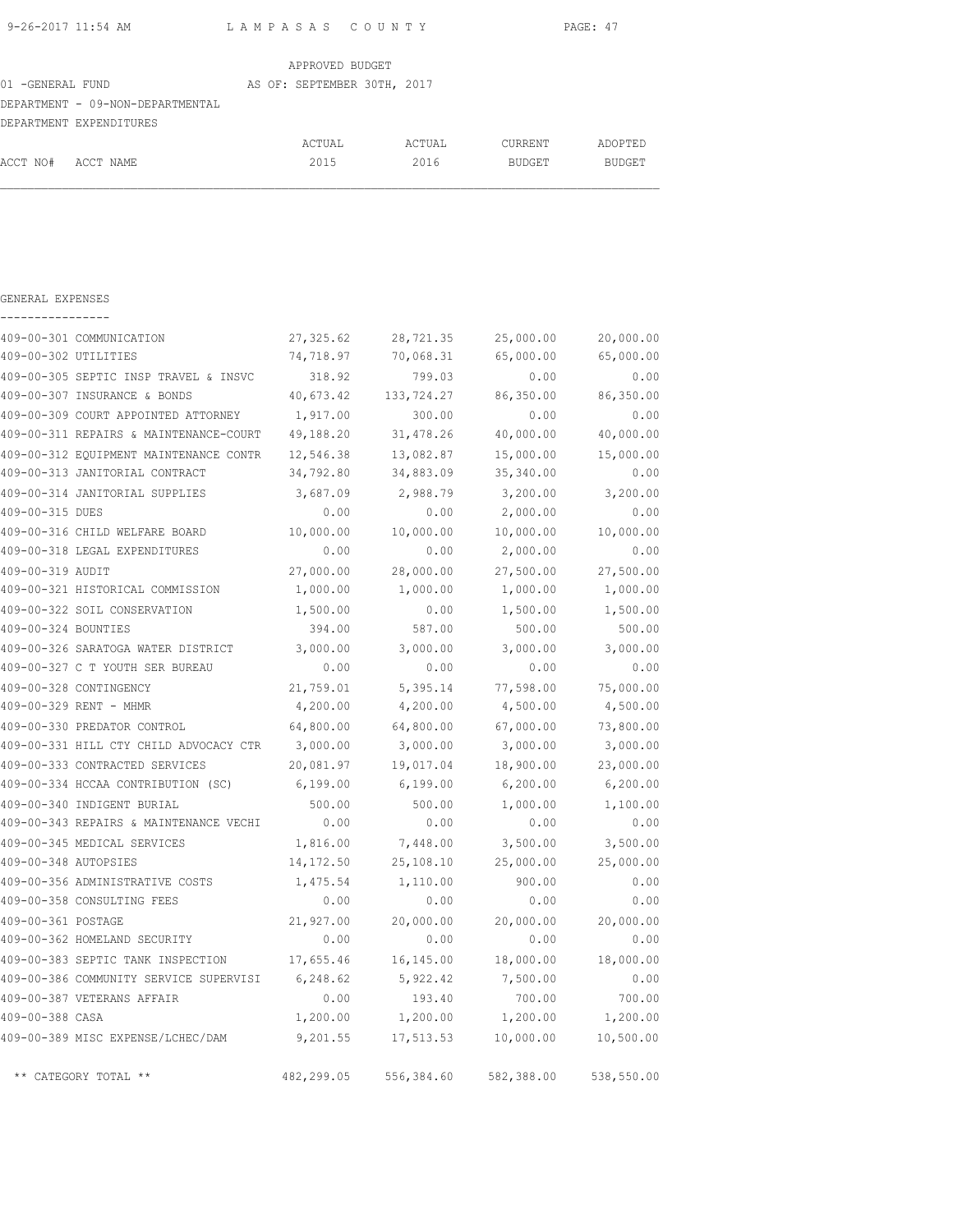| 9-26-2017 11:54 AM |  |  |
|--------------------|--|--|
|                    |  |  |

## APPROVED BUDGET

# 01 -GENERAL FUND AS OF: SEPTEMBER 30TH, 2017

## DEPARTMENT - 09-NON-DEPARTMENTAL

| DEPARTMENT EXPENDITURES                |            |        |                                             |         |
|----------------------------------------|------------|--------|---------------------------------------------|---------|
|                                        | ACTUAL     | ACTUAL | CURRENT                                     | ADOPTED |
| ACCT NO# ACCT NAME                     | 2015       | 2016   | BUDGET                                      | BUDGET  |
|                                        |            |        |                                             |         |
| CAPITAL OUTLAY                         |            |        |                                             |         |
| 409-00-402 OPERATING EQUIPMENT         | 0.00       | 0.00   | 0.00                                        | 0.00    |
| 409-00-419 RURAL AREA NARCOTIC TASK FO | 0.00       | 0.00   | 0.00                                        | 0.00    |
| ** CATEGORY TOTAL **                   | 0.00       | 0.00   | 0.00                                        | 0.00    |
|                                        |            |        |                                             |         |
| 409-00-500 OPERATING TRANSFER-OUT      |            |        | 433,000.00 438,500.00 624,777.00 668,718.00 |         |
| ** CATEGORY TOTAL **                   |            |        | 433,000.00 438,500.00 624,777.00 668,718.00 |         |
| ** SUB-DEPARTMENT TOTAL **             | 915,299.05 |        | 994,884.60  1,207,165.00  1,207,268.00      |         |

#### GENERAL EXPENSES

| 0.00         | 0.00       | 2,500.00     | 2,500.00     |
|--------------|------------|--------------|--------------|
| 120,000.00   | 0.00       | 0.00         | 0.00         |
| 120,000.00   | 0.00       | 2,500.00     | 2,500.00     |
| 120,000.00   | 0.00       | 2,500.00     | 2,500.00     |
| 1,035,299.05 | 994,884.60 | 1,209,665.00 | 1,209,768.00 |
|              |            |              |              |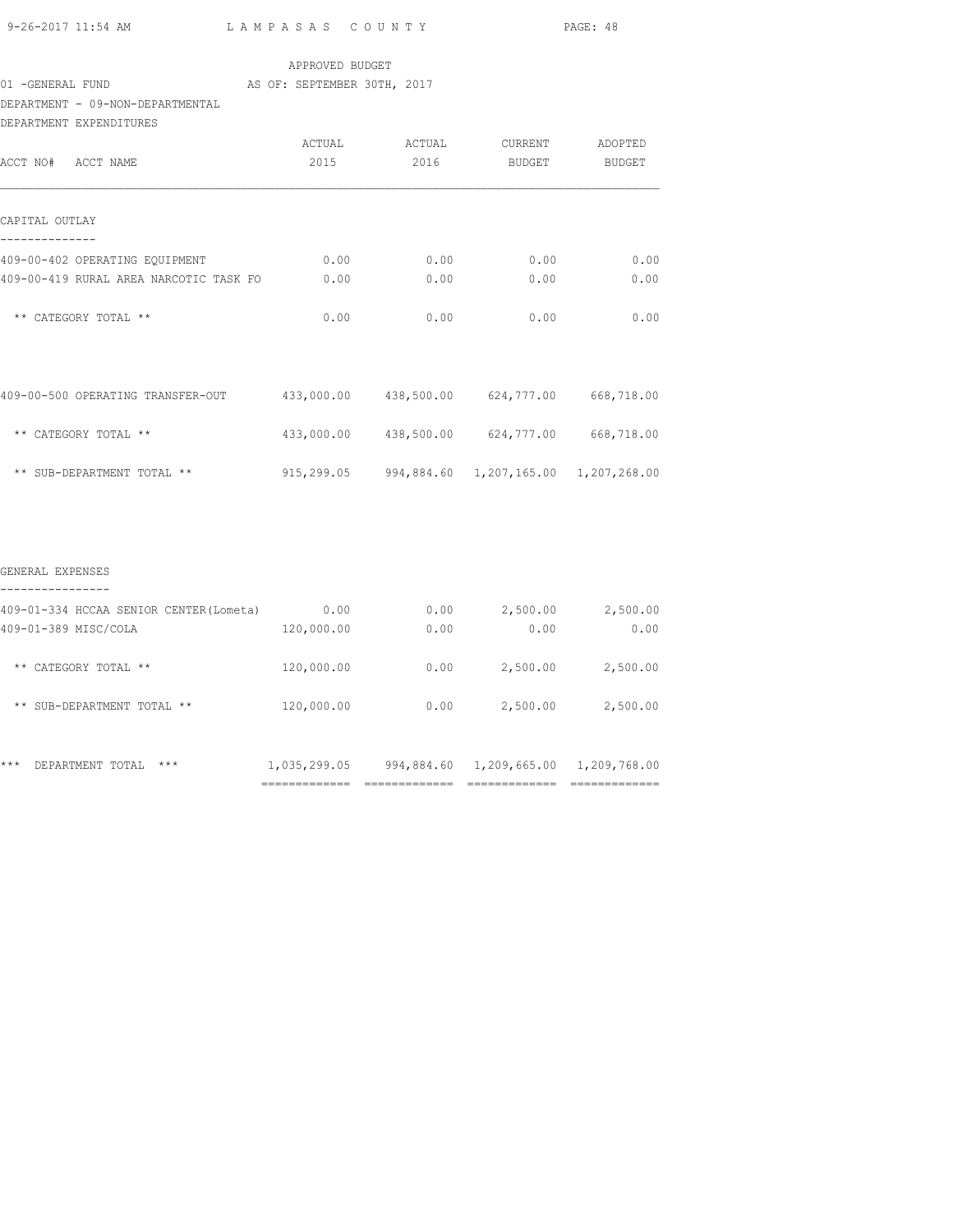|                                                                                                  |                                             |               |                                          | PAGE: 49          |
|--------------------------------------------------------------------------------------------------|---------------------------------------------|---------------|------------------------------------------|-------------------|
|                                                                                                  | APPROVED BUDGET                             |               |                                          |                   |
| AS OF: SEPTEMBER 30TH, 2017<br>01 -GENERAL FUND                                                  |                                             |               |                                          |                   |
| DEPARTMENT - 10-CONSTABLES 1, 3 & 4                                                              |                                             |               |                                          |                   |
| DEPARTMENT EXPENDITURES                                                                          |                                             |               |                                          |                   |
|                                                                                                  | ACTUAL                                      |               | ACTUAL CURRENT ADOPTED                   |                   |
| ACCT NO# ACCT NAME                                                                               | 2015                                        | 2016          | BUDGET                                   | BUDGET            |
|                                                                                                  |                                             |               |                                          |                   |
|                                                                                                  |                                             |               |                                          |                   |
|                                                                                                  |                                             |               |                                          |                   |
|                                                                                                  |                                             |               |                                          |                   |
| WAGES                                                                                            |                                             |               |                                          |                   |
| -----                                                                                            |                                             |               |                                          |                   |
| 410-00-101 SALARY ELECTED OFF #1000 9,343.70 8,906.85 10,000.00 10,191.00                        |                                             |               |                                          |                   |
| 410-00-133 SALARY-SUPPLEMENT                                                                     | 0.00                                        | 0.00          | 0.00                                     | 0.00              |
| ** CATEGORY TOTAL **                                                                             |                                             |               | 9,343.70 8,906.85 10,000.00 10,191.00    |                   |
|                                                                                                  |                                             |               |                                          |                   |
| EMPLOYEE BENEFITS                                                                                |                                             |               |                                          |                   |
| -----------------                                                                                |                                             |               | 765.00                                   |                   |
| 410-00-203 FICA BENEFITS<br>410-00-204 GROUP MEDICAL INSURANCE $704.64$ 114.00 $8,220.00$ 154.00 |                                             | 669.81 810.94 |                                          | 780.00            |
| 410-00-205 RETIREMENT                                                                            | $1,374.54$ $1,772.53$ $1,600.00$ $1,631.00$ |               |                                          |                   |
| 410-00-207 WORKMEN'S COMP                                                                        |                                             |               | 129.00   160.00   169.00   152.00        |                   |
| 410-00-208 UNEMPLOYMENT INSURANCE $0.00$ 0.00 0.00 0.00 0.00 0.00                                |                                             |               |                                          |                   |
| 410-00-212 PHONE ALLOWANCE                                                                       |                                             |               | 520.00 480.00 480.00 480.00              |                   |
| ** CATEGORY TOTAL **                                                                             |                                             |               | 3, 397.99 3, 337.47 11, 234.00 3, 197.00 |                   |
| GENERAL EXPENSES                                                                                 |                                             |               |                                          |                   |
|                                                                                                  |                                             |               |                                          |                   |
| 410-00-304 OPERATING SUPPLIES<br>9.24 0.00 500.00 1,000.00                                       |                                             |               |                                          |                   |
| 410-00-305 TRAVEL & INSERVICE TRAINING 1,368.19                                                  |                                             |               | 513.15 1,000.00                          | 1,000.00<br>60.00 |
| 410-00-315 DUES<br>410-00-342 GAS AND OIL                                                        | 60.00<br>0.00                               | 60.00<br>0.00 | 60.00<br>0.00                            | 1,200.00          |
| 410-00-343 REPAIR & MAINTENANCE VEHICL 488.68                                                    |                                             | 0.00          | 1,000.00                                 | 1,000.00          |
| 410-00-364 PUBLICATIONS, BOOKS, MANUAL 0.00                                                      |                                             | 0.00          | 0.00                                     | 500.00            |
| 410-00-389 MISCELLANOUS                                                                          | 0.00                                        | 0.00          | 0.00                                     | 300.00            |
| ** CATEGORY TOTAL **                                                                             | 1,926.11                                    |               | 573.15 2,560.00                          | 5,060.00          |
| CAPITAL OUTLAY                                                                                   |                                             |               |                                          |                   |
|                                                                                                  |                                             |               |                                          |                   |
| 410-00-402 OPERATING EQUIPMENT                                                                   | 0.00                                        | 0.00          | 0.00                                     | 0.00              |

\*\* CATEGORY TOTAL \*\* 0.00 0.00 0.00 0.00

\*\* SUB-DEPARTMENT TOTAL \*\* 14,667.80 12,817.47 23,794.00 18,448.00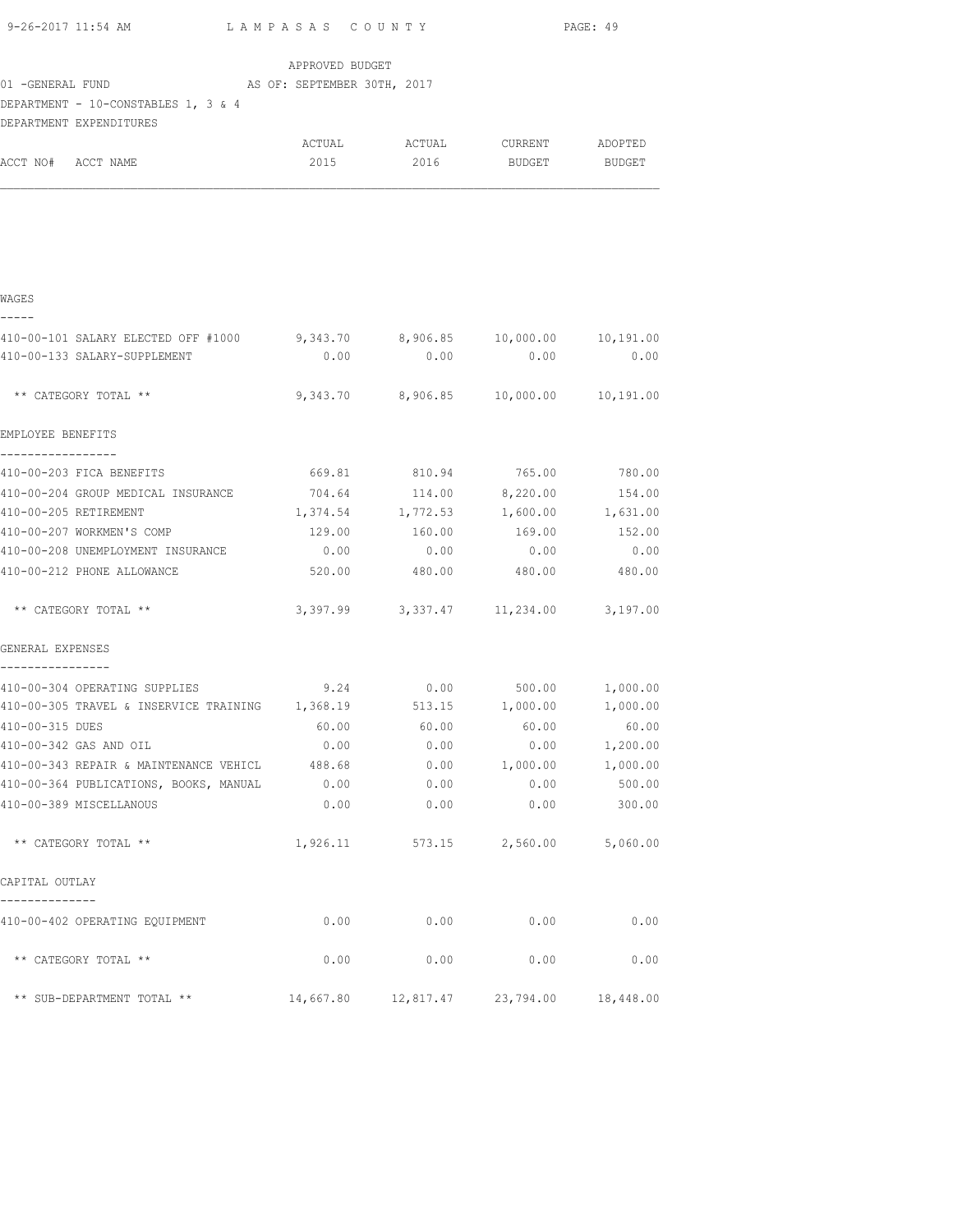| 9-26-2017 11:54 AM                                                                                       | LAMPASAS COUNTY               |                                           |               | PAGE: 50  |
|----------------------------------------------------------------------------------------------------------|-------------------------------|-------------------------------------------|---------------|-----------|
|                                                                                                          | APPROVED BUDGET               |                                           |               |           |
|                                                                                                          |                               |                                           |               |           |
| DEPARTMENT - 10-CONSTABLES 1, 3 & 4                                                                      |                               |                                           |               |           |
| DEPARTMENT EXPENDITURES                                                                                  |                               |                                           |               |           |
|                                                                                                          |                               | ACTUAL ACTUAL CURRENT ADOPTED             |               |           |
| ACCT NO# ACCT NAME                                                                                       |                               | 2015 2016 BUDGET BUDGET                   |               |           |
| WAGES                                                                                                    |                               |                                           |               |           |
| -----                                                                                                    |                               |                                           |               |           |
| 410-01-101 SALARY ELECTED OFF #1980 0.00 10,598.85 10,000.00 10,191.00                                   |                               |                                           |               |           |
| 410-01-128 SALARY ELECTED OFFICER#2250 8,394.70 0.00 0.00 0.00 0.00 0.00<br>410-01-133 SALARY/SUPPLEMENT |                               | $0.00$ 0.00                               | 0.00          | 0.00      |
|                                                                                                          |                               |                                           |               |           |
| ** CATEGORY TOTAL **                                                                                     |                               | 8,394.70  10,598.85  10,000.00  10,191.00 |               |           |
| EMPLOYEE BENEFITS                                                                                        |                               |                                           |               |           |
| -----------------<br>410-01-203 FICA BENEFITS                                                            | 652.62                        |                                           | 800.01 765.00 | 780.00    |
| 410-01-204 GROUP MEDICAL INSURANCE 6,889.44                                                              |                               | 8,068.40                                  | 8,220.00      | 8,844.00  |
| 410-01-205 RETIREMENT                                                                                    | 1,363.10                      | 1,772.53                                  | 1,600.00      | 1,631.00  |
| 410-01-207 WORKMAN'S COMP                                                                                | 136.00                        | 160.00                                    | 169.00        | 152.00    |
| 410-01-208 UNEMPLOYMENT INSURANCE                                                                        | 0.00                          | 0.00                                      | 0.00          | 0.00      |
| 410-01-212 PHONE ALLOWANCE                                                                               |                               | 440.00 480.00 480.00 480.00               |               |           |
| ** CATEGORY TOTAL **                                                                                     |                               | 9,481.16  11,280.94  11,234.00  11,887.00 |               |           |
| GENERAL EXPENSES<br>----------------                                                                     |                               |                                           |               |           |
| 410-01-304 OPERATING SUPPLIES                                                                            | $5,070.00$ 0.00 200.00 400.00 |                                           |               |           |
| 410-01-305 TRAINING/TRAVEL (                                                                             | 181.17)                       | 0.00                                      | 200.00        | 750.00    |
| 410-01-308 EQUIPMENT MAINTENANCE                                                                         | 449.08                        | 7.50                                      | 600.00        | 600.00    |
| 410-01-315 DUES                                                                                          | 60.00                         | 60.00                                     | 60.00         | 60.00     |
| 410-01-342 GAS/OIL                                                                                       | 1,178.26                      | 836.32                                    | 1,500.00      | 1,500.00  |
| 410-01-343 REPAIR & MAINTENANCE VEHICL                                                                   | 445.54                        | 1,927.84                                  | 600.00        | 1,000.00  |
| 410-01-347 UNIFORMS                                                                                      | 206.99                        | 77.90                                     | 300.00        | 600.00    |
| 410-01-361 POSTAGE                                                                                       | 0.00                          | 0.00                                      | 0.00          | 0.00      |
| 410-01-373 REPAIRS AND MAINTENANCE VEH 0.00                                                              |                               | 0.00                                      | 0.00          | 0.00      |
| ** CATEGORY TOTAL **                                                                                     |                               | 7,228.70 2,909.56 3,460.00 4,910.00       |               |           |
| CAPITAL OUTLAY<br>--------------                                                                         |                               |                                           |               |           |
| 410-01-402 OPERATING EQUIPMENT                                                                           | 0.00                          | 0.00                                      | 0.00          | 0.00      |
| ** CATEGORY TOTAL **                                                                                     | 0.00                          | 0.00                                      | 0.00          | 0.00      |
| ** SUB-DEPARTMENT TOTAL **                                                                               | 25,104.56                     | 24,789.35                                 | 24,694.00     | 26,988.00 |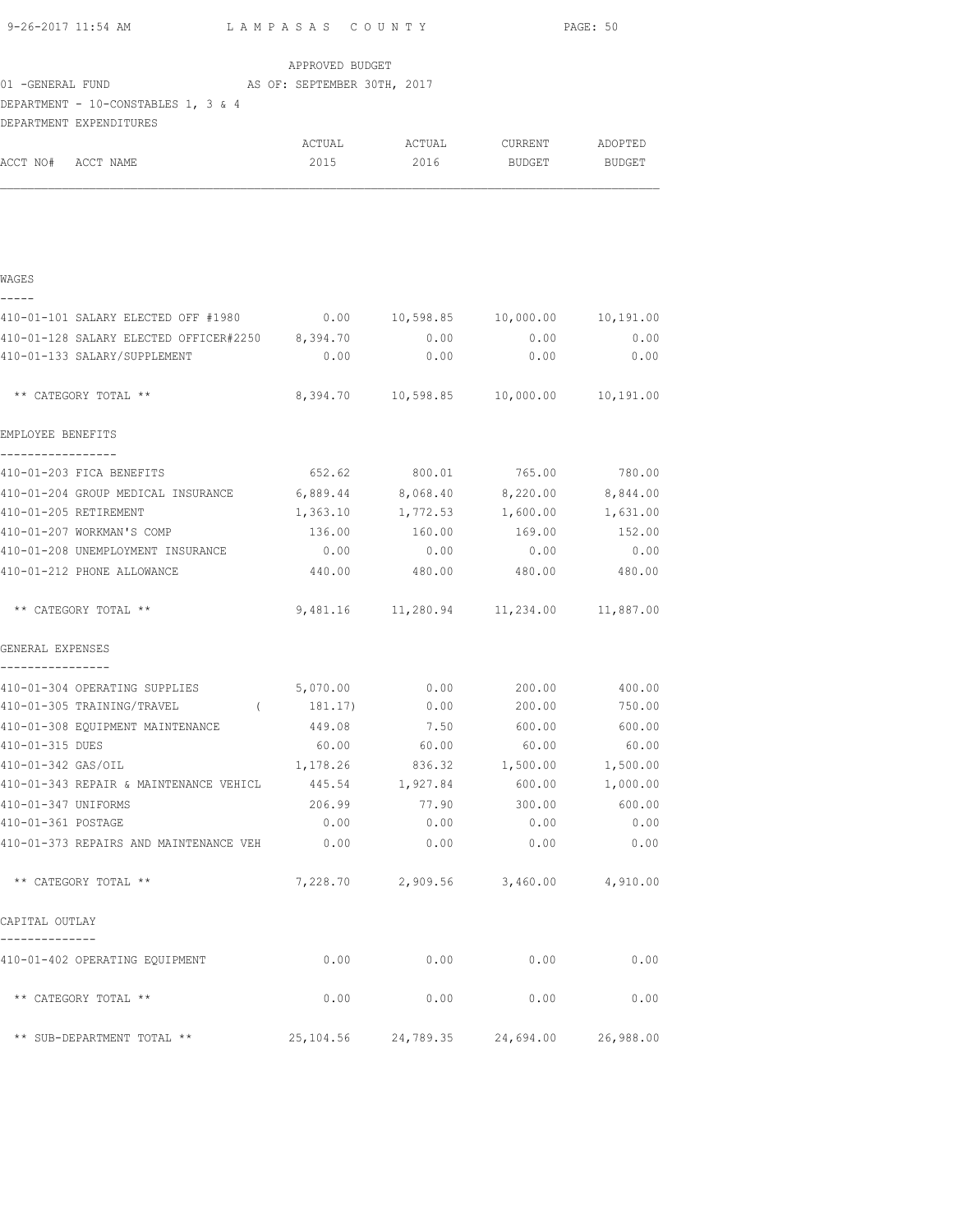| 9-26-2017 11:54 AM<br>LAMPASAS COUNTY                                    |                               |                                             | PAGE: 51 |           |
|--------------------------------------------------------------------------|-------------------------------|---------------------------------------------|----------|-----------|
|                                                                          | APPROVED BUDGET               |                                             |          |           |
|                                                                          |                               |                                             |          |           |
| DEPARTMENT - 10-CONSTABLES 1, 3 & 4                                      |                               |                                             |          |           |
| DEPARTMENT EXPENDITURES                                                  |                               |                                             |          |           |
|                                                                          |                               | ACTUAL ACTUAL CURRENT ADOPTED               |          |           |
| ACCT NO# ACCT NAME                                                       |                               | 2015 2016 BUDGET BUDGET                     |          |           |
|                                                                          |                               |                                             |          |           |
| WAGES                                                                    |                               |                                             |          |           |
| -----<br>410-02-101 SALARY ELECTED OFF #3151 8,393.99 9,482.89 10,000.00 |                               |                                             |          | 10,191.00 |
| ** CATEGORY TOTAL **                                                     |                               | 8,393.99 9,482.89 10,000.00 10,191.00       |          |           |
| EMPLOYEE BENEFITS                                                        |                               |                                             |          |           |
| -----------------<br>410-02-203 FICA BENEFITS                            |                               | 630.97 733.03 765.00 780.00                 |          |           |
| 410-02-204 GROUP MEDICAL INSURANCE 5,557.00 7,907.52 8,220.00 8,844.00   |                               |                                             |          |           |
| 410-02-205 RETIREMENT                                                    |                               | $1,339.64$ $1,574.79$ $1,600.00$ $1,631.00$ |          |           |
| 410-02-207 WORKMAN'S COMP                                                |                               | 137.00 160.00                               | 169.00   | 152.00    |
| 410-02-208 UNEMPLOYMENT INSURANCE                                        | 0.00                          | 0.00                                        | 0.00     | 0.00      |
| 410-02-212 PHONE ALLOWANCE                                               | 200.00                        | 360.00                                      | 480.00   | 480.00    |
| ** CATEGORY TOTAL **                                                     |                               | 7,864.61  10,735.34  11,234.00  11,887.00   |          |           |
| GENERAL EXPENSES                                                         |                               |                                             |          |           |
| ----------------<br>410-02-304 OPERATION SUPPLIES                        | 642.00 571.05 1,000.00 700.00 |                                             |          |           |
| 410-02-305 TRAINING/TRAVEL 1,852.31 968.79 1,500.00 1,000.00             |                               |                                             |          |           |
| 410-02-308 EQUIPMENT MAINTENANCE                                         |                               | $0.00$ 16.75 1,000.00 1,000.00              |          |           |
| 410-02-315 DUES                                                          |                               | $60.00$ $60.00$ $60.00$ $60.00$ $60.00$     |          |           |
| 410-02-342 GAS/OIL                                                       | 1,287.10                      | 875.72                                      | 2,000.00 | 1,500.00  |
| 410-02-343 REPAIR & MAINTENANCE VEHICL                                   | 701.20                        | 934.10                                      | 2,000.00 | 1,500.00  |
| 410-02-347 UNIFORMS                                                      | 227.18                        | 323.24                                      | 500.00   | 250.00    |
| 410-02-361 POSTAGE                                                       | 30.35                         | 0.00                                        | 100.00   | 200.00    |
| ** CATEGORY TOTAL **                                                     |                               | 4,800.14 3,749.65 8,160.00 6,210.00         |          |           |
| CAPITAL OUTLAY                                                           |                               |                                             |          |           |
| ---------<br>410-02-402 OPERATING EQUIPMENT                              | 31,356.79                     | 0.00                                        | 0.00     | 0.00      |
| ** CATEGORY TOTAL **                                                     | 31,356.79                     | 0.00                                        | 0.00     | 0.00      |
| ** SUB-DEPARTMENT TOTAL **                                               |                               | 52,415.53 23,967.88 29,394.00 28,288.00     |          |           |
| *** DEPARTMENT TOTAL ***                                                 |                               | 92,187.89 61,574.70 77,882.00 73,724.00     |          |           |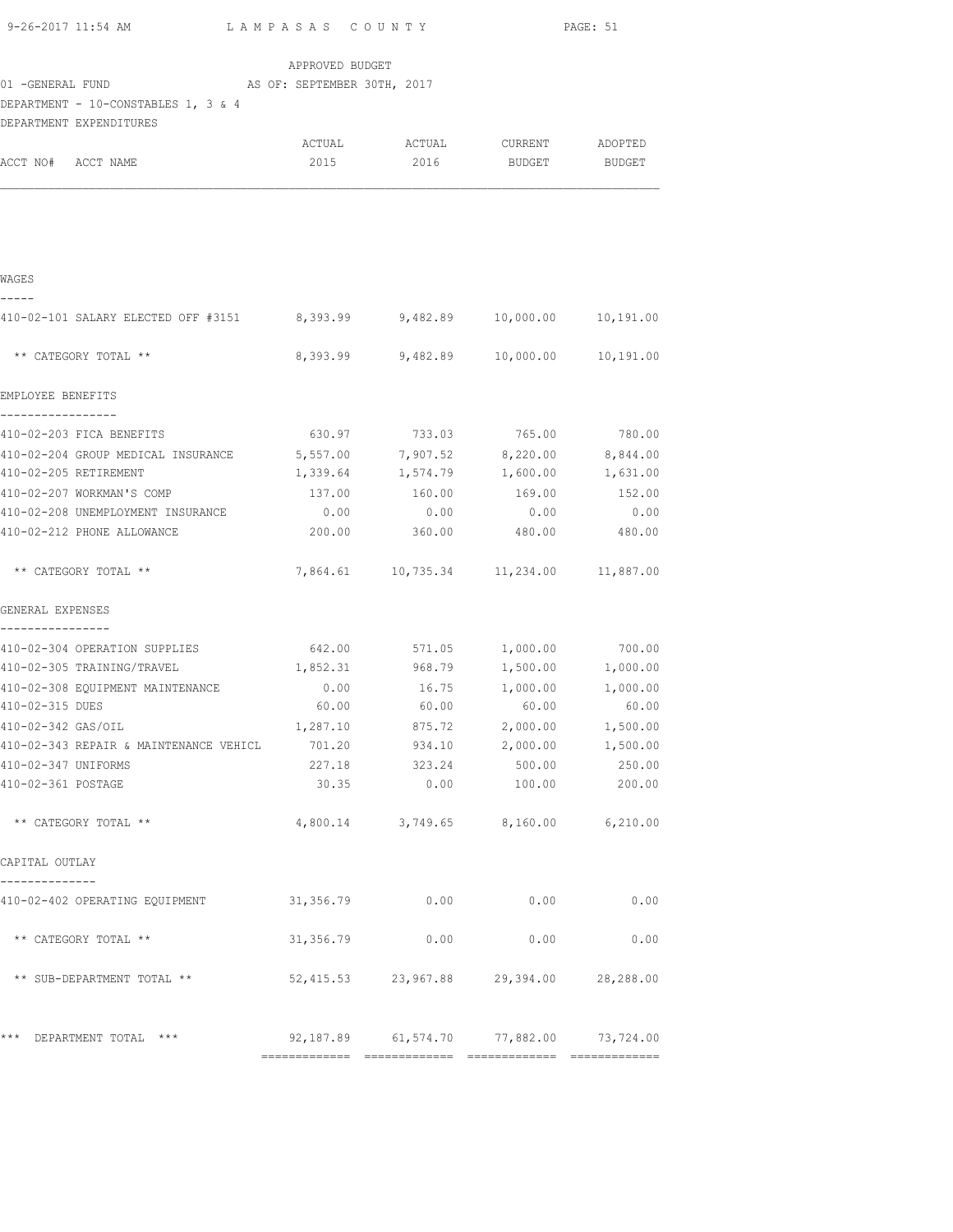| 9-26-2017 11:54 AM                                                                     | LAMPASAS COUNTY |                               |             | PAGE: 52  |
|----------------------------------------------------------------------------------------|-----------------|-------------------------------|-------------|-----------|
|                                                                                        | APPROVED BUDGET |                               |             |           |
| 01 -GENERAL FUND MAS OF: SEPTEMBER 30TH, 2017                                          |                 |                               |             |           |
| DEPARTMENT - 11-COUNTY LOCATED AT CITY                                                 |                 |                               |             |           |
| DEPARTMENT EXPENDITURES                                                                |                 |                               |             |           |
|                                                                                        |                 | ACTUAL ACTUAL CURRENT ADOPTED |             |           |
| ACCT NO# ACCT NAME                                                                     |                 | 2015 2016 BUDGET BUDGET       |             |           |
|                                                                                        |                 |                               |             |           |
|                                                                                        |                 |                               |             |           |
| WAGES                                                                                  |                 |                               |             |           |
|                                                                                        |                 |                               |             |           |
| 411-00-102 SALARIES & WAGES APPOINTED 0.00                                             |                 | 0.00                          | 0.00        | 0.00      |
| ** CATEGORY TOTAL **                                                                   | 0.00            | 0.00                          | 0.00        | 0.00      |
| EMPLOYEE BENEFITS                                                                      |                 |                               |             |           |
| 411-00-203 FICA BENEFITS                                                               | 0.00            | 0.00                          | 0.00        | 0.00      |
| 411-00-204 GROUP MEDICAL INSURANCE                                                     | 0.00            |                               | $0.00$ 0.00 | 0.00      |
| 411-00-205 RETIREMENT                                                                  | 0.00            | 0.00                          | 0.00        | 0.00      |
| 411-00-207 WORKMEN'S COMP                                                              | 0.00            | 0.00                          | 0.00        | 0.00      |
| 411-00-208 UNEMPLOYMENT INSURANCE                                                      | 0.00            | 0.00                          | 0.00        | 0.00      |
| ** CATEGORY TOTAL **                                                                   | 0.00            | 0.00                          | 0.00        | 0.00      |
| GENERAL EXPENSES                                                                       |                 |                               |             |           |
| ----------------<br>411-00-304 OPERATING SUPPLIES 6,994.72 17,276.05 7,000.00 7,000.00 |                 |                               |             |           |
| 411-00-305 TRAVEL & INSERVICE TRAINING $0.00$ 650.00 3,000.00 3,000.00                 |                 |                               |             |           |
| 411-00-308 REPAIRS & MAINTENANCE EQUIP 11,518.56 31,467.48 20,000.00 20,000.00         |                 |                               |             |           |
| 411-00-320 INVESTIGATIVE EXPENSES 447.25 3,771.61 2,000.00 3,000.00                    |                 |                               |             |           |
| 411-00-333 CONTRACTED SERVICES                                                         | 24, 184. 28     | 23,568.34                     | 22,775.00   | 22,775.00 |
| 411-00-342 GAS & OIL                                                                   | 2,937.05        | 4,629.18                      | 5,000.00    | 7,000.00  |
| 411-00-345 MEDICAL SERVICES                                                            | 0.00            | 0.00                          | 0.00        | 0.00      |
| ** CATEGORY TOTAL **                                                                   |                 | 46,081.86 81,362.66           | 59,775.00   | 62,775.00 |
| CAPITAL OUTLAY                                                                         |                 |                               |             |           |
| --------------                                                                         |                 |                               |             |           |
| 411-00-402 OPERATING EQUIPMENT                                                         | 0.00            | 20, 300.00                    | 10,000.00   | 10,000.00 |
| 411-00-415 CITY CAPITAL OUTLAY                                                         | 0.00            | 0.00                          | 0.00        | 0.00      |
| ** CATEGORY TOTAL **                                                                   | 0.00            | 20, 300.00                    | 10,000.00   | 10,000.00 |
| ** SUB-DEPARTMENT TOTAL **                                                             | 46,081.86       | 101,662.66                    | 69,775.00   | 72,775.00 |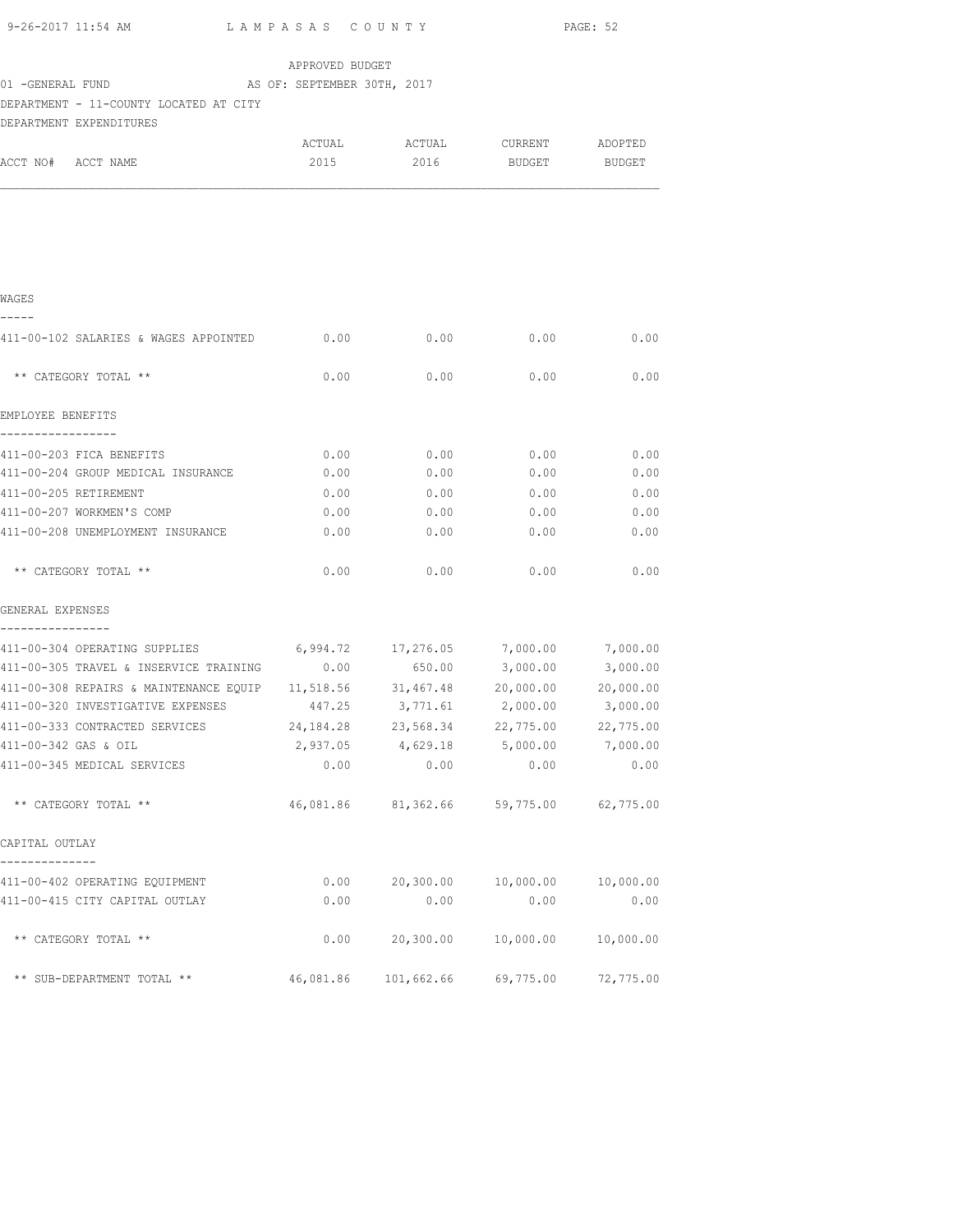| 9-26-2017 11:54 AM | LAMPASAS COUNTY | PAGE: 53 |
|--------------------|-----------------|----------|

| APPROVED BUDGET |  |
|-----------------|--|
|                 |  |

#### 01 -GENERAL FUND AS OF: SEPTEMBER 30TH, 2017

## DEPARTMENT - 11-COUNTY LOCATED AT CITY

|                    | DEPARTMENT EXPENDITURES |        |        |         |         |
|--------------------|-------------------------|--------|--------|---------|---------|
|                    |                         | ACTUAL | ACTUAL | CURRENT | ADOPTED |
| ACCT NO# ACCT NAME |                         | 2015   | 2016   | BUDGET  | BUDGET  |

#### GENERAL EXPENSES

|  |  |  |  |  | ---------------- |  |  |  |
|--|--|--|--|--|------------------|--|--|--|

| 411-01-301 COMMUNICATIONS              | 3,336.65  | 3,705.89  | 3,000.00  | 3,120.00   |
|----------------------------------------|-----------|-----------|-----------|------------|
| 411-01-302 UTILITIES                   | 8,238.63  | 5,279.63  | 8,000.00  | 6,000.00   |
| 411-01-304 OPERATING SUPPLIES          | 25,543.45 | 30,622.25 | 20,000.00 | 20,800.00  |
| 411-01-305 TRAVEL & INSERVICE TRAINING | 16.40     | 0.00      | 1,000.00  | 1,040.00   |
| 411-01-308 REPAIRS & MAINTENANCE KEMPN | 23,689.07 | 17,362.23 | 20,000.00 | 20,800.00  |
| 411-01-312 EQUIPMENT MAINTENANCE CONTR | 0.00      | 0.00      | 0.00      | 0.00       |
| 411-01-342 GAS & OIL                   | 5,748.33  | 4,896.79  | 5,000.00  | 5,000.00   |
| ** CATEGORY TOTAL **                   | 66,572.53 | 61,866.79 | 57,000.00 | 56,760.00  |
| CAPITAL OUTLAY                         |           |           |           |            |
| 411-01-413 KEMPNER CAPITAL OUTLAY      | 0.00      | 0.00      | 6,500.00  | 55,490.00  |
| ** CATEGORY TOTAL **                   | 0.00      | 0.00      | 6,500.00  | 55,490.00  |
| ** SUB-DEPARTMENT TOTAL **             | 66,572.53 | 61,866.79 | 63,500.00 | 112,250.00 |

#### GENERAL EXPENSES ----------------

| 411-02-301 COMMUNICATIONS               | 199.83    | 0.00      | 2,000.00  | 2,000.00  |
|-----------------------------------------|-----------|-----------|-----------|-----------|
| 411-02-302 UTILITIES                    | 1,568.43  | 987.66    | 1,650.00  | 1,650.00  |
| 411-02-304 OPERATING SUPPLIES           | 6,973.51  | 14,973.92 | 11,500.00 | 12,000.00 |
| 411-02-305 TRAVEL &<br><b>TNSERVICE</b> | 0.00      | 0.00      | 1,000.00  | 1,000.00  |
| 411-02-308 REPAIRS & MAINTENANCE ADAMS  | 2,901.38  | 3,231.64  | 5,000.00  | 5,000.00  |
| 411-02-342 GAS & OIL                    | 1,307.76  | 1,474.82  | 2,000.00  | 2,000.00  |
| ** CATEGORY TOTAL **                    | 12,950.91 | 20,668.04 | 23,150.00 | 23,650.00 |
| CAPITAL OUTLAY                          |           |           |           |           |
| 411-02-412 ADAMSVILLE CAPITAL OUTLAY    | 0.00      | 0.00      | 0.00      | 0.00      |
| ** CATEGORY TOTAL **                    | 0.00      | 0.00      | 0.00      | 0.00      |
| ** SUB-DEPARTMENT TOTAL<br>$***$        | 12,950.91 | 20,668.04 | 23,150.00 | 23,650.00 |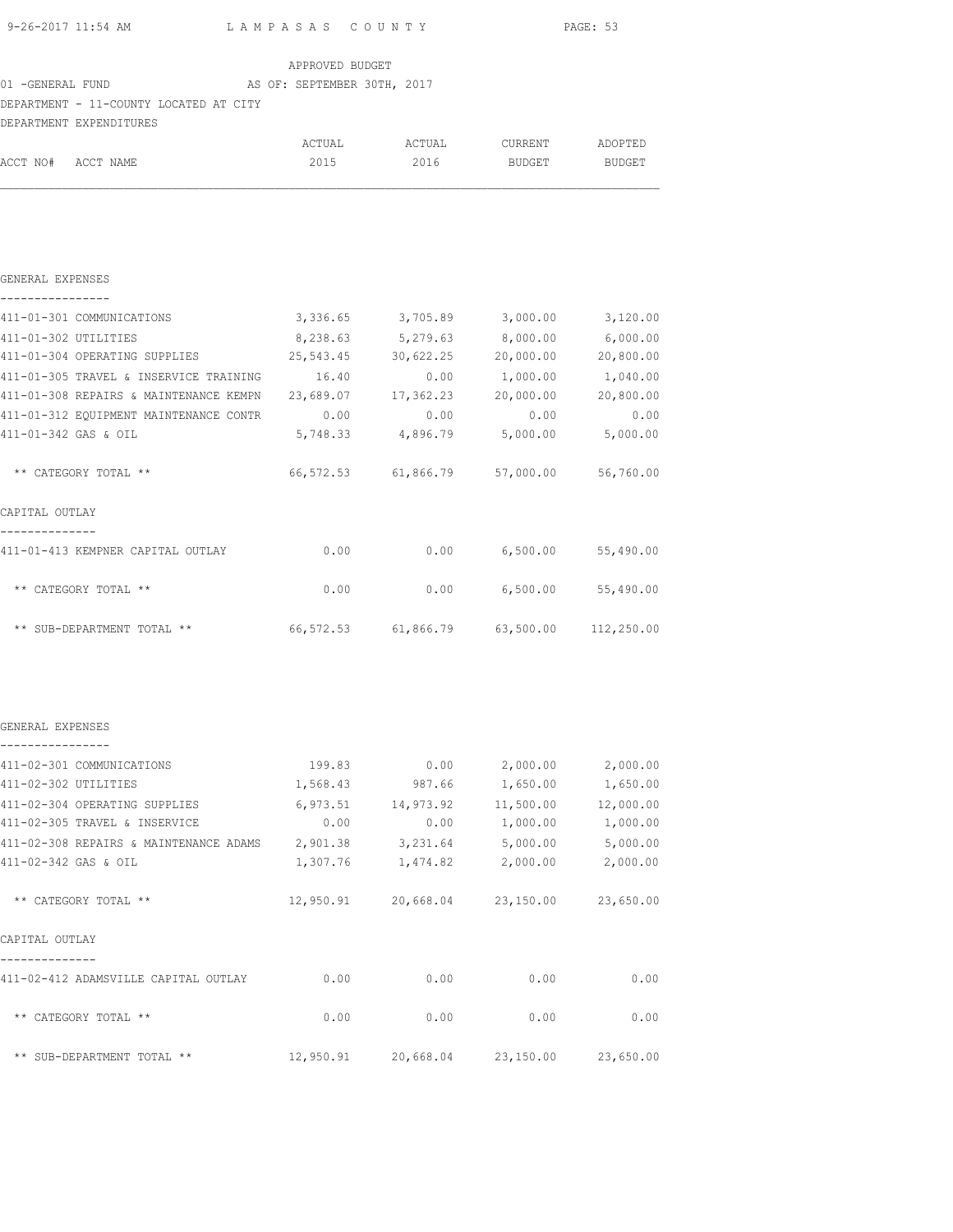|                                                                                  | $9-26-2017$ 11:54 AM $L$ AMPASAS COUNTY PAGE: 54 |                                       |  |
|----------------------------------------------------------------------------------|--------------------------------------------------|---------------------------------------|--|
|                                                                                  | APPROVED BUDGET                                  |                                       |  |
| 01 -GENERAL FUND AS OF: SEPTEMBER 30TH, 2017                                     |                                                  |                                       |  |
| DEPARTMENT - 11-COUNTY LOCATED AT CITY                                           |                                                  |                                       |  |
| DEPARTMENT EXPENDITURES                                                          |                                                  |                                       |  |
|                                                                                  |                                                  | ACTUAL ACTUAL CURRENT ADOPTED         |  |
| ACCT NO# ACCT NAME                                                               |                                                  | 2015 2016 BUDGET BUDGET               |  |
|                                                                                  |                                                  |                                       |  |
| GENERAL EXPENSES<br>----------------                                             |                                                  |                                       |  |
| 411-03-304 OPERATING SUPPLIES 615.20 5,362.77 4,000.00 17,500.00                 |                                                  |                                       |  |
| 411-03-308 REPAIRS & MAINTENANCE LOMET 2,142.49 2,747.76 7,000.00 5,000.00       |                                                  |                                       |  |
| 411-03-342 GAS & OIL                                                             |                                                  | 834.59 664.95 3,000.00 3,000.00       |  |
| ** CATEGORY TOTAL **                                                             |                                                  | 3,592.28 8,775.48 14,000.00 25,500.00 |  |
| CAPITAL OUTLAY                                                                   |                                                  |                                       |  |
| --------------<br>411-03-414 LOMETA CAPITAL OUTLAY 6.00 0.00 0.00 0.00 0.00 0.00 |                                                  |                                       |  |
| ** CATEGORY TOTAL **                                                             |                                                  | $0.00$ 0.00 0.00 0.00                 |  |
| ** SUB-DEPARTMENT TOTAL ** 3,592.28 8,775.48 14,000.00 25,500.00                 |                                                  |                                       |  |
|                                                                                  |                                                  |                                       |  |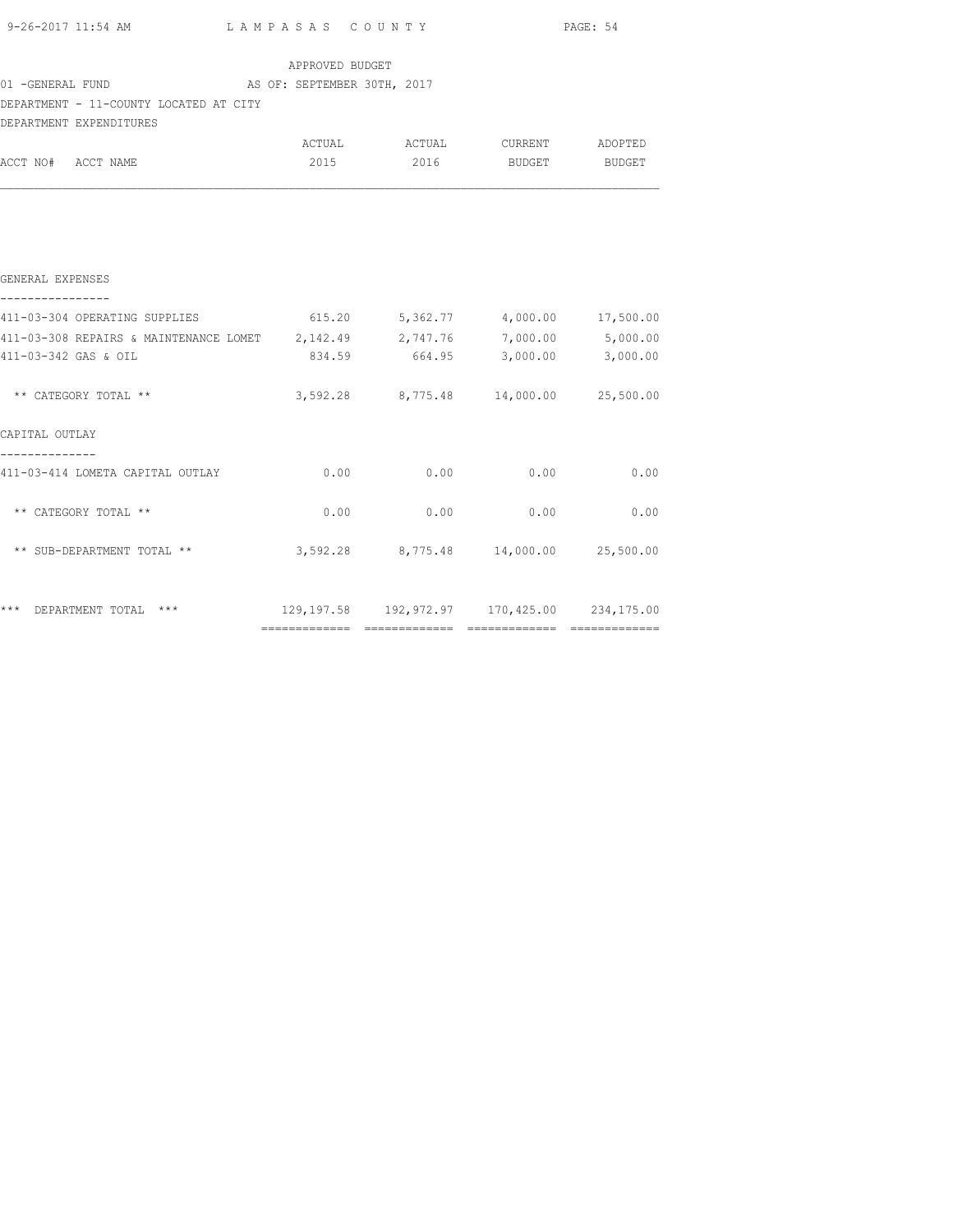| 9-26-2017 11:54 AM | LAMPASAS COUNTY | PAGE: 55 |
|--------------------|-----------------|----------|

|                                     |  | APPROVED BUDGET             |  |
|-------------------------------------|--|-----------------------------|--|
| 01 -GENERAL FUND                    |  | AS OF: SEPTEMBER 30TH, 2017 |  |
| DEPARTMENT - 12-JUSTICE OF PEACE #1 |  |                             |  |
| DEPARTMENT EXPENDITURES             |  |                             |  |
|                                     |  |                             |  |

|                    | ACTUAL | ACTUAL | CURRENT       | ADOPTED |
|--------------------|--------|--------|---------------|---------|
| ACCT NO# ACCT NAME | 2015   | 2016   | <b>BUDGET</b> | BUDGET  |
|                    |        |        |               |         |

| 412-00-101 SALARIES & WAGES ELECTED OF 57,853.33                     |           |                                             | 56,036.27 58,954.00 | 60,078.00 |
|----------------------------------------------------------------------|-----------|---------------------------------------------|---------------------|-----------|
| 412-00-106 TEMPORARY EMPLOYEES                                       | 0.00      | 0.00                                        | 0.00                | 0.00      |
| 412-00-110 PART-TIME EMPLOYEES                                       | 0.00      | 0.00                                        | 0.00                | 0.00      |
| 412-00-113 SALARIES & WAGES ASST #3460 26,884.68 27,618.75 30,623.00 |           |                                             |                     | 31,056.00 |
| 412-00-133 SALARY/SUPPLEMENT                                         | 0.00      | 0.00                                        | 0.00                | 0.00      |
| 412-00-199 LONGEVITY PAYMENT                                         |           |                                             |                     |           |
| ** CATEGORY TOTAL **                                                 |           | 85,698.01 84,735.02 90,777.00 92,454.00     |                     |           |
| EMPLOYEE BENEFITS<br>_________________                               |           |                                             |                     |           |
| 412-00-203 FICA BENEFITS                                             | 6,496.96  | 6,603.58                                    | 6,944.00            | 7,073.00  |
| 412-00-204 GROUP MEDICAL INSURANCE                                   | 13,913.76 | 16,022.20                                   | 16,439.00           | 17,689.00 |
| 412-00-205 RETIREMENT                                                | 13,689.29 | 14,078.44                                   | 14,524.00           | 14,793.00 |
| 412-00-207 WORKMEN'S COMP                                            | 260.00    | 289.00                                      | 301.00              | 307.00    |
| 412-00-208 UNEMPLOYMENT INSURANCE 0.00                               |           | 20.00                                       | 30.00               | 33.00     |
| 412-00-210 AUTO ALLOWANCE                                            |           | $2,100.00$ $2,100.00$ $2,100.00$ $2,100.00$ |                     |           |
| 412-00-212 PHONE ALLOWANCE                                           |           | 480.00 480.00 480.00                        |                     | 480.00    |
| ** CATEGORY TOTAL **                                                 |           | 36,940.01 39,593.22 40,818.00 42,475.00     |                     |           |
| GENERAL EXPENSES                                                     |           |                                             |                     |           |
| 412-00-301 COMMUNICATIONS                                            |           | $0.00$ 232.81                               | 0.00                | 0.00      |
| 412-00-304 OPERATING SUPPLIES                                        | 2,373.72  | 2,009.42                                    | 2,400.00            | 2,400.00  |
| 412-00-305 TRAVEL & INSERVICE TRAINING                               | 930.52    | 792.52                                      | 1,000.00            | 1,300.00  |
| 412-00-310 JURY FEES                                                 | 630.00    | 560.00                                      | 700.00              | 700.00    |
| 412-00-312 EQUIPMENT MAINTENANCE CONTR 1,909.01                      |           | 1,972.95                                    | 2,500.00            | 2,500.00  |
| 412-00-315 DUES                                                      | 60.00     | 235.00                                      | 200.00              | 235.00    |
| 412-00-318 LEGAL EXPEDITURES                                         | 0.00      | 0.00                                        | 0.00                | 0.00      |
| 412-00-333 CONTRACED SERVICES 13,724.05 22,796.91                    |           |                                             | 12,000.00           | 12,000.00 |
| 412-00-348 AUTOPSIES                                                 | 0.00      | 0.00                                        | 0.00                | 0.00      |
| 412-00-349 WEIGHING FEES                                             | 0.00      | 0.00                                        | 0.00                | 0.00      |
| 412-00-352 JP #1 OMNI-BASE FEES 4,836.00 5,200.00 5,500.00 5,500.00  |           |                                             |                     |           |
| 412-00-361 POSTAGE                                                   | 50.00     | 24.00                                       | 50.00               | 50.00     |
| 412-00-364 PUBLICATIONS, BOOKS, MANUAL 36.00                         |           | 152.00                                      | 350.00              | 350.00    |
| 412-00-389 MISCELLANOUS EXPENSE                                      | 73.63     | 0.00                                        | 350.00              | 350.00    |
| ** CATEGORY TOTAL **                                                 |           | 24,622.93 33,975.61 25,050.00 25,385.00     |                     |           |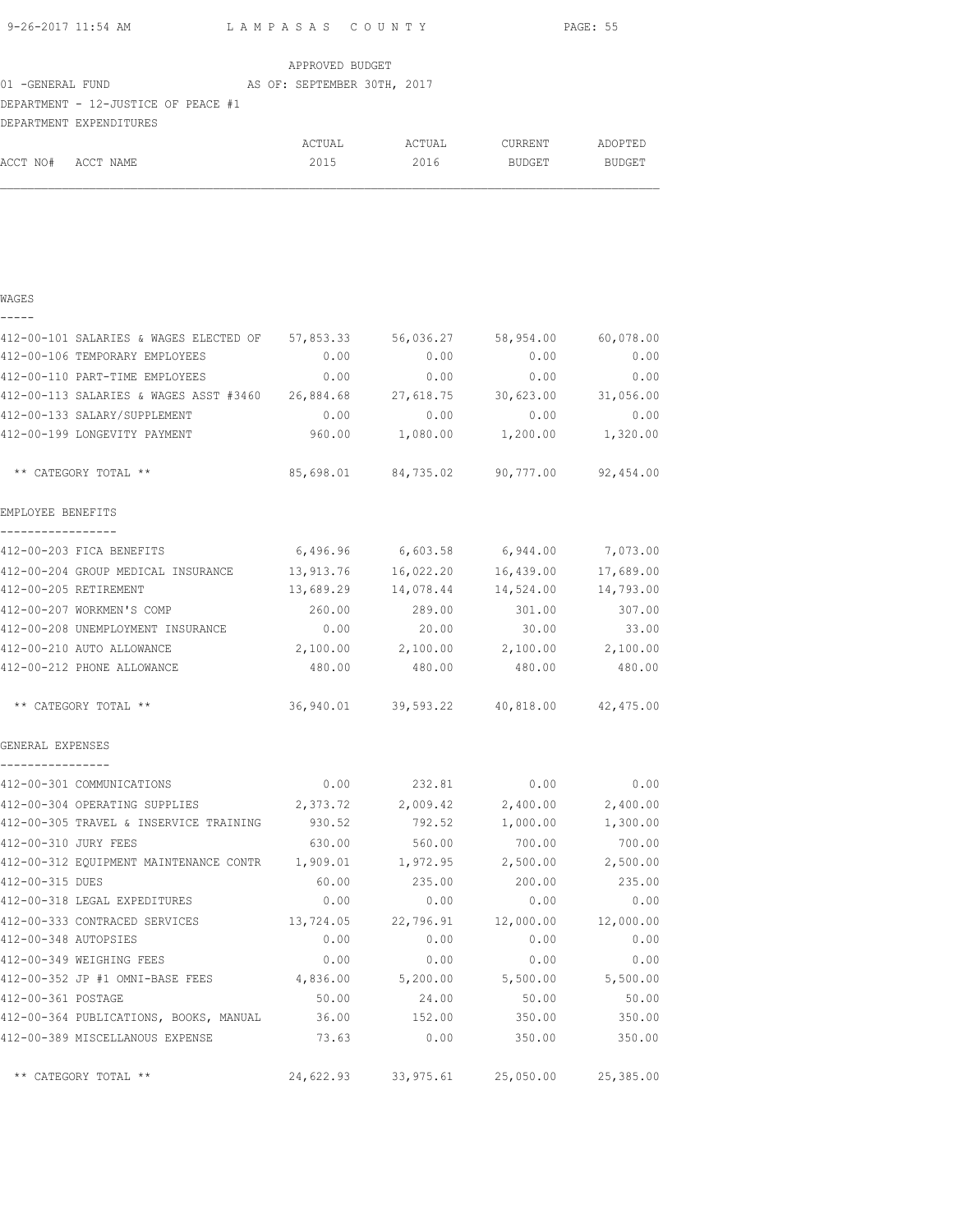|                                                                |                 |                                                |             | PAGE: 56                                                                                                                                                                                                                                                                                                                                                                                                                                                                               |
|----------------------------------------------------------------|-----------------|------------------------------------------------|-------------|----------------------------------------------------------------------------------------------------------------------------------------------------------------------------------------------------------------------------------------------------------------------------------------------------------------------------------------------------------------------------------------------------------------------------------------------------------------------------------------|
|                                                                | APPROVED BUDGET |                                                |             |                                                                                                                                                                                                                                                                                                                                                                                                                                                                                        |
| 01 - GENERAL FUND AS OF: SEPTEMBER 30TH, 2017                  |                 |                                                |             |                                                                                                                                                                                                                                                                                                                                                                                                                                                                                        |
| DEPARTMENT - 12-JUSTICE OF PEACE #1<br>DEPARTMENT EXPENDITURES |                 |                                                |             |                                                                                                                                                                                                                                                                                                                                                                                                                                                                                        |
|                                                                |                 |                                                |             |                                                                                                                                                                                                                                                                                                                                                                                                                                                                                        |
| ACCT NO# ACCT NAME                                             | 2015 70         |                                                | 2016 BUDGET | BUDGET                                                                                                                                                                                                                                                                                                                                                                                                                                                                                 |
| CAPITAL OUTLAY                                                 |                 |                                                |             |                                                                                                                                                                                                                                                                                                                                                                                                                                                                                        |
| 412-00-401 OFFICE MACHINES & EQUIPMENT 0.00 0.00 0.00 0.00     |                 |                                                |             | 0.00                                                                                                                                                                                                                                                                                                                                                                                                                                                                                   |
| 412-00-407 OFFICE FURNITURE & FIXTURES 0.00                    |                 | 0.00                                           | 0.00        | 0.00                                                                                                                                                                                                                                                                                                                                                                                                                                                                                   |
| ** CATEGORY TOTAL **                                           | 0.00            | $0.00$ 0.00                                    |             | 0.00                                                                                                                                                                                                                                                                                                                                                                                                                                                                                   |
|                                                                |                 |                                                |             |                                                                                                                                                                                                                                                                                                                                                                                                                                                                                        |
| *** DEPARTMENT TOTAL ***                                       |                 | 147,260.95  158,303.85  156,645.00  160,314.00 |             |                                                                                                                                                                                                                                                                                                                                                                                                                                                                                        |
|                                                                |                 |                                                |             | $\begin{array}{cccccccccccccc} \multicolumn{2}{c}{} & \multicolumn{2}{c}{} & \multicolumn{2}{c}{} & \multicolumn{2}{c}{} & \multicolumn{2}{c}{} & \multicolumn{2}{c}{} & \multicolumn{2}{c}{} & \multicolumn{2}{c}{} & \multicolumn{2}{c}{} & \multicolumn{2}{c}{} & \multicolumn{2}{c}{} & \multicolumn{2}{c}{} & \multicolumn{2}{c}{} & \multicolumn{2}{c}{} & \multicolumn{2}{c}{} & \multicolumn{2}{c}{} & \multicolumn{2}{c}{} & \multicolumn{2}{c}{} & \multicolumn{2}{c}{} & \$ |
|                                                                |                 |                                                |             |                                                                                                                                                                                                                                                                                                                                                                                                                                                                                        |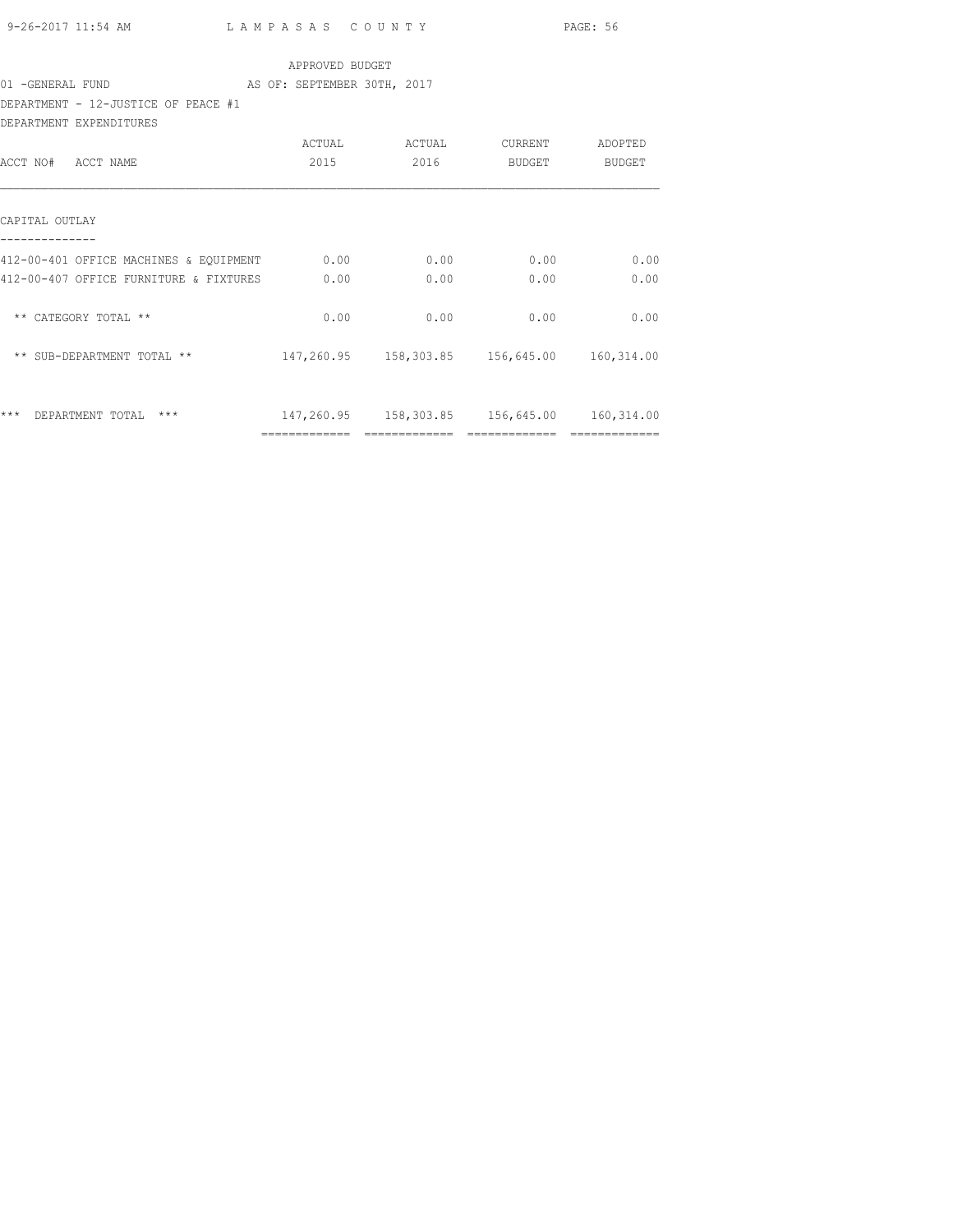| 9-26-2017 11:54 AM | LAMPASAS COUNTY | PAGE: 57 |
|--------------------|-----------------|----------|

|                  |                                     |  | APPROVED BUDGET |  |                             |  |  |  |
|------------------|-------------------------------------|--|-----------------|--|-----------------------------|--|--|--|
| 01 -GENERAL FUND |                                     |  |                 |  | AS OF: SEPTEMBER 30TH, 2017 |  |  |  |
|                  | DEPARTMENT - 13-JUSTICE OF PEACE #3 |  |                 |  |                             |  |  |  |
|                  | DEPARTMENT EXPENDITURES             |  |                 |  |                             |  |  |  |

|                    | ACTUAL | ACTUAL | CURRENT       | ADOPTED |
|--------------------|--------|--------|---------------|---------|
| ACCT NO# ACCT NAME | 2015   | 2016   | <b>BUDGET</b> | BUDGET  |
|                    |        |        |               |         |

| 413-00-101 SALARIES & WAGES ELECTED OF 57,840.33                     |           | 56,106.27                               | 58,954.00 | 60,078.00 |
|----------------------------------------------------------------------|-----------|-----------------------------------------|-----------|-----------|
| 413-00-106 TEMPORARY EMPLOYEE                                        | 0.00      | 0.00                                    | 0.00      | 0.00      |
| 413-00-110 PART-TIME EMPLOYEE                                        | 0.00      | 0.00                                    | 0.00      | 0.00      |
| 413-00-113 SALARIES & WAGES ASST #3001 28,744.84 29,382.56 30,834.00 |           |                                         |           | 27,403.00 |
| 413-00-199 LONGEVITY PAYMENT                                         |           | 1,200.00    1,320.79    1,440.00        |           | 0.00      |
| ** CATEGORY TOTAL **                                                 |           | 87,785.17 86,809.62 91,228.00 87,481.00 |           |           |
| EMPLOYEE BENEFITS                                                    |           |                                         |           |           |
| -----------------<br>413-00-203 FICA BENEFITS                        | 5,691.79  | 6,164.44                                | 6,979.00  | 6,692.00  |
| 413-00-204 GROUP MEDICAL INSURANCE 12,323.44                         |           | 19,624.04                               | 20,039.00 | 17,689.00 |
| 413-00-205 RETIREMENT                                                | 14,025.23 | 14,315.07                               | 14,596.00 | 13,997.00 |
| 413-00-207 WORKMEN'S COMP                                            | 267.00    | 296.00                                  | 304.00    | 290.00    |
| 413-00-208 UNEMPLOYMENT INSURANCE                                    | 0.00      | 21.00                                   | 32.00     | 27.00     |
| 413-00-212 PHONE ALLOWANCE                                           | 480.00    | 480.00                                  | 480.00    | 480.00    |
| ** CATEGORY TOTAL **                                                 |           | 32,787.46 40,900.55 42,430.00 39,175.00 |           |           |
| GENERAL EXPENSES                                                     |           |                                         |           |           |
| ----------------<br>413-00-301 COMMUNICATIONS                        |           | 2,558.98 2,420.44 2,200.00              |           | 2,200.00  |
| 413-00-302 UTILITIES                                                 |           | 3,457.50 3,144.72                       | 2,600.00  | 2,600.00  |
| 413-00-304 OPERATING SUPPLIES                                        | 863.58    | 876.06                                  | 1,000.00  | 1,000.00  |
| 413-00-305 TRAVEL & INSERVICE TRAINING                               | 2,657.86  | 837.31                                  | 1,800.00  | 1,800.00  |
| 413-00-310 JURY FEES                                                 | 0.00      | 0.00                                    | 600.00    | 600.00    |
| 413-00-312 EQUIPMENT MAINTENANCE CONTR 1,100.00                      |           | 1,552.77                                | 1,300.00  | 1,300.00  |
| 413-00-313 JANITORIAL CONTRACT                                       | 0.00      | 0.00                                    | 0.00      | 0.00      |
| 413-00-315 DUES                                                      | 0.00      | 0.00                                    | 100.00    | 100.00    |
| 413-00-329 RENT                                                      | 0.00      | 0.00                                    | 0.00      | 0.00      |
| 413-00-333 CONTRACTED SERVICES                                       |           | 3, 121.59 2, 711.68                     | 3,000.00  | 1,500.00  |
| 413-00-343 REPAIRS & MAINTENANCE                                     | 142.33    | 282.82                                  | 1,000.00  | 500.00    |
| 413-00-348 AUTOPSIES                                                 | 0.00      | 0.00                                    | 0.00      | 0.00      |
| 413-00-349 WEIGHING FEES                                             | 0.00      | 0.00                                    | 0.00      | 0.00      |
| 413-00-352 JP #3 OMNI-BASE FEES                                      | 1,638.00  | 1,302.00                                | 2,500.00  | 2,500.00  |
| 413-00-361 POSTAGE                                                   | 212.12    | 103.00                                  | 250.00    | 250.00    |
| 413-00-364 PUBLICATION, BOOKS, MANUALS                               | 0.00      | 104.00                                  | 200.00    | 200.00    |
| 413-00-370 EQUIPMENT RENTAL-COPIER 552.52                            |           | 543.96                                  | 600.00    | 600.00    |
| ** CATEGORY TOTAL **                                                 | 16,304.48 | 13,878.76                               | 17,150.00 | 15,150.00 |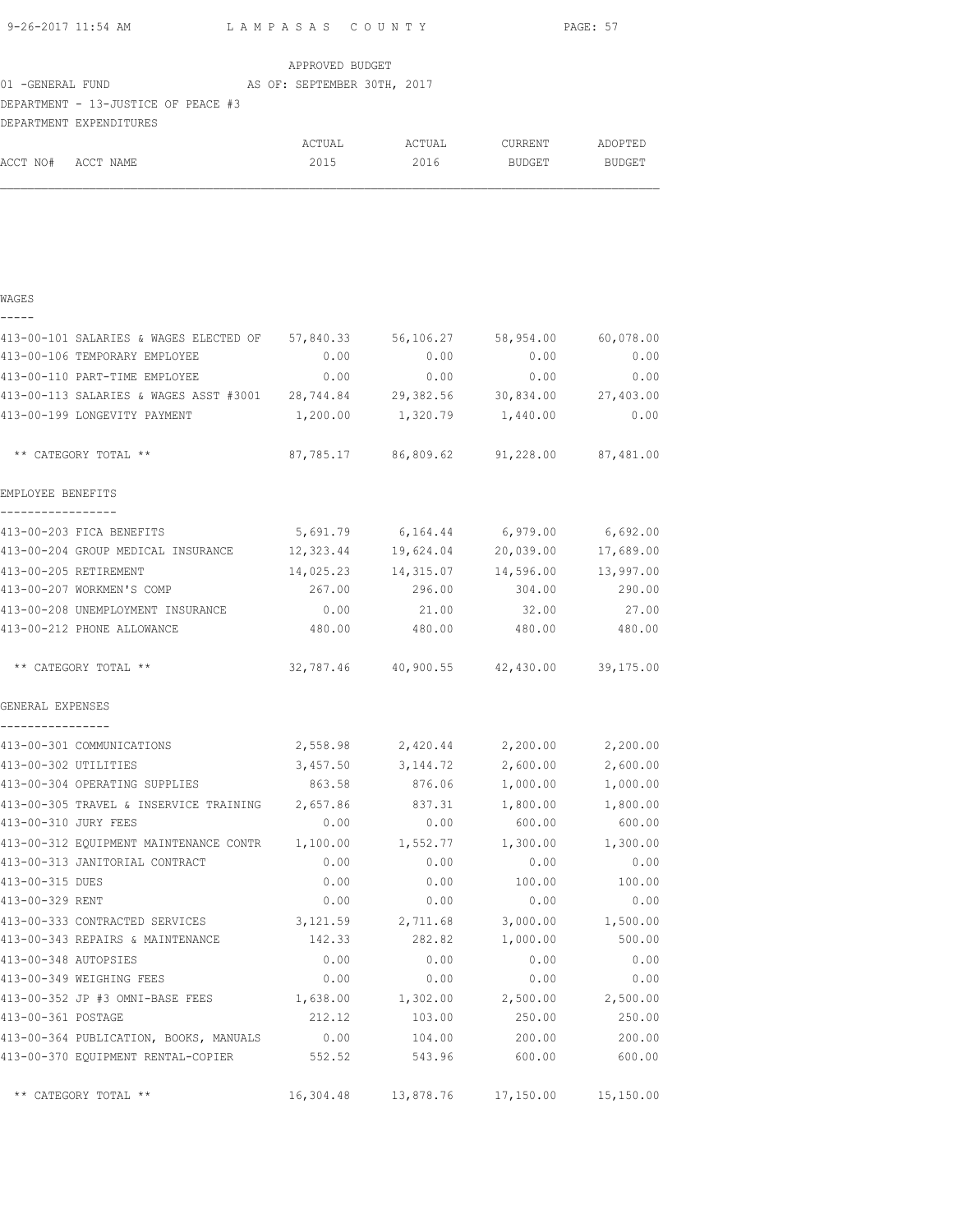|                                                  |                                             |                              |                                                | PAGE: 58      |
|--------------------------------------------------|---------------------------------------------|------------------------------|------------------------------------------------|---------------|
|                                                  | APPROVED BUDGET                             |                              |                                                |               |
| 01 - GENERAL FUND AS OF: SEPTEMBER 30TH, 2017    |                                             |                              |                                                |               |
| DEPARTMENT - 13-JUSTICE OF PEACE #3              |                                             |                              |                                                |               |
| DEPARTMENT EXPENDITURES                          |                                             |                              |                                                |               |
|                                                  |                                             |                              | ACTUAL ACTUAL CURRENT ADOPTED                  |               |
| ACCT NO# ACCT NAME                               |                                             | 2015 2016                    |                                                | BUDGET BUDGET |
|                                                  |                                             |                              |                                                |               |
|                                                  |                                             |                              |                                                |               |
| CAPITAL OUTLAY                                   |                                             |                              |                                                |               |
|                                                  |                                             |                              |                                                |               |
| 413-00-401 OFFICE MACHINES & EQUIPMENT 0.00 0.00 |                                             |                              | 0.00                                           | 0.00          |
| 413-00-403 REAL ESTATE                           |                                             | $0.00$ 0.00                  | 0.00                                           | 0.00          |
|                                                  |                                             |                              |                                                |               |
| ** CATEGORY TOTAL **                             | 0.00                                        | 0.00                         | 0.00                                           | 0.00          |
|                                                  |                                             |                              |                                                |               |
| ** SUB-DEPARTMENT TOTAL **                       | 136,877.11 141,588.93 150,808.00 141,806.00 |                              |                                                |               |
|                                                  |                                             |                              |                                                |               |
|                                                  |                                             |                              |                                                |               |
| *** DEPARTMENT TOTAL ***                         |                                             |                              | 136,877.11  141,588.93  150,808.00  141,806.00 |               |
|                                                  |                                             | ============================ | =============                                  | ============= |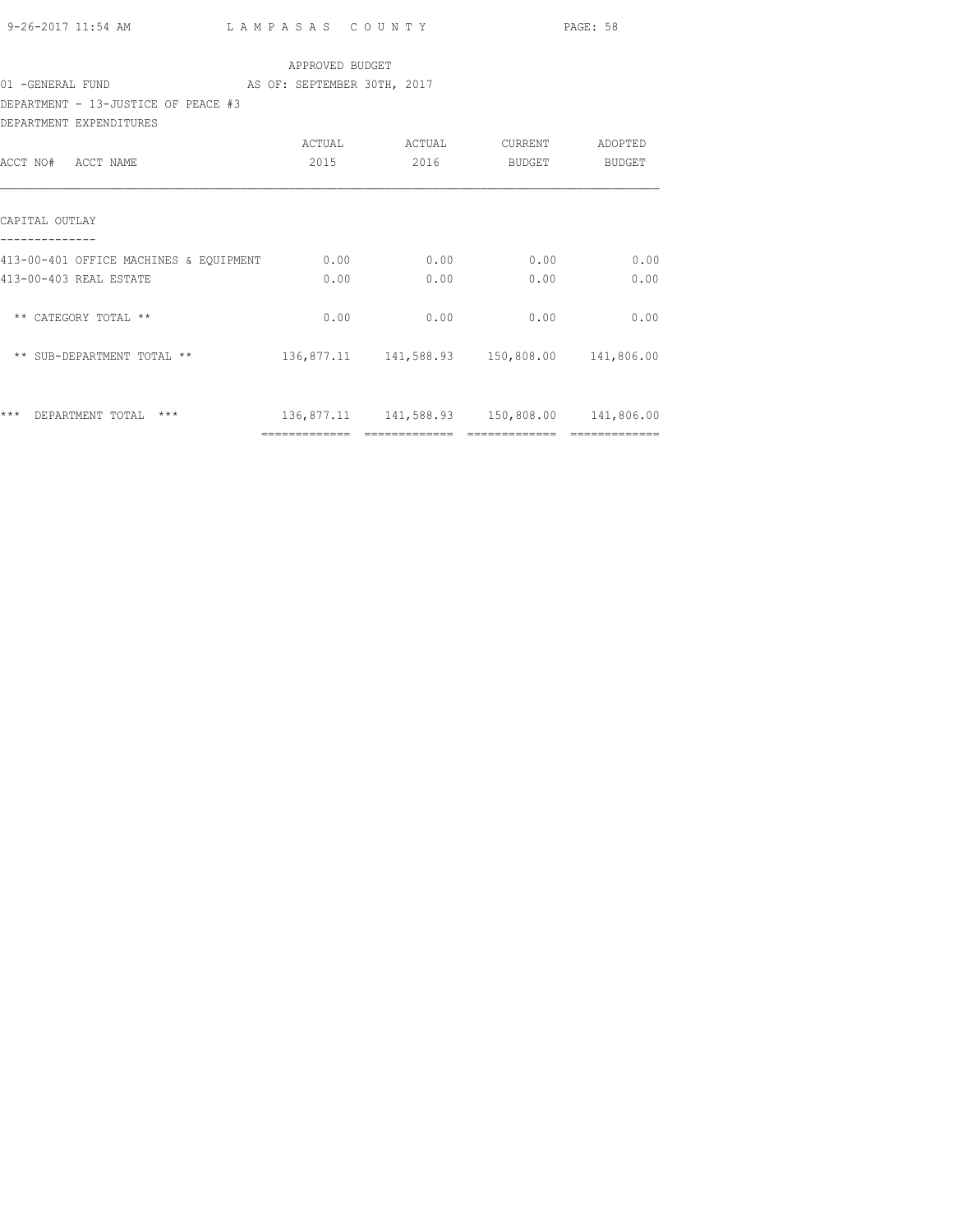|                      | 9-26-2017 11:54 AM                                                                 | LAMPASAS COUNTY |                                             |                 | PAGE: 59  |
|----------------------|------------------------------------------------------------------------------------|-----------------|---------------------------------------------|-----------------|-----------|
|                      |                                                                                    | APPROVED BUDGET |                                             |                 |           |
|                      |                                                                                    |                 |                                             |                 |           |
|                      | DEPARTMENT - 14-JUSTICE OF PEACE #4<br>DEPARTMENT EXPENDITURES                     |                 |                                             |                 |           |
|                      |                                                                                    |                 |                                             |                 |           |
| ACCT NO# ACCT NAME   |                                                                                    |                 | 2015 2016 BUDGET BUDGET                     |                 |           |
|                      |                                                                                    |                 |                                             |                 |           |
|                      |                                                                                    |                 |                                             |                 |           |
| WAGES<br>-----       |                                                                                    |                 |                                             |                 |           |
|                      | 414-00-101 SALARIES & WAGES ELECTED OF 57,835.33 56,165.27 58,954.00 60,078.00     |                 |                                             |                 |           |
|                      | 414-00-113 SALARIES & WAGES ASST #1060  26,292.24  27,025.94  30,852.00  31,064.00 |                 |                                             |                 |           |
|                      | 414-00-199 LONGEVITY PAYMENT                                                       |                 | 720.00 840.00                               | 960.00 1,080.00 |           |
|                      | ** CATEGORY TOTAL **                                                               |                 | 84,847.57 84,031.21 90,766.00 92,222.00     |                 |           |
| EMPLOYEE BENEFITS    |                                                                                    |                 |                                             |                 |           |
|                      | 414-00-203 FICA BENEFITS                                                           |                 | $6,482.49$ $6,579.63$ $6,944.00$ $7,055.00$ |                 |           |
|                      | 414-00-204 GROUP MEDICAL INSURANCE                                                 |                 | 11,858.64 16,043.04                         | 16,439.00       | 17,689.00 |
|                      | 414-00-205 RETIREMENT                                                              |                 | 13,556.08 13,861.14                         | 14,523.00       | 14,756.00 |
|                      | 414-00-207 WORKMEN'S COMP                                                          | 257.00          | 287.00                                      | 301.00          | 305.00    |
|                      | 414-00-208 UNEMPLOYMENT INSURANCE                                                  | 0.00            | 19.00                                       | 30.00           | 33.00     |
|                      | 414-00-212 PHONE ALLOWANCE                                                         | 480.00          | 480.00                                      | 480.00 480.00   |           |
|                      | ** CATEGORY TOTAL **                                                               |                 | 32,634.21 37,269.81 38,717.00 40,318.00     |                 |           |
| GENERAL EXPENSES     |                                                                                    |                 |                                             |                 |           |
| ----------------     | 414-00-301 COMMUNICATIONS                                                          |                 | 2,762.88 2,942.40 3,000.00 3,200.00         |                 |           |
| 414-00-302 UTILITIES |                                                                                    | 2,271.01        | 1,601.54                                    | 2,500.00        | 2,000.00  |
|                      | 414-00-304 OPERATING SUPPLIES                                                      | 2,709.75        | 1,413.58                                    | 2,000.00        | 1,800.00  |
|                      | 414-00-305 TRAVEL & INSERVICE TRAINING                                             | 2,672.62        | 2,601.55                                    | 3,000.00        | 3,000.00  |
| 414-00-310 JURY FEES |                                                                                    | 0.00            | 120.00                                      | 500.00          | 500.00    |
|                      | 414-00-311 REPAIRS & MAINTENANCE                                                   | 742.41          | 23.94                                       | 800.00          | 1,600.00  |
|                      | 414-00-312 EQUIPMENT MAINTENANCE CONTR                                             | 1,923.69        | 2,019.87                                    | 2,200.00        | 2,200.00  |
|                      | 414-00-313 JANITORIAL CONTRACT                                                     | 1,270.00        | 1,320.00                                    | 1,320.00        | 1,440.00  |
| 414-00-315 DUES      |                                                                                    | 60.00           | 60.00                                       | 150.00          | 150.00    |
|                      | 414-00-318 LEGAL EXPENDITURE                                                       | 0.00            | 0.00                                        | 0.00            | 0.00      |
|                      | 414-00-333 CONTRACTED SERVICES                                                     | 5,620.76        | 7,443.58                                    | 4,500.00        | 5,000.00  |
| 414-00-348 AUTOPSIES |                                                                                    | 0.00            | 0.00                                        | 0.00            | 0.00      |
|                      | 414-00-352 JP #4 OMNI-BASE FEES                                                    | 2,054.00        | 1,324.00                                    | 3,250.00        | 3,250.00  |
| 414-00-361 POSTAGE   |                                                                                    | 251.40          | 434.95                                      | 200.00          | 300.00    |
|                      | 414-00-364 PUBLICATIONS, BOOKS, MANUAL                                             | 54.00           | 92.50                                       | 250.00          | 250.00    |
|                      | 414-00-370 EQUIPMENT RENTAL-COPIER 2,335.03                                        |                 | 1,589.17                                    | 2,000.00        | 2,000.00  |
|                      | 414-00-389 MISCELLANOUS                                                            | 0.00            | 3,250.00                                    | 0.00            | 0.00      |
|                      | ** CATEGORY TOTAL **                                                               | 24,727.55       | 26, 237.08                                  | 25,670.00       | 26,690.00 |
|                      |                                                                                    |                 |                                             |                 |           |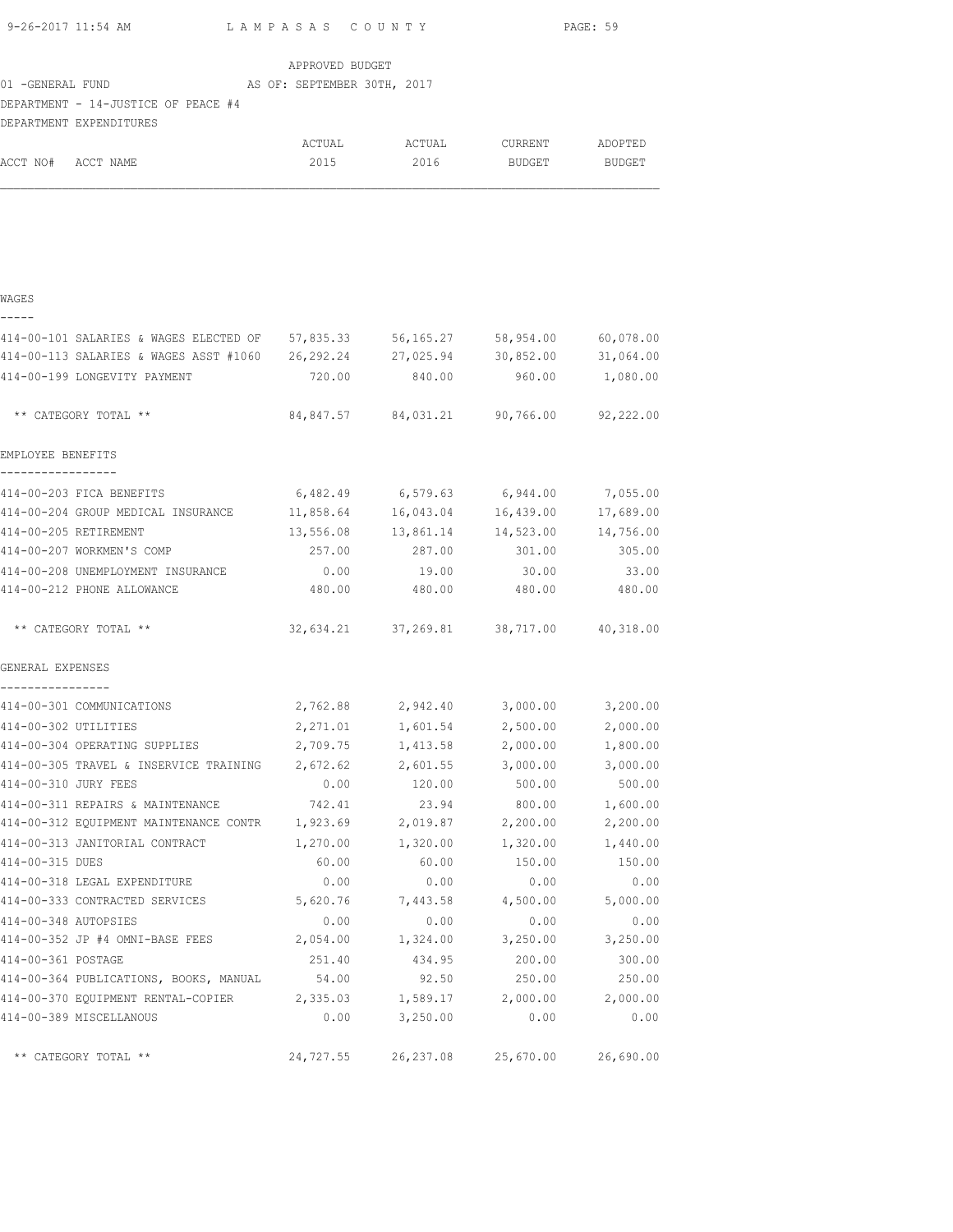|                                                                |                                             |                               |                    | PAGE: 60      |
|----------------------------------------------------------------|---------------------------------------------|-------------------------------|--------------------|---------------|
|                                                                | APPROVED BUDGET                             |                               |                    |               |
| 01 - GENERAL FUND AS OF: SEPTEMBER 30TH, 2017                  |                                             |                               |                    |               |
| DEPARTMENT - 14-JUSTICE OF PEACE #4                            |                                             |                               |                    |               |
| DEPARTMENT EXPENDITURES                                        |                                             |                               |                    |               |
|                                                                |                                             | ACTUAL ACTUAL CURRENT ADOPTED |                    |               |
| ACCT NO# ACCT NAME                                             | 2015 70                                     |                               | 2016 BUDGET BUDGET |               |
| CAPITAL OUTLAY                                                 |                                             |                               |                    |               |
|                                                                |                                             |                               |                    |               |
| $414-00-401$ OFFICE MACHINES & EQUIPMENT $0.00$ 0.00 0.00 0.00 |                                             |                               |                    | 0.00          |
| 414-00-407 OFFICE FURNITURE & FIXTURES 0.00                    |                                             | 0.00                          | 0.00               | 0.00          |
| ** CATEGORY TOTAL **                                           | 0.00                                        |                               | $0.00$ 0.00        | 0.00          |
|                                                                |                                             |                               |                    |               |
| *** DEPARTMENT TOTAL ***                                       | 142,209.33 147,538.10 155,153.00 159,230.00 |                               |                    |               |
|                                                                |                                             |                               |                    | ============= |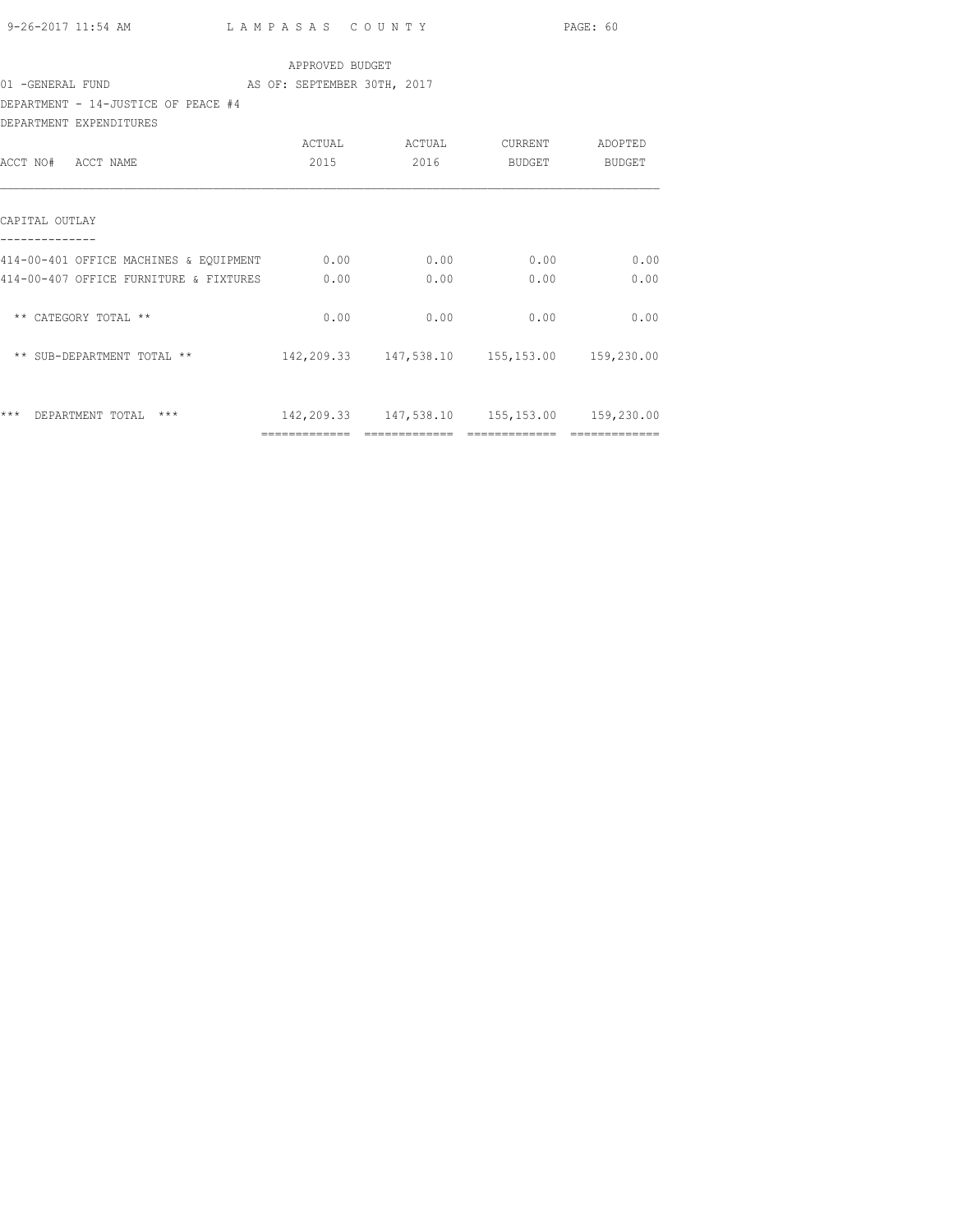|                    | 9-26-2017 11:54 AM LAMPASAS COUNTY                                                      |                 |           |                                                | PAGE: 61      |
|--------------------|-----------------------------------------------------------------------------------------|-----------------|-----------|------------------------------------------------|---------------|
|                    |                                                                                         | APPROVED BUDGET |           |                                                |               |
|                    |                                                                                         |                 |           |                                                |               |
|                    | DEPARTMENT - 15-COUNTY EXTENSION OFF                                                    |                 |           |                                                |               |
|                    | DEPARTMENT EXPENDITURES                                                                 |                 |           |                                                |               |
|                    |                                                                                         |                 |           | ACTUAL ACTUAL CURRENT ADOPTED                  |               |
| ACCT NO# ACCT NAME |                                                                                         | 2015            |           | 2016 BUDGET BUDGET                             |               |
|                    |                                                                                         |                 |           |                                                |               |
|                    |                                                                                         |                 |           |                                                |               |
|                    |                                                                                         |                 |           |                                                |               |
|                    |                                                                                         |                 |           |                                                |               |
|                    |                                                                                         |                 |           |                                                |               |
| WAGES              |                                                                                         |                 |           |                                                |               |
| -----              |                                                                                         |                 |           |                                                |               |
|                    | 415-00-102 SALARY APPOINTED OFF #560 18,649.79 16,829.98 19,032.00 19,396.00            |                 |           |                                                |               |
|                    | 415-00-110 PART-TIME EMPLOYEES #1546 0.00 0.00 0.00                                     |                 |           | 0.00                                           | 0.00          |
|                    | 415-00-114 SALARY & WAGES OFFICE #0568 28,111.66 25,678.06 25,149.00 25,909.00          |                 |           |                                                |               |
|                    | 415-00-199 LONGEVITY PAYMENT                                                            | 0.00            | 0.00      | 0.00                                           | 0.00          |
|                    |                                                                                         |                 |           | 46,761.45 42,508.04 44,181.00 45,305.00        |               |
|                    | ** CATEGORY TOTAL **                                                                    |                 |           |                                                |               |
| EMPLOYEE BENEFITS  |                                                                                         |                 |           |                                                |               |
| -----------------  |                                                                                         |                 |           |                                                |               |
|                    | 415-00-203 FICA BENEFITS                                                                |                 |           | $3,338.05$ $3,399.64$ $3,380.00$ $3,466.00$    |               |
|                    | 415-00-204 GROUP MEDICAL INSURANCE      6,224.64     7,353.06     8,220.00     8,845.00 |                 |           |                                                |               |
|                    | 415-00-205 RETIREMENT                                                                   |                 |           | $4,497.79$ $4,108.37$ $4,024.00$ $4,145.00$    |               |
|                    | 415-00-207 WORKMEN'S COMP                                                               |                 |           | 87.00  220.00  170.00  85.00                   |               |
|                    | 415-00-208 UNEMPLOYMENT INSURANCE $0.00$ 21.00 57.00 26.00                              |                 |           |                                                |               |
|                    | 415-00-212 PHONE ALLOWANCE                                                              | 0.00            | 0.00      |                                                | $0.00$ 480.00 |
|                    |                                                                                         |                 |           |                                                |               |
|                    | ** CATEGORY TOTAL **                                                                    |                 |           | 14, 147.48  15, 102.07  15, 851.00  17, 047.00 |               |
|                    |                                                                                         |                 |           |                                                |               |
| GENERAL EXPENSES   |                                                                                         |                 |           |                                                |               |
|                    | 415-00-301 COMMUNICATIONS                                                               | 0.00            | 0.00      | 0.00                                           | 0.00          |
|                    | 415-00-303 COMPUTER SUPPLIES                                                            | 0.00            | 0.00      | 500.00                                         | 800.00        |
|                    | 415-00-304 OPERATING SUPPLIES                                                           | 2,609.29        | 2,081.91  | 1,490.00                                       | 2,000.00      |
|                    | 415-00-305 TRAVEL & INSERVICE TRAINING                                                  | 10,683.20       | 10,769.50 | 9,000.00                                       | 9,000.00      |
|                    | 415-00-312 EQUIPMENT MAINTENANCE CONTR                                                  | 0.00            | 0.00      | 60.00                                          | 60.00         |
| 415-00-315 DUES    |                                                                                         | 175.00          | 420.00    | 415.00                                         | 415.00        |
|                    | 415-00-343 REPAIR AND MAINTENANCE VEHI                                                  | 0.00            | 0.00      | 0.00                                           | 500.00        |
|                    | 415-00-351 LIVESTOCK SHOWS                                                              | 2,858.27        | 1,879.55  | 6,000.00                                       | 6,000.00      |
| 415-00-361 POSTAGE |                                                                                         | 0.00            | 0.00      | 0.00                                           | 0.00          |
|                    | 415-00-364 PUBLICATION, BOOKS, MANUALS                                                  | 94.00           | 0.00      | 0.00                                           | 0.00          |
|                    | 415-00-370 EQUIPMENT RENTAL-COPIER                                                      | 3,023.54        | 3,284.57  | 3,600.00                                       | 3,600.00      |
|                    |                                                                                         |                 |           |                                                |               |
|                    | ** CATEGORY TOTAL **                                                                    | 19,443.30       | 18,435.53 | 21,065.00                                      | 22,375.00     |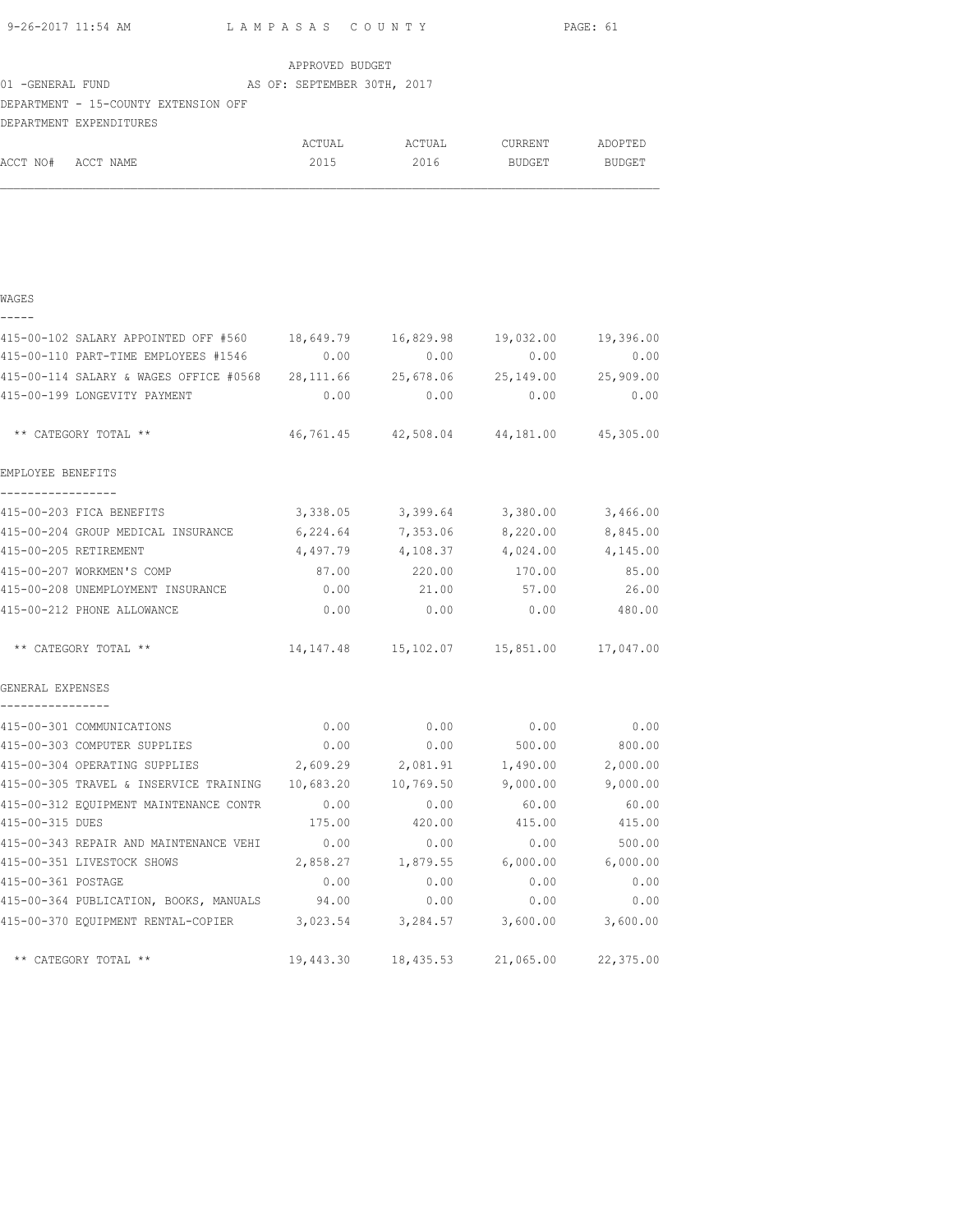|                                                                                                                     |                 |      |                                                              | PAGE: 62      |
|---------------------------------------------------------------------------------------------------------------------|-----------------|------|--------------------------------------------------------------|---------------|
| 01 -GENERAL FUND AS OF: SEPTEMBER 30TH, 2017                                                                        | APPROVED BUDGET |      |                                                              |               |
| DEPARTMENT - 15-COUNTY EXTENSION OFF<br>DEPARTMENT EXPENDITURES                                                     |                 |      |                                                              |               |
| ACCT NO# ACCT NAME                                                                                                  | 2015            |      | ACTUAL ACTUAL CURRENT ADOPTED<br>2016 BUDGET BUDGET          |               |
| CAPITAL OUTLAY<br>--------------                                                                                    |                 |      |                                                              |               |
| 415-00-401 OFFICE MACHINES & EQUIPMENT 0.00 0.00 0.00 0.00 0.00 0.00<br>415-00-407 OFFICE FURNITURE & FIXTURES 0.00 |                 |      | $0.00$ 0.00                                                  | 0.00          |
| ** CATEGORY TOTAL **                                                                                                | 0.00            | 0.00 | 0.00                                                         | 0.00          |
| ** SUB-DEPARTMENT TOTAL ** 80,352.23 76,045.64 81,097.00 84,727.00                                                  |                 |      |                                                              |               |
| WAGES<br>-----                                                                                                      |                 |      |                                                              |               |
| 415-01-102 SALARY APPOINTED OFF #3492 18,063.79 18,797.44 19,032.00 19,396.00                                       |                 |      |                                                              |               |
| ** CATEGORY TOTAL **                                                                                                |                 |      | 18,063.79  18,797.44  19,032.00  19,396.00                   |               |
| EMPLOYEE BENEFITS<br>-----------------                                                                              |                 |      |                                                              |               |
| 415-01-203 FICA BENEFITS<br>415-01-207 WORKMEN'S COMP<br>415-01-208 UNEMPLOYMENT INSURANCE 0.00 0.00 0.00           | 0.00            | 0.00 | $1,381.85$ $1,437.95$ $1,456.00$ $1,484.00$<br>57.00<br>0.00 | 50.00<br>0.00 |
| ** CATEGORY TOTAL **                                                                                                |                 |      | 1,381.85    1,437.95    1,513.00    1,534.00                 |               |
| GENERAL EXPENSES                                                                                                    |                 |      |                                                              |               |
| ----------------<br>415-01-305 TRAVEL & INSERVICE TRAINING 5,871.36 6,622.58 5,500.00 6,000.00                      |                 |      |                                                              |               |
| ** CATEGORY TOTAL **                                                                                                |                 |      | 5,871.36 6,622.58 5,500.00 6,000.00                          |               |
| ** SUB-DEPARTMENT TOTAL **                                                                                          |                 |      | 25,317.00 26,857.97 26,045.00 26,930.00                      |               |
| *** DEPARTMENT TOTAL ***                                                                                            |                 |      | 105,669.23  102,903.61  107,142.00  111,657.00               |               |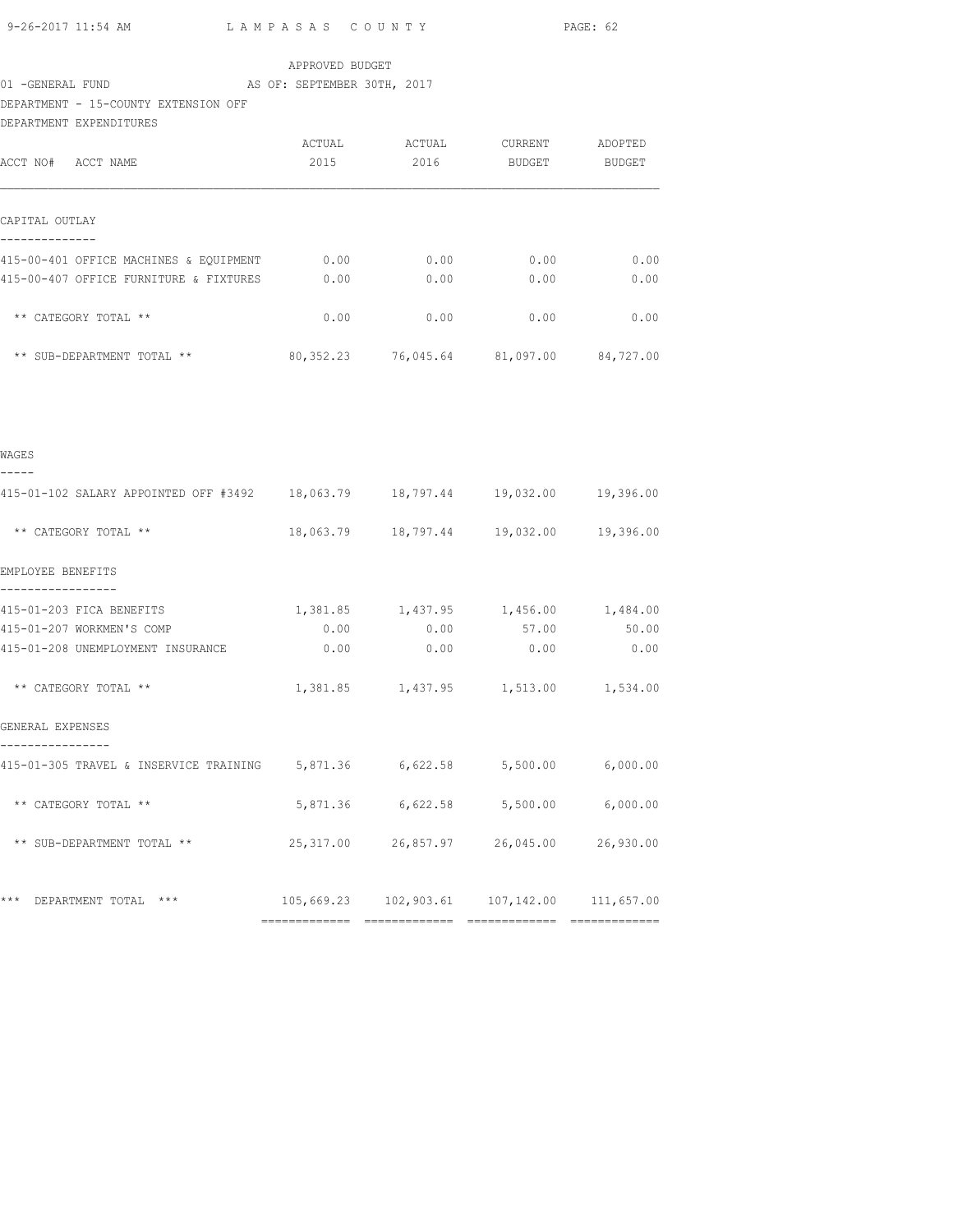|                                                                        |                                             |                                     |               | PAGE: 63 |
|------------------------------------------------------------------------|---------------------------------------------|-------------------------------------|---------------|----------|
|                                                                        | APPROVED BUDGET                             |                                     |               |          |
| 01 -GENERAL FUND (2017) AS OF: SEPTEMBER 30TH, 2017                    |                                             |                                     |               |          |
| DEPARTMENT - 16-ADULT PROBATION                                        |                                             |                                     |               |          |
| DEPARTMENT EXPENDITURES                                                |                                             |                                     |               |          |
|                                                                        |                                             |                                     |               |          |
| ACCT NO# ACCT NAME                                                     | 2015                                        | 2016                                | <b>BUDGET</b> | BUDGET   |
|                                                                        |                                             |                                     |               |          |
|                                                                        |                                             |                                     |               |          |
|                                                                        |                                             |                                     |               |          |
|                                                                        |                                             |                                     |               |          |
| GENERAL EXPENSES<br>----------------                                   |                                             |                                     |               |          |
| 416-00-301 COMMUNICATIONS                                              | 0.00                                        | 0.00                                | 0.00          | 0.00     |
| 416-00-304 OPERATING SUPPLIES                                          |                                             | $0.00$ 578.59                       | 0.00          | 0.00     |
| 416-00-308 REPAIRS & MAINTENANCE EQUIP                                 | 0.00                                        | 0.00                                | 400.00        | 300.00   |
| 416-00-312 EQUIPMENT MAINTENANCE CONTR                                 | 0.00                                        | 0.00                                | 0.00          | 0.00     |
| 416-00-342 GAS & OIL                                                   | 119.55                                      | 90.05                               | 250.00        | 250.00   |
| 416-00-345 MEDICAL SERVICES                                            | 1,300.00                                    | 600.00                              | 1,300.00      | 1,300.00 |
| 416-00-361 POSTAGE                                                     | 0.00                                        | 0.00                                | 0.00          | 0.00     |
| 416-00-370 EQUIPMENT RENTAL-COPIER 2,200.76 2,249.07 2,300.00 2,400.00 |                                             |                                     |               |          |
| ** CATEGORY TOTAL **                                                   |                                             | 3,620.31 3,517.71 4,250.00 4,250.00 |               |          |
| CAPITAL OUTLAY                                                         |                                             |                                     |               |          |
| --------------<br>416-00-401 OFFICE MACHINES & EQUIPMENT 0.00          |                                             |                                     | $0.00$ 0.00   | 0.00     |
| 416-00-407 OFFICE FURNITURE & FIXTURES                                 | 0.00                                        | 0.00                                | 0.00          | 0.00     |
|                                                                        |                                             |                                     |               |          |
|                                                                        |                                             |                                     |               | 0.00     |
| ** CATEGORY TOTAL **                                                   | 0.00                                        | 0.00                                | 0.00          |          |
| ** SUB-DEPARTMENT TOTAL **                                             | $3,620.31$ $3,517.71$ $4,250.00$ $4,250.00$ |                                     |               |          |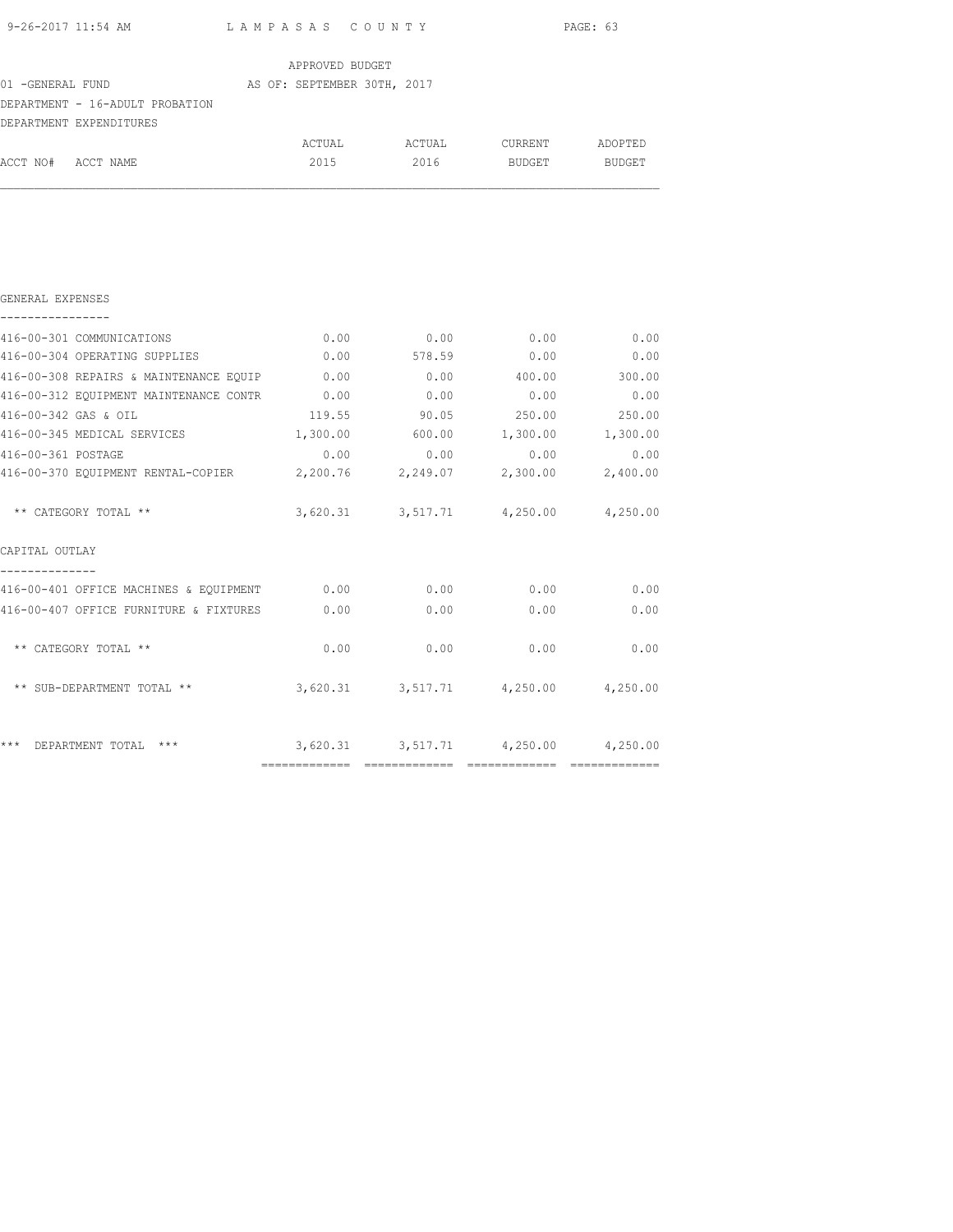|                                                                                                 |                                                |      | PAGE: 64                                                 |      |  |  |
|-------------------------------------------------------------------------------------------------|------------------------------------------------|------|----------------------------------------------------------|------|--|--|
| 01 - GENERAL FUND<br>DEPARTMENT - 17-E.M.S                                                      | APPROVED BUDGET<br>AS OF: SEPTEMBER 30TH, 2017 |      |                                                          |      |  |  |
| DEPARTMENT EXPENDITURES<br>ACCT NO# ACCT NAME                                                   |                                                |      | ACTUAL ACTUAL CURRENT ADOPTED<br>2015 2016 BUDGET BUDGET |      |  |  |
|                                                                                                 |                                                |      |                                                          |      |  |  |
|                                                                                                 |                                                |      |                                                          |      |  |  |
|                                                                                                 |                                                |      |                                                          |      |  |  |
| WAGES<br>-----                                                                                  |                                                |      |                                                          |      |  |  |
| 417-00-190 EMS MISCELLANEOUS                                                                    |                                                |      | $0.00$ 0.00 0.00 0.00 0.00                               |      |  |  |
| ** CATEGORY TOTAL **                                                                            | 0.00                                           | 0.00 | 0.00                                                     | 0.00 |  |  |
| GENERAL EXPENSES                                                                                |                                                |      |                                                          |      |  |  |
| 417-00-333 CONTRACTED SERVICES $120,000.00$ $120,000.00$ $120,000.00$ $120,000.00$ $120,000.00$ |                                                |      |                                                          |      |  |  |
| ** CATEGORY TOTAL **                                                                            |                                                |      | 120,000.00  120,000.00  120,000.00  120,000.00           |      |  |  |
| ** SUB-DEPARTMENT TOTAL **                                                                      |                                                |      | 120,000.00  120,000.00  120,000.00  120,000.00           |      |  |  |
| *** DEPARTMENT TOTAL ***                                                                        |                                                |      | $120,000.00$ $120,000.00$ $120,000.00$ $120,000.00$      |      |  |  |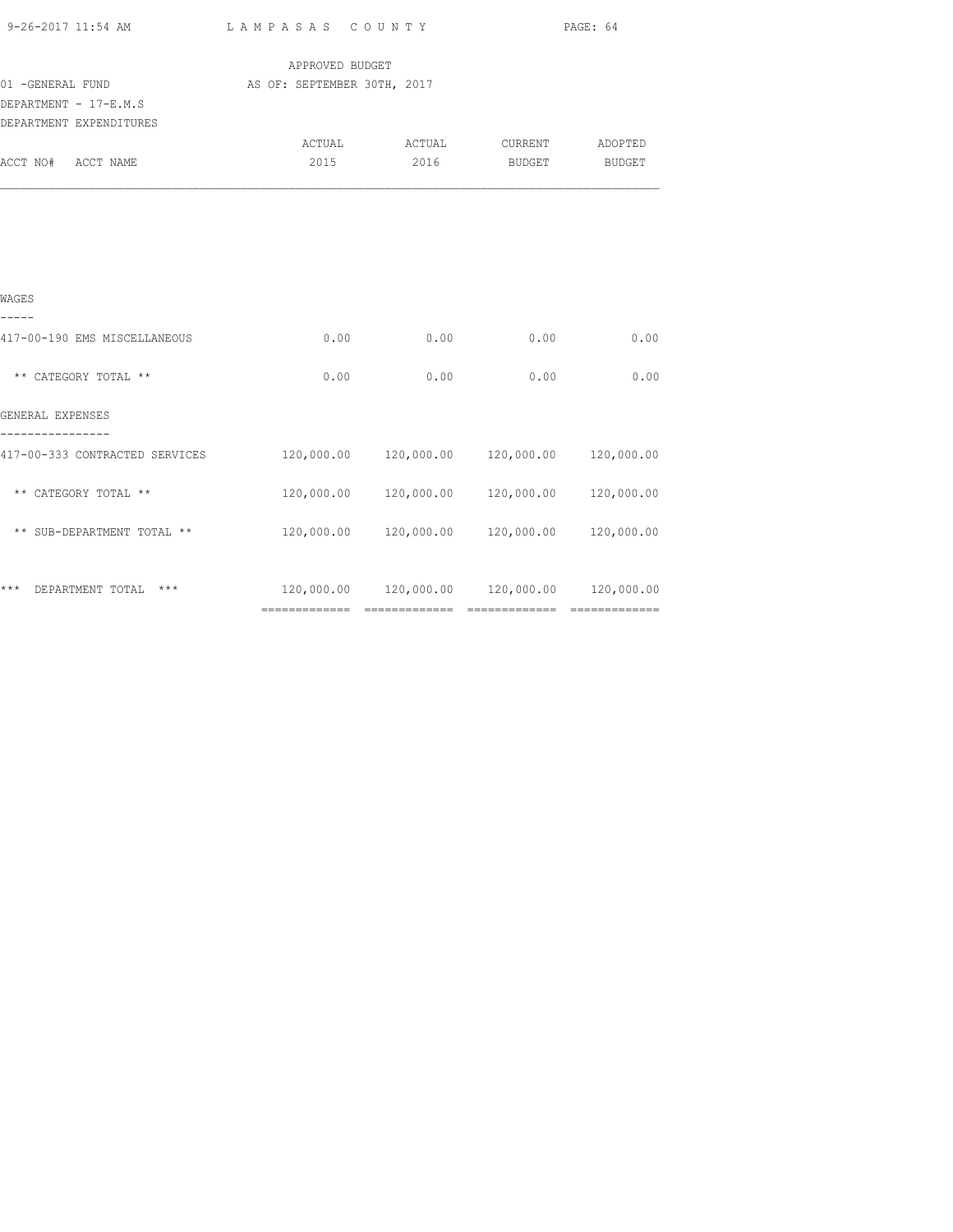| 9-26-2017 11:54 AM                                                              | LAMPASAS COUNTY                                 |                            | PAGE: 65          |          |  |
|---------------------------------------------------------------------------------|-------------------------------------------------|----------------------------|-------------------|----------|--|
|                                                                                 | APPROVED BUDGET                                 |                            |                   |          |  |
| 01 -GENERAL FUND                                                                | AS OF: SEPTEMBER 30TH, 2017                     |                            |                   |          |  |
| DEPARTMENT - 18-JUDICIAL                                                        |                                                 |                            |                   |          |  |
| DEPARTMENT EXPENDITURES                                                         |                                                 |                            |                   |          |  |
|                                                                                 |                                                 |                            |                   |          |  |
| ACCT NO# ACCT NAME                                                              | 2015                                            | 2016                       | BUDGET            | BUDGET   |  |
| GENERAL EXPENSES                                                                |                                                 |                            |                   |          |  |
| ----------------<br>418-00-304 OPERATING SUPPLIES                               | 0.00                                            | 0.00                       | 0.00              | 0.00     |  |
| 418-00-348 AUTOPSIES                                                            | 0.00                                            | 0.00                       | 0.00              | 0.00     |  |
| 418-00-371 EXPERT WITNESS                                                       | 0.00                                            | 0.00                       | 0.00              | 0.00     |  |
| ** CATEGORY TOTAL **                                                            | 0.00                                            | 0.00                       | 0.00              | 0.00     |  |
| ** SUB-DEPARTMENT TOTAL **                                                      | 0.00                                            | 0.00                       | 0.00              | 0.00     |  |
| WAGES                                                                           |                                                 |                            |                   |          |  |
| 418-01-103 PRE-TRIAL SERVICES                                                   | 0.00                                            | 0.00                       | 0.00              | 0.00     |  |
| 418-01-106 COURT COORDINATOR                                                    | 0.00                                            | 0.00                       | 0.00              | 0.00     |  |
| 418-01-199 LONEVITY                                                             | 0.00                                            | 0.00                       | 0.00              | 0.00     |  |
| ** CATEGORY TOTAL **                                                            | 0.00                                            | 0.00                       | 0.00              | 0.00     |  |
| EMPLOYEE BENEFITS                                                               |                                                 |                            |                   |          |  |
| 418-01-203 FICA BENEFITS                                                        | 0.00                                            | 0.00                       | 0.00              | 0.00     |  |
| 418-01-204 GROUP MEDICAL INSURANCE                                              | 0.00                                            | 0.00                       | 0.00              | 0.00     |  |
| 418-01-205 RETIREMENT                                                           | 0.00                                            | 0.00                       | 0.00              | 0.00     |  |
| 418-01-207 WORKMAN'S COMP                                                       | 0.00                                            | 0.00                       | 0.00              | 0.00     |  |
| 418-01-208 UNEMPLOYMENT INSURANCE                                               | 0.00                                            | 0.00                       | 0.00              | 0.00     |  |
| ** CATEGORY TOTAL **                                                            | 0.00                                            | 0.00                       | 0.00              | 0.00     |  |
| GENERAL EXPENSES                                                                |                                                 |                            |                   |          |  |
| 418-01-300 COURT INTERPRETER/MEDIATOR 4,161.80 1,550.00 4,000.00 4,000.00       |                                                 |                            |                   |          |  |
| 418-01-304 OPERATING SUPPLIES                                                   | 0.00                                            | 0.00                       | 200.00            | 400.00   |  |
| 418-01-305 TRAVEL & INSERVICE TRAINING 6,434.87                                 |                                                 |                            | 6,323.01 5,000.00 | 5,000.00 |  |
| 418-01-309 COURT APPOINTED ATTORNEY 176,656.47 132,693.84 135,000.00 100,000.00 |                                                 |                            |                   |          |  |
| 418-01-318 LEGAL NOTICES                                                        | 0.00                                            | 0.00                       | 0.00              | 0.00     |  |
| 418-01-320 INVESTIGATIVE EXPENSES 360.00 1,095.00 1,000.00 2,000.00             |                                                 |                            |                   |          |  |
| 418-01-339 3RD JUDICIAL SUPREME COURT 0.00                                      |                                                 | 1,322.11 1,500.00 2,000.00 |                   |          |  |
| 418-01-341 COURT REPORTER                                                       | $10,996.87$ $15,746.08$ $12,000.00$ $12,000.00$ |                            |                   |          |  |
| 418-01-345 MEDICAL SERVICES                                                     |                                                 | 1,800.00 1,415.00          | 0.00              | 0.00     |  |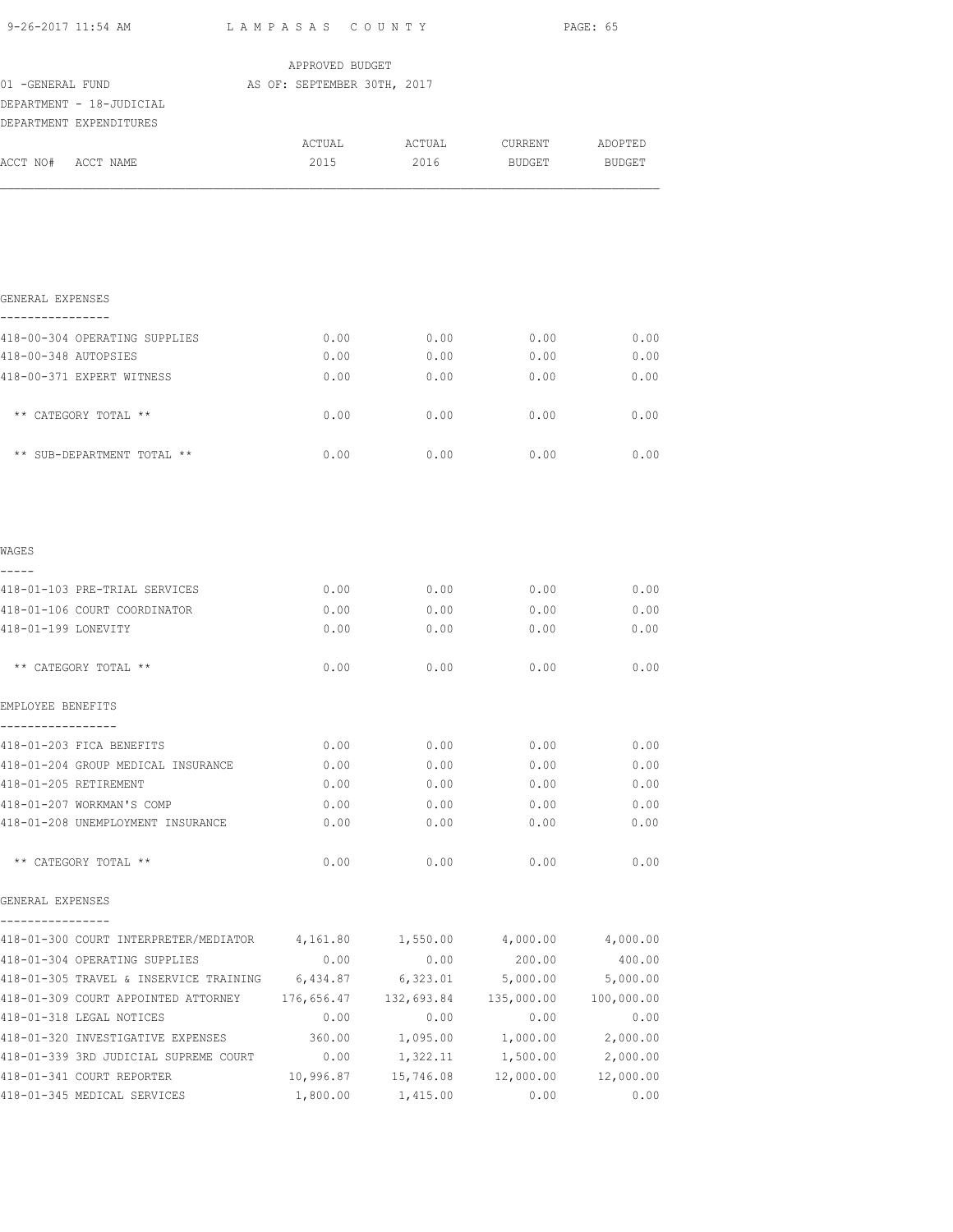9-26-2017 11:54 AM L A M P A S A S C O U N T Y PAGE: 66

#### APPROVED BUDGET

# 01 -GENERAL FUND AS OF: SEPTEMBER 30TH, 2017

DEPARTMENT - 18-JUDICIAL DEPARTMENT EXPENDITURES

| ACCT NO#             | ACCT NAME                           | ACTUAL<br>2015 | ACTUAL<br>2016 | <b>CURRENT</b><br><b>BUDGET</b> | ADOPTED<br><b>BUDGET</b> |
|----------------------|-------------------------------------|----------------|----------------|---------------------------------|--------------------------|
| 418-01-348 AUTOPSIES |                                     | 0.00           | 0.00           | 0.00                            | 0.00                     |
|                      | 418-01-370 EOUIPMENT RENTAL-COPIER  | 2,137.72       | 1,808.84       | 2,300.00                        | 2,300.00                 |
|                      | 418-01-371 EXPERT WITNESS           | 1,850.00       | 900.00         | 3,000.00                        | 3,000.00                 |
|                      | 418-01-376 COURT APPOINTED REPORTER | 19,384.00      | 20,004.00      | 20,739.00                       | 21,973.00                |
|                      | 418-01-377 CAPITAL MURDER EXPENSES  | 0.00           | 0.00           | 0.00                            | 0.00                     |
| $***$                | CATEGORY TOTAL<br>$***$             | 223, 781.73    | 182,857.88     | 184,739.00                      | 152,673.00               |
| $***$                | SUB-DEPARTMENT TOTAL<br>$***$       | 223,781.73     | 182,857.88     | 184,739.00                      | 152,673.00               |

| $***$<br>$***$<br>DEPARTMENT TOTAL   | 223,781.73 | 265, 257. 75 | 264,739.00 | 212,673.00 |
|--------------------------------------|------------|--------------|------------|------------|
| ** SUB-DEPARTMENT TOTAL **           | 0.00       | 82,399.87    | 80,000.00  | 60,000.00  |
| CATEGORY TOTAL **<br>$***$           | 0.00       | 82,399.87    | 80,000.00  | 60,000.00  |
| 418-02-309 COURT APPOINTED ATTNY CPS | 0.00       | 82,399.87    | 80,000.00  | 60,000.00  |
| GENERAL EXPENSES                     |            |              |            |            |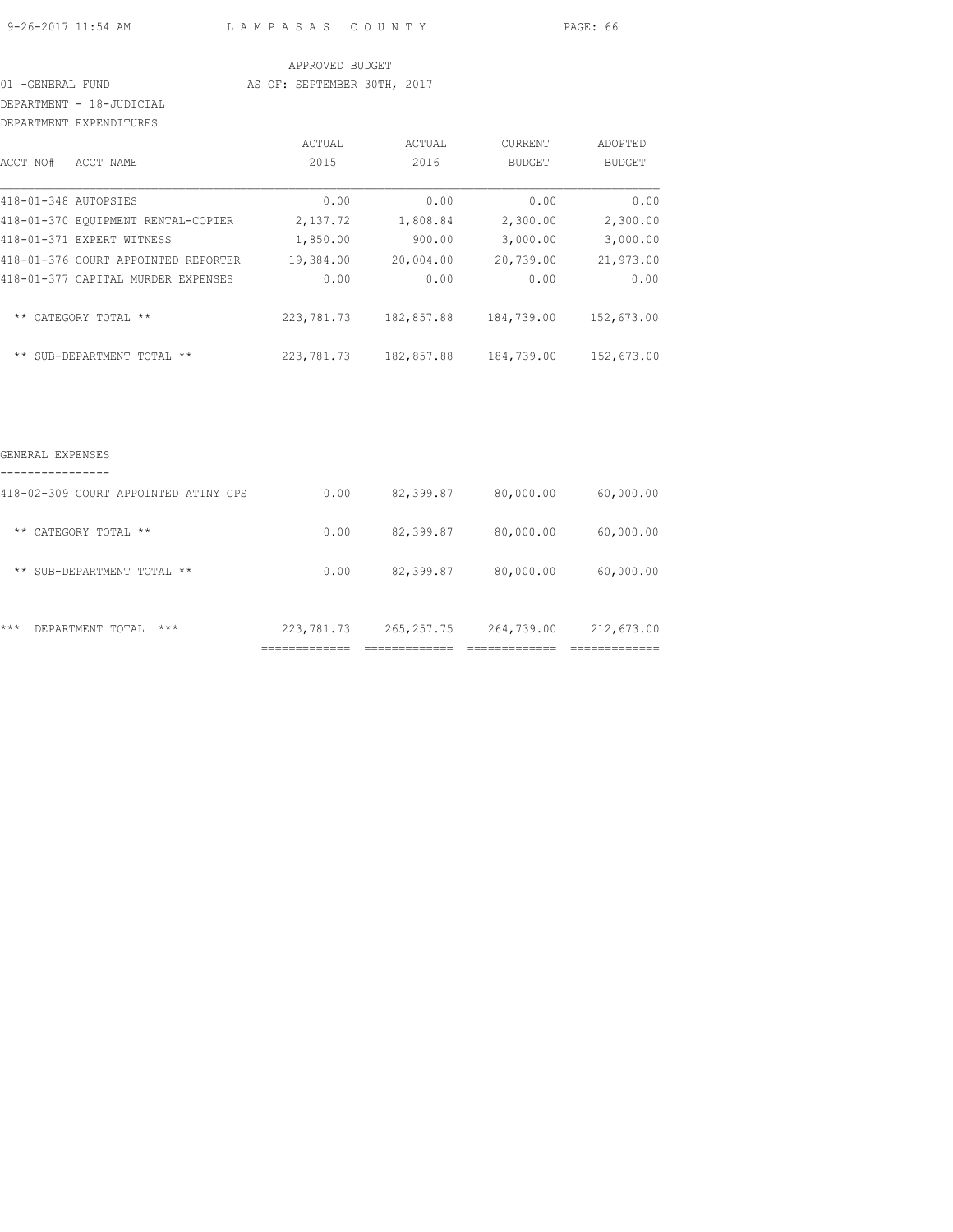| 9-26-2017 11:54 AM | LAMPASAS COUNTY                           | PAGE: 67 |
|--------------------|-------------------------------------------|----------|
|                    | $\sim$ $\sim$ $\sim$ $\sim$ $\sim$ $\sim$ |          |

|                   |                                 | APPROVED BUDGET             |        |                |               |
|-------------------|---------------------------------|-----------------------------|--------|----------------|---------------|
| 01 - GENERAL FUND |                                 | AS OF: SEPTEMBER 30TH, 2017 |        |                |               |
|                   | DEPARTMENT - 19-HUMAN RESOURCES |                             |        |                |               |
|                   | DEPARTMENT EXPENDITURES         |                             |        |                |               |
|                   |                                 | ACTUAL                      | ACTUAL | <b>CURRENT</b> | ADOPTED       |
| ACCT NO#          | ACCT NAME                       | 2015                        | 2016   | <b>BUDGET</b>  | <b>BUDGET</b> |

| - | -- | $ -$ |  |  |
|---|----|------|--|--|
|   |    |      |  |  |

| 419-00-102 SALARIES & WAGES APPT #2877 48,798.60                |           | 48,128.27                                  | 49,797.00                | 34,509.00 |
|-----------------------------------------------------------------|-----------|--------------------------------------------|--------------------------|-----------|
| 419-00-103 SALARY & WAGES DEPUTY                                | 0.00      | 0.00                                       | 0.00                     | 0.00      |
| 419-00-104 SALARIES & WAGES DEP #2881                           | 0.00      | 0.00                                       | 0.00                     | 0.00      |
| 419-00-106 TEMPORARY EMPLOYEES                                  | 0.00      | 0.00                                       | 0.00                     | 0.00      |
| 419-00-110 PART-TIME EMPLOYEE #2877                             | 0.00      | 0.00                                       | 12,500.00                | 0.00      |
| 419-00-120 SALARY/OVERTIME                                      | 0.00      | 0.00                                       | 0.00                     | 0.00      |
| 419-00-199 LONGEVITY PAYMENT                                    | 840.00    |                                            | 960.00 1,080.00          | 0.00      |
| ** CATEGORY TOTAL **                                            |           | 49,638.60 49,088.27 63,377.00 34,509.00    |                          |           |
| EMPLOYEE BENEFITS                                               |           |                                            |                          |           |
| 419-00-203 FICA BENEFITS                                        |           | 3,667.71 3,732.16 4,848.00                 |                          | 2,640.00  |
| 419-00-204 GROUP MEDICAL INSURANCE                              | 6, 261.40 | 8,021.52                                   | 8,220.00                 | 8,845.00  |
| 419-00-205 RETIREMENT                                           |           | 7,941.60 8,129.55 10,140.00                |                          | 5,521.00  |
| 419-00-207 WORKMEN'S COMP                                       | 148.00    | 165.00                                     | 190.00                   | 114.00    |
| 419-00-208 UNEMPLOYMENT INSURANCE                               | 0.00      | 10.00                                      | 63.00                    | 0.00      |
| 419-00-212 PHONE ALLOWANCE                                      |           | 480.00 480.00 480.00 480.00 480.00         |                          |           |
| ** CATEGORY TOTAL **                                            |           | 18,498.71  20,538.23  23,941.00  17,600.00 |                          |           |
| GENERAL EXPENSES                                                |           |                                            |                          |           |
| ----------------<br>419-00-300 INTERPRETER                      |           | $0.00$ 0.00 0.00                           |                          | 0.00      |
| 419-00-301 COMMUNICATIONS                                       | 0.00      |                                            | $0.00$ 0.00              | 0.00      |
| 419-00-303 COMPUTER SUPPLIES                                    |           | 922.57 1,034.45 0.00                       |                          | 0.00      |
| 419-00-304 OPERATING SUPPLIES                                   |           | $0.00$ 1,584.62 2,075.00 2,575.00          |                          |           |
| 419-00-305 TRAVEL & INSERVICE TRAINING 476.45                   |           |                                            | 585.70 1,300.00 2,200.00 |           |
| 419-00-311 REPAIR/MAINTENANCE                                   | 0.00      | 0.00                                       | 0.00                     | 0.00      |
| 419-00-315 DUES                                                 | 0.00      |                                            | $0.00$ 150.00            | 150.00    |
| 419-00-337 ELECTIONS, JUDGES & SUPPLIE                          | 0.00      | 0.00                                       | 0.00                     | 0.00      |
| 419-00-358 CONSULTING FEES                                      | 350.00    | 350.00                                     | 1,100.00                 | 1,100.00  |
| 419-00-361 POSTAGE                                              | 0.00      | 0.00                                       | 0.00                     | 0.00      |
| 419-00-370 EQUIPMENT RENTAL - COPIER 2,014.01 2,397.73 2,192.00 |           |                                            |                          | 2,192.00  |
| 419-00-389 MISCELLANOUS EXPENSE                                 | 0.00      | 46.23                                      | 100.00                   | 100.00    |
| ** CATEGORY TOTAL **                                            |           | 3,763.03 5,998.73 6,917.00 8,317.00        |                          |           |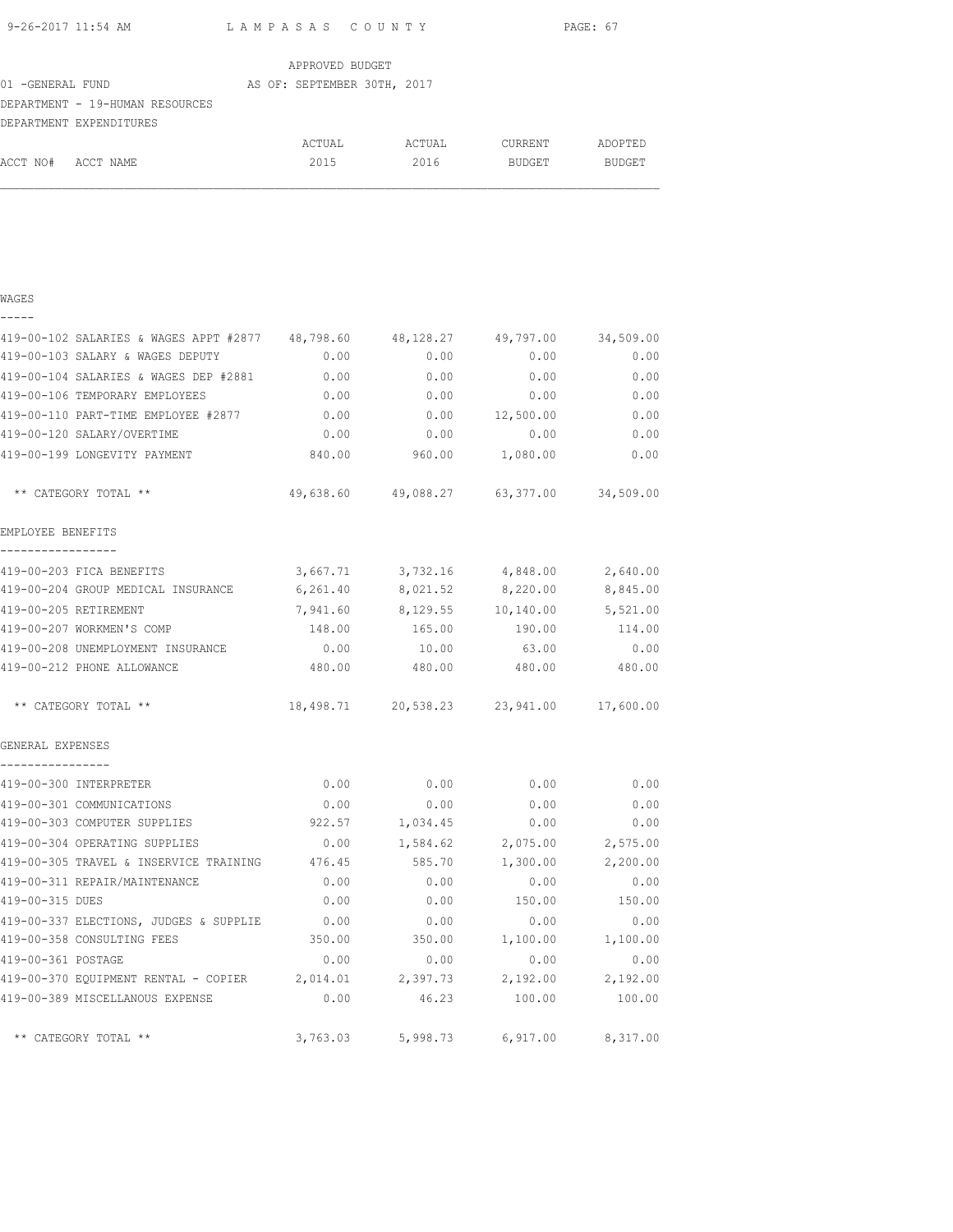| 9-26-2017 11:54 AM |  |
|--------------------|--|
|                    |  |

#### APPROVED BUDGET

# 01 -GENERAL FUND AS OF: SEPTEMBER 30TH, 2017

DEPARTMENT - 19-HUMAN RESOURCES

| DEPARTMENT EXPENDITURES                                    |      |                                                          |      |      |
|------------------------------------------------------------|------|----------------------------------------------------------|------|------|
| ACCT NO# ACCT NAME                                         |      | ACTUAL ACTUAL CURRENT ADOPTED<br>2015 2016 BUDGET BUDGET |      |      |
|                                                            |      |                                                          |      |      |
| CAPITAL OUTLAY                                             |      |                                                          |      |      |
| 419-00-401 OFFICE MACHINES & EQUIPMENT 0.00 0.00 0.00 0.00 |      |                                                          |      | 0.00 |
| ** CATEGORY TOTAL **                                       | 0.00 | 0.00                                                     | 0.00 | 0.00 |
|                                                            |      |                                                          |      |      |
| 419-00-500 OPERATING TRANSFERS-OUT                         | 0.00 | 0.00                                                     | 0.00 | 0.00 |
| ** CATEGORY TOTAL **                                       | 0.00 | 0.00                                                     | 0.00 | 0.00 |
| ** SUB-DEPARTMENT TOTAL **                                 |      | 71,900.34 75,625.23 94,235.00 60,426.00                  |      |      |
|                                                            |      |                                                          |      |      |
|                                                            |      |                                                          |      |      |
| GENERAL EXPENSES                                           |      |                                                          |      |      |
| 419-01-354 VOTER REGISTRATION SUPPLIES                     | 0.00 | 0.00                                                     | 0.00 | 0.00 |
| ** CATEGORY TOTAL **                                       | 0.00 | 0.00                                                     | 0.00 | 0.00 |
| ** SUB-DEPARTMENT TOTAL **                                 | 0.00 | 0.00                                                     | 0.00 | 0.00 |

| ***<br>$***$<br>DEPARTMENT TOTAL | 71,900.34 | 75,625.23                                              | 94,235.00 | 60,426.00 |
|----------------------------------|-----------|--------------------------------------------------------|-----------|-----------|
| *** FUND TOTAL EXPENDITURES ***  |           | 7,433,233.29  7,695,113.41  8,590,692.00  8,765,650.00 |           |           |

\*\*\* END OF REPORT \*\*\*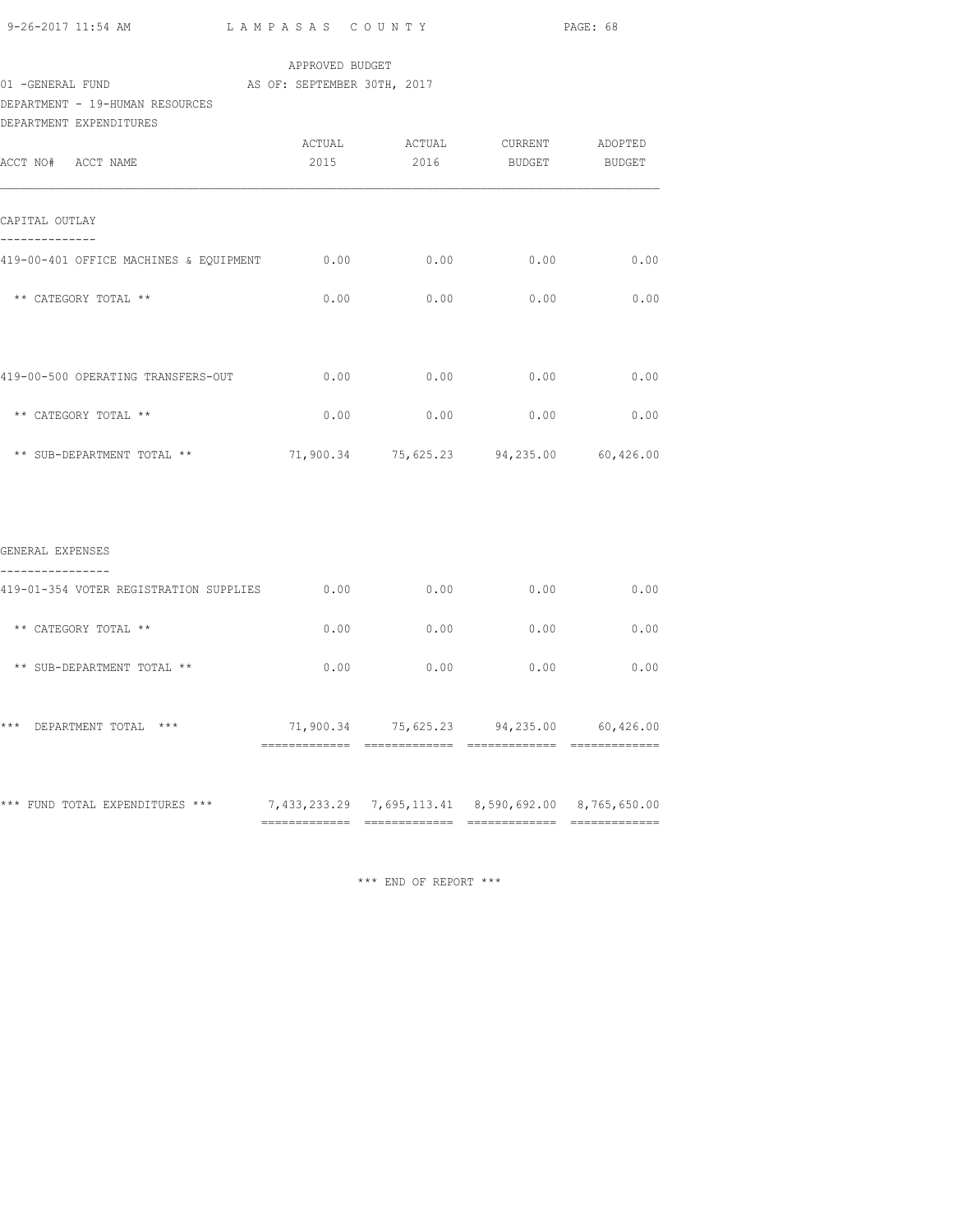| $9 - 26 - 2017$ 11:56 AM |  |
|--------------------------|--|

## APPROVED BUDGET 02 -GENERAL JURY FUND AS OF: SEPTEMBER 30TH, 2017 FINANCIAL SUMMARY

| ACCT NO# ACCT NAME                                   |      | 2015 2016 BUDGET BUDGET                 |      |      |
|------------------------------------------------------|------|-----------------------------------------|------|------|
| REVENUE SUMMARY                                      |      |                                         |      |      |
| 06-JURY FUND                                         |      | $0.00$ 0.00                             | 0.00 | 0.00 |
| *** TOTAL REVENUE ***                                | 0.00 | 0.00                                    | 0.00 | 0.00 |
| EXPENDITURE SUMMARY                                  |      |                                         |      |      |
| 06-JURY FUND                                         |      | 20.00 0.00                              | 0.00 | 0.00 |
| *** TOTAL EXPENDITURES ***                           |      | $20.00$ 0.00 0.00 0.00<br>------------- |      |      |
| REVENUES OVER/(UNDER) EXPENDITURES (20.00) 0.00 0.00 |      |                                         |      | 0.00 |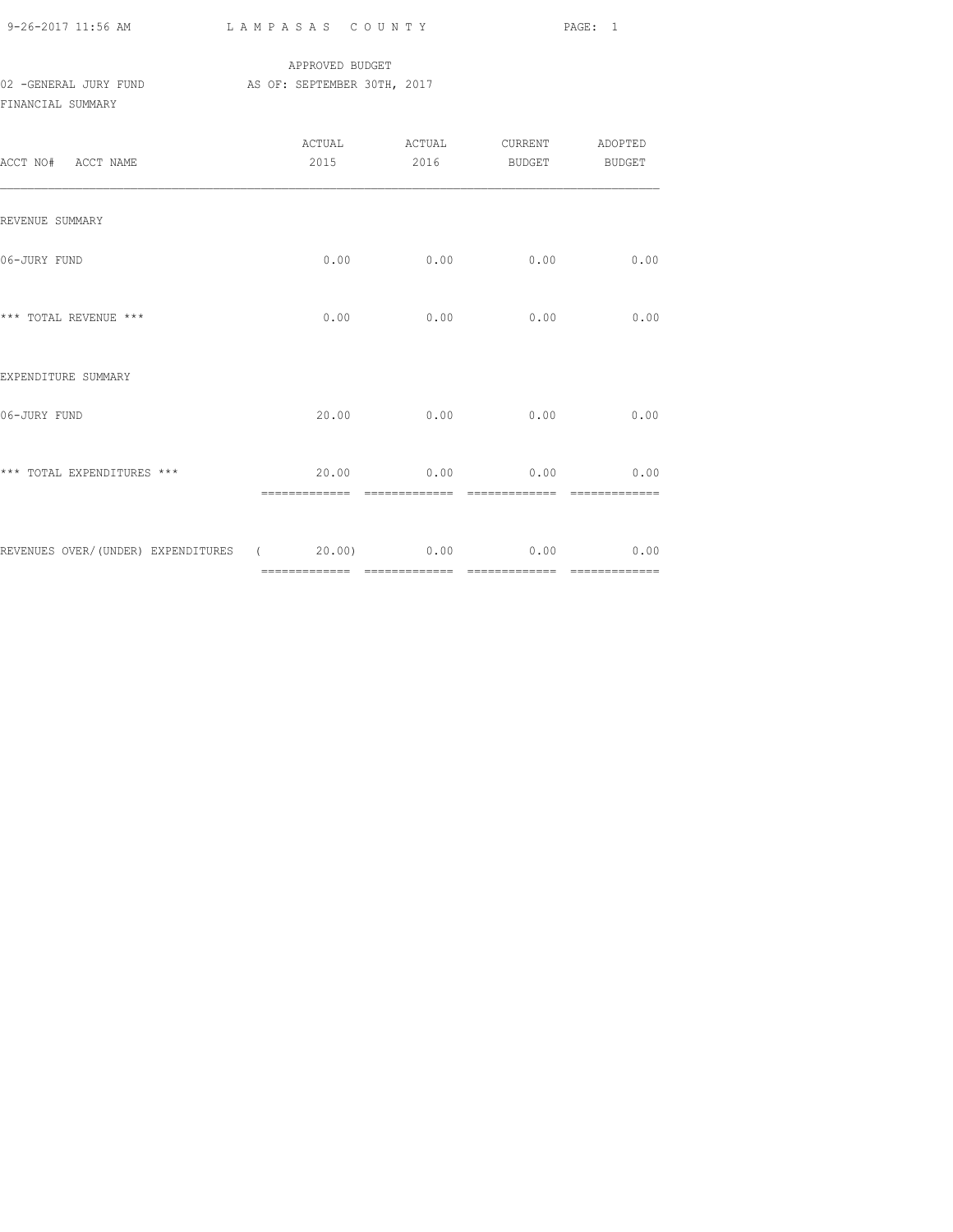| 9-26-2017 11:56 AM | LAMPASAS COUNTY | PAGE: 2 |
|--------------------|-----------------|---------|
|                    |                 |         |

## APPROVED BUDGET

#### 02 -GENERAL JURY FUND AS OF: SEPTEMBER 30TH, 2017

DEPARTMENT - 06-JURY FUND

| DEPARTMENT REVENUES                |        |        |         |         |
|------------------------------------|--------|--------|---------|---------|
|                                    | ACTUAL | ACTUAL | CURRENT | ADOPTED |
| ACCT NO#<br>ACCT NAME              | 2015   | 2016   | BUDGET  | BUDGET  |
|                                    |        |        |         |         |
| 106-00-099 INTEREST REVENUE        | 0.00   | 0.00   | 0.00    | 0.00    |
| 106-00-190 MISCELLANEOUS           | 0.00   | 0.00   | 0.00    | 0.00    |
| 206-00-010 OPERATING TRANSFERS IN  | 0.00   | 0.00   | 0.00    | 0.00    |
| ** SUB-DEPARTMENT REVENUE TOTAL ** | 0.00   | 0.00   | 0.00    | 0.00    |
| ** DEPARTMENT REVENUE TOTAL **     | 0.00   | 0.00   | 0.00    | 0.00    |
|                                    |        |        |         |         |
| *** FUND TOTAL REVENUES ***        | 0.00   | 0.00   | 0.00    | 0.00    |
|                                    |        |        |         |         |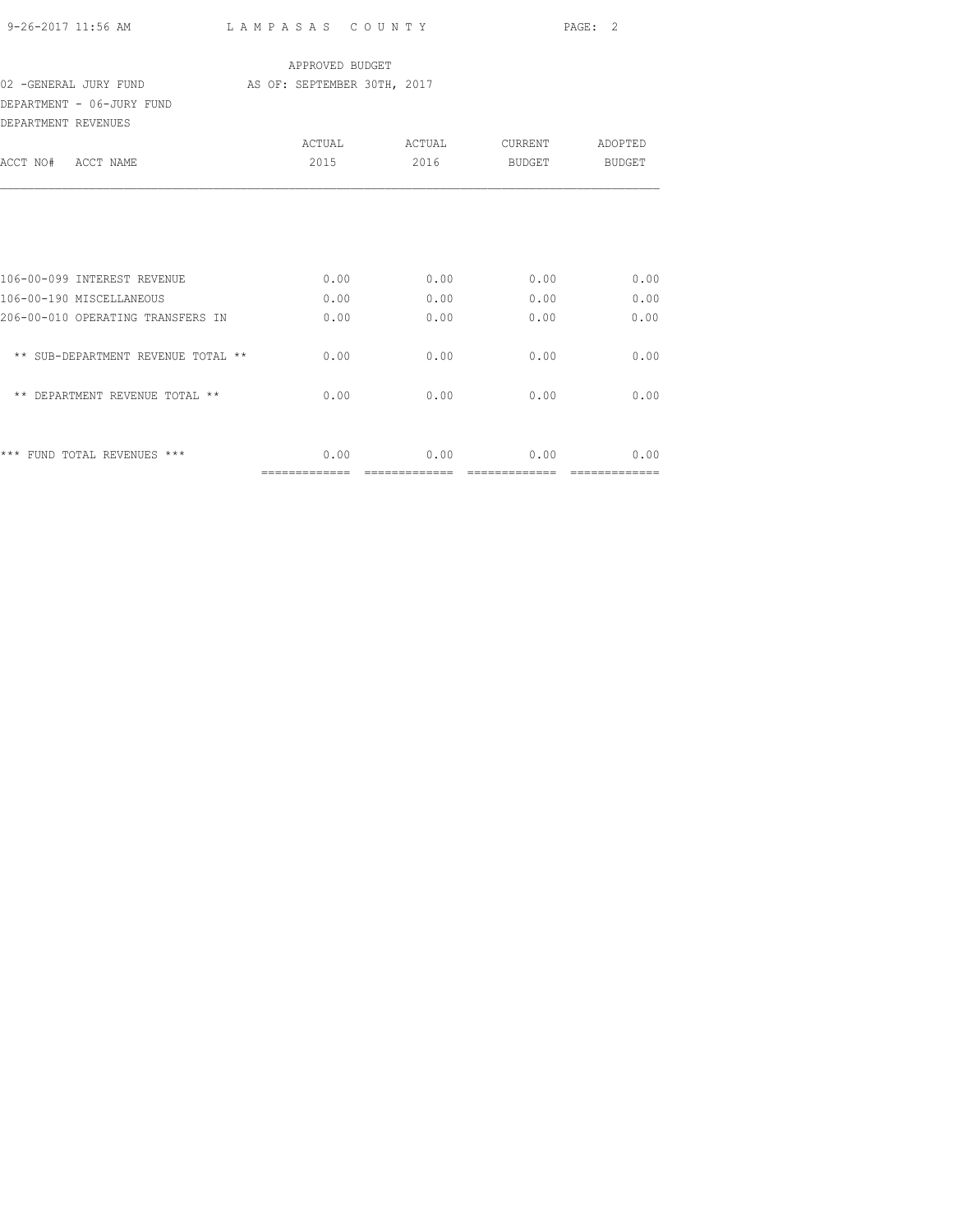| 9-26-2017 11:56 AM                                               |                 | LAMPASAS COUNTY               |      | PAGE: 3               |  |  |
|------------------------------------------------------------------|-----------------|-------------------------------|------|-----------------------|--|--|
|                                                                  | APPROVED BUDGET |                               |      |                       |  |  |
| 02 -GENERAL JURY FUND AS OF: SEPTEMBER 30TH, 2017                |                 |                               |      |                       |  |  |
| DEPARTMENT - 06-JURY FUND                                        |                 |                               |      |                       |  |  |
| DEPARTMENT EXPENDITURES                                          |                 |                               |      |                       |  |  |
|                                                                  |                 | ACTUAL ACTUAL CURRENT ADOPTED |      |                       |  |  |
| ACCT NO# ACCT NAME                                               | 2015            | 2016 BUDGET BUDGET            |      |                       |  |  |
|                                                                  |                 |                               |      |                       |  |  |
| GENERAL EXPENSES<br>----------------                             |                 |                               |      |                       |  |  |
| 406-00-310 JURY FEES                                             |                 | 20.00 0.00                    | 0.00 | 0.00                  |  |  |
| 406-00-375 BANK CHARGES                                          | 0.00            | 0.00                          | 0.00 | 0.00                  |  |  |
| ** CATEGORY TOTAL **                                             | 20.00           | 0.00                          | 0.00 | 0.00                  |  |  |
| 406-00-500 OPERATING TRANSFER OUT                                | 0.00            | 0.00                          | 0.00 | 0.00                  |  |  |
| ** CATEGORY TOTAL **                                             | 0.00            | 0.00                          | 0.00 | 0.00                  |  |  |
| ** SUB-DEPARTMENT TOTAL **                                       | 20.00           | 0.00                          | 0.00 | 0.00                  |  |  |
| *** DEPARTMENT TOTAL ***                                         | 20.00           | 0.00                          | 0.00 | 0.00<br>============= |  |  |
| *** FUND TOTAL EXPENDITURES *** $20.00$ 0.00 0.00 0.00 0.00 0.00 |                 |                               |      |                       |  |  |
|                                                                  |                 |                               |      |                       |  |  |

\*\*\* END OF REPORT \*\*\*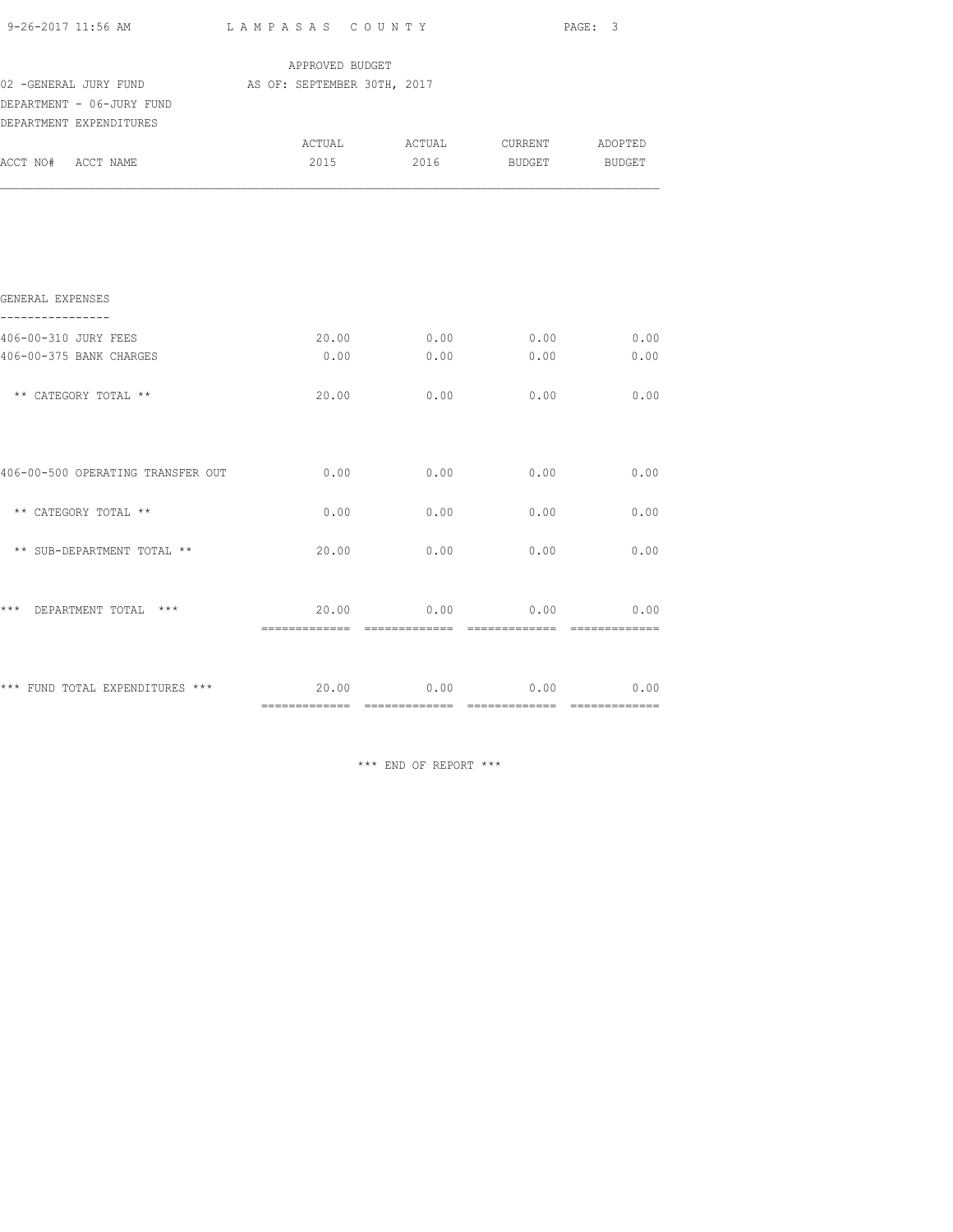| 9-26-2017 11:56 AM |  |
|--------------------|--|

## APPROVED BUDGET

03 -JUDICIAL COURT TECH AS OF: SEPTEMBER 30TH, 2017

FINANCIAL SUMMARY

| ACCT NO# ACCT NAME                                        | ACTUAL<br>2015 | ACTUAL<br>2016         | CURRENT<br>BUDGET BUDGET | ADOPTED |
|-----------------------------------------------------------|----------------|------------------------|--------------------------|---------|
| REVENUE SUMMARY                                           |                |                        |                          |         |
| 00-JUSTICE OF PEACE REV                                   |                | 118.69 140.30 0.00     |                          | 0.00    |
| 12-JUSTICE OF PEACE #1                                    |                | 3,219.06 3,716.03      | 0.00                     | 0.00    |
| 13-JUSTICE OF PEACE #3                                    |                | 1, 194. 35 1, 177. 39  | 0.00                     | 0.00    |
| 14-JUSTICE OF PEACE #4                                    |                | 2,327.57 2,384.87 0.00 |                          | 0.00    |
| *** TOTAL REVENUE ***                                     |                | 6,859.67 7,418.59 0.00 |                          | 0.00    |
| EXPENDITURE SUMMARY                                       |                |                        |                          |         |
| 12-JUSTICE OF PEACE #1                                    |                | 1,106.82 854.30 0.00   |                          | 0.00    |
| 13-JUSTICE OF PEACE #3                                    |                | 55.00 0.00             | 0.00                     | 0.00    |
| 14-JUSTICE OF PEACE #4                                    | 154.00         | 523.68                 | 0.00                     | 0.00    |
| *** TOTAL EXPENDITURES ***                                |                | 1,315.82 1,377.98 0.00 |                          | 0.00    |
|                                                           |                |                        |                          |         |
| REVENUES OVER/(UNDER) EXPENDITURES 5,543.85 6,040.61 0.00 |                |                        |                          | 0.00    |
|                                                           |                |                        |                          |         |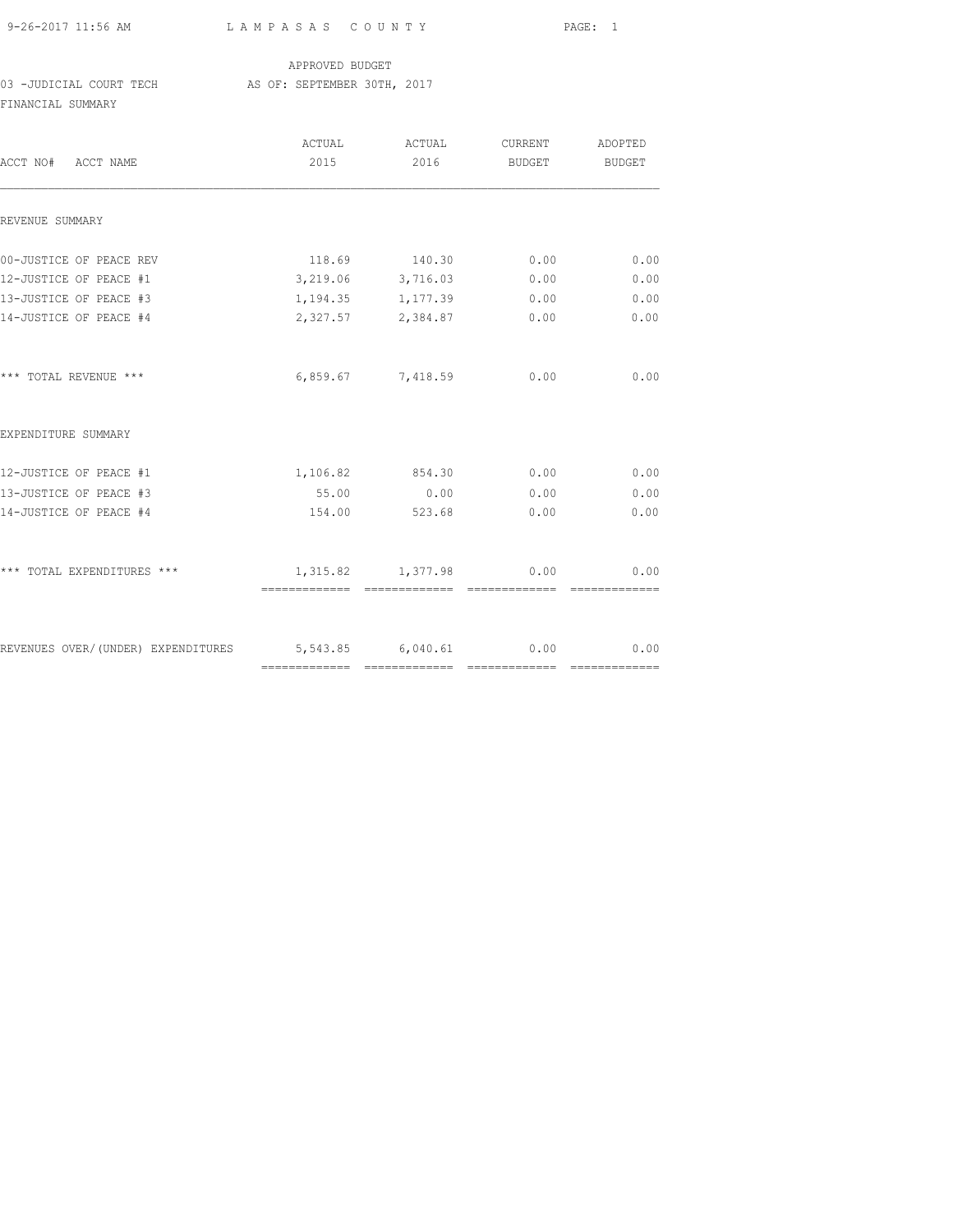| 9-26-2017 11:56 AM                                  | LAMPASAS COUNTY |               |         | PAGE: 2 |
|-----------------------------------------------------|-----------------|---------------|---------|---------|
|                                                     | APPROVED BUDGET |               |         |         |
| 03 -JUDICIAL COURT TECH AS OF: SEPTEMBER 30TH, 2017 |                 |               |         |         |
| DEPARTMENT - 00-JUSTICE OF PEACE REV                |                 |               |         |         |
| DEPARTMENT REVENUES                                 |                 |               |         |         |
|                                                     | ACTUAL          | ACTUAL        | CURRENT | ADOPTED |
| ACCT NO# ACCT NAME                                  | 2015            | 2016          | BUDGET  | BUDGET  |
|                                                     |                 |               |         |         |
| 100-00-099 INTEREST REVENUE                         |                 | 118.69 140.30 | 0.00    | 0.00    |
| ** SUB-DEPARTMENT REVENUE TOTAL ** 118.69           |                 | 140.30        | 0.00    | 0.00    |
| ** DEPARTMENT REVENUE TOTAL **                      |                 | 118.69 140.30 | 0.00    | 0.00    |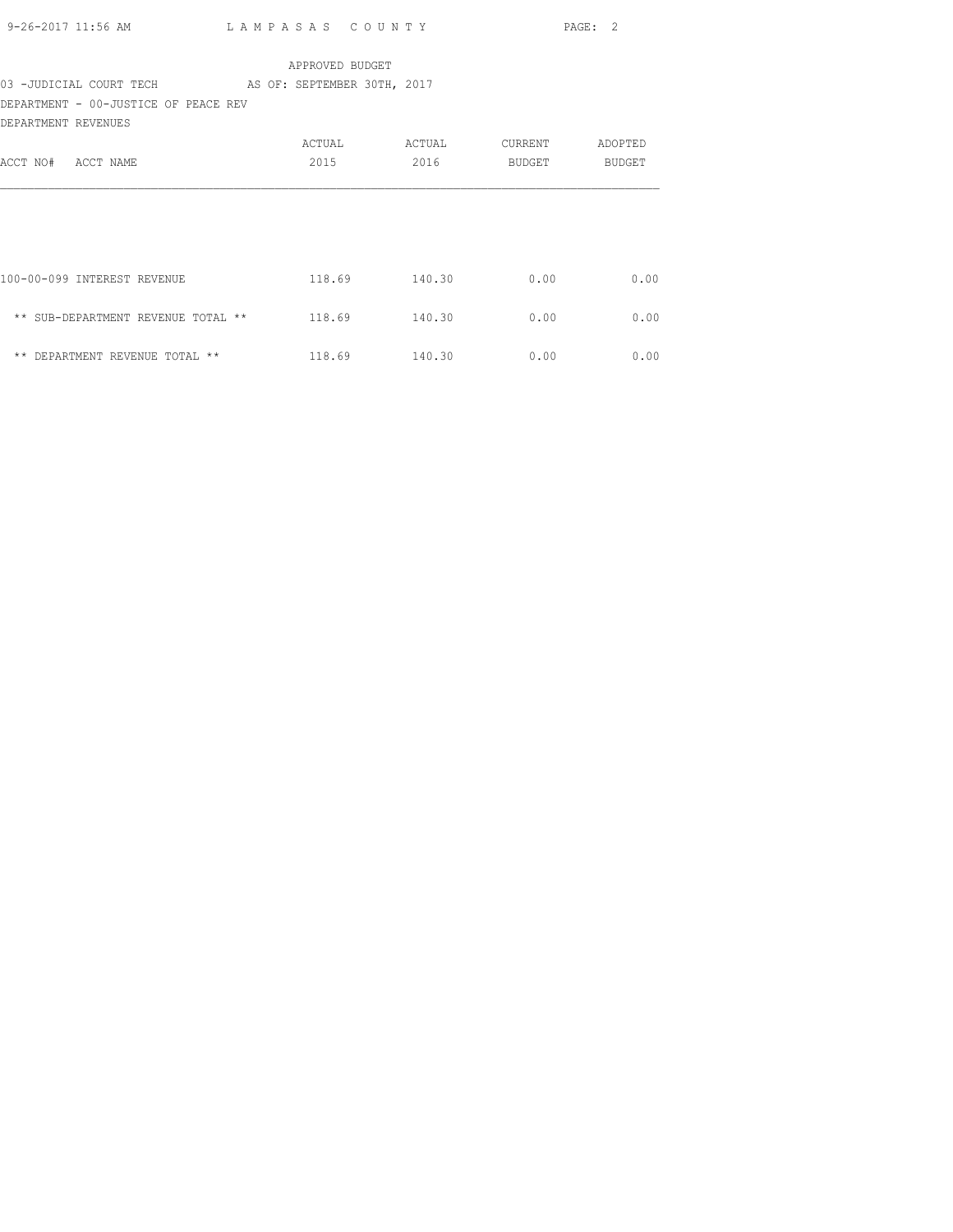| 9-26-2017 11:56 AM | LAMPASAS COUNTY | PAGE: 3 |
|--------------------|-----------------|---------|

## 03 -JUDICIAL COURT TECH AS OF: SEPTEMBER 30TH, 2017

DEPARTMENT - 12-JUSTICE OF PEACE #1

| DEPARTMENT REVENUES                             |          |          |         |         |
|-------------------------------------------------|----------|----------|---------|---------|
|                                                 | ACTUAL   | ACTUAL   | CURRENT | ADOPTED |
| ACCT NAME<br>ACCT NO#                           | 2015     | 2016     | BUDGET  | BUDGET  |
|                                                 |          |          |         |         |
|                                                 |          |          |         |         |
| 112-00-080 JUSTICE OF PEACE #1                  |          |          |         | 0.00    |
|                                                 | 3,219.06 | 3,716.03 | 0.00    |         |
| $\star\star$<br>SUB-DEPARTMENT REVENUE TOTAL ** | 3,219.06 | 3,716.03 | 0.00    | 0.00    |
| $\star\star$<br>DEPARTMENT REVENUE TOTAL **     | 3,219.06 | 3,716.03 | 0.00    | 0.00    |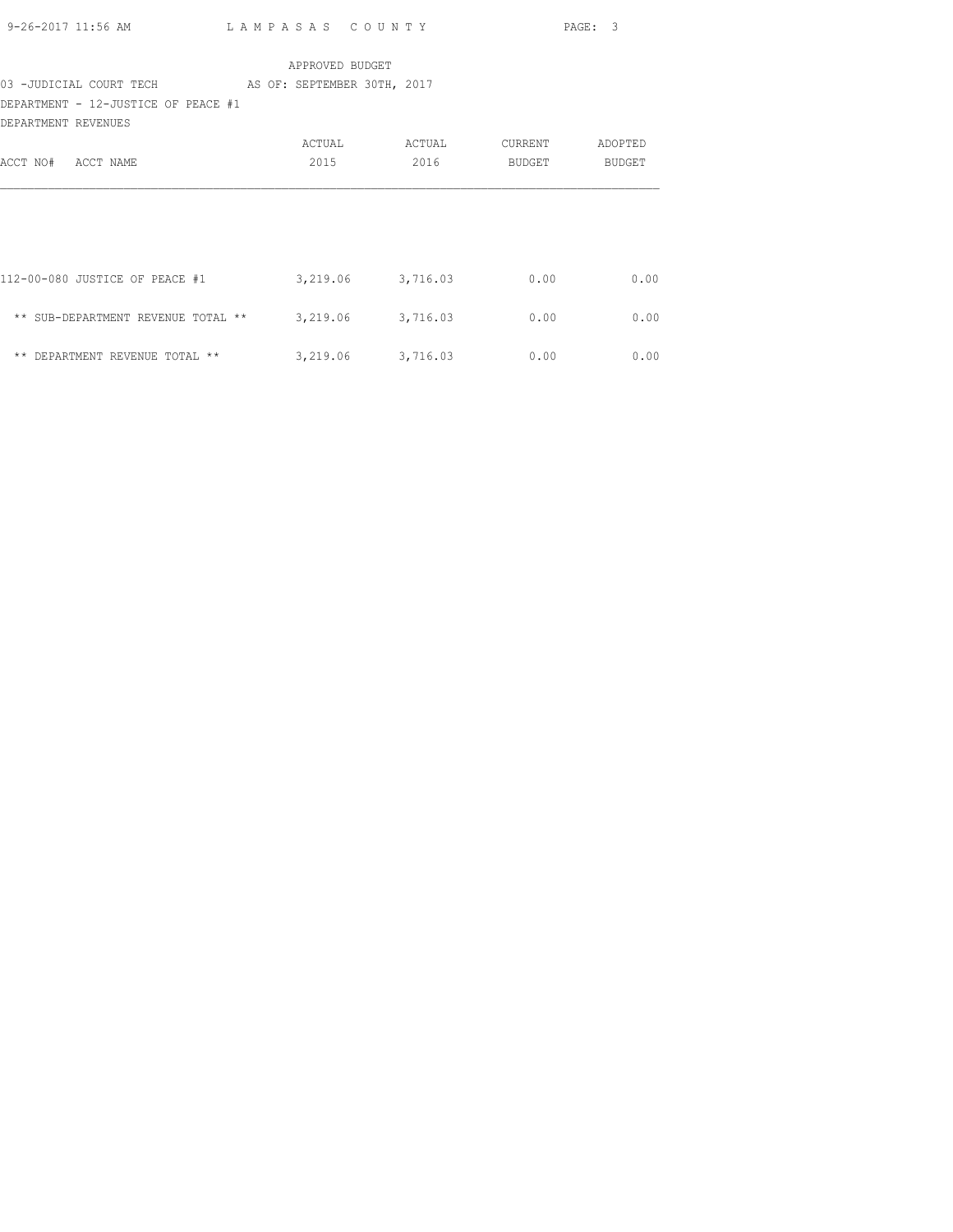| 9-26-2017 11:56 AM | LAMPASAS COUNTY                           | PAGE: 4 |
|--------------------|-------------------------------------------|---------|
|                    | $\sim$ $\sim$ $\sim$ $\sim$ $\sim$ $\sim$ |         |

## 03 -JUDICIAL COURT TECH AS OF: SEPTEMBER 30TH, 2017

DEPARTMENT - 13-JUSTICE OF PEACE #3

| DEPARTMENT REVENUES                  |          |          |         |         |
|--------------------------------------|----------|----------|---------|---------|
|                                      | ACTUAL   | ACTUAL   | CURRENT | ADOPTED |
| ACCT NAME<br>ACCT NO#                | 2015     | 2016     | BUDGET  | BUDGET  |
|                                      |          |          |         |         |
|                                      |          |          |         |         |
|                                      |          |          |         |         |
| 113-00-080 JUSTICE OF PEACE #3       | 1,194.35 | 1,177.39 | 0.00    | 0.00    |
| ** SUB-DEPARTMENT REVENUE TOTAL **   | 1,194.35 | 1,177.39 | 0.00    | 0.00    |
| $***$<br>DEPARTMENT REVENUE TOTAL ** | 1,194.35 | 1,177.39 | 0.00    | 0.00    |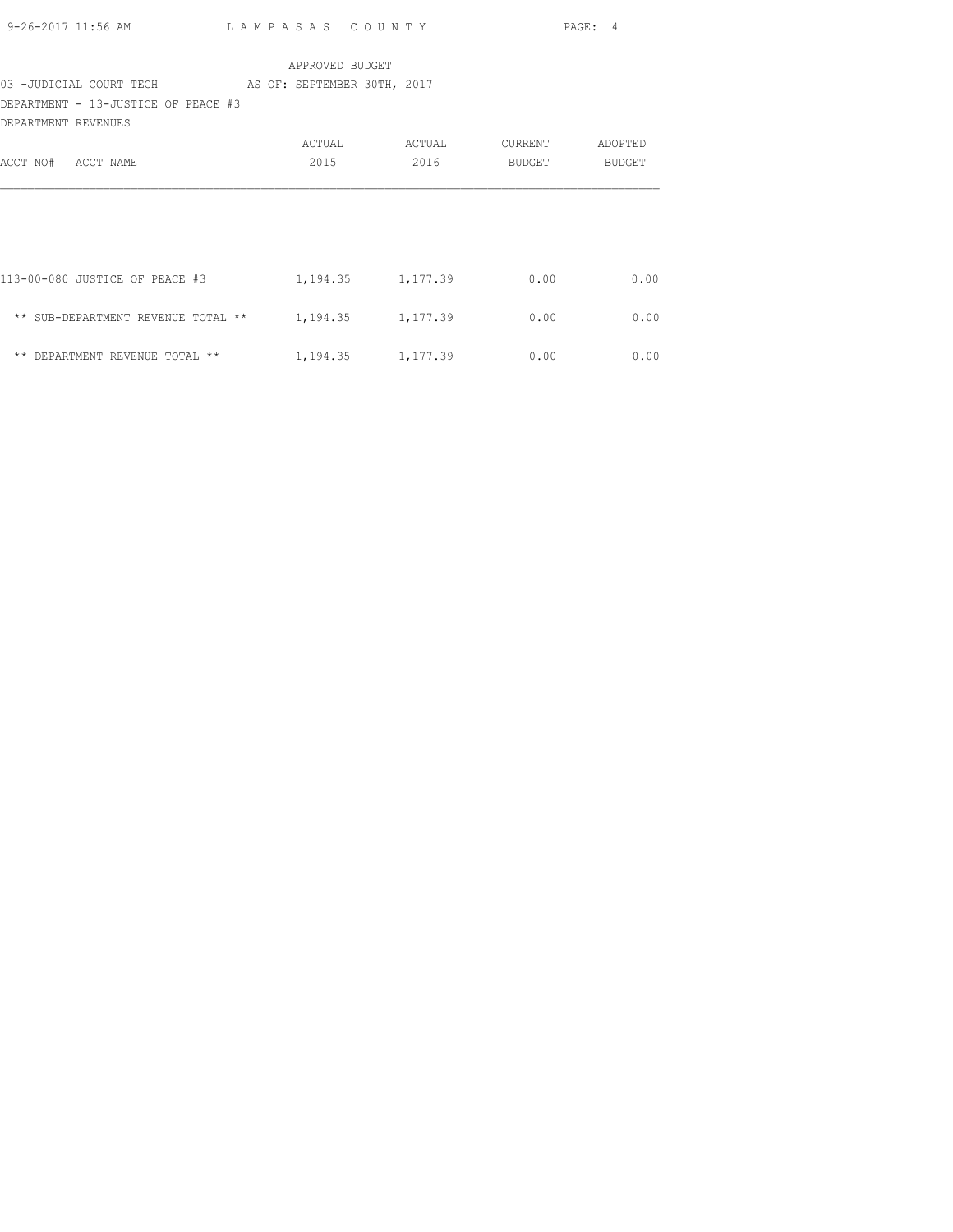|                                                           |                 |  | <b>Example 2</b> PAGE: 5      |      |
|-----------------------------------------------------------|-----------------|--|-------------------------------|------|
|                                                           | APPROVED BUDGET |  |                               |      |
| 03 -JUDICIAL COURT TECH AS OF: SEPTEMBER 30TH, 2017       |                 |  |                               |      |
| DEPARTMENT - 14-JUSTICE OF PEACE #4                       |                 |  |                               |      |
| DEPARTMENT REVENUES                                       |                 |  |                               |      |
|                                                           |                 |  | ACTUAL ACTUAL CURRENT ADOPTED |      |
| ACCT NO# ACCT NAME                                        | 2015            |  | 2016 BUDGET BUDGET            |      |
|                                                           |                 |  |                               |      |
|                                                           |                 |  |                               |      |
|                                                           |                 |  |                               |      |
|                                                           |                 |  |                               |      |
| 114-00-080 JUSTICE OF PEACE e4 2,327.57 2,384.87 0.00     |                 |  |                               | 0.00 |
|                                                           |                 |  |                               |      |
| ** SUB-DEPARTMENT REVENUE TOTAL ** $2,327.57$ $2,384.87$  |                 |  | 0.00                          | 0.00 |
|                                                           |                 |  |                               |      |
| ** DEPARTMENT REVENUE TOTAL ** $2,327.57$ $2,384.87$ 0.00 |                 |  |                               | 0.00 |
|                                                           |                 |  |                               |      |
|                                                           |                 |  |                               |      |
| *** FUND TOTAL REVENUES *** $6,859.67$ 7,418.59 0.00 0.00 |                 |  |                               |      |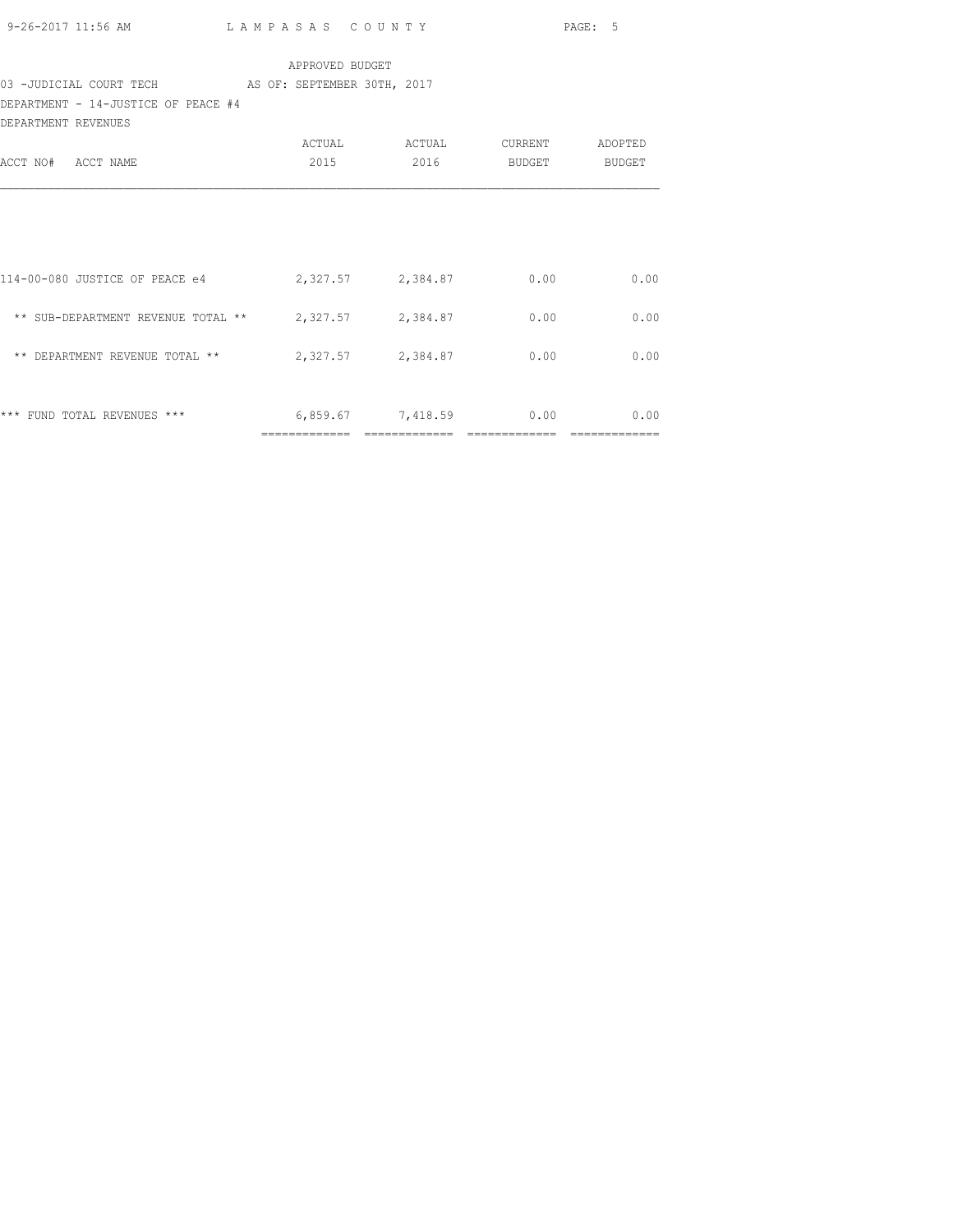|                                                                                          |                 |                               |      | PAGE: 6 |  |
|------------------------------------------------------------------------------------------|-----------------|-------------------------------|------|---------|--|
| 03 -JUDICIAL COURT TECH AS OF: SEPTEMBER 30TH, 2017                                      | APPROVED BUDGET |                               |      |         |  |
| DEPARTMENT - 12-JUSTICE OF PEACE #1                                                      |                 |                               |      |         |  |
| DEPARTMENT EXPENDITURES                                                                  |                 |                               |      |         |  |
|                                                                                          |                 | ACTUAL ACTUAL CURRENT ADOPTED |      |         |  |
| ACCT NO# ACCT NAME                                                                       |                 | 2015 2016 BUDGET BUDGET       |      |         |  |
| GENERAL EXPENSES<br>412-00-312 EQUIPMENT MAINTENANCE CONTR 0.00 0.00 0.00 0.00 0.00 0.00 |                 |                               |      |         |  |
| 412-00-389 MISCELLANOUS                                                                  |                 | $1,106.82$ $854.30$ 0.00 0.00 |      |         |  |
| ** CATEGORY TOTAL **                                                                     |                 | 1,106.82 854.30 0.00 0.00     |      |         |  |
| $412-00-500$ OPERATING TRANSFER-OUT $0.00$ $0.00$ $0.00$ $0.00$                          |                 |                               |      | 0.00    |  |
| ** CATEGORY TOTAL **                                                                     | 0.00            | 0.00                          | 0.00 | 0.00    |  |
| ** SUB-DEPARTMENT TOTAL ** $1,106.82$ $854.30$ $0.00$ $0.00$                             |                 |                               |      |         |  |
| *** DEPARTMENT TOTAL *** $1,106.82$ 854.30 0.00 0.00                                     |                 |                               |      |         |  |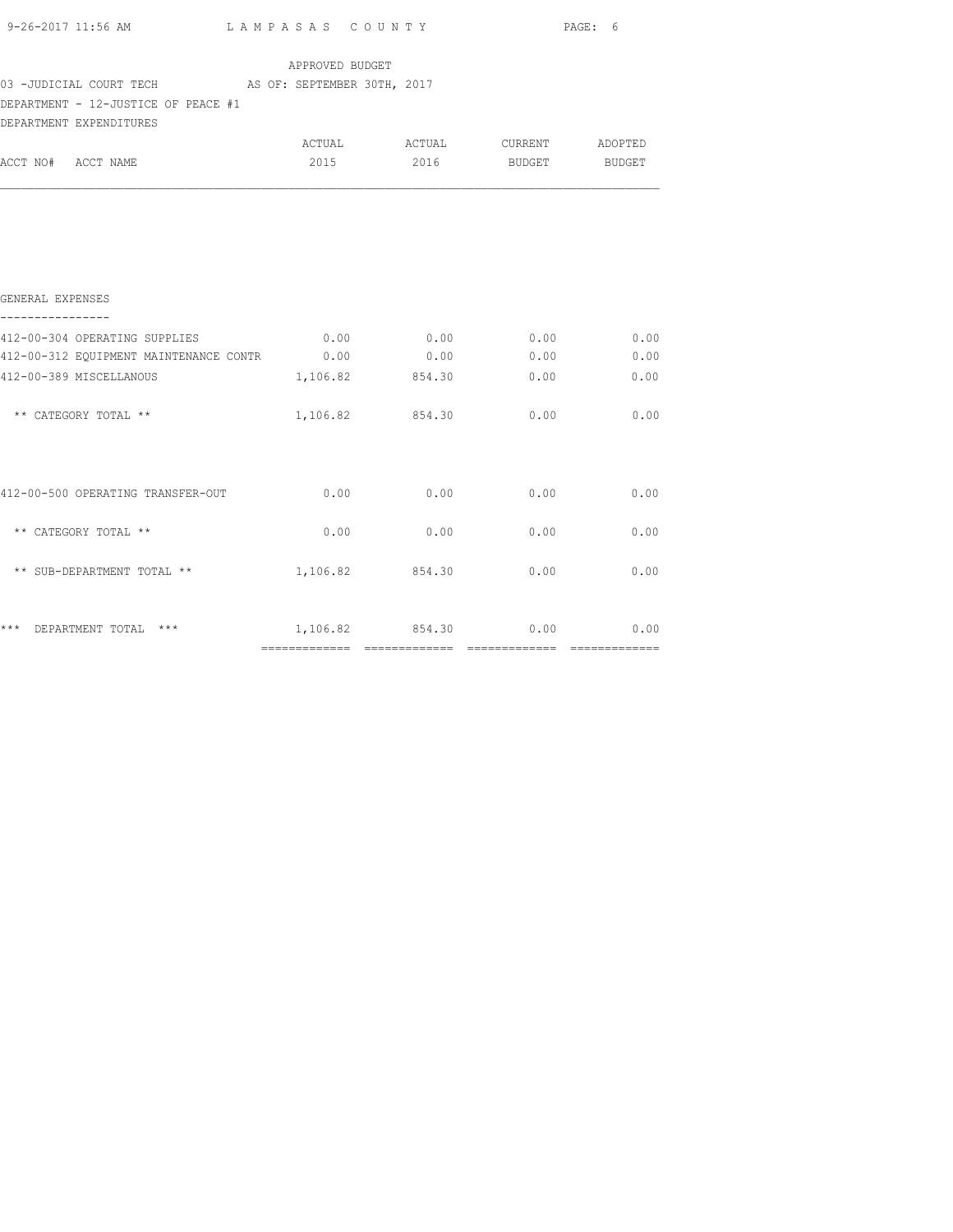| 9-26-2017 11:56 AM | LAMPASAS COUNTY                           | PAGE: |
|--------------------|-------------------------------------------|-------|
|                    | $\sim$ $\sim$ $\sim$ $\sim$ $\sim$ $\sim$ |       |

| APPROVED BUDGET |
|-----------------|
|                 |

#### 03 -JUDICIAL COURT TECH AS OF: SEPTEMBER 30TH, 2017

## DEPARTMENT - 13-JUSTICE OF PEACE #3

|                    | DEPARTMENT EXPENDITURES |        |        |         |         |
|--------------------|-------------------------|--------|--------|---------|---------|
|                    |                         | ACTUAL | ACTUAL | CURRENT | ADOPTED |
| ACCT NO# ACCT NAME |                         | 2015   | 2016   | BUDGET  | BUDGET  |

| $***$<br>$***$<br>DEPARTMENT TOTAL     | 55.00 | 0.00 | 0.00 | 0.00 |
|----------------------------------------|-------|------|------|------|
| ** SUB-DEPARTMENT TOTAL **             | 55.00 | 0.00 | 0.00 | 0.00 |
| ** CATEGORY TOTAL **                   | 55.00 | 0.00 | 0.00 | 0.00 |
| 413-00-389 MISCELLANOUSE               | 55.00 | 0.00 | 0.00 | 0.00 |
| 413-00-312 EOUIPMENT MAINTENANCE CONTR | 0.00  | 0.00 | 0.00 | 0.00 |
| 413-00-304 OPERATING SUPPLIES          | 0.00  | 0.00 | 0.00 | 0.00 |
| GENERAL EXPENSES                       |       |      |      |      |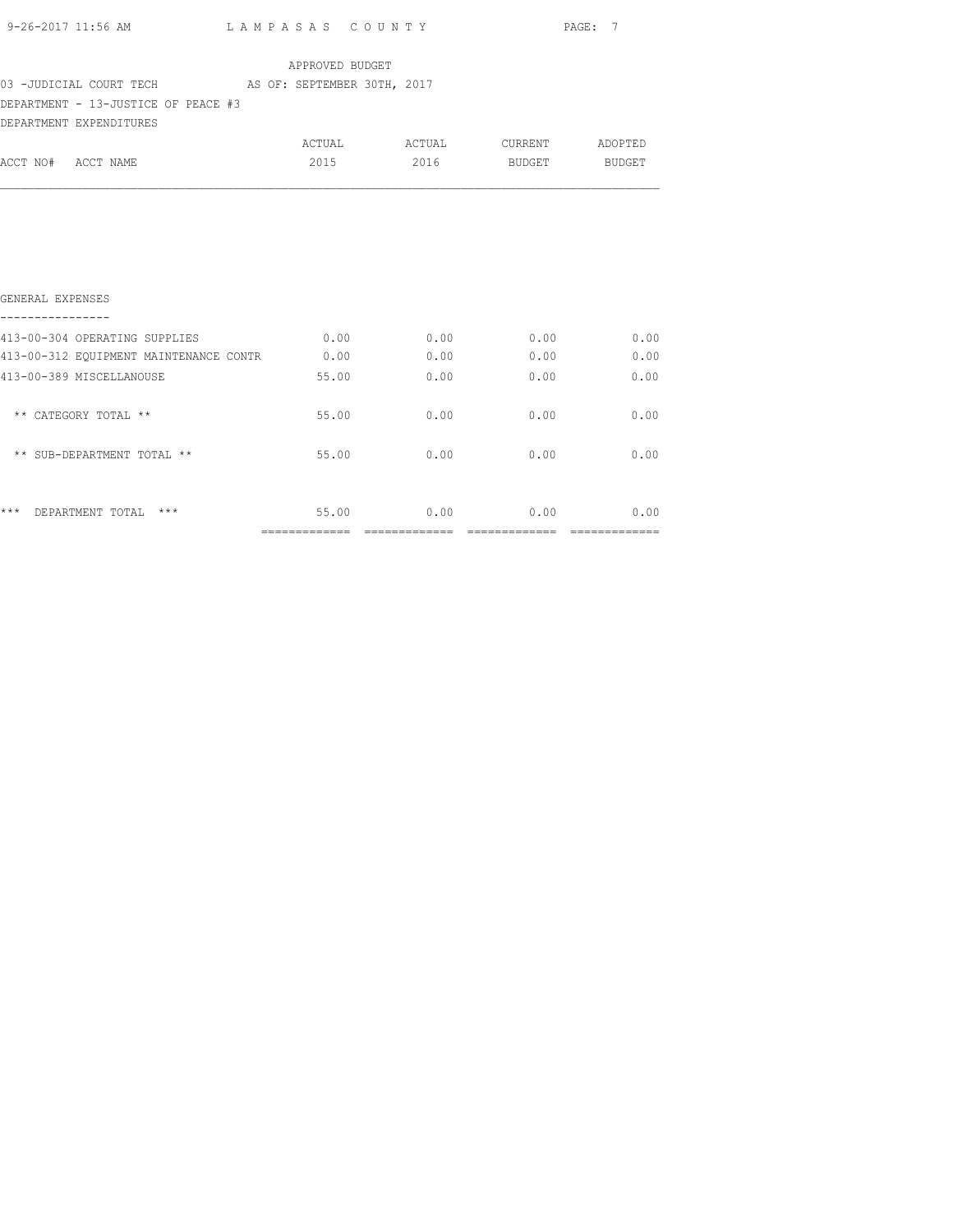| 03 -JUDICIAL COURT TECH AS OF: SEPTEMBER 30TH, 2017<br>DEPARTMENT - 14-JUSTICE OF PEACE #4<br>DEPARTMENT EXPENDITURES<br>ACCT NO# ACCT NAME | APPROVED BUDGET             |                               |  |
|---------------------------------------------------------------------------------------------------------------------------------------------|-----------------------------|-------------------------------|--|
|                                                                                                                                             |                             |                               |  |
|                                                                                                                                             |                             |                               |  |
|                                                                                                                                             |                             | ACTUAL ACTUAL CURRENT ADOPTED |  |
|                                                                                                                                             |                             | 2015 2016 BUDGET BUDGET       |  |
| GENERAL EXPENSES                                                                                                                            |                             |                               |  |
| 414-00-304 OPERATING SUPPLIES $0.00$ 523.68 $0.00$ 0.00                                                                                     |                             |                               |  |
| 414-00-312 EQUIPMENT MAINTENANCE CONTR 0.00 0.00 0.00 0.00 0.00 0.00                                                                        |                             |                               |  |
| 414-00-389 MISCELLANEOUS                                                                                                                    |                             | $154.00$ 0.00 0.00 0.00       |  |
| ** CATEGORY TOTAL **                                                                                                                        |                             | $154.00$ $523.68$ 0.00 0.00   |  |
| ** SUB-DEPARTMENT TOTAL **                                                                                                                  |                             | 154.00 523.68 0.00 0.00       |  |
| *** DEPARTMENT TOTAL ***                                                                                                                    | $154.00$ $523.68$ 0.00 0.00 |                               |  |
| *** FUND TOTAL EXPENDITURES *** 1,315.82 1,377.98 0.00 0.00                                                                                 |                             |                               |  |

\*\*\* END OF REPORT \*\*\*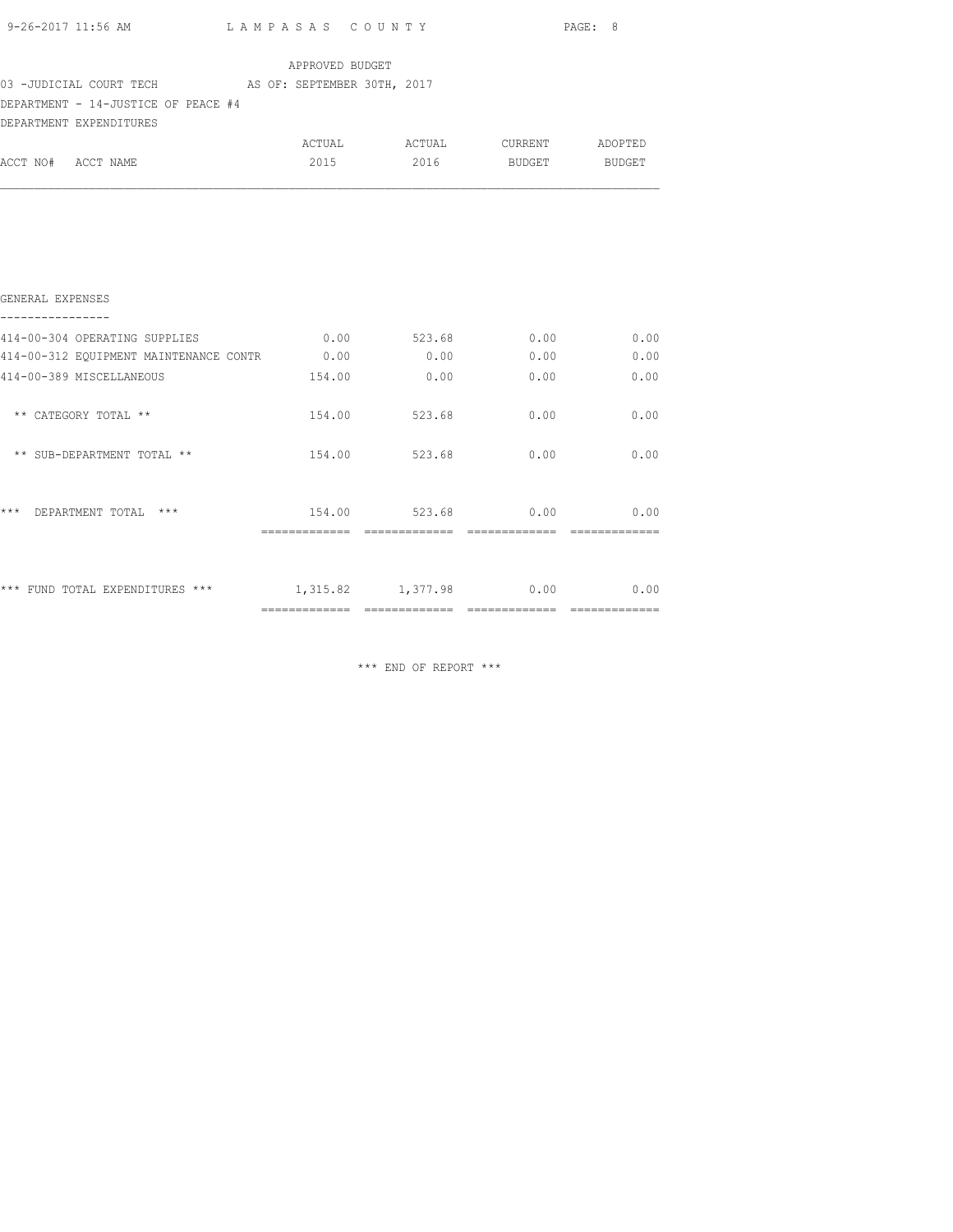| 9-26-2017 11:56 AM                                                           | LAMPASAS COUNTY |                                                              | PAGE: 1                  |                          |  |
|------------------------------------------------------------------------------|-----------------|--------------------------------------------------------------|--------------------------|--------------------------|--|
|                                                                              | APPROVED BUDGET |                                                              |                          |                          |  |
| 15 -LAMPASAS CO RD & BRIDGE AS OF: SEPTEMBER 30TH, 2017<br>FINANCIAL SUMMARY |                 |                                                              |                          |                          |  |
| ACCT NO# ACCT NAME                                                           | ACTUAL<br>2015  | ACTUAL<br>2016                                               | CURRENT<br><b>BUDGET</b> | ADOPTED<br><b>BUDGET</b> |  |
| REVENUE SUMMARY                                                              |                 |                                                              |                          |                          |  |
| 00-ROAD & BRIDGE REVENUE                                                     |                 | 2,697,876.61    2,312,225.74    2,326,046.00    2,385,528.00 |                          |                          |  |
| 01-PRECINCT 1                                                                | 0.00            | 0.00                                                         | 0.00                     | 0.00                     |  |
| 02-PRECINCT 2                                                                | 47,538.28       | 19.80                                                        | 0.00                     | 0.00                     |  |
| 03-PRECINCT 3                                                                | 1,203.00        | 0.00                                                         | 0.00                     | 0.00                     |  |
| 04-PRECINCT 4                                                                | 119,518.20      | 866.84                                                       | 0.00                     | 0.00                     |  |
| 05-ROAD & BRIDGE                                                             | 0.00            | 0.00                                                         | 0.00                     | 0.00                     |  |
| *** TOTAL REVENUE ***                                                        |                 | 2,866,136.09 2,313,112.38 2,326,046.00 2,385,528.00          |                          |                          |  |
| EXPENDITURE SUMMARY                                                          |                 |                                                              |                          |                          |  |
| 01-PRECINCT 1                                                                | 570,845.65      |                                                              | 598,459.04 568,461.00    | 599,332.00               |  |
| 02-PRECINCT 2                                                                | 415,236.99      | 567,203.04                                                   | 527,890.00               | 547,104.00               |  |
| 03-PRECINCT 3                                                                | 467,644.07      | 531,025.37                                                   | 563,796.00               | 570,945.00               |  |
| 04-PRECINCT 4                                                                | 589,037.77      | 557,738.35                                                   | 573,655.00               | 627,147.00               |  |
| 05-ROAD & BRIDGE                                                             | 694,938.96      | 96,084.05                                                    | 92,244.00                | 41,000.00                |  |
| *** TOTAL EXPENDITURES ***                                                   |                 |                                                              |                          |                          |  |
| REVENUES OVER/(UNDER) EXPENDITURES                                           | 128,432.65 (    | 37,397.47)                                                   | 0.00                     | 0.00                     |  |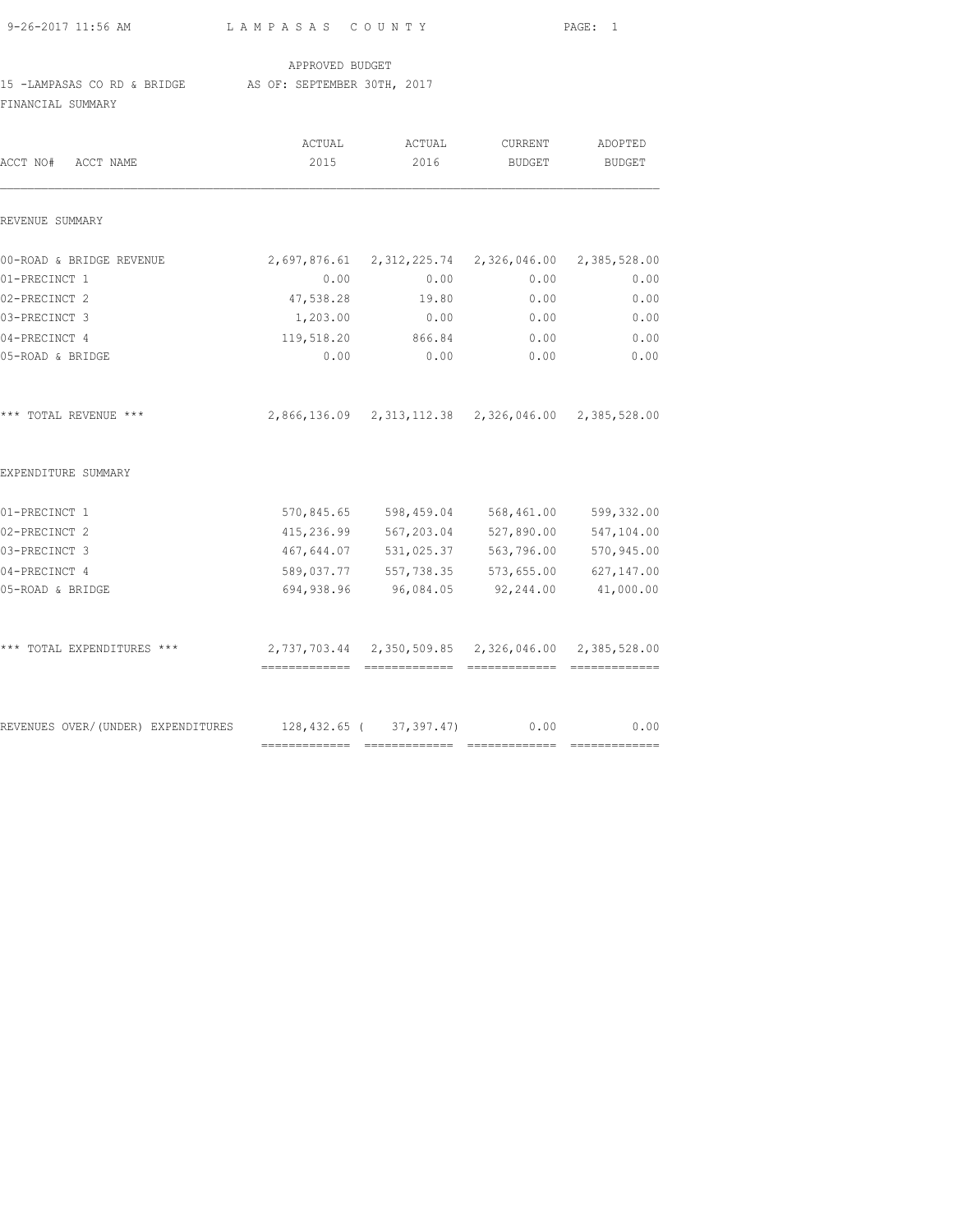## 15 -LAMPASAS CO RD & BRIDGE AS OF: SEPTEMBER 30TH, 2017

DEPARTMENT - 00-ROAD & BRIDGE REVENUE

| DEPARTMENT REVENUES |        |        |         |         |
|---------------------|--------|--------|---------|---------|
|                     | ACTUAL | ACTUAL | CURRENT | ADOPTED |
| ACCT NO# ACCT NAME  | 2015   | 2016   | BUDGET  | BUDGET  |

| 00-ROAD & BRIDGE                                                                       |            |                                                     |              |              |
|----------------------------------------------------------------------------------------|------------|-----------------------------------------------------|--------------|--------------|
| 100-00-001 BEGINNING FUND BALANCE                                                      | 0.00       | 0.00                                                | 0.00         | 0.00         |
| 100-00-010 CURRENT AD VALOREM TAXES 1,475,509.78                                       |            | 1,525,240.20                                        | 1,592,046.00 | 1,660,528.00 |
| 100-00-020 DELINQUENT AD VALOREM TAXES                                                 | 34,058.27  | 24,650.40                                           | 0.00         | 0.00         |
| 100-00-030 PENALTIES & INT. AD VALOREM                                                 | 0.00       | 7,394.20                                            | 0.00         | 0.00         |
| 100-00-035 LCAD REFUND                                                                 | 0.00       | 0.00                                                | 0.00         | 0.00         |
| 100-00-090 MOTOR VEHICLE REGISTRATION                                                  | 341,450.00 | 348,054.00                                          | 425,000.00   | 425,000.00   |
| 100-00-091 STATE SALES TAX REBATE                                                      | 0.00       | 0.00                                                | 0.00         | 0.00         |
| 100-00-093 SPECIAL TAX ON VEHICLES                                                     | 227,680.00 | 237,610.00                                          | 240,000.00   | 228,000.00   |
| 100-00-099 INTEREST REVENUE                                                            | 437.91     | 3,045.19                                            | 2,000.00     | 3,000.00     |
| 100-00-100 SALE OF SURPLUS EQUIP/PROPE                                                 | 2,215.00   | 13,577.40                                           | 0.00         | 0.00         |
| 100-00-102 INSURANCE REFUND                                                            | 0.00       | 0.00                                                | 0.00         | 0.00         |
| 100-00-110 LATERAL ROADS                                                               | 22,973.94  | 22,994.64                                           | 27,000.00    | 27,000.00    |
| 100-00-116 GRANT REVENUE                                                               | 0.00       | 0.00                                                | 0.00         | 0.00         |
| 100-00-124 GROSS WEIGHT & AXLE WEIGHT                                                  | 42,739.21  | 39,659.71                                           | 40,000.00    | 42,000.00    |
| 100-00-130 911-ADDRESSING SIGNS                                                        | 0.00       | 0.00                                                | 0.00         | 0.00         |
| 100-00-189 DISCOUNTS TAKEN                                                             | 0.00       | 0.00                                                | 0.00         | 0.00         |
| 100-00-190 MISCELLANEOUS RECEIPTS                                                      | 60.50      | 0.00                                                | 0.00         | 0.00         |
| 100-00-191 CITIZENS DONATIONS                                                          | 0.00       | 0.00                                                | 0.00         | 0.00         |
| 200-00-000 OTHER SOURCES - LEASE                                                       | 410,336.00 | 90,000.00                                           | 0.00         | 0.00         |
| 200-00-010 OPERATING TRANSFERS-IN                                                      | 140,416.00 | 0.00                                                | 0.00         | 0.00         |
| ** SUB-DEPARTMENT REVENUE TOTAL ** 2,697,876.61 2,312,225.74 2,326,046.00 2,385,528.00 |            |                                                     |              |              |
| ** DEPARTMENT REVENUE TOTAL **                                                         |            | 2,697,876.61 2,312,225.74 2,326,046.00 2,385,528.00 |              |              |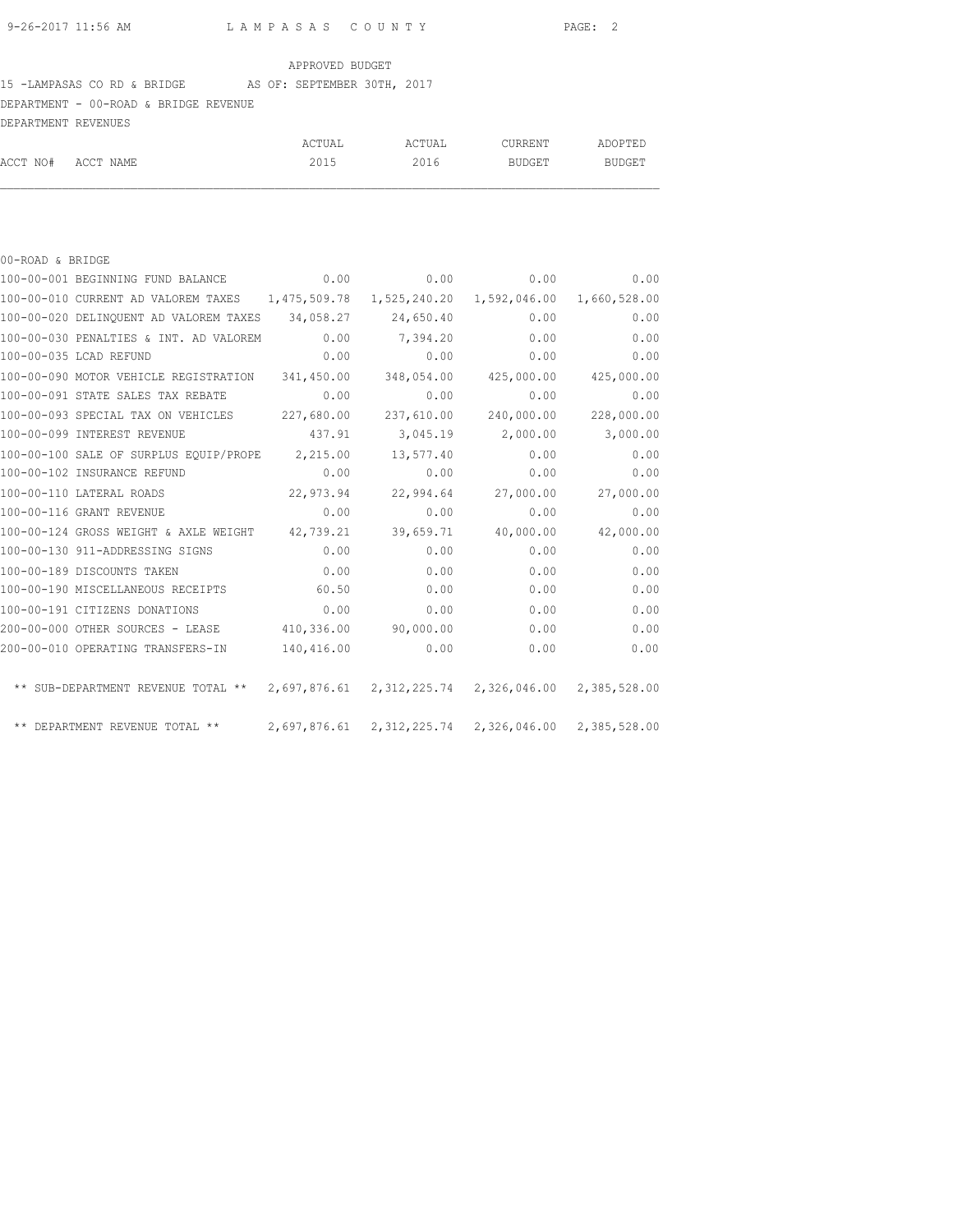| 9-26-2017 11:56 AM |  |  |
|--------------------|--|--|

#### APPROVED BUDGET

#### 15 -LAMPASAS CO RD & BRIDGE AS OF: SEPTEMBER 30TH, 2017

DEPARTMENT - 01-PRECINCT 1

| DEPARTMENT REVENUES                  |        |        |         |         |
|--------------------------------------|--------|--------|---------|---------|
|                                      | ACTUAL | ACTUAL | CURRENT | ADOPTED |
| ACCT NO#<br>ACCT NAME                | 2015   | 2016   | BUDGET  | BUDGET  |
|                                      |        |        |         |         |
| 00-ROAD & BRIDGE                     |        |        |         |         |
| 101-00-002 EXISTING FUND BALANCE     | 0.00   | 0.00   | 0.00    | 0.00    |
| 101-00-100 SALES OF SURPLUS PROPERTY | 0.00   | 0.00   | 0.00    | 0.00    |
| 101-00-116 GRANT REVENUE-FEMA        | 0.00   | 0.00   | 0.00    | 0.00    |
| 101-00-190 MISCELLANOUS              | 0.00   | 0.00   | 0.00    | 0.00    |
| ** SUB-DEPARTMENT REVENUE TOTAL **   | 0.00   | 0.00   | 0.00    | 0.00    |
| ** DEPARTMENT<br>REVENUE TOTAL **    | 0.00   | 0.00   | 0.00    | 0.00    |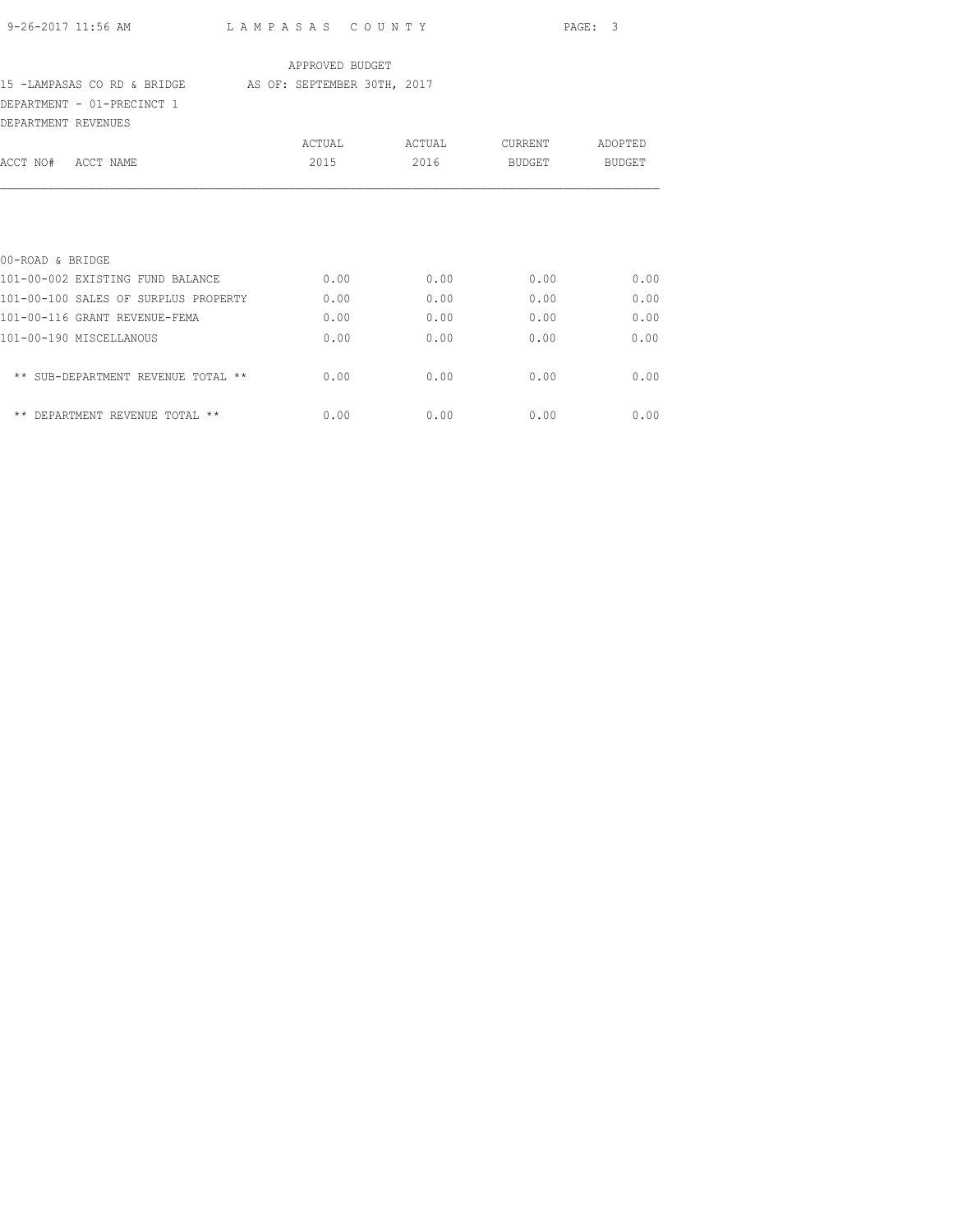|                                                         |                 |               |         | PAGE: 4 |
|---------------------------------------------------------|-----------------|---------------|---------|---------|
|                                                         | APPROVED BUDGET |               |         |         |
| 15 -LAMPASAS CO RD & BRIDGE AS OF: SEPTEMBER 30TH, 2017 |                 |               |         |         |
| DEPARTMENT - 02-PRECINCT 2                              |                 |               |         |         |
| DEPARTMENT REVENUES                                     |                 |               |         |         |
|                                                         |                 | ACTUAL ACTUAL | CURRENT | ADOPTED |
| ACCT NO# ACCT NAME                                      | 2015            | 2016          | BUDGET  | BUDGET  |
|                                                         |                 |               |         |         |
| 00-ROAD & BRIDGE                                        |                 |               |         |         |
| 102-00-100 SALE OF SURPLUS PROPERTY 47,528.29           |                 | 0.00          | 0.00    | 0.00    |
| 102-00-116 GRANT REVENUE-FEMA                           | 0.00            | 0.00          | 0.00    | 0.00    |
| 102-00-190 MISCELLANEOUS                                | 9.99            | 19.80         | 0.00    | 0.00    |
| ** SUB-DEPARTMENT REVENUE TOTAL ** 47,538.28 19.80      |                 |               | 0.00    | 0.00    |
| ** DEPARTMENT REVENUE TOTAL ** $47,538.28$ 19.80        |                 |               | 0.00    | 0.00    |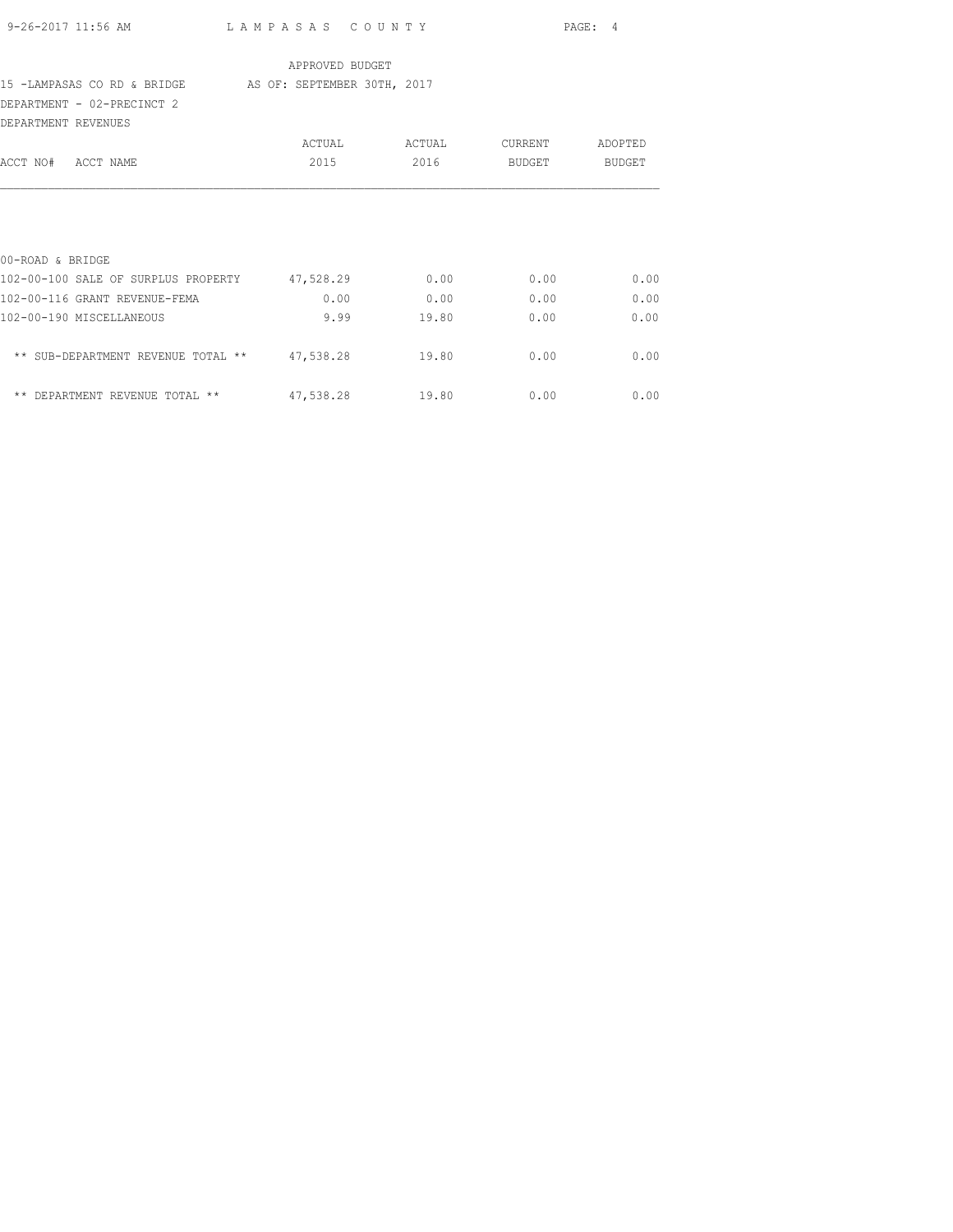#### 15 -LAMPASAS CO RD & BRIDGE AS OF: SEPTEMBER 30TH, 2017

DEPARTMENT - 03-PRECINCT 3 DEPARTMENT REVENUES

| DEPARTMENT<br>REVENUES                      |          |        |         |         |
|---------------------------------------------|----------|--------|---------|---------|
|                                             | ACTUAL   | ACTUAL | CURRENT | ADOPTED |
| ACCT NAME<br>ACCT NO#                       | 2015     | 2016   | BUDGET  | BUDGET  |
|                                             |          |        |         |         |
| 00-ROAD & BRIDGE                            |          |        |         |         |
| 103-00-002 EXISTING FUND BALANCE            | 0.00     | 0.00   | 0.00    | 0.00    |
| 103-00-100 SALE OF SURPLUS PROPERTY         | 596.00   | 0.00   | 0.00    | 0.00    |
| 103-00-102 INSURANCE REFUND                 | 0.00     | 0.00   | 0.00    | 0.00    |
| 103-00-116 GRANT REVENUE-FEMA               | 0.00     | 0.00   | 0.00    | 0.00    |
| 103-00-190 MISCELLANOUS                     | 607.00   | 0.00   | 0.00    | 0.00    |
| ** SUB-DEPARTMENT REVENUE<br>TOTAL<br>$***$ | 1,203.00 | 0.00   | 0.00    | 0.00    |
| $***$<br>DEPARTMENT<br>REVENUE<br>TOTAL **  | 1,203.00 | 0.00   | 0.00    | 0.00    |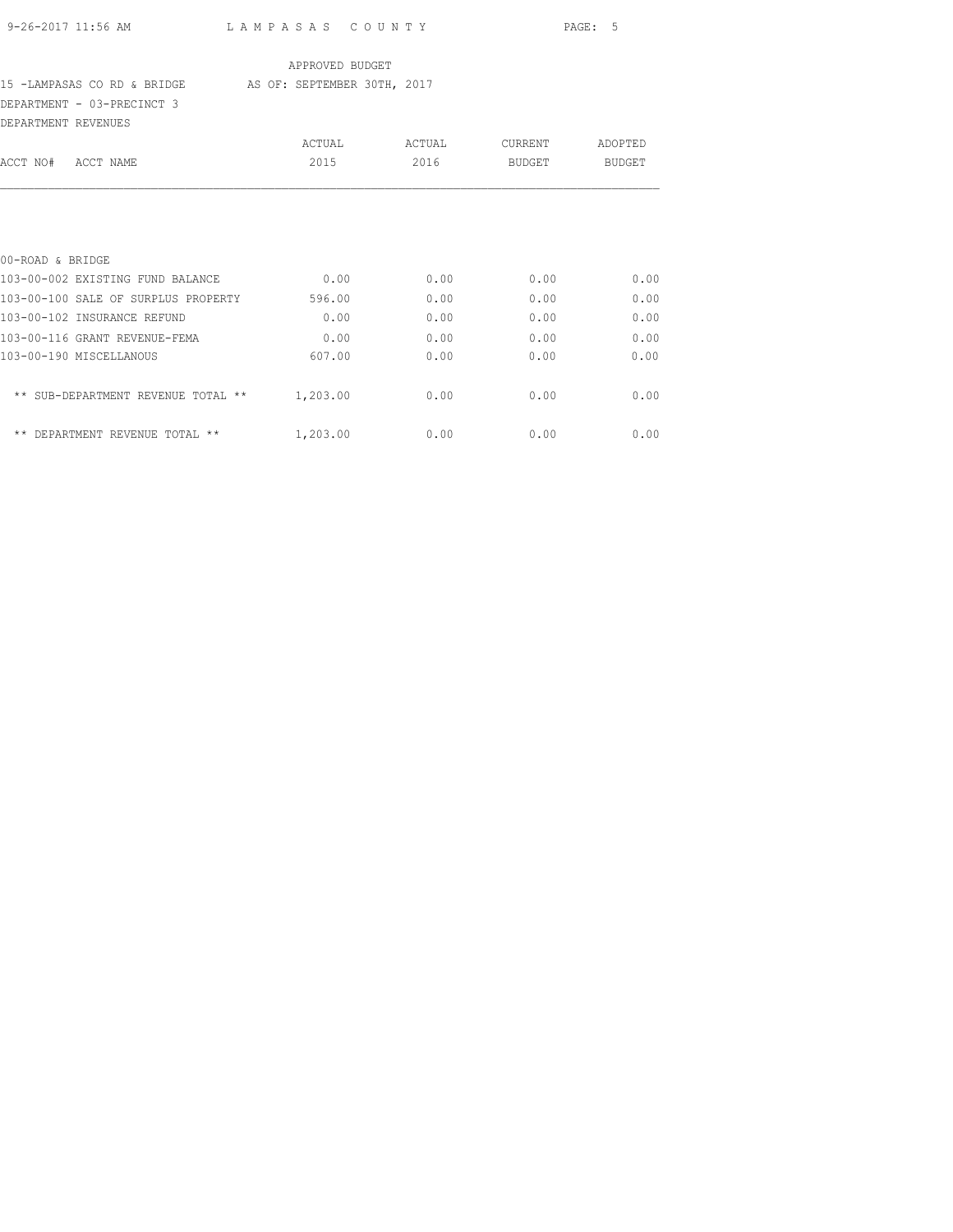| 9-26-2017 11:56 AM |  |
|--------------------|--|

#### APPROVED BUDGET

#### 15 -LAMPASAS CO RD & BRIDGE AS OF: SEPTEMBER 30TH, 2017

DEPARTMENT - 04-PRECINCT 4

| DEPARTMENT REVENUES |                                      |                |                |                   |                   |
|---------------------|--------------------------------------|----------------|----------------|-------------------|-------------------|
| ACCT NO#            | ACCT NAME                            | ACTUAL<br>2015 | ACTUAL<br>2016 | CURRENT<br>BUDGET | ADOPTED<br>BUDGET |
|                     |                                      |                |                |                   |                   |
| 00-ROAD & BRIDGE    |                                      |                |                |                   |                   |
|                     | 104-00-100 SALES OF SURPLUS PROPERTY | 29,466.85      | 866.84         | 0.00              | 0.00              |

| 104-00-116 GRANT REVENUE-FEMA        | 0.00       | 0.00   | 0.00 | 0.00 |
|--------------------------------------|------------|--------|------|------|
| 104-00-117 LCRA REIMBURSEMENT        | 0.00       | 0.00   | 0.00 | 0.00 |
| 104-00-190 MISCELLANEOUS             | 773.00     | 0.00   | 0.00 | 0.00 |
| 204-00-000 OTHER SOURCES - LEASE     | 89,278.35  | 0.00   | 0.00 | 0.00 |
| ** SUB-DEPARTMENT REVENUE TOTAL **   | 119,518.20 | 866.84 | 0.00 | 0.00 |
| DEPARTMENT REVENUE TOTAL **<br>$***$ | 119,518.20 | 866.84 | 0.00 | 0.00 |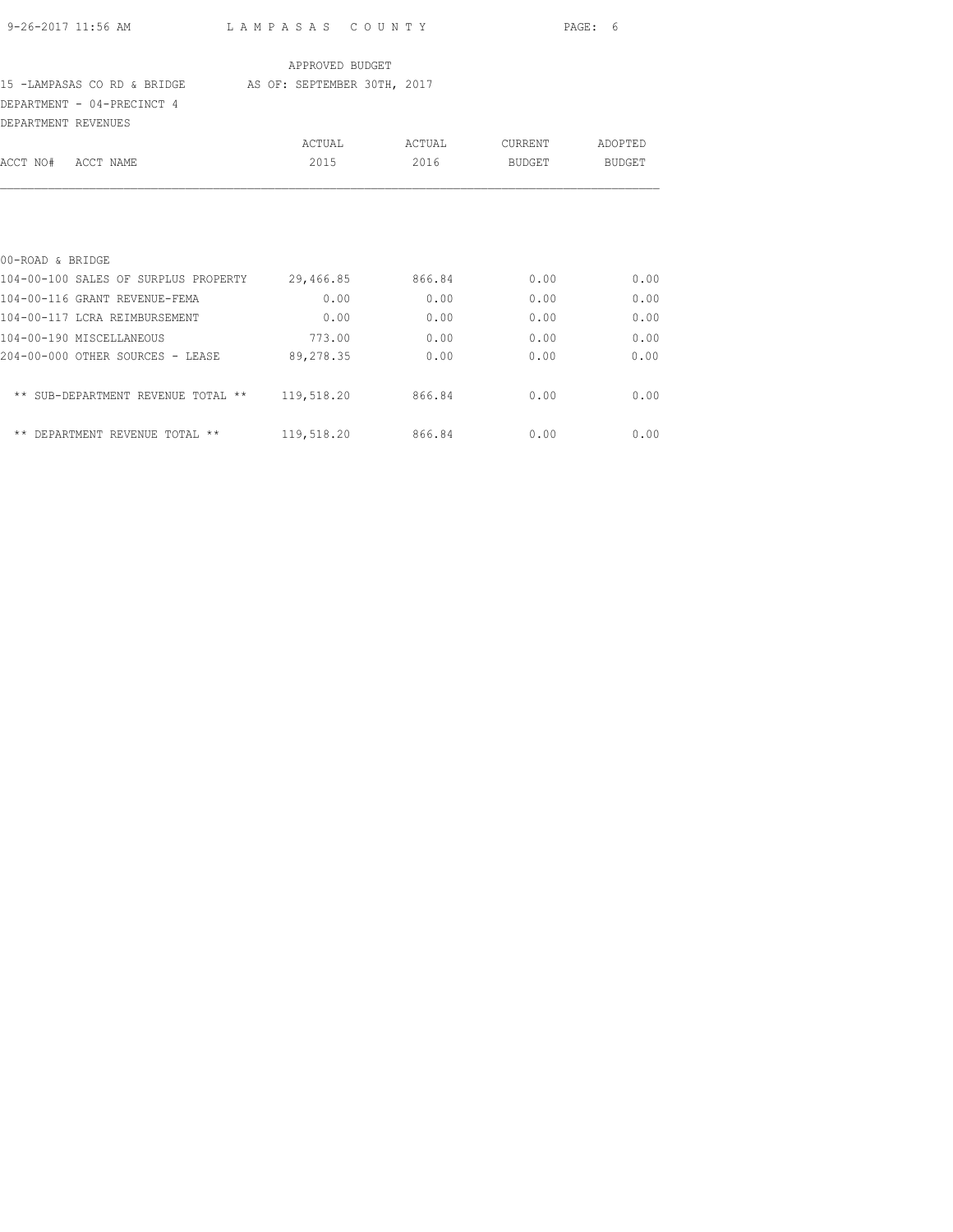| 9-26-2017 11:56 AM                                                              |                 | LAMPASAS COUNTY       |        | PAGE: 7 |  |
|---------------------------------------------------------------------------------|-----------------|-----------------------|--------|---------|--|
|                                                                                 | APPROVED BUDGET |                       |        |         |  |
| 15 -LAMPASAS CO RD & BRIDGE AS OF: SEPTEMBER 30TH, 2017                         |                 |                       |        |         |  |
| DEPARTMENT - 05-ROAD & BRIDGE                                                   |                 |                       |        |         |  |
| DEPARTMENT REVENUES                                                             |                 |                       |        |         |  |
|                                                                                 |                 | ACTUAL ACTUAL CURRENT |        | ADOPTED |  |
| ACCT NO# ACCT NAME                                                              | 2015 — 2015     | 2016 — 2016           | BUDGET | BUDGET  |  |
|                                                                                 |                 |                       |        |         |  |
|                                                                                 |                 |                       |        |         |  |
| 00-ROAD & BRIDGE                                                                |                 |                       |        |         |  |
| 105-00-121 ORCA-FEDERAL FUNDS                                                   | 0.00            | 0.00                  | 0.00   | 0.00    |  |
| 105-00-126 ORCA-STATE FUNDS                                                     | 0.00            | 0.00                  | 0.00   | 0.00    |  |
| ** SUB-DEPARTMENT REVENUE TOTAL **                                              | 0.00            | 0.00                  | 0.00   | 0.00    |  |
| ** DEPARTMENT REVENUE TOTAL **                                                  | 0.00            | 0.00                  | 0.00   | 0.00    |  |
|                                                                                 |                 |                       |        |         |  |
| *** FUND TOTAL REVENUES *** 2,866,136.09 2,313,112.38 2,326,046.00 2,385,528.00 |                 |                       |        |         |  |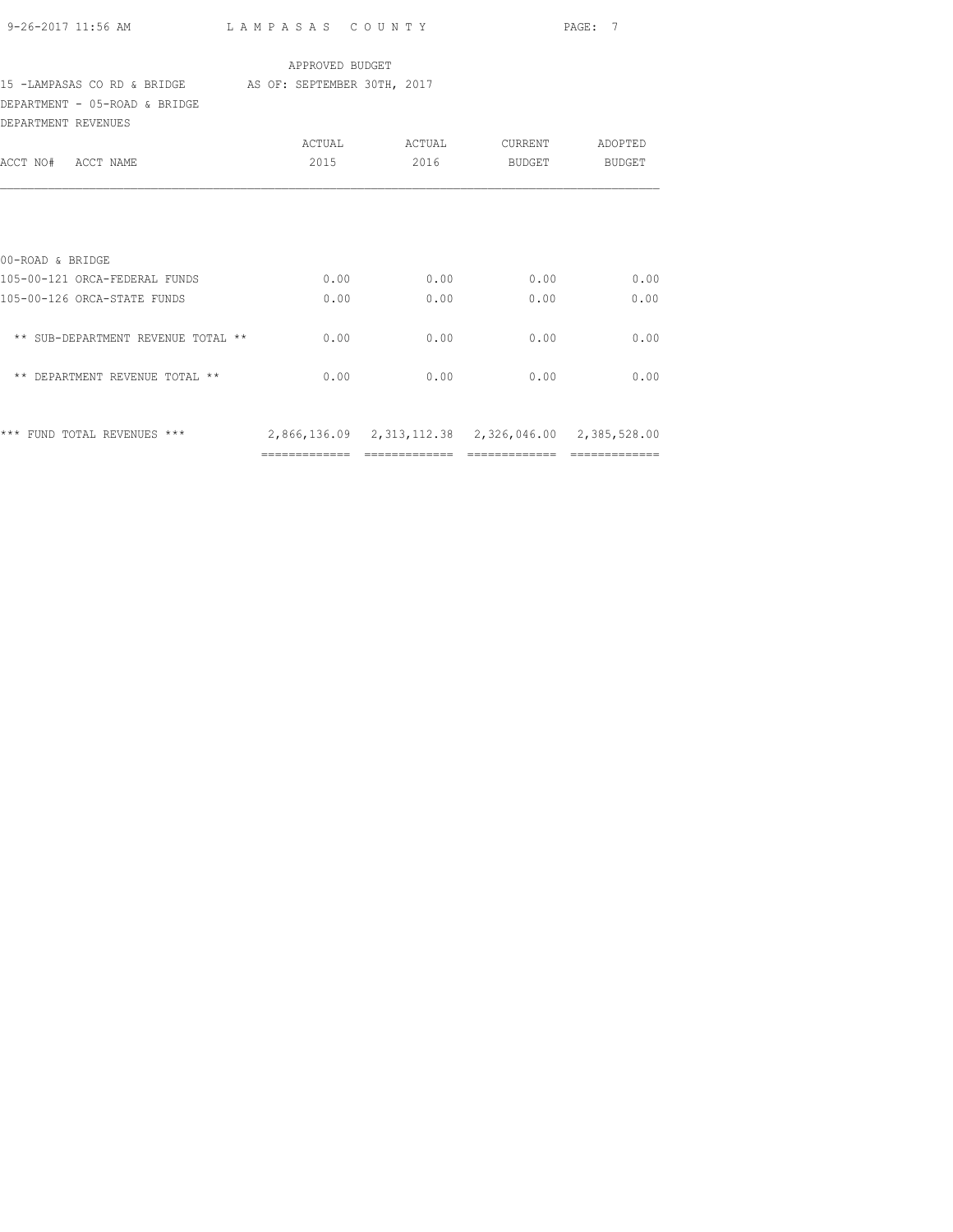| 9-26-2017 11:56 AM   |                                                            | LAMPASAS COUNTY      |                                                 | PAGE: 8              |                       |  |
|----------------------|------------------------------------------------------------|----------------------|-------------------------------------------------|----------------------|-----------------------|--|
| APPROVED BUDGET      |                                                            |                      |                                                 |                      |                       |  |
|                      | 15 -LAMPASAS CO RD & BRIDGE AS OF: SEPTEMBER 30TH, 2017    |                      |                                                 |                      |                       |  |
|                      | DEPARTMENT - 01-PRECINCT 1                                 |                      |                                                 |                      |                       |  |
|                      | DEPARTMENT EXPENDITURES                                    |                      |                                                 |                      |                       |  |
|                      |                                                            | ACTUAL               | ACTUAL                                          | CURRENT ADOPTED      |                       |  |
| ACCT NO# ACCT NAME   |                                                            | 2015                 | 2016                                            | BUDGET               | <b>BUDGET</b>         |  |
|                      |                                                            |                      |                                                 |                      |                       |  |
|                      |                                                            |                      |                                                 |                      |                       |  |
| 00-ROAD & BRIDGE     |                                                            |                      |                                                 |                      |                       |  |
| -----------------    |                                                            |                      |                                                 |                      |                       |  |
|                      |                                                            |                      |                                                 |                      |                       |  |
| WAGES                |                                                            |                      |                                                 |                      |                       |  |
|                      | 401-00-101 SALARIES & WAGES ELECTED OF 55,301.41 50,340.37 |                      |                                                 | 56,019.00            | 56,243.00             |  |
|                      | 401-00-106 TEMPORARY EMPLOYEE                              |                      | 1,130.00 13,374.00                              | 0.00                 | 0.00                  |  |
|                      | 401-00-109 SR EQUIPMENT OPERATOR #3498 39,007.48           |                      | 35,598.55                                       |                      | 36,359.00 38,000.00   |  |
|                      | 401-00-110 PART-TIME EMPLOYEES                             | 120.00               | 0.00                                            | 0.00                 | 0.00                  |  |
|                      |                                                            |                      |                                                 |                      | 31,412.00 31,879.00   |  |
|                      | 401-00-120 SALARY & WAGES OVERTIME                         | 0.00                 | 249.18                                          | 0.00                 | 0.00                  |  |
|                      | 401-00-139 JR EQUIPMENT OPERATOR #0306 30,649.65 31,383.52 |                      |                                                 |                      | 35,094.00 35,214.00   |  |
|                      | 401-00-199 LONGEVITY PAYMENT                               | 3,720.00             | 1,440.00                                        | 1,560.00             | 1,680.00              |  |
|                      |                                                            |                      |                                                 |                      |                       |  |
|                      | ** CATEGORY TOTAL **                                       |                      |                                                 |                      | 163,016.00            |  |
| EMPLOYEE BENEFITS    |                                                            |                      |                                                 |                      |                       |  |
| -----------------    |                                                            |                      |                                                 |                      |                       |  |
|                      | 401-00-203 FICA BENEFITS                                   |                      | $12,559.48$ $12,487.13$ $12,383.00$ $12,480.00$ |                      |                       |  |
|                      | 401-00-204 GROUP MEDICAL INSURANCE                         | 22,007.16            | 38,295.16                                       |                      | 39,320.00 46,054.00   |  |
|                      | 401-00-205 RETIREMENT                                      |                      | 24,388.03 23,923.47 25,899.00 26,102.00         |                      |                       |  |
|                      | 401-00-207 WORKMAN'S COMP                                  |                      | 4,528.00 3,014.00 3,100.00 4,171.00             |                      |                       |  |
|                      | 401-00-208 UNEMPLOYMENT INSURANCE                          | 0.00                 | 75.00                                           | 105.00               | 105.00                |  |
|                      | 401-00-210 AUTO ALLOWANCE                                  | 9,600.00             | $9,600.00$ $9,600.00$                           |                      | 9,600.00              |  |
|                      | 401-00-211 UNIFORM ALLOWANCE                               | 1,151.50             | 1,124.20                                        | 1,970.00             | 1,970.00              |  |
|                      | 401-00-212 PHONE ALLOWANCE                                 | 0.00                 | 480.00                                          | 1,440.00             | 1,440.00              |  |
|                      | ** CATEGORY TOTAL **                                       |                      | 74,234.17 88,998.96 93,817.00 101,922.00        |                      |                       |  |
| GENERAL EXPENSES     |                                                            |                      |                                                 |                      |                       |  |
| ------------         |                                                            |                      |                                                 |                      |                       |  |
| 401-00-302 UTILITIES | 401-00-301 COMMUNICATIONS                                  | 2,767.40<br>2,343.32 | 2,968.94<br>2,098.27                            | 2,500.00<br>3,000.00 | 2,500.00<br>3,000.00  |  |
|                      | 401-00-304 OPERATING SUPPLIES                              | 21,124.04            | 7,363.11                                        |                      |                       |  |
|                      | 401-00-305 TRAVEL & INSERVICE TRAINING                     | 461.49               | 329.02                                          | 10,000.00<br>500.00  | 10,000.00<br>1,200.00 |  |
|                      | 401-00-308 REPAIRS & MAINTENANCE EQUIP                     | 12,946.29            | 43,025.68                                       | 25,000.00            | 25,000.00             |  |
| 401-00-342 GAS & OIL |                                                            | 24,470.35            | 30,698.07                                       | 30,000.00            | 25,000.00             |  |
| 401-00-347 UNIFORMS  |                                                            | 0.00                 | 0.00                                            | 0.00                 | 0.00                  |  |
|                      | 401-00-370 EQUIPMENT RENTAL                                | 0.00                 | 0.00                                            | 0.00                 | 0.00                  |  |
|                      | 401-00-372 EQUIPMENT LEASE                                 | 0.00                 | 0.00                                            | 0.00                 | 0.00                  |  |
|                      | 401-00-381 911-ADDRESSING SIGNS                            | 0.00                 | 0.00                                            | 300.00               | 300.00                |  |

401-00-391 PREC 1 CATTLE GUARDS 0.00 0.00 0.00 1,550.00 401-00-395 PREC 1 ROAD CONSTRUCTION 147,966.43 137,934.54 191,305.00 233,844.00

\*\* CATEGORY TOTAL \*\* 212,079.32 224,417.63 262,605.00 302,394.00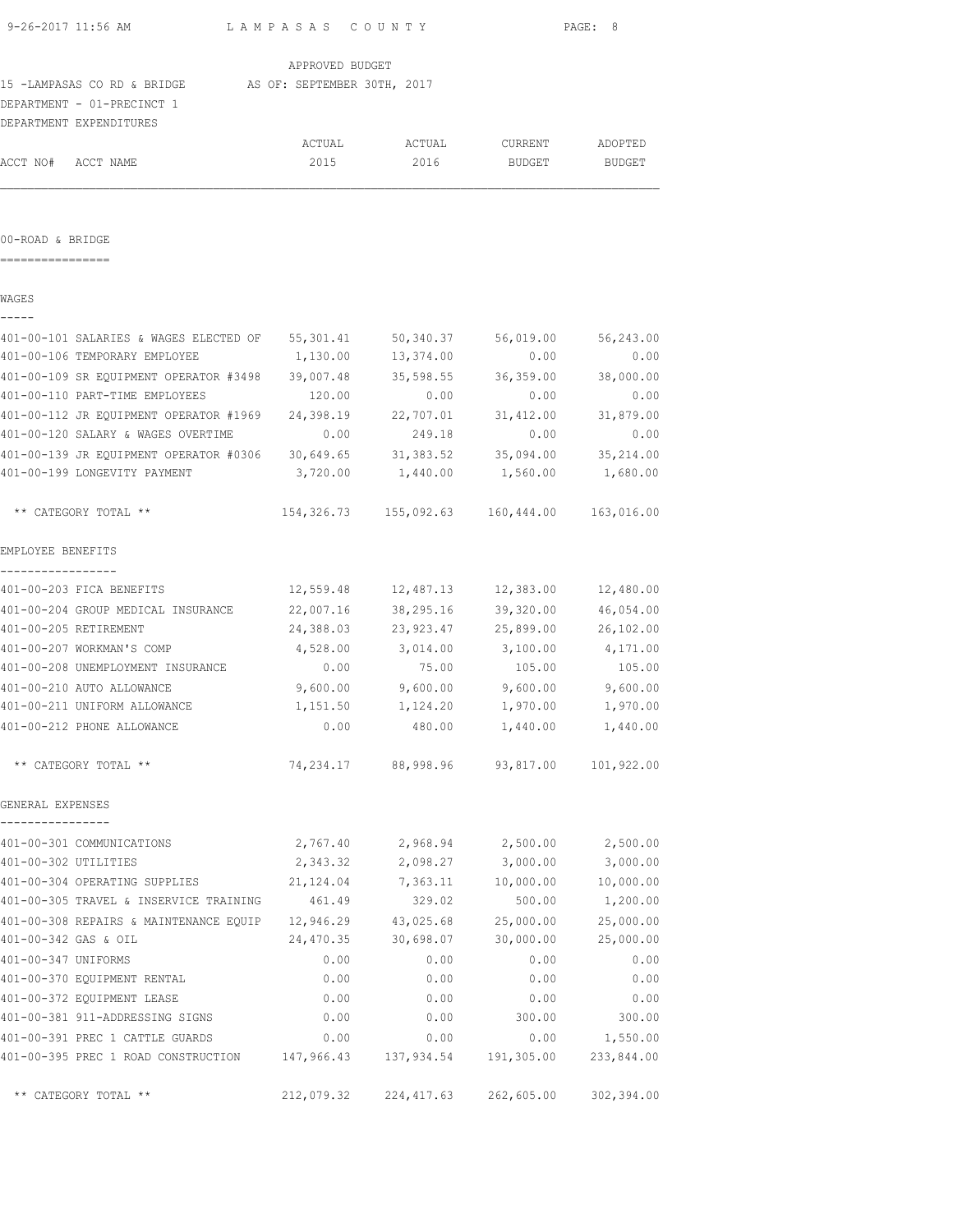| 9-26-2017 11:56 AM |  |
|--------------------|--|
|                    |  |

## APPROVED BUDGET

# 15 -LAMPASAS CO RD & BRIDGE AS OF: SEPTEMBER 30TH, 2017

DEPARTMENT - 01-PRECINCT 1

| DEPARTMENT EXPENDITURES                                                        |      |                     |                                                |      |
|--------------------------------------------------------------------------------|------|---------------------|------------------------------------------------|------|
| ACCT NO# ACCT NAME                                                             | 2015 | 2016                | ACTUAL ACTUAL CURRENT ADOPTED<br>BUDGET BUDGET |      |
| CAPITAL OUTLAY                                                                 |      |                     |                                                |      |
| --------------                                                                 |      |                     |                                                |      |
| 401-00-402 OPERATING EQUIPMENT                                                 |      | 37,076.86 78,355.75 | 0.00                                           | 0.00 |
| ** CATEGORY TOTAL **                                                           |      |                     | 37,076.86 78,355.75 0.00 0.00                  |      |
| CAPITAL LEASE                                                                  |      |                     |                                                |      |
| 401-00-903 CAPITAL PURCHASES - PRINCIP 91,047.42 49,326.04 50,448.00 32,000.00 |      |                     |                                                |      |
| $401-00-904$ CAPITAL PURCHASES - INTERES $2,081.15$ $2,268.03$ $1,147.00$      |      |                     |                                                | 0.00 |
| ** CATEGORY TOTAL **                                                           |      |                     | 93,128.57 51,594.07 51,595.00 32,000.00        |      |
| ** SUB-DEPARTMENT TOTAL **                                                     |      |                     | 570,845.65 598,459.04 568,461.00 599,332.00    |      |
| $01-PCT$ #1<br>---------                                                       |      |                     |                                                |      |
| GENERAL EXPENSES<br>----------------                                           |      |                     |                                                |      |
| 401-01-395 PREC 1 CONSTRUCTION-FEMA                                            |      | $0.00$ 0.00         | 0.00                                           | 0.00 |
| ** CATEGORY TOTAL **                                                           |      |                     | $0.00$ 0.00 0.00                               | 0.00 |
| ** SUB-DEPARTMENT TOTAL **                                                     | 0.00 | 0.00                | 0.00                                           | 0.00 |
| *** DEPARTMENT TOTAL ***                                                       |      |                     | 570,845.65 598,459.04 568,461.00 599,332.00    |      |
|                                                                                |      |                     |                                                |      |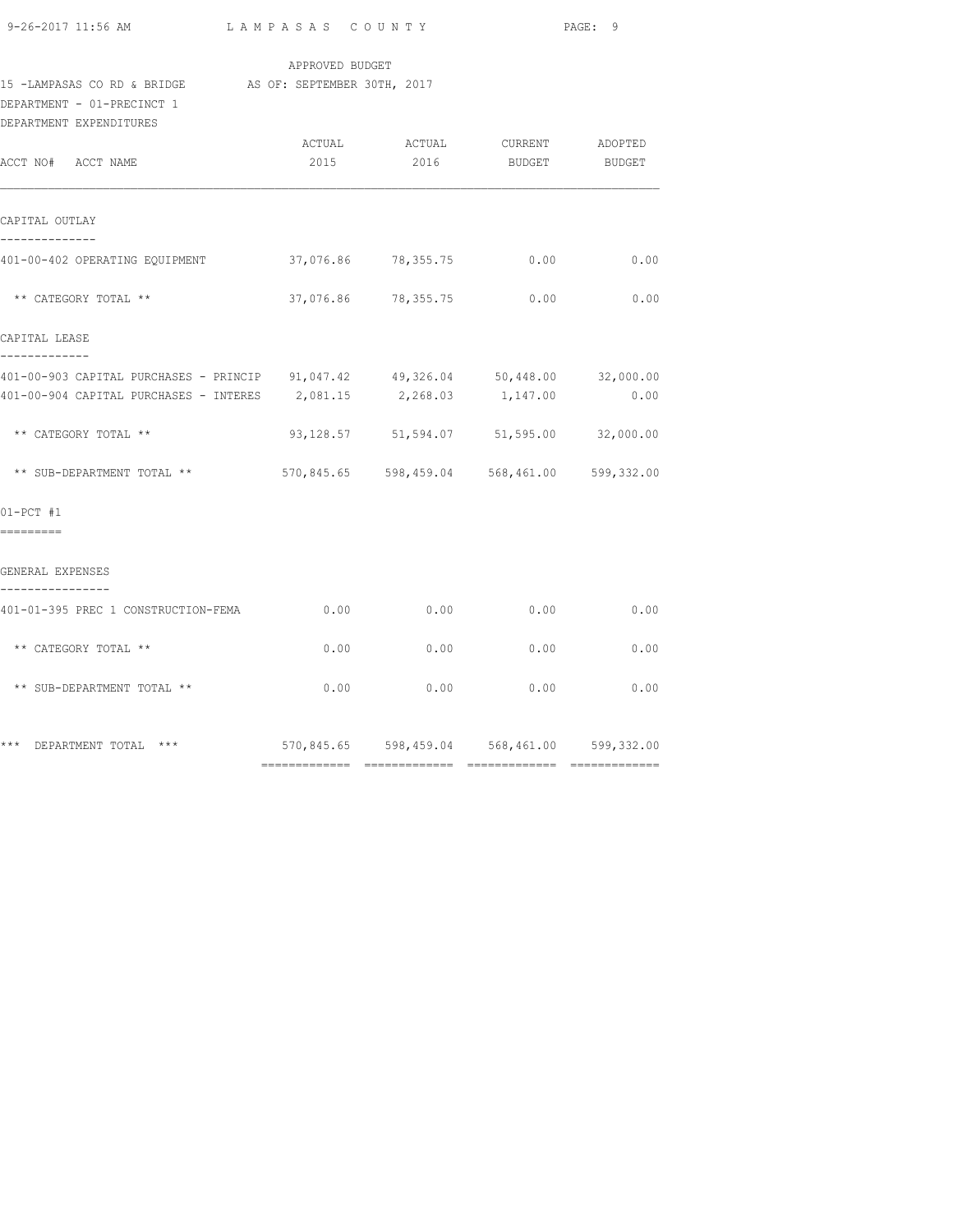| 9-26-2017 11:56 AM                                                             | LAMPASAS COUNTY |                                                 |                                     | PAGE: 10            |
|--------------------------------------------------------------------------------|-----------------|-------------------------------------------------|-------------------------------------|---------------------|
|                                                                                | APPROVED BUDGET |                                                 |                                     |                     |
| 15 -LAMPASAS CO RD & BRIDGE AS OF: SEPTEMBER 30TH, 2017                        |                 |                                                 |                                     |                     |
| DEPARTMENT - 02-PRECINCT 2                                                     |                 |                                                 |                                     |                     |
| DEPARTMENT EXPENDITURES                                                        |                 |                                                 |                                     |                     |
|                                                                                |                 | ACTUAL ACTUAL                                   | CURRENT ADOPTED                     |                     |
| ACCT NO# ACCT NAME                                                             | 2015            | 2016                                            | BUDGET                              | BUDGET              |
|                                                                                |                 |                                                 |                                     |                     |
| 00-ROAD & BRIDGE                                                               |                 |                                                 |                                     |                     |
|                                                                                |                 |                                                 |                                     |                     |
| WAGES                                                                          |                 |                                                 |                                     |                     |
| 402-00-101 SALARIES & WAGES ELECTED OF 62,341.43 49,849.37                     |                 |                                                 |                                     | 56,019.00 56,243.00 |
| 402-00-106 TEMPORARY EMPLOYEE                                                  | 0.00            | 0.00                                            | 0.00                                | 0.00                |
| 402-00-109 SR EQUIPMENT OPERATOR                                               | 0.00            | 0.00                                            | 0.00                                | 0.00                |
| 402-00-110 PART-TIME EMPLOYEES                                                 | 0.00            | 0.00                                            | 0.00                                | 0.00                |
| 402-00-112 JR EQUIPMENT OPERATOR #0129 32,915.89 33,193.11                     |                 |                                                 |                                     | 34,954.00 35,214.00 |
| 402-00-138 SR EQUIPMENT OPERATOR #2340 36,887.84 37,242.80 41,715.00 41,715.00 |                 |                                                 |                                     |                     |
| 402-00-139 JR EQUIPMENT OPERATOR #1993 35,972.50                               |                 |                                                 | 36, 174. 75 39, 737. 00 39, 918. 00 |                     |
| 402-00-199 LONGEVITY PAYMENT                                                   | 4,200.00        | 4,320.00                                        | 5,040.00                            | 5,280.00            |
| ** CATEGORY TOTAL **                                                           |                 | 172,317.66 160,780.03 177,465.00                |                                     | 178,370.00          |
| EMPLOYEE BENEFITS                                                              |                 |                                                 |                                     |                     |
| 402-00-203 FICA BENEFITS                                                       |                 | $13,164.92$ $13,333.30$ $13,576.00$ $13,645.00$ |                                     |                     |
| 402-00-204 GROUP MEDICAL INSURANCE                                             | 13,141.92       | 14,873.44                                       | 16,747.00                           | 18,004.00           |
| 402-00-205 RETIREMENT                                                          |                 | 26,390.49 27,224.85 28,394.00 28,539.00         |                                     |                     |
| 402-00-207 WORKMEN'S COMP                                                      |                 | 4,668.00 3,152.00 3,243.00 4,560.00             |                                     |                     |
| 402-00-208 UNEMPLOYMENT INSURANCE                                              | 0.00            | 77.00                                           | 118.00                              | 123.00              |
| 402-00-210 AUTO ALLOWANCE                                                      | 2,400.00        | 9,600.00                                        | 9,600.00                            | 9,600.00            |
| 402-00-211 UNIFORM ALLOWANCE                                                   | 772.20          | 772.20                                          | 1,470.00                            | 1,470.00            |
| 402-00-212 PHONE ALLOWANCE                                                     | 1,440.00        | 1,440.00                                        | 1,440.00                            | 1,440.00            |
| ** CATEGORY TOTAL **                                                           |                 | 61,977.53 70,472.79 74,588.00 77,381.00         |                                     |                     |
| GENERAL EXPENSES                                                               |                 |                                                 |                                     |                     |
| 402-00-301 COMMUNICATIONS                                                      | 624.96          | 0.00                                            | 0.00                                | 0.00                |
| 402-00-302 UTILITIES                                                           | 1,338.67        | 1,443.23                                        | 1,300.00                            | 1,500.00            |
| 402-00-304 OPERATING SUPPLIES                                                  | 15,864.03       | 12,765.15                                       | 8,000.00                            | 13,000.00           |
| 402-00-305 TRAVEL & INSERVICE TRAINING                                         | 1,148.90        | 530.10                                          | 500.00                              | 800.00              |
| 402-00-308 REPAIRS & MAINTENANCE EQUIP                                         | 28,613.36       | 30,109.77                                       | 7,500.00                            | 7,500.00            |
| 402-00-333 CONRACTED SERVICES                                                  | 0.00            | 1,950.00                                        | 0.00                                | 0.00                |
| 402-00-342 GAS & OIL                                                           | 14,698.86       | 12,124.94                                       | 12,000.00                           | 12,000.00           |
| 402-00-347 UNIFORMS                                                            | 0.00            | 0.00                                            | 0.00                                | 0.00                |
| 402-00-350 BARN CONSTRUCTION                                                   | 47,476.00       | 12,633.84                                       | 0.00                                | 500.00              |
| 402-00-370 EQUIPMENT RENTAL                                                    | 0.00            | 0.00                                            | 0.00                                | 0.00                |
| 402-00-372 EQUIPMENT LEASE                                                     | 0.00            | 0.00                                            | 0.00                                | 0.00                |
| 402-00-381 911-ADDRESSING SIGNS                                                | 0.00            | 0.00                                            | 0.00                                | 0.00                |
| 402-00-392 PREC 2 CATTLE GUARDS                                                | 0.00            | 0.00                                            | 650.00                              | 2,500.00            |
|                                                                                |                 |                                                 |                                     |                     |

402-00-396 PREC 2 ROAD CONSTRUCTION 43,147.08 64,347.18 191,305.00 233,844.00

\*\* CATEGORY TOTAL \*\* 152,911.86 135,904.21 221,255.00 271,644.00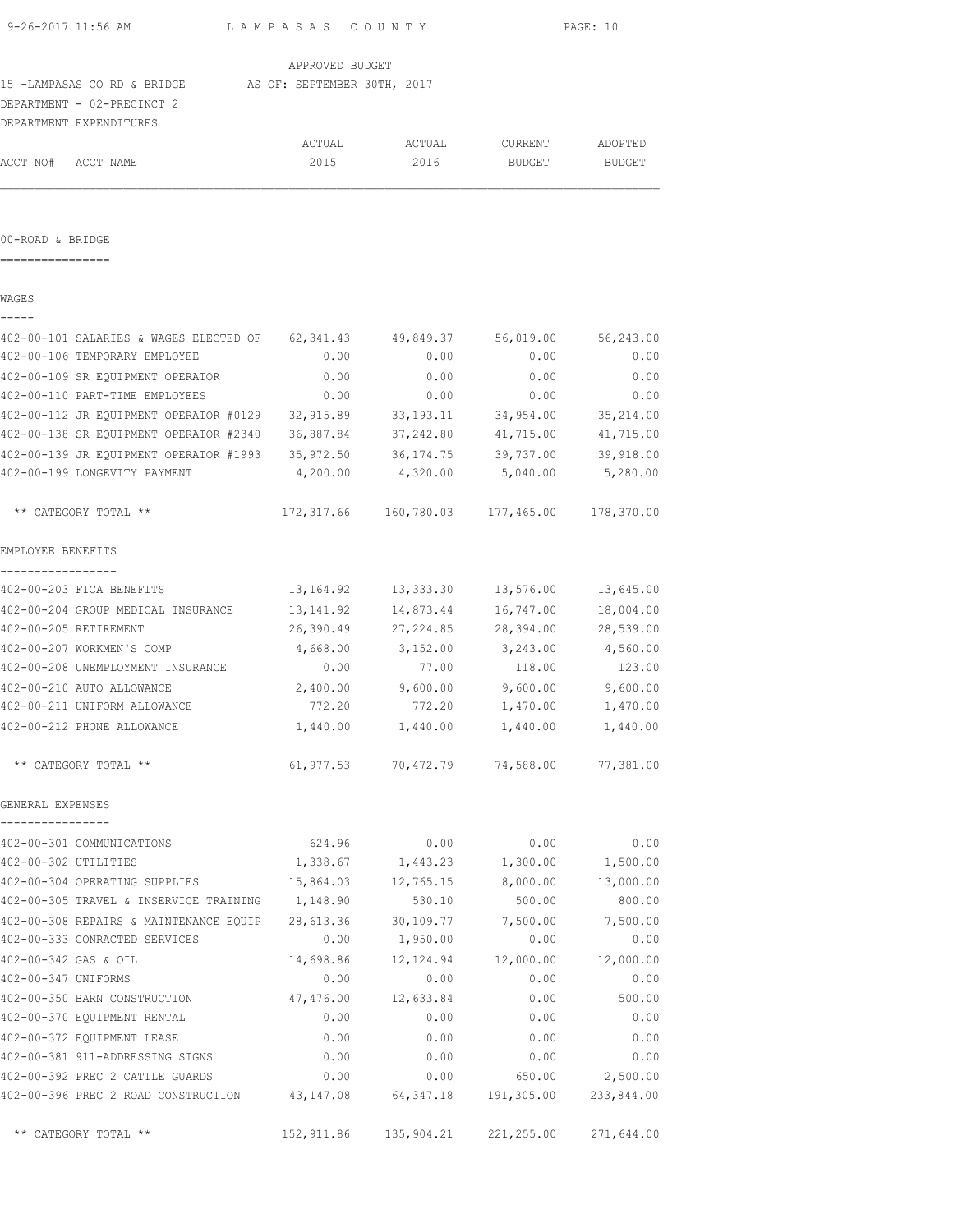| 9-26-2017 11:56 AM |  |  |
|--------------------|--|--|
|                    |  |  |

#### APPROVED BUDGET

#### 15 -LAMPASAS CO RD & BRIDGE AS OF: SEPTEMBER 30TH, 2017

DEPARTMENT - 02-PRECINCT 2

| DEPARTMENT EXPENDITURES                                                                                                                                            |      |                     |                                                          |          |
|--------------------------------------------------------------------------------------------------------------------------------------------------------------------|------|---------------------|----------------------------------------------------------|----------|
| ACCT NO# ACCT NAME                                                                                                                                                 |      |                     | ACTUAL ACTUAL CURRENT ADOPTED<br>2015 2016 BUDGET BUDGET |          |
| CAPITAL OUTLAY                                                                                                                                                     |      |                     |                                                          |          |
| --------------<br>402-00-402 OPERATING EQUIPMENT 2,930.00 165,172.01 0.00                                                                                          |      |                     |                                                          | 0.00     |
| ** CATEGORY TOTAL **                                                                                                                                               |      | 2,930.00 165,172.01 | 0.00                                                     | 0.00     |
| CAPITAL LEASE                                                                                                                                                      |      |                     |                                                          |          |
| -------------<br>402-00-903 CAPITAL PURCHASES - PRINCIP 24,300.39 33,519.80 51,108.00 17,443.00<br>402-00-904 CAPITAL PURCHASES - INTERES 799.55 1,354.20 3,474.00 |      |                     |                                                          | 2,266.00 |
| ** CATEGORY TOTAL **                                                                                                                                               |      |                     | 25,099.94 34,874.00 54,582.00 19,709.00                  |          |
| ** SUB-DEPARTMENT TOTAL **                                                                                                                                         |      |                     | 415,236.99 567,203.04 527,890.00 547,104.00              |          |
| $02-PCT$ #2<br>---------                                                                                                                                           |      |                     |                                                          |          |
| GENERAL EXPENSES                                                                                                                                                   |      |                     |                                                          |          |
| ----------------<br>402-02-396 PREC 2 CONSTRUCTION-FEMA                                                                                                            |      |                     | $0.00$ $0.00$ $0.00$ $0.00$                              | 0.00     |
| ** CATEGORY TOTAL **                                                                                                                                               | 0.00 | 0.00                | 0.00                                                     | 0.00     |
| ** SUB-DEPARTMENT TOTAL **                                                                                                                                         |      | $0.00$ 0.00         | 0.00                                                     | 0.00     |
| *** DEPARTMENT TOTAL ***                                                                                                                                           |      |                     | 415,236.99 567,203.04 527,890.00 547,104.00              |          |
|                                                                                                                                                                    |      |                     |                                                          |          |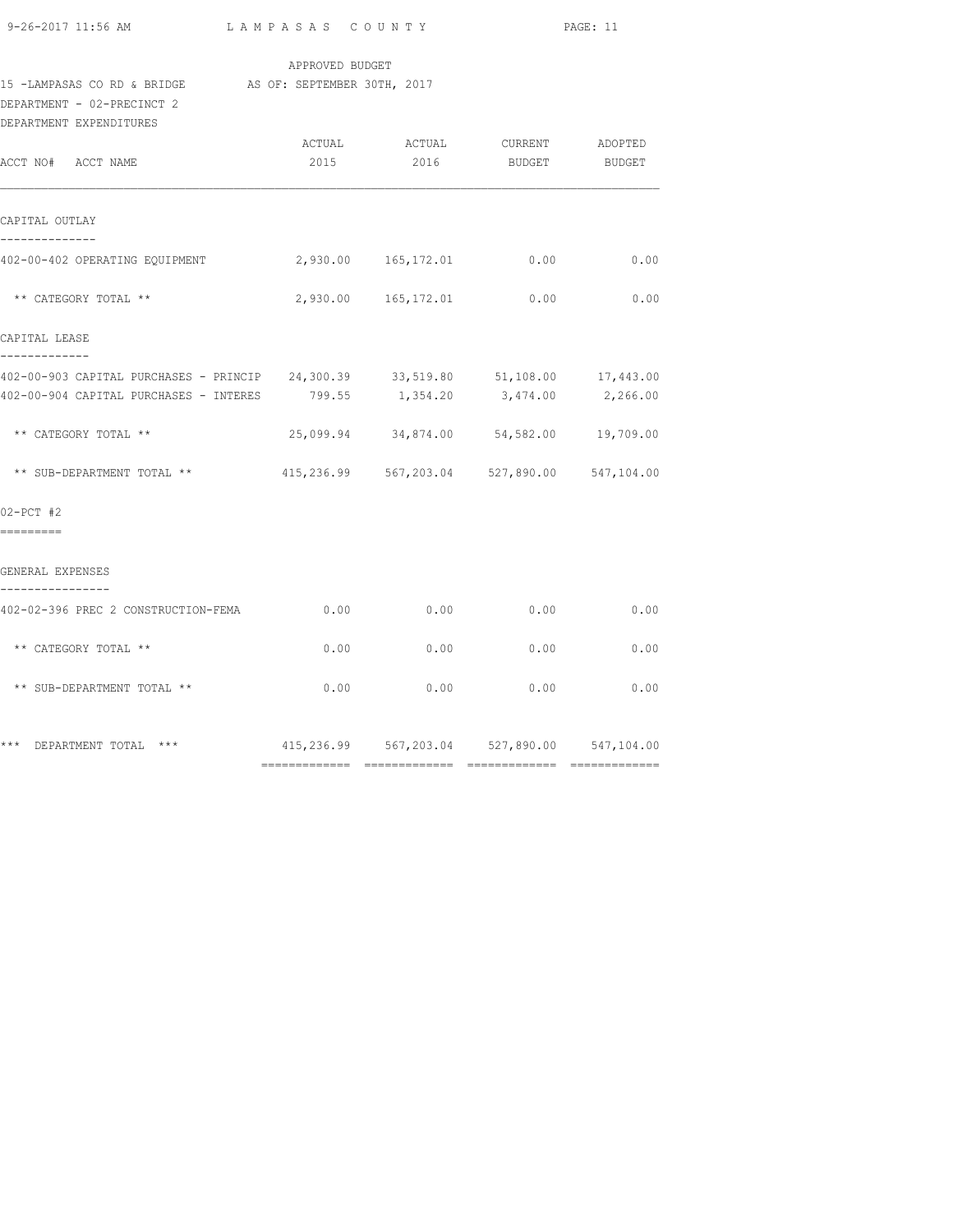| 9-26-2017 11:56 AM                                      | LAMPASAS COUNTY |                       | PAGE: 12            |            |  |
|---------------------------------------------------------|-----------------|-----------------------|---------------------|------------|--|
|                                                         | APPROVED BUDGET |                       |                     |            |  |
| 15 -LAMPASAS CO RD & BRIDGE AS OF: SEPTEMBER 30TH, 2017 |                 |                       |                     |            |  |
| DEPARTMENT - 03-PRECINCT 3                              |                 |                       |                     |            |  |
| DEPARTMENT EXPENDITURES                                 |                 |                       |                     |            |  |
|                                                         | ACTUAL          | ACTUAL                | CURRENT             | ADOPTED    |  |
| ACCT NO# ACCT NAME                                      | 2015            | 2016                  | BUDGET              | BUDGET     |  |
|                                                         |                 |                       |                     |            |  |
| 00-ROAD & BRIDGE                                        |                 |                       |                     |            |  |
|                                                         |                 |                       |                     |            |  |
| WAGES                                                   |                 |                       |                     |            |  |
| 403-00-101 SALARIES & WAGES ELECTED OF 55,211.41        |                 | 49,872.37             | 56,019.00           | 56,243.00  |  |
| 403-00-106 TEMPORARY EMPLOYEE                           | 0.00            | 2,700.00              | 0.00                | 0.00       |  |
| 403-00-109 SR EQUIPMENT OPERATOR #2438 38,784.41        |                 | 39,318.74             | 41,715.00           | 36,800.00  |  |
| 403-00-110 PART-TIME EMPLOYEES                          | 0.00            | 0.00                  | 0.00                | 0.00       |  |
| 403-00-112 JR EQUIPMENT OPERATOR #0929 32,771.05        |                 | 33, 193. 12           | 34,934.00           | 32,358.00  |  |
| 403-00-139 JR EQUIPMENT OPERATOR #0850 36,444.35        |                 | 37,170.04             | 39,919.00           | 39,919.00  |  |
| 403-00-199 LONGEVITY PAYMENT                            | 2,880.00        | 3,120.00              | 3,360.00            | 2,760.00   |  |
| ** CATEGORY TOTAL **                                    |                 |                       |                     | 168,080.00 |  |
| EMPLOYEE BENEFITS                                       |                 |                       |                     |            |  |
| 403-00-203 FICA BENEFITS                                | 11,884.97       | 12,719.13             | 13,460.00           | 12,858.00  |  |
| 403-00-204 GROUP MEDICAL INSURANCE                      | 27,119.88       | 41,006.40             | 41,879.00           | 48,154.00  |  |
| 403-00-205 RETIREMENT                                   | 26,536.12       | 27,447.43             | 28,152.00           | 26,899.00  |  |
| 403-00-207 WORKMEN'S COMP                               | 4,725.00        | 3,210.00              | 3,303.00            | 4,381.00   |  |
| 403-00-208 UNEMPLOYMENT INSURANCE                       | 0.00            | 85.00                 | 116.00              | 169.00     |  |
| 403-00-210 AUTO ALLOWANCE                               |                 | $9,600.00$ $9,600.00$ | 9,600.00            | 9,600.00   |  |
| 403-00-211 UNIFORM ALLOWANCE                            | 811.20          | 801.30                | 1,000.00            | 1,000.00   |  |
| 403-00-212 PHONE ALLOWANCE                              | 960.00          | 960.00                | 960.00              | 960.00     |  |
| ** CATEGORY TOTAL **                                    | 81,637.17       |                       | 95,829.26 98,470.00 | 104,021.00 |  |
| GENERAL EXPENSES                                        |                 |                       |                     |            |  |
| 403-00-301 COMMUNICATIONS                               | 599.93          | 601.59                | 600.00              | 0.00       |  |
| 403-00-302 UTILITIES                                    | 2,487.50        | 2,472.34              | 2,500.00            | 2,500.00   |  |
| 403-00-304 OPERATING SUPPLIES                           | 4,859.52        | 7,429.47              | 8,500.00            | 8,500.00   |  |
| 403-00-305 TRAVEL & INSERVICE TRAINING                  | 625.94          | 637.99                | 1,500.00            | 1,500.00   |  |
| 403-00-308 REPAIRS & MAINTENANCE EQUIP                  | 11,279.35       | 14,946.34             | 12,000.00           | 12,000.00  |  |
| 403-00-315 DUES                                         | 0.00            | 0.00                  | 0.00                | 0.00       |  |
| 403-00-342 GAS & OIL                                    | 21,442.76       | 16,375.88             | 18,000.00           | 18,000.00  |  |
| 403-00-347 UNIFORMS                                     | 0.00            | 0.00                  | 0.00                | 0.00       |  |
| 403-00-370 EQUIPMENT RENTAL                             | 20,792.83       | 38,972.91             | 0.00                | 0.00       |  |
| 403-00-372 EQUIPMENT LEASE                              | 0.00            | 0.00                  | 17,000.00           | 20,000.00  |  |
| 403-00-381 911-ADDRESSING SIGNS                         | 2,501.61        | 965.05                | 2,500.00            | 1,500.00   |  |
| 403-00-393 PREC 3 CATTLE GUARDS                         | 0.00            | 0.00                  | 600.00              | 1,000.00   |  |
|                                                         |                 |                       |                     |            |  |

403-00-397 PREC 3 ROAD CONSTRUCTION 155,326.24 152,546.27 191,305.00 233,844.00

\*\* CATEGORY TOTAL \*\* 219,915.68 234,947.84 254,505.00 298,844.00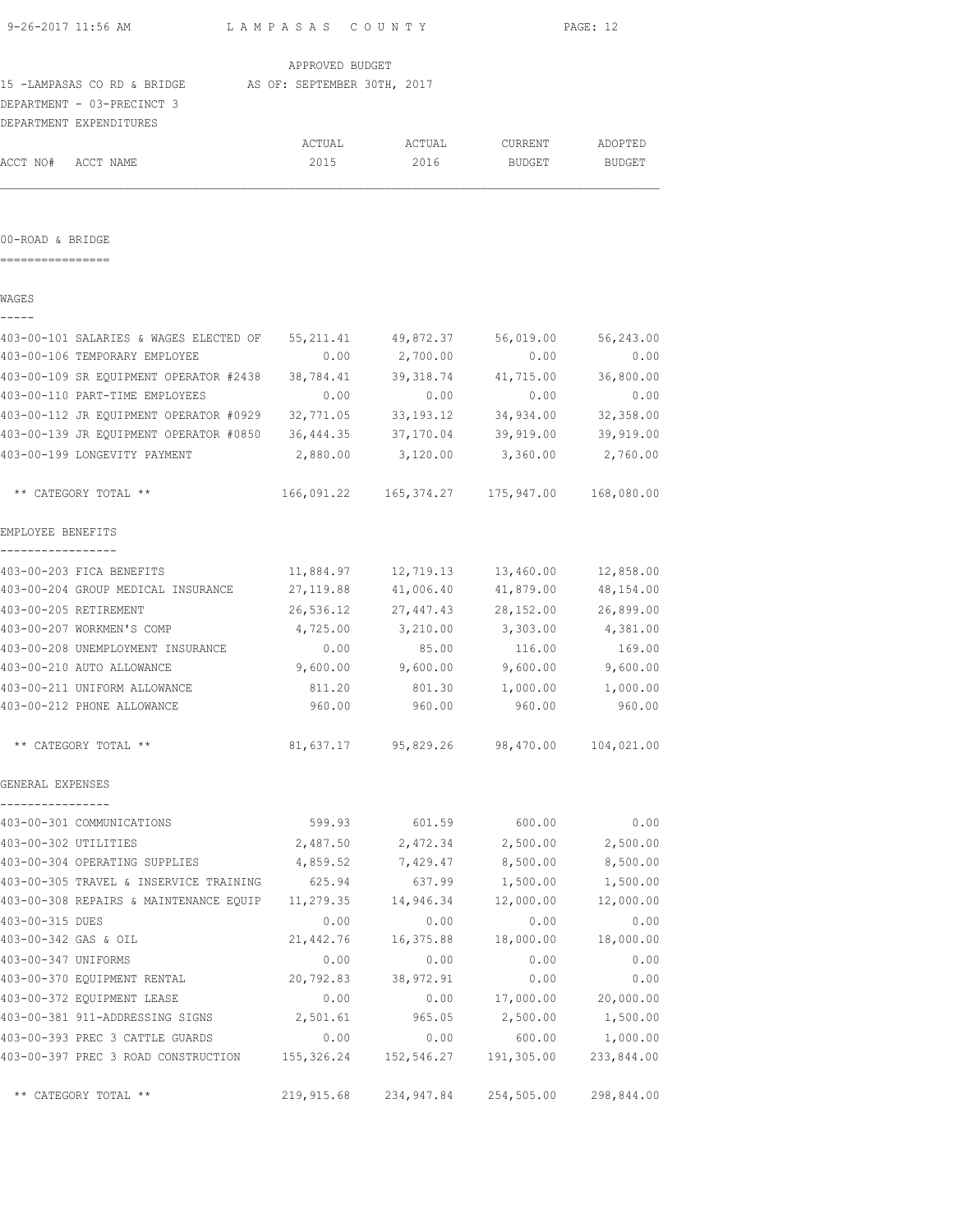|  | 9-26-2017 11:56 AM |  |
|--|--------------------|--|
|  |                    |  |

## APPROVED BUDGET

# 15 -LAMPASAS CO RD & BRIDGE AS OF: SEPTEMBER 30TH, 2017

DEPARTMENT - 03-PRECINCT 3

| DEPARTMENT EXPENDITURES                                              |      |                  |                                                     |              |
|----------------------------------------------------------------------|------|------------------|-----------------------------------------------------|--------------|
| ACCT NO# ACCT NAME                                                   | 2015 |                  | ACTUAL ACTUAL CURRENT ADOPTED<br>2016 BUDGET BUDGET |              |
|                                                                      |      |                  |                                                     |              |
| CAPITAL OUTLAY<br>--------------                                     |      |                  |                                                     |              |
| 403-00-402 OPERATING EQUIPMENT                                       |      | $0.00$ 0.00      |                                                     | $0.00$ 0.00  |
| ** CATEGORY TOTAL **                                                 | 0.00 | 0.00             | 0.00                                                | 0.00         |
| CAPITAL LEASE<br>-------------                                       |      |                  |                                                     |              |
| 403-00-903 CAPITAL PURCHASES - PRINCIP 0.00 33,519.80 34,190.00 0.00 |      |                  |                                                     |              |
| 403-00-904 CAPITAL PURCHASES - INTERES                               |      | $0.00$ 1, 354.20 | 684.00                                              | 0.00         |
| ** CATEGORY TOTAL **                                                 |      |                  | $0.00$ $34,874.00$ $34,874.00$                      | 0.00         |
| ** SUB-DEPARTMENT TOTAL **                                           |      |                  | 467,644.07 531,025.37 563,796.00 570,945.00         |              |
| 03-PCT #3                                                            |      |                  |                                                     |              |
| ---------                                                            |      |                  |                                                     |              |
| GENERAL EXPENSES<br>----------------                                 |      |                  |                                                     |              |
| 403-03-397 PREC 3 CONSTRUCTION-FEMA                                  |      | $0.00$ 0.00      | 0.00                                                | 0.00         |
| ** CATEGORY TOTAL **                                                 | 0.00 | 0.00             | 0.00                                                | 0.00         |
| ** SUB-DEPARTMENT TOTAL **                                           | 0.00 | 0.00             |                                                     | 0.00<br>0.00 |
| *** DEPARTMENT TOTAL ***                                             |      |                  | 467,644.07 531,025.37 563,796.00 570,945.00         |              |
|                                                                      |      |                  |                                                     |              |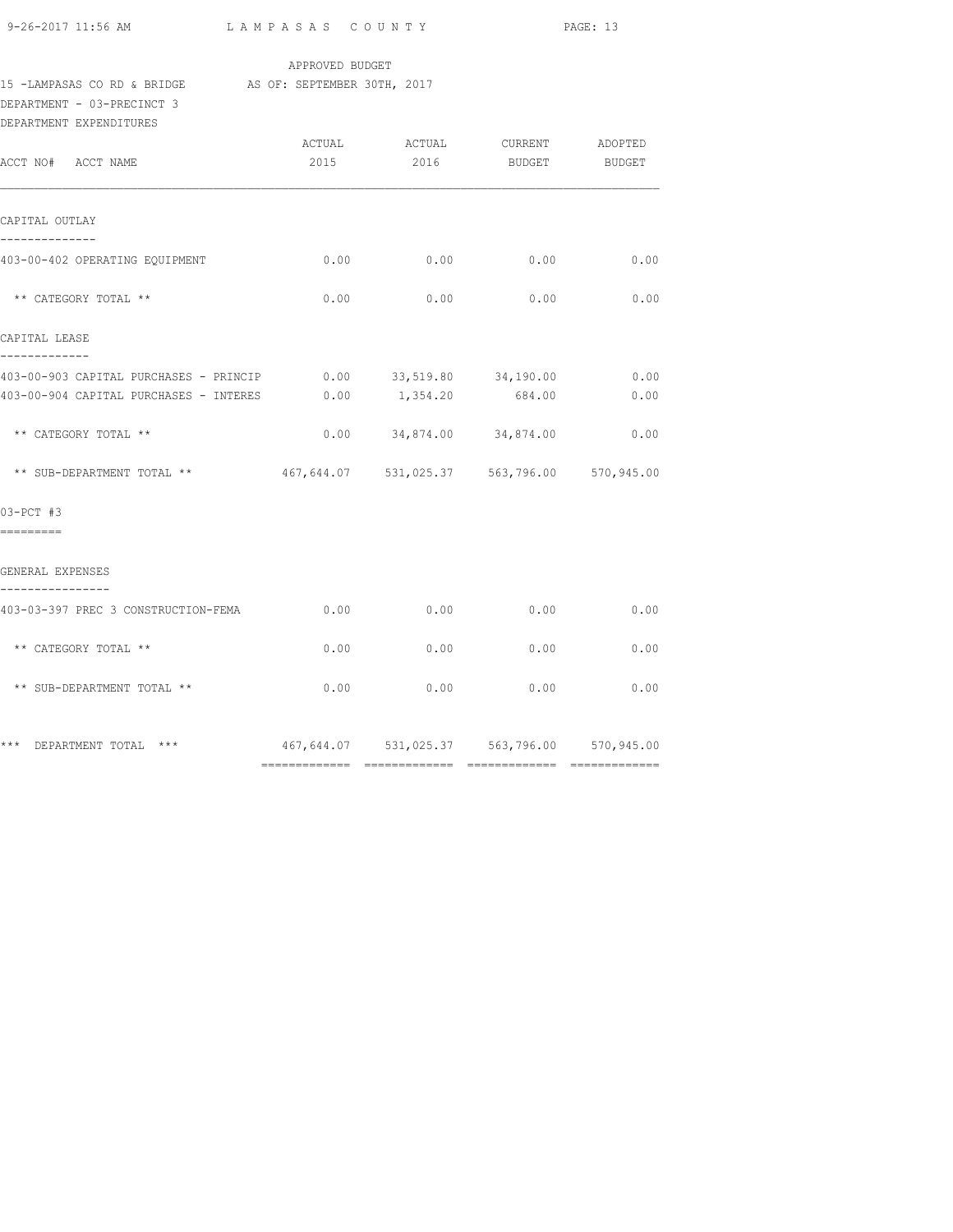|                                      | 9-26-2017 11:56 AM<br>LAMPASAS COUNTY                                          |                 |                     |                                                  | PAGE: 14            |
|--------------------------------------|--------------------------------------------------------------------------------|-----------------|---------------------|--------------------------------------------------|---------------------|
|                                      |                                                                                | APPROVED BUDGET |                     |                                                  |                     |
|                                      | 15 -LAMPASAS CO RD & BRIDGE AS OF: SEPTEMBER 30TH, 2017                        |                 |                     |                                                  |                     |
|                                      | DEPARTMENT - 04-PRECINCT 4                                                     |                 |                     |                                                  |                     |
|                                      | DEPARTMENT EXPENDITURES                                                        |                 |                     |                                                  |                     |
|                                      |                                                                                | ACTUAL          | ACTUAL              | CURRENT                                          | ADOPTED             |
|                                      | ACCT NO# ACCT NAME                                                             | 2015            | 2016                | BUDGET BUDGET                                    |                     |
|                                      |                                                                                |                 |                     |                                                  |                     |
| 00-ROAD & BRIDGE<br>---------------- |                                                                                |                 |                     |                                                  |                     |
| WAGES                                |                                                                                |                 |                     |                                                  |                     |
|                                      |                                                                                |                 |                     |                                                  |                     |
|                                      | 404-00-101 SALARIES & WAGES ELECTED OF 62,774.43 49,881.37                     |                 |                     |                                                  | 56,019.00 56,243.00 |
|                                      | 404-00-106 TEMPORARY EMPLOYEE                                                  | 0.00            | 0.00                | 0.00                                             | 0.00                |
|                                      | 404-00-109 SR EQUIPMENT OPERATOR #2880 35,456.93 36,158.11                     |                 |                     | 41,122.00                                        | 41,714.00           |
|                                      | 404-00-110 PART-TIME EMPLOYEES                                                 | 0.00            | 0.00                | 0.00                                             | 0.00                |
|                                      | 404-00-112 JR EQUIPMENT OPERATOR #3478 32,596.63 33,372.67                     |                 |                     |                                                  | 34,994.00 35,214.00 |
|                                      | 404-00-139 JR EQUIPMENT OPERATOR OPEN 31,023.64 31,431.16                      |                 |                     |                                                  | 34,979.00 32,023.00 |
|                                      | 404-00-198 JR EQUIPMENT OPERATOR                                               | 0.00            | 0.00                | 0.00                                             | 0.00                |
|                                      | 404-00-199 LONGEVITY PAYMENT                                                   |                 |                     | 2,040.00 2,280.00 2,520.00 2,760.00              |                     |
|                                      | ** CATEGORY TOTAL **                                                           |                 |                     | 163,891.63  153,123.31  169,634.00  167,954.00   |                     |
| EMPLOYEE BENEFITS                    |                                                                                |                 |                     |                                                  |                     |
| -----------------                    | 404-00-203 FICA BENEFITS                                                       |                 |                     | 12,554.27    12,732.77    12,962.00    12,849.00 |                     |
|                                      | 404-00-204 GROUP MEDICAL INSURANCE 23,050.04 29,450.24                         |                 |                     |                                                  | 32,879.00 41,146.00 |
|                                      | 404-00-205 RETIREMENT                                                          |                 | 25,012.32 26,071.45 |                                                  | 27,108.00 26,871.00 |
|                                      | 404-00-207 WORKMEN'S COMP                                                      |                 |                     | 991.00 2,955.00 3,013.00 4,293.00                |                     |
|                                      | 404-00-208 UNEMPLOYMENT INSURANCE 0.00                                         |                 | 73.00               | 107.00                                           | 113.00              |
|                                      | 404-00-210 AUTO ALLOWANCE                                                      |                 |                     | $2,400.00$ $9,600.00$ $9,600.00$ $9,600.00$      |                     |
|                                      | 404-00-211 UNIFORM ALLOWANCE                                                   | 806.00          | 806.00              | 1,720.00                                         | 1,720.00            |
|                                      | 404-00-212 PHONE ALLOWANCE                                                     |                 | 1,520.00 1,920.00   | 960.00                                           | 960.00              |
|                                      | ** CATEGORY TOTAL **                                                           |                 |                     | 66,333.63 83,608.46 88,349.00 97,552.00          |                     |
| GENERAL EXPENSES<br>---------------- |                                                                                |                 |                     |                                                  |                     |
|                                      | 404-00-301 COMMUNICATIONS                                                      |                 |                     | 594.15 216.63 2,000.00 1,000.00                  |                     |
|                                      | 404-00-302 UTILITIES                                                           |                 |                     | 1,542.16 1,114.23 1,070.00 1,500.00              |                     |
|                                      | 404-00-304 OPERATING SUPPLIES 10,250.67 15,613.78 8,000.00 8,000.00            |                 |                     |                                                  |                     |
|                                      | 404-00-305 TRAVEL & INSERVICE TRAINING 879.80 646.10                           |                 |                     | 900.00                                           | 900.00              |
|                                      | 404-00-308 REPAIRS & MAINTENANCE EQUIP 16,974.57 33,949.52 16,000.00 20,000.00 |                 |                     |                                                  |                     |
|                                      | 404-00-333 CONTRACTED SERVICE                                                  | 0.00            | 0.00                | 0.00                                             | 0.00                |
|                                      | 404-00-342 GAS & OIL                                                           |                 |                     | 18,906.63  15,181.71  15,000.00  15,000.00       |                     |
| 404-00-347 UNIFORMS                  |                                                                                | 0.00            | 0.00                | 0.00                                             | 0.00                |
|                                      | 404-00-350 BARN CONSTRUCTION                                                   | 20,225.99       | 0.00                | 0.00                                             | 0.00                |
|                                      | 404-00-370 EQUIPMENT RENTAL                                                    | 0.00            | 0.00                | 0.00                                             | 0.00                |
|                                      | 404-00-372 EQUIPMENT LEASE                                                     | 0.00            | 0.00                | 0.00                                             | 0.00                |
|                                      | 404-00-381 911-ADDRESSING SIGNS                                                | 0.00            | 0.00                | 0.00                                             | 0.00                |
|                                      | 404-00-394 PREC 4 CATTLE GUARDS 6.00 0.00 0.00 0.00 0.00                       |                 |                     |                                                  | 0.00                |
|                                      | 404-00-398 PREC 4 ROAD CONSTRUCTION 89,234.12 122,889.23 191,305.00 233,844.00 |                 |                     |                                                  |                     |

\*\* CATEGORY TOTAL \*\* 158,608.09 189,611.20 234,275.00 280,244.00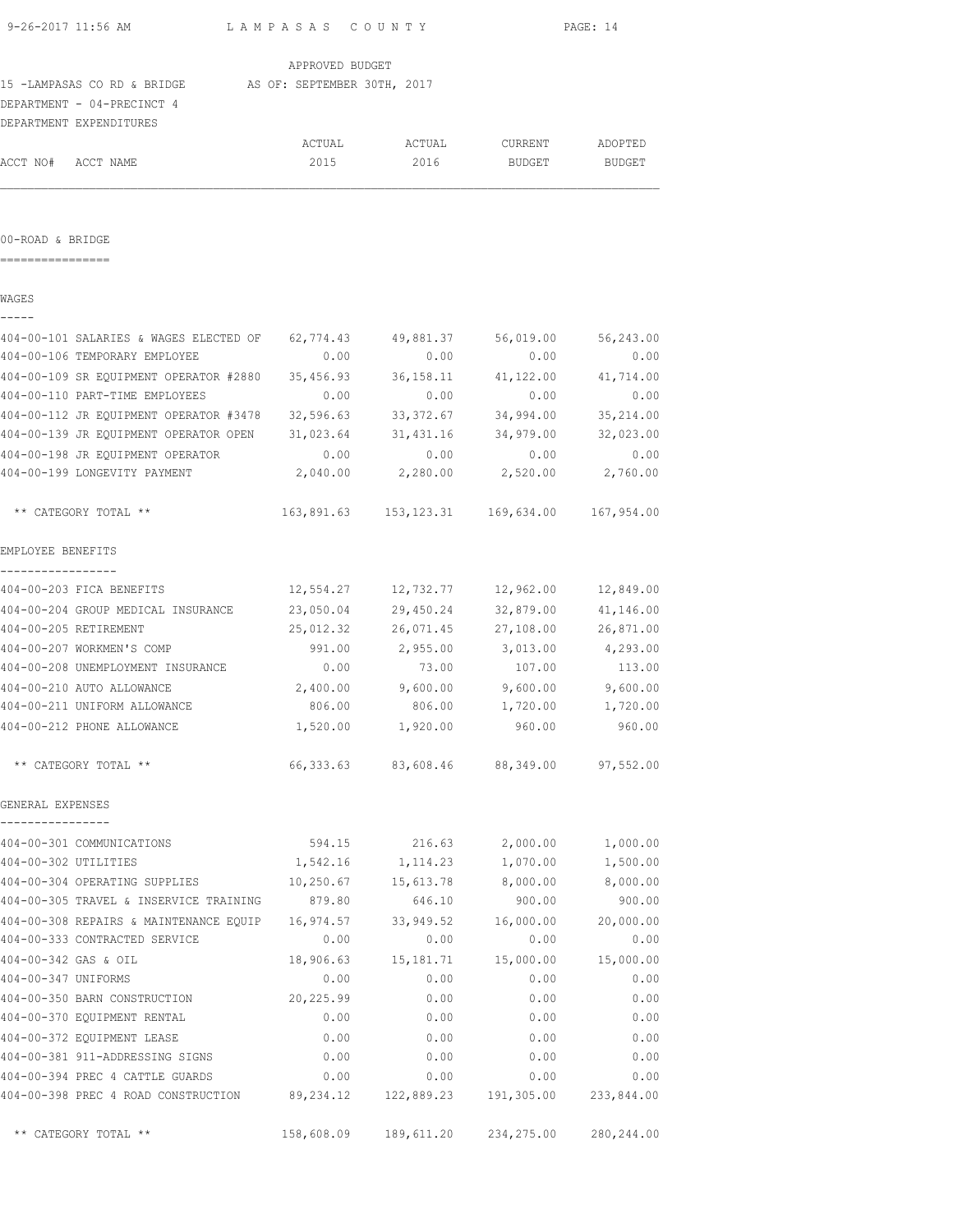| 9-26-2017 11:56 AM |  |
|--------------------|--|

### APPROVED BUDGET

# 15 -LAMPASAS CO RD & BRIDGE AS OF: SEPTEMBER 30TH, 2017

DEPARTMENT - 04-PRECINCT 4

| DEPARTMENT EXPENDITURES                                                                    |      |                                                          |      |              |
|--------------------------------------------------------------------------------------------|------|----------------------------------------------------------|------|--------------|
| ACCT NO# ACCT NAME                                                                         |      | ACTUAL ACTUAL CURRENT ADOPTED<br>2015 2016 BUDGET BUDGET |      |              |
|                                                                                            |      |                                                          |      |              |
| CAPITAL OUTLAY<br>--------------                                                           |      |                                                          |      |              |
| 404-00-402 OPERATING EQUIPMENT                                                             |      | 135,801.00 96,521.38 0.00 81,397.00                      |      |              |
| ** CATEGORY TOTAL **                                                                       |      | 135,801.00 96,521.38 0.00 81,397.00                      |      |              |
| CAPITAL LEASE                                                                              |      |                                                          |      |              |
| -------------<br>404-00-903 CAPITAL PURCHASES - PRINCIP 62,649.24 33,519.80 79,446.00 0.00 |      |                                                          |      |              |
| 404-00-904 CAPITAL PURCHASES - INTERES 1,754.18 1,354.20 1,951.00                          |      |                                                          |      | 0.00         |
| ** CATEGORY TOTAL **                                                                       |      | 64,403.42 34,874.00 81,397.00                            |      | 0.00         |
| ** SUB-DEPARTMENT TOTAL **                                                                 |      | 589,037.77 557,738.35 573,655.00 627,147.00              |      |              |
| $04 - PCT$ #4                                                                              |      |                                                          |      |              |
| ---------                                                                                  |      |                                                          |      |              |
| GENERAL EXPENSES<br>----------------                                                       |      |                                                          |      |              |
| 404-04-398 PREC 4 CONSTRUCTION-FEMA                                                        |      | $0.00$ $0.00$ $0.00$ $0.00$                              |      | 0.00         |
| ** CATEGORY TOTAL **                                                                       | 0.00 | 0.00                                                     | 0.00 | 0.00         |
| ** SUB-DEPARTMENT TOTAL **                                                                 |      | $0.00$ 0.00                                              |      | 0.00<br>0.00 |
| *** DEPARTMENT TOTAL ***                                                                   |      | 589,037.77 557,738.35 573,655.00 627,147.00              |      |              |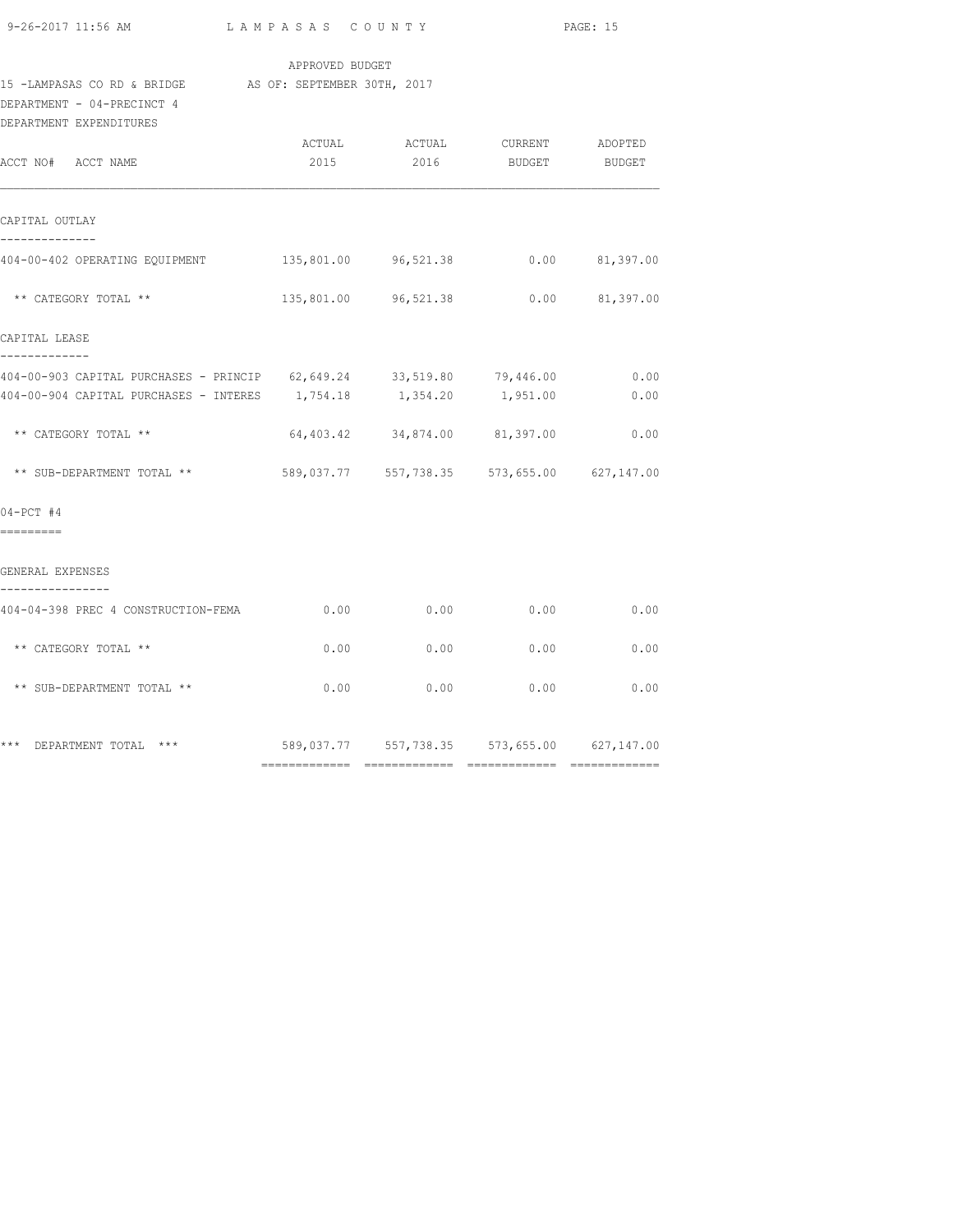|                                                                      |                             |                               | PAGE: 16 |           |  |
|----------------------------------------------------------------------|-----------------------------|-------------------------------|----------|-----------|--|
|                                                                      | APPROVED BUDGET             |                               |          |           |  |
| 15 -LAMPASAS CO RD & BRIDGE AS OF: SEPTEMBER 30TH, 2017              |                             |                               |          |           |  |
| DEPARTMENT - 05-ROAD & BRIDGE                                        |                             |                               |          |           |  |
| DEPARTMENT EXPENDITURES                                              |                             |                               |          |           |  |
|                                                                      |                             | ACTUAL ACTUAL CURRENT ADOPTED |          |           |  |
| ACCT NO# ACCT NAME                                                   |                             | 2015 2016 BUDGET BUDGET       |          |           |  |
|                                                                      |                             |                               |          |           |  |
| 00-ROAD & BRIDGE                                                     |                             |                               |          |           |  |
| ================                                                     |                             |                               |          |           |  |
| WAGES                                                                |                             |                               |          |           |  |
| -----<br>405-00-106 TEMPORARY EMPLOYEE                               | 0.00                        | 0.00                          | 0.00     | 0.00      |  |
| 405-00-110 PART-TIME EMPLOYEES                                       | 0.00                        | 0.00                          | 0.00     | 0.00      |  |
| ** CATEGORY TOTAL **                                                 | 0.00                        | 0.00                          | 0.00     | 0.00      |  |
|                                                                      |                             |                               |          |           |  |
| EMPLOYEE BENEFITS<br>-----------------                               |                             |                               |          |           |  |
| 405-00-203 FICA BENEFITS                                             | 0.00                        | 0.00                          | 0.00     | 0.00      |  |
| 405-00-205 RETIREMENT                                                | 0.00                        | 0.00                          | 0.00     | 0.00      |  |
| 405-00-207 WORKMEN'S COMP                                            | 0.00                        | 0.00                          | 0.00     | 0.00      |  |
| 405-00-208 UNEMPLOYMENT INSURANCE                                    | 0.00                        | 0.00                          | 0.00     | 0.00      |  |
| ** CATEGORY TOTAL **                                                 | 0.00                        | 0.00                          | 0.00     | 0.00      |  |
| GENERAL EXPENSES                                                     |                             |                               |          |           |  |
| ----------------<br>405-00-304 OPERATING SUPPLIES                    | $0.00$ $0.00$ $0.00$ $0.00$ |                               |          | 0.00      |  |
| 405-00-305 TRAVEL & INSERVICE TRAINING $0.00$ 188.96                 |                             |                               | 0.00     | 0.00      |  |
| 405-00-307 INSURANCE & BONDS                                         | 0.00                        | 0.00                          | 0.00     | 0.00      |  |
| 405-00-308 REPAIRS & MAINTENANCE EQUIP 22,161.30 23,648.90 20,000.00 |                             |                               |          | 20,000.00 |  |
| 405-00-328 CONTINGENCY                                               | 0.00                        | 0.00                          | 0.00     | 0.00      |  |
| 405-00-331 PAYING AGENT FEES                                         | 0.00                        | 0.00                          | 0.00     | 0.00      |  |
| 405-00-333 CONTRACTED SERVICES-LCAD                                  | 0.00                        | 0.00                          | 0.00     | 0.00      |  |
| 405-00-356 ADMINISTRATIVE COST                                       | 0.00                        | 0.00                          | 0.00     | 0.00      |  |
| 405-00-372 EQUIPMENT LEASE                                           | 0.00                        | 0.00                          | 0.00     | 0.00      |  |
| 405-00-374 GRANT MATCH - SIGNS                                       | 0.00                        | 0.00                          | 0.00     | 0.00      |  |
| 405-00-375 BANK CHARGES                                              | 0.00                        | 2.00                          | 0.00     | 0.00      |  |
| 405-00-389 MISCELLANEOUS EXPENSE                                     | 0.00                        | 0.00                          | 0.00     | 0.00      |  |
| ** CATEGORY TOTAL **                                                 |                             | 22,161.30 23,839.86 20,000.00 |          | 20,000.00 |  |
| CAPITAL OUTLAY                                                       |                             |                               |          |           |  |
| 405-00-402 OPERATING EQUIPMENT 591,741.94                            |                             | 0.00                          | 0.00     | 0.00      |  |
| ** CATEGORY TOTAL **                                                 | 591,741.94                  | 0.00                          | 0.00     | 0.00      |  |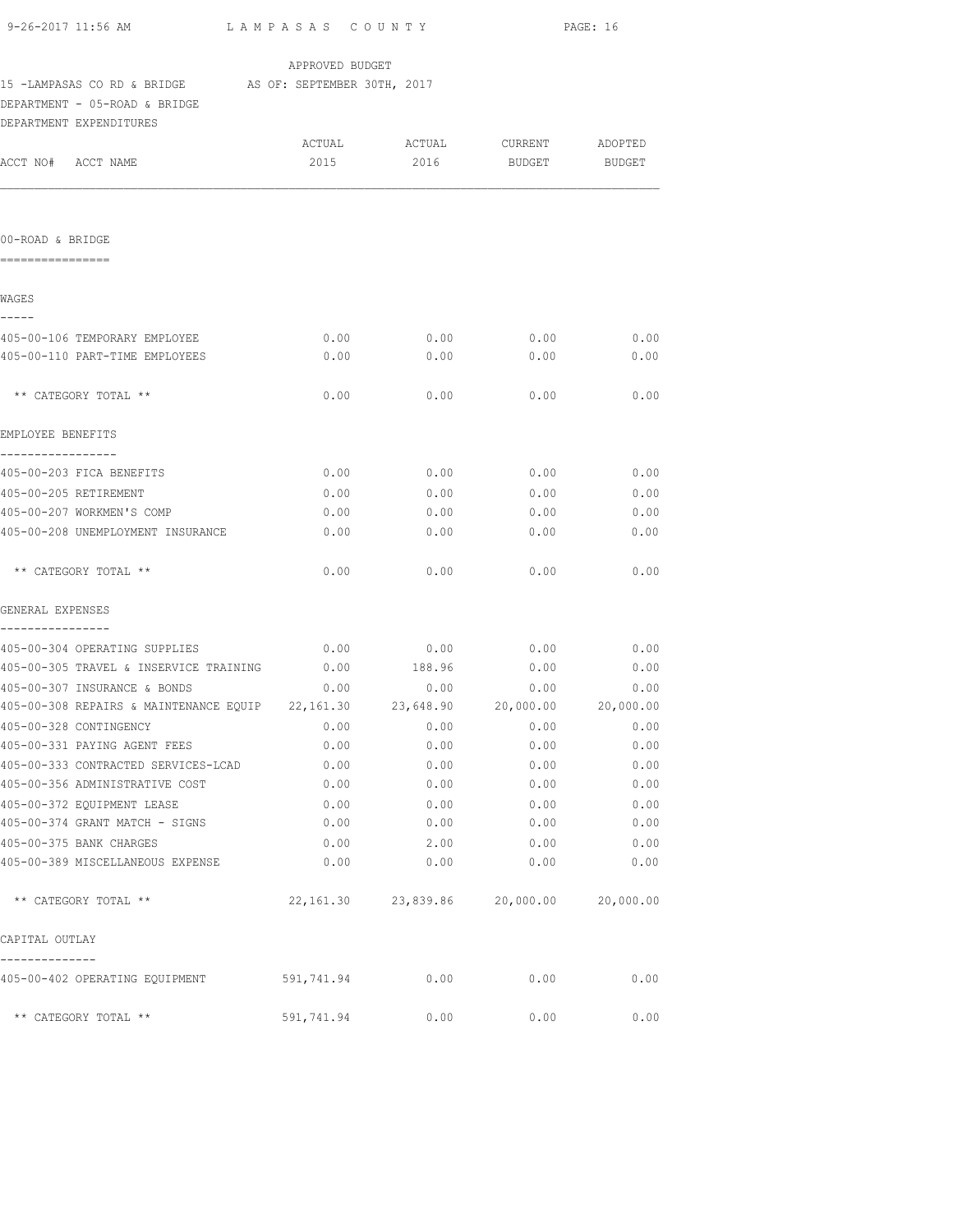| 9-26-2017 11:56 AM |  |  |  |
|--------------------|--|--|--|
|                    |  |  |  |

### APPROVED BUDGET

#### 15 -LAMPASAS CO RD & BRIDGE AS OF: SEPTEMBER 30TH, 2017

DEPARTMENT - 05-ROAD & BRIDGE

| DEPARTMENT EXPENDITURES                                                             |      |                                                  |               |        |
|-------------------------------------------------------------------------------------|------|--------------------------------------------------|---------------|--------|
|                                                                                     |      |                                                  |               |        |
| ACCT NO# ACCT NAME                                                                  | 2015 | 2016                                             | <b>BUDGET</b> | BUDGET |
| 405-00-500 OPERATING TRANSFERS-OUT                                                  |      | $0.00$ 21,000.00 21,000.00 21,000.00             |               |        |
| ** CATEGORY TOTAL **                                                                |      | $0.00$ 21,000.00 21,000.00 21,000.00             |               |        |
| CAPITAL LEASE                                                                       |      |                                                  |               |        |
| 405-00-903 CAPITAL PURCHAESS - PRINCIP 79,652.32 48,585.17 49,897.00                |      |                                                  |               | 0.00   |
| 405-00-904 CAPITAL PURCHASES - INTERES 1,383.40 2,659.02 1,347.00                   |      |                                                  |               | 0.00   |
| ** CATEGORY TOTAL **                                                                |      | 81,035.72 51,244.19 51,244.00                    |               | 0.00   |
| ** SUB-DEPARTMENT TOTAL **                                                          |      | 694,938.96 96,084.05 92,244.00 41,000.00         |               |        |
| ***<br>DEPARTMENT TOTAL ***                                                         |      | $694,938.96$ $96,084.05$ $92,244.00$ $41,000.00$ |               |        |
| *** FUND TOTAL EXPENDITURES *** 2,737,703.44 2,350,509.85 2,326,046.00 2,385,528.00 |      |                                                  |               |        |

\*\*\* END OF REPORT \*\*\*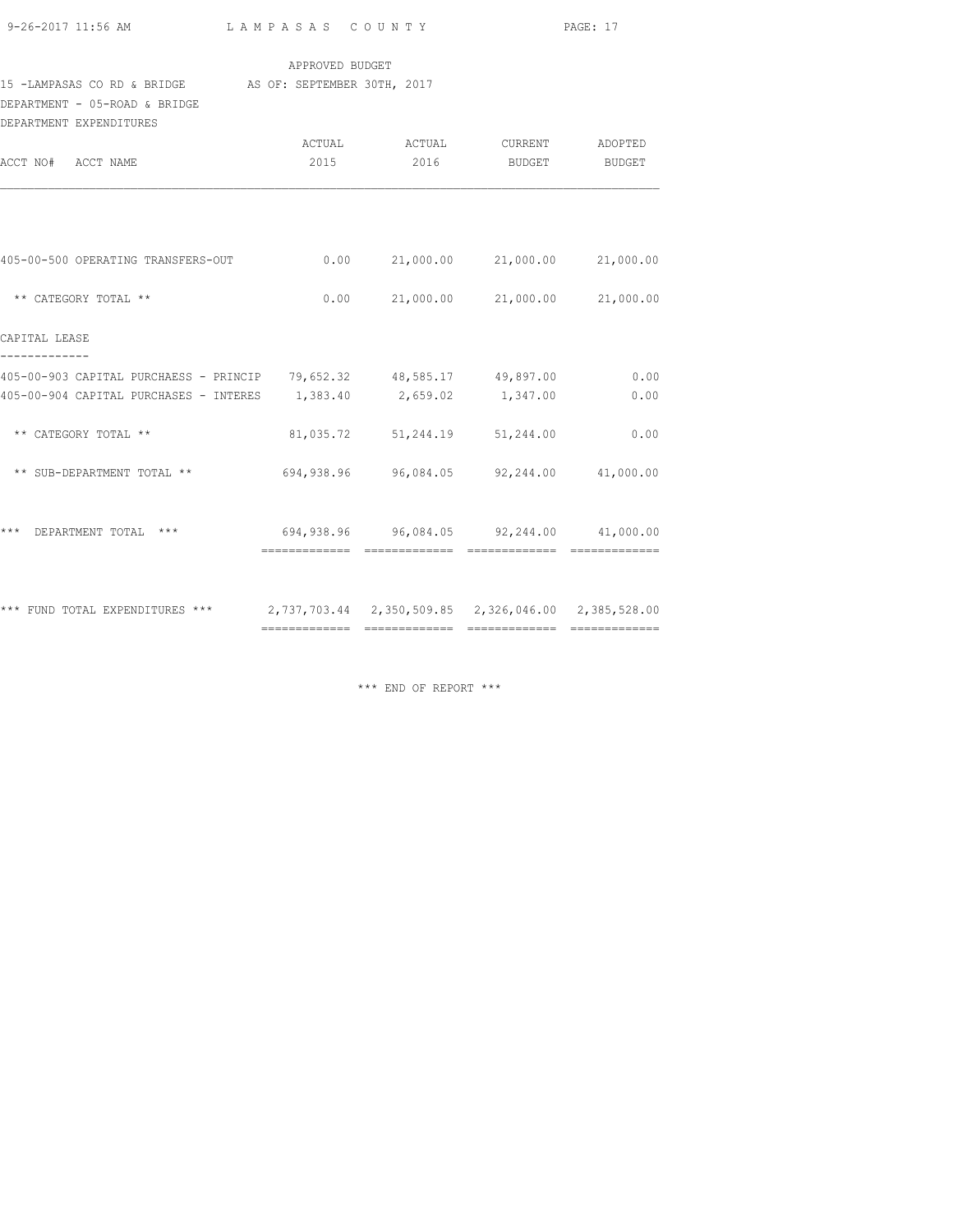| 9-26-2017 11:57 AM |  |
|--------------------|--|
|                    |  |

## APPROVED BUDGET 16 -LAMPASAS CO F M & L R AS OF: SEPTEMBER 30TH, 2017 FINANCIAL SUMMARY

| ACCT NO# ACCT NAME                                          | 2015                                     |               | 2016 BUDGET BUDGET |      |
|-------------------------------------------------------------|------------------------------------------|---------------|--------------------|------|
| REVENUE SUMMARY                                             |                                          |               |                    |      |
| 00 F M & L R REVENUE                                        |                                          |               | 290.62 626.78 0.00 | 0.00 |
| *** TOTAL REVENUE ***                                       |                                          | 290.62 626.78 | 0.00               | 0.00 |
| EXPENDITURE SUMMARY                                         |                                          |               |                    |      |
| 01 F M & L R EXPENDITURE                                    | 140,416.00                               | 0.00          | 0.00               | 0.00 |
| *** TOTAL EXPENDITURES ***                                  | $140,416.00$ $0.00$ $0.00$ $0.00$ $0.00$ | ============= |                    |      |
| REVENUES OVER/(UNDER) EXPENDITURES (140,125.38) 626.78 0.00 |                                          |               |                    | 0.00 |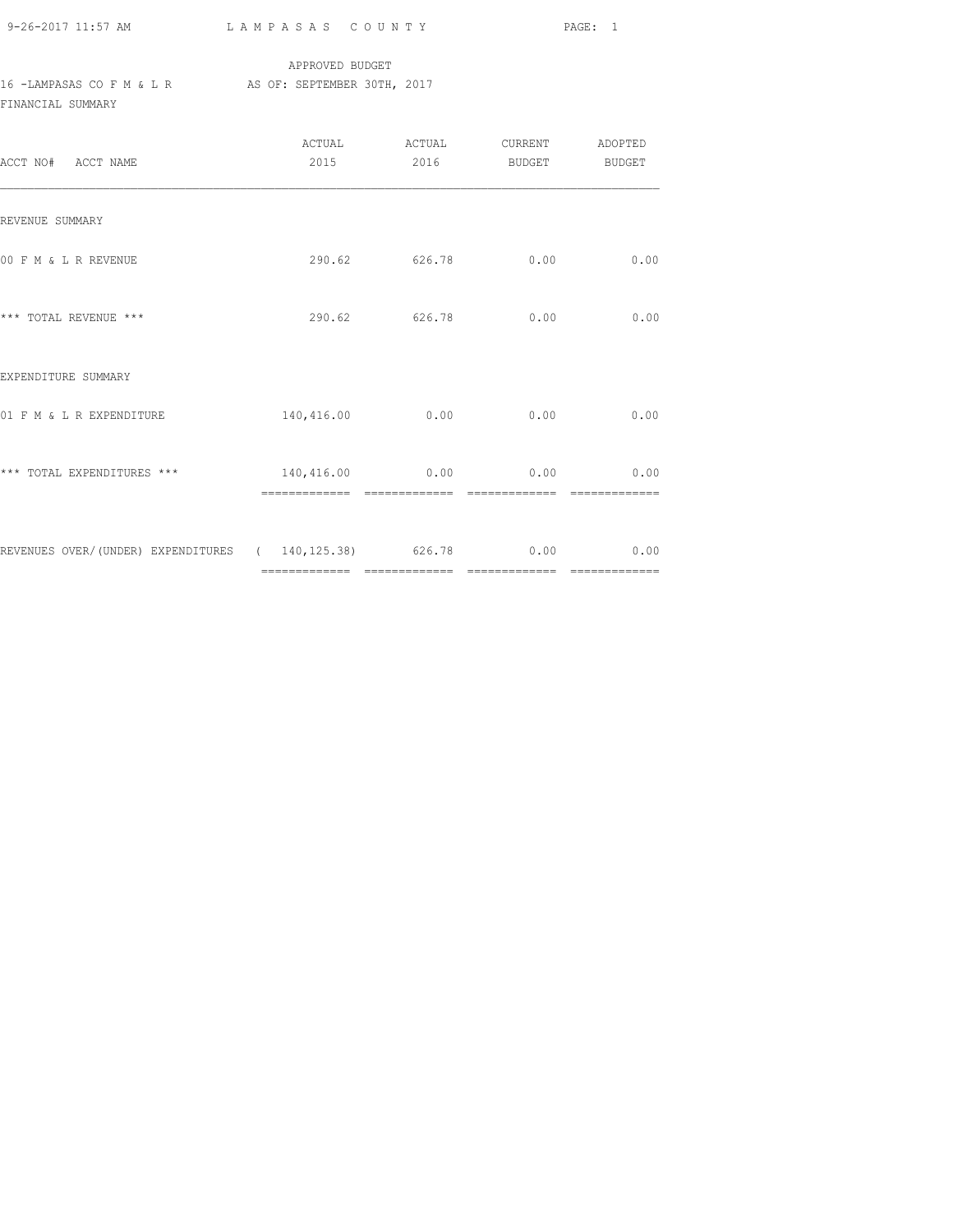## 16 -LAMPASAS CO F M & L R AS OF: SEPTEMBER 30TH, 2017

DEPARTMENT - 00 F M & L R REVENUE

| DEPARTMENT REVENUES |                                        |        |        |         |                       |
|---------------------|----------------------------------------|--------|--------|---------|-----------------------|
|                     |                                        | ACTUAL | ACTUAL | CURRENT | ADOPTED               |
| ACCT NO#            | ACCT NAME                              | 2015   | 2016   | BUDGET  | <b>BUDGET</b>         |
|                     |                                        |        |        |         |                       |
|                     | 100-00-010 CURRENT AD VALOREM TAXES    | 0.00   | 0.00   | 0.00    | 0.00                  |
|                     | 100-00-020 DELINQUENT AD VALOREM TAXES | 0.00   | 0.00   | 0.00    | 0.00                  |
|                     | 100-00-030 PENALTIES & INT. AD VALOREM | 0.00   | 0.00   | 0.00    | 0.00                  |
|                     | 100-00-099 INTEREST REVENUE            | 290.62 | 626.78 | 0.00    | 0.00                  |
|                     | 100-00-110 LATERAL ROADS               | 0.00   | 0.00   | 0.00    | 0.00                  |
|                     | 100-00-115 SERIES 1997 LIMITED TAX NOT | 0.00   | 0.00   | 0.00    | 0.00                  |
|                     | 100-00-123 STATE REIMBURSEMENT         | 0.00   | 0.00   | 0.00    | 0.00                  |
|                     | 100-00-189 DISCOUNTS TAKEN             | 0.00   | 0.00   | 0.00    | 0.00                  |
|                     | 100-00-190 MISCELLANEOUS RECEIPTS      | 0.00   | 0.00   | 0.00    | 0.00                  |
|                     | 200-00-010 OPERATING TRANSFERS-IN      | 0.00   | 0.00   | 0.00    | 0.00                  |
|                     | ** SUB-DEPARTMENT REVENUE TOTAL **     | 290.62 | 626.78 | 0.00    | 0.00                  |
|                     | ** DEPARTMENT REVENUE TOTAL **         | 290.62 | 626.78 | 0.00    | 0.00                  |
|                     | *** FUND TOTAL REVENUES ***            | 290.62 | 626.78 | 0.00    | 0.00<br>============= |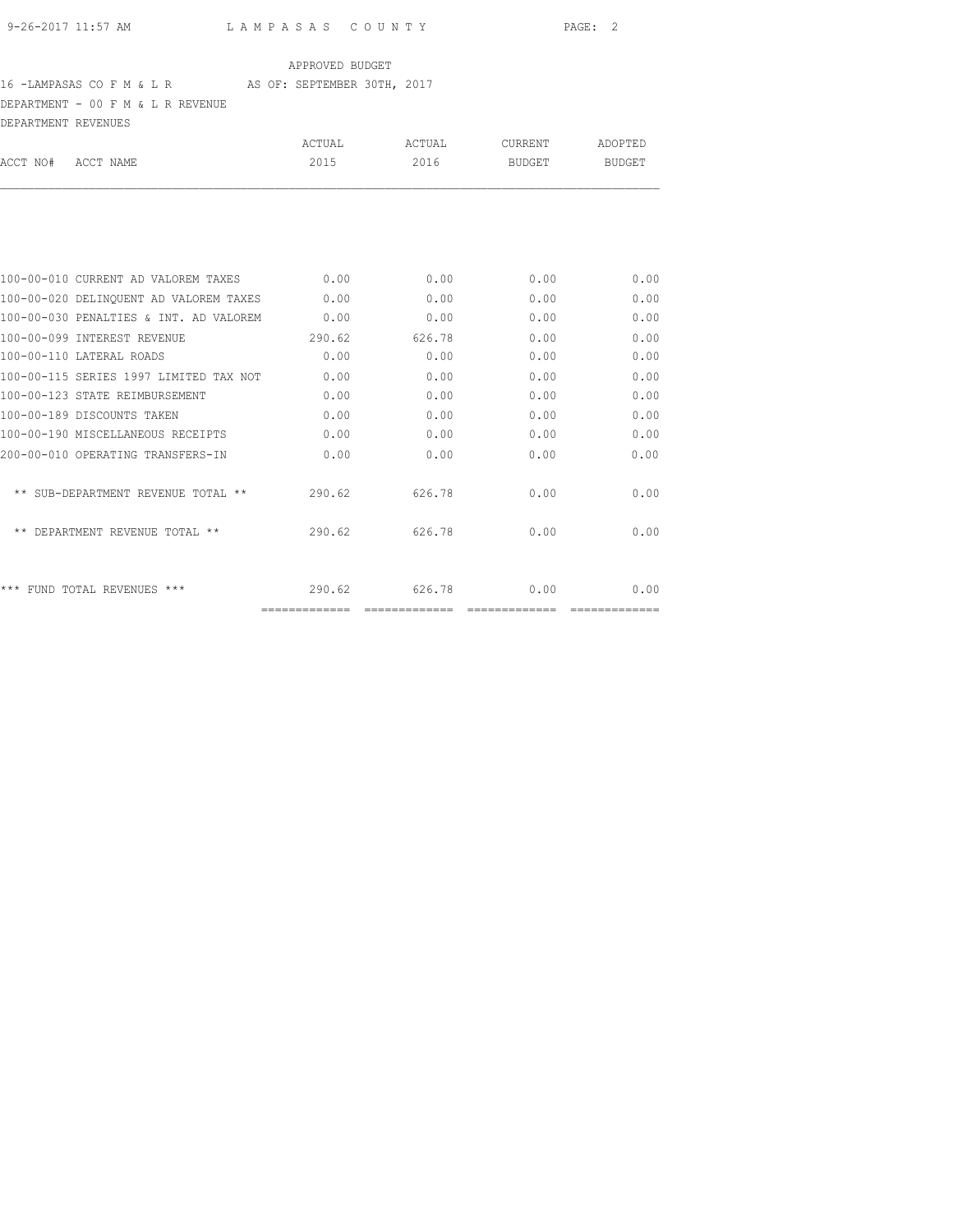| 9-26-2017 11:57 AM LAMPASAS COUNTY                                                                                        |                                          |      |                                            | PAGE: 3 |
|---------------------------------------------------------------------------------------------------------------------------|------------------------------------------|------|--------------------------------------------|---------|
|                                                                                                                           | APPROVED BUDGET                          |      |                                            |         |
| 16 -LAMPASAS CO F M & L R AS OF: SEPTEMBER 30TH, 2017<br>DEPARTMENT - 01 F M & L R EXPENDITURE<br>DEPARTMENT EXPENDITURES |                                          |      |                                            |         |
|                                                                                                                           | ACTUAL                                   |      | ACTUAL CURRENT ADOPTED                     |         |
| ACCT NO# ACCT NAME                                                                                                        |                                          |      | 2015 2016 BUDGET BUDGET                    |         |
|                                                                                                                           |                                          |      |                                            |         |
|                                                                                                                           |                                          |      |                                            |         |
|                                                                                                                           |                                          |      |                                            |         |
|                                                                                                                           |                                          |      |                                            |         |
| GENERAL EXPENSES<br>---------------                                                                                       |                                          |      |                                            |         |
| 401-00-375 BANK CHARGES                                                                                                   | 0.00                                     | 0.00 | $0.00$ 0.00                                |         |
|                                                                                                                           |                                          |      |                                            |         |
| ** CATEGORY TOTAL **                                                                                                      | 0.00                                     |      | $0.00$ $0.00$ $0.00$ $0.00$                |         |
| CAPITAL OUTLAY                                                                                                            |                                          |      |                                            |         |
| --------------<br>401-00-408 ROAD RIGHT OF WAY                                                                            |                                          |      |                                            |         |
| 401-00-421 FENCE                                                                                                          | 0.00                                     | 0.00 | $0.00$ $0.00$ $0.00$ $0.00$ $0.00$<br>0.00 | 0.00    |
|                                                                                                                           |                                          |      |                                            |         |
| ** CATEGORY TOTAL **                                                                                                      | 0.00                                     | 0.00 | 0.00                                       | 0.00    |
|                                                                                                                           |                                          |      |                                            |         |
| 401-00-500 OPERATING TRANSFERS OUT 140,416.00                                                                             |                                          | 0.00 | 0.00                                       | 0.00    |
|                                                                                                                           |                                          |      |                                            |         |
| ** CATEGORY TOTAL **                                                                                                      | $140,416.00$ $0.00$ $0.00$ $0.00$ $0.00$ |      |                                            |         |
| ** SUB-DEPARTMENT TOTAL **                                                                                                | 140,416.00 0.00                          |      | 0.00                                       | 0.00    |
|                                                                                                                           |                                          |      |                                            |         |
| *** DEPARTMENT TOTAL ***                                                                                                  |                                          |      |                                            |         |
|                                                                                                                           | $140,416.00$ 0.00 0.00 0.00              |      |                                            |         |
|                                                                                                                           |                                          |      |                                            |         |
| *** FUND TOTAL EXPENDITURES *** 140,416.00 0.00 0.00 0.00 0.00                                                            |                                          |      |                                            |         |
|                                                                                                                           |                                          |      |                                            |         |

\*\*\* END OF REPORT \*\*\*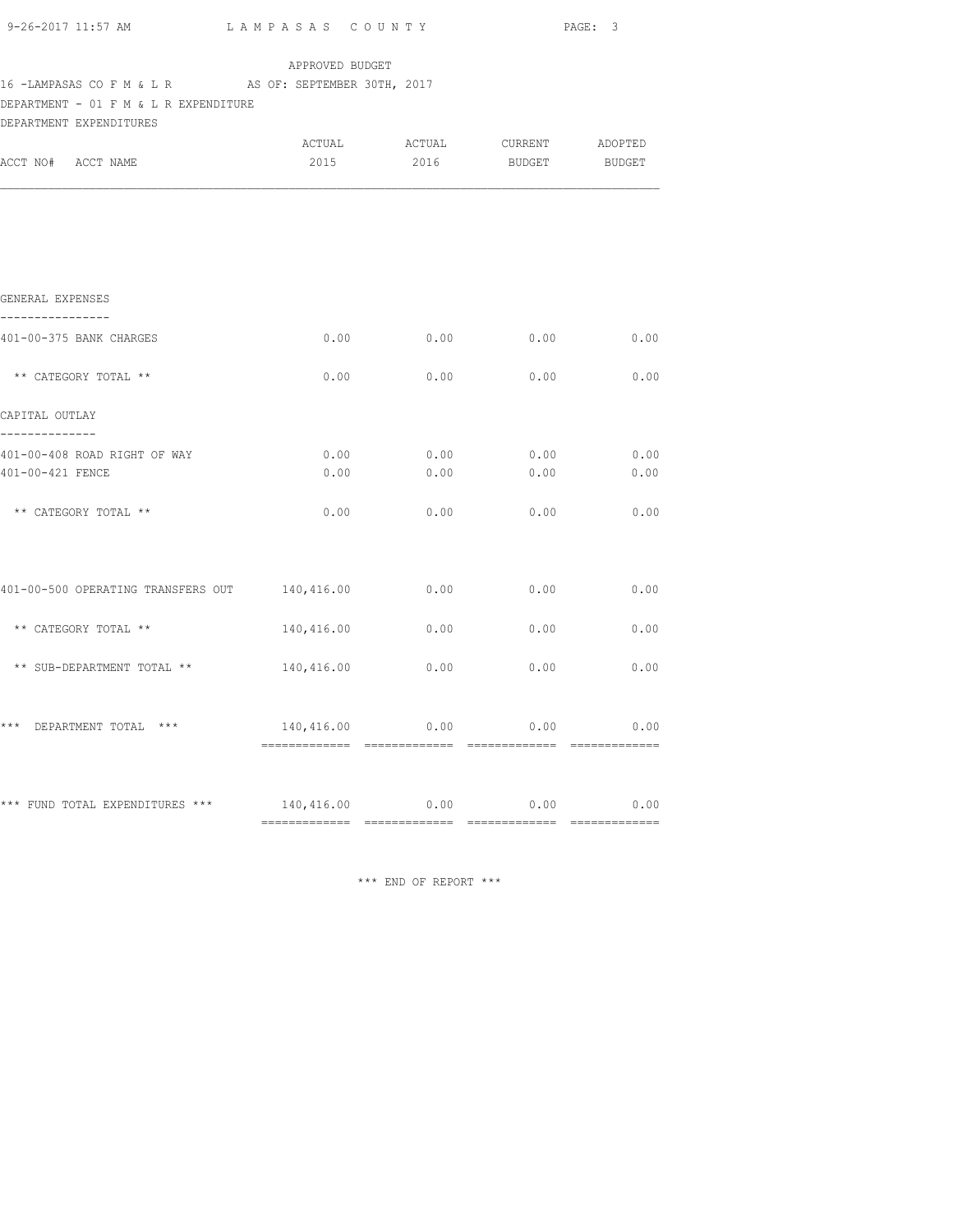9-26-2017 11:57 AM L A M P A S A S C O U N T Y PAGE: 1

#### APPROVED BUDGET

## 17 -LAMPASAS CO CLEARING ACCT AS OF: SEPTEMBER 30TH, 2017

FINANCIAL SUMMARY

| ACCT NO# ACCT NAME                                             | ACTUAL<br>2015 | ACTUAL<br>2016 | CURRENT<br>BUDGET            | ADOPTED<br><b>BUDGET</b> |
|----------------------------------------------------------------|----------------|----------------|------------------------------|--------------------------|
| REVENUE SUMMARY                                                |                |                |                              |                          |
| 00-REVENUE<br>01-EXPENDITURES                                  | 0.00           | 0.00           | $0.02$ $0.22$ $0.00$<br>0.00 | 0.00<br>0.00             |
| *** TOTAL REVENUE ***                                          | 0.02           | 0.22           | 0.00                         | 0.00                     |
| EXPENDITURE SUMMARY                                            |                |                |                              |                          |
| 01-EXPENDITURES                                                | 0.00           | 0.00           | 0.00                         | 0.00                     |
| *** TOTAL EXPENDITURES ***                                     |                |                | $0.00$ 0.00 0.00 0.00 0.00   | --------------           |
| REVENUES OVER/(UNDER) EXPENDITURES $0.02$ $0.22$ $0.00$ $0.00$ |                |                |                              |                          |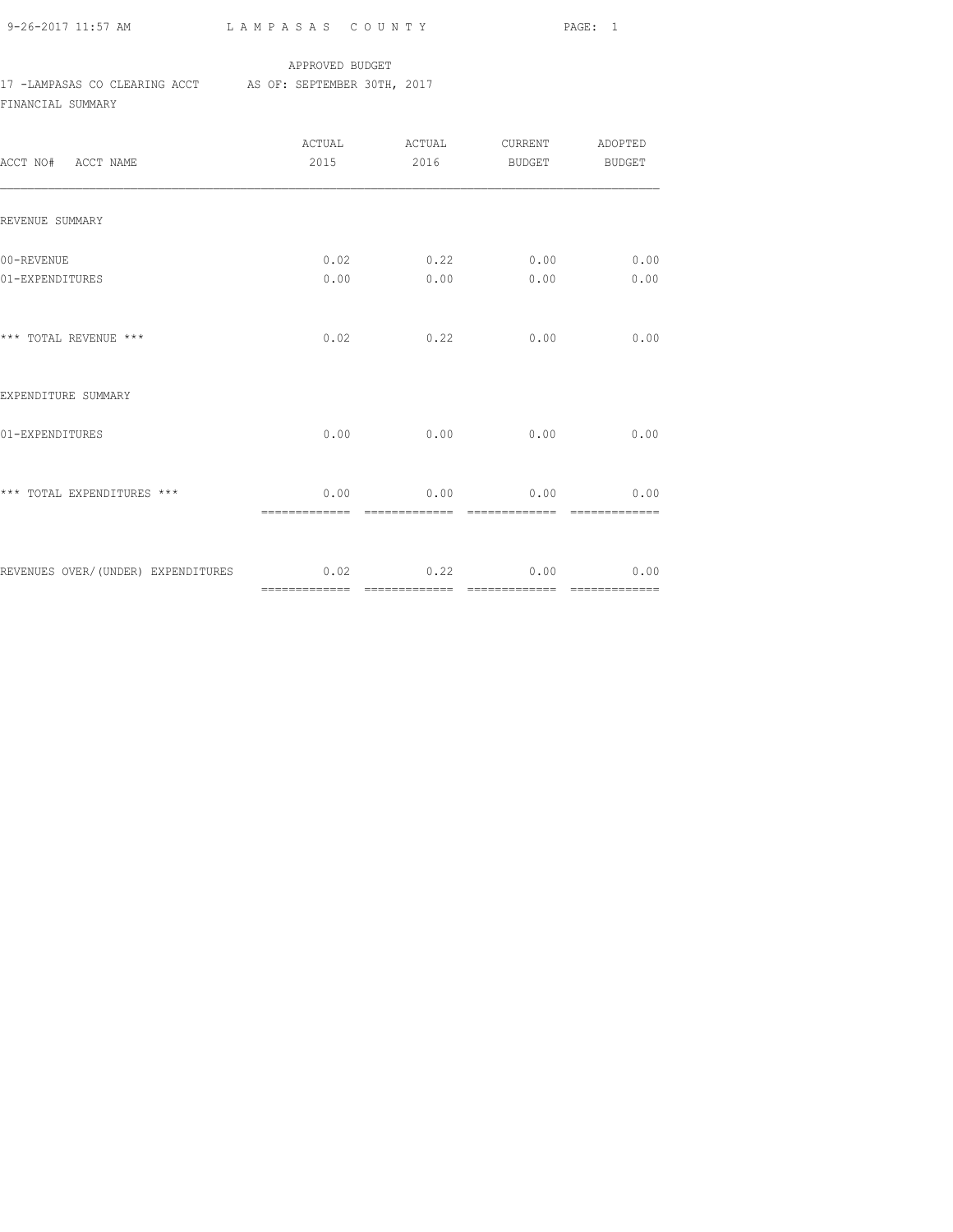| 9-26-2017 11:57 AM                                        | LAMPASAS COUNTY |        |             | PAGE: 2 |
|-----------------------------------------------------------|-----------------|--------|-------------|---------|
|                                                           | APPROVED BUDGET |        |             |         |
| 17 -LAMPASAS CO CLEARING ACCT AS OF: SEPTEMBER 30TH, 2017 |                 |        |             |         |
| DEPARTMENT - 00-REVENUE                                   |                 |        |             |         |
| DEPARTMENT REVENUES                                       |                 |        |             |         |
|                                                           | ACTUAL          | ACTUAL | CURRENT     | ADOPTED |
| ACCT NO# ACCT NAME                                        | 2015            | 2016   | BUDGET      | BUDGET  |
|                                                           |                 |        |             |         |
|                                                           |                 |        |             |         |
|                                                           |                 |        |             |         |
|                                                           |                 |        |             |         |
| 100-00-099 INTEREST REVENUE                               | 0.02            | 0.00   | 0.00        | 0.00    |
| 100-00-190 MISCELLANEOUS RECEIPTS                         | 0.00            | 0.22   | 0.00        | 0.00    |
|                                                           |                 |        |             |         |
| ** SUB-DEPARTMENT REVENUE TOTAL **                        | 0.02            | 0.22   | 0.00        | 0.00    |
| ** DEPARTMENT REVENUE TOTAL **                            |                 |        |             |         |
|                                                           | 0.02            |        | $0.22$ 0.00 | 0.00    |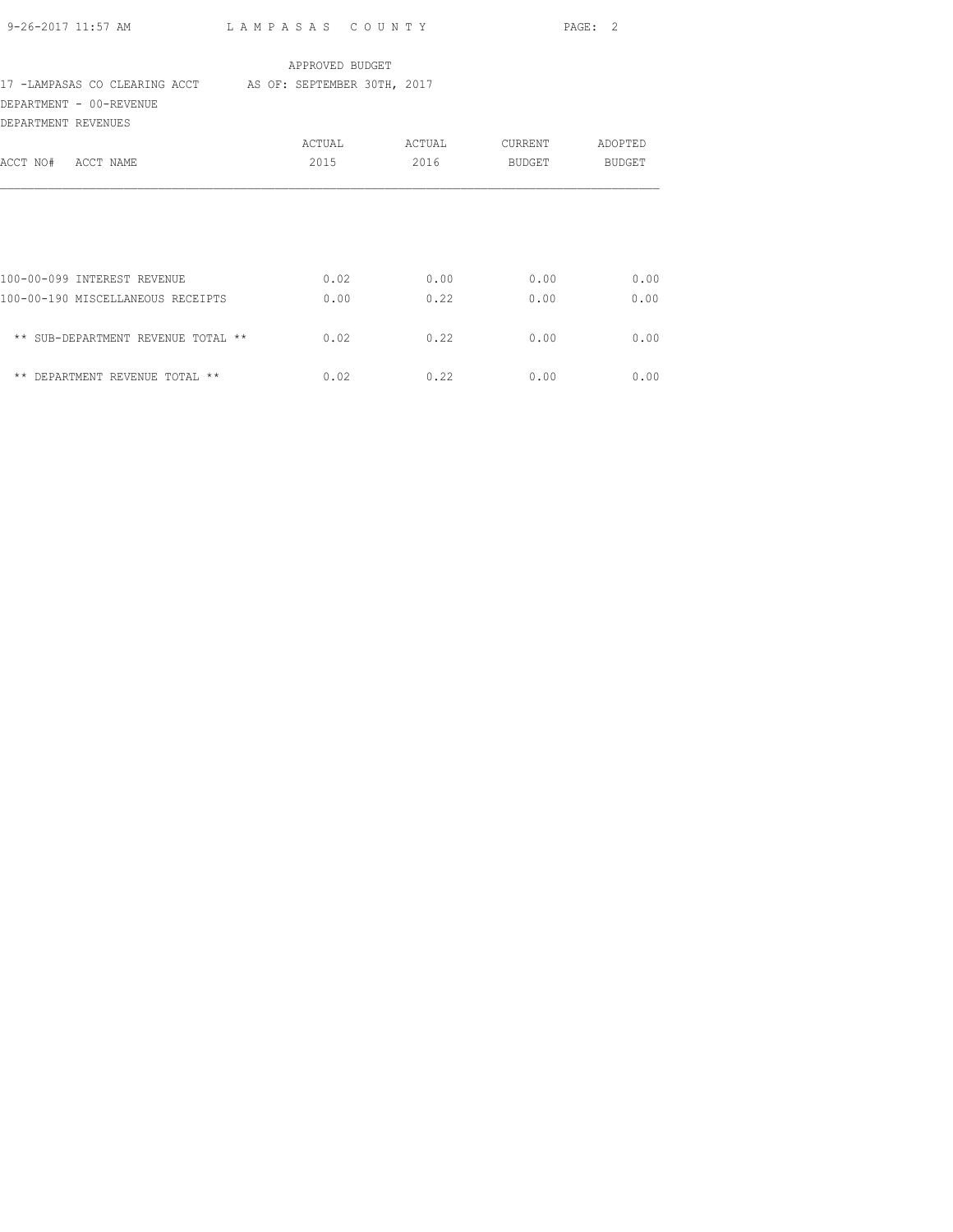|                                                           |                 |               |             | PAGE: 3       |
|-----------------------------------------------------------|-----------------|---------------|-------------|---------------|
|                                                           | APPROVED BUDGET |               |             |               |
| 17 -LAMPASAS CO CLEARING ACCT AS OF: SEPTEMBER 30TH, 2017 |                 |               |             |               |
| DEPARTMENT - 01-EXPENDITURES                              |                 |               |             |               |
| DEPARTMENT REVENUES                                       |                 |               |             |               |
|                                                           |                 | ACTUAL ACTUAL | CURRENT     | ADOPTED       |
| ACCT NO# ACCT NAME                                        | 2015            | 2016          | BUDGET      | <b>BUDGET</b> |
|                                                           | 0.00            | 0.00          | 0.00        | 0.00          |
| 201-00-010 OPERATING TRANSFER - IN                        |                 |               |             |               |
| ** SUB-DEPARTMENT REVENUE TOTAL **                        | 0.00            | 0.00          | 0.00        | 0.00          |
| ** DEPARTMENT REVENUE TOTAL **                            | 0.00            | 0.00          | 0.00        | 0.00          |
| *** FUND TOTAL REVENUES ***                               | 0.02            |               | $0.22$ 0.00 | 0.00          |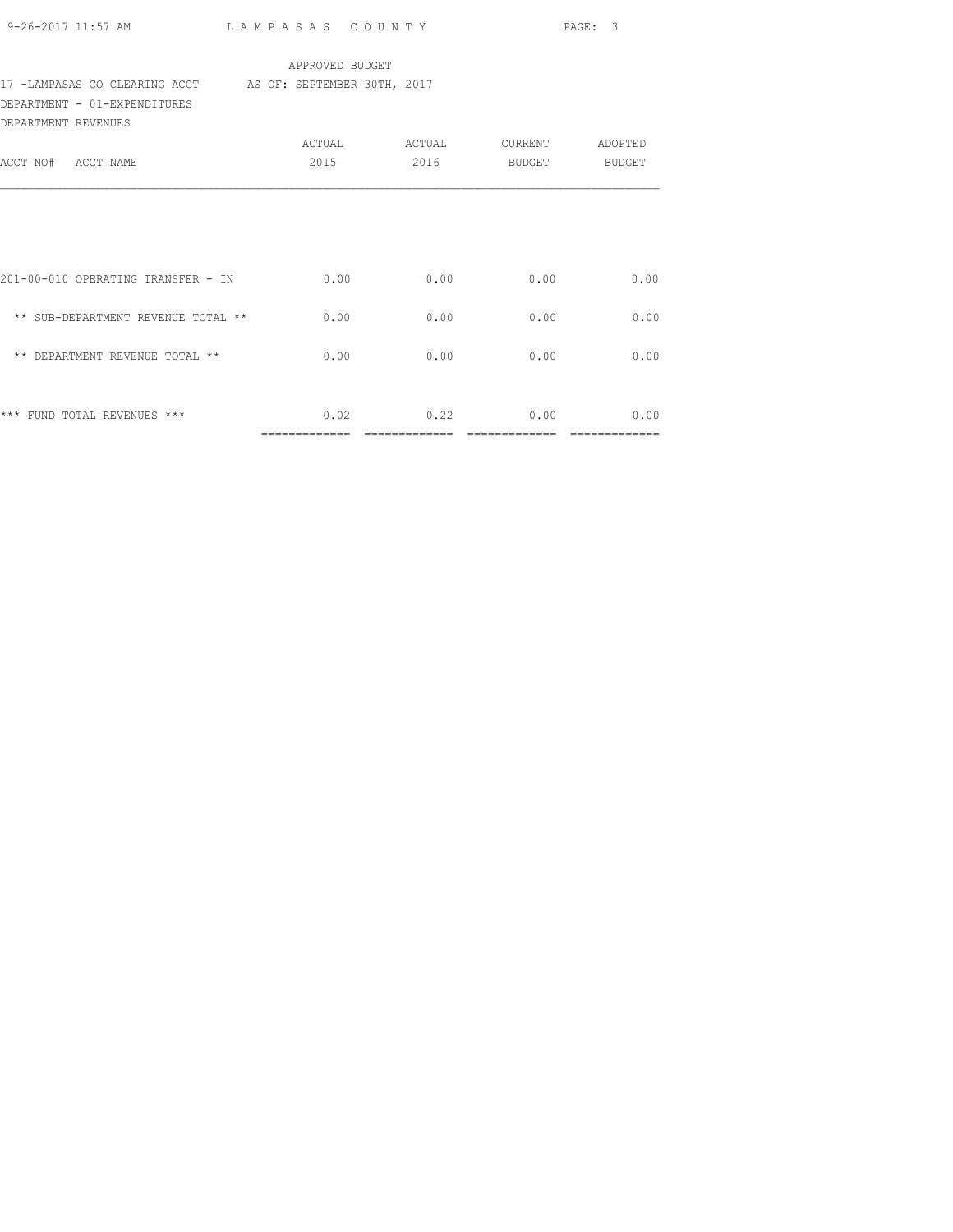| 9-26-2017 11:57 AM $L$ AMPASAS COUNTY                                                                                |                 |                               |      | PAGE: 4 |
|----------------------------------------------------------------------------------------------------------------------|-----------------|-------------------------------|------|---------|
|                                                                                                                      | APPROVED BUDGET |                               |      |         |
| 17 -LAMPASAS CO CLEARING ACCT AS OF: SEPTEMBER 30TH, 2017<br>DEPARTMENT - 01-EXPENDITURES<br>DEPARTMENT EXPENDITURES |                 |                               |      |         |
|                                                                                                                      |                 | ACTUAL ACTUAL CURRENT ADOPTED |      |         |
| ACCT NO# ACCT NAME                                                                                                   |                 | 2015 2016 BUDGET BUDGET       |      |         |
|                                                                                                                      |                 |                               |      |         |
|                                                                                                                      |                 |                               |      |         |
| GENERAL EXPENSES                                                                                                     |                 |                               |      |         |
| 401-00-375 BANK CHARGES                                                                                              | 0.00            | 0.00                          | 0.00 | 0.00    |
|                                                                                                                      |                 |                               |      |         |
| ** CATEGORY TOTAL **                                                                                                 | 0.00            | 0.00                          | 0.00 | 0.00    |
|                                                                                                                      |                 |                               |      |         |
| 401-00-500 OPERATING TRANSFERS-OUT                                                                                   | 0.00            | 0.00                          | 0.00 | 0.00    |
| ** CATEGORY TOTAL **                                                                                                 | 0.00            | 0.00                          | 0.00 | 0.00    |
|                                                                                                                      |                 |                               |      |         |
| ** SUB-DEPARTMENT TOTAL **                                                                                           | 0.00            | 0.00                          | 0.00 | 0.00    |
|                                                                                                                      |                 |                               |      |         |
| *** DEPARTMENT TOTAL ***                                                                                             |                 | $0.00$ 0.00 0.00 0.00         |      |         |
|                                                                                                                      |                 |                               |      |         |
| *** FUND TOTAL EXPENDITURES *** $0.00$ $0.00$ $0.00$ $0.00$ $0.00$ $0.00$                                            |                 |                               |      |         |
|                                                                                                                      |                 |                               |      |         |

\*\*\* END OF REPORT \*\*\*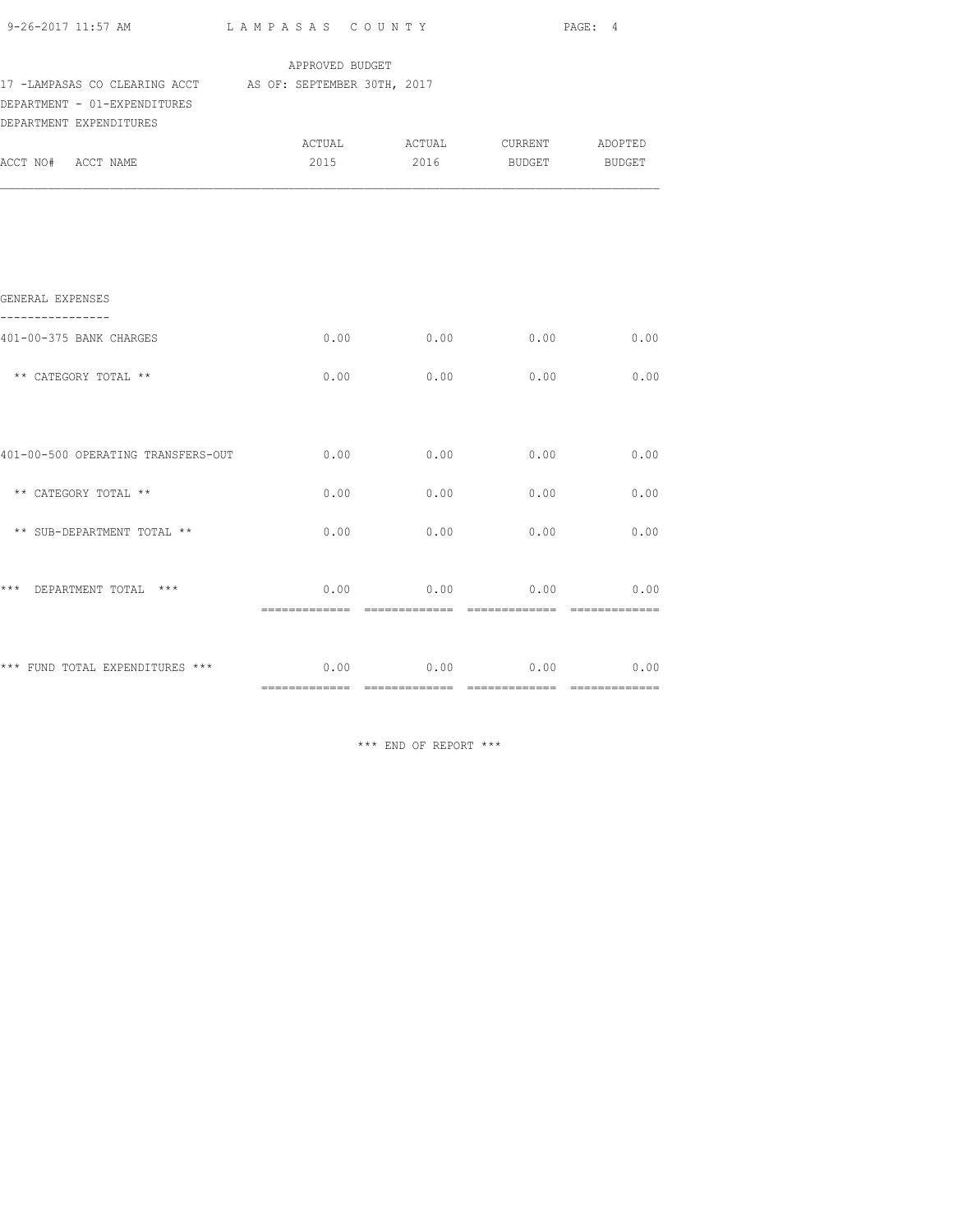| 9-26-2017 11:57 AM |  |
|--------------------|--|

## APPROVED BUDGET 19 -LAMPASAS CO ADULT PROB AS OF: SEPTEMBER 30TH, 2017 FINANCIAL SUMMARY

| ACCT NO# ACCT NAME                                   |               | 2015 2016 BUDGET BUDGET |      |
|------------------------------------------------------|---------------|-------------------------|------|
| REVENUE SUMMARY                                      |               |                         |      |
| 00-REVENUE                                           |               | 89.84 112.81 0.00       | 0.00 |
| *** TOTAL REVENUE ***                                |               | 89.84 112.81 0.00       | 0.00 |
| EXPENDITURE SUMMARY                                  |               |                         |      |
| 01-EXPENDITURES                                      | $0.00$ 0.00   | 0.00                    | 0.00 |
| *** TOTAL EXPENDITURES ***                           | ------------- | $0.00$ 0.00 0.00 0.00   |      |
| REVENUES OVER/(UNDER) EXPENDITURES 89.84 112.81 0.00 |               |                         | 0.00 |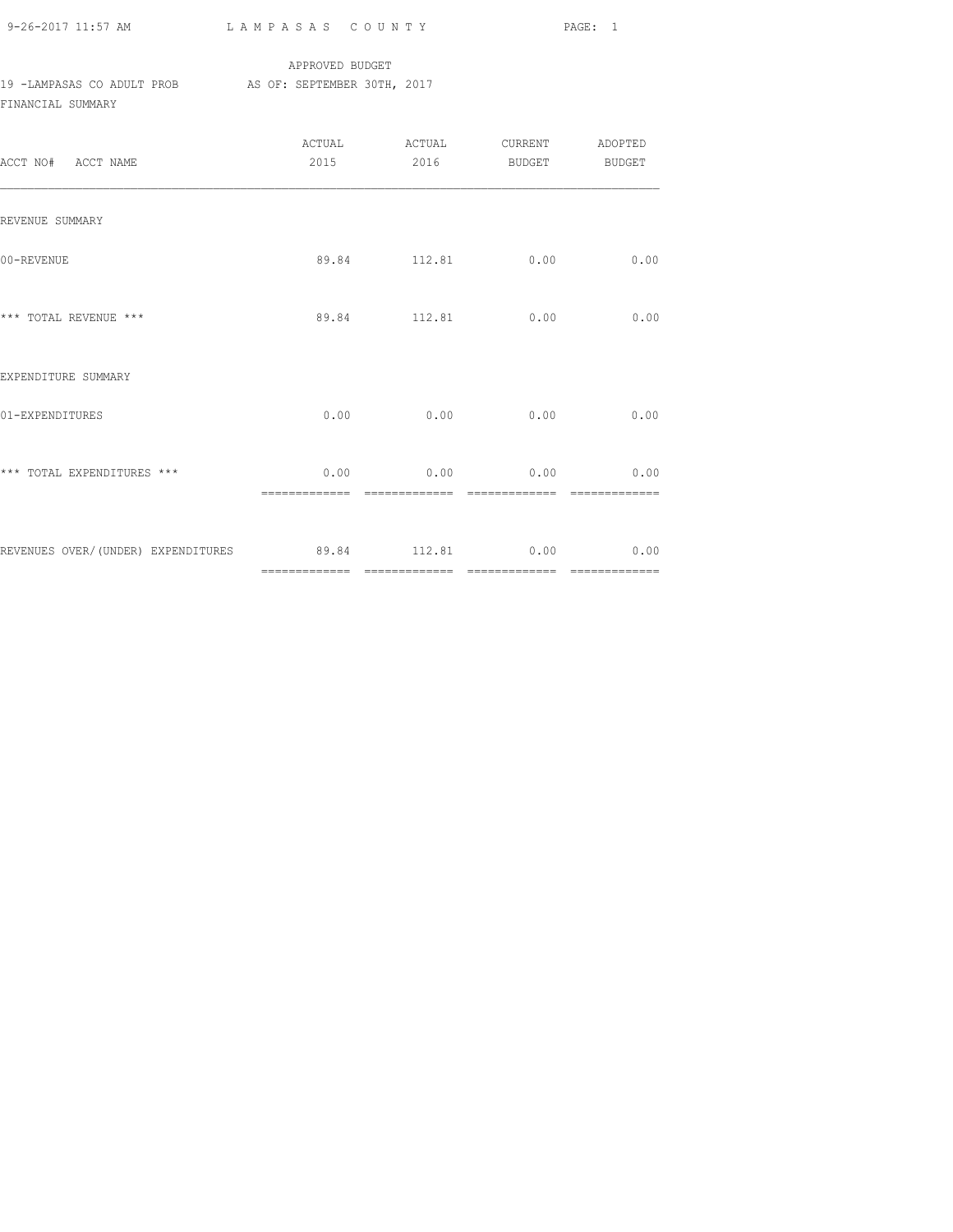|                                                                                                      |       |                         |      | PAGE: 2 |  |
|------------------------------------------------------------------------------------------------------|-------|-------------------------|------|---------|--|
| APPROVED BUDGET<br>19 -LAMPASAS CO ADULT PROB AS OF: SEPTEMBER 30TH, 2017<br>DEPARTMENT - 00-REVENUE |       |                         |      |         |  |
| DEPARTMENT REVENUES                                                                                  |       |                         |      |         |  |
| ACCT NO# ACCT NAME                                                                                   |       | 2015 2016 BUDGET BUDGET |      |         |  |
|                                                                                                      |       |                         |      |         |  |
|                                                                                                      |       |                         |      |         |  |
| 100-00-099 INTEREST REVENUE                                                                          |       | 89.84 112.81 0.00 0.00  |      |         |  |
| 200-00-010 OPERATING TRANSFERS IN                                                                    | 0.00  | 0.00                    | 0.00 | 0.00    |  |
| ** SUB-DEPARTMENT REVENUE TOTAL ** 89.84 112.81                                                      |       |                         | 0.00 | 0.00    |  |
| ** DEPARTMENT REVENUE TOTAL **                                                                       | 89.84 | 112.81                  | 0.00 | 0.00    |  |
|                                                                                                      |       |                         |      |         |  |
| *** FUND TOTAL REVENUES ***                                                                          |       | 89.84 112.81 0.00 0.00  |      |         |  |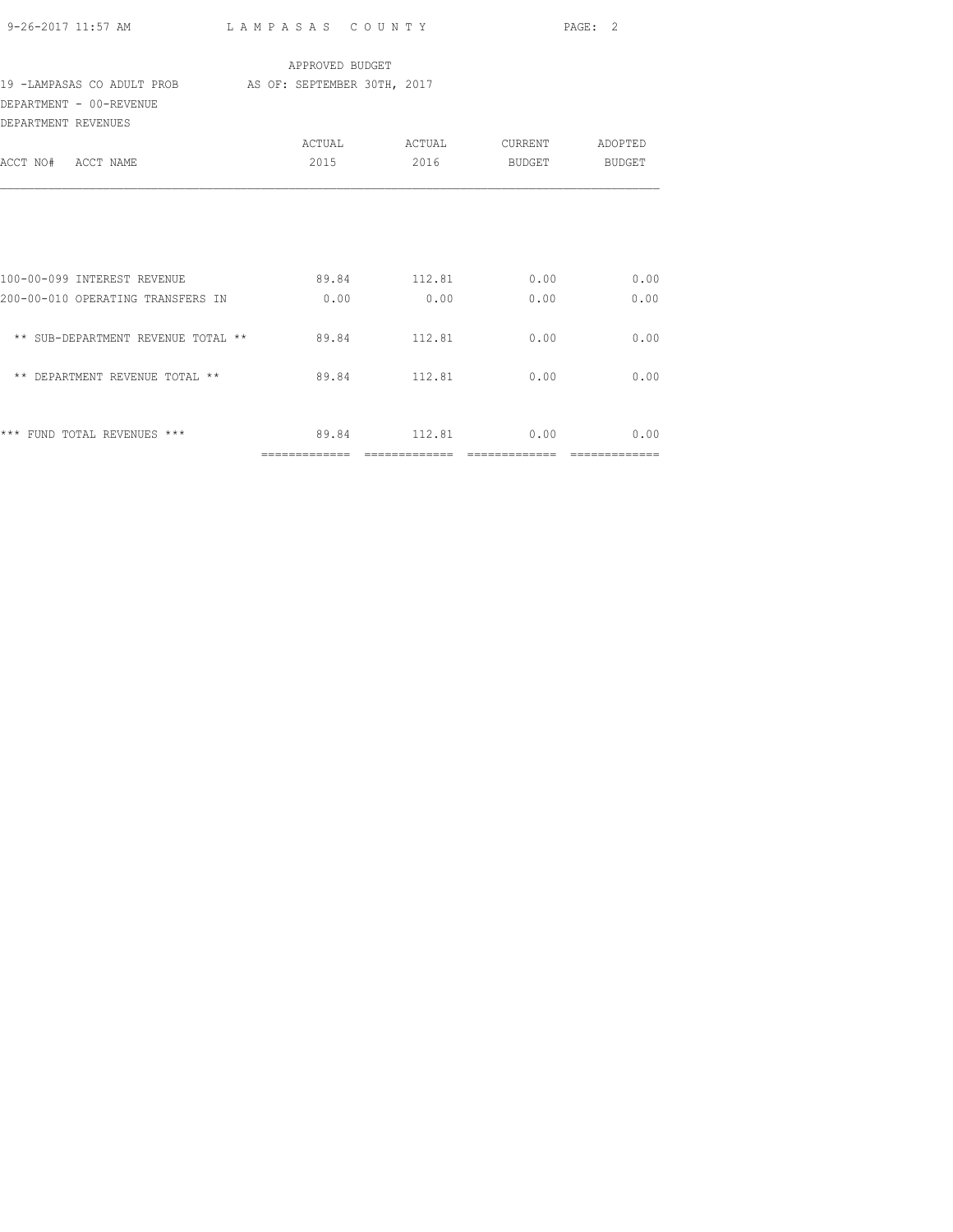|                                                                                                                   |                 | $9-26-2017$ 11:57 AM LAMPASAS COUNTY |      | PAGE: 3     |  |  |
|-------------------------------------------------------------------------------------------------------------------|-----------------|--------------------------------------|------|-------------|--|--|
|                                                                                                                   | APPROVED BUDGET |                                      |      |             |  |  |
| 19 -LAMPASAS CO ADULT PROB AS OF: SEPTEMBER 30TH, 2017<br>DEPARTMENT - 01-EXPENDITURES<br>DEPARTMENT EXPENDITURES |                 |                                      |      |             |  |  |
|                                                                                                                   |                 | ACTUAL ACTUAL CURRENT ADOPTED        |      |             |  |  |
| ACCT NO# ACCT NAME                                                                                                |                 | 2015  2016  BUDGET BUDGET            |      |             |  |  |
|                                                                                                                   |                 |                                      |      |             |  |  |
|                                                                                                                   |                 |                                      |      |             |  |  |
| GENERAL EXPENSES                                                                                                  |                 |                                      |      |             |  |  |
| 401-00-375 BANK CHARGES                                                                                           |                 | 0.00<br>0.00                         |      | $0.00$ 0.00 |  |  |
| ** CATEGORY TOTAL **                                                                                              |                 | 0.00<br>0.00                         | 0.00 | 0.00        |  |  |
|                                                                                                                   |                 |                                      |      |             |  |  |
| 401-00-500 OPERATING TRANSFERS-OUT                                                                                |                 | 0.00<br>0.00                         | 0.00 | 0.00        |  |  |
| ** CATEGORY TOTAL **                                                                                              |                 | 0.00<br>0.00                         | 0.00 | 0.00        |  |  |
| ** SUB-DEPARTMENT TOTAL **                                                                                        |                 | 0.00<br>0.00                         | 0.00 | 0.00        |  |  |
| *** DEPARTMENT TOTAL ***                                                                                          |                 | $0.00$ 0.00 0.00 0.00                |      |             |  |  |
|                                                                                                                   |                 |                                      |      |             |  |  |
| *** FUND TOTAL EXPENDITURES *** $0.00$ $0.00$ $0.00$ $0.00$ $0.00$ $0.00$                                         |                 |                                      |      |             |  |  |
|                                                                                                                   |                 |                                      |      |             |  |  |

\*\*\* END OF REPORT \*\*\*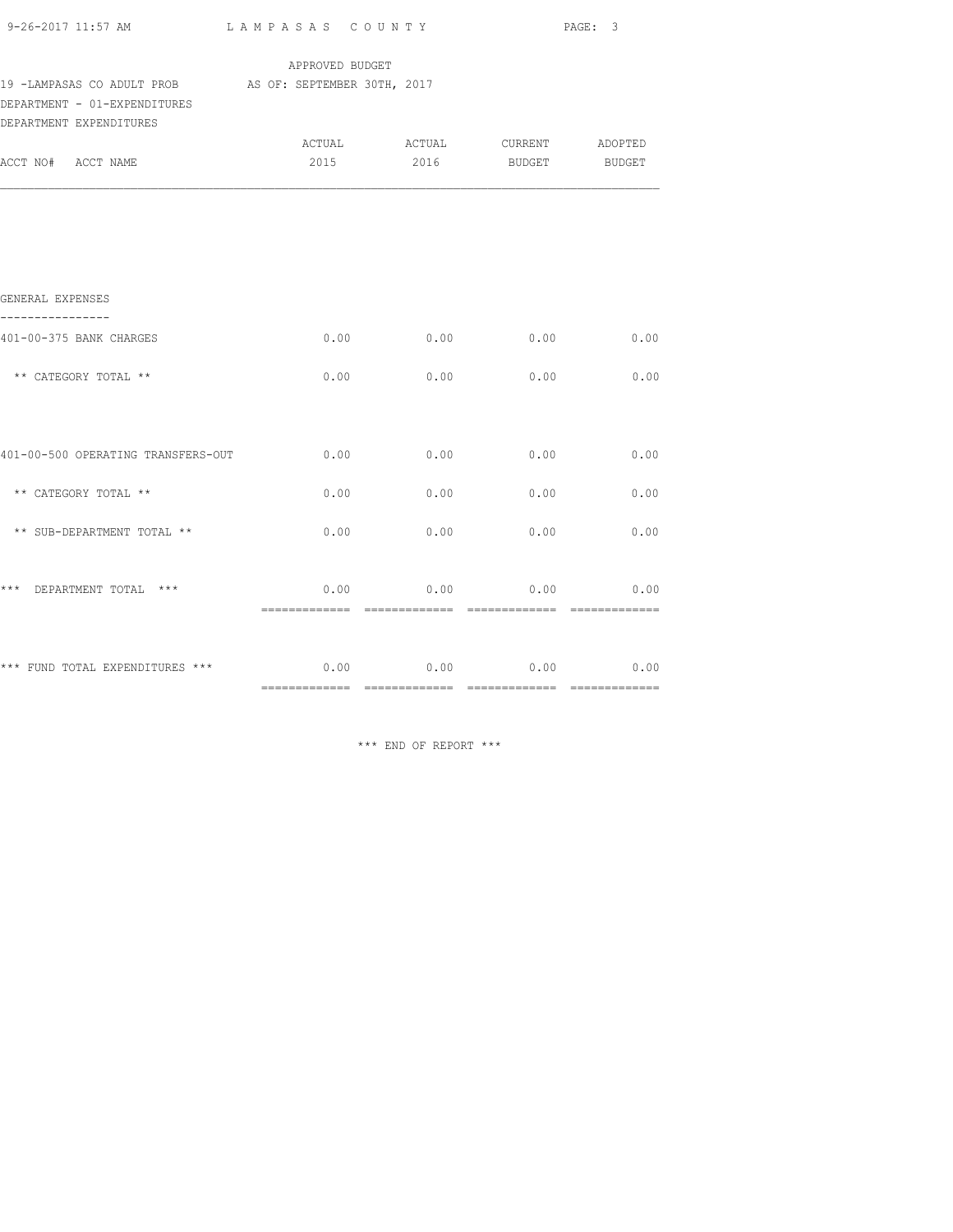| 9-26-2017 11:57 AM |  |
|--------------------|--|

## APPROVED BUDGET 20 -LAMPASAS CO LAW LIBRARY AS OF: SEPTEMBER 30TH, 2017 FINANCIAL SUMMARY

| ACCT NO# ACCT NAME                                                      | ACTUAL<br>2015 | 2016            | ACTUAL CURRENT ADOPTED<br>BUDGET BUDGET               |  |
|-------------------------------------------------------------------------|----------------|-----------------|-------------------------------------------------------|--|
| REVENUE SUMMARY                                                         |                |                 |                                                       |  |
| 00-LAW LIBRARY REVENUE                                                  |                |                 | 14,421.57   15,183.11   11,550.00   11,550.00         |  |
| *** TOTAL REVENUE ***                                                   |                |                 | 14,421.57  15,183.11  11,550.00  11,550.00            |  |
| EXPENDITURE SUMMARY                                                     |                |                 |                                                       |  |
| 01-LAW LIBRARY EXPENSES                                                 |                |                 | $9,282.00$ 10,677.02 0.00 12,000.00                   |  |
| *** TOTAL EXPENDITURES ***                                              | =============  | - ============= | 9,282.00  10,677.02  0.00  12,000.00<br>essessessesse |  |
| REVENUES OVER/(UNDER) EXPENDITURES 5,139.57 4,506.09 11,550.00 (450.00) |                |                 |                                                       |  |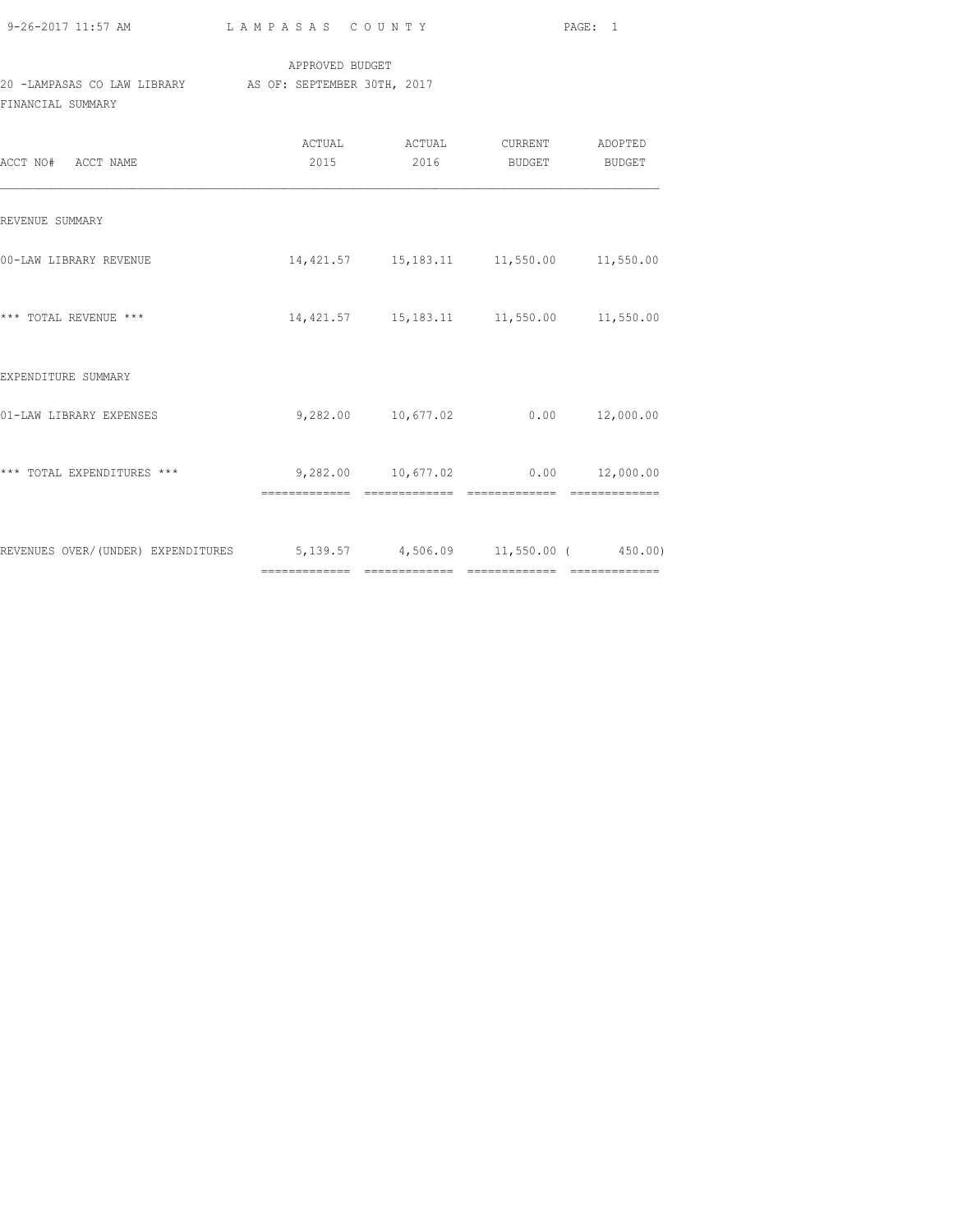## 20 -LAMPASAS CO LAW LIBRARY AS OF: SEPTEMBER 30TH, 2017

DEPARTMENT - 00-LAW LIBRARY REVENUE

| DEPARTMENT REVENUES |                                    |           |             |               |               |
|---------------------|------------------------------------|-----------|-------------|---------------|---------------|
|                     |                                    | ACTUAL    | ACTUAL      | CURRENT       | ADOPTED       |
| ACCT NO#            | ACCT NAME                          | 2015      | 2016        | <b>BUDGET</b> | <b>BUDGET</b> |
|                     |                                    |           |             |               |               |
|                     | 100-00-094 DISTRICT CLERK          | 9,843.00  | 9,492.00    | 7,500.00      | 7,500.00      |
|                     | 100-00-099 INTEREST REVENUE        | 63.57     | 77.11       | 50.00         | 50.00         |
|                     | 100-00-106 COUNTY CLERK            | 4,515.00  | 5,285.00    | 4,000.00      | 4,000.00      |
|                     | 100-00-190 MISCELLANEOUS RECEIPTS  | 0.00      | 329.00      | 0.00          | 0.00          |
|                     | 200-00-010 OPERATING TRANSFERS IN  | 0.00      | 0.00        | 0.00          | 0.00          |
|                     | ** SUB-DEPARTMENT REVENUE TOTAL ** | 14,421.57 | 15,183.11   | 11,550.00     | 11,550.00     |
| $***$               | DEPARTMENT REVENUE TOTAL **        | 14,421.57 | 15,183.11   | 11,550.00     | 11,550.00     |
|                     | *** FUND TOTAL REVENUES ***        | 14,421.57 | 15, 183. 11 | 11,550.00     | 11,550.00     |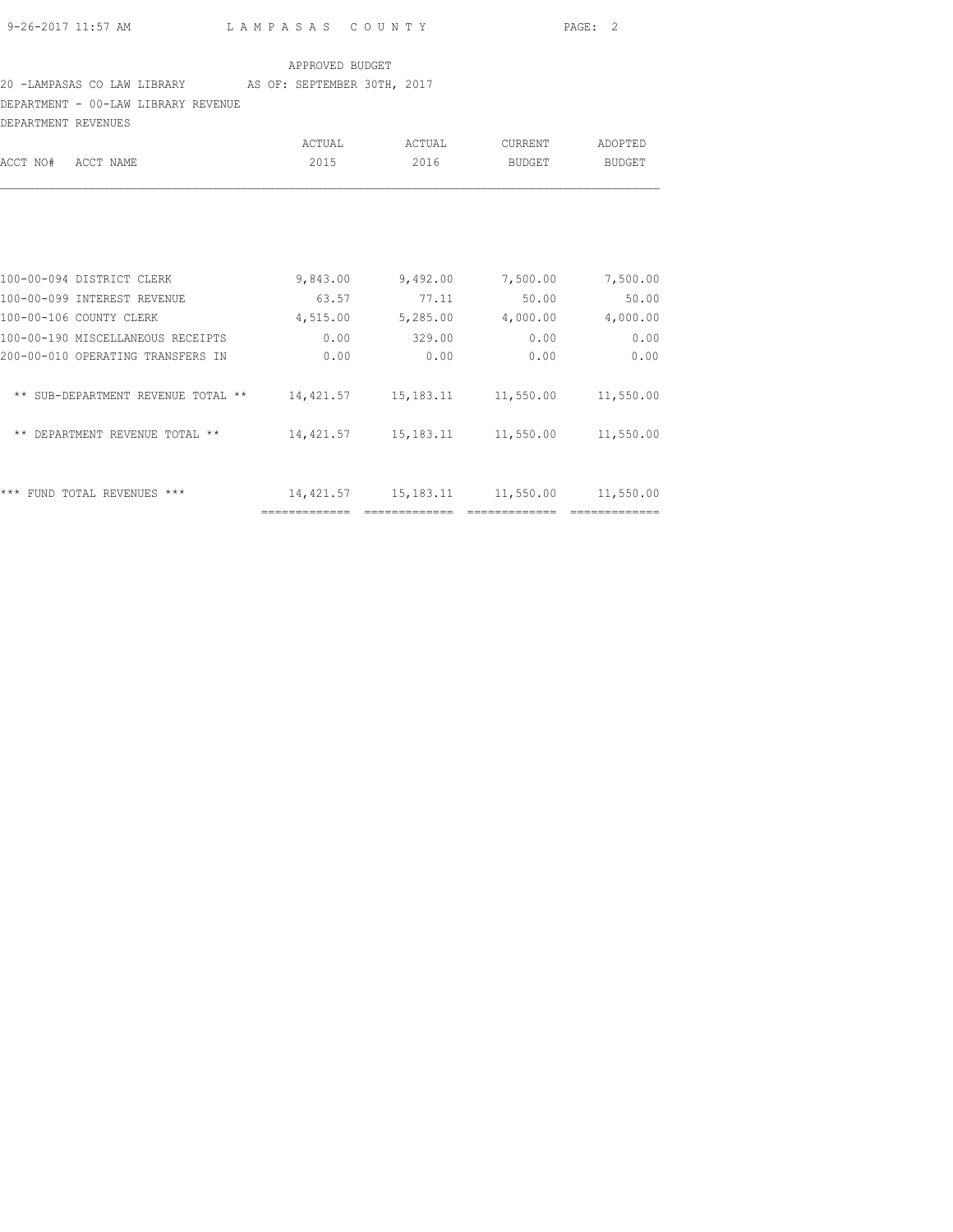|                                                                           |                                     |                                      | PAGE: 3            |                    |
|---------------------------------------------------------------------------|-------------------------------------|--------------------------------------|--------------------|--------------------|
| 20 -LAMPASAS CO LAW LIBRARY AS OF: SEPTEMBER 30TH, 2017                   | APPROVED BUDGET                     |                                      |                    |                    |
| DEPARTMENT - 01-LAW LIBRARY EXPENSES<br>DEPARTMENT EXPENDITURES           |                                     |                                      |                    |                    |
| ACCT NO# ACCT NAME                                                        | 2015                                | ACTUAL ACTUAL CURRENT ADOPTED        | 2016 BUDGET BUDGET |                    |
|                                                                           |                                     |                                      |                    |                    |
| GENERAL EXPENSES                                                          |                                     |                                      |                    |                    |
| 401-00-354 LAW LIBRARY                                                    |                                     | 9,282.00 10,677.02                   |                    | $0.00$ $12,000.00$ |
| 401-00-375 BANK CHARGES                                                   | 0.00                                | 0.00                                 | 0.00               | 0.00               |
| ** CATEGORY TOTAL **                                                      |                                     | 9,282.00 10,677.02                   |                    | $0.00$ $12,000.00$ |
| 401-00-500 OPERATING TRANSFER-OUT $0.00$ $0.00$ $0.00$ $0.00$ $0.00$      |                                     |                                      |                    |                    |
| ** CATEGORY TOTAL **                                                      |                                     | $0.00$ 0.00 0.00 0.00 0.00           |                    |                    |
| ** SUB-DEPARTMENT TOTAL **                                                |                                     | 9,282.00  10,677.02  0.00  12,000.00 |                    |                    |
| *** DEPARTMENT TOTAL ***                                                  | $9,282.00$ 10,677.02 0.00 12,000.00 |                                      |                    |                    |
|                                                                           |                                     |                                      |                    |                    |
| *** FUND TOTAL EXPENDITURES *** $9,282.00$ $10,677.02$ $0.00$ $12,000.00$ |                                     |                                      |                    |                    |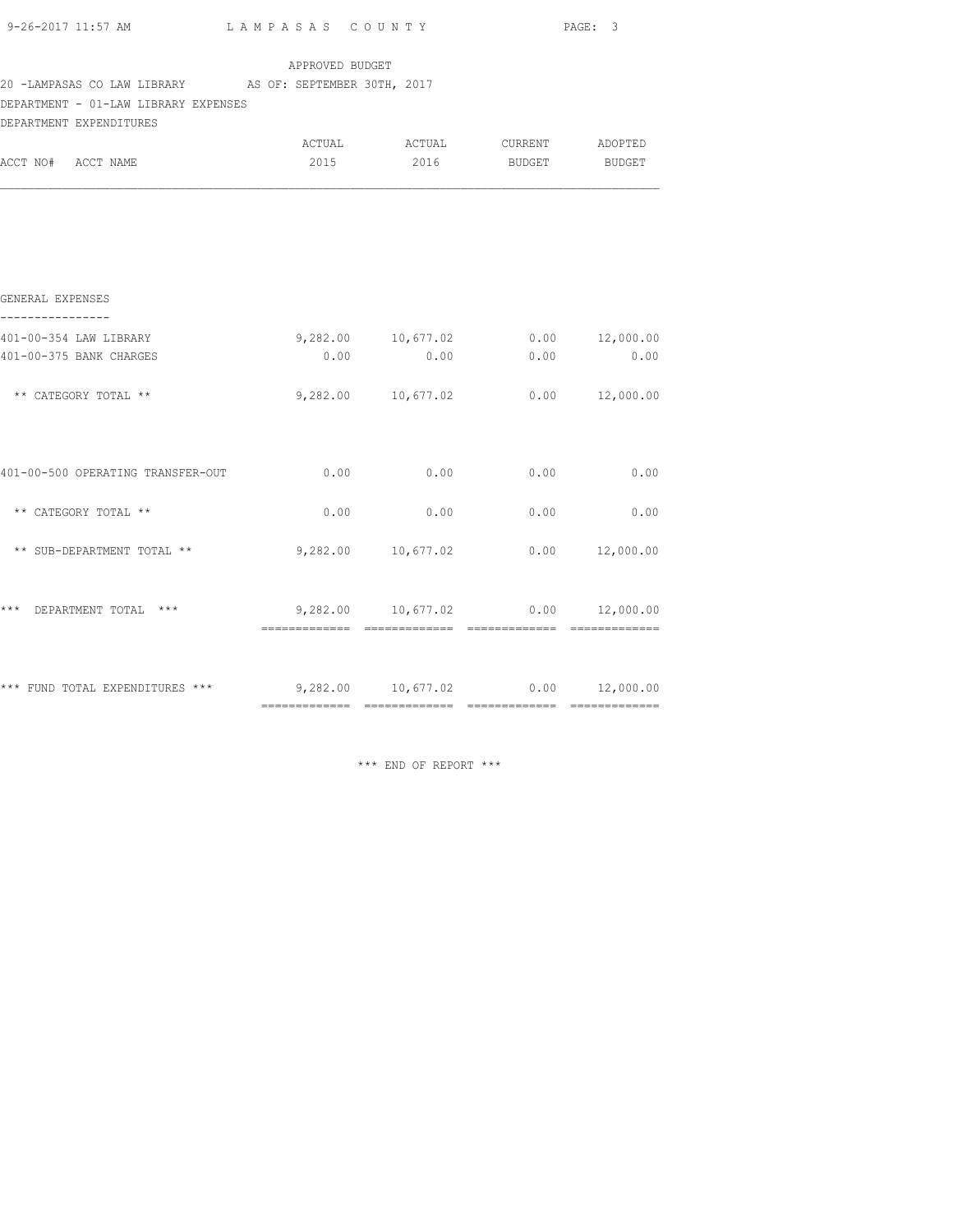| 9-26-2017 11:57 AM |  |
|--------------------|--|
|                    |  |

### APPROVED BUDGET

# 22 -LAMPASAS CO DOG ORDINANCE AS OF: SEPTEMBER 30TH, 2017

FINANCIAL SUMMARY

| ACCT NO# ACCT NAME                                                     | 2015 | ACTUAL ACTUAL CURRENT ADOPTED<br>2016      | BUDGET | BUDGET |
|------------------------------------------------------------------------|------|--------------------------------------------|--------|--------|
| REVENUE SUMMARY                                                        |      |                                            |        |        |
| 00-DOG ORDINANCE REVENUE                                               |      | 4,676.72 4,538.13 3,000.00 3,000.00        |        |        |
| *** TOTAL REVENUE ***                                                  |      | 4,676.72 4,538.13 3,000.00 3,000.00        |        |        |
| EXPENDITURE SUMMARY                                                    |      |                                            |        |        |
| 01-DOG ORDINANCE EXPENSE                                               |      | 66.90 66.90 200.00                         |        | 200.00 |
| *** TOTAL EXPENDITURES ***                                             |      | 66.90 66.90 200.00 200.00<br>------------- |        |        |
| REVENUES OVER/(UNDER) EXPENDITURES 4,609.82 4,471.23 2,800.00 2,800.00 |      |                                            |        |        |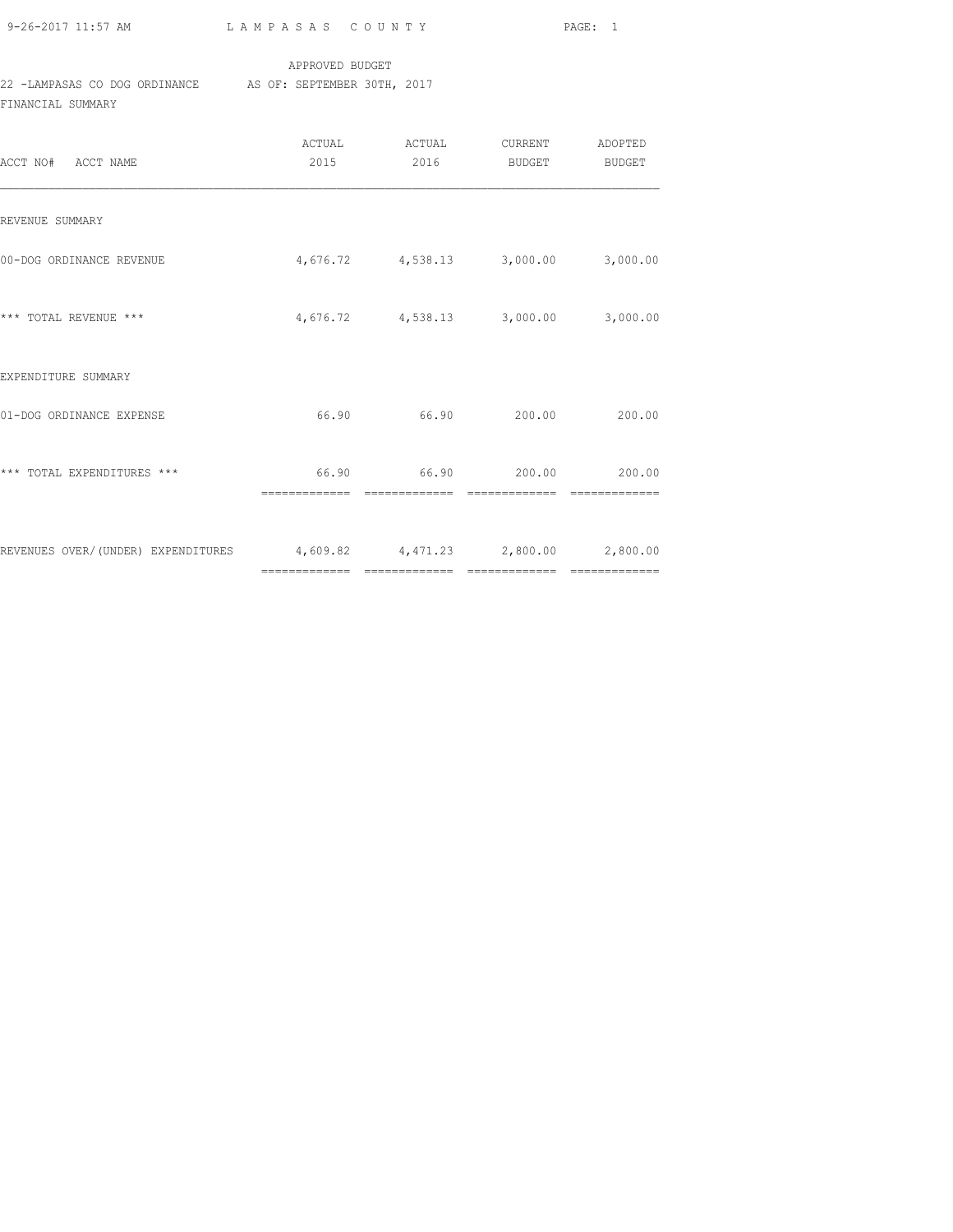### 22 -LAMPASAS CO DOG ORDINANCE AS OF: SEPTEMBER 30TH, 2017

DEPARTMENT - 00-DOG ORDINANCE REVENUE

| DEPARTMENT REVENUES                         |          |          |          |               |
|---------------------------------------------|----------|----------|----------|---------------|
|                                             | ACTUAL   | ACTUAL   | CURRENT  | ADOPTED       |
| ACCT NO#<br>ACCT NAME                       | 2015     | 2016     | BUDGET   | <b>BUDGET</b> |
|                                             |          |          |          |               |
| 100-00-001 BEGINNING FUND BALANCE           | 0.00     | 0.00     | 0.00     | 0.00          |
| 100-00-099 INTEREST REVENUE                 | 160.22   | 162.13   | 0.00     | 0.00          |
| 100-00-101 DOG LICENSES                     | 4,516.50 | 4,376.00 | 3,000.00 | 3,000.00      |
| ** SUB-DEPARTMENT REVENUE TOTAL **          | 4,676.72 | 4,538.13 | 3,000.00 | 3,000.00      |
| DEPARTMENT REVENUE TOTAL **<br>$\star\star$ | 4,676.72 | 4,538.13 | 3,000.00 | 3,000.00      |
|                                             |          |          |          |               |
| ***<br>FUND TOTAL REVENUES ***              | 4,676.72 | 4,538.13 | 3,000.00 | 3,000.00      |
|                                             |          |          |          |               |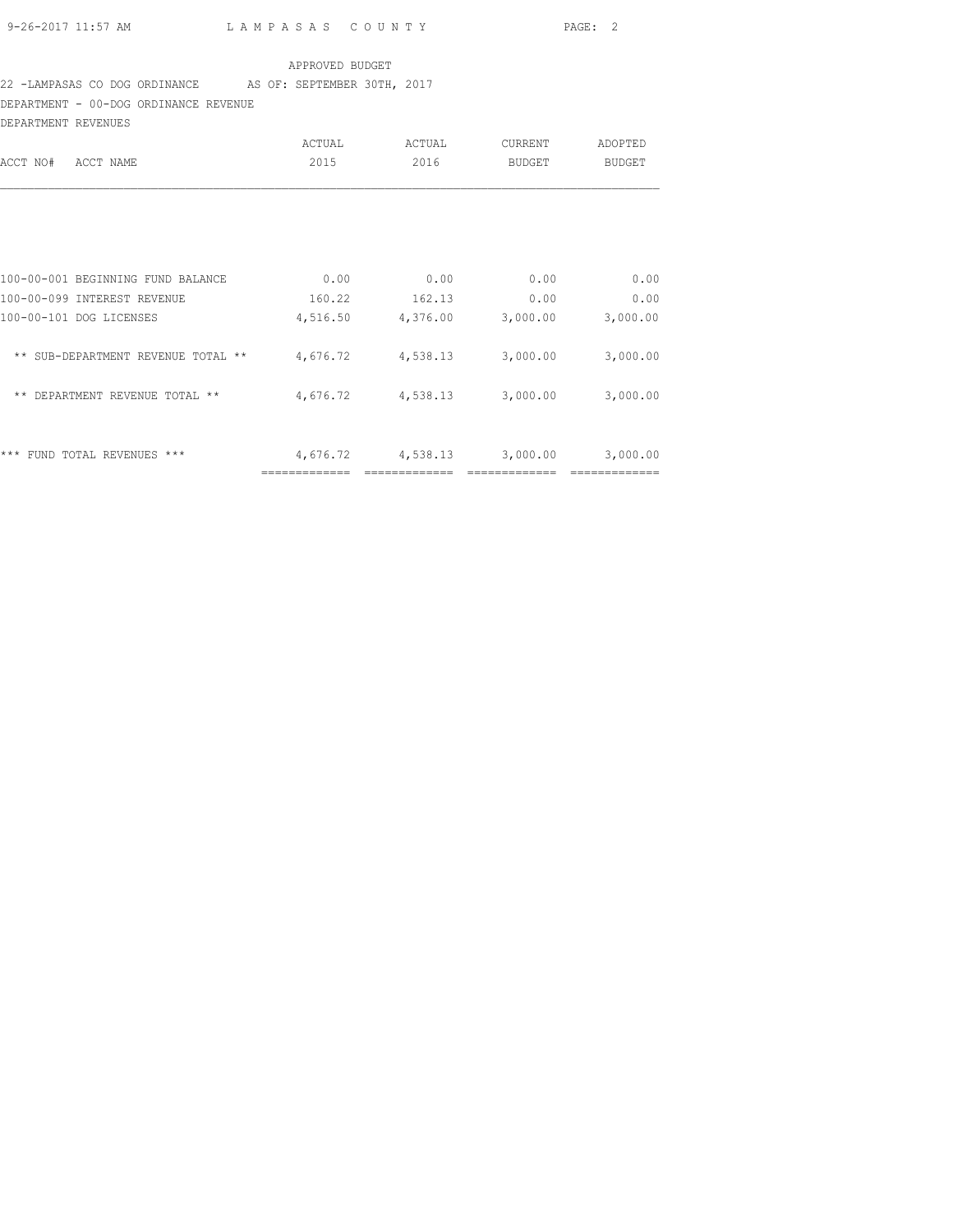| $9-26-2017$ 11:57 AM $L$ AMPASAS COUNTY                                                            |                 |                                       |                             | PAGE: 3 |
|----------------------------------------------------------------------------------------------------|-----------------|---------------------------------------|-----------------------------|---------|
| 22 -LAMPASAS CO DOG ORDINANCE AS OF: SEPTEMBER 30TH, 2017<br>DEPARTMENT - 01-DOG ORDINANCE EXPENSE | APPROVED BUDGET |                                       |                             |         |
| DEPARTMENT EXPENDITURES<br>ACCT NO# ACCT NAME                                                      | 2015            | ACTUAL ACTUAL CURRENT ADOPTED<br>2016 | BUDGET BUDGET               |         |
|                                                                                                    |                 |                                       |                             |         |
| GENERAL EXPENSES                                                                                   |                 |                                       |                             |         |
| 401-00-304 DOG ORDINANCE<br>401-00-375 BANK CHARGES                                                | 66.90<br>0.00   | 0.00                                  | 66.90 200.00 200.00<br>0.00 | 0.00    |
| ** CATEGORY TOTAL **                                                                               |                 | 66.90 66.90 200.00 200.00             |                             |         |
|                                                                                                    |                 |                                       |                             |         |
| ** CATEGORY TOTAL **                                                                               | 0.00            | 0.00                                  | 0.00                        | 0.00    |
| ** SUB-DEPARTMENT TOTAL **                                                                         | 66.90           |                                       | 66.90 200.00 200.00         |         |
| *** DEPARTMENT TOTAL ***                                                                           |                 | 66.90 66.90 200.00 200.00             |                             |         |
| *** FUND TOTAL EXPENDITURES *** 66.90 66.90 66.90 200.00 200.00                                    |                 |                                       |                             |         |
|                                                                                                    |                 |                                       |                             |         |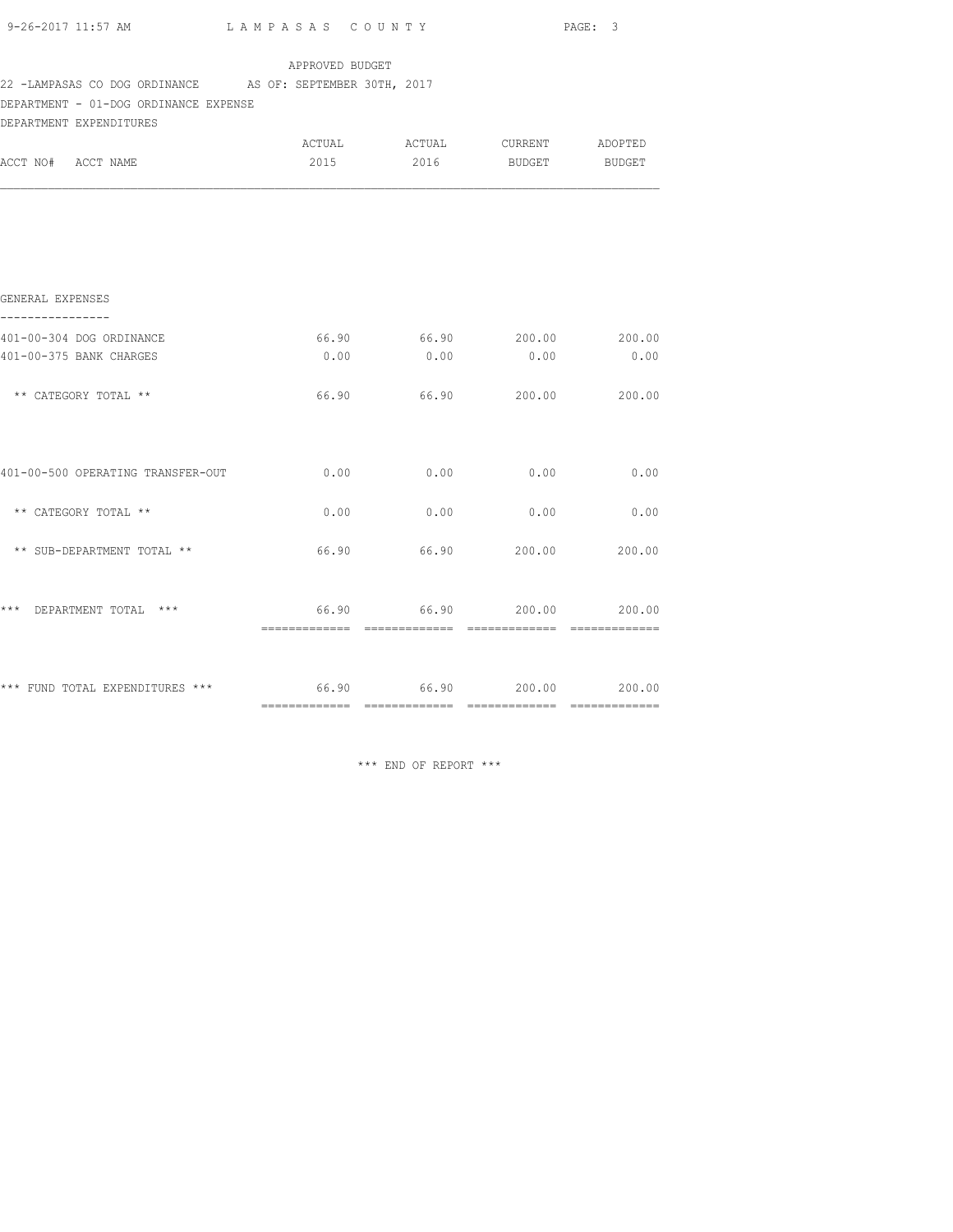| 9-26-2017 11:57 AM |  |
|--------------------|--|

### APPROVED BUDGET 25 -CONSTRUCTION FUND AS OF: SEPTEMBER 30TH, 2017 FINANCIAL SUMMARY

| ACCT NO# ACCT NAME                                                         | ACTUAL<br>2015 | ACTUAL<br>2016                                   | <b>CURRENT</b><br>BUDGET | ADOPTED<br>BUDGET |
|----------------------------------------------------------------------------|----------------|--------------------------------------------------|--------------------------|-------------------|
| REVENUE SUMMARY                                                            |                |                                                  |                          |                   |
| 00-DEPT REVENUE                                                            |                | 75.42    10.14    160,880.00    202,177.00       |                          |                   |
| *** TOTAL REVENUE ***                                                      |                | 75.42 10.14 160,880.00 202,177.00                |                          |                   |
| EXPENDITURE SUMMARY                                                        |                |                                                  |                          |                   |
| 01-DEPT EXPENSE                                                            | 60,000.00      | 0.00                                             | 0.00                     | 0.00              |
| *** TOTAL EXPENDITURES ***                                                 |                | $60,000.00$ 0.00 0.00 0.00 0.00<br>============= | -------------            |                   |
| REVENUES OVER/(UNDER) EXPENDITURES (59,924.58) 10.14 160,880.00 202,177.00 |                |                                                  |                          |                   |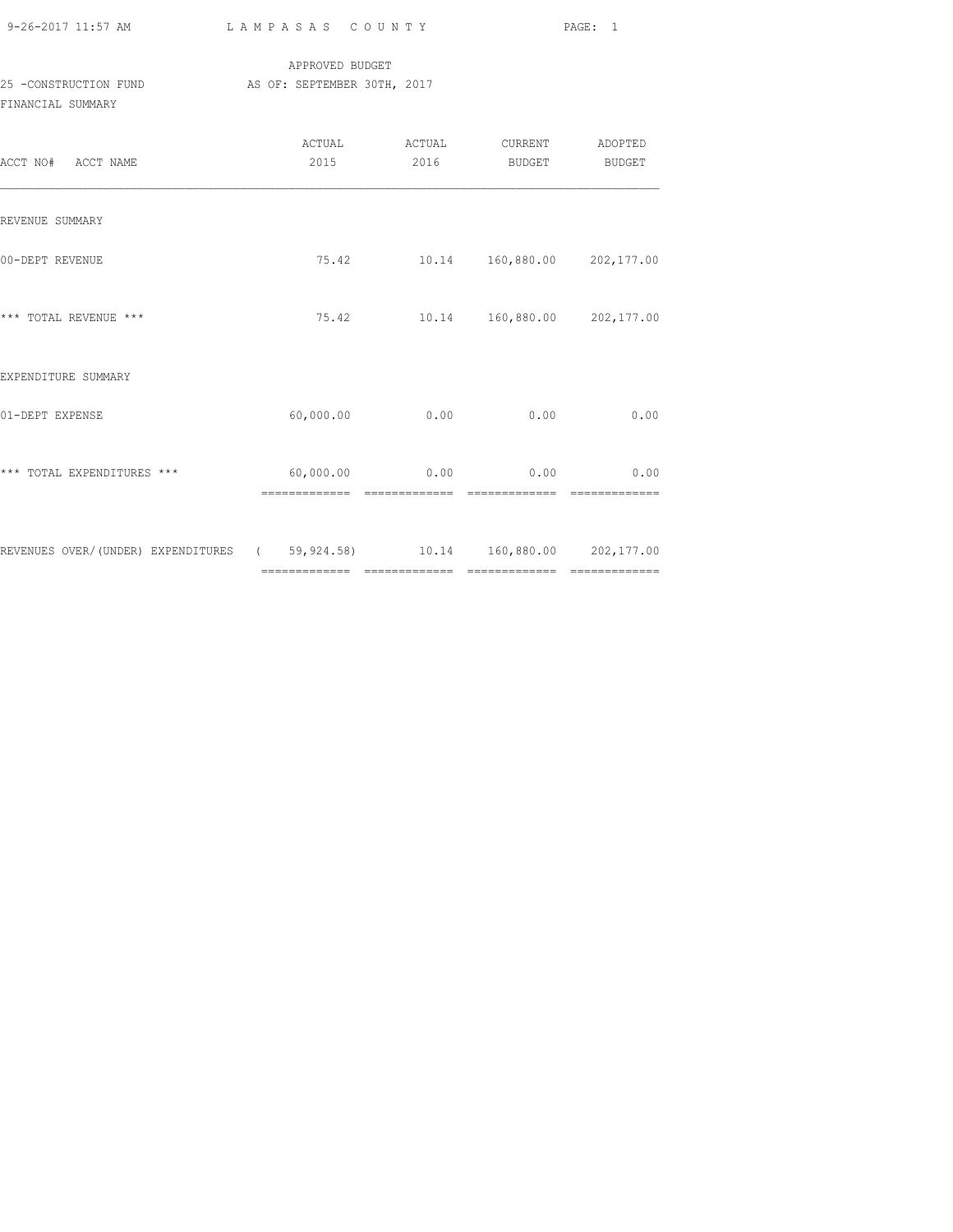| 9-26-2017 11:57 AM |  |
|--------------------|--|

#### APPROVED BUDGET

#### 25 -CONSTRUCTION FUND AS OF: SEPTEMBER 30TH, 2017

#### DEPARTMENT - 00-DEPT REVENUE

|                                                                                                                                                                                                                                                                                                           |                                                                                                                                                |                                   | ADOPTED                                                                                                                                                                                                                          |
|-----------------------------------------------------------------------------------------------------------------------------------------------------------------------------------------------------------------------------------------------------------------------------------------------------------|------------------------------------------------------------------------------------------------------------------------------------------------|-----------------------------------|----------------------------------------------------------------------------------------------------------------------------------------------------------------------------------------------------------------------------------|
| 2015                                                                                                                                                                                                                                                                                                      | 2016                                                                                                                                           |                                   | BUDGET                                                                                                                                                                                                                           |
|                                                                                                                                                                                                                                                                                                           |                                                                                                                                                |                                   |                                                                                                                                                                                                                                  |
|                                                                                                                                                                                                                                                                                                           |                                                                                                                                                |                                   |                                                                                                                                                                                                                                  |
| 0.00                                                                                                                                                                                                                                                                                                      | 0.00                                                                                                                                           | 0.00                              | 0.00                                                                                                                                                                                                                             |
|                                                                                                                                                                                                                                                                                                           |                                                                                                                                                | 0.00                              | 0.00                                                                                                                                                                                                                             |
| 0.00                                                                                                                                                                                                                                                                                                      | 0.00                                                                                                                                           | 0.00                              | 0.00                                                                                                                                                                                                                             |
| 0.00                                                                                                                                                                                                                                                                                                      | 0.00                                                                                                                                           | 0.00                              | 0.00                                                                                                                                                                                                                             |
| 0.00                                                                                                                                                                                                                                                                                                      |                                                                                                                                                |                                   | 0.00                                                                                                                                                                                                                             |
| 0.00                                                                                                                                                                                                                                                                                                      |                                                                                                                                                |                                   |                                                                                                                                                                                                                                  |
|                                                                                                                                                                                                                                                                                                           |                                                                                                                                                |                                   |                                                                                                                                                                                                                                  |
|                                                                                                                                                                                                                                                                                                           |                                                                                                                                                |                                   |                                                                                                                                                                                                                                  |
| 0.00                                                                                                                                                                                                                                                                                                      |                                                                                                                                                |                                   | 0.00                                                                                                                                                                                                                             |
|                                                                                                                                                                                                                                                                                                           | 0.00                                                                                                                                           | 0.00                              | 0.00                                                                                                                                                                                                                             |
|                                                                                                                                                                                                                                                                                                           | 0.00                                                                                                                                           | 0.00                              | 0.00                                                                                                                                                                                                                             |
|                                                                                                                                                                                                                                                                                                           |                                                                                                                                                |                                   |                                                                                                                                                                                                                                  |
|                                                                                                                                                                                                                                                                                                           |                                                                                                                                                |                                   |                                                                                                                                                                                                                                  |
|                                                                                                                                                                                                                                                                                                           |                                                                                                                                                |                                   |                                                                                                                                                                                                                                  |
| םטואפוא דודם מס באת אינויות והר<br>100-00-001 BEGINNING FUND BALANCE<br>100-00-099 INTEREST REVENUE<br>100-00-190 MISCELLANEOUS<br>200-00-010 OPERATING TRANSFER-IN<br>100-01-099 INTEREST REVENUE<br>** SUB-DEPARTMENT REVENUE TOTAL **<br>** DEPARTMENT REVENUE TOTAL **<br>*** FUND TOTAL REVENUES *** | 75.42<br>100-00-125 LIMITED TAX GENERAL BOND 20<br>200-00-001 OTHER RESOURCE - TAX NOTE<br>200-01-001 OTHER RESOURCE-ANIMAL SHELT 0.00<br>0.00 | ACTUAL<br>10.14<br>75.42<br>75.42 | ACTUAL CURRENT<br>BUDGET<br>0.00<br>0.00<br>$0.00$ 160,880.00 202,177.00<br>** SUB-DEPARTMENT REVENUE TOTAL ** 75.42 10.14 160,880.00 202,177.00<br>0.00<br>0.00<br>10.14 160,880.00 202,177.00<br>10.14  160,880.00  202,177.00 |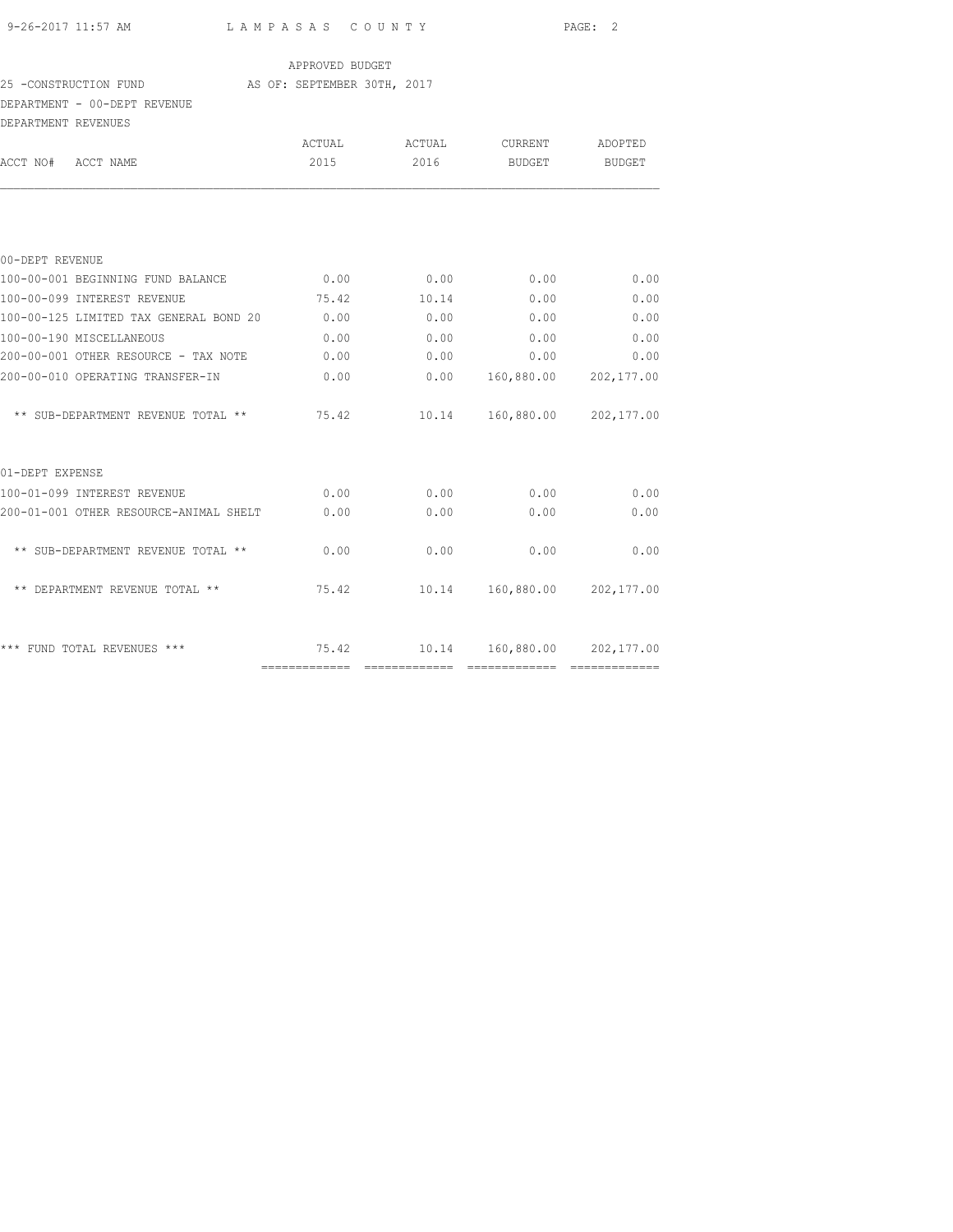| 9-26-2017 11:57 AM                 | LAMPASAS COUNTY             |        |         | PAGE: 3 |
|------------------------------------|-----------------------------|--------|---------|---------|
|                                    | APPROVED BUDGET             |        |         |         |
| 25 -CONSTRUCTION FUND              | AS OF: SEPTEMBER 30TH, 2017 |        |         |         |
| DEPARTMENT - 01-DEPT EXPENSE       |                             |        |         |         |
| DEPARTMENT EXPENDITURES            |                             |        |         |         |
|                                    | ACTUAL                      | ACTUAL | CURRENT | ADOPTED |
| ACCT NO# ACCT NAME                 | 2015                        | 2016   | BUDGET  | BUDGET  |
| 00-DEPT REVENUE                    |                             |        |         |         |
| GENERAL EXPENSES                   |                             |        |         |         |
|                                    |                             |        |         |         |
| 401-00-301 COMMUNICATIONS          | 0.00                        | 0.00   | 0.00    | 0.00    |
| 401-00-302 UTILITIES               | 0.00                        | 0.00   | 0.00    | 0.00    |
| 401-00-338 INTEREST PAYMENT        | 0.00                        | 0.00   | 0.00    | 0.00    |
| 401-00-350 ANNEX CONSTRUCTION      | 0.00                        | 0.00   | 0.00    | 0.00    |
| 401-00-378 RENT                    | 0.00                        | 0.00   | 0.00    | 0.00    |
| 401-00-389 MISCELLANEOUS EXPENSE   | 0.00                        | 0.00   | 0.00    | 0.00    |
| 401-00-398 GEOTECHNICAL SERVICES   | 0.00                        | 0.00   | 0.00    | 0.00    |
| 501-00-328 CONTINGENCY             | 0.00                        | 0.00   | 0.00    | 0.00    |
| ** CATEGORY TOTAL **               | 0.00                        | 0.00   | 0.00    | 0.00    |
| 401-00-500 OPERATING TRANSFERS-OUT | 60,000.00                   | 0.00   | 0.00    | 0.00    |
| 501-00-501 GENERAL CONDITIONS      | 0.00                        | 0.00   | 0.00    | 0.00    |
| 501-00-502 SITEWORK                | 0.00                        | 0.00   | 0.00    | 0.00    |
| 501-00-503 CONCRETE                | 0.00                        | 0.00   | 0.00    | 0.00    |
| 501-00-504 MASONRY                 | 0.00                        | 0.00   | 0.00    | 0.00    |
| 501-00-505 METALS                  | 0.00                        | 0.00   | 0.00    | 0.00    |
| 501-00-506 CARPENTRY               | 0.00                        | 0.00   | 0.00    | 0.00    |
| 501-00-507 MOISTURE PROTECTION     | 0.00                        | 0.00   | 0.00    | 0.00    |
| 501-00-508 DOORS AND WINDOWS       | 0.00                        | 0.00   | 0.00    | 0.00    |
| 501-00-509 FINISHES                | 0.00                        | 0.00   | 0.00    | 0.00    |
| 501-00-510 SPECIALTIES             | 0.00                        | 0.00   | 0.00    | 0.00    |
| 501-00-511 EQUIPMENT               | 0.00                        | 0.00   | 0.00    | 0.00    |
| 501-00-512 FURNISHINGS             | 0.00                        | 0.00   | 0.00    | 0.00    |
| 501-00-514 CONVEYING SYSTEMS       | 0.00                        | 0.00   | 0.00    | 0.00    |
| 501-00-515 MECHANICAL              | 0.00                        | 0.00   | 0.00    | 0.00    |
| 501-00-516 ELECTRICAL              | 0.00                        | 0.00   | 0.00    | 0.00    |

501-00-517 TECHNOLOGY 0.00 0.00 0.00 0.00 501-00-518 ARCHITECT FEE 0.00 0.00 0.00 0.00 0.00 0.00 501-00-519 FURNITURE 0.00 0.00 0.00 0.00

501-00-528 CONTINGENCY 0.00 0.00 0.00 0.00

\*\* CATEGORY TOTAL \*\*  $60,000.00$   $0.00$   $0.00$   $0.00$   $0.00$ 

501-00-589 MISCELLANEOUS EXPENSE 0.00 0.00 0.00 0.00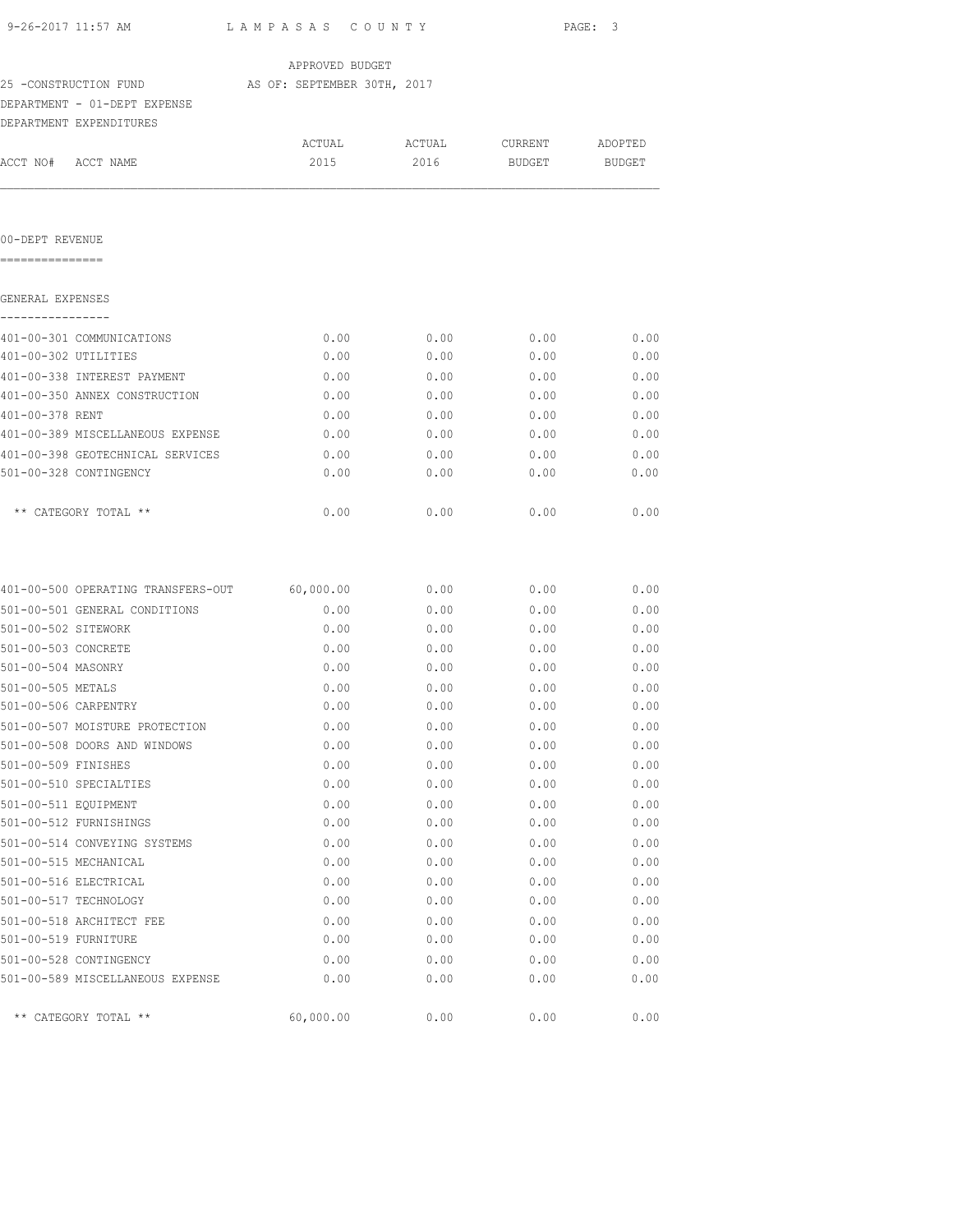| 9-26-2017 11:57 AM                                              | LAMPASAS COUNTY |                                                          |      | PAGE: 4 |
|-----------------------------------------------------------------|-----------------|----------------------------------------------------------|------|---------|
| 25 -CONSTRUCTION FUND AS OF: SEPTEMBER 30TH, 2017               | APPROVED BUDGET |                                                          |      |         |
| DEPARTMENT - 01-DEPT EXPENSE<br>DEPARTMENT EXPENDITURES         |                 |                                                          |      |         |
| ACCT NO# ACCT NAME                                              |                 | ACTUAL ACTUAL CURRENT ADOPTED<br>2015 2016 BUDGET BUDGET |      |         |
| CAPITAL LEASE                                                   |                 |                                                          |      |         |
| -------------<br>401-00-900 PRINCIPAL PAYMENT                   | 0.00            | 0.00                                                     | 0.00 | 0.00    |
| ** CATEGORY TOTAL **                                            | 0.00            | 0.00                                                     | 0.00 | 0.00    |
| ** SUB-DEPARTMENT TOTAL ** 60,000.00                            |                 | 0.00                                                     | 0.00 | 0.00    |
| 01-DEPT EXPENSE<br>----------------                             |                 |                                                          |      |         |
| GENERAL EXPENSES                                                |                 |                                                          |      |         |
| ----------------<br>401-01-350 ANIMAL SHELTER CONSTRUCTION 0.00 |                 | 0.00                                                     | 0.00 | 0.00    |
| ** CATEGORY TOTAL **                                            | 0.00            | 0.00                                                     | 0.00 | 0.00    |
| ** SUB-DEPARTMENT TOTAL **                                      | 0.00            | 0.00                                                     | 0.00 | 0.00    |
| 02-MILLICAN WALL<br>-----------------                           |                 |                                                          |      |         |
| GENERAL EXPENSES                                                |                 |                                                          |      |         |
| ----------------<br>501-02-350 ANNEX CONSTRUCTION               |                 | $0.00$ 0.00 0.00 0.00                                    |      |         |
| ** CATEGORY TOTAL **                                            | 0.00            | 0.00                                                     | 0.00 | 0.00    |
| CAPITAL OUTLAY                                                  |                 |                                                          |      |         |
| 401-02-403 REAL ESTATE                                          | 0.00            | 0.00                                                     | 0.00 | 0.00    |
| ** CATEGORY TOTAL **                                            | 0.00            | 0.00                                                     | 0.00 | 0.00    |
| ** SUB-DEPARTMENT TOTAL **                                      | 0.00            | 0.00                                                     | 0.00 | 0.00    |

03-PARKING LOT

==============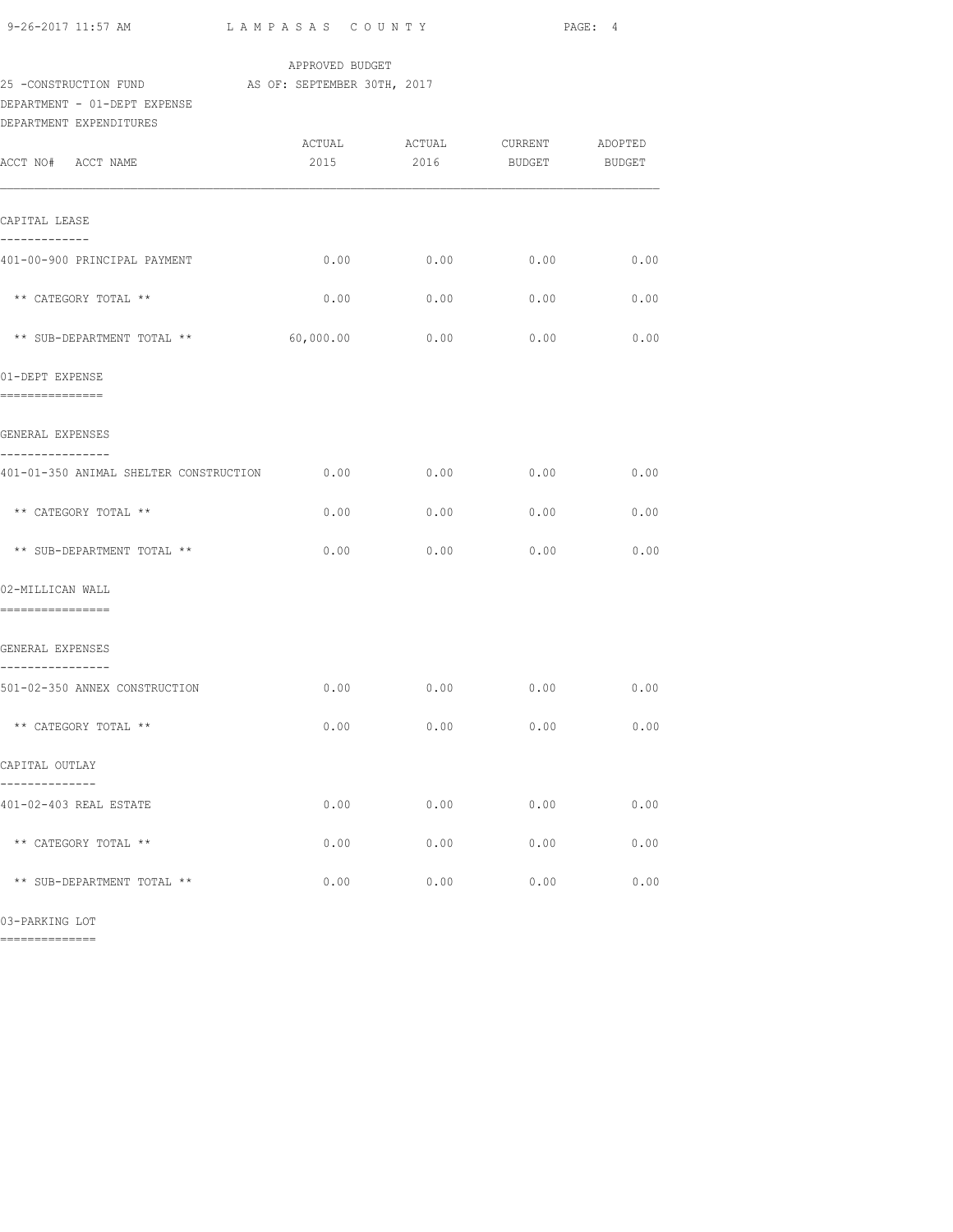| 9-26-2017 11:57 AM                                      | LAMPASAS COUNTY |                                                          |      | PAGE: 5 |
|---------------------------------------------------------|-----------------|----------------------------------------------------------|------|---------|
| 25 -CONSTRUCTION FUND AS OF: SEPTEMBER 30TH, 2017       | APPROVED BUDGET |                                                          |      |         |
| DEPARTMENT - 01-DEPT EXPENSE<br>DEPARTMENT EXPENDITURES |                 |                                                          |      |         |
| ACCT NO# ACCT NAME                                      |                 | ACTUAL ACTUAL CURRENT ADOPTED<br>2015 2016 BUDGET BUDGET |      |         |
| GENERAL EXPENSES<br>----------------                    |                 |                                                          |      |         |
| 501-03-350 ANNEX CONSTRUCTION                           | 0.00            | 0.00                                                     | 0.00 | 0.00    |
| ** CATEGORY TOTAL **                                    | 0.00            | 0.00                                                     | 0.00 | 0.00    |
| ** SUB-DEPARTMENT TOTAL **                              | 0.00            | 0.00                                                     | 0.00 | 0.00    |
| 04-PHONE SYSTEM<br>===============                      |                 |                                                          |      |         |
| GENERAL EXPENSES                                        |                 |                                                          |      |         |
| ----------------<br>501-04-350 ANNEX CONSTRUCTION       | 0.00            | 0.00                                                     | 0.00 | 0.00    |
| ** CATEGORY TOTAL **                                    | 0.00            | 0.00                                                     | 0.00 | 0.00    |
| ** SUB-DEPARTMENT TOTAL **                              | 0.00            | 0.00                                                     | 0.00 | 0.00    |
| 05-JUDGE'S BENCH<br>================                    |                 |                                                          |      |         |
| GENERAL EXPENSES                                        |                 |                                                          |      |         |
| ----------------<br>501-05-350 ANNEX CONSTRUCTION       | 0.00            | 0.00                                                     | 0.00 | 0.00    |
| ** CATEGORY TOTAL **                                    | 0.00            | 0.00                                                     | 0.00 | 0.00    |
| ** SUB-DEPARTMENT TOTAL **                              | 0.00            | 0.00                                                     | 0.00 | 0.00    |
| 06-FILING SHELVING/MOVE<br>------------------------     |                 |                                                          |      |         |
| GENERAL EXPENSES<br>------------                        |                 |                                                          |      |         |
| 501-06-350 ANNEX CONSTRUCTION                           | 0.00            | 0.00                                                     | 0.00 | 0.00    |
| ** CATEGORY TOTAL **                                    | 0.00            | 0.00                                                     | 0.00 | 0.00    |
| ** SUB-DEPARTMENT TOTAL **                              | 0.00            | 0.00                                                     | 0.00 | 0.00    |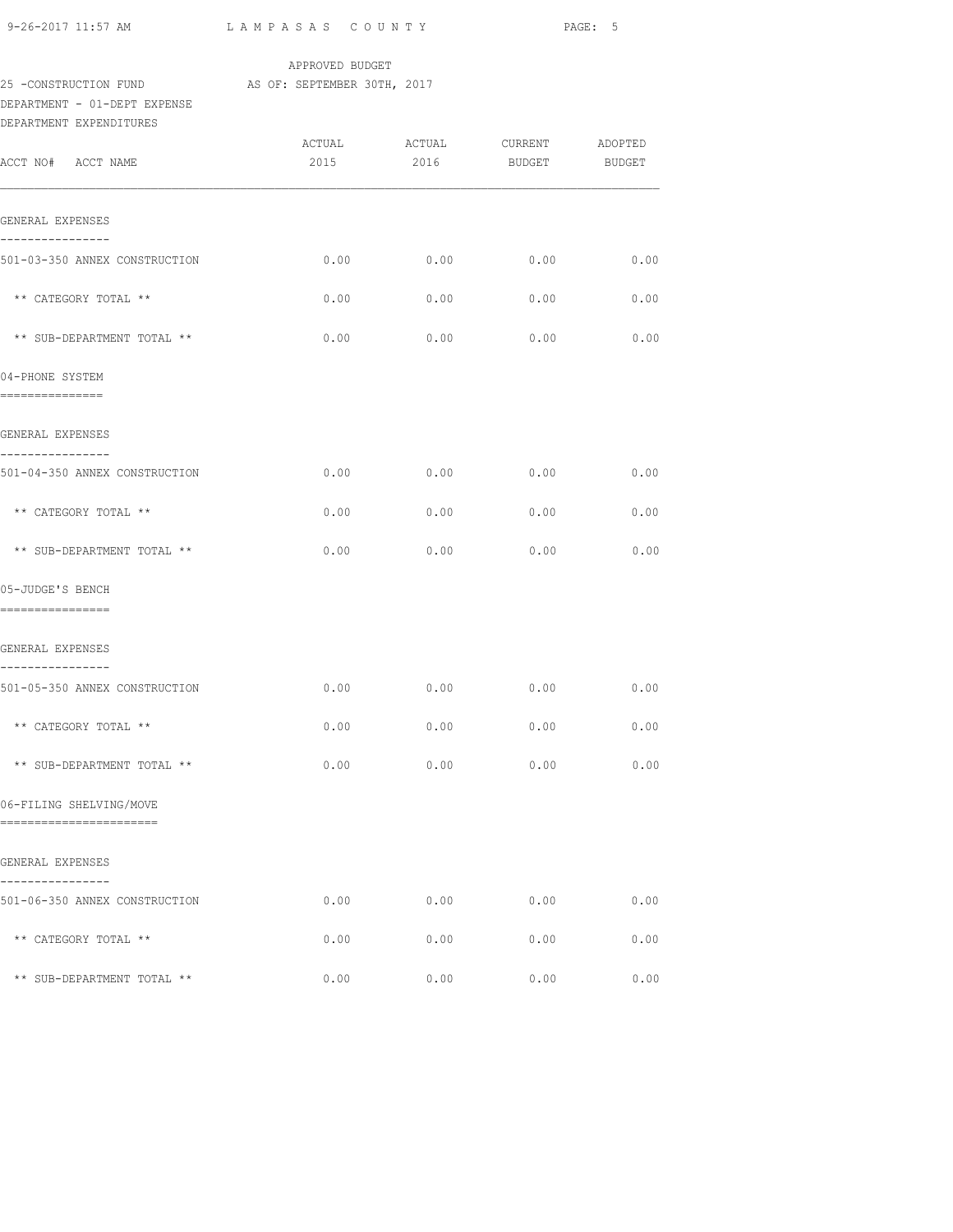| 9-26-2017 11:57 AM                                         | LAMPASAS COUNTY |                            |               | PAGE: 6 |
|------------------------------------------------------------|-----------------|----------------------------|---------------|---------|
| 25 -CONSTRUCTION FUND AS OF: SEPTEMBER 30TH, 2017          | APPROVED BUDGET |                            |               |         |
| DEPARTMENT - 01-DEPT EXPENSE<br>DEPARTMENT EXPENDITURES    |                 |                            |               |         |
|                                                            |                 |                            |               |         |
| ACCT NO# ACCT NAME                                         | 2015            | 2016                       | BUDGET BUDGET |         |
| 07-NEW FILING SHELVING<br>------------------------         |                 |                            |               |         |
| GENERAL EXPENSES                                           |                 |                            |               |         |
| ----------------<br>501-07-350 ANNEX CONSTRUCTION          | 0.00            | 0.00                       | 0.00          | 0.00    |
| ** CATEGORY TOTAL **                                       | 0.00            | 0.00                       | 0.00          | 0.00    |
| ** SUB-DEPARTMENT TOTAL **                                 | 0.00            | 0.00                       | 0.00          | 0.00    |
| 08-BREEWAY POCKET PARK<br>-----------------------          |                 |                            |               |         |
| GENERAL EXPENSES<br>----------------                       |                 |                            |               |         |
| 501-08-350 ANNEX CONSTRUCTION                              | 0.00            | 0.00                       | 0.00          | 0.00    |
| ** CATEGORY TOTAL **                                       | 0.00            | 0.00                       | 0.00          | 0.00    |
| ** SUB-DEPARTMENT TOTAL **                                 | 0.00            | 0.00                       | 0.00          | 0.00    |
| 09-NEW FIRE DEPT BLDG<br>=====================             |                 |                            |               |         |
| GENERAL EXPENSES                                           |                 |                            |               |         |
| ----------------<br>501-09-350 NEW FIRE DEPARTMENT BUILDIN | 0.00            | 0.00                       | 0.00          | 0.00    |
| ** CATEGORY TOTAL **                                       | 0.00            | 0.00                       | 0.00          | 0.00    |
| ** SUB-DEPARTMENT TOTAL **                                 | 0.00            | 0.00                       | 0.00          | 0.00    |
| *** DEPARTMENT TOTAL ***                                   |                 | $60,000.00$ 0.00 0.00 0.00 |               | 0.00    |
|                                                            |                 |                            |               |         |
| *** FUND TOTAL EXPENDITURES ***                            | 60,000.00       | 0.00                       | 0.00          | 0.00    |
|                                                            | -------------   |                            |               |         |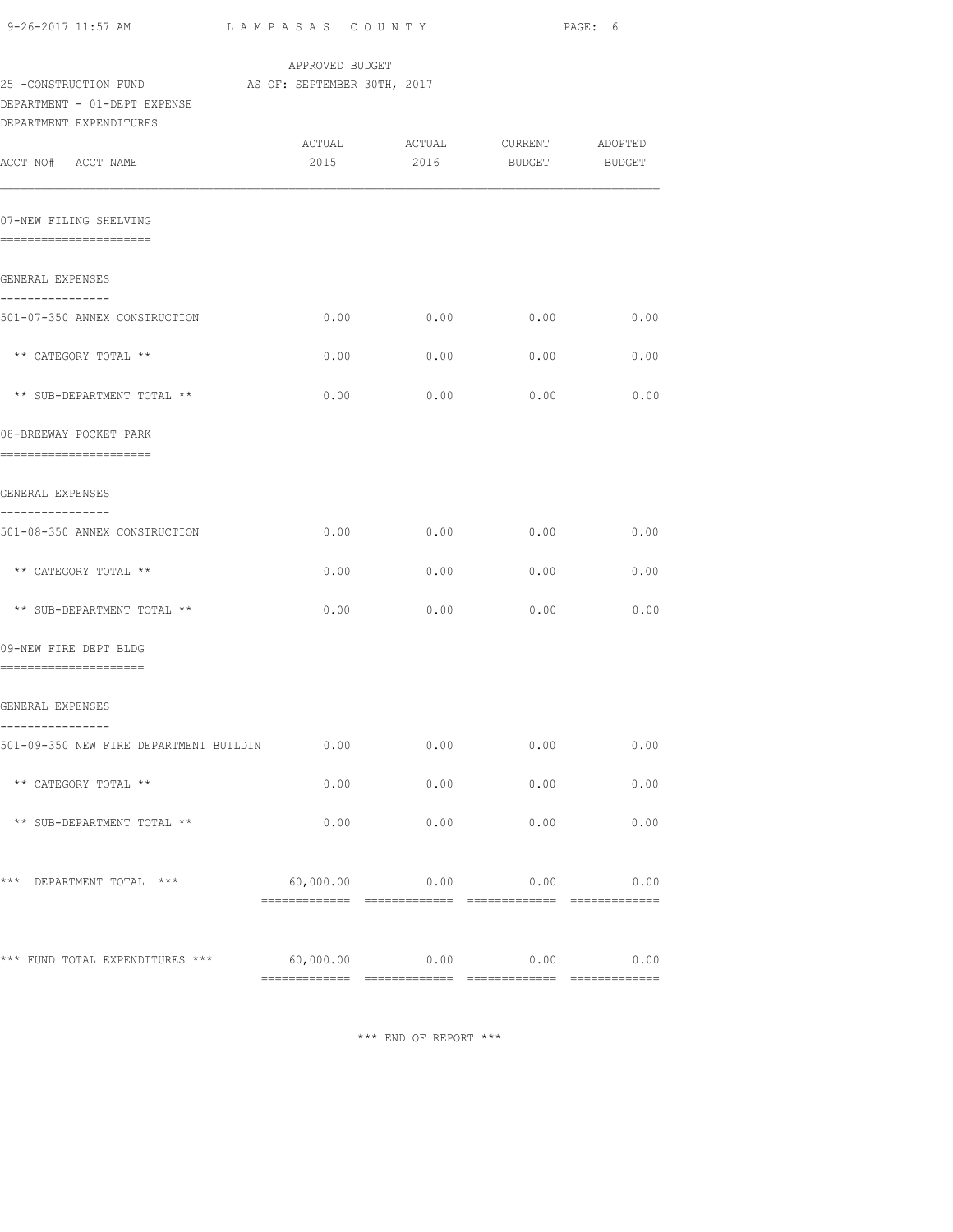9-26-2017 11:57 AM L A M P A S A S C O U N T Y PAGE: 1

#### APPROVED BUDGET

#### 27 -MAJOR CRIMES ASSIST UNITE AS OF: SEPTEMBER 30TH, 2017

FINANCIAL SUMMARY

| ACCT NO# ACCT NAME                                         |                              | ACTUAL ACTUAL CURRENT ADOPTED<br>2015 2016 BUDGET BUDGET |      |
|------------------------------------------------------------|------------------------------|----------------------------------------------------------|------|
| REVENUE SUMMARY                                            |                              |                                                          |      |
| 00-MAJOR CRIME ASST UNIT                                   |                              | $0.00$ 0.00 0.00 0.00                                    |      |
| 01-MAJOR CRIME ASST UNIT                                   |                              | $0.36$ $0.36$ $0.00$                                     | 0.00 |
| *** TOTAL REVENUE ***                                      |                              | $0.36$ $0.36$ $0.00$                                     | 0.00 |
| EXPENDITURE SUMMARY                                        |                              |                                                          |      |
| 01-MAJOR CRIME ASST UNIT                                   |                              | $0.00$ 0.00 0.00                                         | 0.00 |
| *** TOTAL EXPENDITURES ***                                 | ============================ | $0.00$ 0.00 0.00 0.00 0.00<br>--------------             |      |
| REVENUES OVER/(UNDER) EXPENDITURES $0.36$ 0.36 $0.00$ 0.00 |                              |                                                          |      |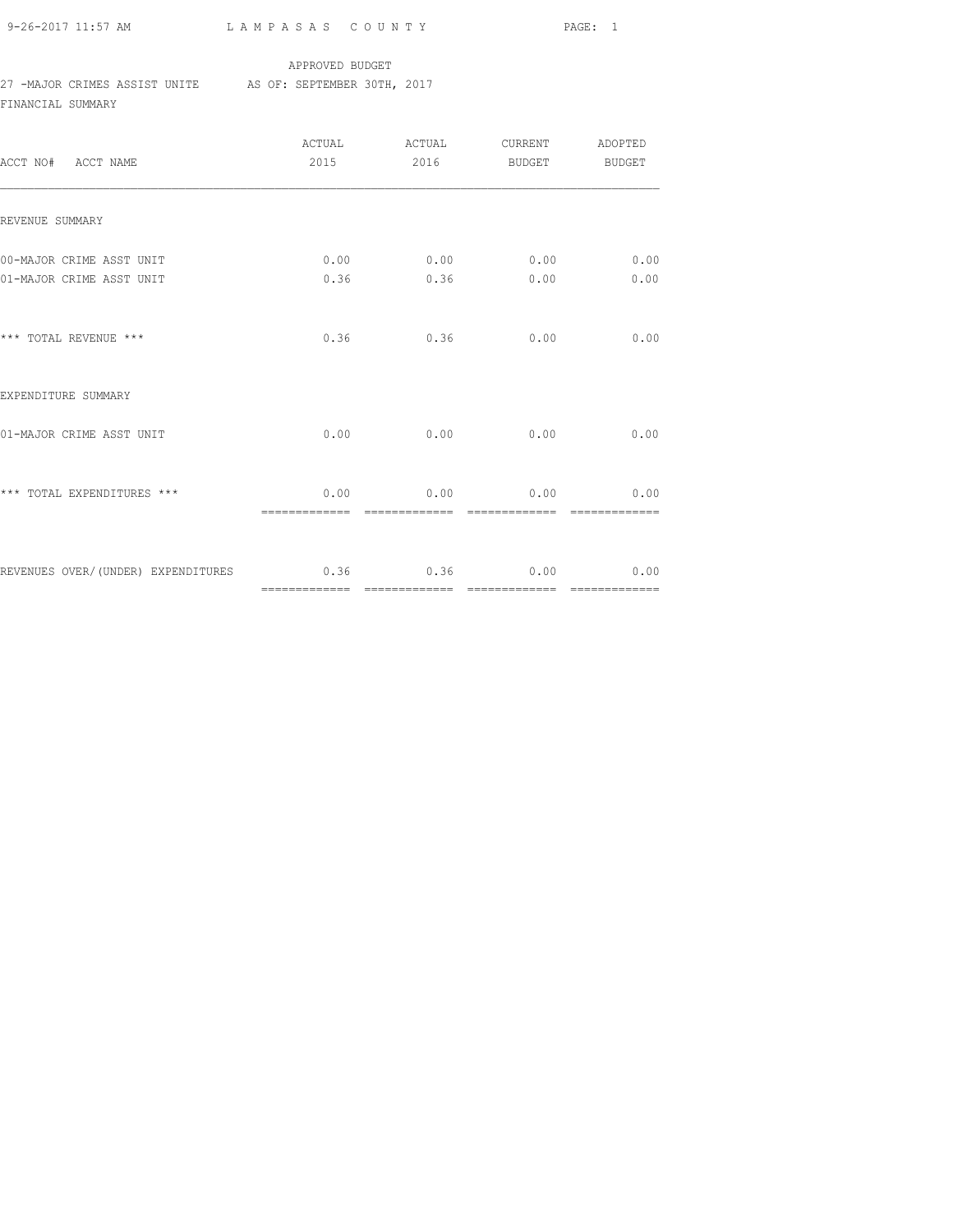| 9-26-2017 11:57 AM | LAMPASAS COUNTY | PAGE: 2 |  |
|--------------------|-----------------|---------|--|
|                    |                 |         |  |

## 27 -MAJOR CRIMES ASSIST UNITE AS OF: SEPTEMBER 30TH, 2017

DEPARTMENT - 00-MAJOR CRIME ASST UNIT

| DEPARTMENT REVENUES                |        |        |         |         |
|------------------------------------|--------|--------|---------|---------|
|                                    | ACTUAL | ACTUAL | CURRENT | ADOPTED |
| ACCT NO#<br>ACCT NAME              | 2015   | 2016   | BUDGET  | BUDGET  |
|                                    |        |        |         |         |
| MAJOR CRIMES                       |        |        |         |         |
| 100-00-187 FORFEITED PROPERTY      | 0.00   | 0.00   | 0.00    | 0.00    |
| ** SUB-DEPARTMENT REVENUE TOTAL ** | 0.00   | 0.00   | 0.00    | 0.00    |
| ** DEPARTMENT REVENUE TOTAL **     | 0.00   | 0.00   | 0.00    | 0.00    |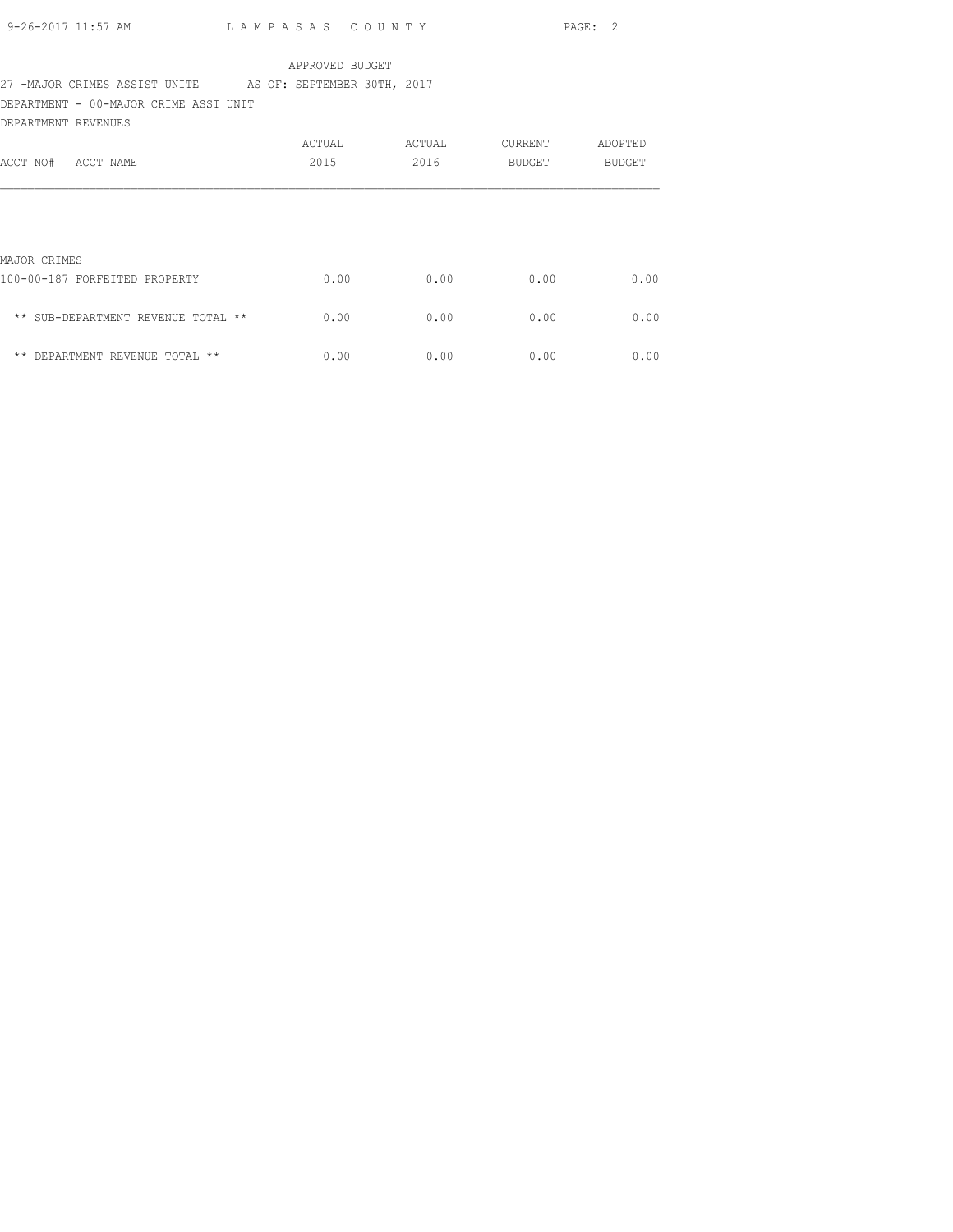### 27 -MAJOR CRIMES ASSIST UNITE AS OF: SEPTEMBER 30TH, 2017

DEPARTMENT - 01-MAJOR CRIME ASST UNIT

| DEPARTMENT REVENUES | ______ |
|---------------------|--------|

| ACCT NAME<br>ACCT NO#                | ACTUAL<br>2015 | ACTUAL<br>2016 | <b>CURRENT</b><br>BUDGET | ADOPTED<br>BUDGET |
|--------------------------------------|----------------|----------------|--------------------------|-------------------|
|                                      |                |                |                          |                   |
| MAJOR CRIMES                         |                |                |                          |                   |
| 101-00-099 INTEREST REVENUE          | 0.36           | 0.36           | 0.00                     | 0.00              |
| 101-00-116 GRANT REVENUE             | 0.00           | 0.00           | 0.00                     | 0.00              |
| 101-00-190 MISCELLANEOUS             | 0.00           | 0.00           | 0.00                     | 0.00              |
| 201-00-010 OPERATING TRANSFER - IN   | 0.00           | 0.00           | 0.00                     | 0.00              |
| ** SUB-DEPARTMENT REVENUE TOTAL **   | 0.36           | 0.36           | 0.00                     | 0.00              |
| $***$<br>DEPARTMENT REVENUE TOTAL ** | 0.36           | 0.36           | 0.00                     | 0.00              |
|                                      |                |                |                          |                   |
| *** FUND TOTAL REVENUES ***          | 0.36           | 0.36           | 0.00                     | 0.00              |
|                                      |                |                |                          |                   |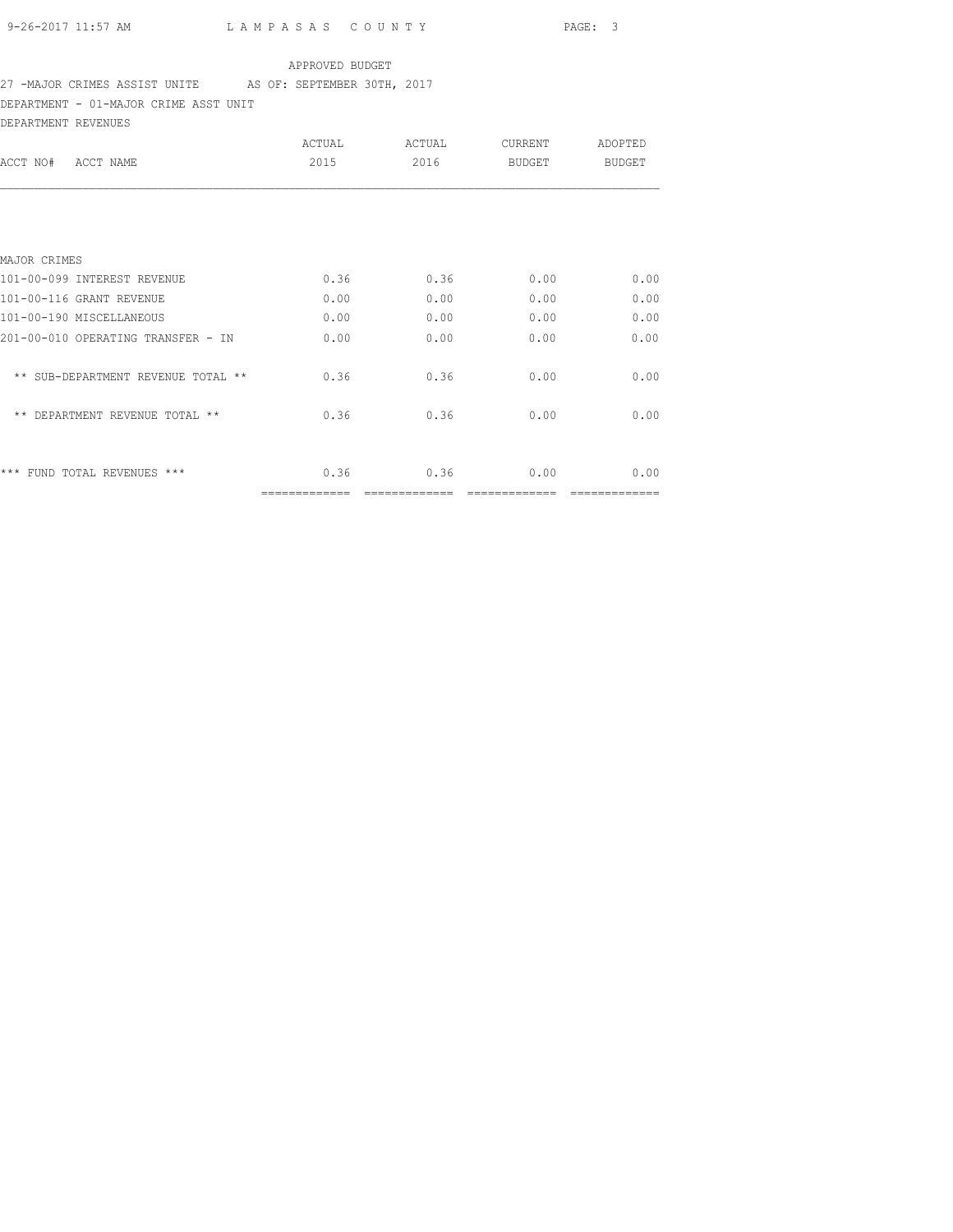| 9-26-2017 11:57 AM                                        | LAMPASAS COUNTY |             |             | PAGE: 4 |
|-----------------------------------------------------------|-----------------|-------------|-------------|---------|
|                                                           | APPROVED BUDGET |             |             |         |
| 27 -MAJOR CRIMES ASSIST UNITE AS OF: SEPTEMBER 30TH, 2017 |                 |             |             |         |
| DEPARTMENT - 01-MAJOR CRIME ASST UNIT                     |                 |             |             |         |
| DEPARTMENT EXPENDITURES                                   |                 |             |             |         |
|                                                           | ACTUAL          | ACTUAL      | CURRENT     | ADOPTED |
| ACCT NO# ACCT NAME                                        | 2015            | 2016        | BUDGET      | BUDGET  |
|                                                           |                 |             |             |         |
|                                                           |                 |             |             |         |
| MAJOR CRIMES                                              |                 |             |             |         |
| ============                                              |                 |             |             |         |
| WAGES<br>-----                                            |                 |             |             |         |
| 401-00-120 SALARY/OVERTIME                                | 0.00            | 0.00        | 0.00        | 0.00    |
| 401-00-132 SALARIES & WAGES INVESTIGAT                    | 0.00            | 0.00        | 0.00        | 0.00    |
| ** CATEGORY TOTAL **                                      | 0.00            | 0.00        | 0.00        | 0.00    |
|                                                           |                 |             |             |         |
| EMPLOYEE BENEFITS                                         |                 |             |             |         |
| -----------------<br>401-00-203 FICA BENEFITS             | 0.00            | 0.00        | 0.00        | 0.00    |
| 401-00-204 GROUP MEDICAL INSURANCE                        | 0.00            | 0.00        | 0.00        | 0.00    |
| 401-00-205 RETIREMENT                                     | 0.00            | 0.00        | 0.00        | 0.00    |
| 401-00-207 WORKMEN'S COMP                                 | 0.00            | 0.00        | 0.00        | 0.00    |
| 401-00-208 UNEMPLOYMENT INSURANCE                         | 0.00            | 0.00        | 0.00        | 0.00    |
| ** CATEGORY TOTAL **                                      | 0.00            | 0.00        | 0.00        | 0.00    |
| GENERAL EXPENSES                                          |                 |             |             |         |
| ----------------                                          |                 |             |             |         |
| 401-00-301 COMMUNICATIONS                                 | 0.00            | 0.00        | 0.00        | 0.00    |
| 401-00-302 UTILITIES                                      | 0.00            | 0.00        | 0.00        | 0.00    |
| 401-00-304 OPERATING SUPPLIES                             |                 | $0.00$ 0.00 | $0.00$ 0.00 |         |
| 401-00-305 TRAVEL AND INSERVICE                           | 0.00            | 0.00        | 0.00        | 0.00    |
| 401-00-307 INSURANCE AND BONDS                            | 0.00            | 0.00        | 0.00        | 0.00    |
| 401-00-317 IMPOUND FEES                                   | 0.00            | 0.00        | 0.00        | 0.00    |
| 401-00-320 SHARED FORFEITURES                             | 0.00            | 0.00        | 0.00        | 0.00    |
| 401-00-325 CONFIDENTIAL FUNDS                             | 0.00            | 0.00        | 0.00        | 0.00    |
| 401-00-333 CONTRACTED SERVICES                            | 0.00            | 0.00        | 0.00        | 0.00    |
| 401-00-342 GAS & OIL                                      | 0.00            | 0.00        | 0.00        | 0.00    |
| 401-00-343 REPAIRS & MAINTENANCE VEHIC                    | 0.00            | 0.00        | 0.00        | 0.00    |
| 401-00-345 MEDICAL SERVICES                               | 0.00            | 0.00        | 0.00        | 0.00    |
| 401-00-370 EQUIPMENT RENTAL COPIER                        | 0.00            | 0.00        | 0.00        | 0.00    |
| 401-00-375 BANK CHARGES                                   | 0.00            | 0.00        | 0.00        | 0.00    |

\*\* CATEGORY TOTAL \*\*  $0.00$  0.00 0.00 0.00 0.00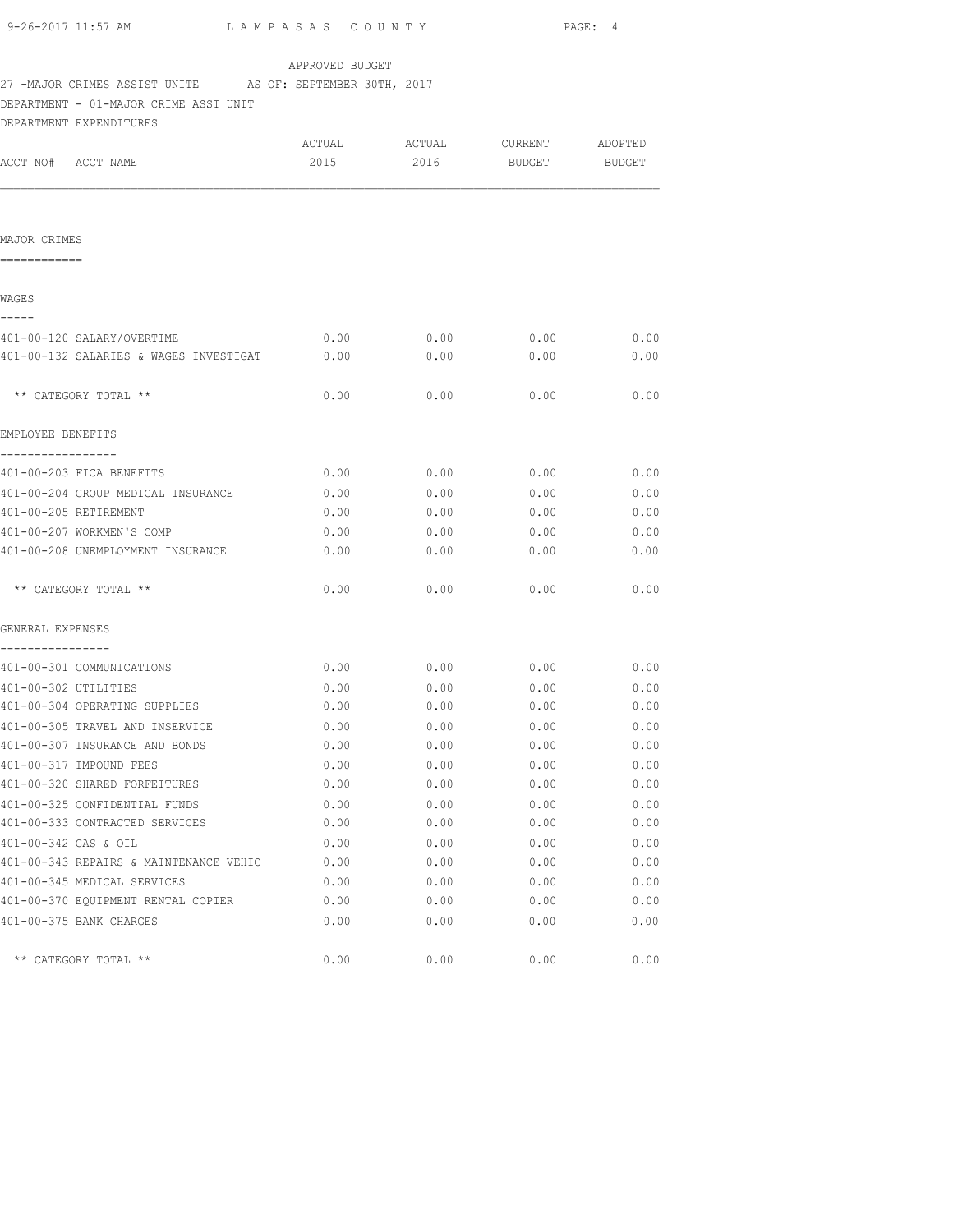## 27 -MAJOR CRIMES ASSIST UNITE AS OF: SEPTEMBER 30TH, 2017

DEPARTMENT - 01-MAJOR CRIME ASST UNIT

DEPARTMENT EXPENDITURES

| ACCT NO# ACCT NAME               | ACTUAL<br>2015                | ACTUAL<br>2016   | CURRENT<br><b>BUDGET</b> | ADOPTED<br><b>BUDGET</b> |
|----------------------------------|-------------------------------|------------------|--------------------------|--------------------------|
| CAPITAL OUTLAY                   |                               |                  |                          |                          |
| 401-00-401 OFFICE EQUIPMENT      | 0.00                          | 0.00             | 0.00                     | 0.00                     |
| 401-00-402 OPERATING EQUIPMENT   | 0.00                          | 0.00             | 0.00                     | 0.00                     |
| ** CATEGORY TOTAL **             | 0.00                          | 0.00             | 0.00                     | 0.00                     |
|                                  |                               |                  |                          |                          |
| 401-00-500 TRANSFERS OUT         | 0.00                          | 0.00             | 0.00                     | 0.00                     |
| ** CATEGORY TOTAL **             | 0.00                          | 0.00             | 0.00                     | 0.00                     |
| ** SUB-DEPARTMENT TOTAL **       | 0.00                          | 0.00             | 0.00                     | 0.00                     |
|                                  |                               |                  |                          |                          |
| DEPARTMENT TOTAL<br>***<br>* * * | 0.00<br>=============         | -------------    | $0.00$ 0.00              | 0.00                     |
|                                  |                               |                  |                          |                          |
| *** FUND TOTAL EXPENDITURES ***  | ============================= | $0.00$ 0.00 0.00 | --------------           | 0.00                     |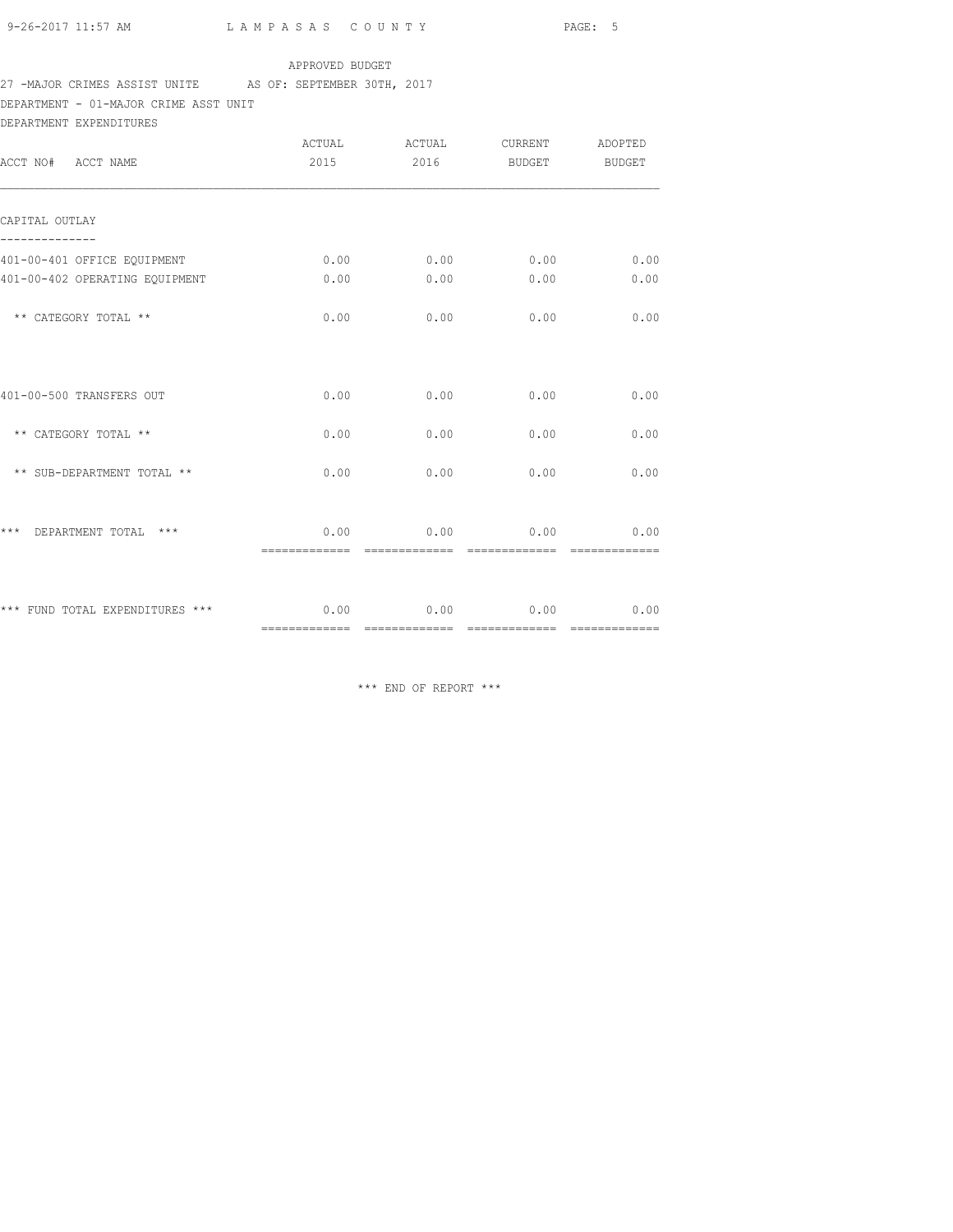| 9-26-2017 11:57 AM | LAMPASAS COUNTY | PAGE: 1 |
|--------------------|-----------------|---------|
|                    |                 |         |

### APPROVED BUDGET 28 -CHILDREN'S TRUST FUND AS OF: SEPTEMBER 30TH, 2017 FINANCIAL SUMMARY

| ACCT NO# ACCT NAME                                              | ACTUAL<br>2015 | ACTUAL CURRENT ADOPTED<br>2016 | <b>BUDGET</b> | BUDGET |
|-----------------------------------------------------------------|----------------|--------------------------------|---------------|--------|
| REVENUE SUMMARY                                                 |                |                                |               |        |
| 00-DEPT REVENUE                                                 |                | $0.00$ 12.50 1,800.00 1,800.00 |               |        |
| *** TOTAL REVENUE ***                                           |                | $0.00$ 12.50 1,800.00 1,800.00 |               |        |
| EXPENDITURE SUMMARY                                             |                |                                |               |        |
| 01-DEPT EXPENDITURES                                            |                | $0.00$ 0.00                    | 0.00          | 0.00   |
| *** TOTAL EXPENDITURES ***                                      |                | $0.00$ 0.00 0.00               |               | 0.00   |
| REVENUES OVER/(UNDER) EXPENDITURES 0.00 12.50 1,800.00 1,800.00 |                |                                |               |        |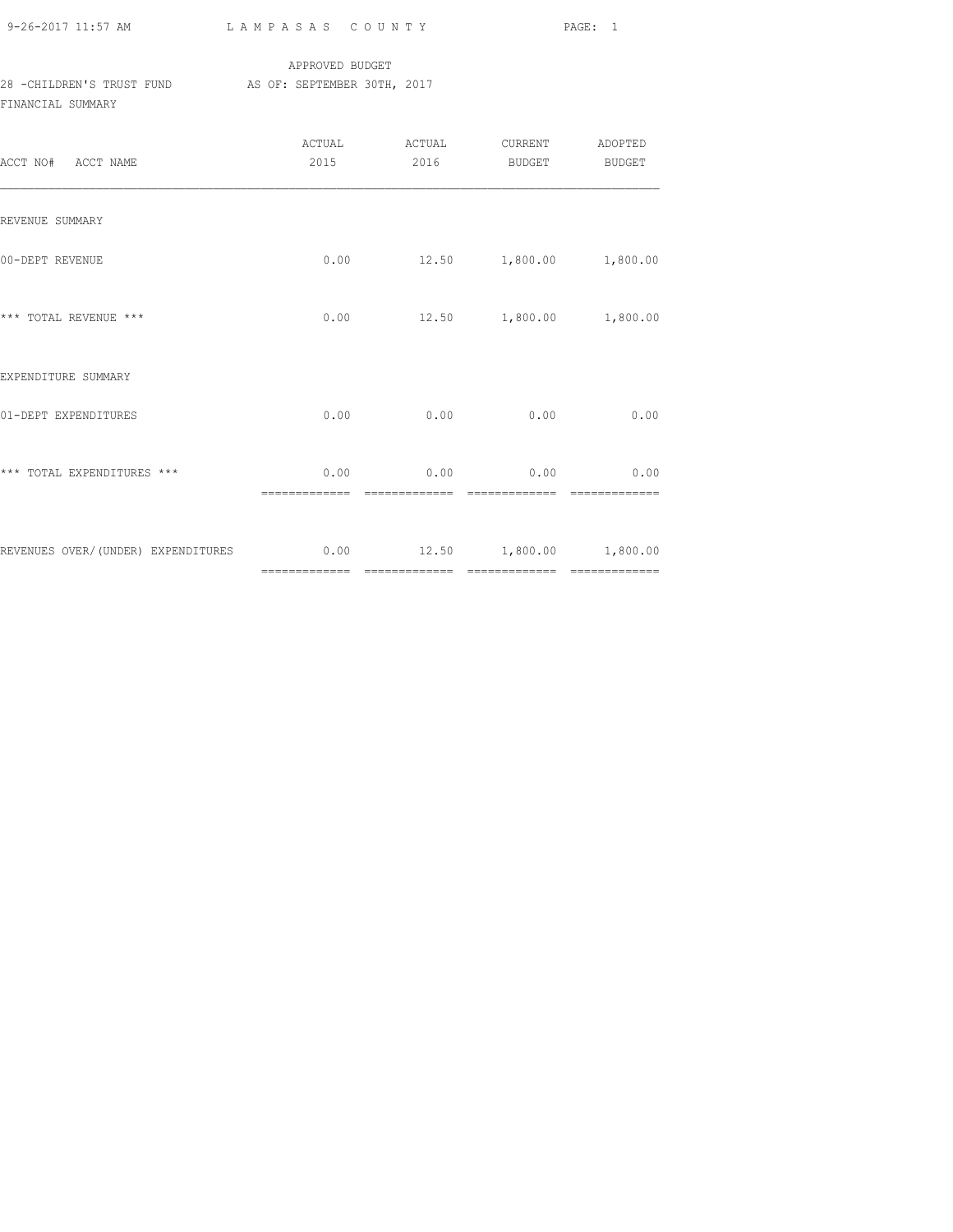|                                                        |                 |                                                         | PAGE: 2 |
|--------------------------------------------------------|-----------------|---------------------------------------------------------|---------|
|                                                        | APPROVED BUDGET |                                                         |         |
| 28 - CHILDREN'S TRUST FUND AS OF: SEPTEMBER 30TH, 2017 |                 |                                                         |         |
| DEPARTMENT - 00-DEPT REVENUE<br>DEPARTMENT REVENUES    |                 |                                                         |         |
|                                                        |                 | ACTUAL ACTUAL CURRENT ADOPTED                           |         |
| ACCT NO# ACCT NAME                                     | 2015            | 2016 BUDGET BUDGET                                      |         |
| 100-00-099 INTEREST REVENUE<br>100-00-106 COUNTY CLERK |                 | $0.00$ 0.00 0.00 0.00<br>$0.00$ 12.50 1,800.00 1,800.00 |         |
| ** SUB-DEPARTMENT REVENUE TOTAL **                     |                 | $0.00$ 12.50 1,800.00 1,800.00                          |         |
| ** DEPARTMENT REVENUE TOTAL **                         | 0.00            | 12.50 1,800.00 1,800.00                                 |         |
| *** FUND TOTAL REVENUES ***                            |                 | $0.00$ 12.50 1,800.00 1,800.00                          |         |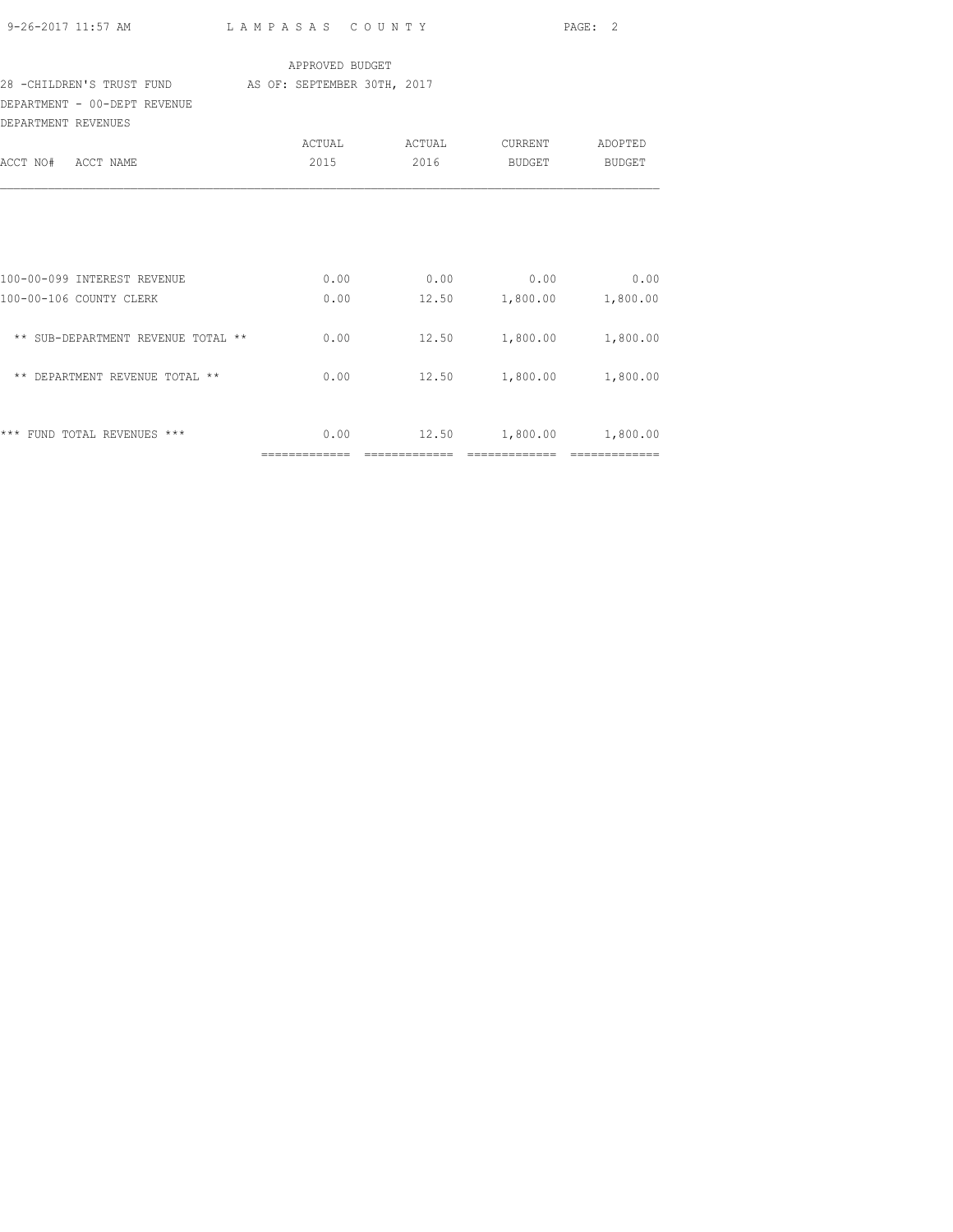|                                                                                                                                           |      |      |                                                          | PAGE: 3 |  |
|-------------------------------------------------------------------------------------------------------------------------------------------|------|------|----------------------------------------------------------|---------|--|
| APPROVED BUDGET<br>28 - CHILDREN'S TRUST FUND AS OF: SEPTEMBER 30TH, 2017<br>DEPARTMENT - 01-DEPT EXPENDITURES<br>DEPARTMENT EXPENDITURES |      |      |                                                          |         |  |
| ACCT NO# ACCT NAME                                                                                                                        |      |      | ACTUAL ACTUAL CURRENT ADOPTED<br>2015 2016 BUDGET BUDGET |         |  |
|                                                                                                                                           |      |      |                                                          |         |  |
| GENERAL EXPENSES                                                                                                                          |      |      |                                                          |         |  |
| ----------------<br>401-00-355 STATE TREASURER<br>401-00-375 BANK CHARGES                                                                 | 0.00 | 0.00 | $0.00$ 0.00 0.00 0.00 0.00<br>0.00                       | 0.00    |  |
| ** CATEGORY TOTAL **                                                                                                                      | 0.00 | 0.00 | 0.00                                                     | 0.00    |  |
| ** SUB-DEPARTMENT TOTAL **                                                                                                                | 0.00 | 0.00 | 0.00                                                     | 0.00    |  |
| *** DEPARTMENT TOTAL ***                                                                                                                  |      |      | $0.00$ 0.00 0.00 0.00                                    |         |  |
| *** FUND TOTAL EXPENDITURES *** $0.00$ $0.00$ $0.00$ $0.00$ $0.00$ $0.00$                                                                 |      |      |                                                          |         |  |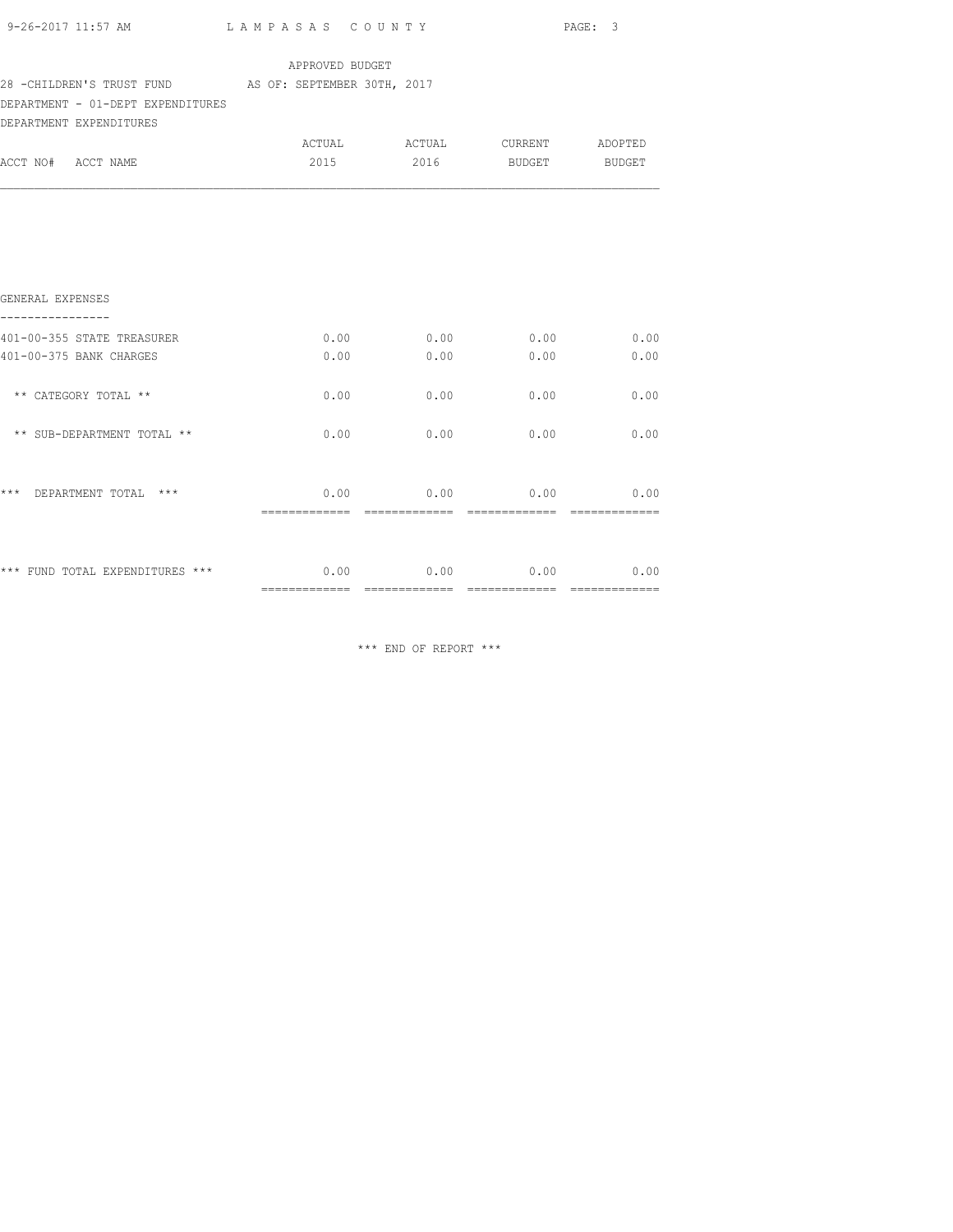| 9-26-2017 11:58 AM                                                     | LAMPASAS COUNTY                                |                                                          | PAGE: 1 |
|------------------------------------------------------------------------|------------------------------------------------|----------------------------------------------------------|---------|
| 29 -ELECTION FUND<br>FINANCIAL SUMMARY                                 | APPROVED BUDGET<br>AS OF: SEPTEMBER 30TH, 2017 |                                                          |         |
| ACCT NO# ACCT NAME                                                     |                                                | ACTUAL ACTUAL CURRENT ADOPTED<br>2015 2016 BUDGET BUDGET |         |
| REVENUE SUMMARY                                                        |                                                |                                                          |         |
| 00- DEPT REVENUE                                                       |                                                | 104,571.51  137,582.88  171,233.00  172,926.00           |         |
| *** TOTAL REVENUE ***                                                  |                                                | 104,571.51 137,582.88 171,233.00 172,926.00              |         |
| EXPENDITURE SUMMARY                                                    |                                                |                                                          |         |
| 01- DEPT EXPENDITURE                                                   |                                                | 113,704.45  135,016.53  171,233.00  172,926.00           |         |
| *** TOTAL EXPENDITURES *** 113,704.45 135,016.53 171,233.00 172,926.00 |                                                |                                                          |         |
| REVENUES OVER/(UNDER) EXPENDITURES (8,132.94) 2,566.35 0.00 0.00       |                                                |                                                          |         |

============= ============= ============= =============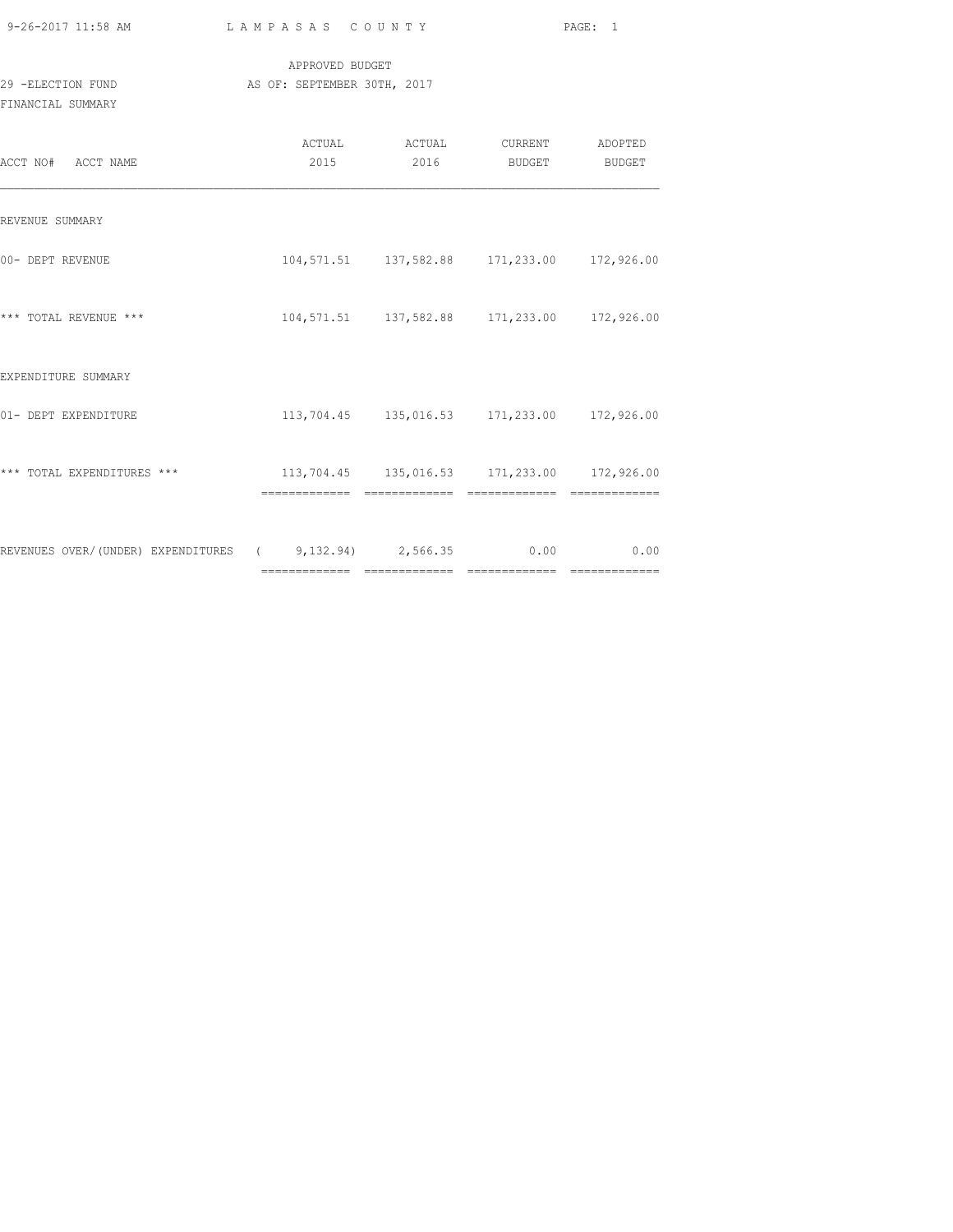#### 29 -ELECTION FUND **AS OF: SEPTEMBER 30TH, 2017**

### DEPARTMENT - 00- DEPT REVENUE

| DEPARTMENT REVENUES |                               |                |                |                          |                          |
|---------------------|-------------------------------|----------------|----------------|--------------------------|--------------------------|
| ACCT NO#            | ACCT NAME                     | ACTUAL<br>2015 | ACTUAL<br>2016 | CURRENT<br><b>BUDGET</b> | ADOPTED<br><b>BUDGET</b> |
|                     |                               |                |                |                          |                          |
|                     | 100-00-011 VOTER REGISTRATION | 0.00           | 0.00           | 0.00                     | 0.00                     |

| 0.00<br>0.00<br>800.00<br>100-00-080 ELECTION FUND TECHNOLOGY<br>100-00-099 INTEREST REVENUE<br>0.00<br>1.18<br>0.00<br>0.00<br>0.00<br>100-00-116 GRANT REVENUE - HAVA<br>0.00<br>100-00-151 CHAPTER 19 STATE REIMBURSE<br>850.00<br>1,800.00<br>1,114.51<br>16,907.00<br>21,186.70<br>10,000.00<br>100-00-152 ELECTION CONTRACTS<br>100-00-190 MISCELLANEOUS RECEIPTS<br>50.00<br>45.00<br>50.00<br>86,500.00<br>200-00-010 OPERATING TRANSFERS-IN<br>115,500.00<br>158,583.00<br>104,571.51<br>137,582.88<br>171,233.00<br>** SUB-DEPARTMENT REVENUE TOTAL **<br>104,571.51<br>137,582.88<br>171,233.00<br>** DEPARTMENT REVENUE TOTAL **<br>104,571.51<br>137,582.88<br>171,233.00<br>*** FUND TOTAL REVENUES *** | IOO-00-011 VOIER REGISIRAIION | v.vv | v.vv | u.uu | v.vv       |
|-----------------------------------------------------------------------------------------------------------------------------------------------------------------------------------------------------------------------------------------------------------------------------------------------------------------------------------------------------------------------------------------------------------------------------------------------------------------------------------------------------------------------------------------------------------------------------------------------------------------------------------------------------------------------------------------------------------------------|-------------------------------|------|------|------|------------|
|                                                                                                                                                                                                                                                                                                                                                                                                                                                                                                                                                                                                                                                                                                                       |                               |      |      |      | 800.00     |
|                                                                                                                                                                                                                                                                                                                                                                                                                                                                                                                                                                                                                                                                                                                       |                               |      |      |      | 0.00       |
|                                                                                                                                                                                                                                                                                                                                                                                                                                                                                                                                                                                                                                                                                                                       |                               |      |      |      | 0.00       |
|                                                                                                                                                                                                                                                                                                                                                                                                                                                                                                                                                                                                                                                                                                                       |                               |      |      |      | 1,800.00   |
|                                                                                                                                                                                                                                                                                                                                                                                                                                                                                                                                                                                                                                                                                                                       |                               |      |      |      | 10,000.00  |
|                                                                                                                                                                                                                                                                                                                                                                                                                                                                                                                                                                                                                                                                                                                       |                               |      |      |      | 50.00      |
|                                                                                                                                                                                                                                                                                                                                                                                                                                                                                                                                                                                                                                                                                                                       |                               |      |      |      | 160,276.00 |
|                                                                                                                                                                                                                                                                                                                                                                                                                                                                                                                                                                                                                                                                                                                       |                               |      |      |      | 172,926.00 |
|                                                                                                                                                                                                                                                                                                                                                                                                                                                                                                                                                                                                                                                                                                                       |                               |      |      |      | 172,926.00 |
|                                                                                                                                                                                                                                                                                                                                                                                                                                                                                                                                                                                                                                                                                                                       |                               |      |      |      | 172,926.00 |
|                                                                                                                                                                                                                                                                                                                                                                                                                                                                                                                                                                                                                                                                                                                       |                               |      |      |      |            |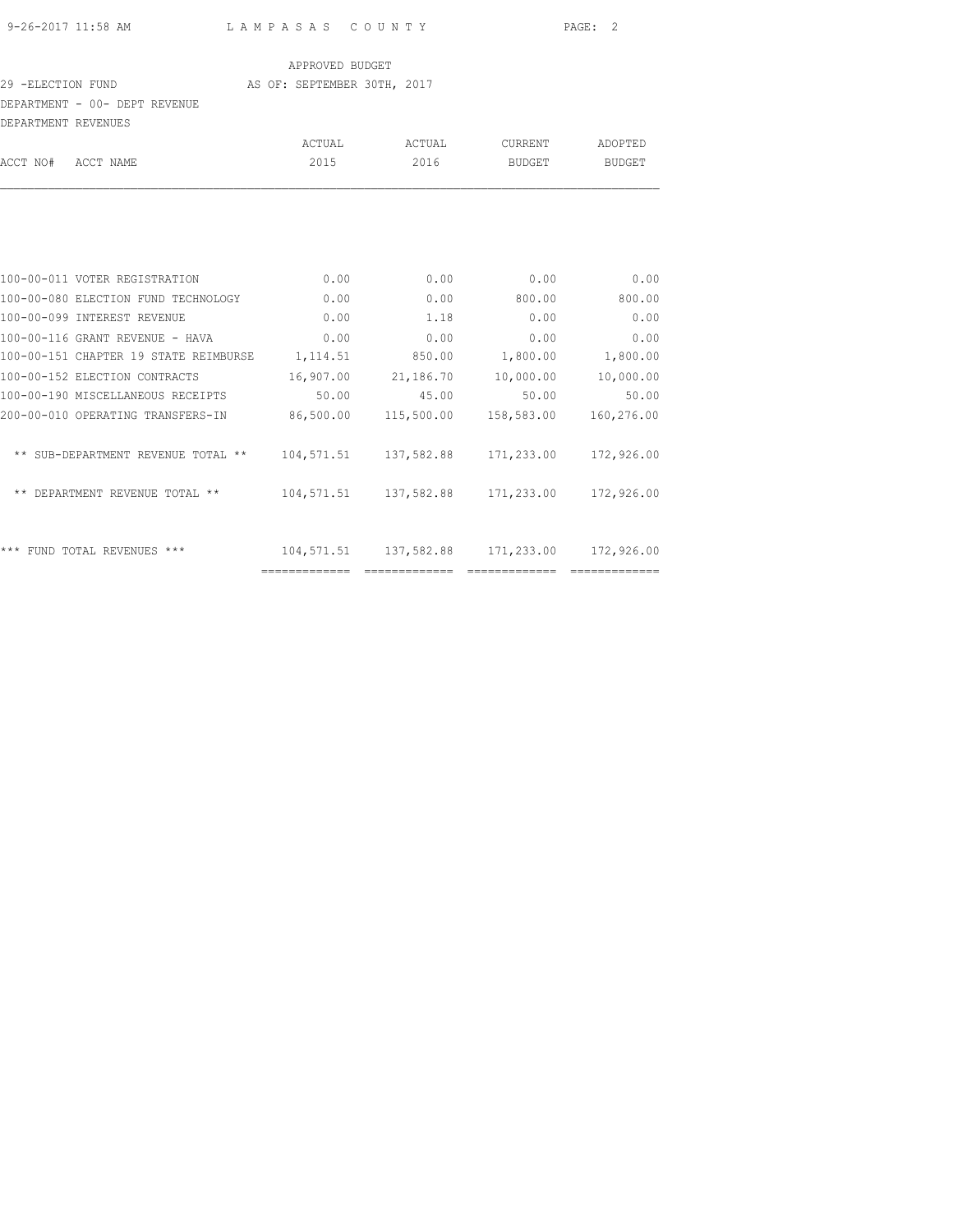|                    |                                                                                |                 |                                               |              | PAGE: 3   |  |
|--------------------|--------------------------------------------------------------------------------|-----------------|-----------------------------------------------|--------------|-----------|--|
|                    |                                                                                | APPROVED BUDGET |                                               |              |           |  |
|                    | 29 -ELECTION FUND (AS OF: SEPTEMBER 30TH, 2017                                 |                 |                                               |              |           |  |
|                    | DEPARTMENT - 01- DEPT EXPENDITURE                                              |                 |                                               |              |           |  |
|                    | DEPARTMENT EXPENDITURES                                                        |                 |                                               |              |           |  |
|                    |                                                                                |                 |                                               |              |           |  |
| ACCT NO# ACCT NAME |                                                                                |                 | 2015 2016 BUDGET BUDGET                       |              |           |  |
|                    |                                                                                |                 |                                               |              |           |  |
|                    |                                                                                |                 |                                               |              |           |  |
| WAGES              |                                                                                |                 |                                               |              |           |  |
|                    | 401-00-102 SALARIES & WAGES APPT #0349 32,983.89 34,125.85 47,476.00 48,191.00 |                 |                                               |              |           |  |
|                    | 401-00-104 SALARIES & WAGES DEP #1882 24,828.66 23,337.52 24,518.00 25,030.00  |                 |                                               |              |           |  |
|                    | 401-00-106 TEMPORARY EMLOYEE                                                   | 0.00            |                                               | $0.00$ 0.00  | 0.00      |  |
|                    | 401-00-120 SALARY/OVERTIME                                                     | 0.00            | 0.00                                          | 0.00         | 0.00      |  |
|                    |                                                                                |                 |                                               |              |           |  |
|                    | ** CATEGORY TOTAL **                                                           |                 | 57,812.55 57,463.37 71,994.00 73,221.00       |              |           |  |
| EMPLOYEE BENEFITS  |                                                                                |                 |                                               |              |           |  |
| -----------------  | 401-00-203 FICA BENEFITS                                                       |                 | 4,306.08 4,340.66 5,575.00 5,601.00           |              |           |  |
|                    | 401-00-204 GROUP MEDICAL INSURANCE                                             | 223.18          |                                               |              |           |  |
|                    | 401-00-205 RETIREMENT                                                          |                 | $9,209.85$ $9,514.77$ $11,660.00$ $11,715.00$ |              |           |  |
|                    | 401-00-207 WORKMEN'S COMP                                                      | 12.00           | 198.00                                        | 242.00       | 243.00    |  |
|                    | 401-00-208 UNEMPLOYMENT INSURANCE 0.00                                         |                 |                                               | 19.00 118.00 | 25.00     |  |
|                    | 401-00-212 PHONE ALLOWANCE                                                     |                 | 480.00 520.00 480.00 480.00                   |              |           |  |
|                    |                                                                                |                 |                                               |              |           |  |
|                    | ** CATEGORY TOTAL **                                                           |                 | 14, 231.11 24, 013.59 34, 514.00 35, 760.00   |              |           |  |
| GENERAL EXPENSES   |                                                                                |                 |                                               |              |           |  |
| ----------------   | 401-00-300 INTERPRETER                                                         | 0.00            | 0.00                                          | 0.00         | 0.00      |  |
|                    | 401-00-301 COMMUNICATIONS                                                      | 379.90          | 267.00                                        | 800.00       | 800.00    |  |
|                    | 401-00-303 COMPUTER SUPPLIES                                                   | 525.34          | 521.99                                        | 800.00       | 600.00    |  |
|                    | 401-00-304 OPERATING SUPPLIES                                                  | 97.60           | 542.60                                        | 600.00       | 600.00    |  |
|                    | 401-00-305 TRAVEL & INSERVICE TRAINING                                         | 2,900.18        | 1,219.06                                      | 2,500.00     | 1,500.00  |  |
|                    | 401-00-311 REPAIR/MAINTENANCE                                                  | 152.00          | 0.00                                          | 1,200.00     | 600.00    |  |
|                    | 401-00-312 EQUIPMENT MAINTENANCE CONT                                          | 12,077.00       | 9,751.59                                      | 12,000.00    | 12,000.00 |  |
| 401-00-315 DUES    |                                                                                | 0.00            | 320.00                                        | 300.00       | 320.00    |  |
|                    | 401-00-333 CONTRACTED SERVICES (BALLOT)                                        | 13, 144. 92     | 19,726.19                                     | 18,000.00    | 18,000.00 |  |
|                    | 401-00-337 ELECTIONS, JUDGES & SUPPLIE                                         | 3,074.53        | 4,464.06                                      | 10,000.00    | 10,000.00 |  |
|                    | 401-00-354 VOTER REGISTRATION                                                  | 0.00            | 4,770.29                                      | 5,000.00     | 6,500.00  |  |
| 401-00-361 POSTAGE |                                                                                | 48.00           | 120.00                                        | 300.00       | 300.00    |  |
|                    | 401-00-370 EQUIPMENT RENTAL - COPIER 1,960.31                                  |                 | 1,985.93                                      | 2,200.00     | 2,200.00  |  |
|                    | 401-00-375 BANK CHARGES                                                        | 0.00            | 0.00                                          | 25.00        | 25.00     |  |
|                    | 401-00-389 MISCELLANOUS EXPENSE                                                | 0.00            | 0.00                                          | 1,000.00     | 500.00    |  |
|                    |                                                                                |                 |                                               |              |           |  |
|                    | ** CATEGORY TOTAL **                                                           | 34, 359. 78     | 43,688.71                                     | 54,725.00    | 53,945.00 |  |
|                    |                                                                                |                 |                                               |              |           |  |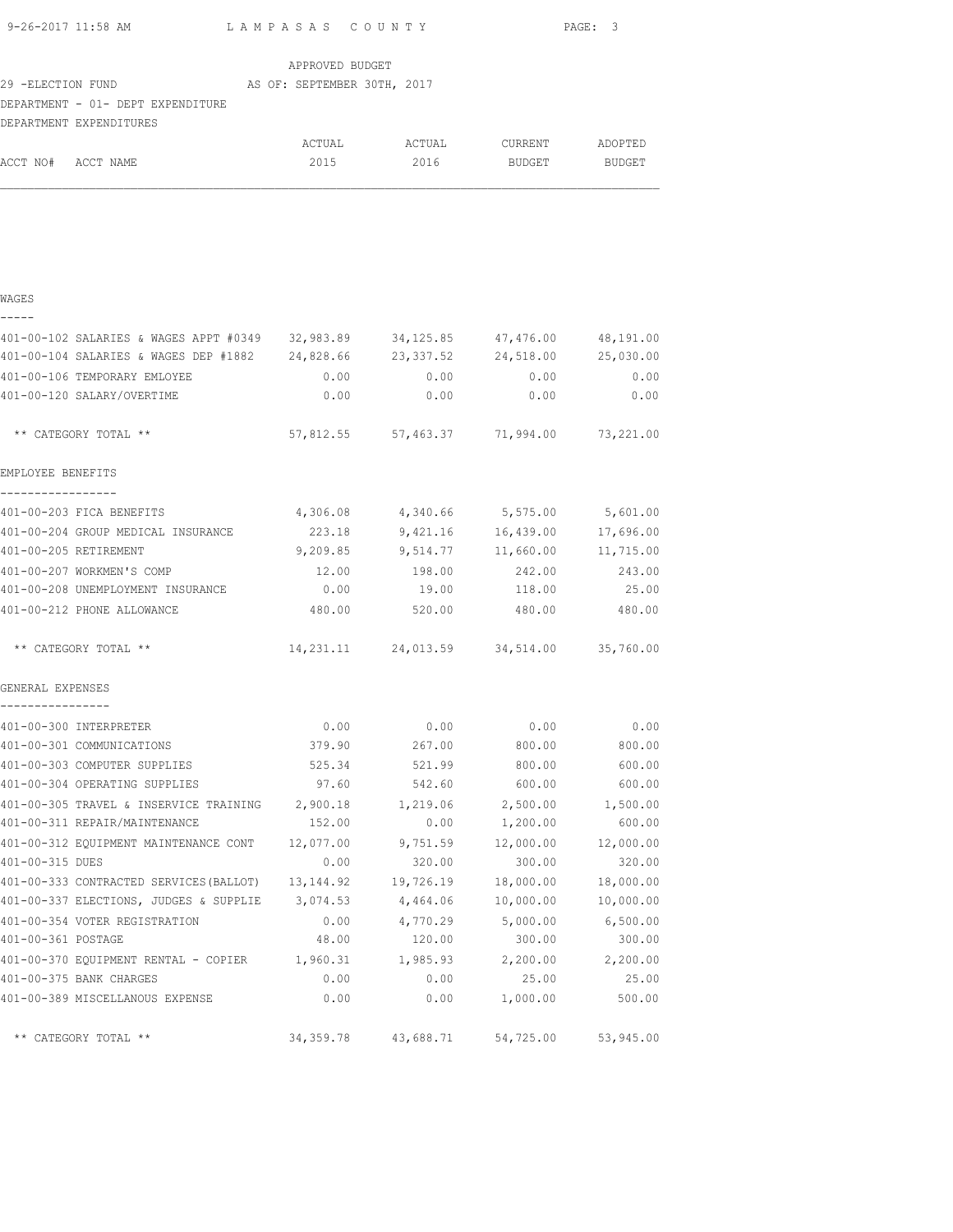| 9-26-2017 11:58 AM | LAMPASAS COUNTY             | PAGE: 4 |
|--------------------|-----------------------------|---------|
|                    | APPROVED BUDGET             |         |
| 29 -ELECTION FUND  | AS OF: SEPTEMBER 30TH, 2017 |         |

DEPARTMENT - 01- DEPT EXPENDITURE DEPARTMENT EXPENDITURES

| DEPARTMENT EXPENDITURES                                                      |      |             |                                                |      |
|------------------------------------------------------------------------------|------|-------------|------------------------------------------------|------|
| ACCT NO# ACCT NAME                                                           | 2015 |             | 2016 BUDGET BUDGET                             |      |
| CAPITAL OUTLAY                                                               |      |             |                                                |      |
| 401-00-401 OFFICE MACHINES & EQUIPMENT 0.00                                  |      |             | 0.00<br>0.00                                   | 0.00 |
| ** CATEGORY TOTAL **                                                         |      |             | $0.00$ 0.00 0.00                               | 0.00 |
| 401-00-500 OPERATING TRANSFERS-OUT                                           |      |             | $0.00$ $0.00$ $0.00$ $0.00$                    | 0.00 |
| ** CATEGORY TOTAL **                                                         |      | 0.00        | 0.00<br>0.00                                   | 0.00 |
| ** SUB-DEPARTMENT TOTAL **                                                   |      |             | 106,403.44  125,165.67  161,233.00  162,926.00 |      |
| WAGES                                                                        |      |             |                                                |      |
| -----<br>401-01-198 ELECTIONS WAGES                                          |      |             | $0.00$ 0.00 0.00                               | 0.00 |
| ** CATEGORY TOTAL **                                                         |      | $0.00$ 0.00 | 0.00                                           | 0.00 |
| GENERAL EXPENSES                                                             |      |             |                                                |      |
| 401-01-337 ELECTIONS, JUDGES & PAYROLL 7,301.01 9,850.86 10,000.00 10,000.00 |      |             |                                                |      |
| ** CATEGORY TOTAL **                                                         |      |             | 7,301.01 9,850.86 10,000.00 10,000.00          |      |
| ** SUB-DEPARTMENT TOTAL **                                                   |      |             | 7,301.01 9,850.86 10,000.00 10,000.00          |      |
| *** DEPARTMENT TOTAL ***                                                     |      |             | 113,704.45  135,016.53  171,233.00  172,926.00 |      |
| *** FUND TOTAL EXPENDITURES ***                                              |      |             | 113,704.45  135,016.53  171,233.00  172,926.00 |      |
|                                                                              |      |             |                                                |      |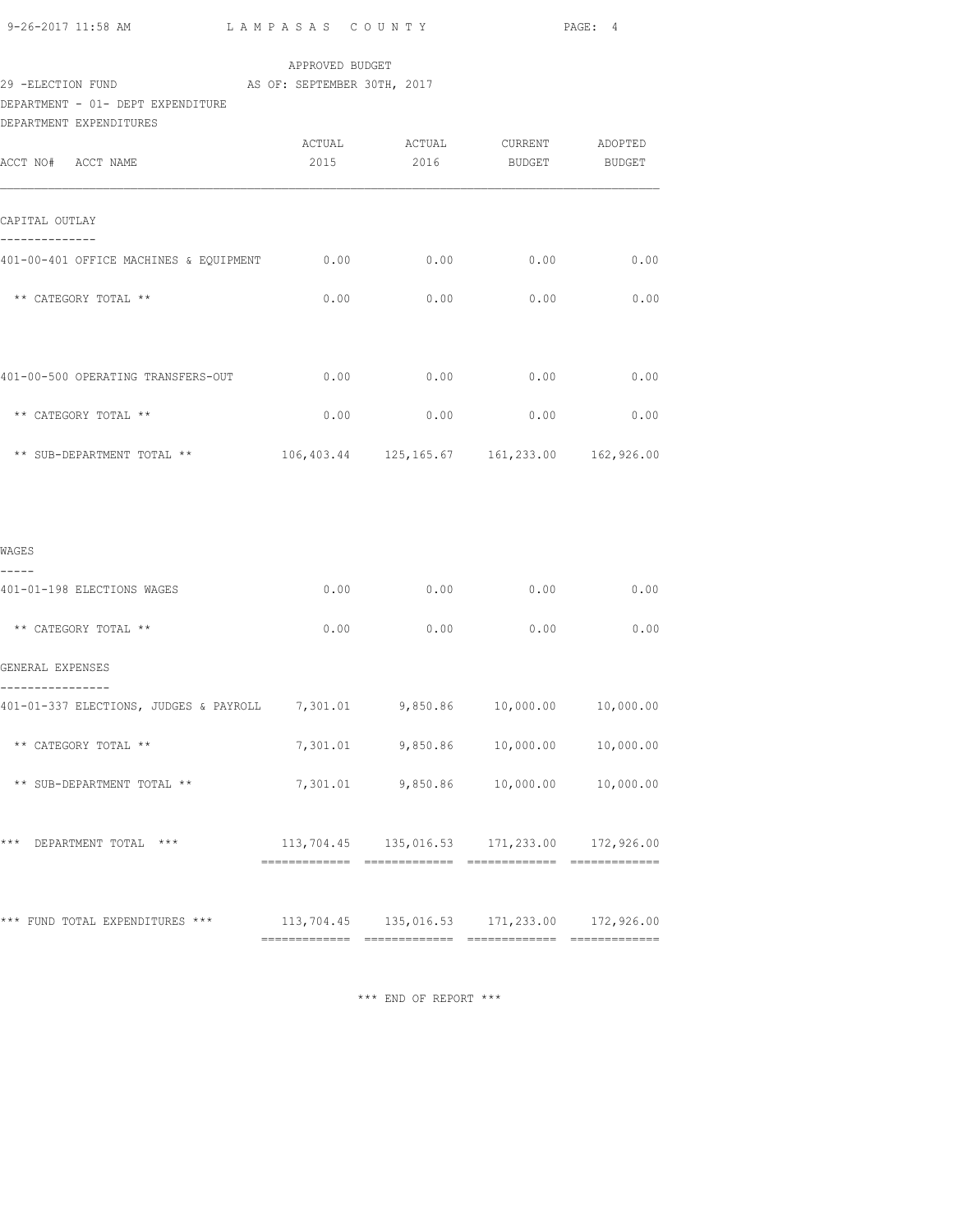| $9 - 26 - 2017$ 11:58 AM |  |
|--------------------------|--|

### APPROVED BUDGET 30 -PRE-TRIAL INTERVENTION<br>
AS OF: SEPTEMBER 30TH, 2017 FINANCIAL SUMMARY

| ACCT NO# ACCT NAME                 | ACTUAL<br>2015      | ACTUAL<br>2016                          | CURRENT<br>BUDGET             | ADOPTED<br>BUDGET |
|------------------------------------|---------------------|-----------------------------------------|-------------------------------|-------------------|
| REVENUE SUMMARY                    |                     |                                         |                               |                   |
| 00-PRE-TRIAL REVENUE               |                     | 40,395.40 54,589.00 55,000.00 55,000.00 |                               |                   |
| *** TOTAL REVENUE ***              |                     | 40,395.40 54,589.00 55,000.00           |                               | 55,000.00         |
| EXPENDITURE SUMMARY                |                     |                                         |                               |                   |
| 01-PRE-TRIAL EXPENDITURE           | 0.00                |                                         | 25,000.00 55,000.00 55,000.00 |                   |
| *** TOTAL EXPENDITURES ***         | 0.00                |                                         | 25,000.00 55,000.00           | 55,000.00         |
| REVENUES OVER/(UNDER) EXPENDITURES | 40,395.40 29,589.00 |                                         | 0.00                          | 0.00              |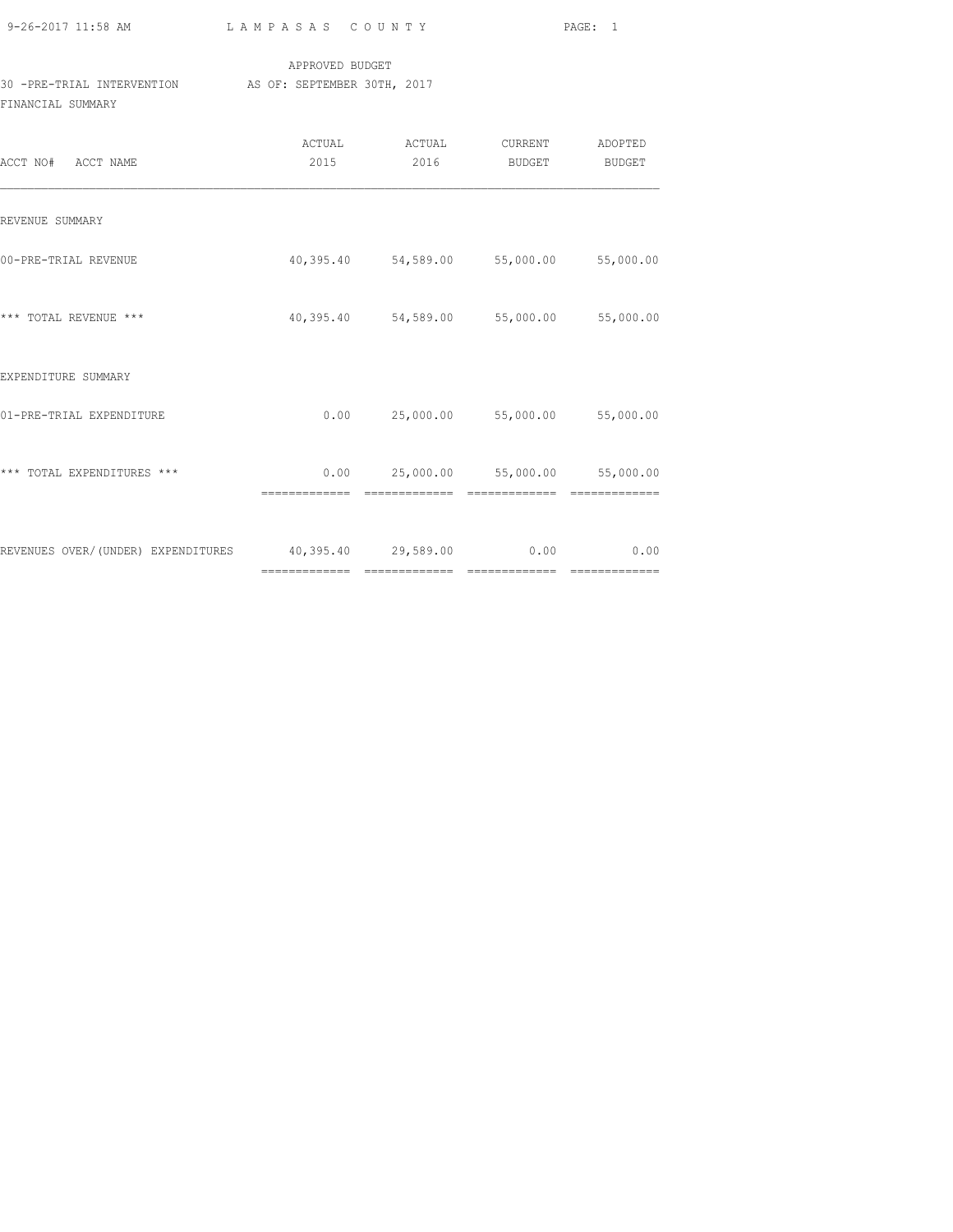| 9-26-2017 11:58 AM | LAMPASAS COUNTY | PAGE: 2 |  |
|--------------------|-----------------|---------|--|

## 30 -PRE-TRIAL INTERVENTION AS OF: SEPTEMBER 30TH, 2017

DEPARTMENT - 00-PRE-TRIAL REVENUE

| DEPARTMENT REVENUES |        |        |         |         |
|---------------------|--------|--------|---------|---------|
|                     | ACTUAL | ACTUAL | CURRENT | ADOPTED |
| ACCT NO# ACCT NAME  | 2015   | 2016   | BUDGET  | BUDGET  |
|                     |        |        |         |         |

| ***<br>$***$<br>REVENUES<br>FUND TOTAL                      | 40,395.40 | 54,589.00 | 55,000.00 | 55,000.00 |
|-------------------------------------------------------------|-----------|-----------|-----------|-----------|
| $***$<br><b>DEPARTMENT</b><br>REVENUE TOTAL<br>$***$        | 40,395.40 | 54,589.00 | 55,000.00 | 55,000.00 |
| $***$<br>SUB-DEPARTMENT<br>$\star\star$<br>REVENUE<br>TOTAL | 40,395.40 | 54,589.00 | 55,000.00 | 55,000.00 |
| 100-00-190 MISCELLANEOUS                                    | 0.00      | 0.00      | 0.00      | 0.00      |
| 100-00-099 INTEREST REVENUE                                 | 0.00      | 0.00      | 0.00      | 0.00      |
| 100-00-004 PRE-TRIAL INTERVENTION FEES                      | 40,395.40 | 54,589.00 | 55,000.00 | 55,000.00 |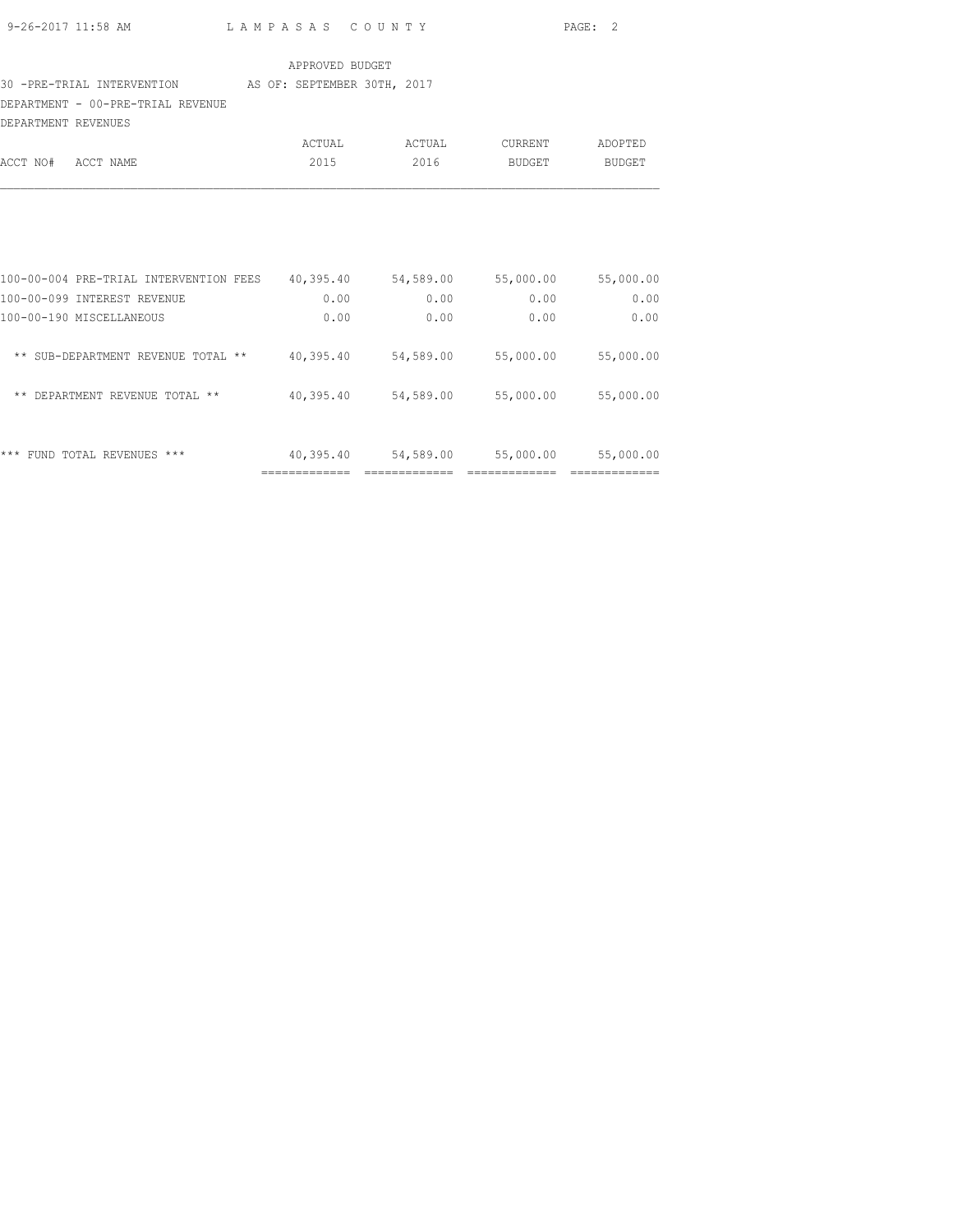| APPROVED BUDGET<br>30 -PRE-TRIAL INTERVENTION AS OF: SEPTEMBER 30TH, 2017                                    |      |
|--------------------------------------------------------------------------------------------------------------|------|
| DEPARTMENT - 01-PRE-TRIAL EXPENDITURE                                                                        |      |
| DEPARTMENT EXPENDITURES<br>ACTUAL ACTUAL CURRENT ADOPTED<br>2015<br>2016 BUDGET BUDGET<br>ACCT NO# ACCT NAME |      |
|                                                                                                              |      |
| GENERAL EXPENSES                                                                                             |      |
| 0.00<br>0.00<br>0.00<br>401-00-375 BANK CHARGES                                                              | 0.00 |
| 401-00-389 MISCELLANOUS EXPENSE<br>0.00<br>0.00<br>0.00                                                      | 0.00 |
| ** CATEGORY TOTAL **<br>0.00<br>0.00<br>0.00                                                                 | 0.00 |
| $0.00$ 25,000.00 55,000.00 55,000.00<br>401-00-500 OPERATION TRANSFERS-OUT                                   |      |
| $0.00$ 25,000.00 55,000.00 55,000.00<br>** CATEGORY TOTAL **                                                 |      |
| $0.00$ 25,000.00 55,000.00<br>** SUB-DEPARTMENT TOTAL **<br>55,000.00                                        |      |
| $0.00$ 25,000.00 55,000.00 55,000.00<br>*** DEPARTMENT TOTAL ***                                             |      |
|                                                                                                              |      |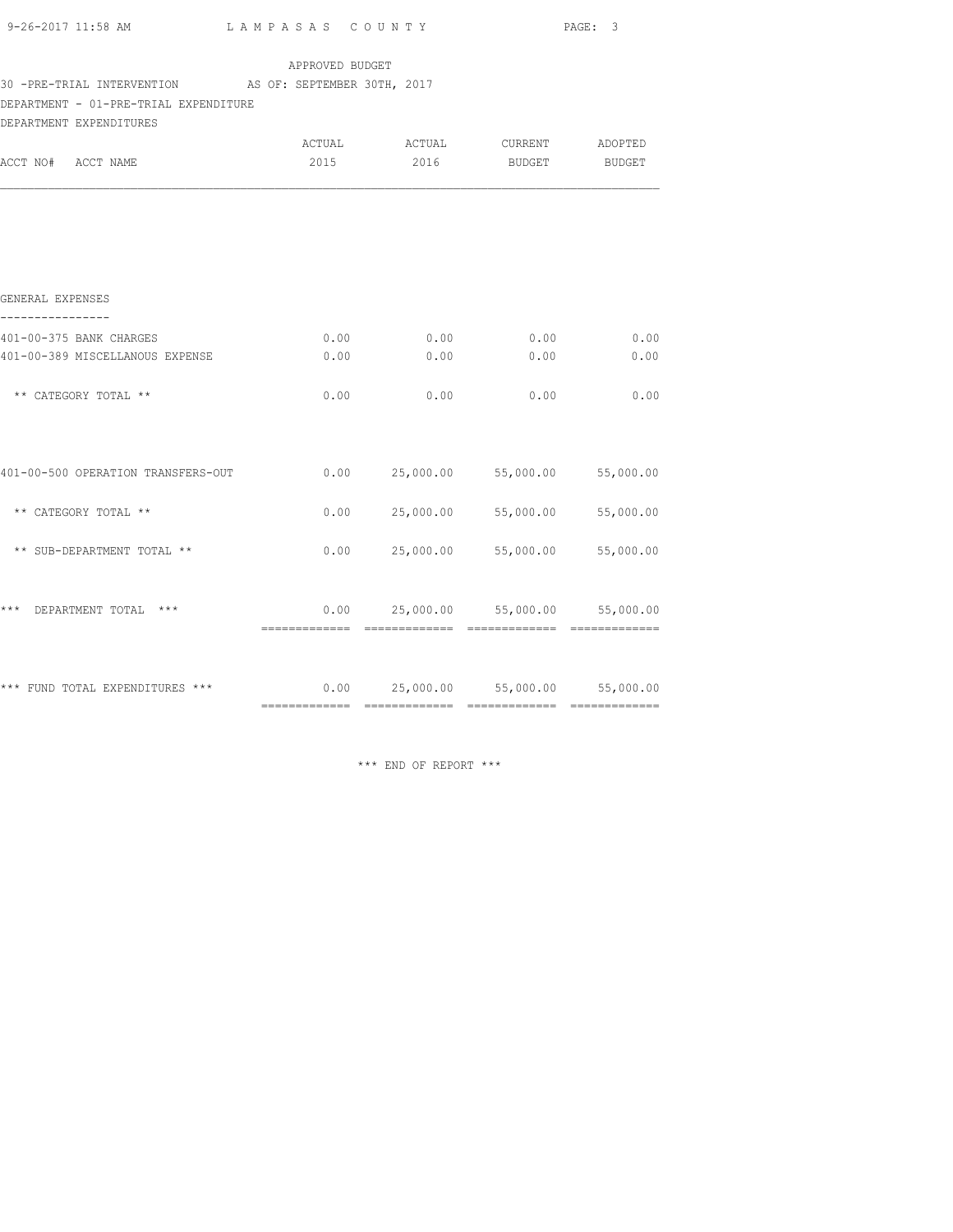| 9-26-2017 11:58 AM |  |
|--------------------|--|

|                        | APPROVED BUDGET             |
|------------------------|-----------------------------|
| 31 -JUVENILE PROBATION | AS OF: SEPTEMBER 30TH, 2017 |
| FINANCIAL SUMMARY      |                             |

| ACCT NO# ACCT NAME                                          | 2015 | ACTUAL ACTUAL<br>2016 | CURRENT<br>BUDGET                           | ADOPTED<br>BUDGET |
|-------------------------------------------------------------|------|-----------------------|---------------------------------------------|-------------------|
| REVENUE SUMMARY                                             |      |                       |                                             |                   |
| 00-JPO REVENUE                                              |      |                       | 553,430.88 523,413.93 500,059.00 506,637.00 |                   |
| *** TOTAL REVENUE ***                                       |      |                       | 553,430.88 523,413.93 500,059.00 506,637.00 |                   |
| EXPENDITURE SUMMARY                                         |      |                       |                                             |                   |
| 01-JPO EXPENDITURES                                         |      |                       | 560,348.08 518,653.90 500,059.00 506,637.00 |                   |
| *** TOTAL EXPENDITURES ***                                  |      |                       | 560,348.08 518,653.90 500,059.00 506,637.00 |                   |
| REVENUES OVER/(UNDER) EXPENDITURES (6,917.20) 4,760.03 0.00 |      |                       |                                             | 0.00              |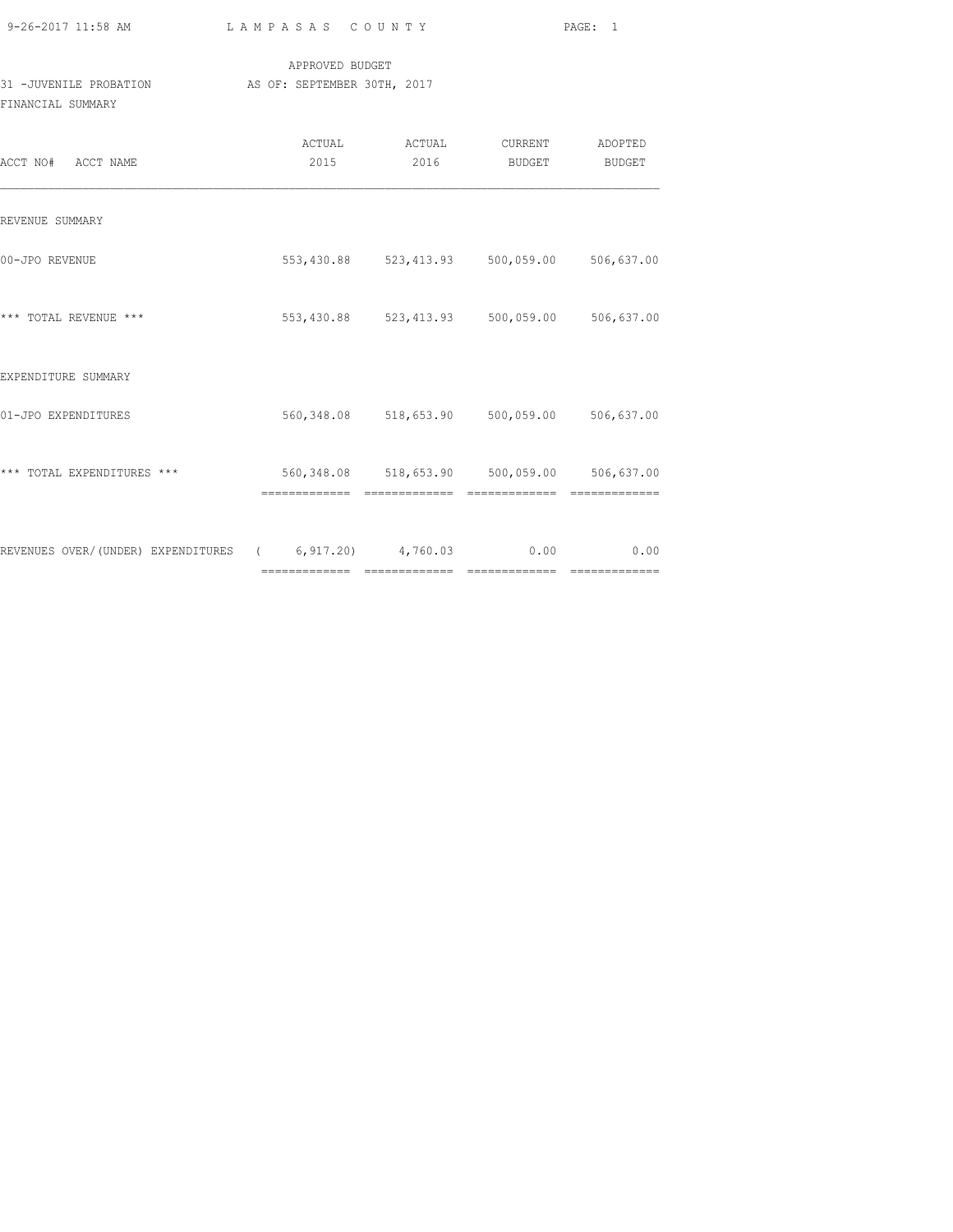#### 31 -JUVENILE PROBATION AS OF: SEPTEMBER 30TH, 2017

### DEPARTMENT - 00-JPO REVENUE

| DEPARTMENT REVENUES | DEPARTMENT - 00-JPO REVENUE                          |            |             |               |                       |
|---------------------|------------------------------------------------------|------------|-------------|---------------|-----------------------|
|                     |                                                      | ACTUAL     | ACTUAL      | CURRENT       | ADOPTED               |
| ACCT NO#            | ACCT NAME                                            | 2015       | 2016        | <b>BUDGET</b> | <b>BUDGET</b>         |
|                     |                                                      |            |             |               |                       |
| 100-00-007 BPS      |                                                      | 0.00       | 0.00        | 0.00          | 28,438.00             |
| 100-00-008 GRANT S  |                                                      | 0.00       | 0.00        | 0.00          | 3,746.00              |
| 100-00-013 CP       |                                                      | 0.00       | 0.00        | 0.00          | 27,526.00             |
| 100-00-014 PPA      |                                                      | 0.00       | 0.00        | 0.00          | 53,237.00             |
| 100-00-016 CD       |                                                      | 0.00       | 0.00        | 0.00          | 15,677.00             |
| 100-00-017 MHS      |                                                      | 0.00       | 0.00        | 0.00          | 15,466.00             |
|                     | 100-00-019 FLEXIBLE FUNDING                          | 0.00       | 0.00        | 0.00          | 46,782.00             |
|                     | 100-00-099 INTEREST REVENUE                          | 5.23       | 12.55       | 0.00          | 0.00                  |
|                     | 100-00-100 SALE OF SURPLUS PROPERTY                  | 0.00       | 6,877.00    | 0.00          | 0.00                  |
|                     | 100-00-109 SERVICE FEES                              | 0.00       | 0.00        | 0.00          | 0.00                  |
|                     | 100-00-111 NON-RESIDENTIAL GRANT                     | 0.00       | 0.00        | 0.00          | 0.00                  |
|                     | 100-00-116 GRANT REVENUE - CJD                       | 0.00       | 0.00        | 3,435.00      | 0.00                  |
|                     | 100-00-118 JUVENILE PROBATION FEES                   | 6,429.91   | 5,239.97    | 6,000.00      | 6,000.00              |
|                     | 100-00-123 STATE FUNDING - TJPC                      | 196,720.00 | 181,676.00  | 185,310.00    | 0.00                  |
|                     | 100-00-142 4 E REVENUE                               | 0.00       | 0.00        | 0.00          | 0.00                  |
|                     | 100-00-190 MISCELLANOUS RECEIPTS                     | 100.00     | 12.00       | 0.00          | 0.00                  |
|                     | 100-00-200 PLACEMENT COST                            | 0.00       | 0.00        | 0.00          | 0.00                  |
|                     | 100-00-201 CIS GRANT SALARY REIMBURSEM               | 0.00       | 0.00        | 0.00          | 0.00                  |
|                     | 100-00-206 RESTITUTION FEES                          | 3,675.74   | 6,596.41    | 0.00          | 3,500.00              |
|                     | 200-00-010 OPERATING TRANSFER-IN                     | 346,500.00 | 323,000.00  | 305, 314.00   | 306,265.00            |
|                     | ** SUB-DEPARTMENT REVENUE TOTAL **                   | 553,430.88 | 523, 413.93 | 500,059.00    | 506,637.00            |
|                     | 100-01-123 STATE FUNDING-SALARIES                    | 0.00       | 0.00        | 0.00          | 0.00                  |
|                     | ** SUB-DEPARTMENT REVENUE TOTAL **                   | 0.00       | 0.00        | 0.00          | 0.00                  |
|                     | ** DEPARTMENT REVENUE TOTAL ** 553,430.88 523,413.93 |            |             |               | 500,059.00 506,637.00 |
|                     | *** FUND TOTAL REVENUES ***                          | 553,430.88 | 523, 413.93 | 500,059.00    | 506,637.00            |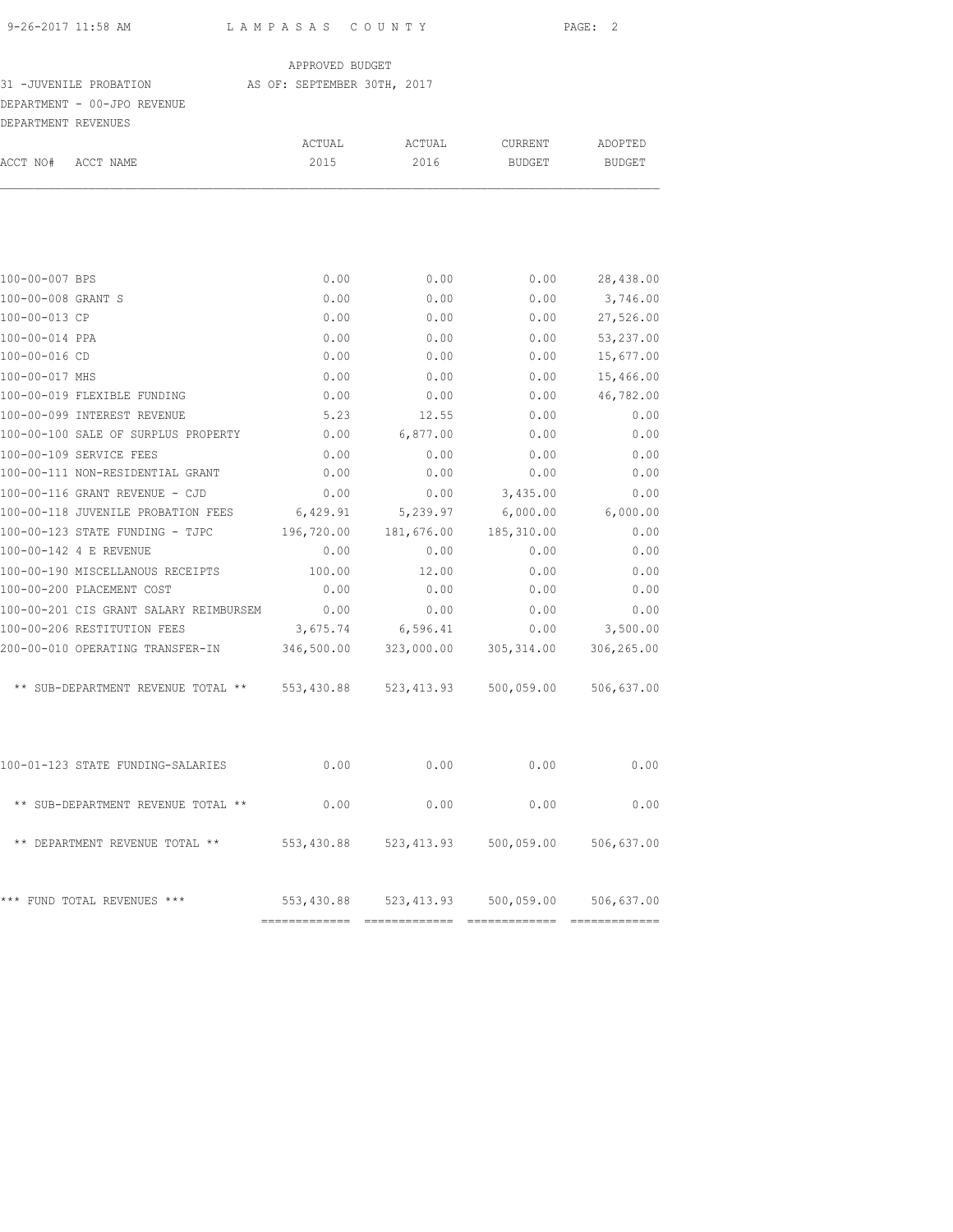| 9-26-2017 11:58 AM | LAMPASAS COUNTY | PAGE: 3 |
|--------------------|-----------------|---------|

|                                  | APPROVED BUDGET             |        |                |               |
|----------------------------------|-----------------------------|--------|----------------|---------------|
| 31 -JUVENILE PROBATION           | AS OF: SEPTEMBER 30TH, 2017 |        |                |               |
| DEPARTMENT - 01-JPO EXPENDITURES |                             |        |                |               |
| DEPARTMENT EXPENDITURES          |                             |        |                |               |
|                                  | ACTUAL                      | ACTUAL | <b>CURRENT</b> | ADOPTED       |
| ACCT NO#<br>ACCT NAME            | 2015                        | 2016   | <b>BUDGET</b>  | <b>BUDGET</b> |

|  | ۰. | ۰. |  |
|--|----|----|--|
|  |    |    |  |
|  |    |    |  |

| 401-00-102 SALARIES & WAGES APPOINTED                                  | 31,706.66 | 43, 427.28                                  | 62,000.00 | 0.00      |
|------------------------------------------------------------------------|-----------|---------------------------------------------|-----------|-----------|
| 401-00-103 SALARIES & WAGES DEP #0502                                  | 13,368.77 | 13,971.85                                   | 17,829.00 | 50,539.00 |
| 401-00-104 SALARIES & WAGES DEP #1406                                  | 36,300.33 | 37,174.62                                   | 39,737.00 | 40,508.00 |
| 401-00-113 SALARIES & WAGES ASST #3055                                 | 42,547.24 | 25,231.81                                   | 24,457.00 | 50,539.00 |
| 401-00-199 LONGEVITY PAYMENT                                           | 1,320.00  | 1,440.00                                    | 1,560.00  | 1,680.00  |
| ** CATEGORY TOTAL **                                                   |           | 125,243.00 121,245.56 145,583.00 143,266.00 |           |           |
| EMPLOYEE BENEFITS                                                      |           |                                             |           |           |
| -----------------<br>401-00-203 FICA BENEFITS                          | 9,049.56  | 9,130.76                                    | 14,546.00 | 10,960.00 |
| 401-00-204 GROUP MEDICAL INSURANCE                                     | 24,145.30 | 30,712.24                                   | 35,279.00 | 38,523.00 |
| 401-00-205 RETIREMENT                                                  | 20,162.47 | 20,012.62                                   | 30,424.00 | 22,923.00 |
| 401-00-207 WORKMEN'S COMP                                              | 0.00      | 562.00                                      | 471.00    | 743.00    |
| 401-00-208 UNEMPLOYMENT INSURANCE                                      | 0.00      | 98.00                                       | 183.00    | 183.00    |
| 401-00-210 AUTO ALLOWANCE                                              | 0.00      | 0.00                                        | 0.00      | 0.00      |
| 401-00-212 PHONE ALLOWANCE                                             |           | 1,440.00 1,360.00                           | 0.00      | 960.00    |
| ** CATEGORY TOTAL **                                                   |           | 54,797.33 61,875.62 80,903.00 74,292.00     |           |           |
| GENERAL EXPENSES<br>----------------                                   |           |                                             |           |           |
| 401-00-301 COMMUNICATIONS                                              | 330.00    | 380.15                                      | 500.00    | 500.00    |
| 401-00-302 UTILITIES                                                   | 0.00      | 0.00                                        | 0.00      | 0.00      |
| 401-00-304 OPERATING SUPPLIES                                          |           | 2,140.58 1,773.27 1,570.00                  |           | 1,570.00  |
| 401-00-305 TRAVEL & INSERVICE TRAINING 8,287.28                        |           | 7,427.28                                    | 7,500.00  | 6,250.00  |
| 401-00-307 INSURANCE AND BONDS                                         | 0.00      | 0.00                                        | 0.00      | 0.00      |
| 401-00-311 REPAIRS & MAINTENANCE                                       | 14.50     | 602.18                                      | 500.00    | 500.00    |
| 401-00-312 EQUIPMENT MAINTENANCE                                       | 0.00      | 0.00                                        | 200.00    | 200.00    |
| 401-00-315 DUES                                                        | 0.00      | 0.00                                        | 100.00    | 100.00    |
| 401-00-319 AUDIT                                                       |           | 3,700.00 4,450.00                           | 3,700.00  | 3,800.00  |
| 401-00-328 CONTINGENCY                                                 | 0.00      | 0.00                                        | 500.00    | 500.00    |
| 401-00-342 GAS & OIL                                                   | 1,431.98  | 772.89                                      | 1,750.00  | 3,000.00  |
| 401-00-343 REPAIRS AND MAINTENANCE VEH                                 | 1,070.36  | 0.00                                        | 0.00      | 0.00      |
| 401-00-345 MEDICAL                                                     | 10,862.91 | 9,285.45                                    | 4,000.00  | 4,000.00  |
| 401-00-357 CP-YOUTH SERVICE EXTERNAL                                   | 7,948.86  | 14,175.00                                   | 15,453.00 | 15,453.00 |
| 401-00-361 POSTAGE                                                     | 68.00     | 0.00                                        | 100.00    | 100.00    |
| 401-00-364 PUBLICATIONS, BOOKS, MANUALS                                | 0.00      | 5.57                                        | 100.00    | 100.00    |
| 401-00-370 EQUIPMENT RENTAL-COPIER 1,335.00 1,725.09 1,650.00 1,650.00 |           |                                             |           |           |
| 401-00-375 BANK CHARGES                                                | 0.00      | 0.00                                        | 0.00      | 0.00      |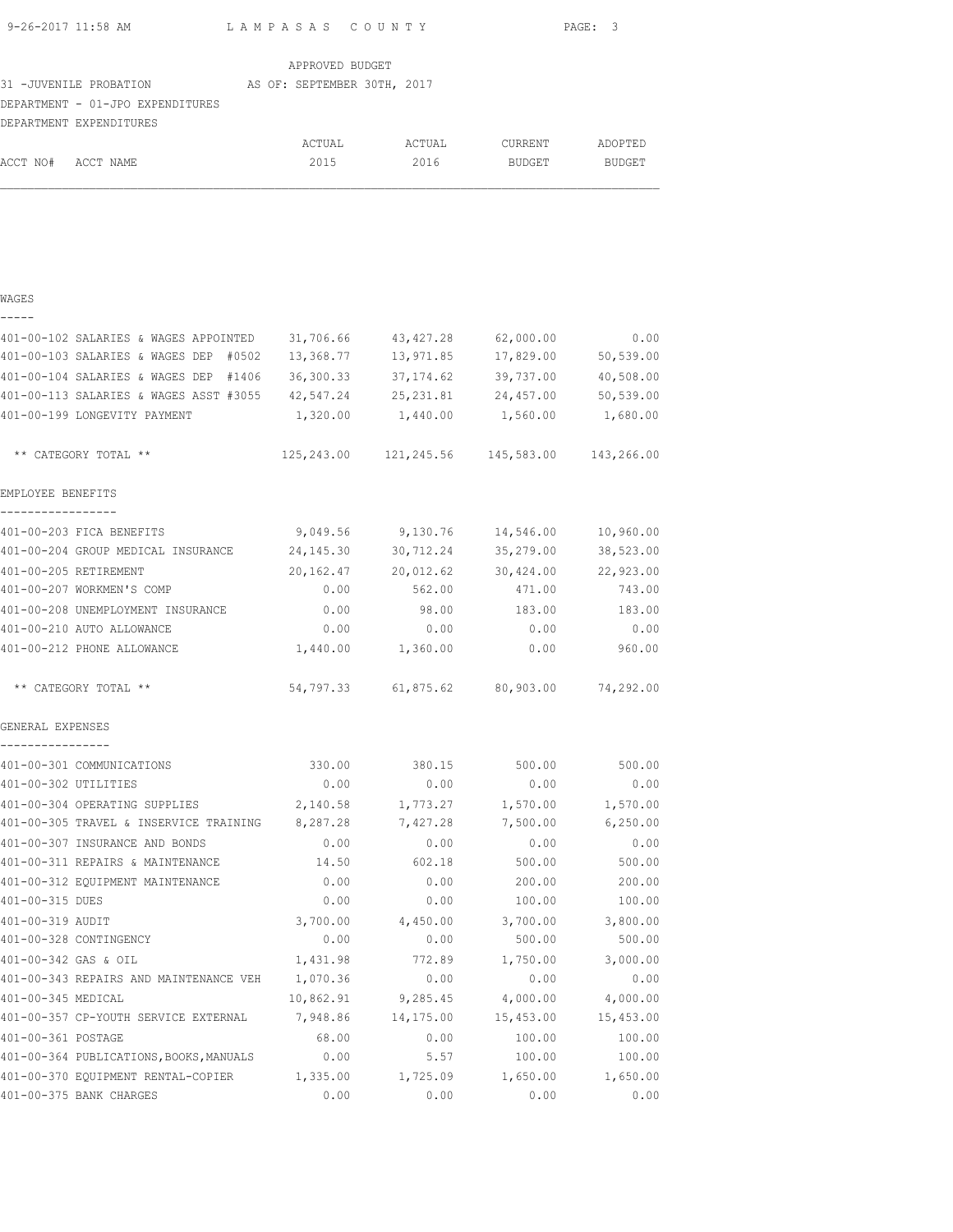#### 31 -JUVENILE PROBATION AS OF: SEPTEMBER 30TH, 2017

### DEPARTMENT - 01-JPO EXPENDITURES

| DEPARTMENT EXPENDITURES                         |            |                                             |           |            |
|-------------------------------------------------|------------|---------------------------------------------|-----------|------------|
|                                                 | ACTUAL     | ACTUAL                                      | CURRENT   | ADOPTED    |
| ACCT NO# ACCT NAME                              | 2015       | 2016                                        | BUDGET    | BUDGET     |
| 401-00-378 RENTAL SPACE                         | 0.00       | 0.00                                        | 0.00      | 0.00       |
| 401-00-382 BPS-INTER-COUNTY CONTRACTS 22,470.00 |            | 16,764.00                                   | 25,000.00 | 15,937.00  |
| 401-00-384 PPA-SECURE INTERNAL/EXTERNA          | 33,298.59  | 31,683.00                                   | 21,945.00 | 21,945.00  |
| 401-00-389 MISCELLANOUS EXPENSE (RESTIT         |            | 4,578.10 2,142.41 1,500.00                  |           | 3,500.00   |
| 401-00-390 PLACEMENT COST - COUNTY              | 143,520.38 | 78,360.74                                   | 60,000.00 | 60,000.00  |
| ** CATEGORY TOTAL **                            |            | 241,056.54 169,547.03 146,068.00 139,105.00 |           |            |
| CAPITAL OUTLAY                                  |            |                                             |           |            |
| 401-00-401 OFFICE MACHINES & EQUIPMENT          | 0.00       | 0.00                                        | 0.00      | 0.00       |
| 401-00-402 OPERATING EQUIPMENT                  | 0.00       | 28,047.00                                   | 0.00      | 0.00       |
| 401-00-407 OFFICE FURNITURE & FIXTURES          | 0.00       | 0.00                                        | 0.00      | 0.00       |
| ** CATEGORY TOTAL **                            | 0.00       | 28,047.00                                   | 0.00      | 0.00       |
| 401-00-500 OPERATING TRANSFERS-OUT              | 0.00       | 0.00                                        | 0.00      | 0.00       |
| ** CATEGORY TOTAL **                            | 0.00       | 0.00                                        | 0.00      | 0.00       |
| ** SUB-DEPARTMENT TOTAL **                      |            | 421,096.87 380,715.21 372,554.00            |           | 356,663.00 |

#### WAGES

| 50,000.08 | 19,106.44 | 0.00      | 66,960.00 |
|-----------|-----------|-----------|-----------|
| 19,999.98 | 20,553.05 | 21,613.00 | 0.00      |
| 0.00      | 0.00      | 20,892.00 | 0.00      |
| 70,000.06 | 39,659.49 | 42,505.00 | 66,960.00 |
|           |           |           |           |
| 5,250.29  | 2,954.69  | 0.00      | 5,122.00  |
| 11,139.23 | 6,718.12  | 0.00      | 10,714.00 |
| 0.00      | 0.00      | 0.00      | 347.00    |
| 0.00      | 0.00      | 0.00      | 0.00      |
| 16,389.52 | 9,672.81  | 0.00      | 16,183.00 |
|           |           |           |           |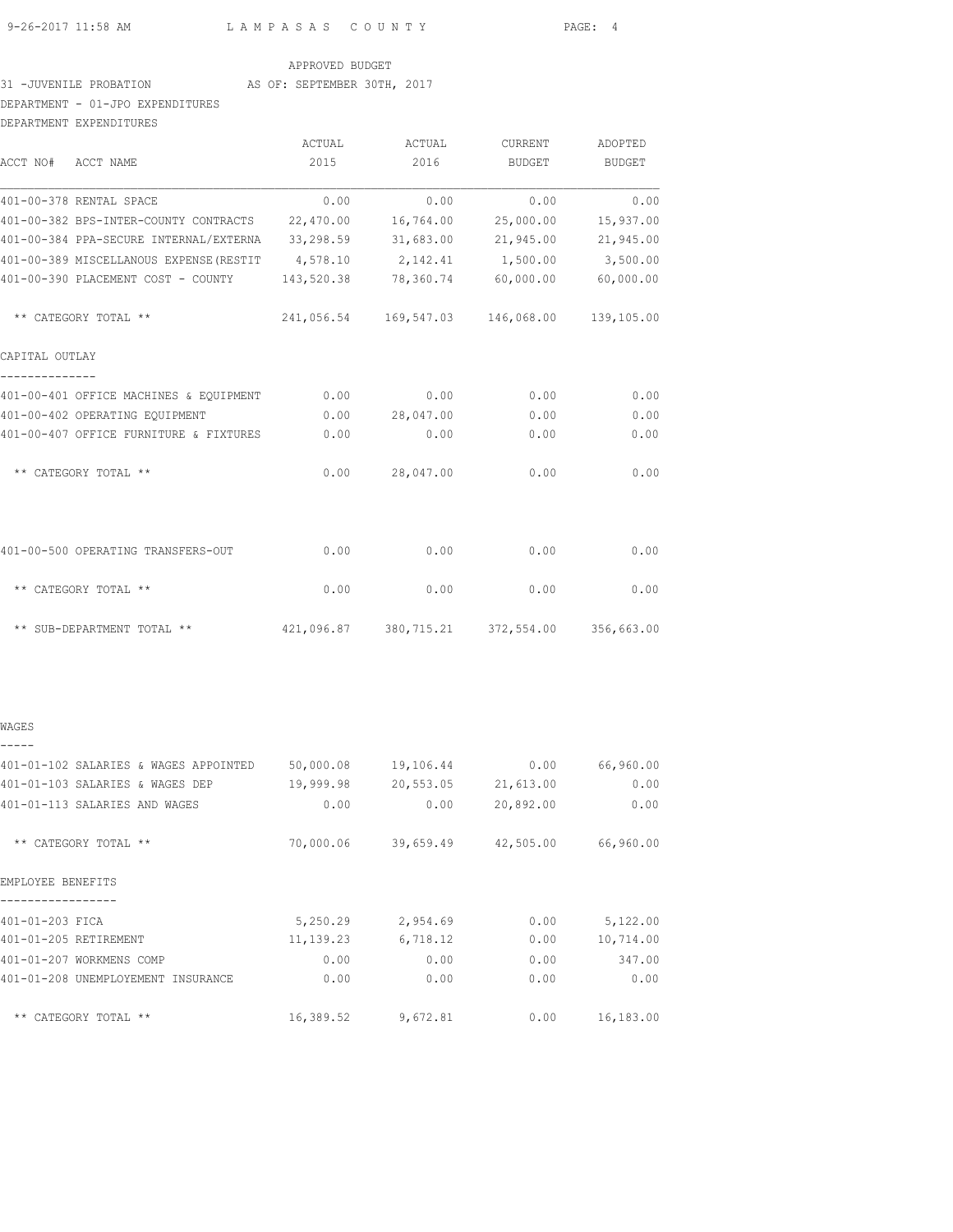#### 31 -JUVENILE PROBATION AS OF: SEPTEMBER 30TH, 2017

### DEPARTMENT - 01-JPO EXPENDITURES

| DEPARTMENT EXPENDITURES                                                   |      |                                         |               |                 |
|---------------------------------------------------------------------------|------|-----------------------------------------|---------------|-----------------|
|                                                                           |      | ACTUAL ACTUAL CURRENT ADOPTED           |               |                 |
| ACCT NO# ACCT NAME                                                        | 2015 | 2016                                    | <b>BUDGET</b> | BUDGET          |
| GENERAL EXPENSES                                                          |      |                                         |               |                 |
|                                                                           |      |                                         |               |                 |
| 401-01-304 OPERATING SUPPLIES                                             |      | $0.00$ 0.00 0.00                        |               | 0.00            |
| 401-01-305 TRAVEL & INSERVICE TRAINING 0.00                               |      | 0.00                                    | 0.00          | 0.00            |
| 401-01-357 PPA-NON-SECURE EXTERNAL 3,038.00 21,943.00 21,943.00 21,943.00 |      |                                         |               |                 |
| 401-01-382 ELECTRONIC MONITORING/4E 820.00 (820.00)                       |      |                                         | 0.00          | 0.00            |
| 401-01-384 PPA-DETENTION PREADJUDICATI 15,793.41 23,625.00 21,945.00      |      |                                         |               | 9,349.00        |
| 401-01-390 PLACEMENT COST                                                 | 0.00 |                                         | $0.00$ 0.00   | 0.00            |
| ** CATEGORY TOTAL **                                                      |      | 19,651.41 44,748.00 43,888.00 31,292.00 |               |                 |
| CAPITAL OUTLAY                                                            |      |                                         |               |                 |
| 401-01-418 FLEXIBLE FUNDS                                                 | 0.00 | 0.00                                    |               | $0.00$ 4,396.00 |
| ** CATEGORY TOTAL **                                                      | 0.00 | 0.00                                    |               | $0.00$ 4,396.00 |
|                                                                           |      |                                         |               |                 |

| GENERAL EXPENSES |
|------------------|
|                  |

| 401-02-357 MHS-RESIDENTIAL PROGRAM EXT            | 10,755.89  | 23, 158.39 | 20,412.00   | 15,466.00  |
|---------------------------------------------------|------------|------------|-------------|------------|
| 401-02-384 CD-POST ADJUDICATION NONSEC            | 22, 454.33 | 20,700.00  | 20,700.00   | 15,677.00  |
| 401-02-390 PLACEMENT COST - COUNTY                | 0.00       | 0.00       | 0.00        | 0.00       |
|                                                   |            |            |             |            |
| $***$<br>CATEGORY TOTAL **                        | 33, 210.22 | 43,858.39  | 41, 112, 00 | 31, 143.00 |
|                                                   |            |            |             |            |
| $\star\star$<br>SUB-DEPARTMENT TOTAL **           | 33, 210.22 | 43,858.39  | 41, 112, 00 | 31, 143.00 |
|                                                   |            |            |             |            |
|                                                   |            |            |             |            |
| $***$<br>$***$<br>DEPARTMENT TOTAL                | 560,348.08 | 518,653.90 | 500,059.00  | 506,637.00 |
|                                                   |            |            |             |            |
|                                                   |            |            |             |            |
|                                                   |            |            |             |            |
| ***<br>$***$<br>TOTAL EXPENDITURES<br><b>FUND</b> | 560,348.08 | 518,653.90 | 500,059.00  | 506,637.00 |
|                                                   |            |            |             |            |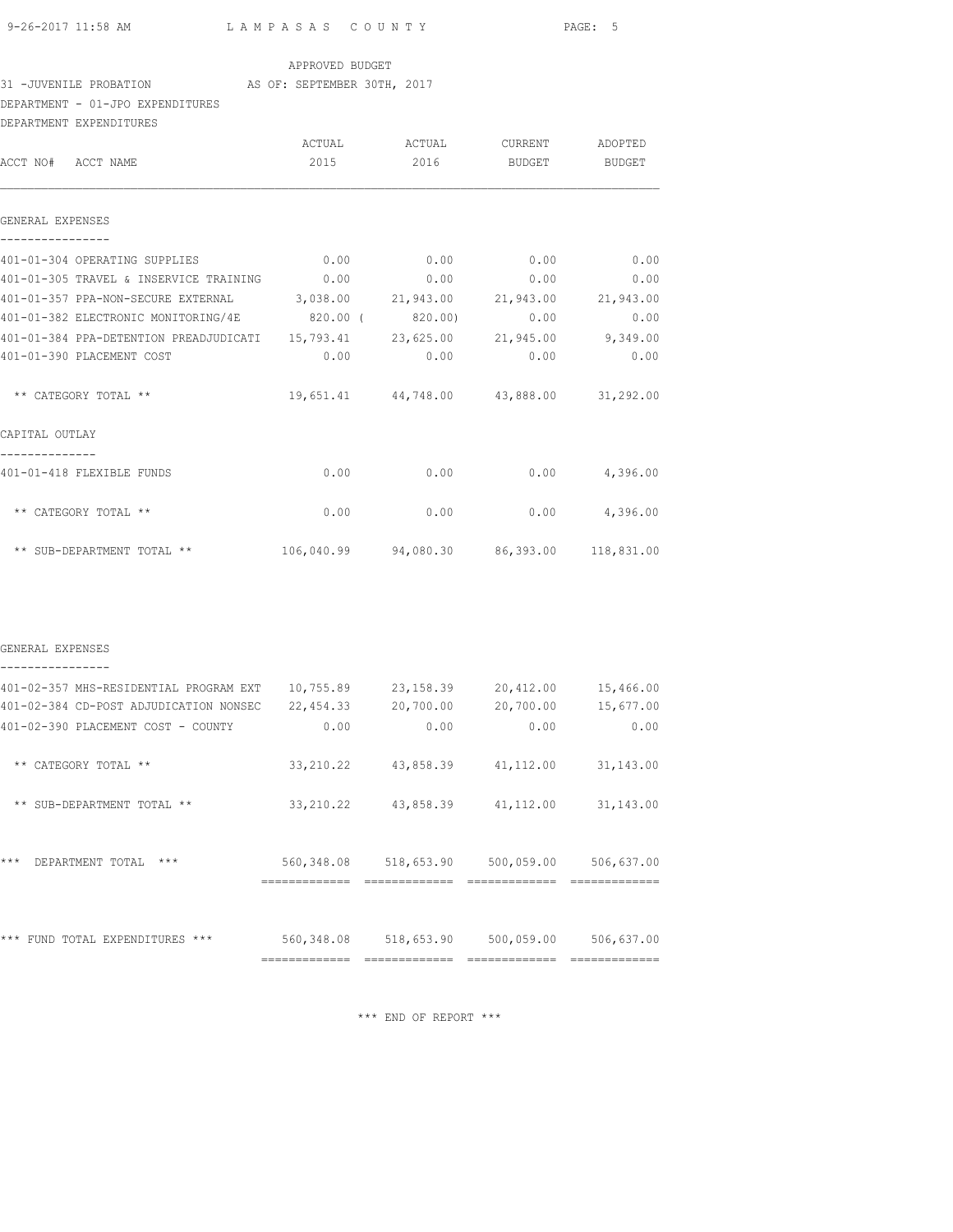9-26-2017 11:58 AM L A M P A S A S C O U N T Y PAGE: 1

### APPROVED BUDGET 32 -CHAPTER 59 FUND AS OF: SEPTEMBER 30TH, 2017 FINANCIAL SUMMARY

| ACCT NO# ACCT NAME                                                   | ACTUAL<br>2015 | ACTUAL<br>2016                      | CURRENT ADOPTED<br><b>BUDGET</b> | <b>BUDGET</b>          |
|----------------------------------------------------------------------|----------------|-------------------------------------|----------------------------------|------------------------|
| REVENUE SUMMARY                                                      |                |                                     |                                  |                        |
| CHAPTER 59 FUND<br>CHAPTER 59 FUND                                   |                | 22,363.79 55.88 0.00<br>$0.00$ 0.00 | 0.00                             | 0.00<br>0.00           |
| *** TOTAL REVENUE ***                                                |                | 22,363.79 55.88                     | 0.00                             | 0.00                   |
| EXPENDITURE SUMMARY                                                  |                |                                     |                                  |                        |
| CHAPTER 59 FUND                                                      |                | 33,481.00 4,737.99                  | 0.00                             | 0.00                   |
| *** TOTAL EXPENDITURES ***                                           |                | 33,481.00 4,737.99 0.00             |                                  | 0.00<br>-------------- |
| REVENUES OVER/(UNDER) EXPENDITURES ( 11,117.21)( 4,682.11) 0.00 0.00 |                |                                     |                                  |                        |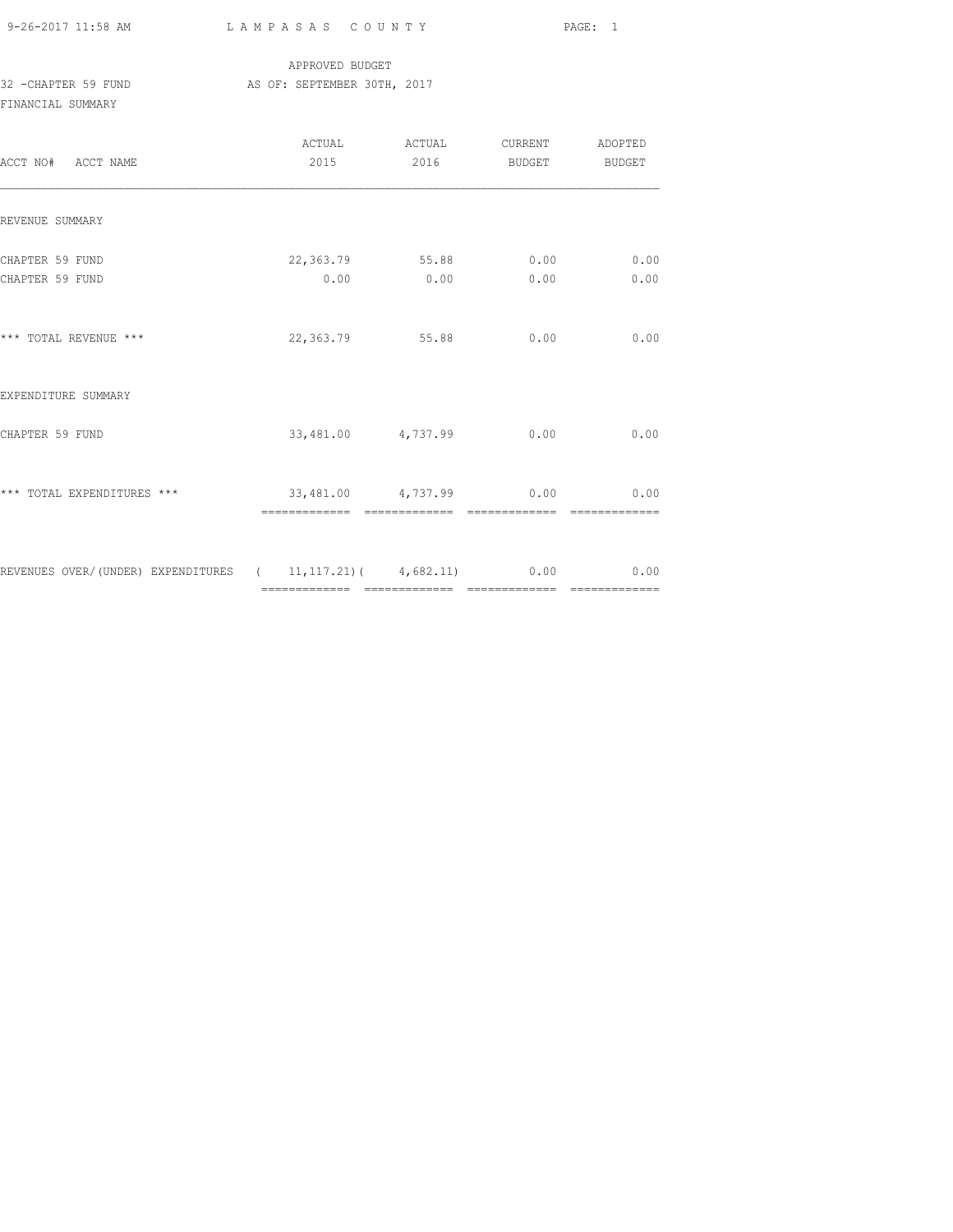| 9-26-2017 11:58 AM |  |
|--------------------|--|

### APPROVED BUDGET

#### 32 -CHAPTER 59 FUND AS OF: SEPTEMBER 30TH, 2017

### DEPARTMENT - CHAPTER 59 FUND

| DEPARTMENT REVENUES                    |           |        |                |               |
|----------------------------------------|-----------|--------|----------------|---------------|
|                                        | ACTUAL    | ACTUAL | <b>CURRENT</b> | ADOPTED       |
| ACCT NO#<br>ACCT NAME                  | 2015      | 2016   | <b>BUDGET</b>  | <b>BUDGET</b> |
|                                        |           |        |                |               |
| 100-00-099 INTEREST REVENUE-CONF PROPE | 14.00     | 0.00   | 0.00           | 0.00          |
| 100-00-187 FORFEITED PROPERTY-CO ATTOR | 0.00      | 0.00   | 0.00           | 0.00          |
| 100-00-188 FORFEITED PROPERTY-CO SHERI | 60.93     | 0.00   | 0.00           | 0.00          |
| ** SUB-DEPARTMENT REVENUE TOTAL **     | 74.93     | 0.00   | 0.00           | 0.00          |
| 100-01-099 INTEREST REVENUE-CO SHERIFF | 33.86     | 55.88  | 0.00           | 0.00          |
| 100-01-188 FORFEITED PROPERTY-CO SHERI | 0.00      | 0.00   | 0.00           | 0.00          |
| ** SUB-DEPARTMENT REVENUE TOTAL **     | 33.86     | 55.88  | 0.00           | 0.00          |
| 100-02-099 INTEREST REVENUE-CO ATTORNE | 252.00    | 0.00   | 0.00           | 0.00          |
| 100-02-187 FORFEITED PROPERTY-CO ATTOR | 22,003.00 | 0.00   | 0.00           | 0.00          |
| ** SUB-DEPARTMENT REVENUE TOTAL **     | 22,255.00 | 0.00   | 0.00           | 0.00          |
| ** DEPARTMENT REVENUE TOTAL **         | 22,363.79 | 55.88  | 0.00           | 0.00          |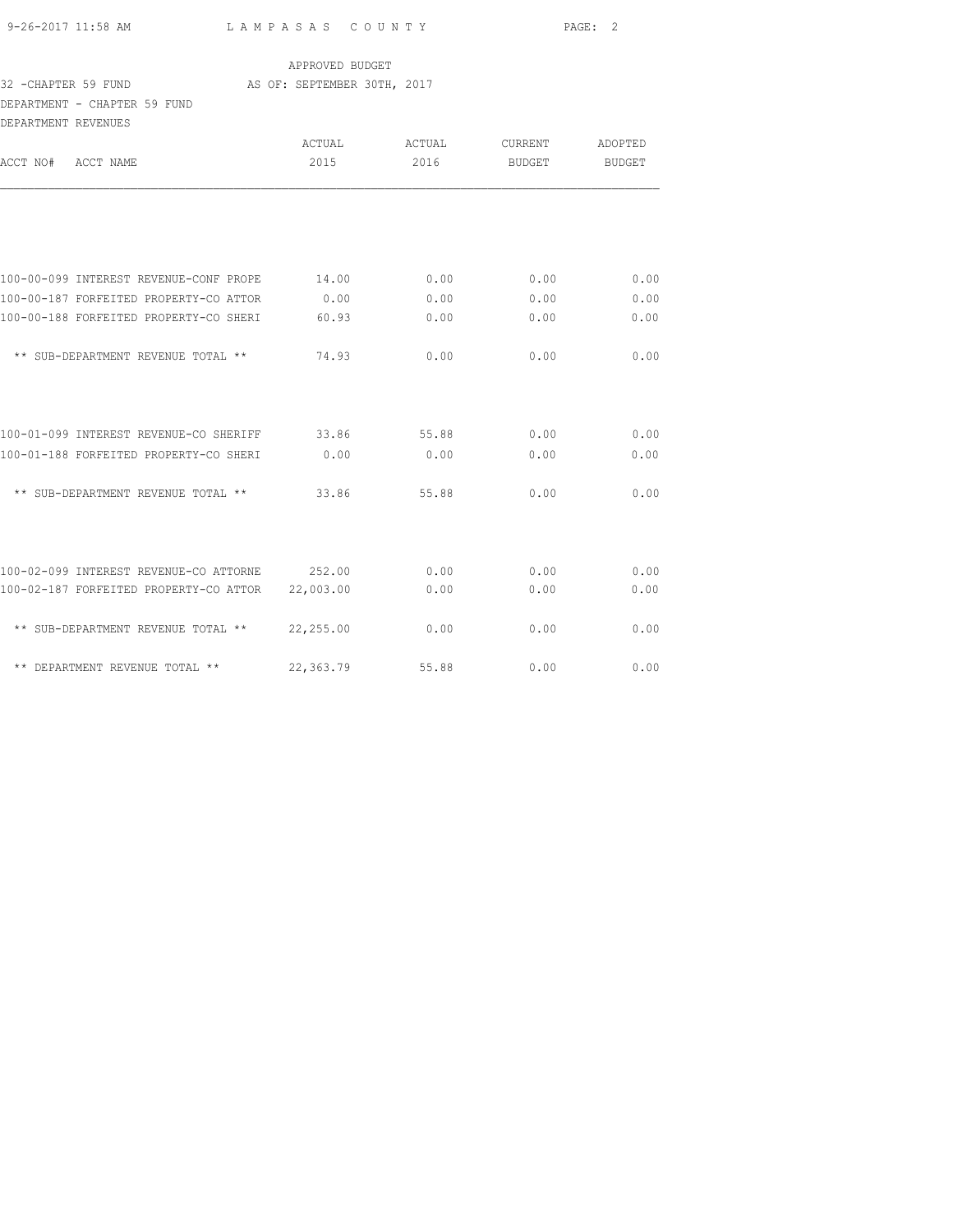| 9-26-2017 11:58 AM LAMPASAS COUNTY               |                 | PAGE: 3                       |            |      |
|--------------------------------------------------|-----------------|-------------------------------|------------|------|
|                                                  | APPROVED BUDGET |                               |            |      |
| 32 - CHAPTER 59 FUND AS OF: SEPTEMBER 30TH, 2017 |                 |                               |            |      |
| DEPARTMENT - CHAPTER 59 FUND                     |                 |                               |            |      |
| DEPARTMENT REVENUES                              |                 |                               |            |      |
|                                                  |                 | ACTUAL ACTUAL CURRENT ADOPTED |            |      |
| ACCT NO# ACCT NAME                               |                 | 2015 2016 BUDGET BUDGET       |            |      |
|                                                  |                 |                               |            |      |
| 201-00-010 OPERATING TRANSFERS-IN                |                 | $0.00$ 0.00                   | 0.00       | 0.00 |
| ** SUB-DEPARTMENT REVENUE TOTAL **               | 0.00            | 0.00                          | 0.00       | 0.00 |
| ** DEPARTMENT REVENUE TOTAL **                   | 0.00            | 0.00                          | 0.00       | 0.00 |
| *** FUND TOTAL REVENUES ***                      | 22,363.79       |                               | 55.88 0.00 | 0.00 |
|                                                  |                 |                               |            |      |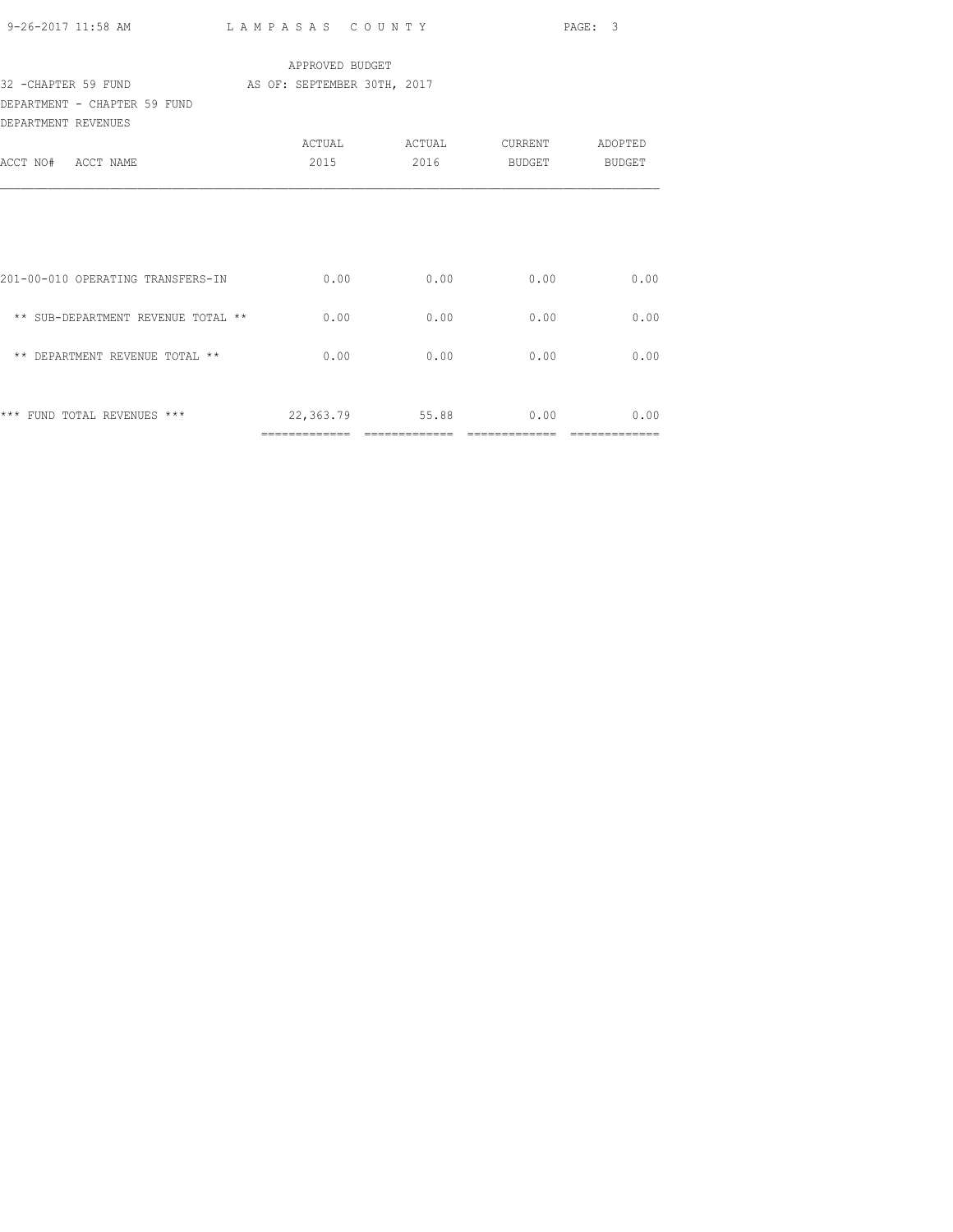|                                                                                                             |                                  |                               | PAGE: 4            |      |
|-------------------------------------------------------------------------------------------------------------|----------------------------------|-------------------------------|--------------------|------|
| 32 - CHAPTER 59 FUND AS OF: SEPTEMBER 30TH, 2017<br>DEPARTMENT - CHAPTER 59 FUND<br>DEPARTMENT EXPENDITURES | APPROVED BUDGET                  |                               |                    |      |
| ACCT NO# ACCT NAME                                                                                          | 2015                             | ACTUAL ACTUAL CURRENT ADOPTED | 2016 BUDGET BUDGET |      |
|                                                                                                             |                                  |                               |                    |      |
|                                                                                                             |                                  |                               |                    |      |
|                                                                                                             |                                  |                               |                    |      |
| GENERAL EXPENSES<br>----------------                                                                        |                                  |                               |                    |      |
| 401-00-320 SHARED FORFEITURES                                                                               |                                  | $0.00$ $4,737.99$             | 0.00               | 0.00 |
| 401-00-375 BANK CHARGES                                                                                     | 0.00                             | 0.00                          | 0.00               | 0.00 |
| 401-00-379 INVESTIGATION EXPENSE 33,481.00                                                                  |                                  | 0.00                          | 0.00               | 0.00 |
| 401-00-380 PREVENTION OF DRUG ABUSE                                                                         | 0.00                             | 0.00                          | 0.00               | 0.00 |
| ** CATEGORY TOTAL **                                                                                        |                                  | 33,481.00 4,737.99 0.00       |                    | 0.00 |
| ** SUB-DEPARTMENT TOTAL **                                                                                  | 33,481.00 4,737.99 0.00          |                               |                    | 0.00 |
|                                                                                                             |                                  |                               |                    |      |
| GENERAL EXPENSES                                                                                            |                                  |                               |                    |      |
| ----------------<br>401-01-375 BANK CHARGES                                                                 | 0.00                             | 0.00                          | 0.00               | 0.00 |
| ** CATEGORY TOTAL **                                                                                        | 0.00                             | 0.00                          | 0.00               | 0.00 |
|                                                                                                             |                                  |                               |                    |      |
| ** SUB-DEPARTMENT TOTAL **                                                                                  | 0.00                             | 0.00                          | 0.00               | 0.00 |
|                                                                                                             |                                  |                               |                    |      |
| GENERAL EXPENSES                                                                                            |                                  |                               |                    |      |
| ----------------<br>401-02-375 BANK CHARGES                                                                 | 0.00                             | 0.00                          | 0.00               | 0.00 |
| ** CATEGORY TOTAL **                                                                                        | 0.00                             | 0.00                          | 0.00               | 0.00 |
| ** SUB-DEPARTMENT TOTAL **                                                                                  | 0.00                             | 0.00                          | 0.00               | 0.00 |
|                                                                                                             |                                  |                               |                    |      |
| *** DEPARTMENT TOTAL ***                                                                                    | $33,481.00$ $4,737.99$ 0.00 0.00 |                               |                    |      |
|                                                                                                             |                                  |                               |                    |      |
| *** FUND TOTAL EXPENDITURES *** $33,481.00$ $4,737.99$ 0.00                                                 |                                  |                               |                    | 0.00 |
|                                                                                                             |                                  |                               |                    |      |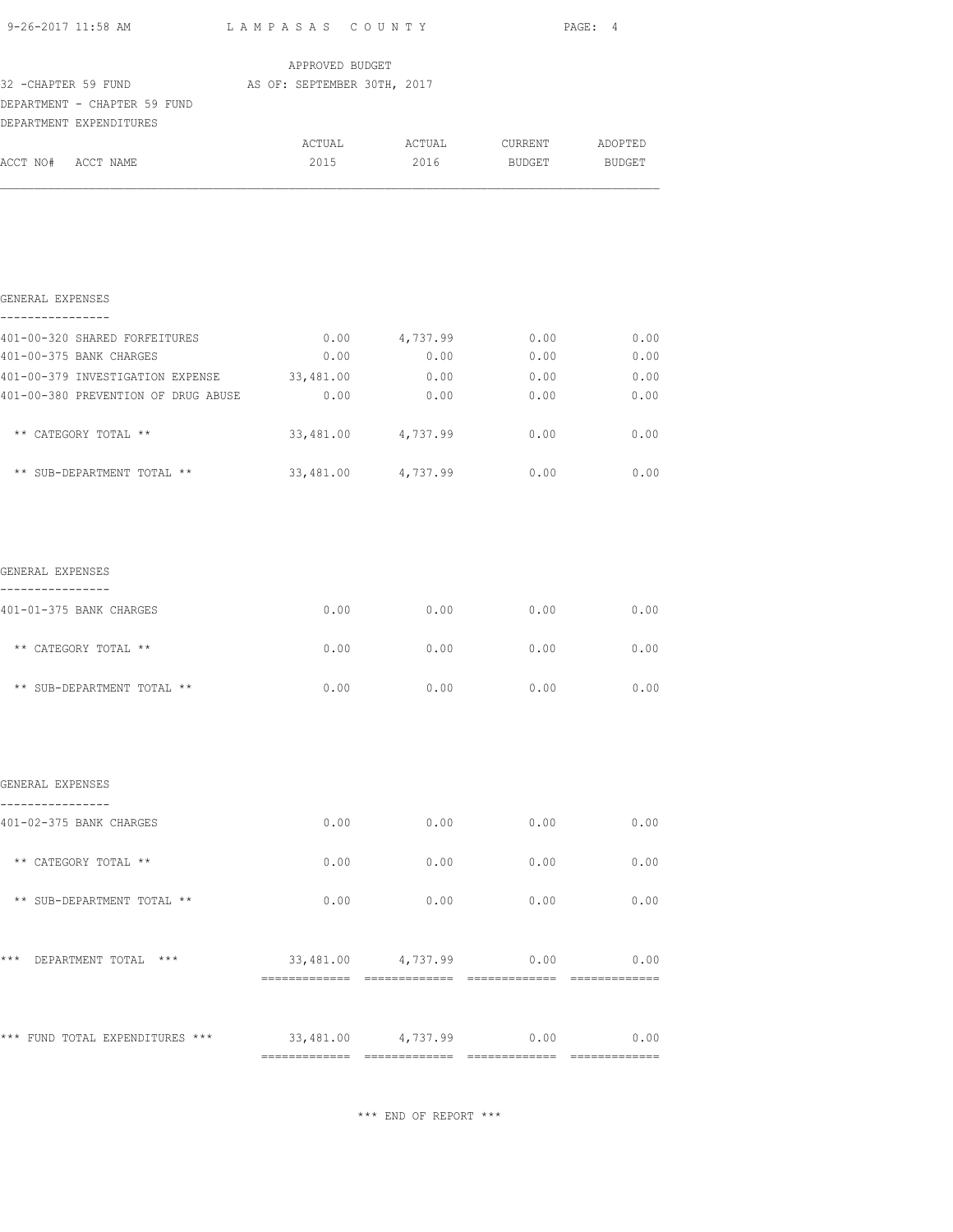| 9-26-2017 11:58 AM |  |
|--------------------|--|
|                    |  |

### APPROVED BUDGET

# 36 -CO CLK RECORDS MGT & PRES AS OF: SEPTEMBER 30TH, 2017

FINANCIAL SUMMARY

| ACCT NO# ACCT NAME                                                         | 2015 | 2016        | BUDGET                                      | BUDGET |
|----------------------------------------------------------------------------|------|-------------|---------------------------------------------|--------|
| REVENUE SUMMARY                                                            |      |             |                                             |        |
| 00-DEPT REVENUE                                                            |      |             | 21, 236.66 23, 633.17 18, 500.00 18, 500.00 |        |
| *** TOTAL REVENUE ***                                                      |      |             | 21,236.66 23,633.17 18,500.00 18,500.00     |        |
| EXPENDITURE SUMMARY                                                        |      |             |                                             |        |
| 01-DEPT EXPENDITURES                                                       | 0.00 | 0.00        | 0.00                                        | 0.00   |
| *** TOTAL EXPENDITURES ***                                                 |      | $0.00$ 0.00 | 0.00                                        | 0.00   |
| REVENUES OVER/(UNDER) EXPENDITURES 21,236.66 23,633.17 18,500.00 18,500.00 |      |             |                                             |        |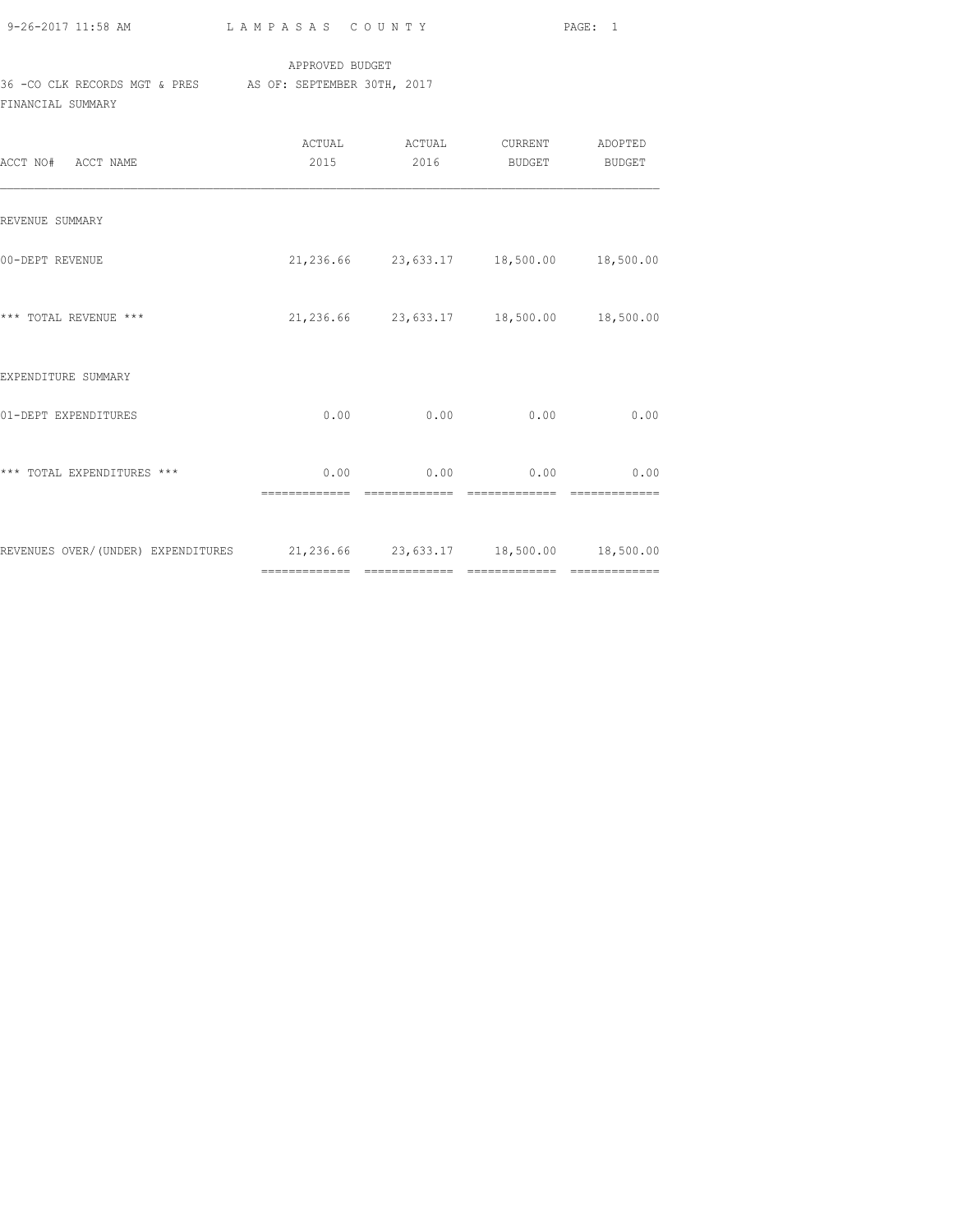|                     | 9-26-2017 11:58 AM                                                             | LAMPASAS COUNTY                                 |                                                 |        | PAGE: 2       |
|---------------------|--------------------------------------------------------------------------------|-------------------------------------------------|-------------------------------------------------|--------|---------------|
|                     |                                                                                | APPROVED BUDGET                                 |                                                 |        |               |
|                     | 36 - CO CLK RECORDS MGT & PRES AS OF: SEPTEMBER 30TH, 2017                     |                                                 |                                                 |        |               |
|                     | DEPARTMENT - 00-DEPT REVENUE                                                   |                                                 |                                                 |        |               |
| DEPARTMENT REVENUES |                                                                                |                                                 |                                                 |        |               |
|                     |                                                                                |                                                 | ACTUAL ACTUAL CURRENT                           |        | ADOPTED       |
| ACCT NO# ACCT NAME  |                                                                                |                                                 | 2015 2016                                       | BUDGET | <b>BUDGET</b> |
|                     | 100-00-099 INTEREST REVENUE                                                    | $1,449.16$ $1,003.17$ $500.00$ $500.00$         |                                                 |        |               |
|                     | 100-00-106 COUNTY CLERK                                                        |                                                 | $19,787.50$ $22,630.00$ $18,000.00$ $18,000.00$ |        |               |
|                     | ** SUB-DEPARTMENT REVENUE TOTAL ** 21,236.66 23,633.17 18,500.00 18,500.00     |                                                 |                                                 |        |               |
|                     | ** DEPARTMENT REVENUE TOTAL ** $21,236.66$ $23,633.17$ $18,500.00$ $18,500.00$ |                                                 |                                                 |        |               |
|                     | *** FUND TOTAL REVENUES ***                                                    | $21,236.66$ $23,633.17$ $18,500.00$ $18,500.00$ |                                                 |        |               |

============= ============= ============= =============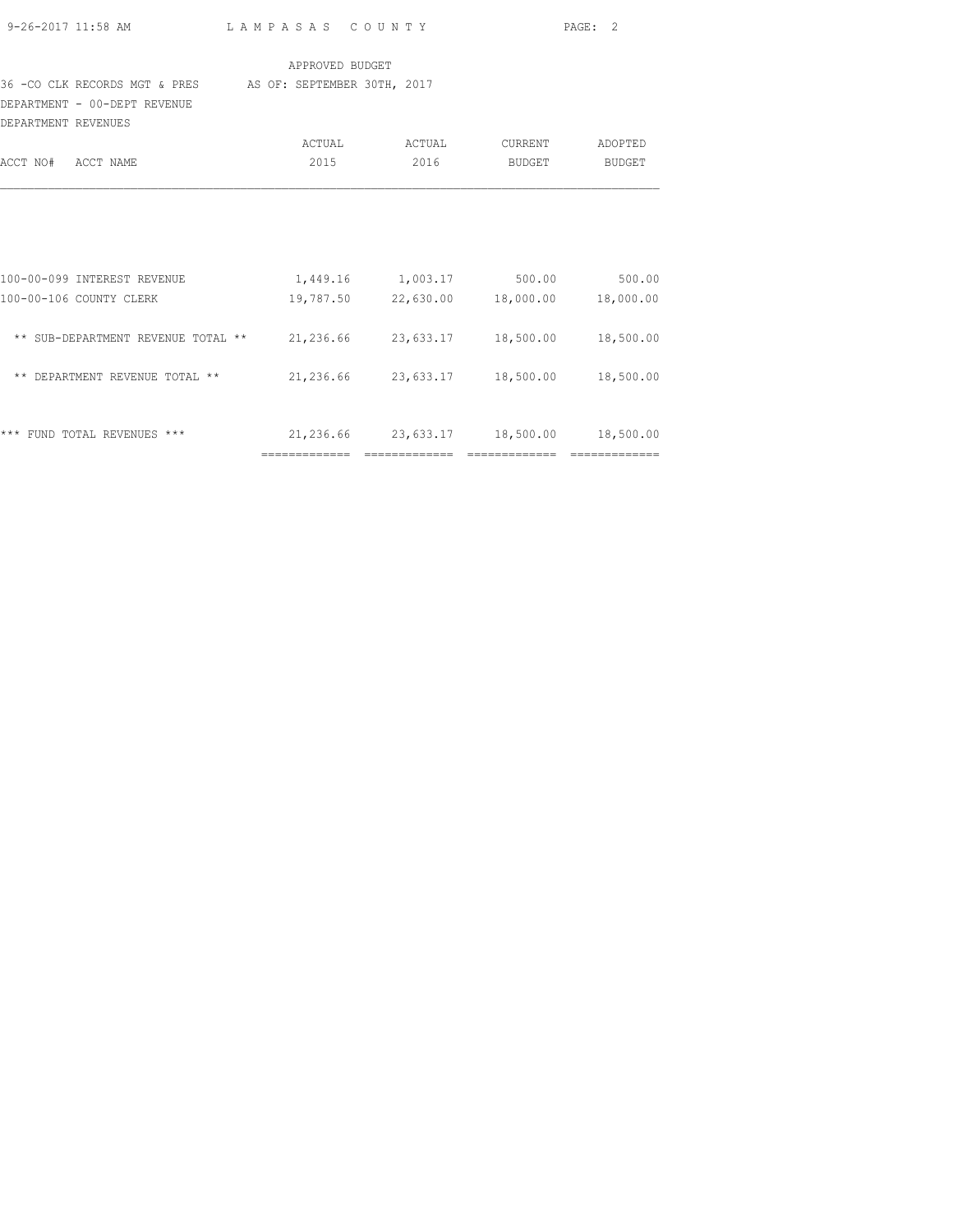|                                                                                                                                               |      |                  | PAGE: 3                                                  |      |  |  |  |
|-----------------------------------------------------------------------------------------------------------------------------------------------|------|------------------|----------------------------------------------------------|------|--|--|--|
| APPROVED BUDGET<br>36 - CO CLK RECORDS MGT & PRES AS OF: SEPTEMBER 30TH, 2017<br>DEPARTMENT - 01-DEPT EXPENDITURES<br>DEPARTMENT EXPENDITURES |      |                  |                                                          |      |  |  |  |
| ACCT NO# ACCT NAME                                                                                                                            |      |                  | ACTUAL ACTUAL CURRENT ADOPTED<br>2015 2016 BUDGET BUDGET |      |  |  |  |
|                                                                                                                                               |      |                  |                                                          |      |  |  |  |
| GENERAL EXPENSES                                                                                                                              |      |                  |                                                          |      |  |  |  |
| ----------------<br>401-00-308 REPAIR - RESTORING BOOKS                                                                                       | 0.00 | 0.00             | 0.00                                                     | 0.00 |  |  |  |
| ** CATEGORY TOTAL **                                                                                                                          |      |                  | $0.00$ 0.00 0.00 0.00                                    |      |  |  |  |
| CAPITAL OUTLAY                                                                                                                                |      |                  |                                                          |      |  |  |  |
| --------------<br>401-00-407 OFFICE FURNITURE & FIXTURES 0.00                                                                                 |      | 0.00             | 0.00                                                     | 0.00 |  |  |  |
| ** CATEGORY TOTAL **                                                                                                                          | 0.00 |                  | $0.00$ $0.00$ $0.00$ $0.00$                              |      |  |  |  |
|                                                                                                                                               |      |                  |                                                          |      |  |  |  |
| 401-00-500 OPERATING TRANSFER-OUT 6.00 0.00 0.00 0.00 0.00                                                                                    |      |                  |                                                          | 0.00 |  |  |  |
| ** CATEGORY TOTAL **                                                                                                                          | 0.00 | 0.00             | 0.00                                                     | 0.00 |  |  |  |
| ** SUB-DEPARTMENT TOTAL **                                                                                                                    | 0.00 | 0.00             | 0.00                                                     | 0.00 |  |  |  |
| *** DEPARTMENT TOTAL ***                                                                                                                      |      | $0.00$ 0.00 0.00 |                                                          | 0.00 |  |  |  |
| *** FUND TOTAL EXPENDITURES *** $0.00$ $0.00$ $0.00$ $0.00$ $0.00$ $0.00$                                                                     |      |                  |                                                          |      |  |  |  |
|                                                                                                                                               |      |                  |                                                          |      |  |  |  |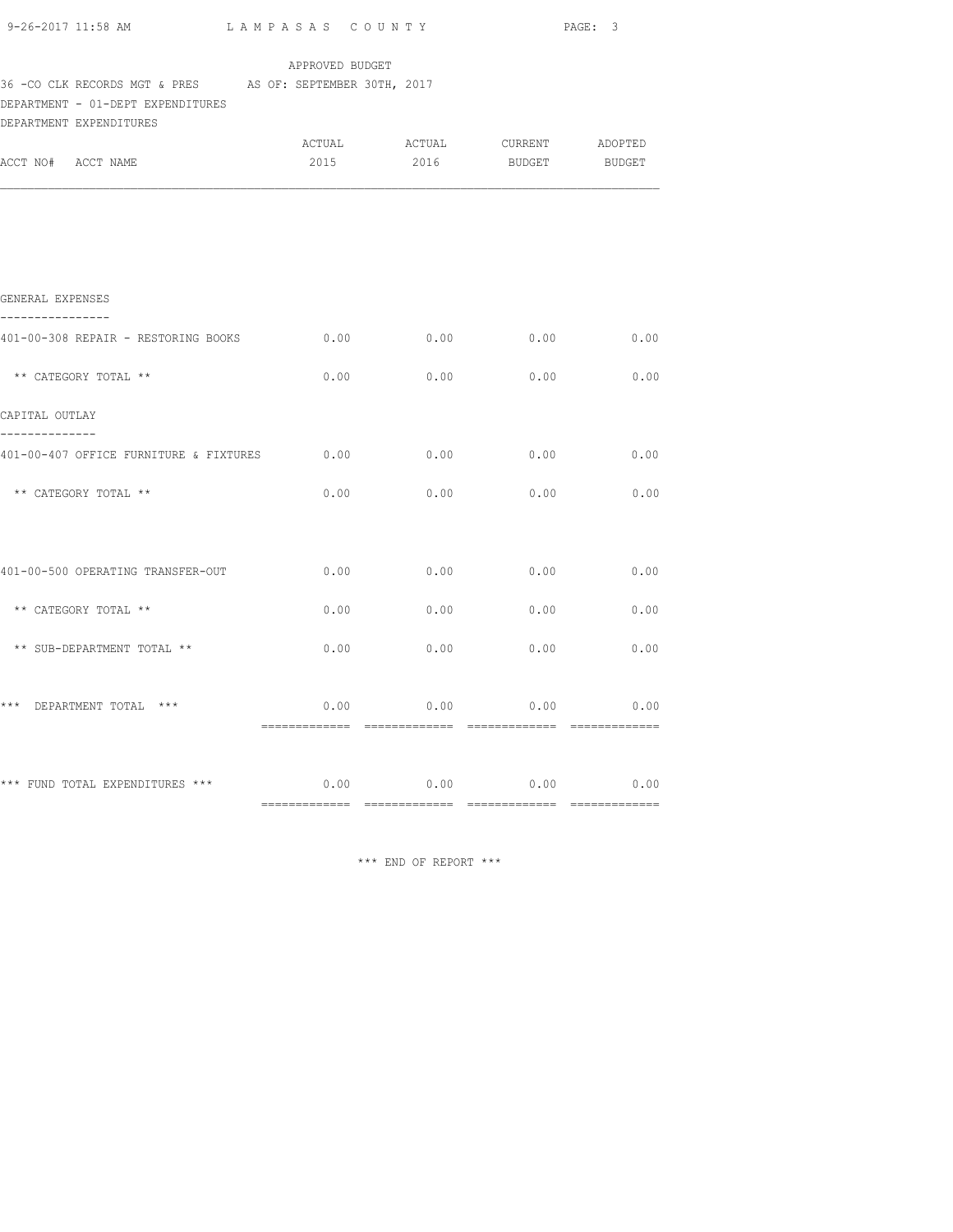9-26-2017 11:58 AM L A M P A S A S C O U N T Y PAGE: 1

## APPROVED BUDGET 37 -DIST CLK RECORDS MGT AS OF: SEPTEMBER 30TH, 2017 FINANCIAL SUMMARY

| ACCT NO# ACCT NAME                                        | ACTUAL<br>2015         | ACTUAL<br>2016                   | <b>CURRENT</b><br>BUDGET | ADOPTED<br><b>BUDGET</b> |
|-----------------------------------------------------------|------------------------|----------------------------------|--------------------------|--------------------------|
| REVENUE SUMMARY                                           |                        |                                  |                          |                          |
| 00-DEPT REVENUE<br>06-DEPT REVENUE                        |                        | 75.00 95.00<br>1,693.67 1,565.00 | 0.00<br>0.00             | 0.00<br>0.00             |
| *** TOTAL REVENUE ***                                     |                        | 1,768.67 1,660.00                | 0.00                     | 0.00                     |
| EXPENDITURE SUMMARY                                       |                        |                                  |                          |                          |
| 01-DEPT EXPENDITURE                                       | 0.00                   | 0.00                             | 0.00                     | 0.00                     |
| *** TOTAL EXPENDITURES ***                                | 0.00<br>-------------- | 0.00<br>--------------           | 0.00<br>-------------    | 0.00                     |
| REVENUES OVER/(UNDER) EXPENDITURES 1,768.67 1,660.00 0.00 |                        |                                  |                          | 0.00                     |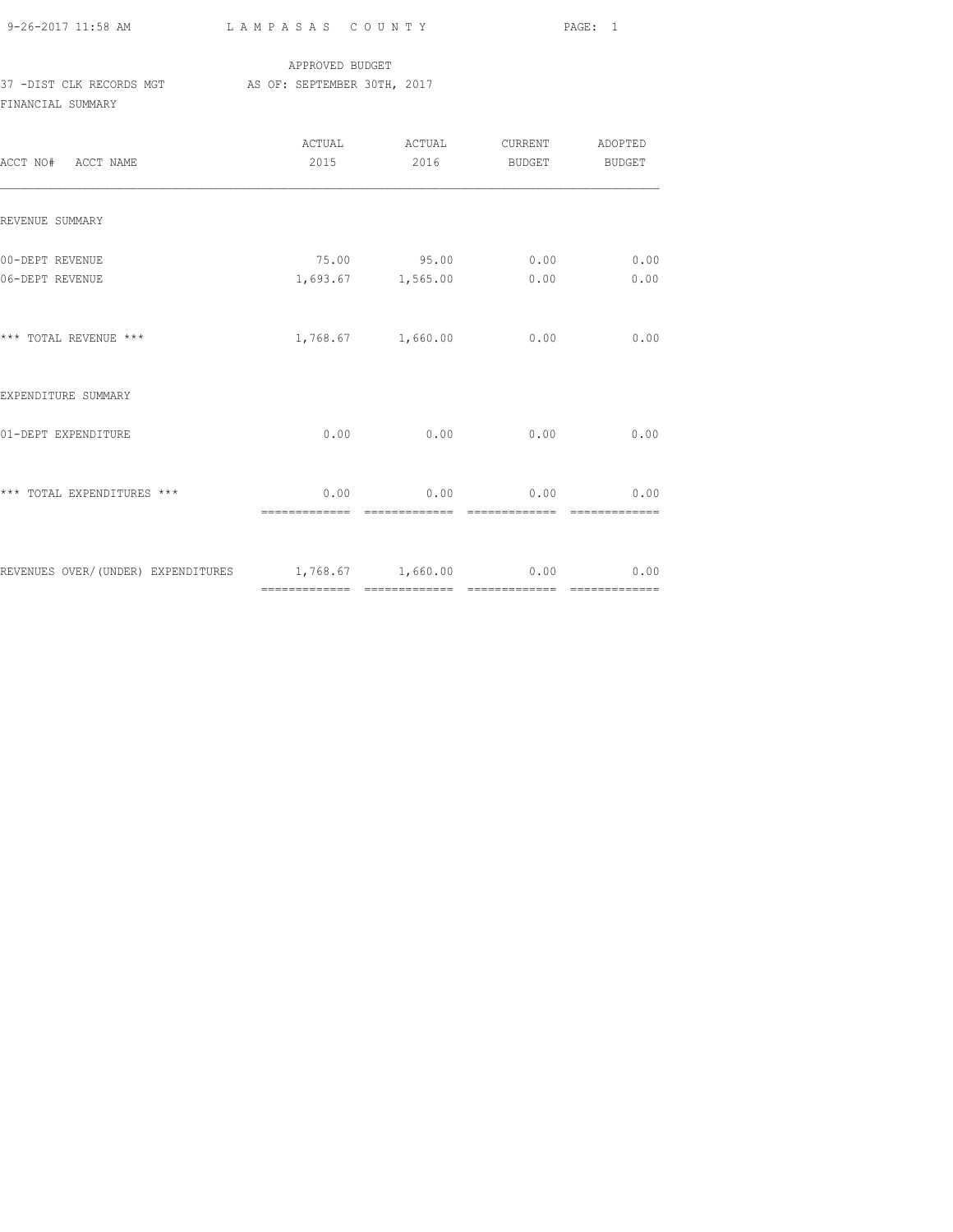| 9-26-2017 11:58 AM                                   | LAMPASAS COUNTY |        | PAGE: 2 |               |
|------------------------------------------------------|-----------------|--------|---------|---------------|
|                                                      | APPROVED BUDGET |        |         |               |
| 37 -DIST CLK RECORDS MGT AS OF: SEPTEMBER 30TH, 2017 |                 |        |         |               |
| DEPARTMENT - 00-DEPT REVENUE                         |                 |        |         |               |
| DEPARTMENT REVENUES                                  |                 |        |         |               |
|                                                      | ACTUAL          | ACTUAL | CURRENT | ADOPTED       |
| ACCT NO# ACCT NAME                                   | 2015            | 2016   | BUDGET  | <b>BUDGET</b> |
|                                                      |                 |        |         |               |
|                                                      |                 |        |         |               |
|                                                      |                 |        |         |               |
| $00 -$ REVENUE                                       |                 |        |         |               |
| 100-00-037 DIST CLERK RECORDS MGMT                   | 75.00           | 95.00  | 0.00    | 0.00          |
| 100-00-099 INTEREST REVENUE                          | 0.00            | 0.00   | 0.00    | 0.00          |
|                                                      |                 |        |         |               |
| ** SUB-DEPARTMENT REVENUE TOTAL **                   | 75.00           | 95.00  | 0.00    | 0.00          |
|                                                      |                 |        |         |               |
| ** DEPARTMENT REVENUE TOTAL **                       | 75.00           | 95.00  | 0.00    | 0.00          |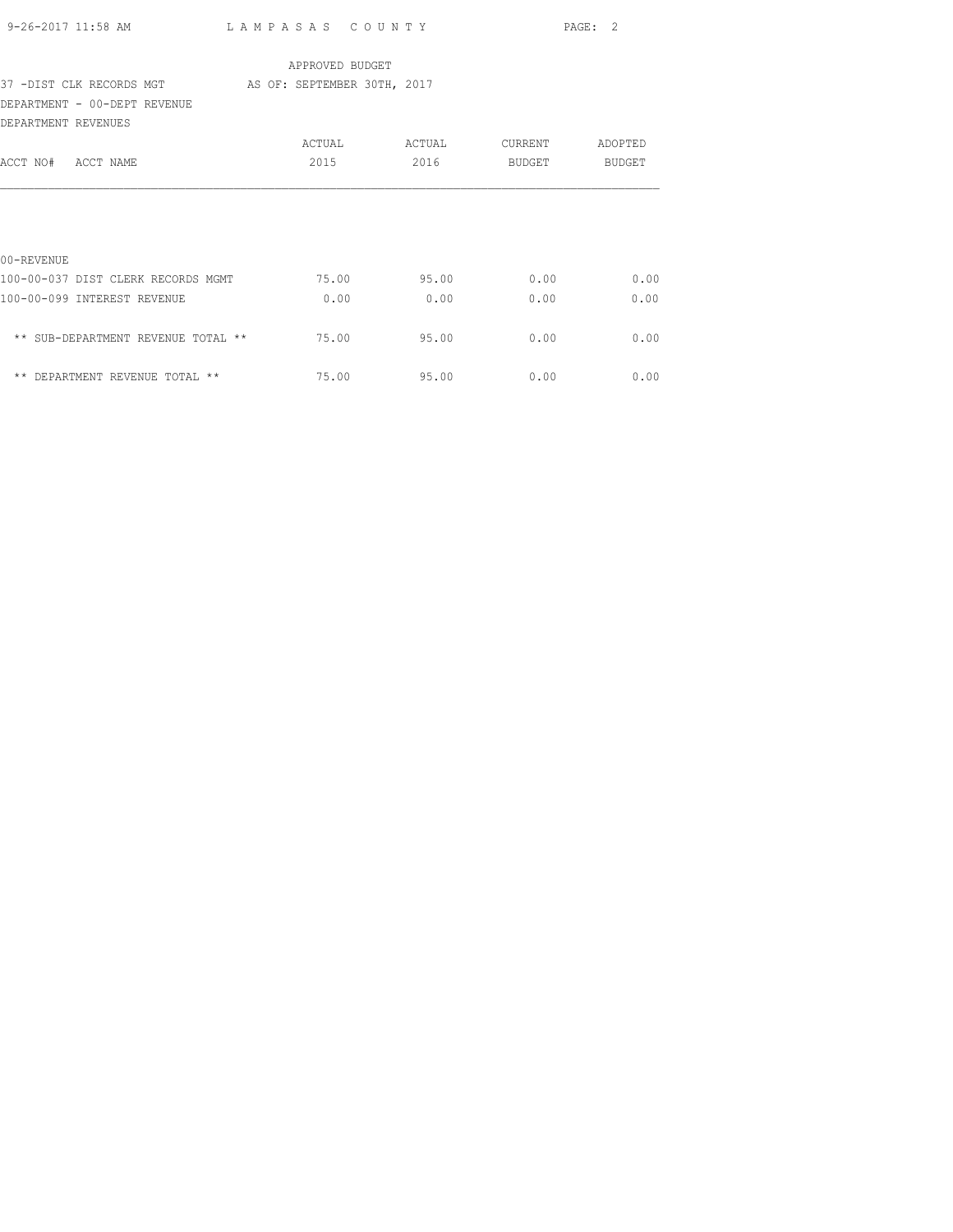|                                                                         |                 |                               |      | PAGE: 3 |
|-------------------------------------------------------------------------|-----------------|-------------------------------|------|---------|
|                                                                         | APPROVED BUDGET |                               |      |         |
| 37 -DIST CLK RECORDS MGT AS OF: SEPTEMBER 30TH, 2017                    |                 |                               |      |         |
| DEPARTMENT - 06-DEPT REVENUE                                            |                 |                               |      |         |
| DEPARTMENT REVENUES                                                     |                 |                               |      |         |
|                                                                         |                 | ACTUAL ACTUAL CURRENT ADOPTED |      |         |
| ACCT NO# ACCT NAME                                                      |                 | 2015 2016 BUDGET BUDGET       |      |         |
| 00-REVENUE<br>106-00-037 DIST CLERK RECORDS MGMT 1,693.67 1,565.00 0.00 |                 |                               |      | 0.00    |
| ** SUB-DEPARTMENT REVENUE TOTAL ** $1,693.67$ $1,565.00$                |                 |                               | 0.00 | 0.00    |
| ** DEPARTMENT REVENUE TOTAL ** $1,693.67$ 1,565.00                      |                 |                               | 0.00 | 0.00    |
| *** FUND TOTAL REVENUES ***                                             |                 | 1,768.67 1,660.00             | 0.00 | 0.00    |
|                                                                         |                 |                               |      |         |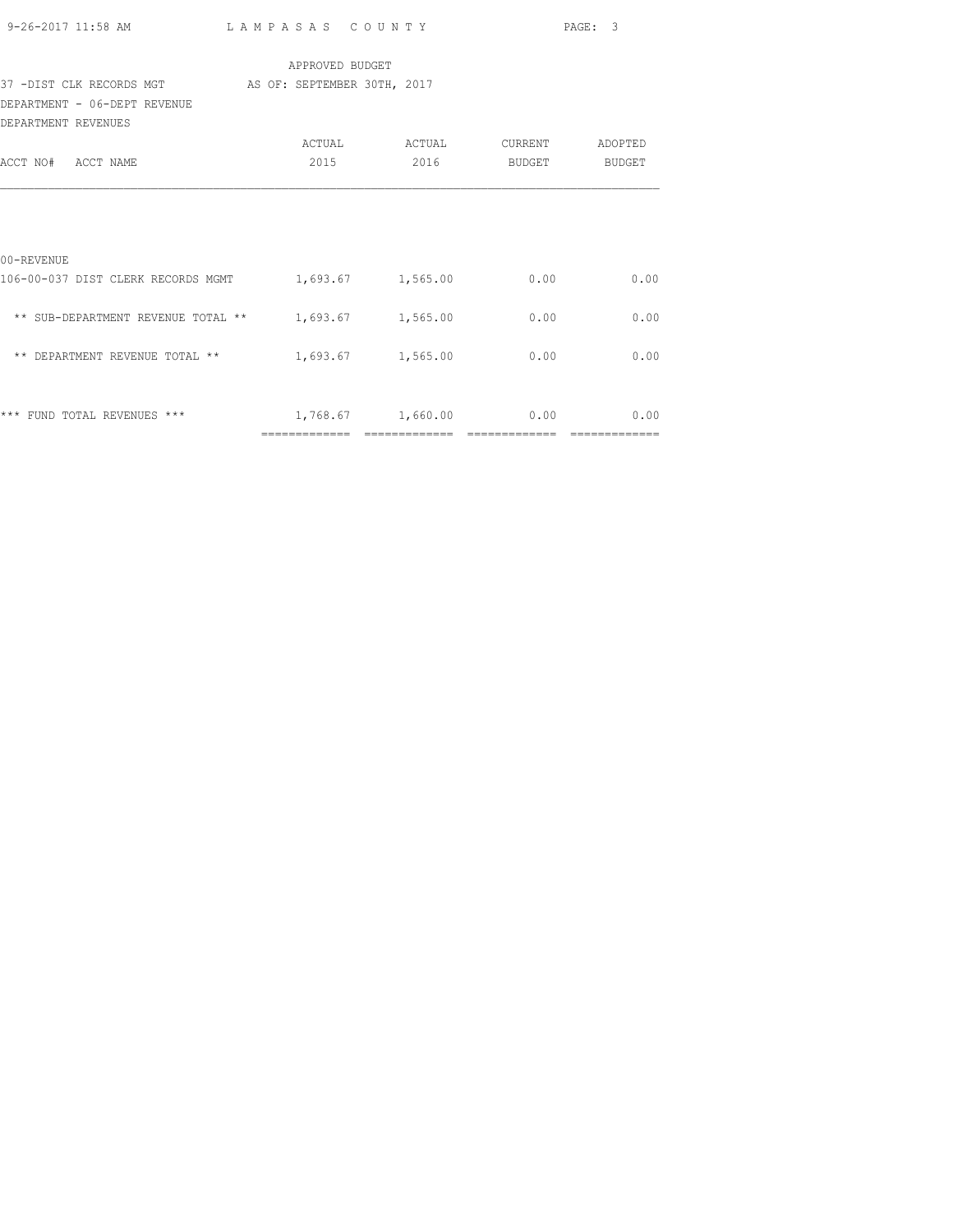| 9-26-2017 11:58 AM                                   | LAMPASAS COUNTY | PAGE: 4                                   |                  |      |
|------------------------------------------------------|-----------------|-------------------------------------------|------------------|------|
|                                                      | APPROVED BUDGET |                                           |                  |      |
| 37 -DIST CLK RECORDS MGT AS OF: SEPTEMBER 30TH, 2017 |                 |                                           |                  |      |
| DEPARTMENT - 01-DEPT EXPENDITURE                     |                 |                                           |                  |      |
| DEPARTMENT EXPENDITURES                              |                 |                                           |                  |      |
|                                                      |                 |                                           |                  |      |
| ACCT NO# ACCT NAME                                   |                 | 2015 2016                                 | BUDGET BUDGET    |      |
|                                                      |                 |                                           |                  |      |
| 00-REVENUE<br>==========                             |                 |                                           |                  |      |
| GENERAL EXPENSES                                     |                 |                                           |                  |      |
| 401-00-308 REPAIR - RESTORING BOOKS                  | 0.00            |                                           | $0.00$ $0.00$    | 0.00 |
| 401-00-375 BANK CHARGES                              | 0.00            | 0.00                                      | 0.00             | 0.00 |
| ** CATEGORY TOTAL **                                 | 0.00            | 0.00                                      | 0.00             | 0.00 |
| ** SUB-DEPARTMENT TOTAL **                           | 0.00            | 0.00                                      | 0.00             | 0.00 |
| *** DEPARTMENT TOTAL ***                             |                 | 0.00                                      | $0.00$ 0.00 0.00 |      |
|                                                      |                 |                                           |                  |      |
| *** FUND TOTAL EXPENDITURES ***                      |                 | $0.00$ $0.00$ $0.00$ $0.00$ $0.00$ $0.00$ |                  |      |
|                                                      |                 |                                           |                  |      |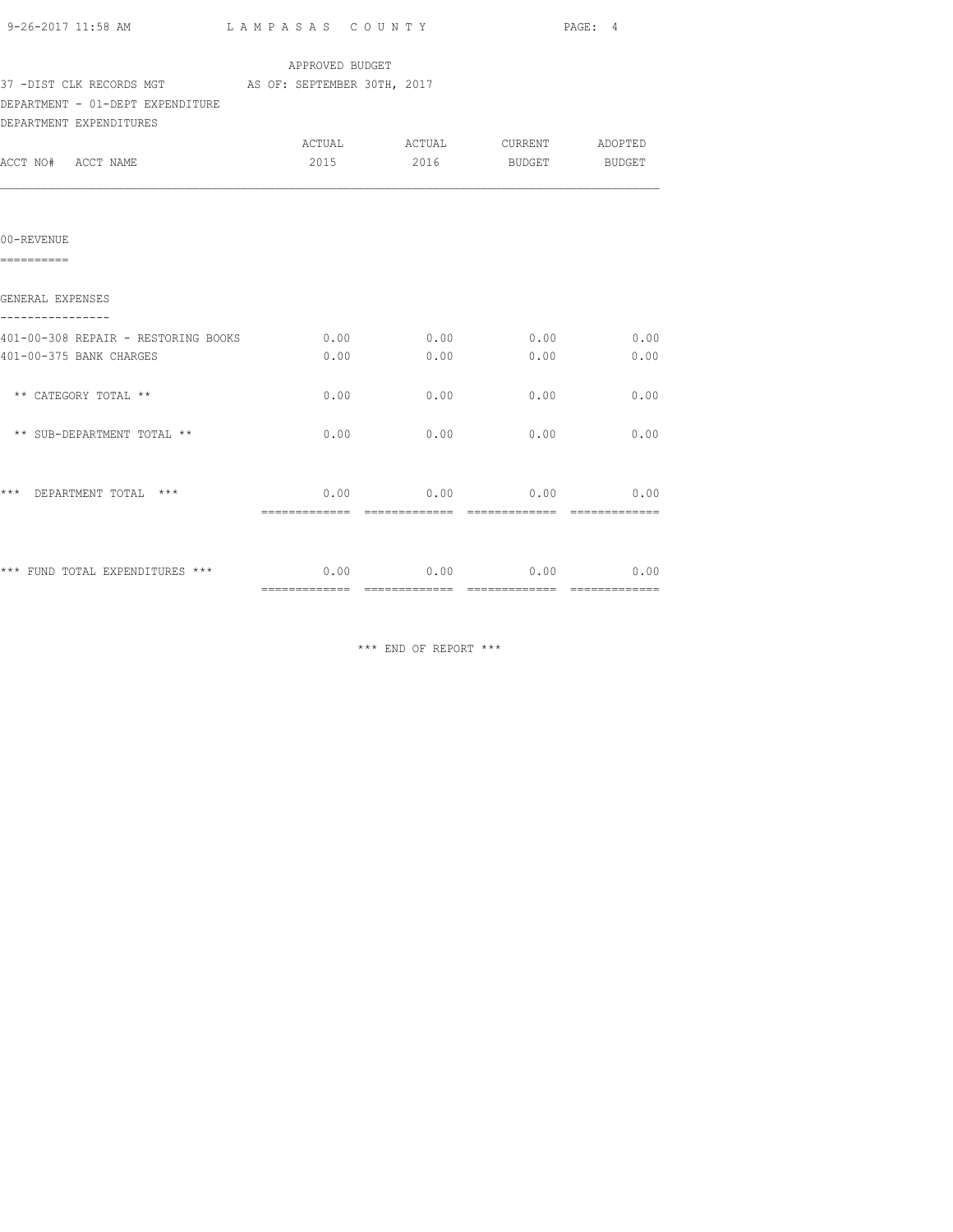| 9-26-2017 11:58 AM |  |
|--------------------|--|

L A M P A S A S C O U N T Y PAGE: 1

## APPROVED BUDGET

38 -COURTHOUSE SECURITY FUND AS OF: SEPTEMBER 30TH, 2017

FINANCIAL SUMMARY

| ACCT NO# ACCT NAME                                                        | 2015 | 2016                                  | BUDGET                 | BUDGET   |
|---------------------------------------------------------------------------|------|---------------------------------------|------------------------|----------|
| REVENUE SUMMARY                                                           |      |                                       |                        |          |
| 00-DEPT REVENUE                                                           |      | 12,675.08 13,585.63 7,900.00 7,900.00 |                        |          |
| *** TOTAL REVENUE ***                                                     |      | 12,675.08 13,585.63 7,900.00          |                        | 7,900.00 |
| EXPENDITURE SUMMARY                                                       |      |                                       |                        |          |
| 01-DEPT EXPENDITURES                                                      |      | $0.00$ 23,474.91                      | 0.00                   | 0.00     |
| *** TOTAL EXPENDITURES ***                                                |      | $0.00$ 23,474.91                      | 0.00<br>-------------- | 0.00     |
| REVENUES OVER/(UNDER) EXPENDITURES 12,675.08 (9,889.28) 7,900.00 7,900.00 |      |                                       |                        |          |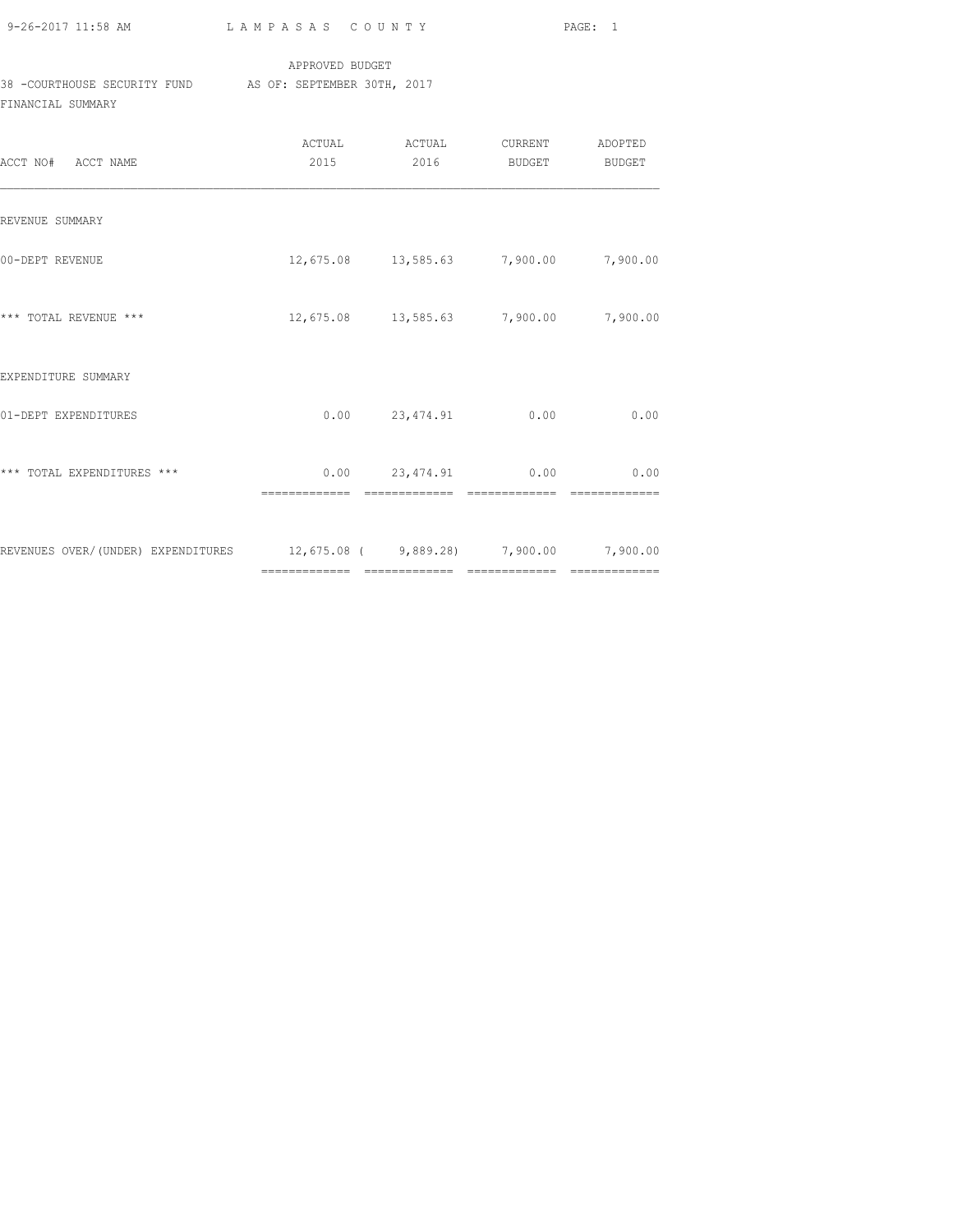#### 38 -COURTHOUSE SECURITY FUND AS OF: SEPTEMBER 30TH, 2017

DEPARTMENT - 00-DEPT REVENUE

| DEPARTMENT REVENUES    |                                   |          |          |               |          |
|------------------------|-----------------------------------|----------|----------|---------------|----------|
|                        |                                   | ACTUAL   | ACTUAL   | CURRENT       | ADOPTED  |
| ACCT NO#               | ACCT NAME                         | 2015     | 2016     | <b>BUDGET</b> | BUDGET   |
|                        |                                   |          |          |               |          |
|                        | 100-00-001 BEGINNING FUND BALANCE | 0.00     | 0.00     | 0.00          | 0.00     |
|                        | 100-00-094 DISTRICT CLERK         | 1,787.00 | 1,610.00 | 1,500.00      | 1,500.00 |
| 100-00-095 JP #1       |                                   | 2,385.43 | 2,819.84 | 4,000.00      | 4,000.00 |
| 100-00-096 JP #3       |                                   | 895.75   | 883.05   | 0.00          | 0.00     |
| $100 - 00 - 097$ JP #4 |                                   | 1,745.66 | 1,788.63 | 1,500.00      | 1,500.00 |

| 100-00-096 JP #3                       | 895.75    | 883.05    | 0.00     | 0.00     |
|----------------------------------------|-----------|-----------|----------|----------|
| 100-00-097 JP #4                       | 1,745.66  | 1,788.63  | 1,500.00 | 1,500.00 |
| 100-00-099 INTEREST REVENUE            | 671.24    | 660.41    | 50.00    | 50.00    |
| 100-00-106 COUNTY CLERK                | 4,725.00  | 5,421.00  | 700.00   | 700.00   |
| 100-00-107 COUNTY CLERK-PROBATION      | 123.00    | 168.00    | 50.00    | 50.00    |
| 100-00-108 DISTRICT CLERK-PROBATION    | 342.00    | 234.70    | 100.00   | 100.00   |
| 100-00-190 MISCELLANEOUS               | 0.00      | 0.00      | 0.00     | 0.00     |
| 200-00-010 OPERATING TRANSFERS IN      | 0.00      | 0.00      | 0.00     | 0.00     |
| SUB-DEPARTMENT REVENUE TOTAL **        | 12,675.08 | 13,585.63 | 7,900.00 | 7,900.00 |
| DEPARTMENT REVENUE TOTAL **            | 12,675.08 | 13,585.63 | 7,900.00 | 7,900.00 |
| ***<br>$***$<br>TOTAL REVENUES<br>FUND | 12,675.08 | 13,585.63 | 7,900.00 | 7,900.00 |
|                                        |           |           |          |          |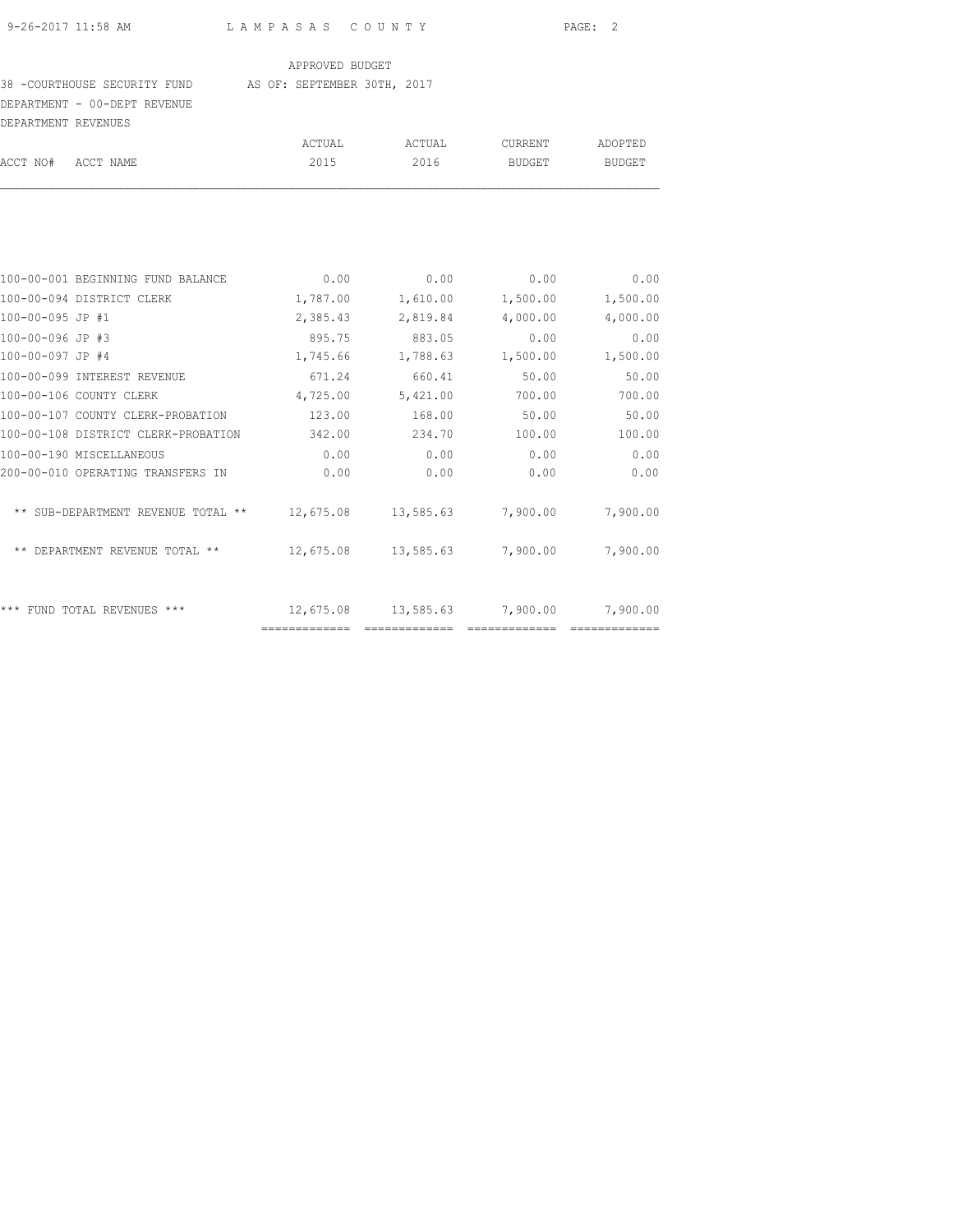| APPROVED BUDGET<br>38 - COURTHOUSE SECURITY FUND AS OF: SEPTEMBER 30TH, 2017<br>DEPARTMENT - 01-DEPT EXPENDITURES<br>DEPARTMENT EXPENDITURES<br>ACTUAL ACTUAL CURRENT ADOPTED<br>2016 BUDGET BUDGET<br>2015<br>--------------<br>$0.00$ 23,474.91 0.00 0.00<br>** CATEGORY TOTAL **<br>** CATEGORY TOTAL **<br>$0.00$ 0.00 0.00 0.00<br>** SUB-DEPARTMENT TOTAL **<br>$0.00$ 23,474.91 0.00 0.00<br>*** DEPARTMENT TOTAL *** | $9-26-2017$ 11:58 AM LAMPASAS COUNTY PAGE: 3 |  |  |
|------------------------------------------------------------------------------------------------------------------------------------------------------------------------------------------------------------------------------------------------------------------------------------------------------------------------------------------------------------------------------------------------------------------------------|----------------------------------------------|--|--|
| ACCT NO# ACCT NAME<br>CAPITAL OUTLAY<br>401-00-402 OPERATING EQUIPMENT<br>$0.00$ 23,474.91 0.00 0.00<br>$0.00$ 23,474.91 0.00 0.00<br>*** FUND TOTAL EXPENDITURES *** $0.00$ $23,474.91$ $0.00$ $0.00$ $0.00$                                                                                                                                                                                                                |                                              |  |  |
|                                                                                                                                                                                                                                                                                                                                                                                                                              |                                              |  |  |
|                                                                                                                                                                                                                                                                                                                                                                                                                              |                                              |  |  |
|                                                                                                                                                                                                                                                                                                                                                                                                                              |                                              |  |  |
|                                                                                                                                                                                                                                                                                                                                                                                                                              |                                              |  |  |
|                                                                                                                                                                                                                                                                                                                                                                                                                              |                                              |  |  |
|                                                                                                                                                                                                                                                                                                                                                                                                                              |                                              |  |  |
|                                                                                                                                                                                                                                                                                                                                                                                                                              |                                              |  |  |
|                                                                                                                                                                                                                                                                                                                                                                                                                              |                                              |  |  |
|                                                                                                                                                                                                                                                                                                                                                                                                                              |                                              |  |  |
|                                                                                                                                                                                                                                                                                                                                                                                                                              |                                              |  |  |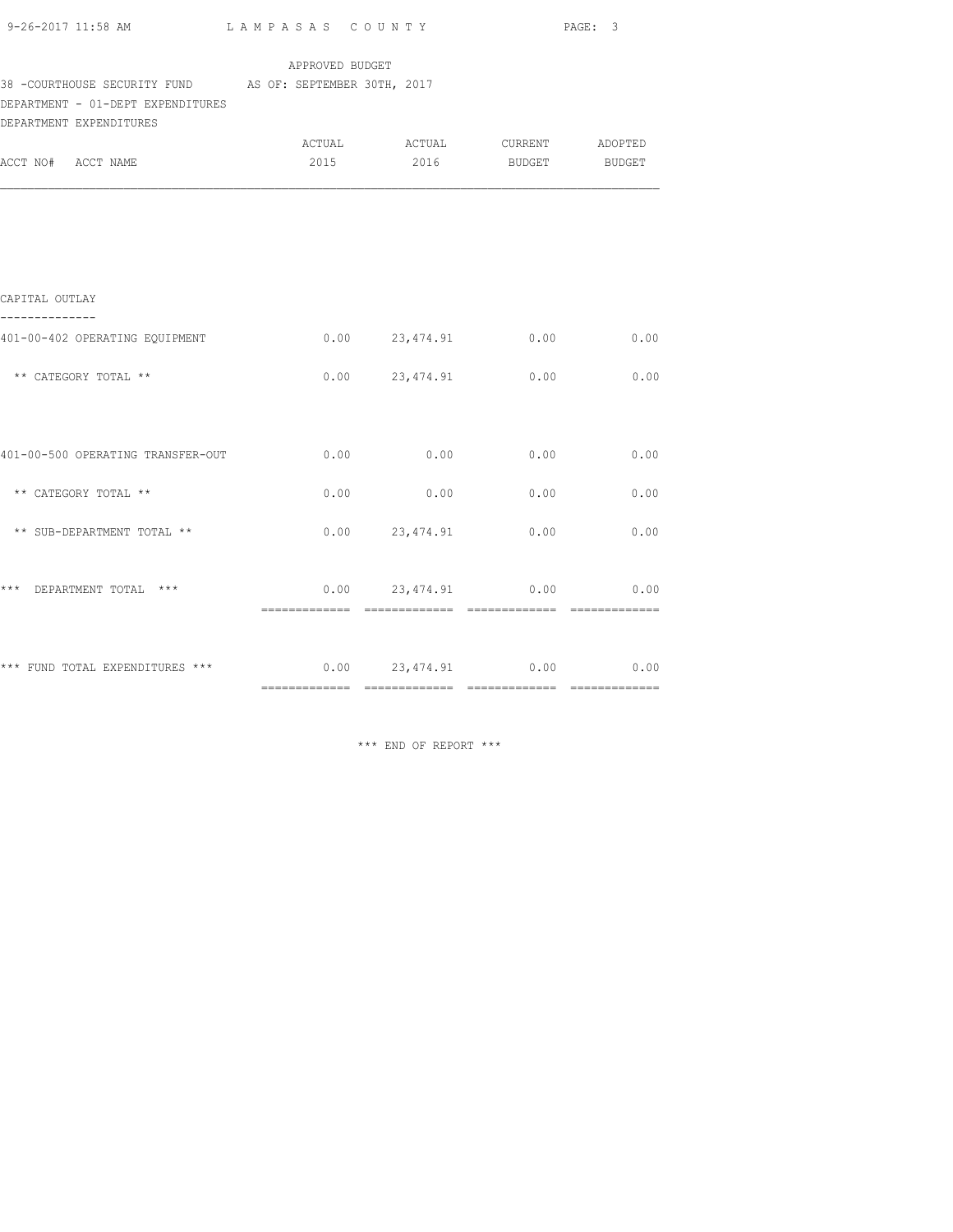9-26-2017 11:58 AM L A M P A S A S C O U N T Y PAGE: 1

#### APPROVED BUDGET

39 -CO RECORDS MGMT & PRESERV AS OF: SEPTEMBER 30TH, 2017

FINANCIAL SUMMARY

| ACCT NO# ACCT NAME                                                     |                                             |               | ACTUAL ACTUAL CURRENT ADOPTED<br>2015 2016 BUDGET BUDGET |      |
|------------------------------------------------------------------------|---------------------------------------------|---------------|----------------------------------------------------------|------|
| REVENUE SUMMARY                                                        |                                             |               |                                                          |      |
| CO RECORDS MGMT & PRESEV<br>CO RECORDS MGMT & PRESEV                   | $8,635.57$ $7,868.61$ $6,400.00$ $6,400.00$ |               | $0.00$ $0.00$ $0.00$ $0.00$                              | 0.00 |
| *** TOTAL REVENUE ***                                                  |                                             |               | 8,635.57 7,868.61 6,400.00 6,400.00                      |      |
| EXPENDITURE SUMMARY                                                    |                                             |               |                                                          |      |
| CO RECORDS MGMT & PRESEV                                               |                                             |               | $0.00$ 0.00 0.00                                         | 0.00 |
| *** TOTAL EXPENDITURES ***                                             |                                             | ============= | $0.00$ 0.00 0.00 0.00                                    |      |
| REVENUES OVER/(UNDER) EXPENDITURES 8,635.57 7,868.61 6,400.00 6,400.00 |                                             |               |                                                          |      |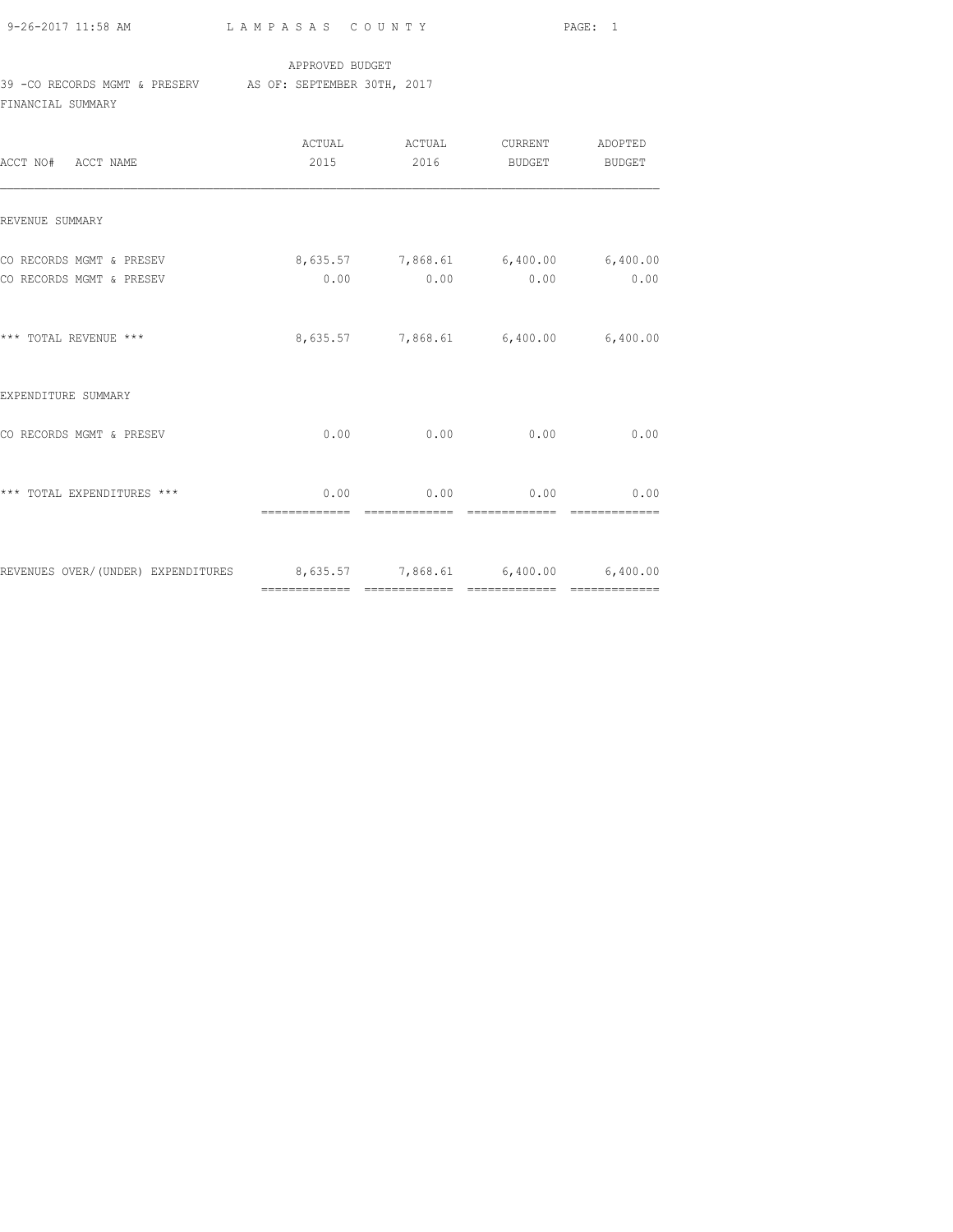#### 39 -CO RECORDS MGMT & PRESERV AS OF: SEPTEMBER 30TH, 2017

DEPARTMENT - CO RECORDS MGMT & PRESEV

| DEPARTMENT REVENUES |        |        |         |         |
|---------------------|--------|--------|---------|---------|
|                     | ACTUAL | ACTUAL | CURRENT | ADOPTED |
| ACCT NO# ACCT NAME  | 2015   | 2016   | BUDGET  | BUDGET  |
|                     |        |        |         |         |

| 100-00-001 BEGINNING FUND BALANCE      | 0.00                     | 0.00     | 0.00     | 0.00     |
|----------------------------------------|--------------------------|----------|----------|----------|
| 100-00-033 PRESERVATION CLERK ACCOUNT  | 0.00                     | 0.00     | 0.00     | 0.00     |
| 100-00-094 DISTRICT CLERK              | 2,953.67                 | 2,582.00 | 1,000.00 | 1,000.00 |
| 100-00-099 INTEREST REVENUE            | 844.40                   | 126.11   | 100.00   | 100.00   |
| 100-00-105 DISTRICT CLK AG CHILD SUPPO | 0.00                     | 0.00     | 0.00     | 0.00     |
| 100-00-106 COUNTY CLERK                | 2,080.00                 | 2,597.50 | 5,000.00 | 5,000.00 |
| 100-00-107 COUNTY CLERK-PROBATION      | 906.50                   | 1,170.50 | 300.00   | 300.00   |
| 100-00-108 DISTRICK CLERK-PROBATION    | 1,478.00                 | 1,088.50 | 0.00     | 0.00     |
| 100-00-190 MISCELLANEOUS               | 373.00                   | 304.00   | 0.00     | 0.00     |
| ** SUB-DEPARTMENT REVENUE<br>TOTAL     | 8,635.57<br>$\star\star$ | 7,868.61 | 6,400.00 | 6,400.00 |
| DEPARTMENT REVENUE TOTAL               | 8,635.57                 | 7,868.61 | 6,400.00 | 6,400.00 |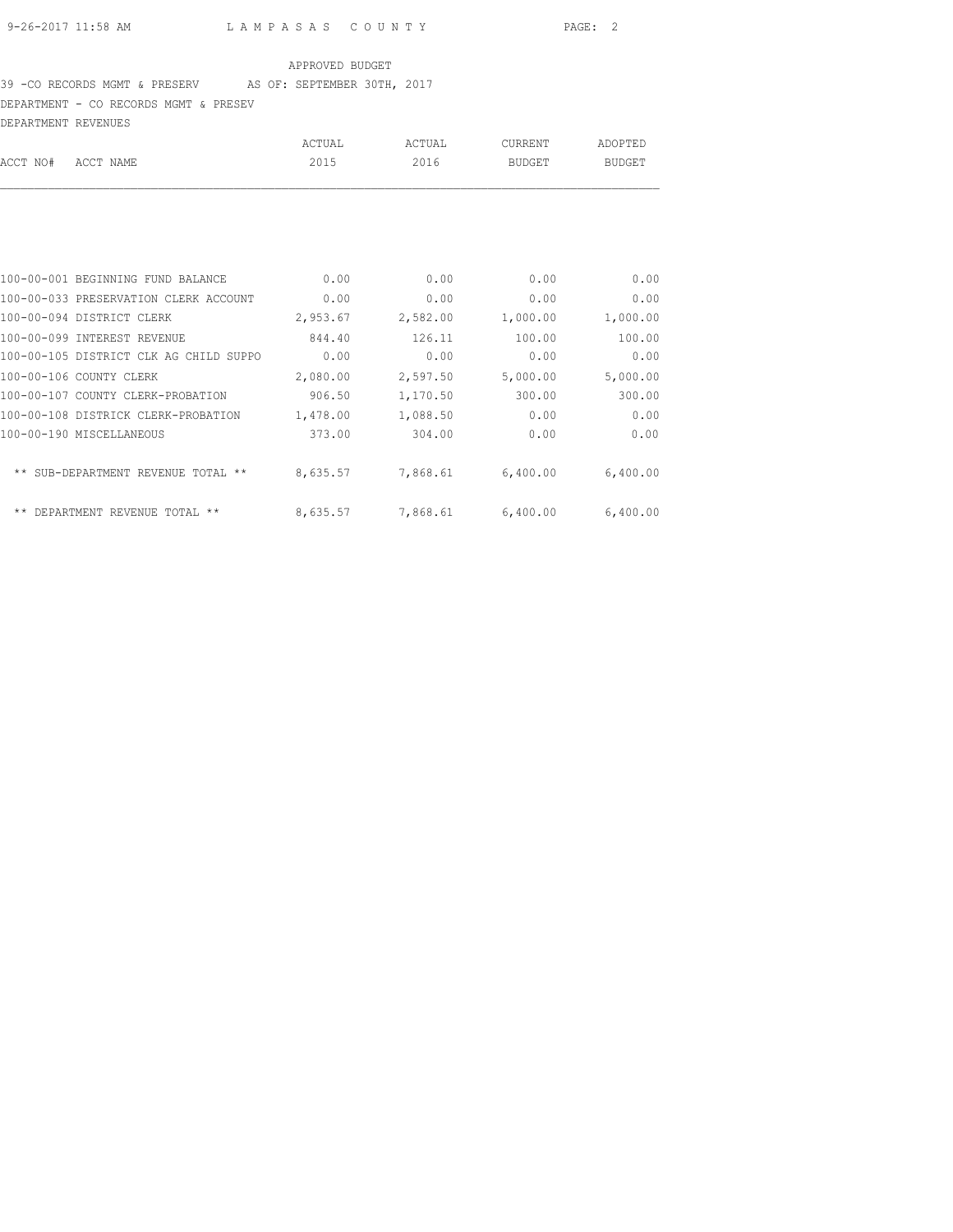# 39 -CO RECORDS MGMT & PRESERV AS OF: SEPTEMBER 30TH, 2017

DEPARTMENT - CO RECORDS MGMT & PRESEV

| DEPARTMENT REVENUES                |        |                            |         |          |
|------------------------------------|--------|----------------------------|---------|----------|
|                                    | ACTUAL | ACTUAL                     | CURRENT | ADOPTED  |
| ACCT NAME<br>ACCT NO#              | 2015   | 2016                       | BUDGET  | BUDGET   |
|                                    |        |                            |         |          |
|                                    |        |                            |         |          |
| 101-00-080 COUNTY CLERK TECHNOLOGY | 0.00   | 0.00                       | 0.00    | 0.00     |
| 101-00-106 COUNTY CLERK-CIVIL FEE  | 0.00   | 0.00                       | 0.00    | 0.00     |
| ** SUB-DEPARTMENT REVENUE TOTAL ** | 0.00   | 0.00                       | 0.00    | 0.00     |
| ** DEPARTMENT REVENUE TOTAL **     | 0.00   | 0.00                       | 0.00    | 0.00     |
| *** FUND TOTAL REVENUES ***        |        | 8,635.57 7,868.61 6,400.00 |         | 6,400.00 |
|                                    |        |                            |         |          |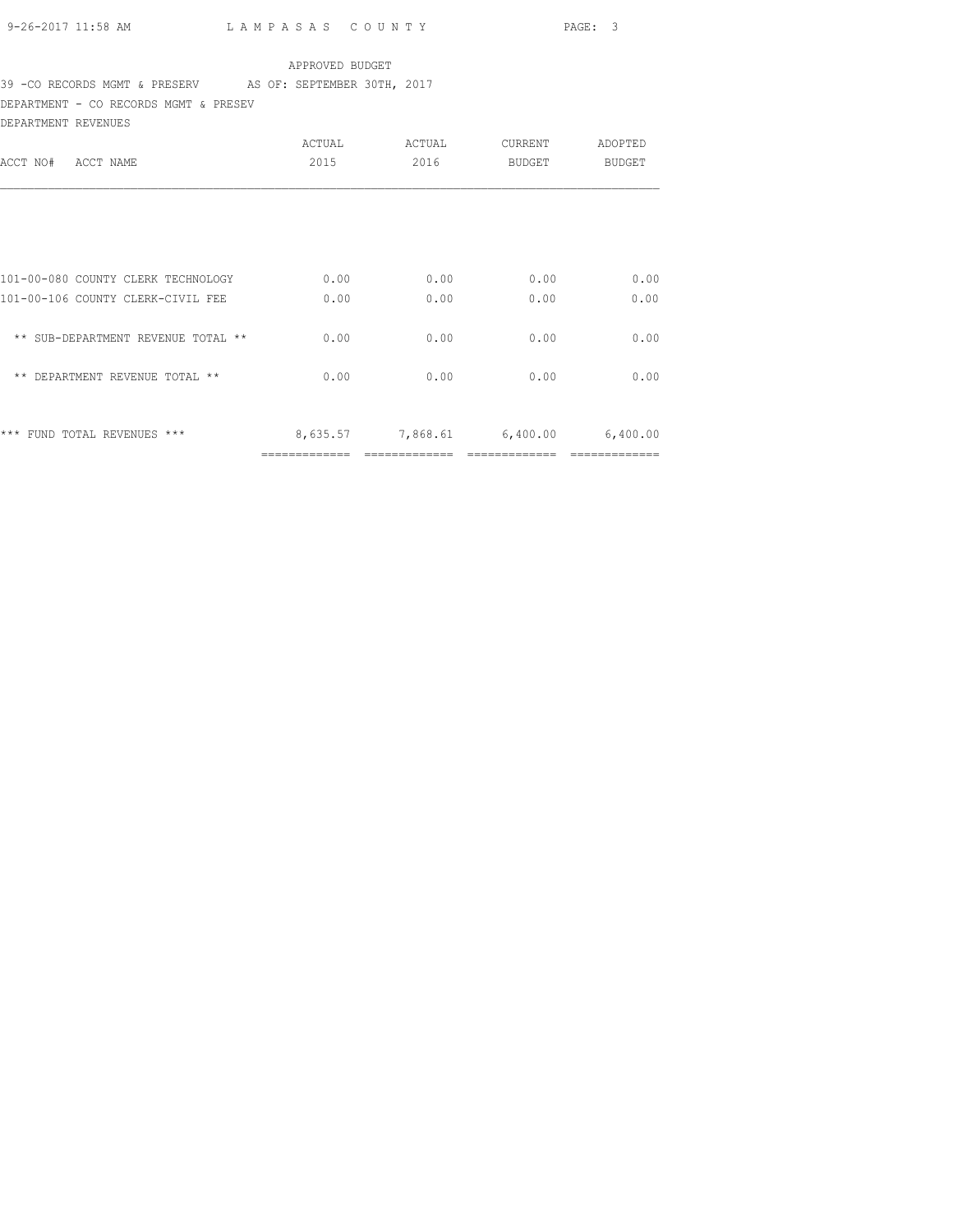| $9-26-2017$ 11:58 AM $L$ AMPASAS COUNTY PAGE: 4                                                     |                 |                                    |      |             |
|-----------------------------------------------------------------------------------------------------|-----------------|------------------------------------|------|-------------|
| 39 - CO RECORDS MGMT & PRESERV AS OF: SEPTEMBER 30TH, 2017<br>DEPARTMENT - CO RECORDS MGMT & PRESEV | APPROVED BUDGET |                                    |      |             |
| DEPARTMENT EXPENDITURES                                                                             |                 |                                    |      |             |
| ACCT NO# ACCT NAME                                                                                  |                 | 2015 2016 BUDGET BUDGET            |      |             |
|                                                                                                     |                 |                                    |      |             |
|                                                                                                     |                 |                                    |      |             |
| GENERAL EXPENSES                                                                                    |                 |                                    |      |             |
| 401-00-353 CHILD SUPPORT EXPENSE                                                                    | 0.00            | 0.00                               |      | $0.00$ 0.00 |
| ** CATEGORY TOTAL **                                                                                | 0.00            | 0.00                               | 0.00 | 0.00        |
|                                                                                                     |                 |                                    |      |             |
| 401-00-500 OPERATING TRANSFER-OUT 0.00                                                              |                 | 0.00                               | 0.00 | 0.00        |
| ** CATEGORY TOTAL **                                                                                | 0.00            | 0.00                               | 0.00 | 0.00        |
| ** SUB-DEPARTMENT TOTAL **                                                                          |                 | $0.00$ $0.00$ $0.00$ $0.00$ $0.00$ |      |             |
| *** DEPARTMENT TOTAL ***                                                                            |                 | $0.00$ 0.00 0.00 0.00 0.00         |      |             |
|                                                                                                     |                 |                                    |      |             |
| *** FUND TOTAL EXPENDITURES *** $0.00$ $0.00$ $0.00$ $0.00$ $0.00$ $0.00$                           |                 |                                    |      |             |
|                                                                                                     |                 |                                    |      |             |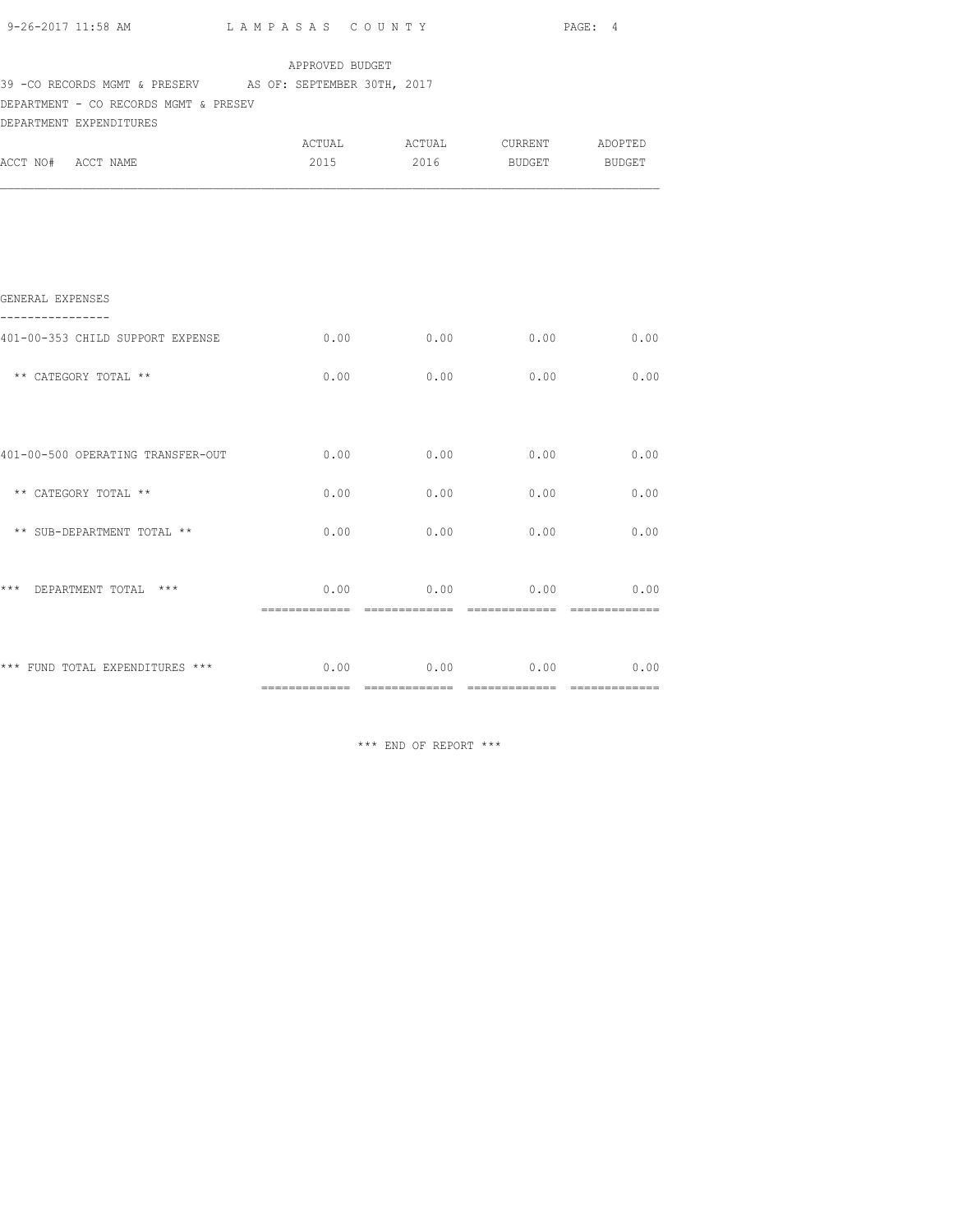9-26-2017 11:58 AM L A M P A S A S C O U N T Y PAGE: 1

## APPROVED BUDGET 47 -COUNTY HEALTH CARE HRA AS OF: SEPTEMBER 30TH, 2017 FINANCIAL SUMMARY

| ACCT NO# ACCT NAME                                                    |      | 2015 2016 BUDGET BUDGET                     |      |      |
|-----------------------------------------------------------------------|------|---------------------------------------------|------|------|
| REVENUE SUMMARY                                                       |      |                                             |      |      |
| 47 COUNTY HEALTH CARE                                                 |      | $0.00$ 0.00                                 | 0.00 | 0.00 |
| *** TOTAL REVENUE ***                                                 | 0.00 | 0.00                                        | 0.00 | 0.00 |
| EXPENDITURE SUMMARY                                                   |      |                                             |      |      |
| 47 COUNTY HEALTH CARE                                                 |      | $0.00$ 0.00                                 | 0.00 | 0.00 |
| *** TOTAL EXPENDITURES ***                                            |      | $0.00$ 0.00 0.00 0.00 0.00<br>------------- |      |      |
| REVENUES OVER/(UNDER) EXPENDITURES $0.00$ $0.00$ $0.00$ $0.00$ $0.00$ |      |                                             |      |      |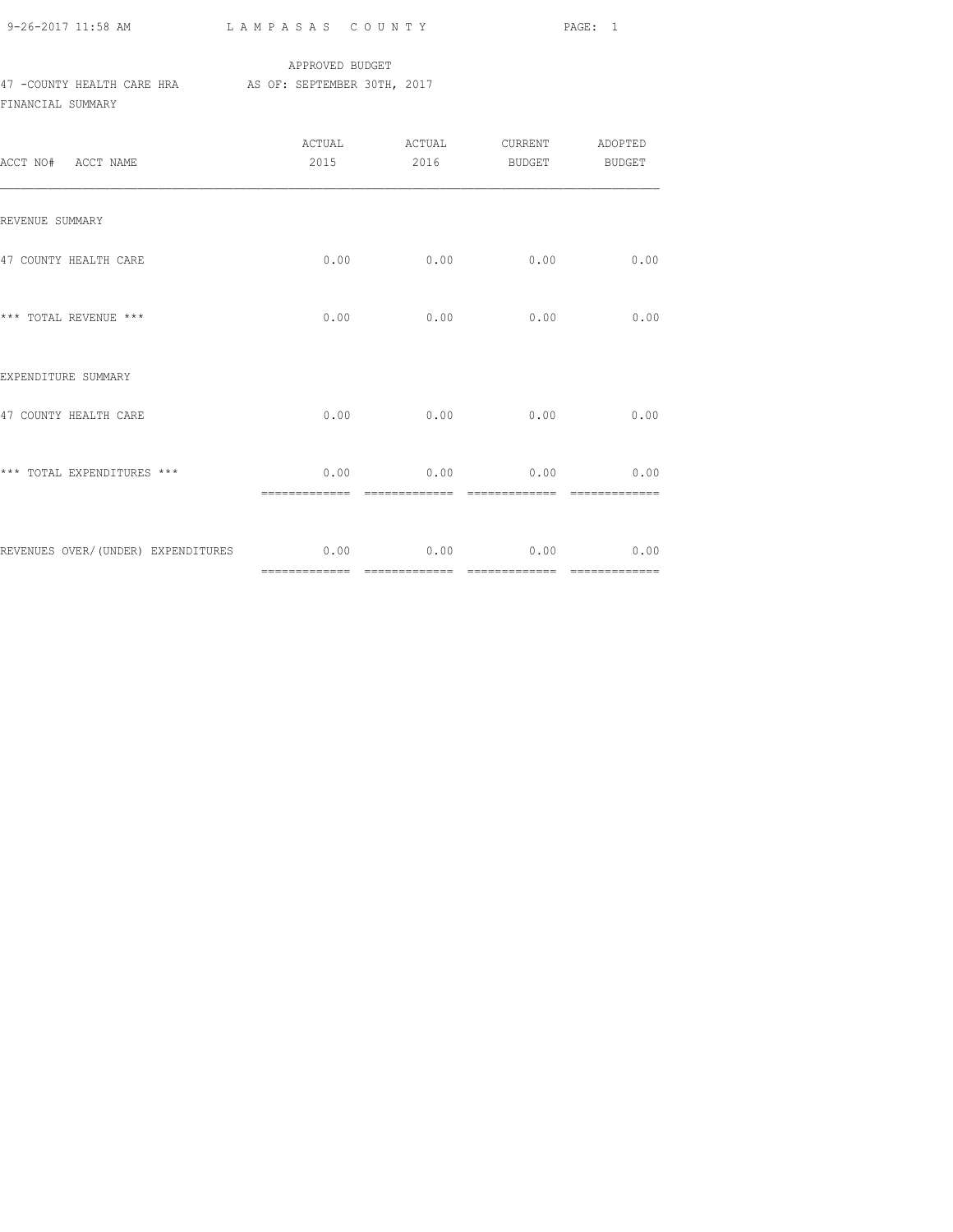# 47 -COUNTY HEALTH CARE HRA AS OF: SEPTEMBER 30TH, 2017

DEPARTMENT - 47 COUNTY HEALTH CARE

| DEPARTMENT REVENUES                |        |        |                |               |
|------------------------------------|--------|--------|----------------|---------------|
|                                    | ACTUAL | ACTUAL | <b>CURRENT</b> | ADOPTED       |
| ACCT NO#<br>ACCT NAME              | 2015   | 2016   | BUDGET         | <b>BUDGET</b> |
|                                    |        |        |                |               |
| 101-00-099 INTEREST REVENUE        | 0.00   | 0.00   | 0.00           | 0.00          |
| 101-00-190 MISCELLANEOUS RECEIPTS  | 0.00   | 0.00   | 0.00           | 0.00          |
| 201-00-010 OPERATING TRANSFERS-IN  | 0.00   | 0.00   | 0.00           | 0.00          |
| ** SUB-DEPARTMENT REVENUE TOTAL ** | 0.00   | 0.00   | 0.00           | 0.00          |
| ** DEPARTMENT REVENUE TOTAL **     | 0.00   | 0.00   | 0.00           | 0.00          |
|                                    |        |        |                |               |
| FUND TOTAL REVENUES ***<br>***     | 0.00   | 0.00   | 0.00           | 0.00          |
|                                    |        |        |                |               |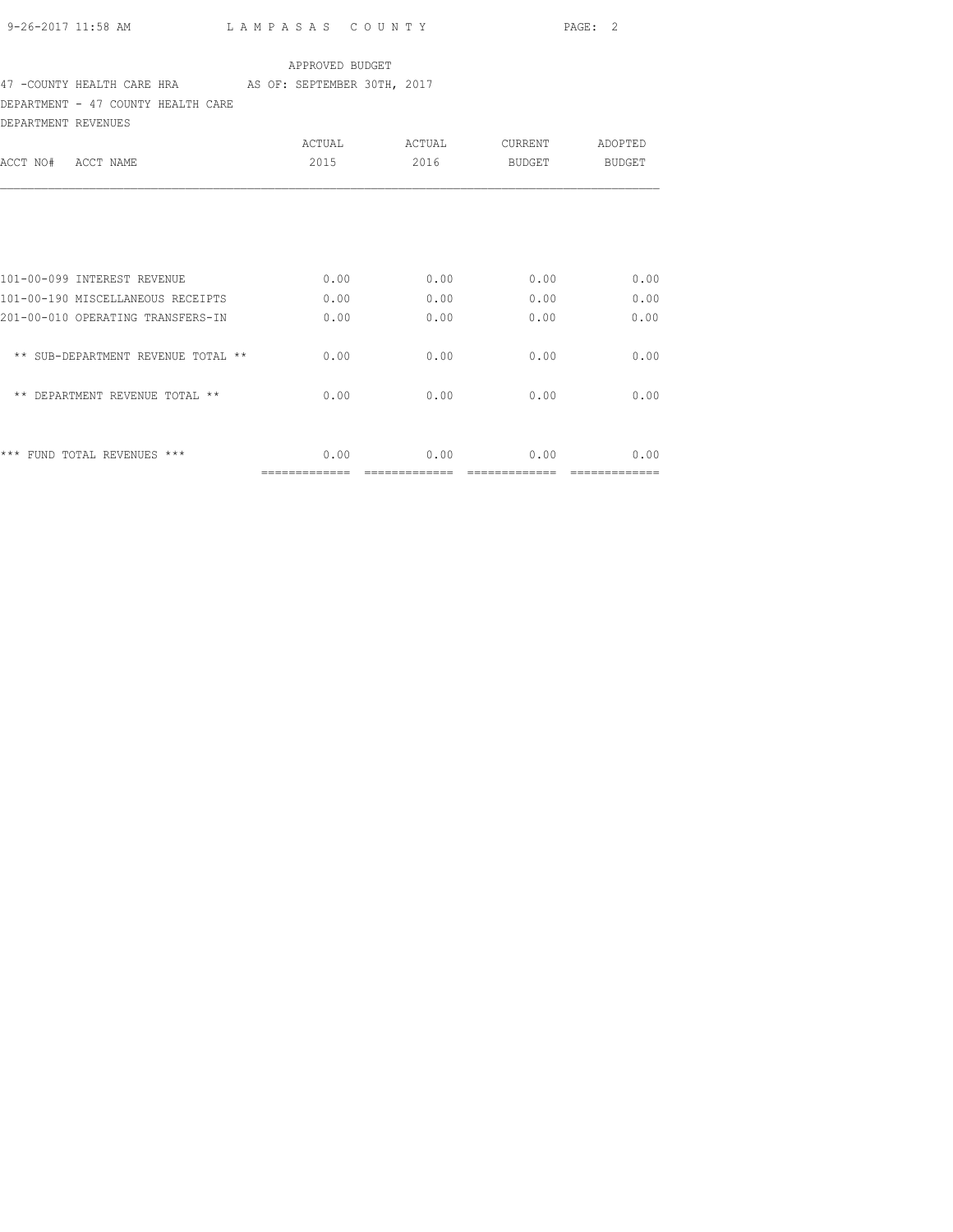|                    |                                    | 9-26-2017 11:58 AM LAMPASAS COUNTY                      |             |                               | PAGE: 3 |
|--------------------|------------------------------------|---------------------------------------------------------|-------------|-------------------------------|---------|
|                    |                                    | APPROVED BUDGET                                         |             |                               |         |
|                    |                                    | 47 - COUNTY HEALTH CARE HRA AS OF: SEPTEMBER 30TH, 2017 |             |                               |         |
|                    | DEPARTMENT - 47 COUNTY HEALTH CARE |                                                         |             |                               |         |
|                    | DEPARTMENT EXPENDITURES            |                                                         |             |                               |         |
|                    |                                    |                                                         |             | ACTUAL ACTUAL CURRENT ADOPTED |         |
| ACCT NO# ACCT NAME |                                    | 2015                                                    |             | 2016 BUDGET BUDGET            |         |
|                    |                                    |                                                         |             |                               |         |
|                    |                                    |                                                         |             |                               |         |
|                    |                                    |                                                         |             |                               |         |
| GENERAL EXPENSES   |                                    |                                                         |             |                               |         |
| ----------------   | 401-00-333 CONTRACTED SERVICES     |                                                         |             | $0.00$ $0.00$ $0.00$ $0.00$   | 0.00    |
|                    | 401-00-356 ADMINISTRATIVE COST     | 0.00                                                    | 0.00        | 0.00                          | 0.00    |
|                    | 401-00-375 BANK CHARGES            |                                                         |             | $0.00$ 0.00 0.00 0.00 0.00    |         |
|                    | 401-00-389 MISCELLANEOUS EXPENSE   | 0.00                                                    | 0.00        | 0.00                          | 0.00    |
|                    | ** CATEGORY TOTAL **               | 0.00                                                    | 0.00        | 0.00                          | 0.00    |
|                    | ** SUB-DEPARTMENT TOTAL **         | 0.00                                                    | $0.00$ 0.00 |                               | 0.00    |
|                    |                                    |                                                         |             |                               |         |
|                    | *** DEPARTMENT TOTAL ***           |                                                         |             | $0.00$ 0.00 0.00              | 0.00    |
|                    |                                    |                                                         |             |                               |         |
|                    | *** FUND TOTAL EXPENDITURES ***    | 0.00                                                    |             | $0.00$ $0.00$ $0.00$ $0.00$   |         |

============= ============= ============= =============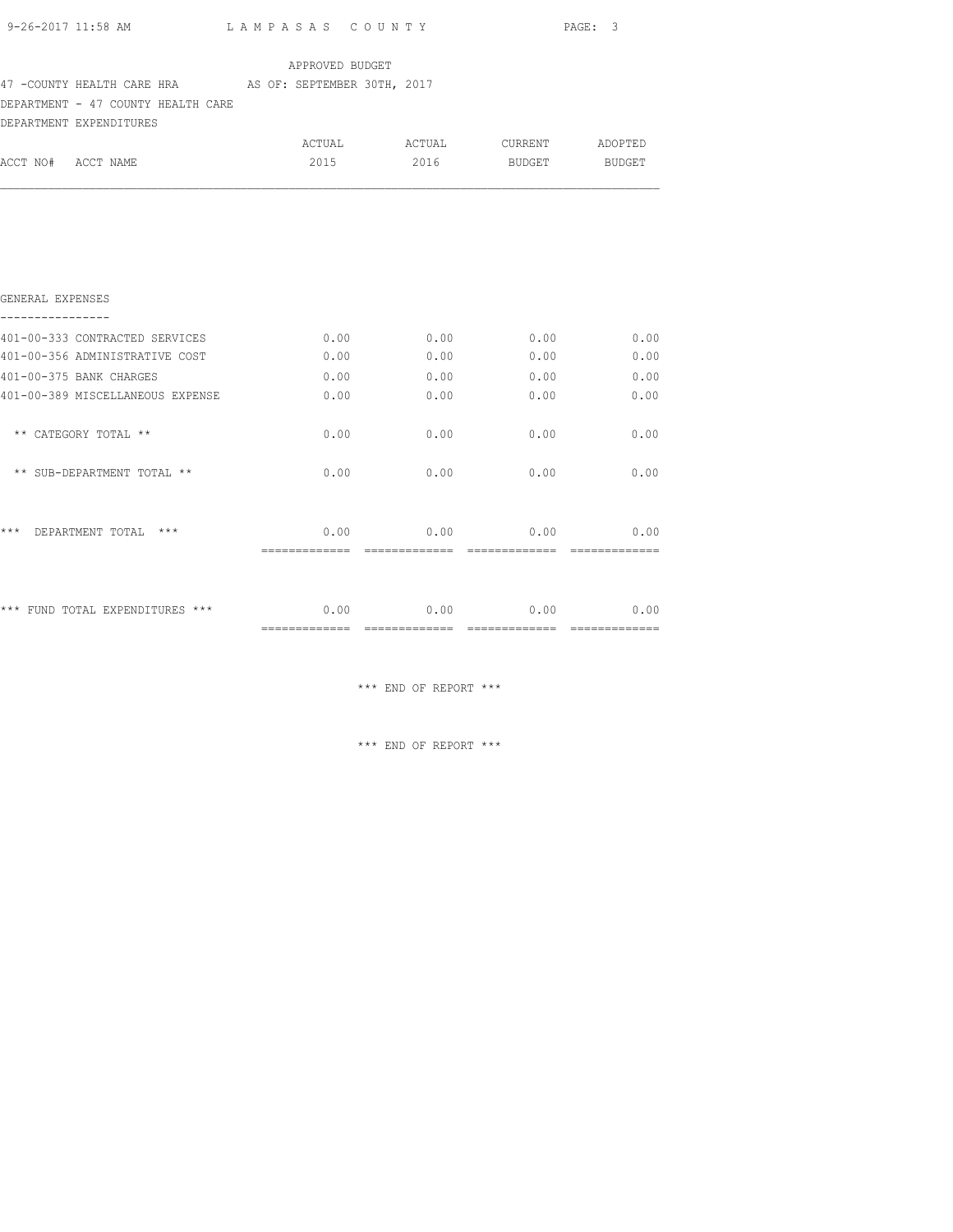| 9-26-2017 11:58 AM |  |
|--------------------|--|

L A M P A S A S C O U N T Y PAGE: 1

## APPROVED BUDGET 55 -INTEREST & SINKING FUND AS OF: SEPTEMBER 30TH, 2017 FINANCIAL SUMMARY

| ACCT NO# ACCT NAME                                             | ACTUAL<br>2015 | ACTUAL<br>2016 | <b>CURRENT</b><br>BUDGET                                         | ADOPTED<br>BUDGET |
|----------------------------------------------------------------|----------------|----------------|------------------------------------------------------------------|-------------------|
| REVENUE SUMMARY                                                |                |                |                                                                  |                   |
| 00-I&S REVENUE                                                 |                |                | 782,674.29 969,602.89 834,697.00 1,334,714.00                    |                   |
| *** TOTAL REVENUE ***                                          |                |                | 782,674.29 969,602.89 834,697.00 1,334,714.00                    |                   |
| EXPENDITURE SUMMARY                                            |                |                |                                                                  |                   |
| 01-I&S EXPENDITURES                                            |                |                | 835,044.25 835,928.50 834,697.00 1,334,714.00                    |                   |
| *** TOTAL EXPENDITURES ***                                     |                | -------------  | 835,044.25 835,928.50 834,697.00 1,334,714.00<br>- ============= |                   |
| REVENUES OVER/(UNDER) EXPENDITURES (52,369.96) 133,674.39 0.00 |                |                |                                                                  | 0.00              |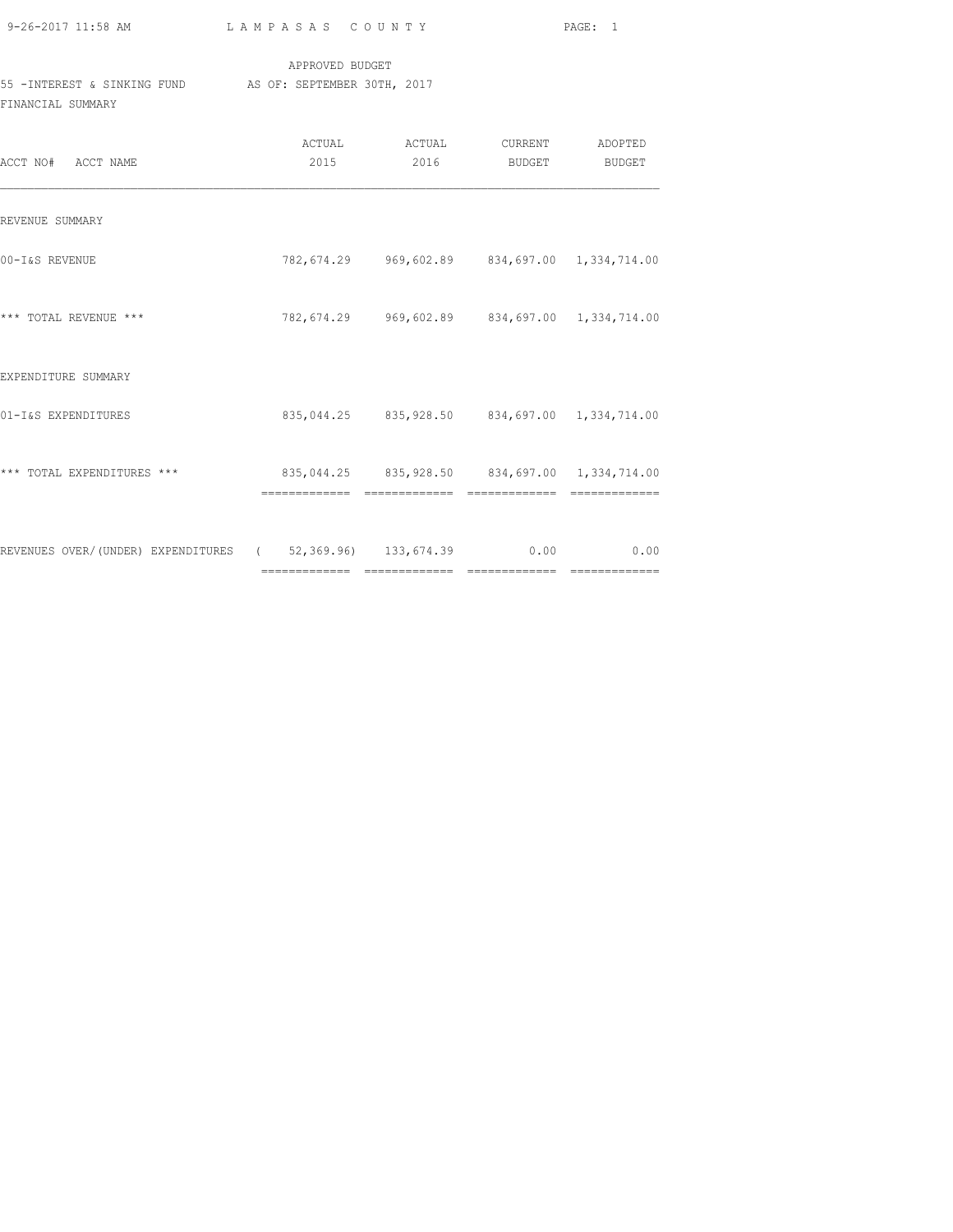#### 55 -INTEREST & SINKING FUND AS OF: SEPTEMBER 30TH, 2017

DEPARTMENT - 00-I&S REVENUE

| DEPARTMENT REVENUES |        |        |         |               |
|---------------------|--------|--------|---------|---------------|
|                     | ACTUAL | ACTUAL | CURRENT | ADOPTED       |
| ACCT NO# ACCT NAME  | 2015   | 2016   | BUDGET  | <b>BUDGET</b> |

| 100-00-001 BEGINNING FUND BALANCE      | 0.00          | 0.00         | 143,233.00    | 0.00         |
|----------------------------------------|---------------|--------------|---------------|--------------|
| 100-00-010 CURRENT AD VALOREM TAXES    | 700,449.37    | 950,478.80   | 674,964.00    | 1,318,214.00 |
| 100-00-020 DELIQUENT AD VALOREM TAXES  | 21,168.33     | 13,578.34    | 12,000.00     | 12,000.00    |
| 100-00-030 PENALTIES & INT. AD VALOREM | 0.00          | 4,742.02     | 4,000.00      | 4,000.00     |
| 100-00-035 LCAD REFUND                 | 0.00          | 0.00         | 0.00          | 0.00         |
| 100-00-099 INTEREST REVENUE            | 1,056.59      | 803.73       | 500.00        | 500.00       |
| 100-00-101 INC/DEC IN INVEST MARKET    | 0.00          | 0.00         | 0.00          | 0.00         |
| 100-00-125 LIMITED TAX BONDS SERIES 20 | 0.00          | 0.00         | 0.00          | 0.00         |
| 100-00-190 MISCELLANEOUS RECEIPTS      | 0.00          | 0.00         | 0.00          | 0.00         |
| 200-00-010 OPERATING TRANSFERS-IN      | 60,000.00     | 0.00         | 0.00          | 0.00         |
| ** SUB-DEPARTMENT REVENUE TOTAL **     | 782,674.29    | 969,602.89   | 834,697.00    | 1,334,714.00 |
| ** DEPARTMENT REVENUE TOTAL **         | 782,674.29    | 969,602.89   | 834,697.00    | 1,334,714.00 |
| ***<br>FUND TOTAL REVENUES ***         | 782,674.29    | 969,602.89   | 834,697.00    | 1,334,714.00 |
|                                        | ============= | ============ | ============= |              |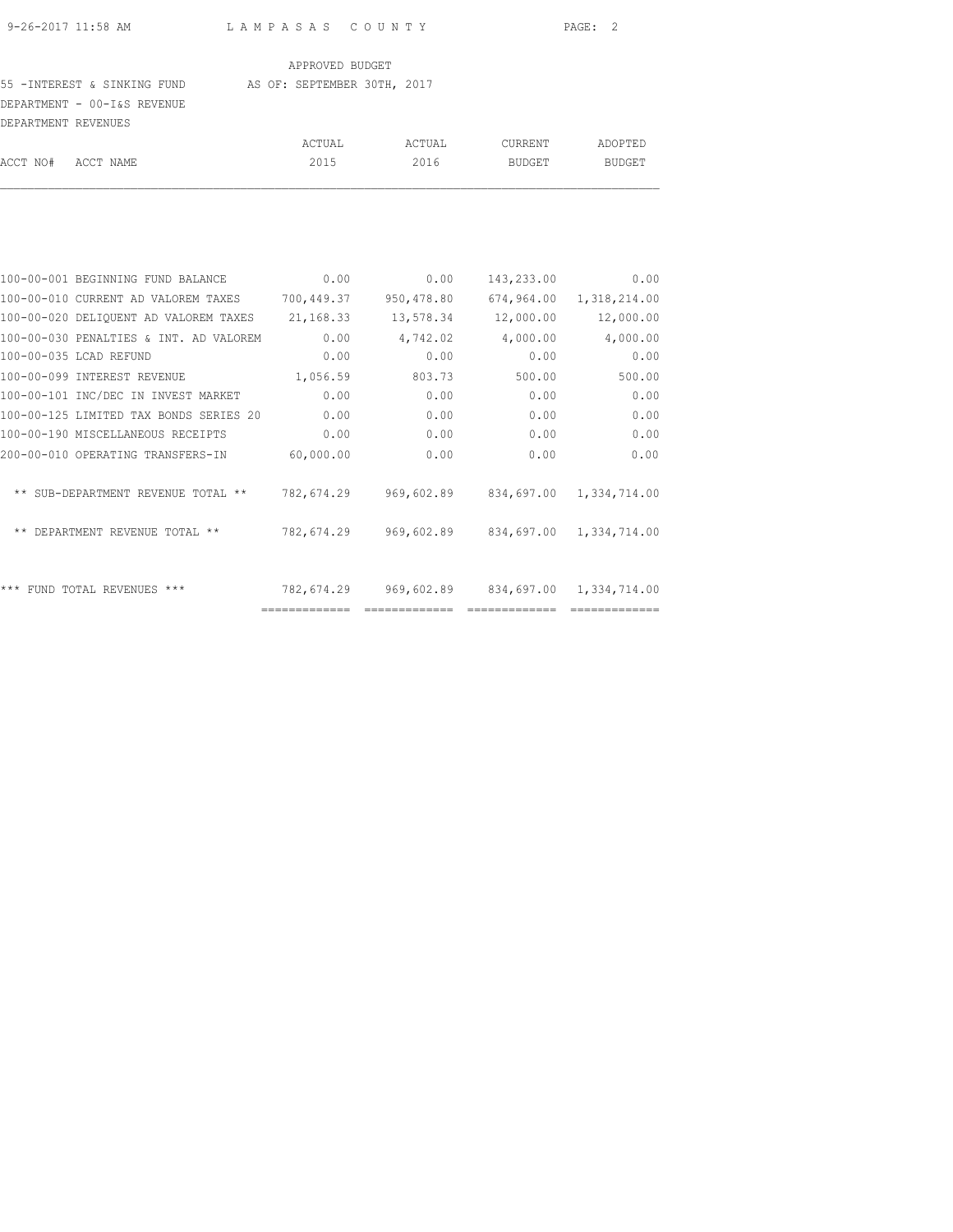| APPROVED BUDGET<br>55 - INTEREST & SINKING FUND AS OF: SEPTEMBER 30TH, 2017<br>DEPARTMENT - 01-I&S EXPENDITURES<br>DEPARTMENT EXPENDITURES<br>ACTUAL ACTUAL CURRENT ADOPTED<br>ACCT NO# ACCT NAME<br>2015 2016 BUDGET BUDGET<br>GENERAL EXPENSES<br>----------------<br>0.00<br>0.00<br>401-00-306 OTHER SOURCES C/O<br>0.00<br>0.00<br>401-00-318 LEGAL FEES-C/O ISSUANCE<br>0.00<br>0.00<br>401-00-331 PAYING AGENT FEES<br>950.00 950.00 950.00 950.00<br>401-00-338 INTEREST PAYMENT 459,094.25 134,978.50 78,747.00 398,764.00<br>401-00-375 BANK CHARGES<br>0.00<br>0.00<br>0.00<br>160,044.25 135,928.50 79,697.00 399,714.00<br>** CATEGORY TOTAL **<br>401-00-500 OPERATING TRANSFERS OUT 0.00<br>0.00<br>0.00<br>** CATEGORY TOTAL **<br>0.00<br>0.00<br>0.00<br>NOT USED 8<br>401-00-800 PMT REFUNDING ESCROW AGENT 0.00<br>$0.00$ $0.00$<br>** CATEGORY TOTAL **<br>0.00<br>0.00<br>$0.00$ 0.00<br>CAPITAL LEASE<br>-------------<br>401-00-900 PRINCIPAL PAYMENT 675,000.00 700,000.00 755,000.00 935,000.00<br>401-00-901 SHERIFFS VEHICLES<br>0.00<br>0.00<br>0.00<br>401-00-902 CAPITAL PURCHASES<br>0.00<br>0.00<br>0.00<br>401-00-903 CAPITAL PURCHASES - PRIN<br>0.00<br>0.00<br>0.00 | 9-26-2017 11:58 AM LAMPASAS COUNTY |      |      |      | PAGE: 3 |
|----------------------------------------------------------------------------------------------------------------------------------------------------------------------------------------------------------------------------------------------------------------------------------------------------------------------------------------------------------------------------------------------------------------------------------------------------------------------------------------------------------------------------------------------------------------------------------------------------------------------------------------------------------------------------------------------------------------------------------------------------------------------------------------------------------------------------------------------------------------------------------------------------------------------------------------------------------------------------------------------------------------------------------------------------------------------------------------------------------------------------------------------------------------------------------------------------------|------------------------------------|------|------|------|---------|
|                                                                                                                                                                                                                                                                                                                                                                                                                                                                                                                                                                                                                                                                                                                                                                                                                                                                                                                                                                                                                                                                                                                                                                                                          |                                    |      |      |      |         |
|                                                                                                                                                                                                                                                                                                                                                                                                                                                                                                                                                                                                                                                                                                                                                                                                                                                                                                                                                                                                                                                                                                                                                                                                          |                                    |      |      |      |         |
|                                                                                                                                                                                                                                                                                                                                                                                                                                                                                                                                                                                                                                                                                                                                                                                                                                                                                                                                                                                                                                                                                                                                                                                                          |                                    |      |      |      |         |
|                                                                                                                                                                                                                                                                                                                                                                                                                                                                                                                                                                                                                                                                                                                                                                                                                                                                                                                                                                                                                                                                                                                                                                                                          |                                    |      |      |      |         |
|                                                                                                                                                                                                                                                                                                                                                                                                                                                                                                                                                                                                                                                                                                                                                                                                                                                                                                                                                                                                                                                                                                                                                                                                          |                                    |      |      |      |         |
|                                                                                                                                                                                                                                                                                                                                                                                                                                                                                                                                                                                                                                                                                                                                                                                                                                                                                                                                                                                                                                                                                                                                                                                                          |                                    |      |      |      |         |
|                                                                                                                                                                                                                                                                                                                                                                                                                                                                                                                                                                                                                                                                                                                                                                                                                                                                                                                                                                                                                                                                                                                                                                                                          |                                    |      |      |      | 0.00    |
|                                                                                                                                                                                                                                                                                                                                                                                                                                                                                                                                                                                                                                                                                                                                                                                                                                                                                                                                                                                                                                                                                                                                                                                                          |                                    |      |      |      | 0.00    |
|                                                                                                                                                                                                                                                                                                                                                                                                                                                                                                                                                                                                                                                                                                                                                                                                                                                                                                                                                                                                                                                                                                                                                                                                          |                                    |      |      |      |         |
|                                                                                                                                                                                                                                                                                                                                                                                                                                                                                                                                                                                                                                                                                                                                                                                                                                                                                                                                                                                                                                                                                                                                                                                                          |                                    |      |      |      |         |
|                                                                                                                                                                                                                                                                                                                                                                                                                                                                                                                                                                                                                                                                                                                                                                                                                                                                                                                                                                                                                                                                                                                                                                                                          |                                    |      |      |      | 0.00    |
|                                                                                                                                                                                                                                                                                                                                                                                                                                                                                                                                                                                                                                                                                                                                                                                                                                                                                                                                                                                                                                                                                                                                                                                                          |                                    |      |      |      |         |
|                                                                                                                                                                                                                                                                                                                                                                                                                                                                                                                                                                                                                                                                                                                                                                                                                                                                                                                                                                                                                                                                                                                                                                                                          |                                    |      |      |      |         |
|                                                                                                                                                                                                                                                                                                                                                                                                                                                                                                                                                                                                                                                                                                                                                                                                                                                                                                                                                                                                                                                                                                                                                                                                          |                                    |      |      |      | 0.00    |
|                                                                                                                                                                                                                                                                                                                                                                                                                                                                                                                                                                                                                                                                                                                                                                                                                                                                                                                                                                                                                                                                                                                                                                                                          |                                    |      |      |      | 0.00    |
|                                                                                                                                                                                                                                                                                                                                                                                                                                                                                                                                                                                                                                                                                                                                                                                                                                                                                                                                                                                                                                                                                                                                                                                                          |                                    |      |      |      |         |
|                                                                                                                                                                                                                                                                                                                                                                                                                                                                                                                                                                                                                                                                                                                                                                                                                                                                                                                                                                                                                                                                                                                                                                                                          |                                    |      |      |      | 0.00    |
|                                                                                                                                                                                                                                                                                                                                                                                                                                                                                                                                                                                                                                                                                                                                                                                                                                                                                                                                                                                                                                                                                                                                                                                                          |                                    |      |      |      |         |
|                                                                                                                                                                                                                                                                                                                                                                                                                                                                                                                                                                                                                                                                                                                                                                                                                                                                                                                                                                                                                                                                                                                                                                                                          |                                    |      |      |      |         |
|                                                                                                                                                                                                                                                                                                                                                                                                                                                                                                                                                                                                                                                                                                                                                                                                                                                                                                                                                                                                                                                                                                                                                                                                          |                                    |      |      |      |         |
|                                                                                                                                                                                                                                                                                                                                                                                                                                                                                                                                                                                                                                                                                                                                                                                                                                                                                                                                                                                                                                                                                                                                                                                                          |                                    |      |      |      | 0.00    |
|                                                                                                                                                                                                                                                                                                                                                                                                                                                                                                                                                                                                                                                                                                                                                                                                                                                                                                                                                                                                                                                                                                                                                                                                          |                                    |      |      |      | 0.00    |
|                                                                                                                                                                                                                                                                                                                                                                                                                                                                                                                                                                                                                                                                                                                                                                                                                                                                                                                                                                                                                                                                                                                                                                                                          |                                    |      |      |      | 0.00    |
|                                                                                                                                                                                                                                                                                                                                                                                                                                                                                                                                                                                                                                                                                                                                                                                                                                                                                                                                                                                                                                                                                                                                                                                                          | 401-00-904 CAPITAL PURCHASES - INT | 0.00 | 0.00 | 0.00 | 0.00    |
| ** CATEGORY TOTAL **<br>$675,000.00$ $700,000.00$ $755,000.00$ $935,000.00$                                                                                                                                                                                                                                                                                                                                                                                                                                                                                                                                                                                                                                                                                                                                                                                                                                                                                                                                                                                                                                                                                                                              |                                    |      |      |      |         |
| 835,044.25 835,928.50 834,697.00 1,334,714.00<br>** SUB-DEPARTMENT TOTAL **                                                                                                                                                                                                                                                                                                                                                                                                                                                                                                                                                                                                                                                                                                                                                                                                                                                                                                                                                                                                                                                                                                                              |                                    |      |      |      |         |
| 835,044.25 835,928.50 834,697.00 1,334,714.00<br>*** DEPARTMENT TOTAL ***                                                                                                                                                                                                                                                                                                                                                                                                                                                                                                                                                                                                                                                                                                                                                                                                                                                                                                                                                                                                                                                                                                                                |                                    |      |      |      |         |
|                                                                                                                                                                                                                                                                                                                                                                                                                                                                                                                                                                                                                                                                                                                                                                                                                                                                                                                                                                                                                                                                                                                                                                                                          |                                    |      |      |      |         |
| *** FUND TOTAL EXPENDITURES *** 835,044.25 835,928.50 834,697.00 1,334,714.00                                                                                                                                                                                                                                                                                                                                                                                                                                                                                                                                                                                                                                                                                                                                                                                                                                                                                                                                                                                                                                                                                                                            |                                    |      |      |      |         |

============= ============= ============= =============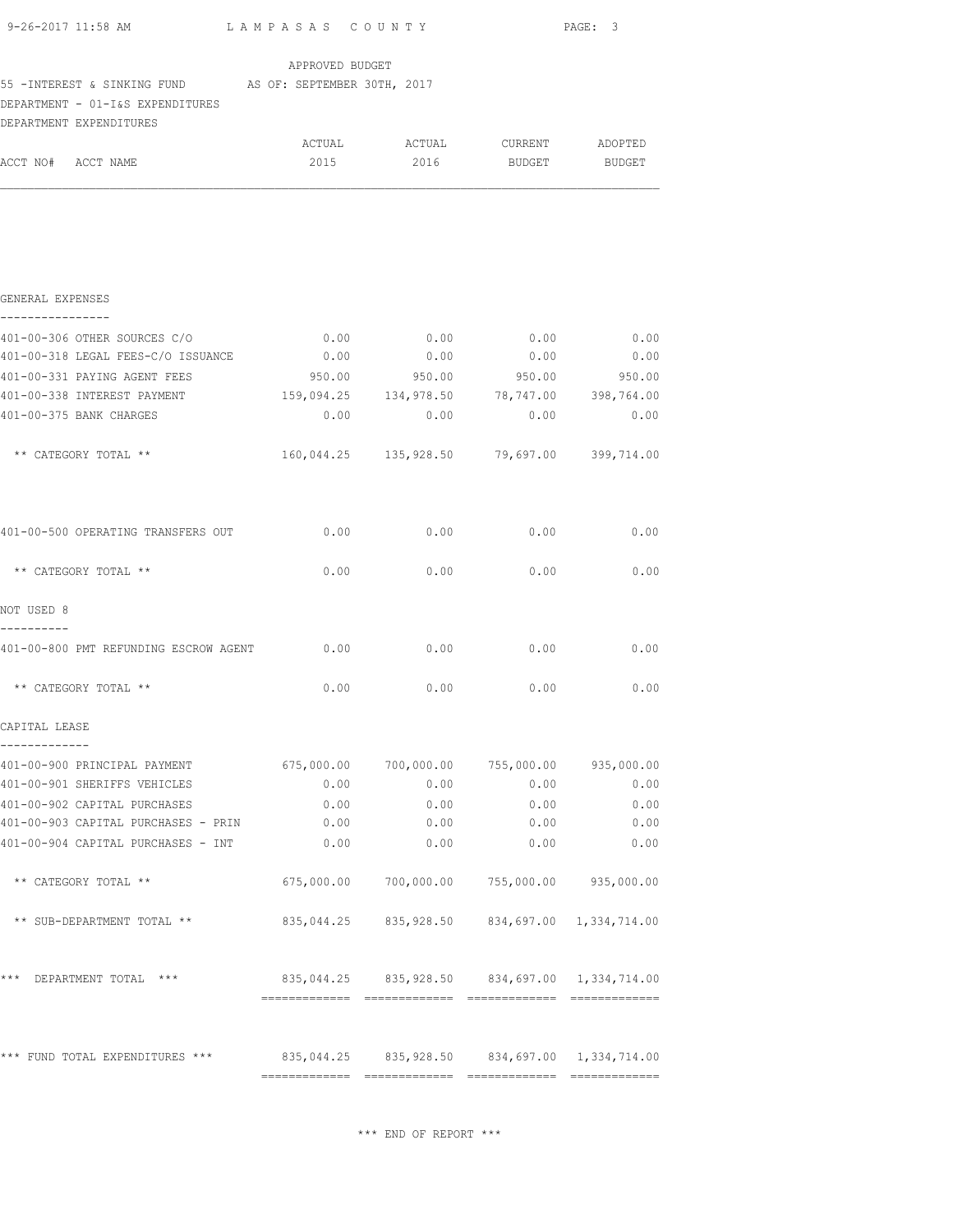| 9-26-2017 11:58 AM                                 | LAMPASAS COUNTY                                | PAGE: 1 |
|----------------------------------------------------|------------------------------------------------|---------|
| 60 -FIXED ASSETS \$5000/ABOVE<br>FINANCIAL SUMMARY | APPROVED BUDGET<br>AS OF: SEPTEMBER 30TH, 2017 |         |
|                                                    |                                                |         |

| ACCT NO# ACCT NAME                                                        |  | ACTUAL ACTUAL CURRENT ADOPTED<br>2015 2016 BUDGET BUDGET |  |
|---------------------------------------------------------------------------|--|----------------------------------------------------------|--|
| EXPENDITURE SUMMARY                                                       |  |                                                          |  |
| *** TOTAL EXPENDITURES ***                                                |  | $0.00$ $0.00$ $0.00$ $0.00$ $0.00$                       |  |
| REVENUES OVER/(UNDER) EXPENDITURES $0.00$ 0.00 0.00 0.00 0.00             |  |                                                          |  |
| *** FUND TOTAL EXPENDITURES *** $0.00$ $0.00$ $0.00$ $0.00$ $0.00$ $0.00$ |  |                                                          |  |

 $\hspace{0.1mm}^{\star\,\star\,\star}$  END OF REPORT  $\hspace{0.1mm}^{\star\,\star\,\star}$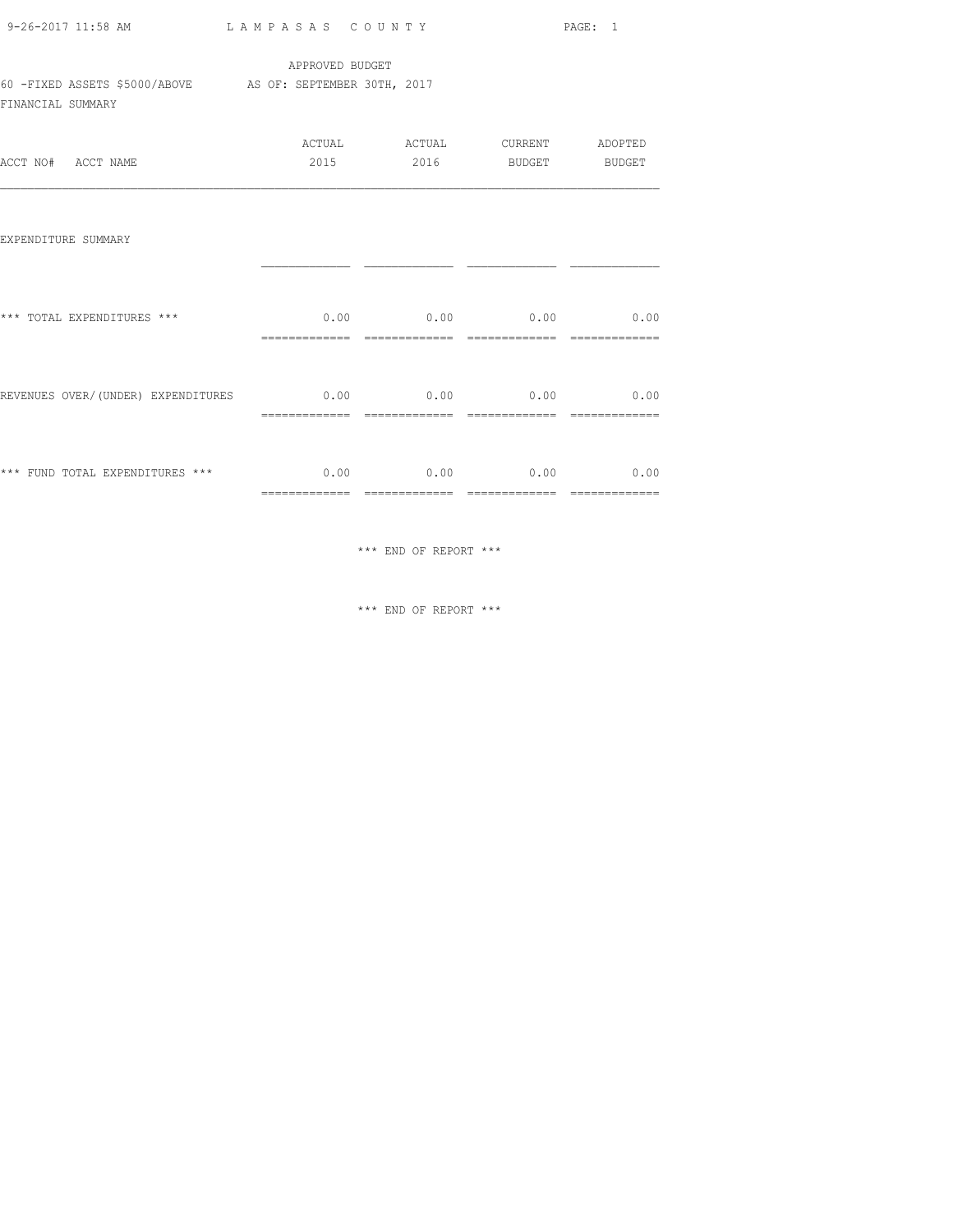| 9-26-2017 11:58 AM |  |  |
|--------------------|--|--|

L A M P A S A S C O U N T Y PAGE: 1

## APPROVED BUDGET

88 -LAMP CO STATE COURT COST AS OF: SEPTEMBER 30TH, 2017

FINANCIAL SUMMARY

| ACCT NO# ACCT NAME                                           |               |               | 2015 2016 BUDGET BUDGET |      |
|--------------------------------------------------------------|---------------|---------------|-------------------------|------|
| REVENUE SUMMARY                                              |               |               |                         |      |
| 00-DEPT REVENUE                                              |               |               | 316.56 412.94 0.00      | 0.00 |
| *** TOTAL REVENUE ***                                        |               |               | 316.56 412.94 0.00      | 0.00 |
| EXPENDITURE SUMMARY                                          |               |               |                         |      |
| 01-DEPT EXPENDITURES                                         |               | $0.00$ 0.00   | 0.00                    | 0.00 |
| *** TOTAL EXPENDITURES ***                                   | ============= | ------------- | $0.00$ 0.00 0.00 0.00   |      |
| REVENUES OVER/(UNDER) EXPENDITURES 6 316.56 412.94 0.00 0.00 |               |               |                         |      |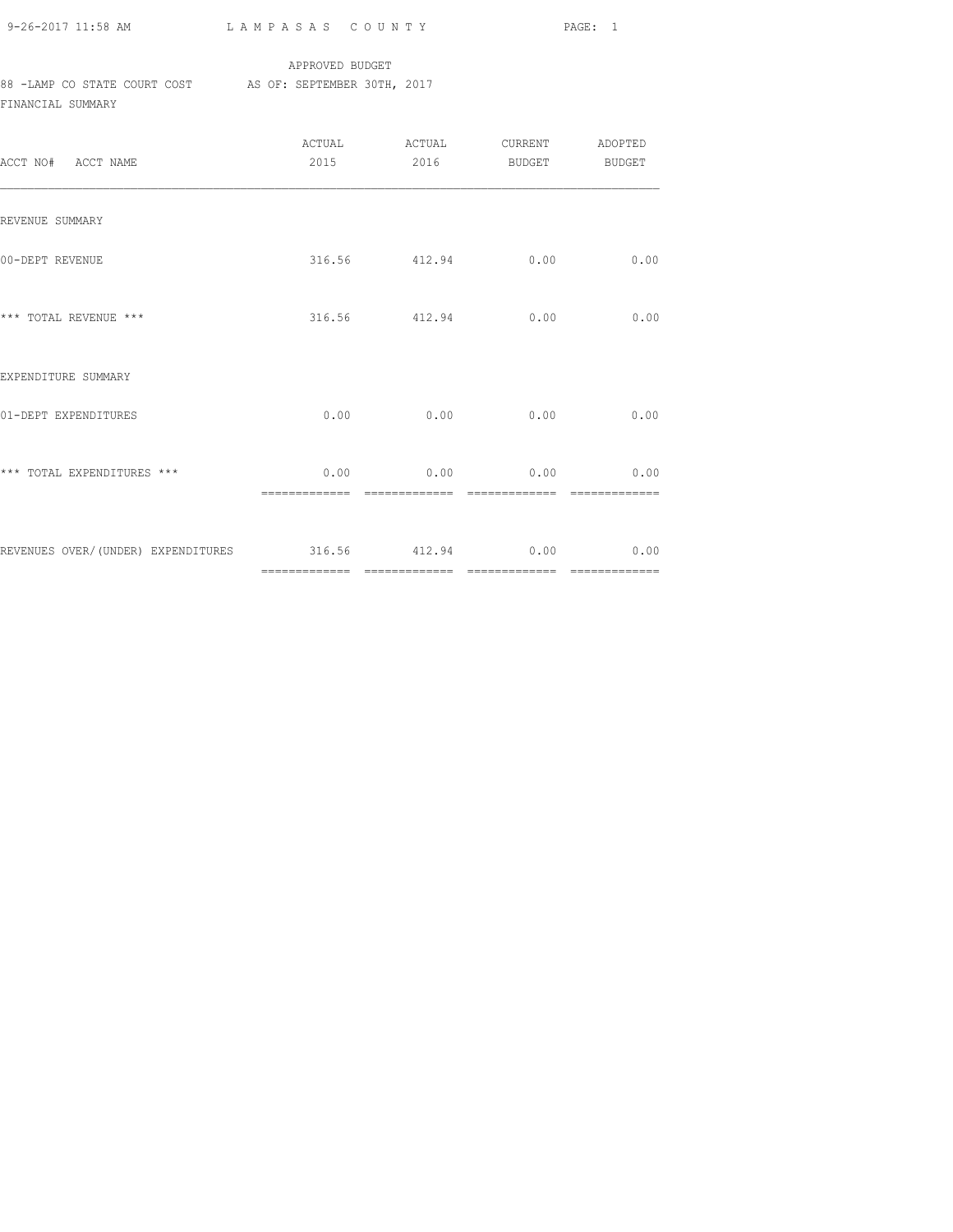|                                                          |                 |               |      | PAGE: 2       |
|----------------------------------------------------------|-----------------|---------------|------|---------------|
|                                                          | APPROVED BUDGET |               |      |               |
| 88 -LAMP CO STATE COURT COST AS OF: SEPTEMBER 30TH, 2017 |                 |               |      |               |
| DEPARTMENT - 00-DEPT REVENUE<br>DEPARTMENT REVENUES      |                 |               |      |               |
|                                                          |                 |               |      |               |
| ACCT NO# ACCT NAME                                       |                 | 2015 2016     |      | BUDGET BUDGET |
|                                                          |                 |               |      |               |
| 100-00-099 INTEREST REVENUE                              |                 | 316.56 412.94 | 0.00 | 0.00          |
| ** SUB-DEPARTMENT REVENUE TOTAL ** 316.56 412.94         |                 |               | 0.00 | 0.00          |
| ** DEPARTMENT REVENUE TOTAL ** 316.56 412.94             |                 |               | 0.00 | 0.00          |
|                                                          |                 |               | 0.00 | 0.00          |